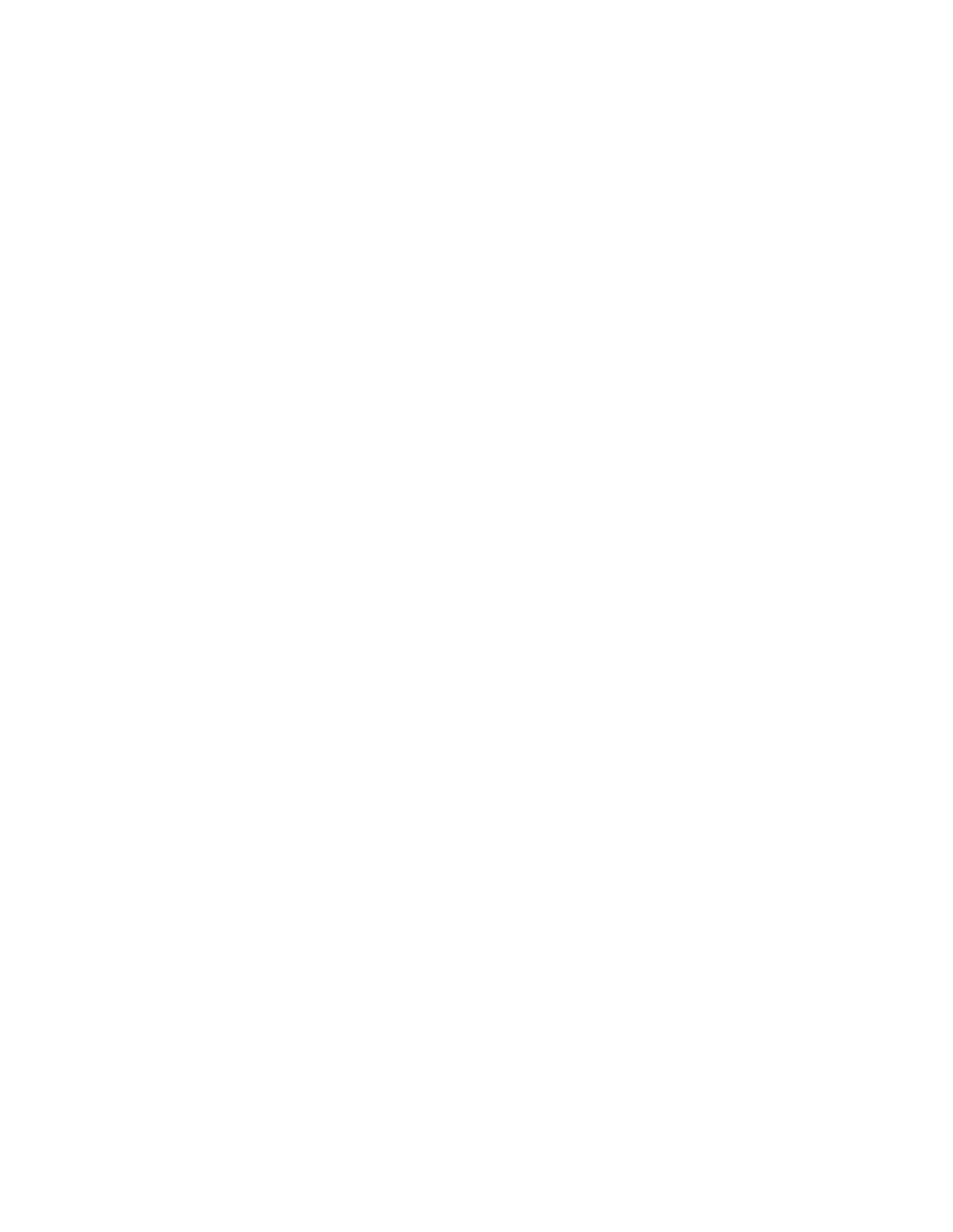#### 2022 Evidence of Coverage

#### Table of Contents

This list of chapters and page numbers is your starting point. For more help in finding information you need, go to the first page of a chapter. You will find a detailed list of topics at the beginning of each chapter.

#### Chapter 1. Getting started as a member ............................................................... 3

Explains what it means to be in a Medicare prescription drug plan and how to use this booklet. Tells about materials we will send you, your plan premium, the Part D late enrollment penalty, your plan membership card, and keeping your membership record up-to-date.

#### Chapter 2. Important phone numbers and resources ........................................ 17

Tells you how to get in touch with our plan (SilverScript) and with other organizations including Medicare, the State Health Insurance Assistance Program (SHIP), the Quality Improvement Organization, Social Security, Medicaid (the state health insurance program for people with low incomes), programs that help people pay for their prescription drugs, and the Railroad Retirement Board.

#### Chapter 3. Using the plan's coverage for your Part D prescription drugs ...... 29

Explains rules you need to follow when you get your Part D prescription drugs. Tells how to use the plan's Formulary (List of Covered Drugs) to find out which prescription drugs are covered. Tells which kinds of prescription drugs are not covered. Explains several kinds of restrictions that apply to your coverage for certain prescription drugs. Explains where to get your prescriptions filled. Tells about the plan's programs for prescription drug safety and managing medications.

#### Chapter 4. What you pay for your Part D prescription drugs ............................ 52

Tells about the four stages of prescription drug coverage (Deductible Stage, Initial Coverage Stage, Coverage Gap Stage, Catastrophic Coverage Stage) and how these stages affect what you pay for your prescription drugs. Explains the three cost sharing tiers for your Part D prescription drugs and tells what you must pay for copayment or coinsurance as your share of the cost for a prescription drug in each cost sharing tier.

#### Chapter 5. Asking the plan to pay its share of the costs for covered prescription drugs .............................................................................. 68

Explains when and how to send a bill to SilverScript when you want to ask the plan to pay you back for its share of the cost for your covered prescription drugs.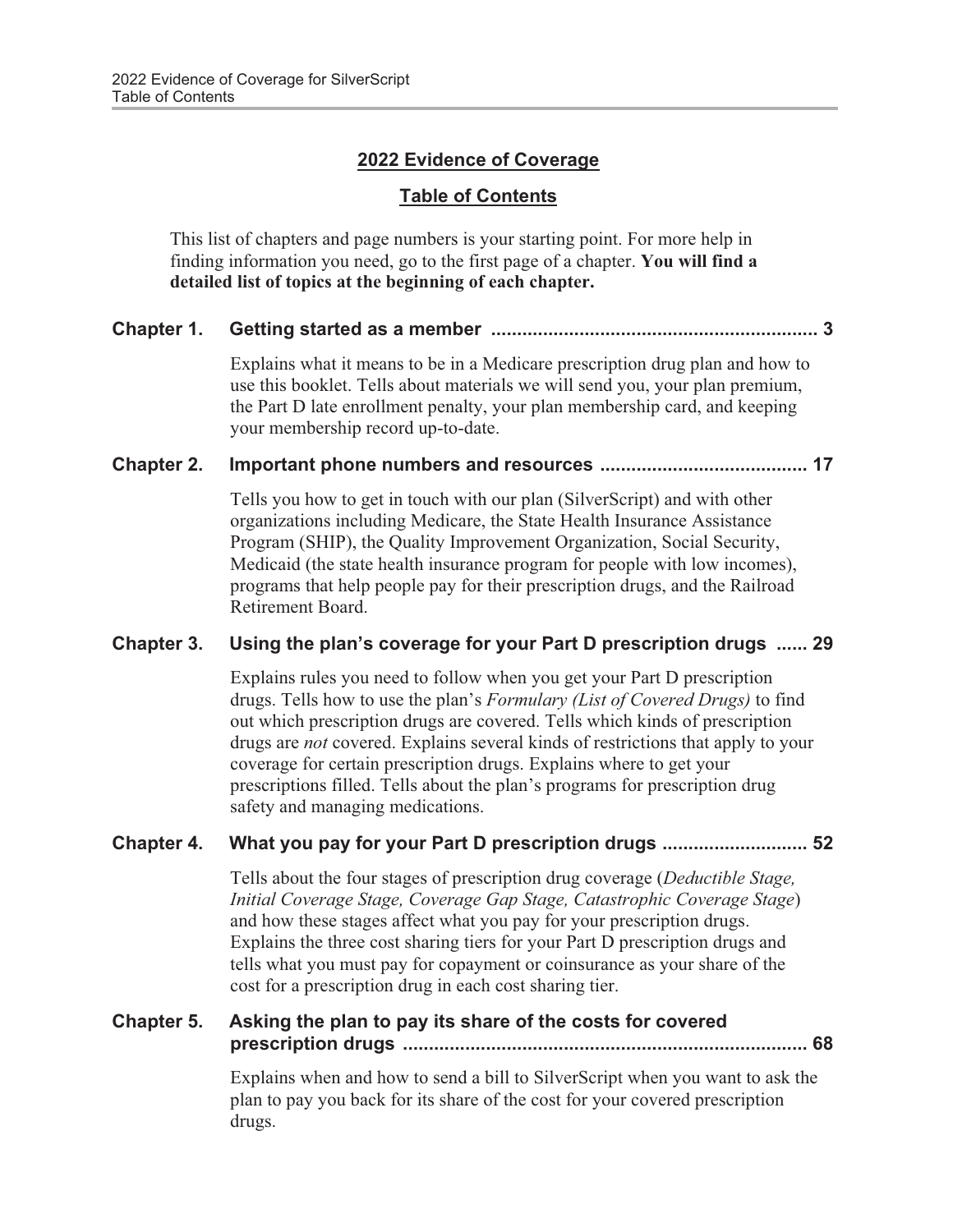| Chapter 6. |                                                                                                                                                                                                                                                                      |  |
|------------|----------------------------------------------------------------------------------------------------------------------------------------------------------------------------------------------------------------------------------------------------------------------|--|
|            | Explains the rights and responsibilities you have as a member of our plan.<br>Tells what you can do if you think your rights are not being respected.                                                                                                                |  |
| Chapter 7. | What to do if you have a problem or complaint (coverage                                                                                                                                                                                                              |  |
|            | Tells you step-by-step what to do if you are having problems or concerns as a<br>member of our plan.                                                                                                                                                                 |  |
|            | Explains how to ask for coverage decisions and make appeals if you<br>are having trouble getting the prescription drugs you think are covered<br>by our plan. This includes asking us to make exceptions to the rules<br>and/or extra restrictions on your coverage. |  |
|            | Explains how to make complaints about quality of care, waiting times,<br>customer service, and other concerns.                                                                                                                                                       |  |
| Chapter 8. |                                                                                                                                                                                                                                                                      |  |
|            | Explains when and how you can end your membership in the plan. Explains<br>situations in which the plan is required to end your membership.                                                                                                                          |  |
| Chapter 9. |                                                                                                                                                                                                                                                                      |  |
|            | Includes notices about governing law and about non-discrimination.                                                                                                                                                                                                   |  |
|            |                                                                                                                                                                                                                                                                      |  |
|            | Explains key terms used in this booklet.                                                                                                                                                                                                                             |  |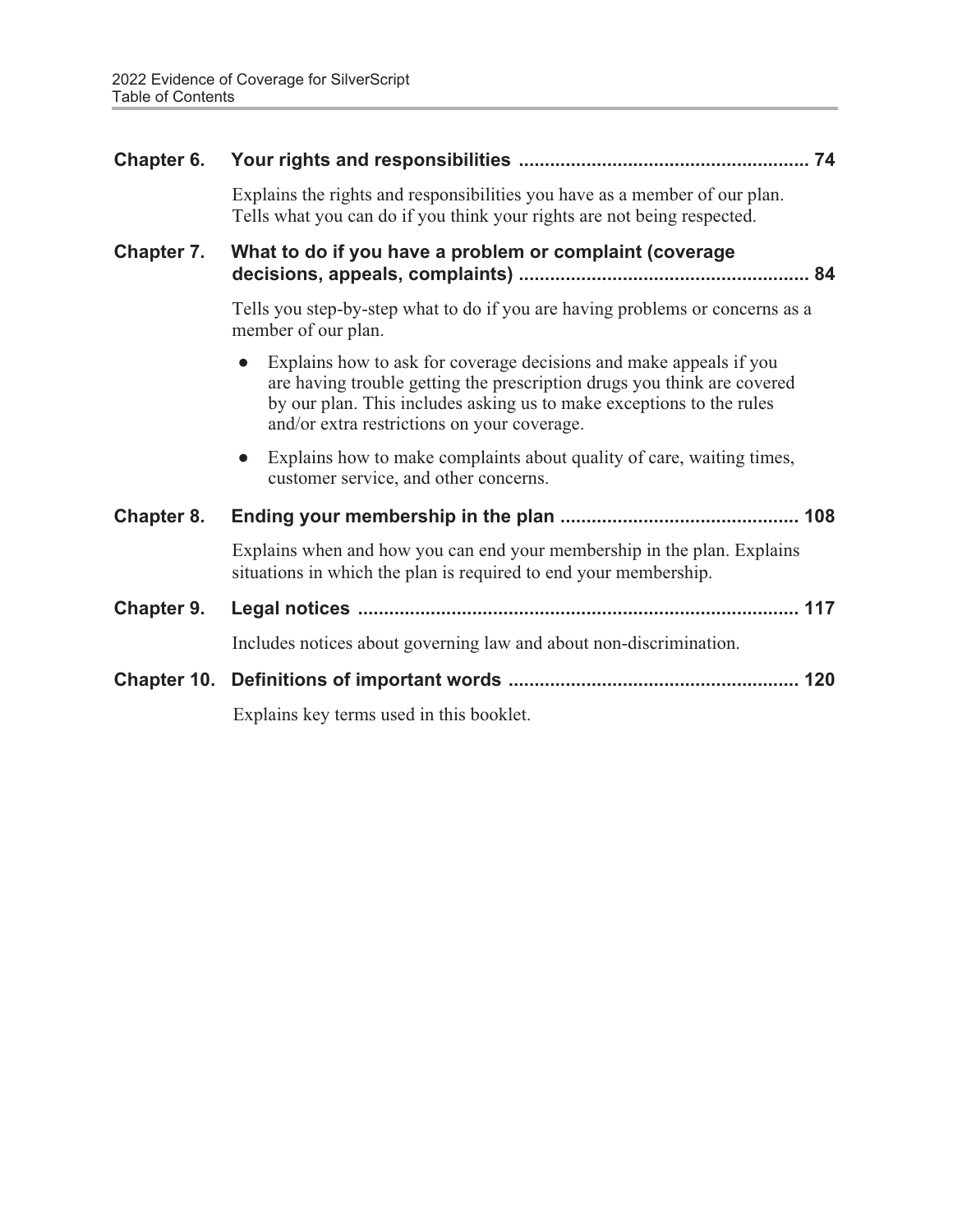# CHAPTER 1

Getting started as a member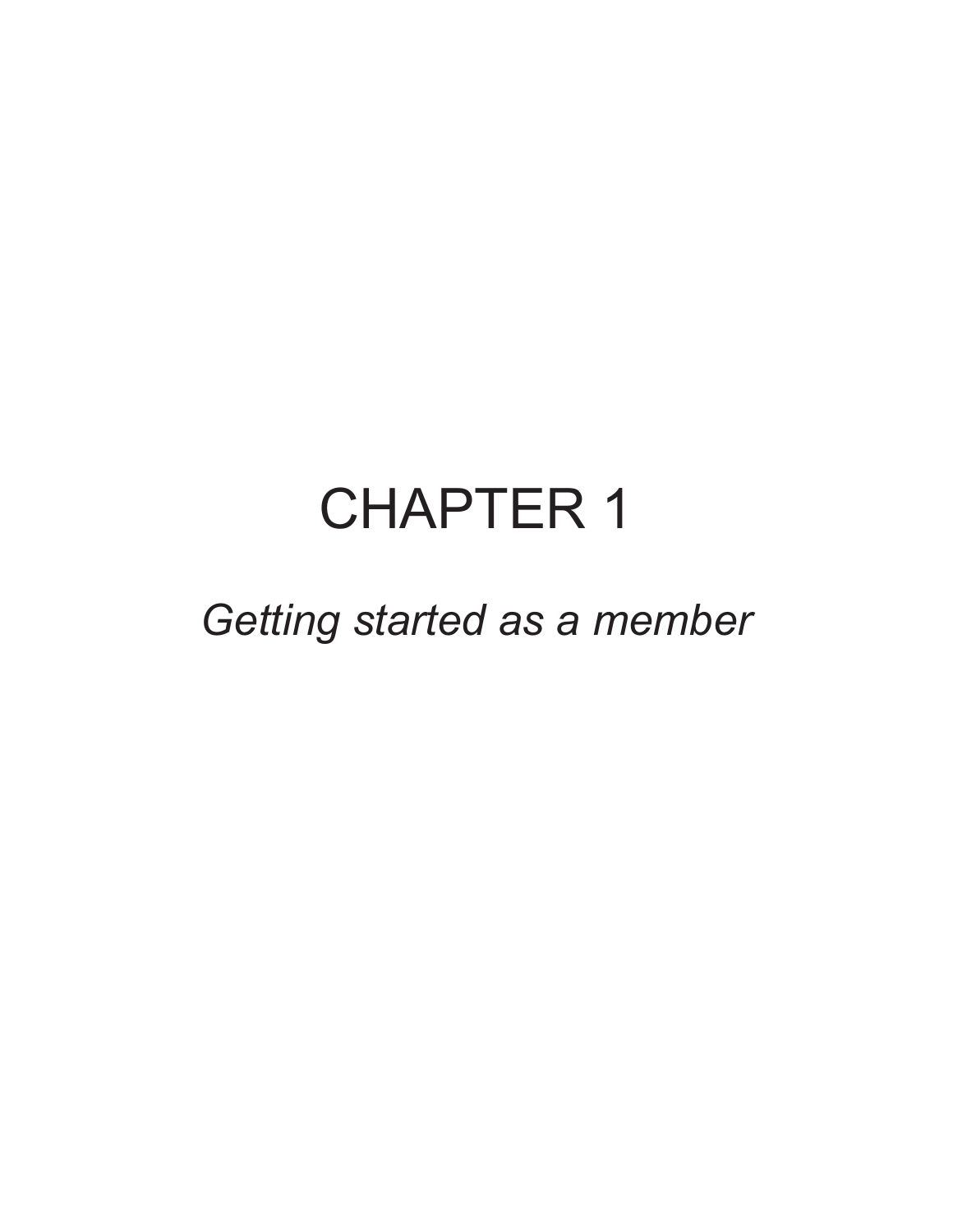### Chapter 1. Getting started as a member

| <b>SECTION 1</b> |                                                                                                                                        |  |
|------------------|----------------------------------------------------------------------------------------------------------------------------------------|--|
| Section 1.1      | You are enrolled in SilverScript, which is a Medicare                                                                                  |  |
| Section 1.2      |                                                                                                                                        |  |
| Section 1.3      |                                                                                                                                        |  |
|                  | SECTION 2 What makes you eligible to be a plan member? 7                                                                               |  |
| Section 2.1      |                                                                                                                                        |  |
| Section 2.2      |                                                                                                                                        |  |
| Section 2.3      |                                                                                                                                        |  |
| Section 2.4      |                                                                                                                                        |  |
|                  |                                                                                                                                        |  |
| Section 3.1      | Your plan membership card – Use it to get all covered                                                                                  |  |
| Section 3.2      | The <i>Pharmacy Directory</i> : Your guide to pharmacies in our network 8                                                              |  |
| Section 3.3      |                                                                                                                                        |  |
| Section 3.4      | The Part D Explanation of Benefits (the "Part D EOB"): Reports with a<br>summary of payments made for your Part D prescription drugs 9 |  |
|                  |                                                                                                                                        |  |
|                  | 9                                                                                                                                      |  |
| <b>SECTION 5</b> | Do you have to pay the Part D "late enrollment penalty"?  10                                                                           |  |
| Section 5.1      |                                                                                                                                        |  |
| Section 5.2      |                                                                                                                                        |  |
| Section 5.3      | In some situations, you can enroll late and not have to pay the penalty 11                                                             |  |
| Section 5.4      | What can you do if you disagree about your Part D late                                                                                 |  |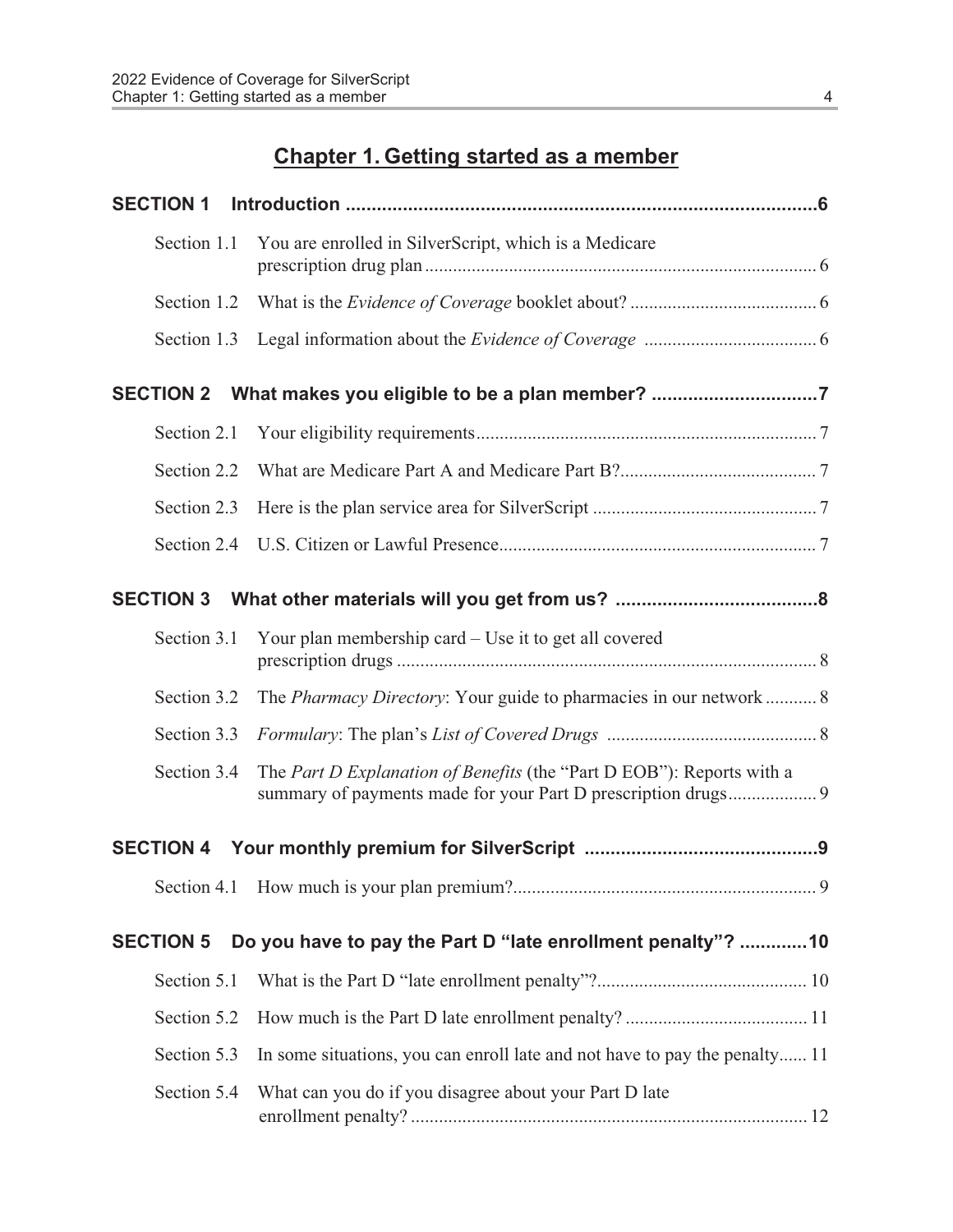| <b>SECTION 6</b>  | Do you have to pay an extra Part D amount because of                              |
|-------------------|-----------------------------------------------------------------------------------|
| Section 6.1       |                                                                                   |
| Section 6.2       |                                                                                   |
| Section 6.3       | What can you do if you disagree about paying an extra Part D amount? 13           |
|                   |                                                                                   |
| <b>SECTION 7</b>  |                                                                                   |
| Section 7.1       | Many members are required to pay other Medicare premiums 13                       |
|                   | Section 7.2 Can we change your monthly plan premium during the year? 14           |
| <b>SECTION 8</b>  | Please keep your plan membership record up-to-date  14                            |
|                   | Section 8.1 How to help make sure that we have accurate information about you  14 |
| <b>SECTION 9</b>  | We protect the privacy of your personal health information 15                     |
|                   |                                                                                   |
| <b>SECTION 10</b> |                                                                                   |
|                   | Section 10.1 Which plan pays first when you have other insurance? 16              |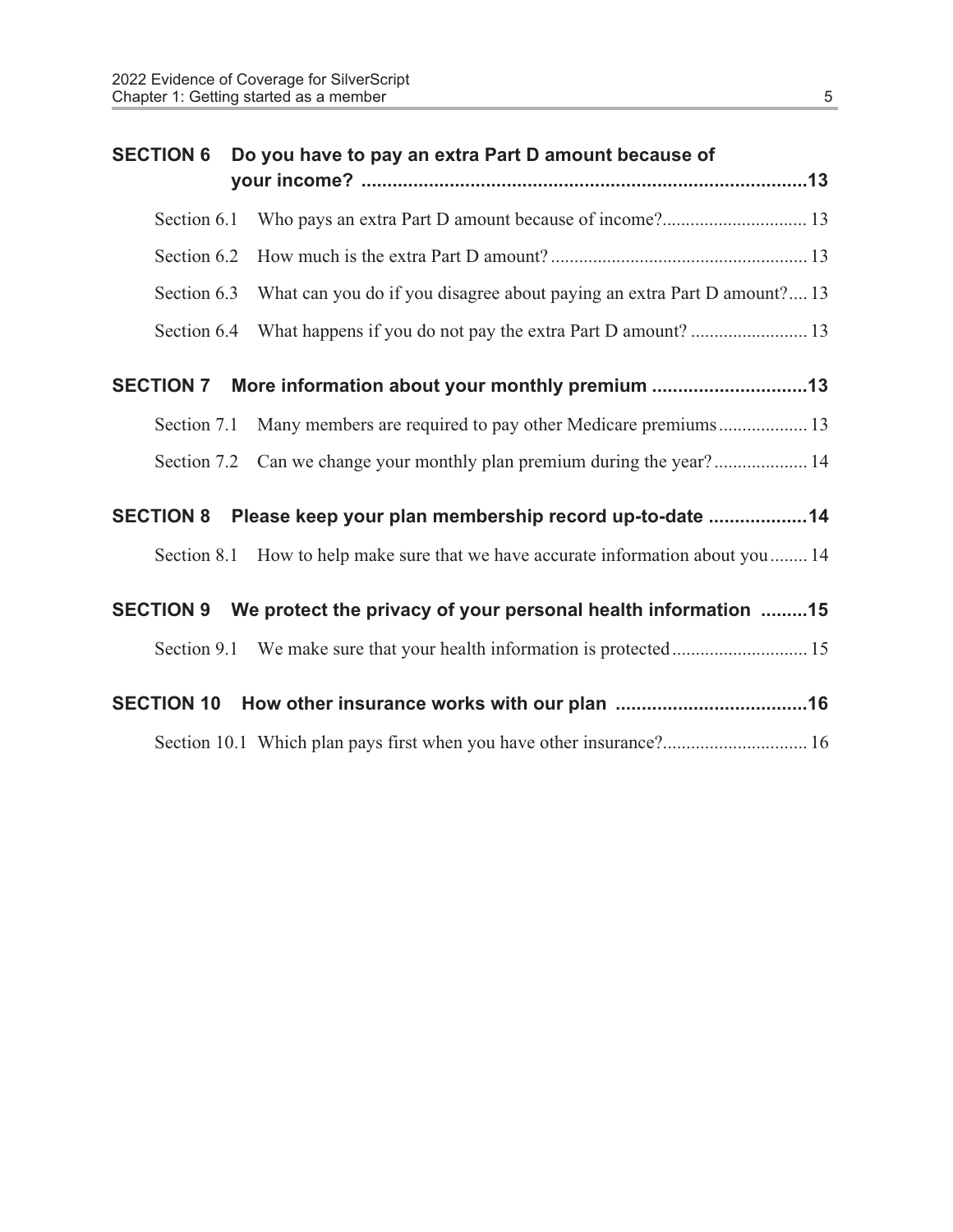#### SECTION 1 Introduction

#### Section 1.1 You are enrolled in SilverScript, which is a Medicare prescription drug plan

There are different types of Medicare plans. SilverScript is a Medicare prescription drug plan (PDP). Like all Medicare prescription drug plans, SilverScript is approved by Medicare and run by a private company.

#### Section 1.2 What is the Evidence of Coverage booklet about?

This *Evidence of Coverage* booklet tells you how to get your Medicare prescription drug coverage through our plan. This booklet explains your rights and responsibilities, what is covered, and what you pay as a member of the plan.

The words "coverage" and "covered drugs" refer to the prescription drug coverage available to you as a member of SilverScript.

It's important for you to learn what the plan's rules are and what coverage is available to you. We encourage you to set aside some time to look through this *Evidence of Coverage* booklet.

If you are confused or concerned or just have a question, please contact Customer Care (phone numbers are printed on the back cover of this booklet).

#### Section 1.3 Legal information about the Evidence of Coverage

#### It's part of our contract with you

This *Evidence of Coverage* is part of our contract with you about how SilverScript covers your care. Other parts of this contract include the Formulary (List of Covered Drugs) and any notices you receive from us about changes to your coverage or conditions that affect your coverage. These notices are sometimes called "riders" or "amendments."

The contract is in effect for the months in which you are enrolled in SilverScript between January 1, 2022 and December 31, 2022.

Each year, Medicare allows us to make changes to the plans that we offer. This means we can change the costs and benefits of SilverScript after December 31, 2022. We can also choose to stop offering the plan, or to offer it in a different service area, after December 31, 2022.

#### Medicare must approve our plan each year

Medicare (the Centers for Medicare & Medicaid Services) must approve SilverScript each year. You can continue to get Medicare coverage as a member of our plan as long as we choose to continue to offer the plan and Medicare renews its approval of the plan.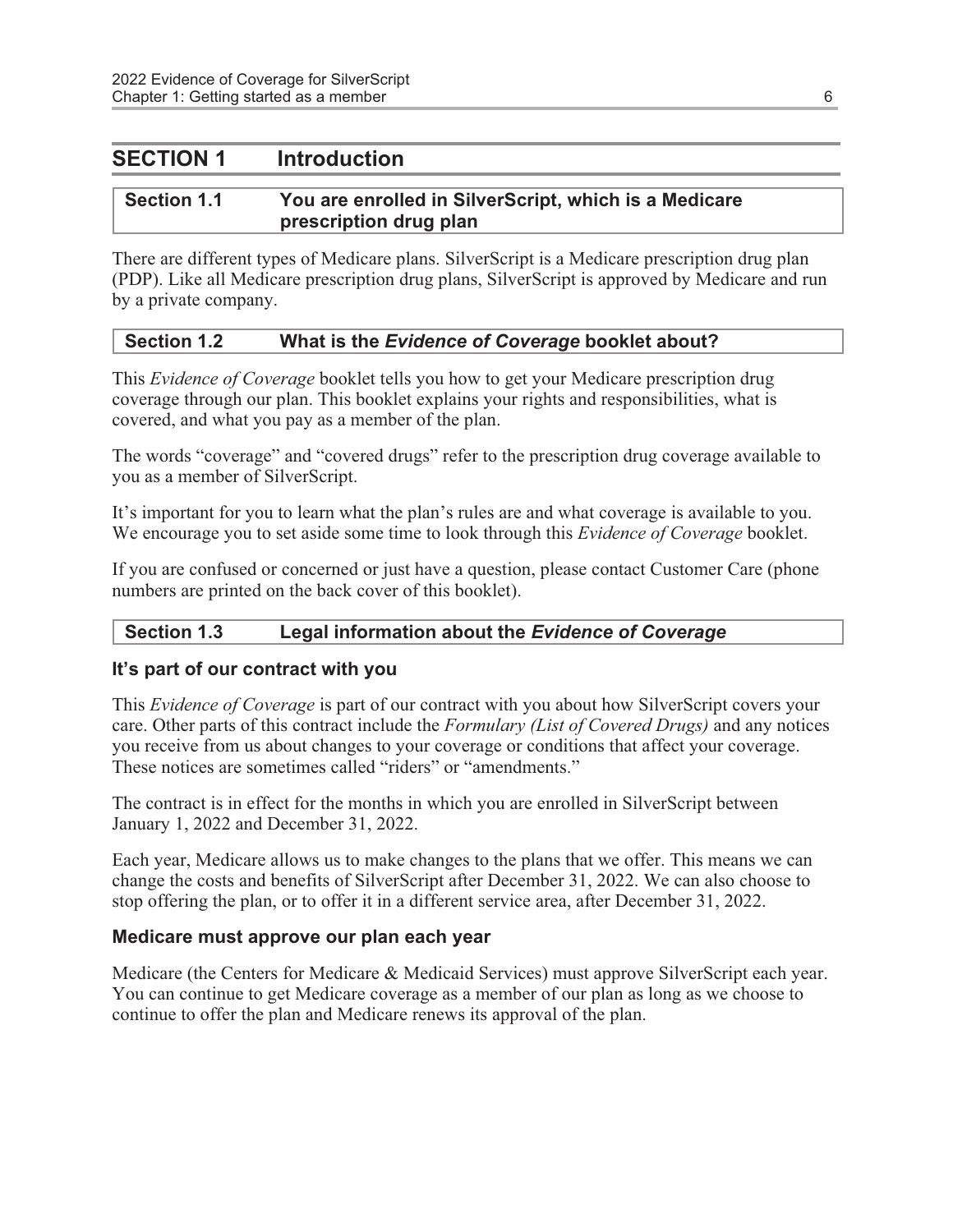#### SECTION 2 What makes you eligible to be a plan member?

#### Section 2.1 Your eligibility requirements

You are eligible for membership in our plan as long as:

- State of Delaware has determined that you are eligible for this plan
- You have Medicare Part A or Medicare Part B (or you have both Part A and Part B) (Section 2.2 tells you about Medicare Part A and Medicare Part B)
- You are a United States citizen or are lawfully present in the United States
- $\bullet$  and You live in our geographic service area (Section 2.3 below describes our service area)

#### Section 2.2 What are Medicare Part A and Medicare Part B?

As discussed in Section 1.1 above, you have chosen to get your prescription drug coverage (sometimes called Medicare Part D) through our plan. Our plan has contracted with Medicare to provide you with most of these Medicare benefits. We describe the prescription drug coverage you receive under your Medicare Part D coverage in Chapter 3.

When you first signed up for Medicare, you received information about what services are covered under Medicare Part A and Medicare Part B. Remember:

- Medicare Part A generally helps cover services provided by hospitals for inpatient services, skilled nursing facilities, or home health agencies.
- $\bullet$  Medicare Part B is for most other medical services (such as physician's services, home infusion therapy, and other outpatient services) and certain items (such as durable medical equipment [DME] and supplies).

#### Section 2.3 Here is the plan service area for SilverScript

Although Medicare is a Federal program, SilverScript is available only to individuals who live in our plan service area. To remain a member of our plan, you must live in the United States or its territories. Please note: If you use a Post Office Box, you will need to provide proof that you live in our service area.

If you plan to move out of the service area, please contact Customer Care (phone numbers are printed on the back cover of this booklet). When you move, you will have a Special Enrollment Period that will allow you to enroll in a Medicare health or prescription drug plan that is available in your new location.

It is important that you call Social Security if you move or change your mailing address. You can find phone numbers and contact information for Social Security in Chapter 2, Section 5.

#### Section 2.4 U.S. Citizen or Lawful Presence

A member of a Medicare health plan must be a U.S. citizen or lawfully present in the United States. Medicare (the Centers for Medicare & Medicaid Services) will notify SilverScript if you are not eligible to remain a member on this basis. SilverScript must disenroll you if you do not meet this requirement.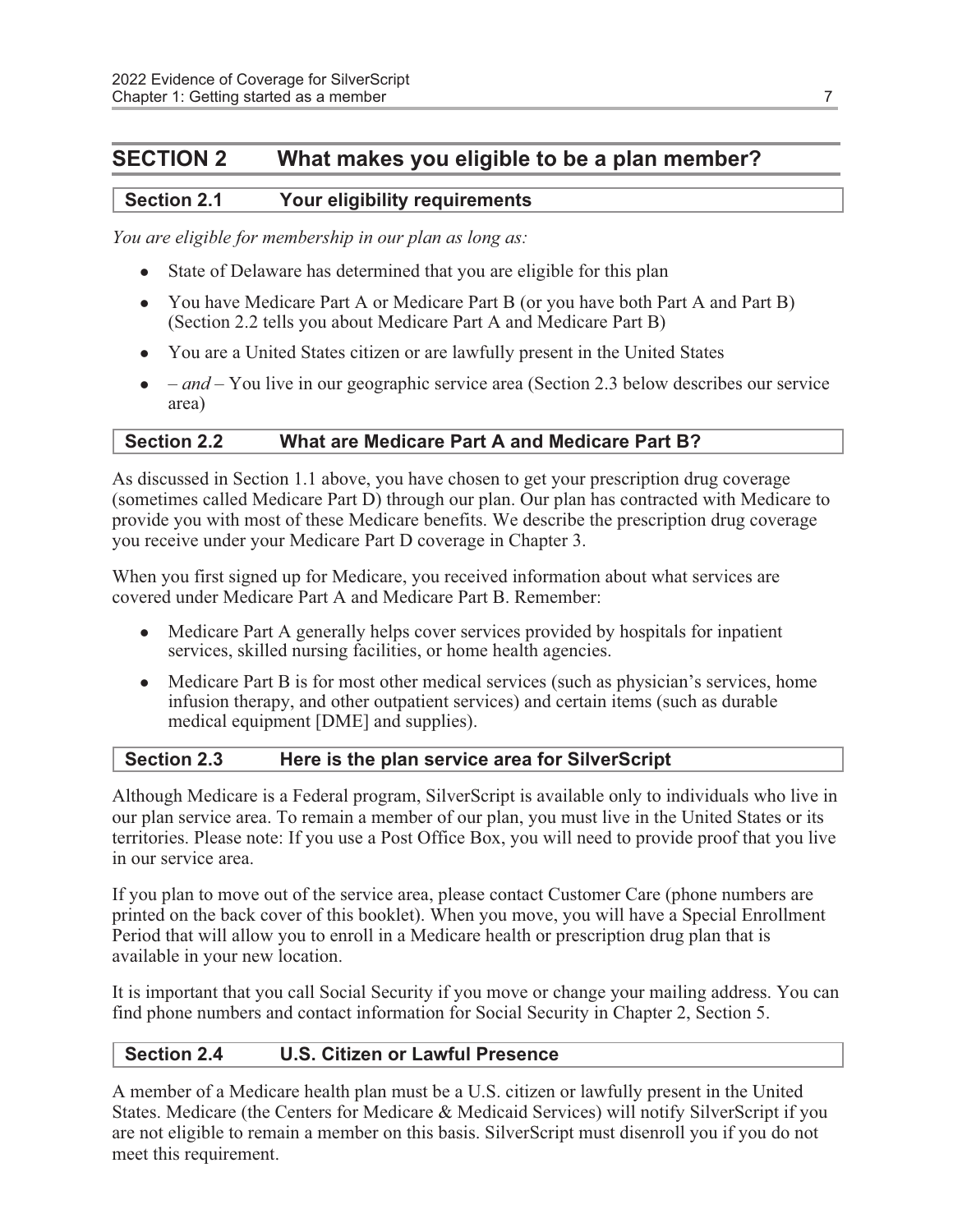#### SECTION 3 What other materials will you get from us?

#### Section 3.1 Your plan membership card – Use it to get all covered prescription drugs

While you are a member of our plan, you must use your membership card for our plan for prescription drugs you get at network pharmacies. You should also show the provider your Medicaid card, if applicable. Here's a sample membership card to show you what yours will look like:



Please carry your card with you at all times, and remember to show your card when you get covered prescription drugs. If your plan membership card is damaged, lost, or stolen, call Customer Care right away, and we will send you a new card. (Phone numbers for Customer Care are printed on the back cover of this booklet.) You may need to use your existing medical card or your red, white, and blue Medicare card to get covered medical care and services.

#### Section 3.2 The Pharmacy Directory: Your guide to pharmacies in our network

#### What are "network pharmacies"?

Network pharmacies are all of the pharmacies that have agreed to fill covered prescriptions for our plan members.

#### Why do you need to know about network pharmacies?

You can use the *Pharmacy Directory* to find the network pharmacy you want to use. There may be changes to our network pharmacies for next year. You may use the online pharmacy locator tool at Caremark.com or call Customer Care (phone numbers are printed on the back cover of this booklet) for updated provider information or to ask us to mail you a Pharmacy Directory. Please review the 2022 *Pharmacy Directory* to see which pharmacies are in our network. It can be found online at MyDocumentSource.MemberDoc.com.

#### Section 3.3 Formulary: The plan's List of Covered Drugs

The plan has a *Formulary (List of Covered Drugs)*. We call it the "Drug List" for short. It tells which Part D prescription drugs are covered by SilverScript. The prescription drugs on this list are selected by the plan with the help of a team of doctors and pharmacists. The list must meet requirements set by Medicare. Medicare has approved the SilverScript Drug List. See Chapter 3 (Using the plan's coverage for your Part D prescription drugs) for more information about the Formulary.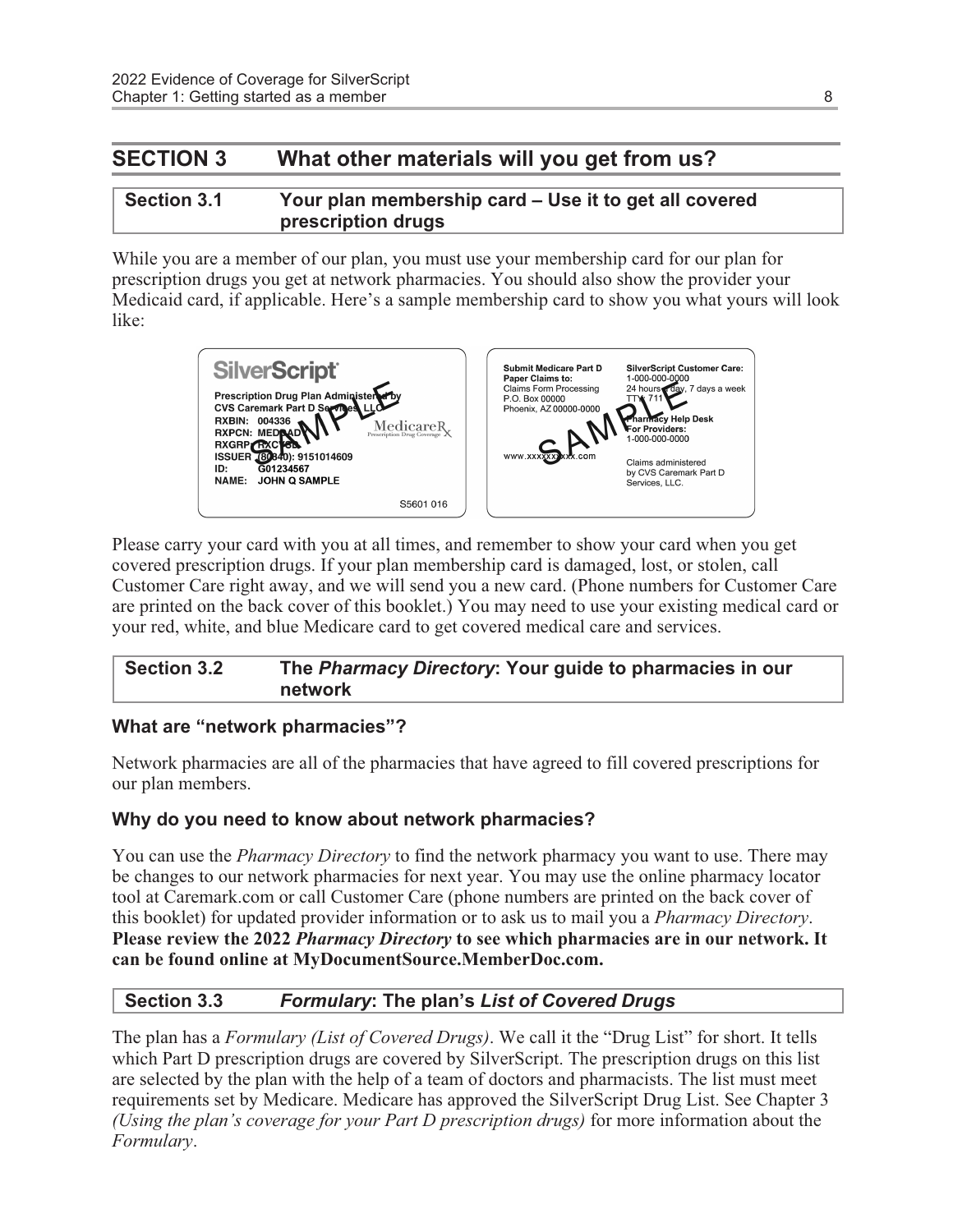The Drug List also tells you if there are any rules that restrict coverage for your drugs.

We will provide you a copy of the Drug List. The Drug List we provide to you includes information for the covered drugs that are most commonly used by our members. However, we cover additional drugs that are not included in the provided Drug List. If one of your drugs is not listed in the Drug List, you should contact Customer Care to find out if we cover it. To get the most complete and current information about which drugs are covered, you can view your formulary online at MyDocumentSource.MemberDoc.com or call Customer Care (phone numbers are printed on the back cover of this booklet). We will also continue to update our online drug pricing tool as scheduled and provide other required information to reflect drug changes.

#### Section 3.4 The Part D Explanation of Benefits (the "Part D EOB"): Reports with a summary of payments made for your Part D prescription drugs

When you use your Part D prescription drug benefits, we will send you a summary report to help you understand and keep track of payments for your Part D prescription drugs. This summary report is called the *Part D Explanation of Benefits* (or the "Part D EOB"). See Chapter 4 (What you pay for your Part D prescription drugs) for more information about the Part D EOB.

The Part D Explanation of Benefits tells you the total amount you, others on your behalf, and we have spent on your Part D prescription drugs and the total amount paid for each of your Part D prescription drugs during each month the Part D benefit is used. The Part D EOB provides more information about the drugs you take, such as increases in price and other drugs with lower cost sharing that may be available. You should consult with your prescriber about these lower cost options. Chapter 4 (What you pay for your Part D prescription drugs) gives more information about the Part D Explanation of Benefits and how it can help you keep track of your drug coverage.

The *Part D Explanation of Benefits* is also available upon request. To get a copy of a previously mailed EOB, please contact Customer Care (phone numbers are printed on the back cover of this booklet).

You have the option to receive your Part D EOB electronically. It provides the same information in the same format as the paper EOB you receive today. To opt in to receive a paperless EOB, visit Caremark.com/startnow to register. You will receive an email notification when you have a new EOB to view. You can opt out at any time by contacting Customer Care.

#### SECTION 4 Your monthly premium for SilverScript

#### Section 4.1 How much is your plan premium?

Please contact State of Delaware for more information about the premium for this plan.

In addition, you must continue to pay your Medicare Part B premium, unless your Part B premium is paid for you by Medicaid or another third party.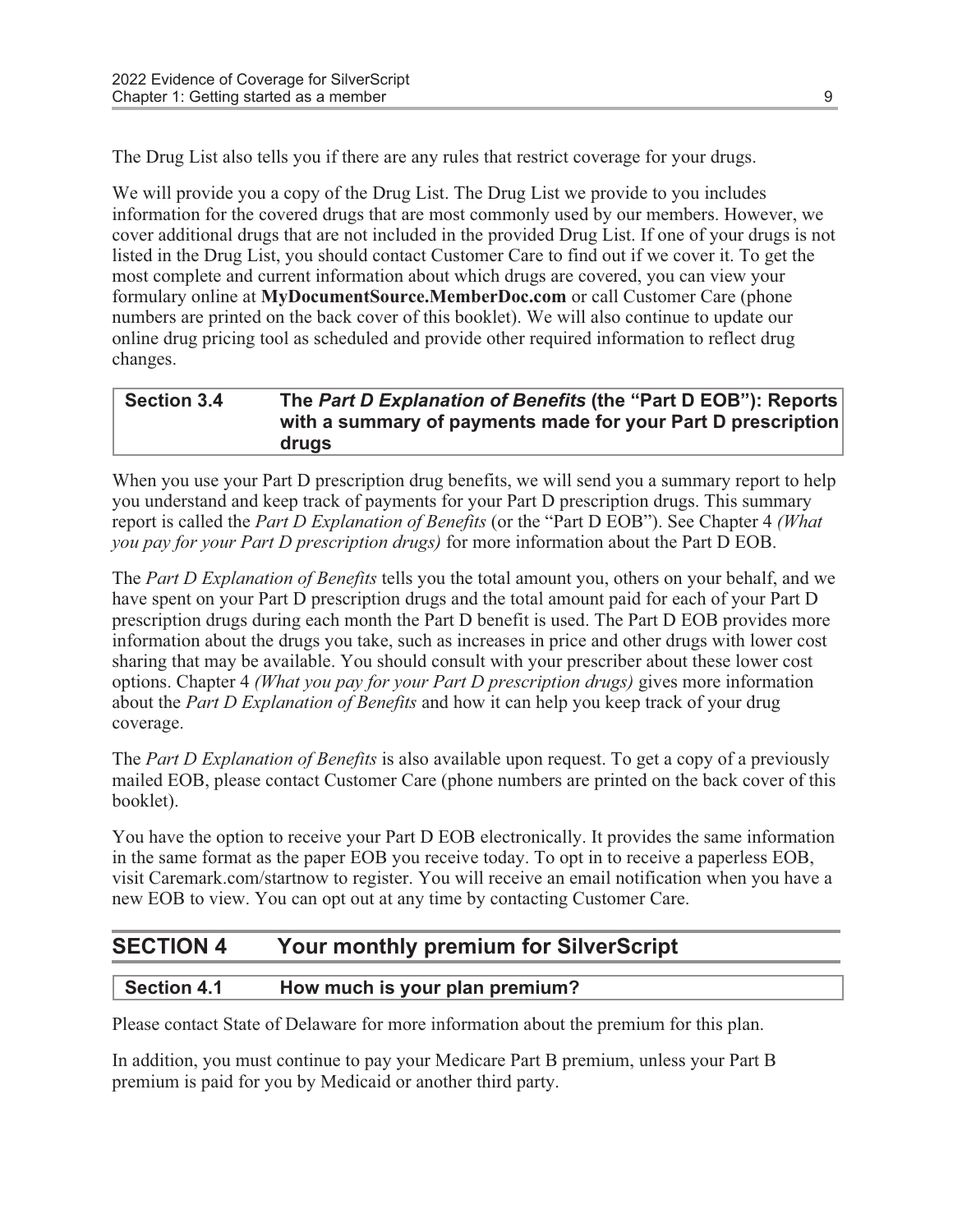#### If you pay a premium, in some situations, your plan premium could be less

There are programs to help people with limited resources pay for their prescription drugs. These include "Extra Help" and State Pharmaceutical Assistance Programs. If you qualify, enrolling in a program might lower your monthly costs. Chapter 2, Section 7 tells more about these programs.

If you are *already enrolled* and getting help from one of these programs, the **information in this** Evidence of Coverage may not apply to you. We have included a separate insert, called the "Evidence of Coverage Rider for People Who Get Extra Help Paying for Prescription Drugs" (also known as the "Low Income Subsidy Rider" or the "LIS Rider"), which tells you about your prescription drug coverage. If you don't have this insert, please call Customer Care and ask for the "LIS Rider." (Phone numbers for Customer Care are printed on the back cover of this booklet.)

#### If you pay a premium, in some situations, your plan premium could be more

In some situations, your plan premium could be more than the amount listed. Some members are required to pay a Part D late enrollment penalty because they did not join a Medicare prescription drug plan when they first became eligible or because they had a continuous period of 63 days or more when they didn't have "creditable" prescription drug coverage. ("Creditable" means the drug coverage is expected to pay, on average, at least as much as Medicare's standard prescription drug coverage.)

For these members, the Part D late enrollment penalty may be added to the plan's monthly premium. If applicable, their premium amount will be the monthly plan premium plus the amount of their Part D late enrollment penalty.

- $\bullet$  If you are required to pay the Part D late enrollment penalty, the amount of the late enrollment penalty depends on how long you went without Part D or other creditable prescription drug coverage. Chapter 1, Section 5 explains the Part D late enrollment penalty.
- $\bullet$  If you have a Part D late enrollment penalty and do not pay it, you could be disenrolled from the plan.

Some members may be required to pay an extra charge, known as the Part D Income Related Monthly Adjustment Amount, also known as IRMAA, because, 2 years ago, they had a modified adjusted gross income above a certain amount on their IRS tax return. Members subject to an IRMAA will have to pay the standard premium amount and this extra charge, which will be added to their premium. Chapter 1, Section 6 explains the IRMAA in further detail.

#### SECTION 5 Do you have to pay the Part D "late enrollment penalty"?

#### Section 5.1 What is the Part D "late enrollment penalty"?

Note: If you receive "Extra Help" from Medicare to pay for your prescription drugs, you will not pay a Part D late enrollment penalty.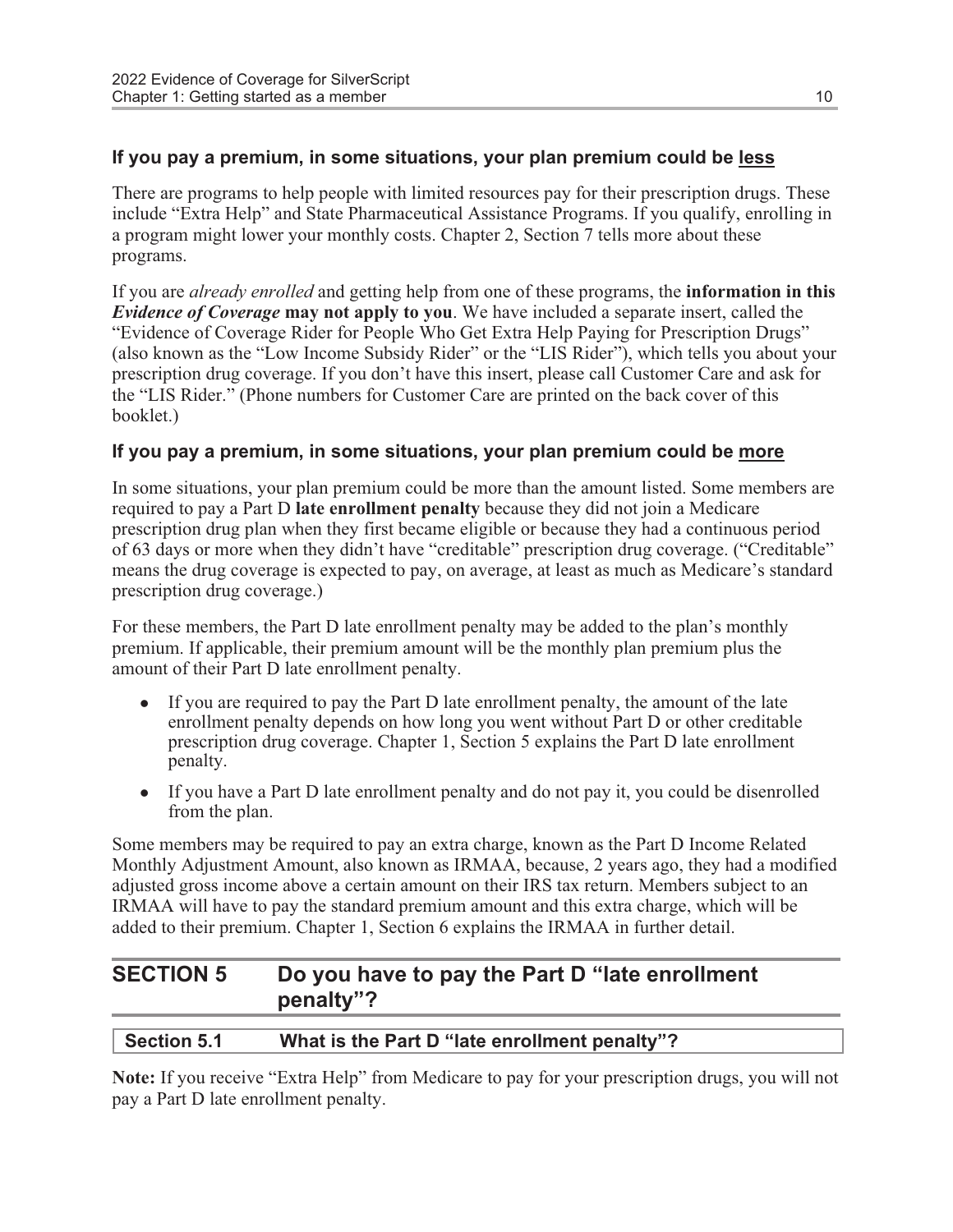The Part D late enrollment penalty is an amount that is added to your Part D premium. You may owe a Part D late enrollment penalty if at any time after your Initial Enrollment Period is over, there is a period of 63 days or more in a row when you did not have Part D or other creditable prescription drug coverage. ("Creditable prescription drug coverage" is coverage that meets Medicare's minimum standards since it is expected to pay, on average, at least as much as Medicare's standard prescription drug coverage.) The amount of the Part D late enrollment penalty depends on how long you went without Part D or other creditable prescription drug coverage. You will have to pay this penalty for as long as you have Part D coverage.

State of Delaware has elected to pay for your Part D late enrollment penalty, if applicable. However, you may be responsible for paying your Part D late enrollment penalty in the future if your coverage is terminated, you enroll in another Medicare prescription drug plan, or State of Delaware stops paying your Part D late enrollment penalty.

#### Section 5.2 How much is the Part D late enrollment penalty?

Medicare determines the amount of the penalty. Here is how it works:

- <sup>l</sup> First, count the number of full months that you delayed enrolling in a Medicare prescription drug plan after you were eligible to enroll. Or count the number of full months in which you did not have creditable prescription drug coverage if the break in coverage was 63 days or more. The penalty is 1% for every month that you didn't have creditable coverage. For example, if you go 14 months without coverage, the penalty will be 14%.
- Then Medicare determines the amount of the average monthly premium for Medicare prescription drug plans in the nation from the previous year. For 2022, this average premium amount is \$33.37.
- To calculate your monthly penalty, you multiply the penalty percentage and the average monthly premium and then round it to the nearest 10 cents. In the example here, it would be 14% times \$33.37, which equals \$4.67. This rounds to \$4.70. This amount would be added to the monthly premium for someone with a Part D late enrollment penalty.

There are three important things to note about this monthly Part D late enrollment penalty:

- $\bullet$  First, the penalty may change each year because the average monthly premium can change each year. If the national average premium (as determined by Medicare) increases, your penalty will increase.
- Second, you will continue to pay a penalty every month for as long as you are enrolled in a plan that has Medicare Part D prescription drug benefits, even if you change plans.
- Third, if you are under 65 and currently receiving Medicare benefits, the Part D late enrollment penalty will reset when you turn 65. After age 65, your Part D late enrollment penalty will be based only on the months that you don't have coverage after your initial enrollment period for aging into Medicare.

#### Section 5.3 In some situations, you can enroll late and not have to pay the penalty

Even if you have delayed enrolling in a plan offering Medicare Part D prescription drug coverage when you were first eligible, sometimes you do not have to pay the Part D late enrollment penalty.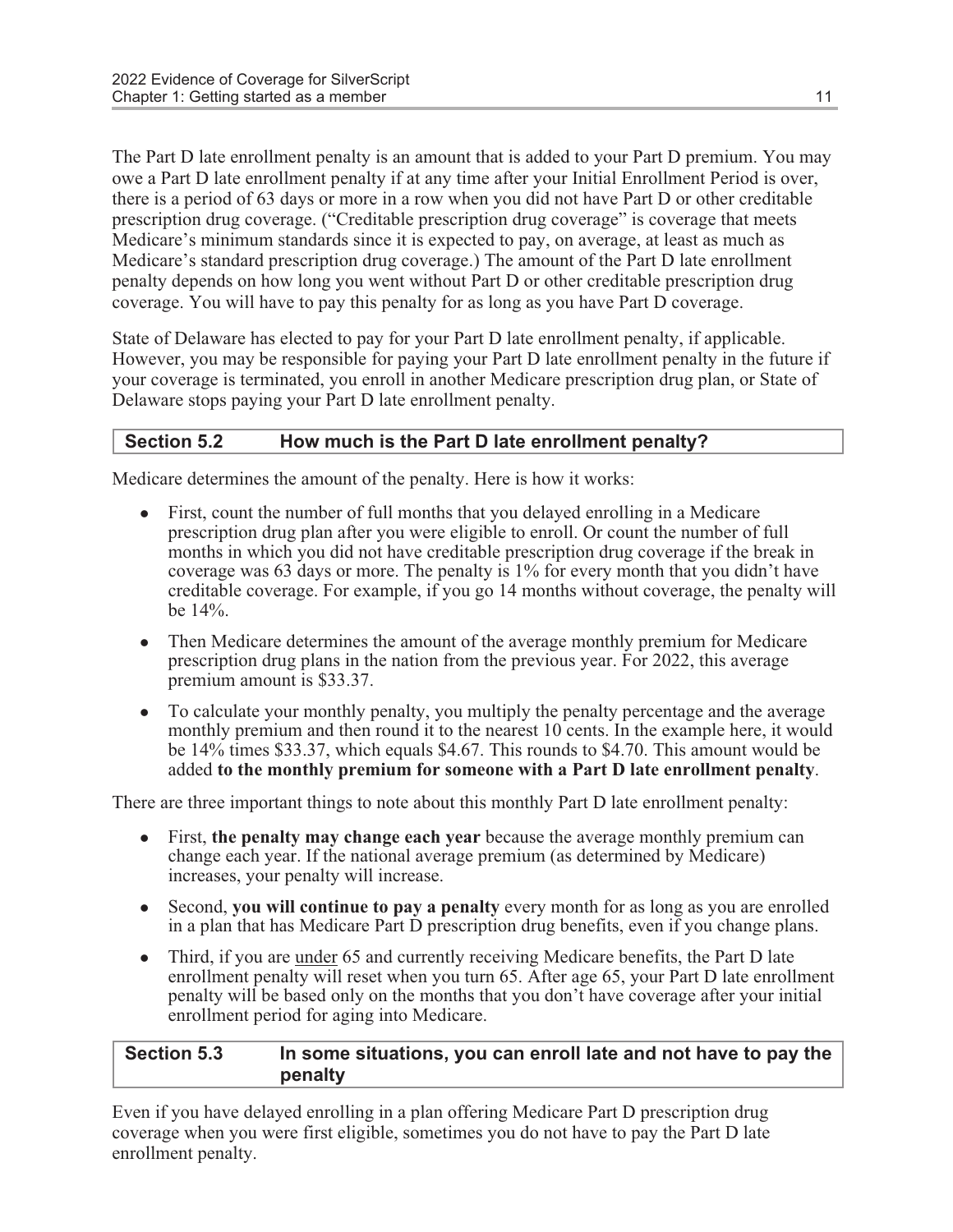#### You will not have to pay a penalty for late enrollment if you are in any of these situations:

- <sup>l</sup> If you already have prescription drug coverage that is expected to pay, on average, at least as much as Medicare's standard prescription drug coverage. Medicare calls this "creditable drug coverage." Please note:
	- o Creditable coverage could include drug coverage from a former employer or union, TRICARE, or the Department of Veterans Affairs. Your insurer or your human resources department will tell you each year if your drug coverage is creditable coverage. This information may be sent to you in a letter or included in a newsletter from the plan. Keep this information because you may need it if you join a Medicare prescription drug plan later.
		- Please note: If you receive a "certificate of creditable coverage" when your health coverage ends, it may not mean your prescription drug coverage was creditable. The notice must state that you had "creditable" prescription drug coverage that expected to pay as much as Medicare's standard prescription drug plan pays.
	- o The following are not creditable prescription drug coverage: prescription drug discount cards, free clinics, and drug discount websites.
	- o For additional information about creditable coverage, please look in your Medicare & You 2022 handbook or call Medicare at 1-800-MEDICARE (1-800-633-4227). TTY users should call 1-877-486-2048. You can call these numbers for free, 24 hours a day, 7 days a week.
- If you were without creditable coverage, but you were without it for less than 63 days in a row.
- If you are receiving "Extra Help" from Medicare.

#### Section 5.4 What can you do if you disagree about your Part D late enrollment penalty?

If you disagree about your Part D late enrollment penalty, you or your representative can ask for a review of the decision about your Part D late enrollment penalty. Generally, you must request this review within 60 days from the date on the first letter you receive stating you have to pay a Part D late enrollment penalty. If you were paying a penalty before joining our plan, you may not have another chance to request a review of that Part D late enrollment penalty. Call Customer Care to find out more about how to do this (phone numbers are printed on the back cover of this booklet).

Important: Do not stop paying your Part D late enrollment penalty while you're waiting for a review of the decision about your Part D late enrollment penalty. If you do, you could be disenrolled for failure to pay your plan premiums.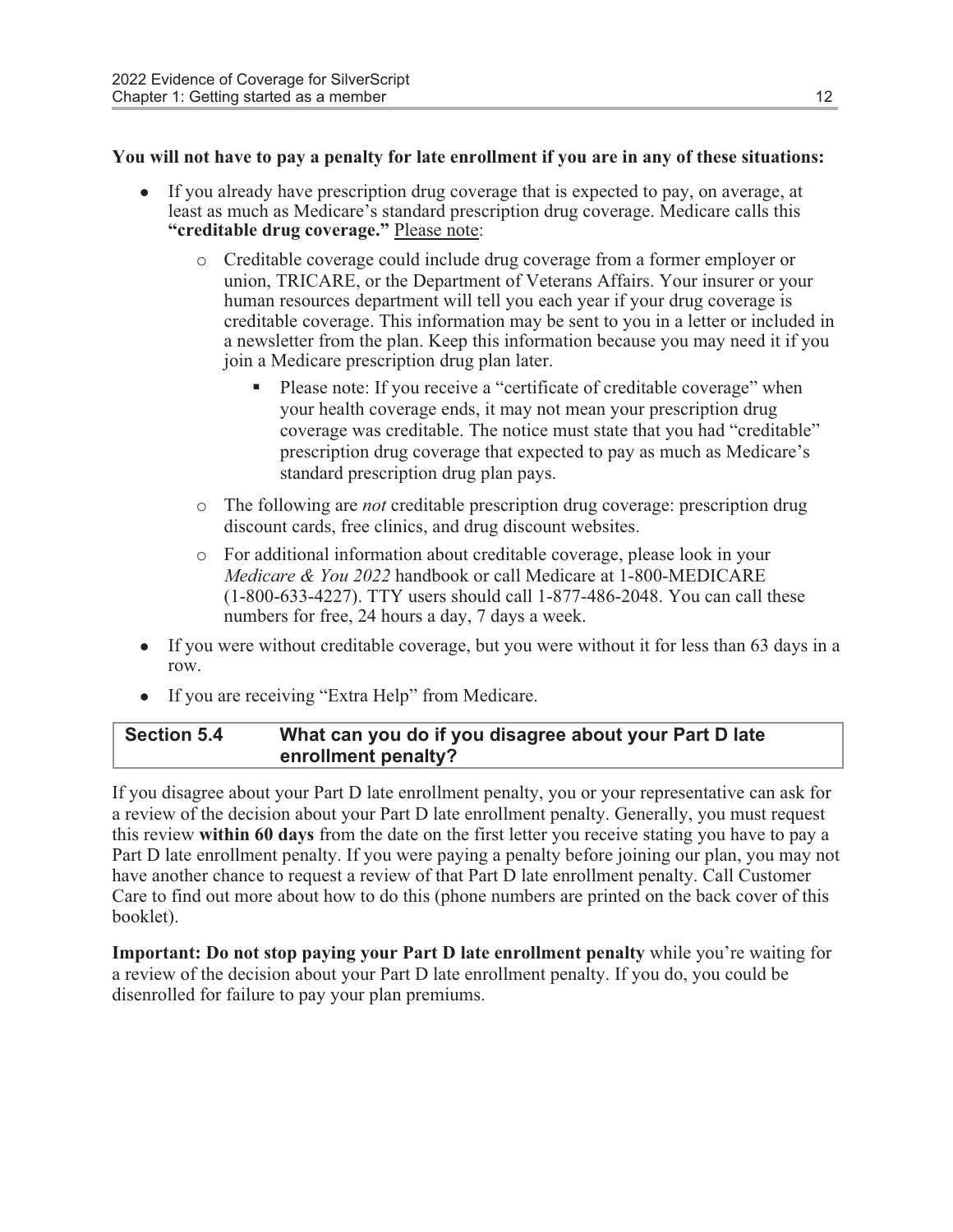#### SECTION 6 Do you have to pay an extra Part D amount because of your income?

#### Section 6.1 Who pays an extra Part D amount because of income?

If your modified adjusted gross income as reported on your IRS tax return from 2 years ago is above a certain amount, you'll pay the standard premium amount and an Income Related Monthly Adjustment Amount, also known as IRMAA. IRMAA is an extra charge added to your premium.

If you have to pay an extra amount, Social Security, not your Medicare prescription drug plan, will send you a letter telling you what that extra amount will be and how to pay it. The extra amount will be withheld from your Social Security, Railroad Retirement Board, or Office of Personnel Management benefit check, no matter how you usually pay your plan premium, unless your monthly benefit isn't enough to cover the extra amount owed. If your benefit check isn't enough to cover the extra amount, you will get a bill from Medicare. You must pay the extra amount to the government. It cannot be paid with your monthly plan premium.

#### Section 6.2 How much is the extra Part D amount?

If your modified adjusted gross income (MAGI) as reported on your IRS tax return is above a certain amount, you will pay an extra amount in addition to your monthly plan premium. For more information on the extra amount you may have to pay based on your income, visit www.medicare.gov/part-d/costs/premiums/drug-plan-premiums.html.

#### Section 6.3 What can you do if you disagree about paying an extra Part D amount?

If you disagree about paying an extra amount because of your income, you can ask Social Security to review the decision. To find out more about how to do this, contact Social Security at 1-800-772-1213, 7 a.m. to 7 p.m., Monday through Friday (ET). TTY users should call 1-800-325-0778.

#### Section 6.4 What happens if you do not pay the extra Part D amount?

The extra amount is paid directly to the government (not SilverScript) for your Medicare Part D prescription drug coverage. If you are required by law to pay the extra amount and you do not pay it, you will be disenrolled from the plan and lose prescription drug coverage.

#### SECTION 7 More information about your monthly premium

#### Section 7.1 Many members are required to pay other Medicare premiums

In addition to paying the monthly plan premium, many members are required to pay other Medicare premiums. Some plan members (those who aren't eligible for premium-free Part A) pay a premium for Medicare Part A. Most plan members pay a premium for Medicare Part B.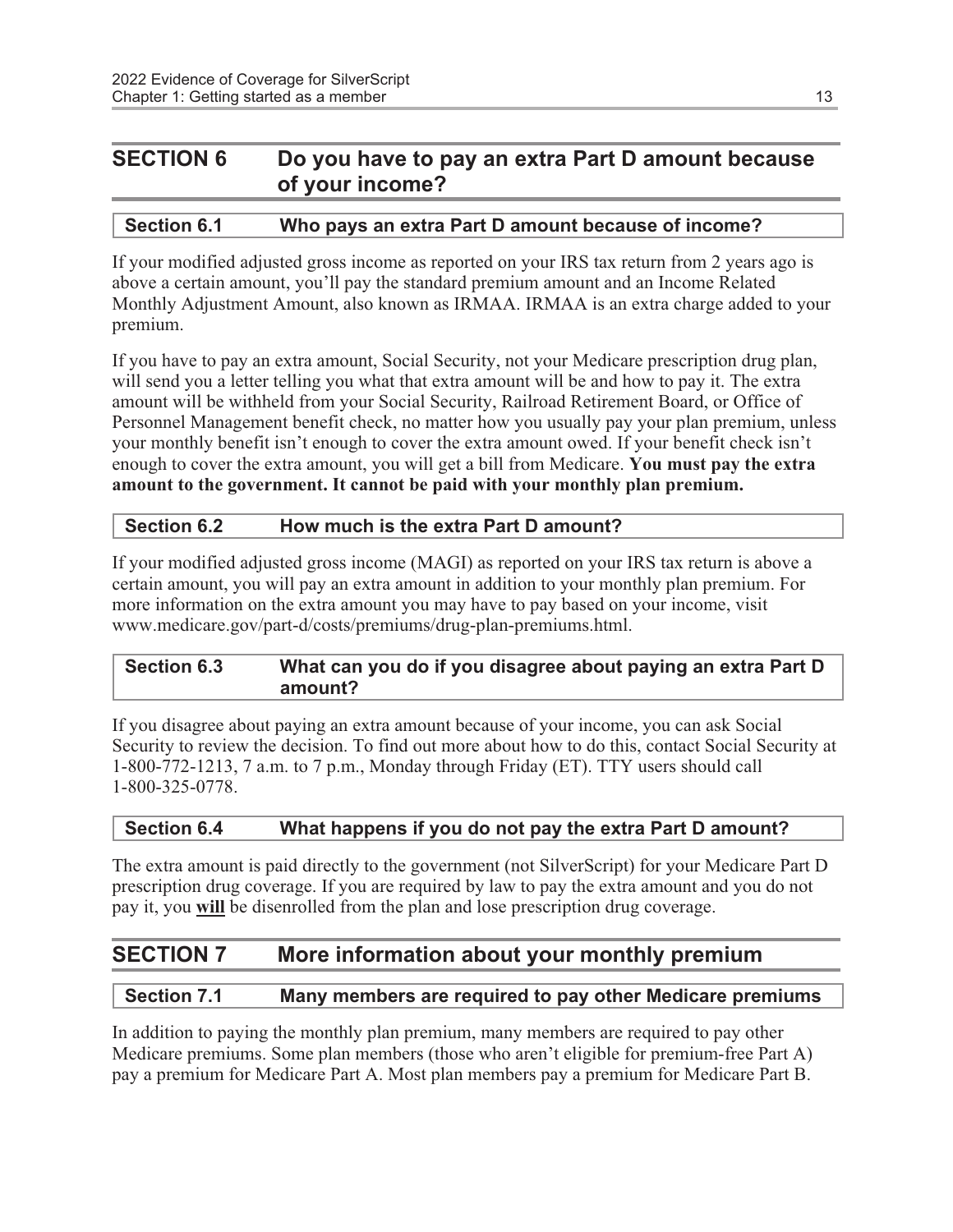If your modified adjusted gross income as reported on your IRS tax return from 2 years ago is above a certain amount, you'll pay the standard premium amount and an Income Related Monthly Adjustment Amount, also known as Part D-IRMAA. Part D-IRMAA is an extra charge added to your premium.

- If you are required to pay the extra amount and you do not pay it, you will be disenrolled from the plan. If you are disenrolled from the plan, you will lose prescription drug coverage.
- If you have to pay an extra amount, Social Security, **not SilverScript**, will send you a letter telling you what that extra amount will be.
- For more information about Part D premiums based on income, go to Chapter 1, Section 6 of this booklet. You can also visit www.medicare.gov on the web or call 1-800-MEDICARE (1-800-633-4227), 24 hours a day, 7 days a week. TTY users should call 1-877-486-2048. Or you may call Social Security at 1-800-772-1213, 7 a.m. to 7 p.m., Monday through Friday. TTY users should call 1-800-325-0778.

Your copy of the *Medicare & You 2022* handbook gives information about the Medicare premiums in the section called "2022 Medicare Costs." This explains how the Medicare Part B and Part D premiums differ for people with different incomes. Everyone with Medicare receives a copy of the Medicare & You handbook each year in the fall. Those new to Medicare receive it within a month after first signing up. You can also download a copy of the *Medicare & You 2022* handbook from the Medicare website (www.medicare.gov). Or you can order a printed copy by phone at 1-800-MEDICARE (1-800-633-4227), 24 hours a day, 7 days a week. TTY users should call 1-877-486-2048.

#### Section 7.2 Can we change your monthly plan premium during the year?

No. We are not allowed to change the amount we charge for the plan's monthly plan premium during the year. If the monthly plan premium changes for next year we will tell you at least 15 days prior to January 1.

However, in some cases the part of the premium that you have to pay can change during the year. This happens if you become eligible for the "Extra Help" program or if you lose your eligibility for the "Extra Help" program during the year. If a member qualifies for "Extra Help" with their prescription drug costs, the "Extra Help" program will pay part of the member's monthly plan premium. If Medicare pays only a portion of this premium, we will bill you for the amount Medicare doesn't cover, if applicable. A member who loses his/her eligibility during the year will need to start paying his/her full monthly premium, if applicable. You can find out more about the "Extra Help" program in Chapter 2, Section 7.

#### SECTION 8 Please keep your plan membership record up-to-date

#### Section 8.1 How to help make sure that we have accurate information about you

Your membership record has information including your address and telephone number. It shows your specific plan coverage.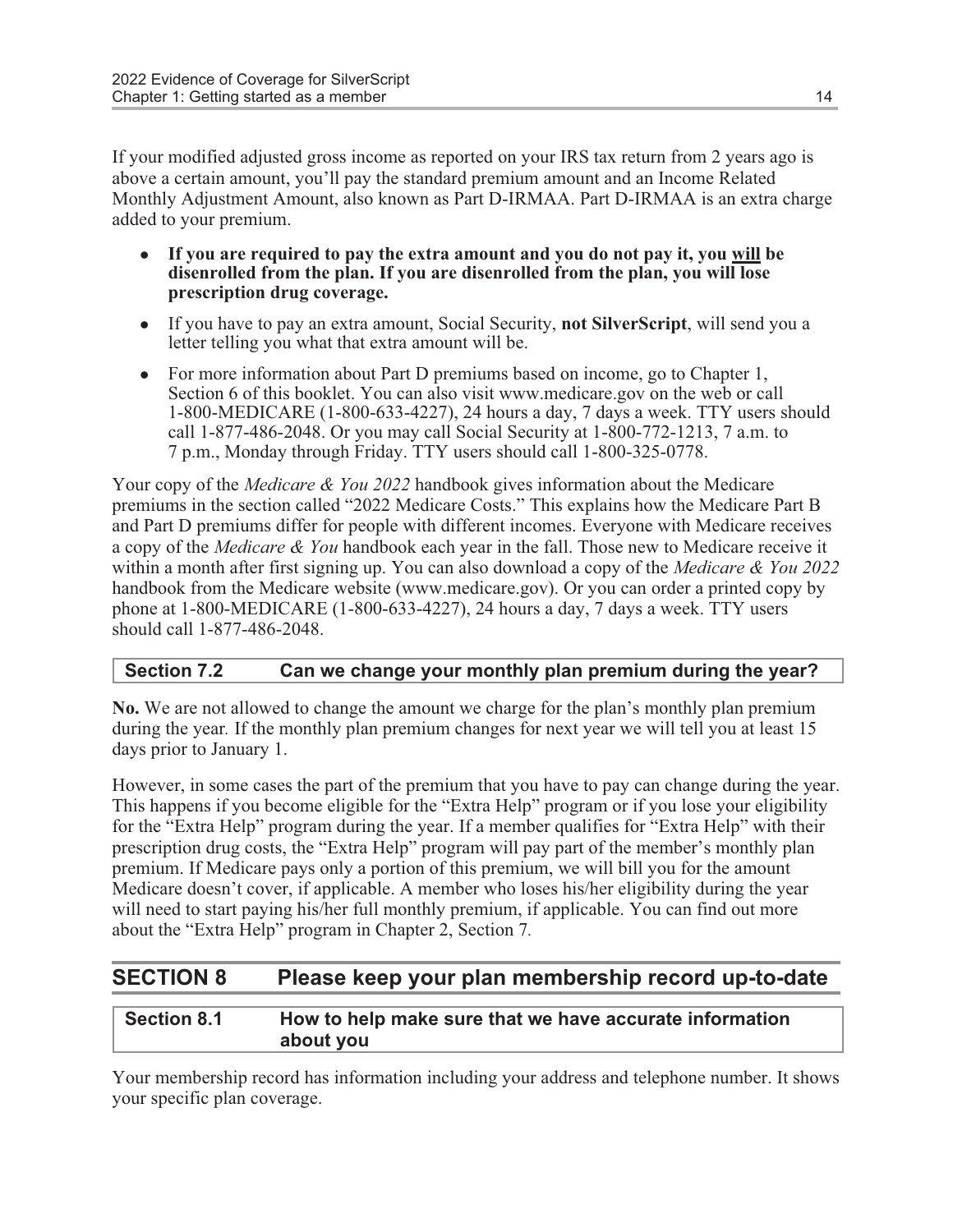The pharmacists in the plan's network need to have correct information about you. **These** network providers use your membership record to know what prescription drugs are covered and the cost sharing amounts for you. Because of this, it is very important that you help us keep your information up to date.

#### Let us know about these changes:

- Changes to your name, address, or phone number
- Changes in any other medical or prescription drug insurance coverage you have, such as from your employer, your spouse's employer, workers' compensation, or Medicaid
- If you have any liability claims, such as claims from an automobile accident
- If you have been admitted to a nursing home
- If your designated responsible party, such as a caregiver, changes

If any of this information changes, please let us know by calling Customer Care (phone numbers are printed on the back cover of this booklet).

It is also important to contact Social Security if you move or change your mailing address. You can find phone numbers and contact information for Social Security in Chapter 2, Section 5.

#### Read over the information we send you about any other insurance coverage you have

Medicare requires that we collect information from you about any other medical or drug insurance coverage that you have. That's because we must coordinate any other coverage you have with your benefits under our plan. (For more information about how our coverage works when you have other insurance, see Section 10 in this chapter.)

Once each year, we will send you a letter that lists any other medical or drug insurance coverage that we know about. Please read over this information carefully. If it is correct, you don't need to do anything. If the information is incorrect, or if you have other coverage that is not listed, please call Customer Care (phone numbers are printed on the back cover of this booklet).

#### SECTION 9 We protect the privacy of your personal health information

#### Section 9.1 We make sure that your health information is protected

Federal and state laws protect the privacy of your medical records and personal health information. We protect your personal health information as required by these laws.

For more information about how we protect your personal health information, please go to Chapter 6, Section 1.3 of this booklet.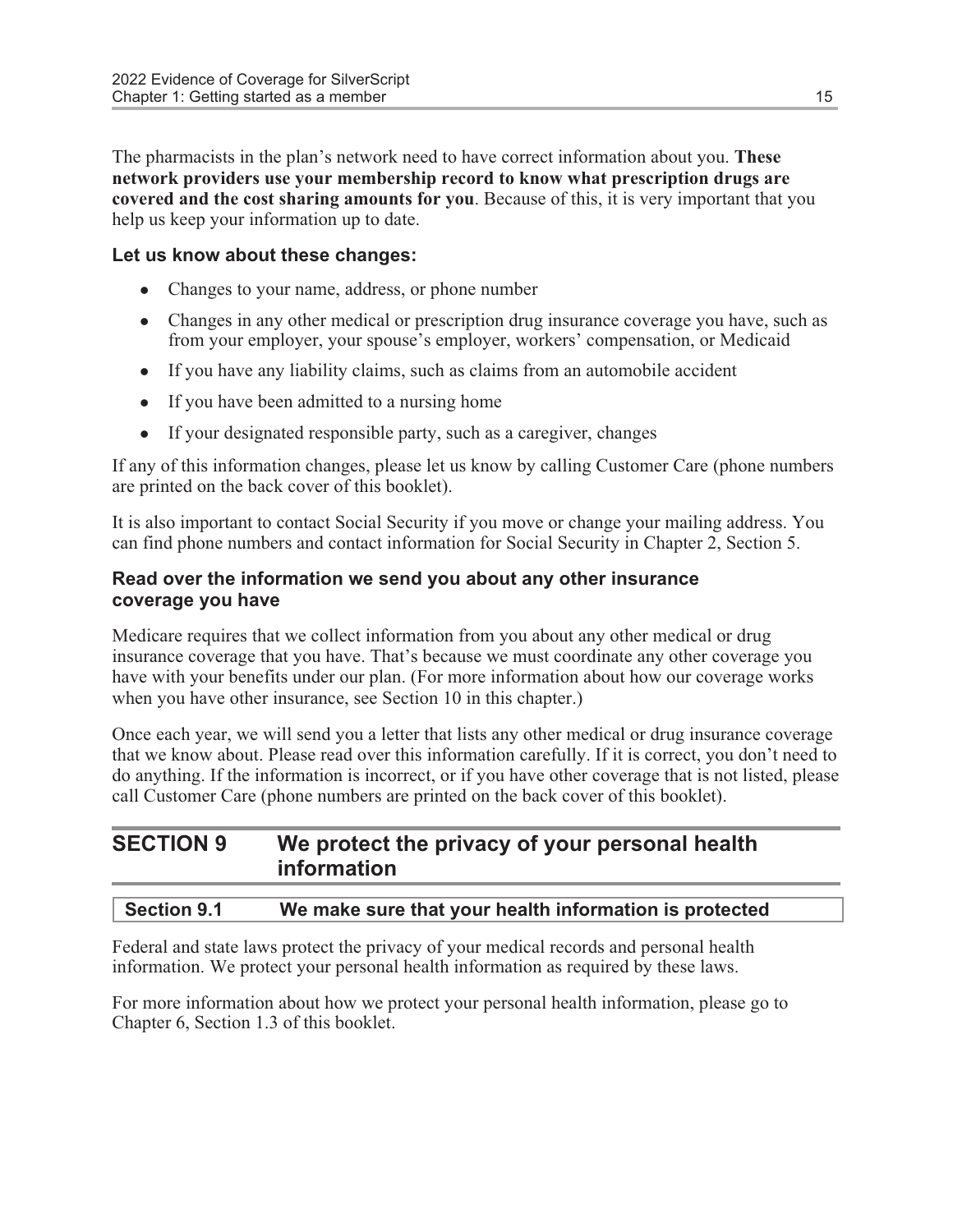#### SECTION 10 How other insurance works with our plan

#### Section 10.1 Which plan pays first when you have other insurance?

When you have other insurance (like other employer group health coverage), there are rules set by Medicare that decide whether our plan or your other insurance pays first. The insurance that pays first is called the "primary payer" and pays up to the limits of its coverage. The one that pays second, called the "secondary payer," only pays if there are costs left uncovered by the primary coverage. The secondary payer may not pay all of the uncovered costs.

These rules apply for employer or union group health plan coverage:

- If you have retiree coverage, Medicare pays first.
- If your group health plan coverage is based on your or a family member's current employment, who pays first depends on your age, the number of people employed by your employer, and whether you have Medicare based on age, disability, or End-Stage Renal Disease (ESRD):
	- $\circ$  If you're under 65 and disabled and you or your family member is still working, your group health plan pays first if the employer has 100 or more employees or at least one employer in a multiple employer plan that has more than 100 employees.
	- $\circ$  If you're over 65 and you or your spouse is still working, your group health plan pays first if the employer has 20 or more employees or at least one employer in a multiple employer plan that has more than 20 employees.
- If you have Medicare because of ESRD, your group health plan will pay first for the first 30 months after you become eligible for Medicare.

These types of coverage usually pay first for services related to each type:

- No-fault insurance (including automobile insurance)
- Liability (including automobile insurance)
- $\bullet$  Black lung benefits
- Workers' compensation

Medicaid and TRICARE never pay first for Medicare-covered services. They only pay after Medicare, employer group health plans, and/or Medigap have paid.

If you have other insurance, tell your doctor, hospital, and pharmacy. If you have questions about who pays first, or you need to update your other insurance information, call Customer Care (phone numbers are printed on the back cover of this booklet). You may need to give your plan member ID number to your other insurers (once you have confirmed their identity), so your bills are paid correctly and on time.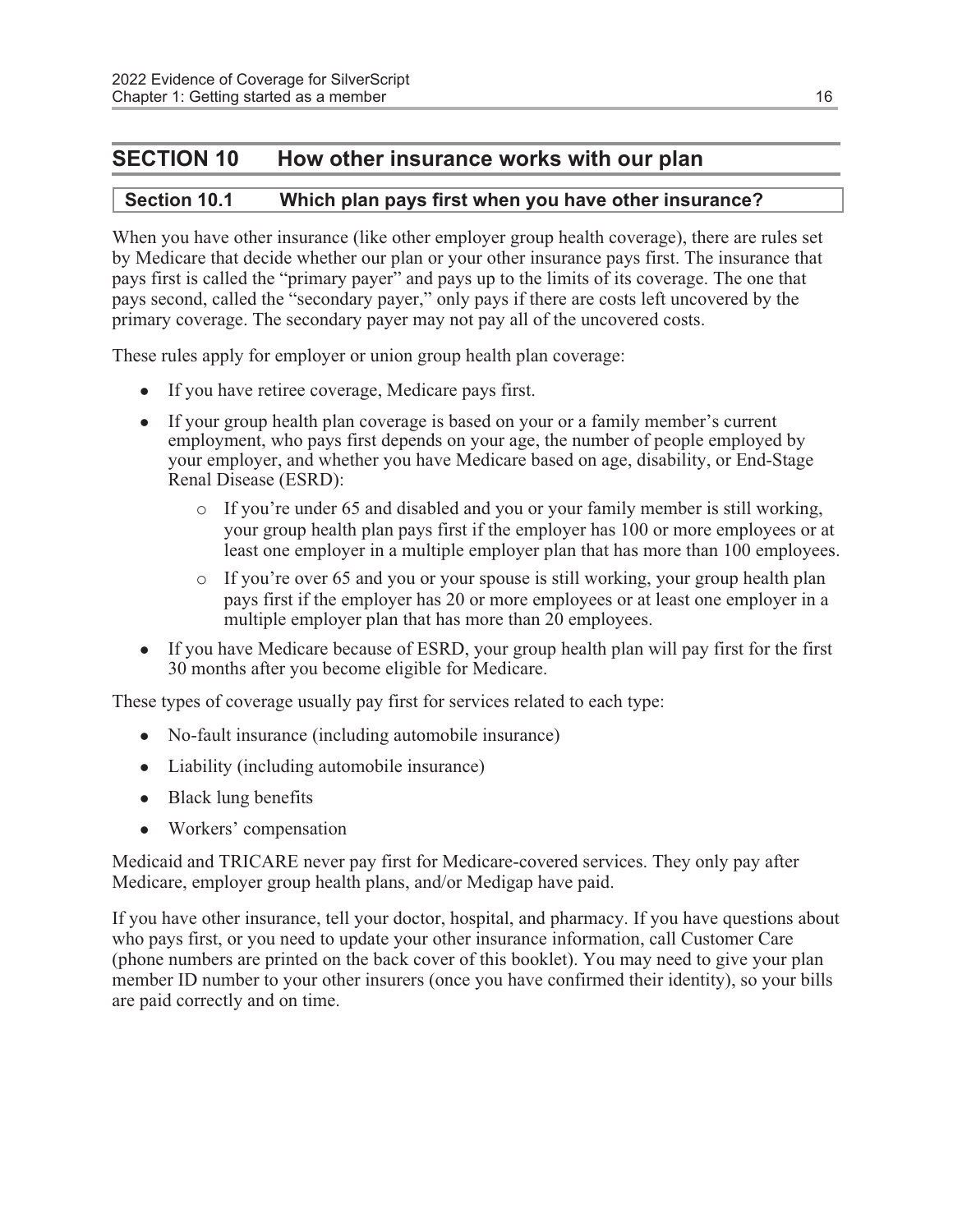# CHAPTER 2

## Important phone numbers and resources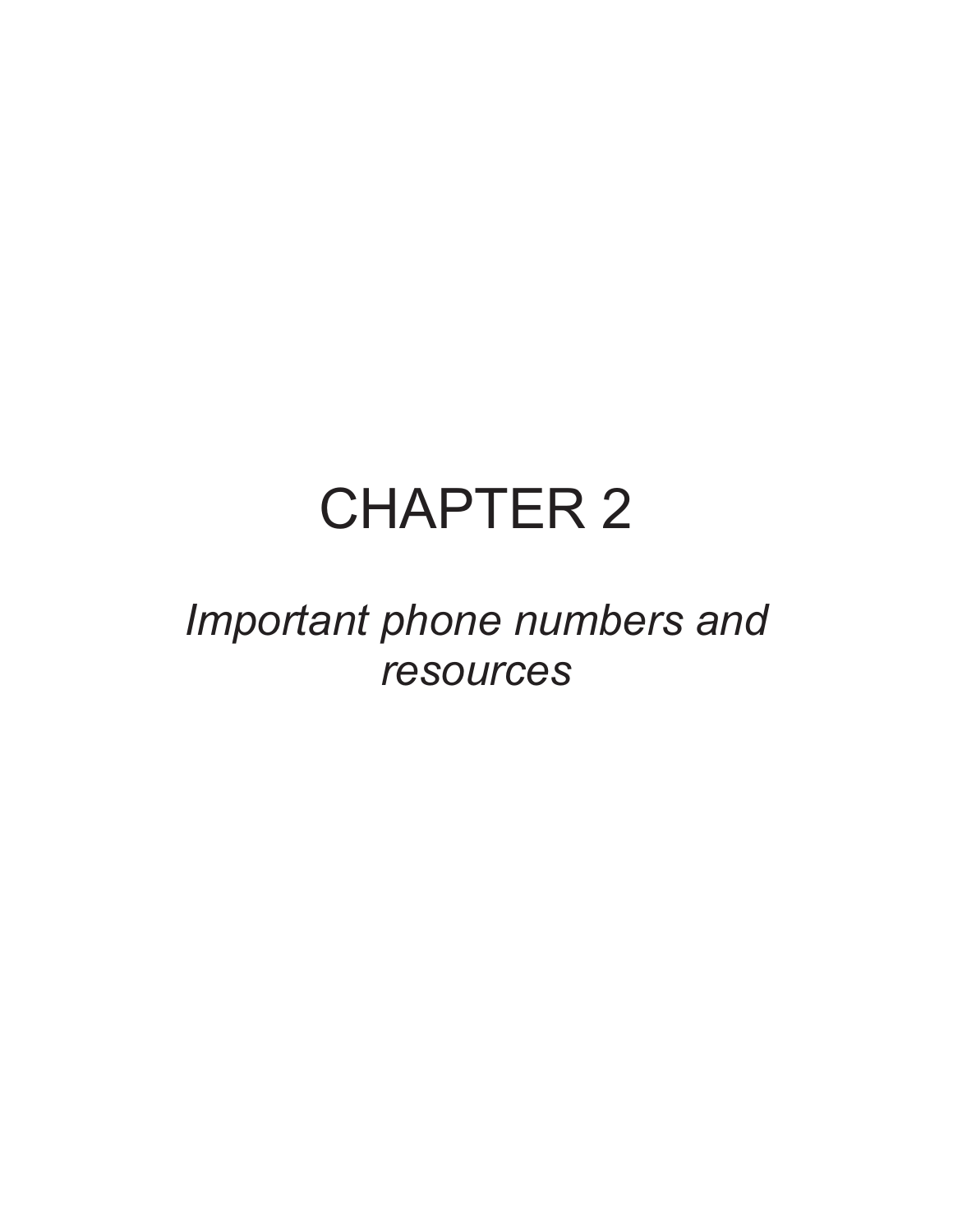### Chapter 2. Important phone numbers and resources

| <b>SECTION 1</b> | <b>SilverScript contacts</b> (how to contact us, including how to                                                                          |
|------------------|--------------------------------------------------------------------------------------------------------------------------------------------|
| <b>SECTION 2</b> | Medicare (how to get help and information directly from the                                                                                |
| <b>SECTION 3</b> | State Health Insurance Assistance Program (free help,<br>information, and answers to your questions about Medicare)  23                    |
| <b>SECTION 4</b> | <b>Quality Improvement Organization</b> (paid by Medicare to check                                                                         |
| <b>SECTION 5</b> |                                                                                                                                            |
| <b>SECTION 6</b> | <b>Medicaid</b> (a joint Federal and state program that helps with<br>medical costs for some people with limited income and resources)  24 |
| <b>SECTION 7</b> | Information about programs to help people pay for their                                                                                    |
| <b>SECTION 8</b> | How to contact the Railroad Retirement Board  28                                                                                           |
| <b>SECTION 9</b> | Do you have "group insurance" or other health insurance                                                                                    |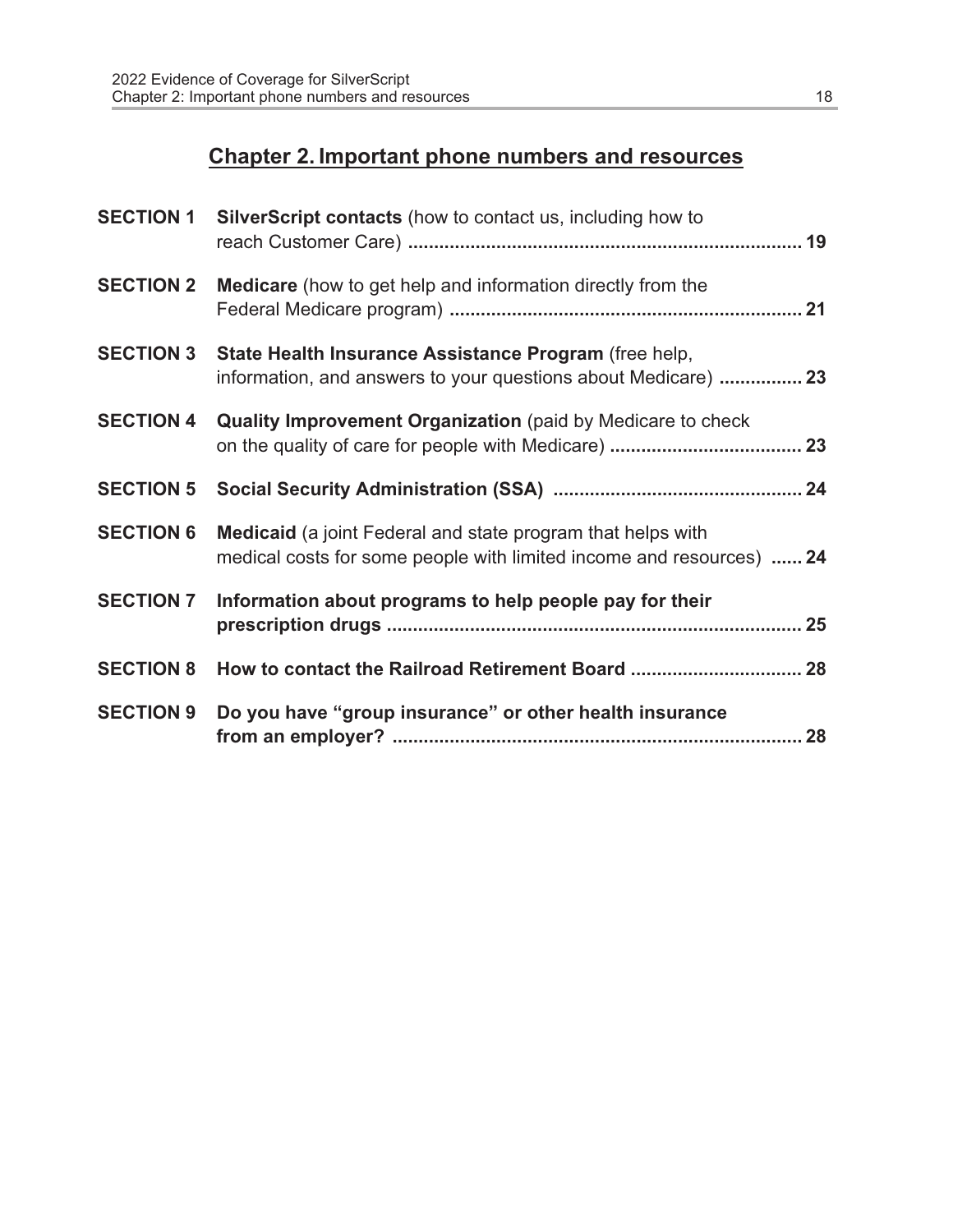#### SECTION 1 SilverScript contacts (how to contact us, including how to reach Customer Care)

#### How to contact Customer Care

For assistance with formulary, pharmacy network, claims, billing, or member ID card questions, please call or write to Customer Care. We will be happy to help you.

| <b>Customer Care – Contact Information</b> |                                                                                                                            |
|--------------------------------------------|----------------------------------------------------------------------------------------------------------------------------|
| <b>CALL</b>                                | 1-844-757-0448                                                                                                             |
|                                            | Calls to this number are free, 24 hours a day, 7 days a week.                                                              |
|                                            | Customer Care also has free language interpreter services available<br>for non-English speakers.                           |
| TTY                                        | 711                                                                                                                        |
|                                            | This number requires special telephone equipment and is only for<br>people who have difficulties with hearing or speaking. |
|                                            | Calls to this number are free, 24 hours a day, 7 days a week.                                                              |
| <b>FAX</b>                                 | 1-888-472-1129                                                                                                             |
| WRITE                                      | SilverScript Insurance Company<br>P.O. Box 30016<br>Pittsburgh, PA 15222-0330                                              |

#### How to contact us when you are asking for a coverage decision or making an appeal about your Part D prescription drugs

A coverage decision is a decision we make about your benefits and coverage or about the amount we will pay for your Part D prescription drugs covered under the Part D benefit included in your plan. An appeal is a formal way of asking us to review and change a coverage decision we have made. For more information on asking for coverage decisions or making an appeal about your Part D prescription drugs, see Chapter 7 (What to do if you have a problem or complaint (coverage decisions, appeals, complaints)).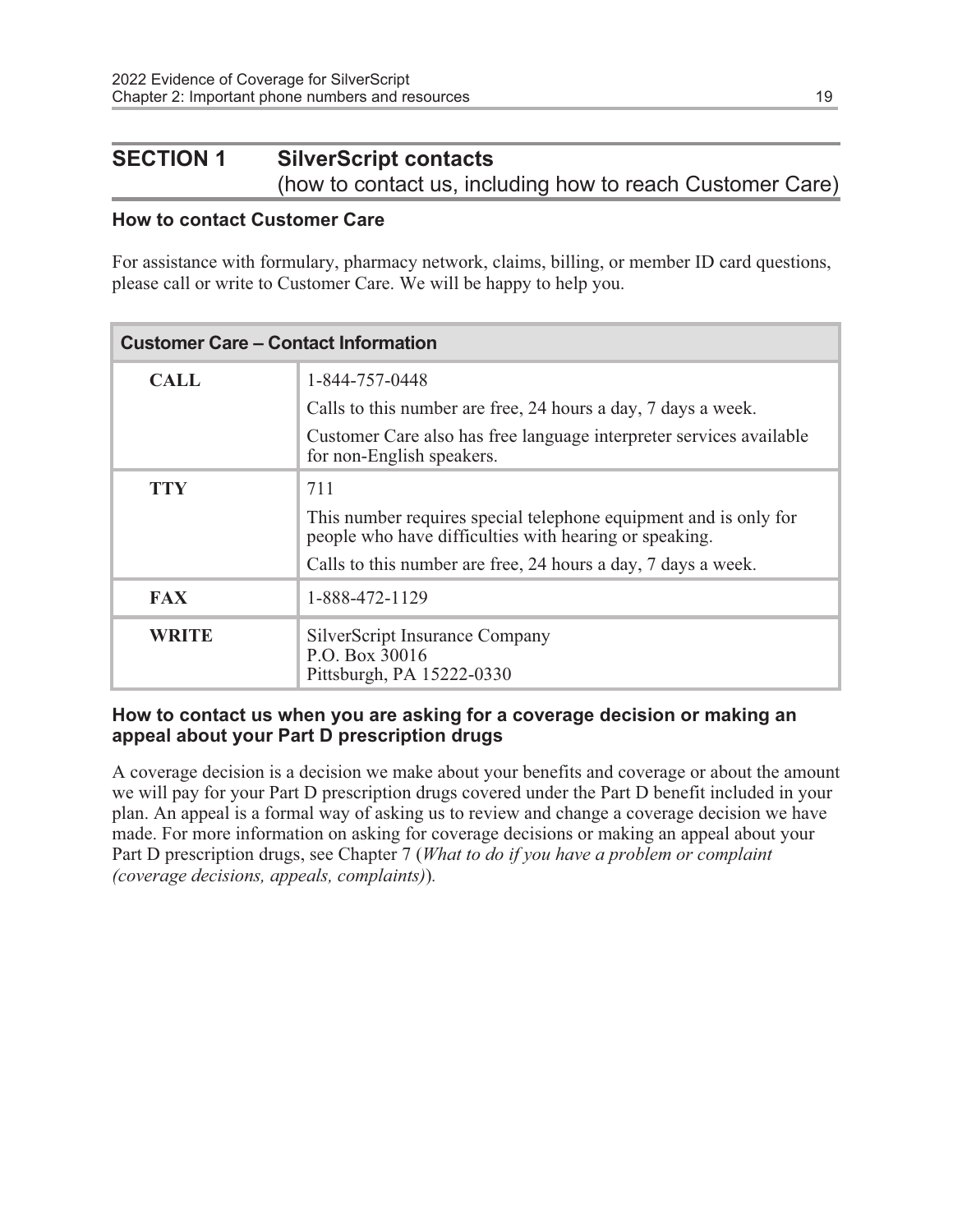| <b>Information</b> | Coverage Decisions and Appeals for Part D Prescription Drugs – Contact                                                                                            |
|--------------------|-------------------------------------------------------------------------------------------------------------------------------------------------------------------|
| <b>CALL</b>        | 1-844-757-0448                                                                                                                                                    |
|                    | Calls to this number are free, 24 hours a day, 7 days a week.                                                                                                     |
| <b>TTY</b>         | 711                                                                                                                                                               |
|                    | This number requires special telephone equipment and is only for<br>people who have difficulties with hearing or speaking.                                        |
|                    | Calls to this number are free, 24 hours a day, 7 days a week.                                                                                                     |
| <b>FAX</b>         | 1-855-633-7673                                                                                                                                                    |
| <b>WRITE</b>       | SilverScript Insurance Company<br><b>Prescription Drug Plans</b><br>Coverage Decisions and Appeals Department<br>P.O. Box 52000, MC 109<br>Phoenix, AZ 85072-2000 |

#### How to contact us when you are making a complaint about your Part D prescription drugs

You can make a complaint about us or one of our network pharmacies, including a complaint about the quality of care. This type of complaint does not involve coverage or payment disputes. (If your problem is about the plan's coverage or payment, you should look at the section above about making an appeal.) For more information on making a complaint about your Part D prescription drugs, see Chapter 7 (What to do if you have a problem or complaint (coverage decisions, appeals, complaints)).

| <b>Complaints about Part D Prescription Drugs – Contact Information</b> |                                                                                                                                                                              |  |
|-------------------------------------------------------------------------|------------------------------------------------------------------------------------------------------------------------------------------------------------------------------|--|
| <b>CALL</b>                                                             | 1-866-884-9478                                                                                                                                                               |  |
|                                                                         | Calls to this number are free, 24 hours a day, 7 days a week.                                                                                                                |  |
| <b>TTY</b>                                                              | 711                                                                                                                                                                          |  |
|                                                                         | This number requires special telephone equipment and is only for<br>people who have difficulties with hearing or speaking.                                                   |  |
|                                                                         | Calls to this number are free, 24 hours a day, 7 days a week.                                                                                                                |  |
| <b>FAX</b>                                                              | 1-724-741-4956                                                                                                                                                               |  |
| <b>WRITE</b>                                                            | SilverScript Insurance Company<br><b>Prescription Drug Plans</b><br>Grievance Department<br>P.O. Box 14834<br>Lexington, KY 40512                                            |  |
| <b>MEDICARE</b><br>WEBSITE                                              | You can submit a complaint about SilverScript directly to Medicare.<br>To submit an online complaint to Medicare, go to<br>www.medicare.gov/MedicareComplaintForm/home.aspx. |  |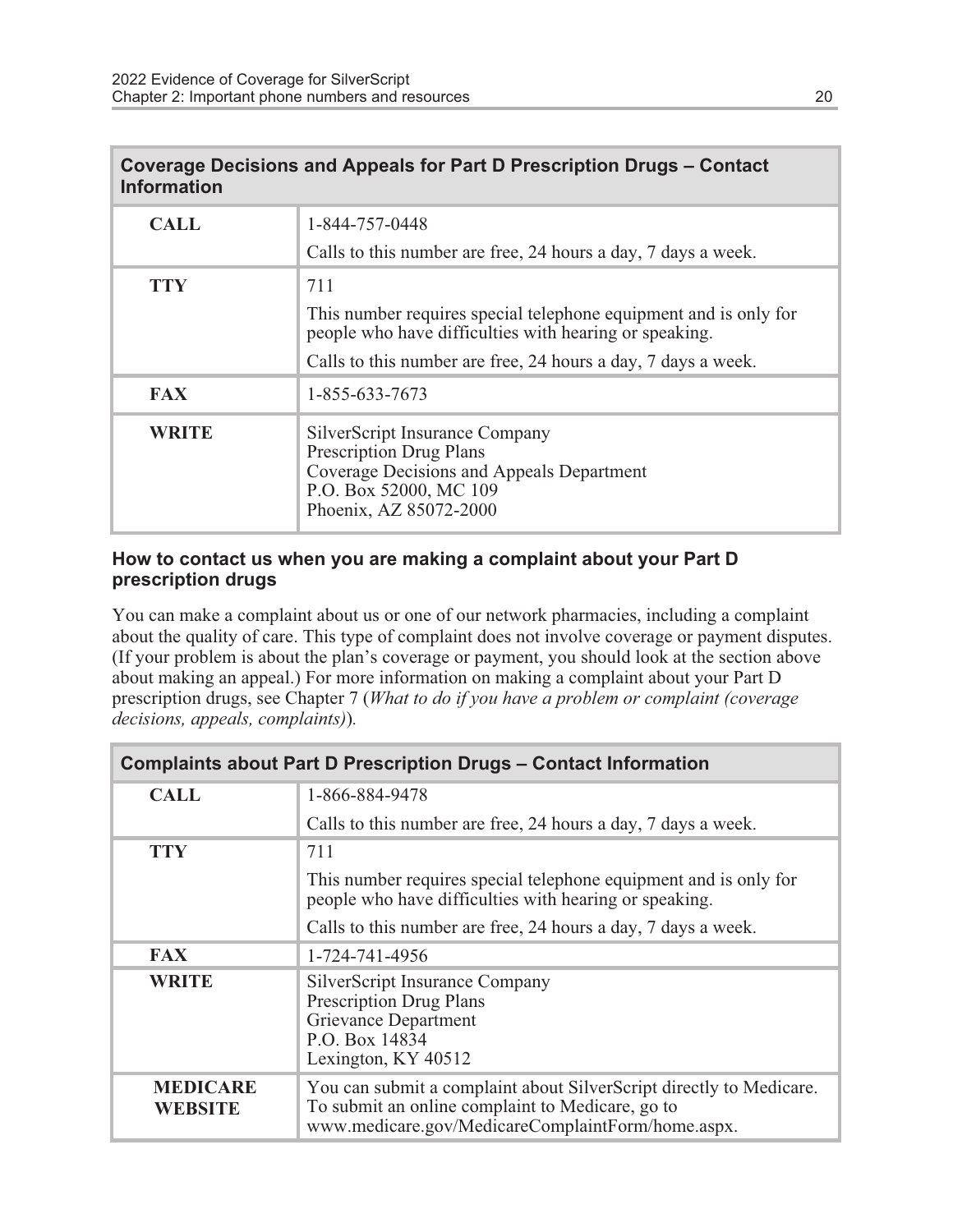#### Where to send a request asking us to pay for our share of the cost of a prescription drug you have received

The coverage determination process includes determining requests to pay for our share of the costs of a prescription drug that you have received. For more information on situations in which you may need to ask the plan for reimbursement or to pay a bill you have received from a provider, see Chapter 5 (Asking the plan to pay its share of the costs for covered prescription drugs).

Please note: If you send us a payment request and we deny any part of your request, you can appeal our decision. See Chapter 7 (What to do if you have a problem or complaint (coverage decisions, appeals, complaints)) for more information.

| <b>Payment Requests – Contact Information</b> |                                                                                                                                             |
|-----------------------------------------------|---------------------------------------------------------------------------------------------------------------------------------------------|
| <b>CALL</b>                                   | 1-866-235-5660                                                                                                                              |
|                                               | Calls to this number are free, 24 hours a day, 7 days a week.                                                                               |
| <b>TTY</b>                                    | 711                                                                                                                                         |
|                                               | This number requires special telephone equipment and is only for<br>people who have difficulties with hearing or speaking.                  |
|                                               | Calls to this number are free, 24 hours a day, 7 days a week.                                                                               |
| WRITE                                         | SilverScript Insurance Company<br><b>Prescription Drug Plans</b><br>Medicare Part D Paper Claim<br>P.O. Box 52066<br>Phoenix, AZ 85072-2066 |

#### SECTION 2 Medicare (how to get help and information directly from the Federal Medicare program)

Medicare is the Federal health insurance program for people 65 years of age or older, some people under age 65 with disabilities, and people with End-Stage Renal Disease (permanent kidney failure requiring dialysis or a kidney transplant).

The Federal agency in charge of Medicare is the Centers for Medicare & Medicaid Services (sometimes called "CMS"). This agency contracts with Medicare prescription drug plans, including us.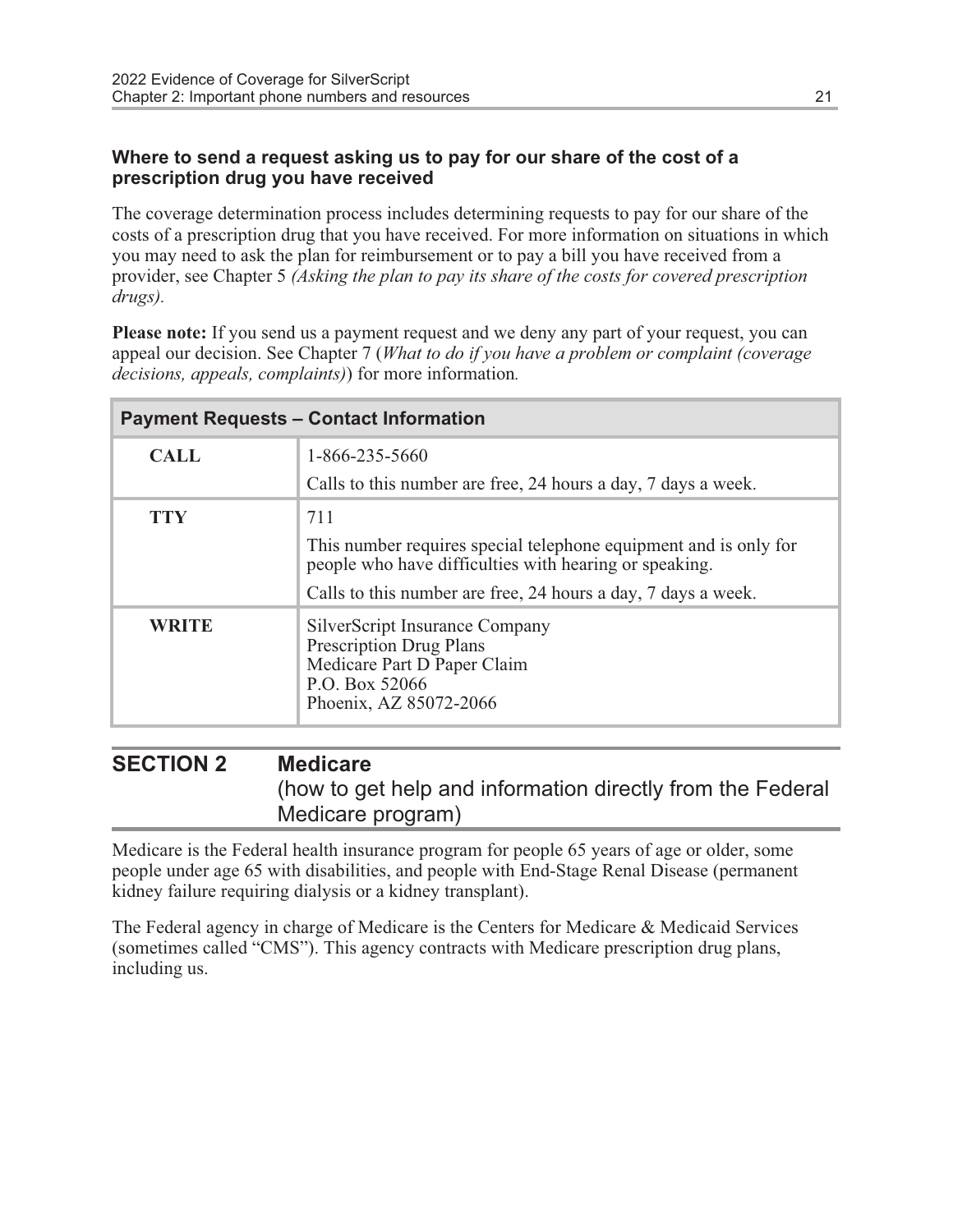| <b>Medicare - Contact Information</b> |                                                                                                                                                                                                                                                                                                                                                                                                                                                    |  |
|---------------------------------------|----------------------------------------------------------------------------------------------------------------------------------------------------------------------------------------------------------------------------------------------------------------------------------------------------------------------------------------------------------------------------------------------------------------------------------------------------|--|
| <b>CALL</b>                           | 1-800-MEDICARE (1-800-633-4227)                                                                                                                                                                                                                                                                                                                                                                                                                    |  |
|                                       | Calls to this number are free, 24 hours a day, 7 days a week.                                                                                                                                                                                                                                                                                                                                                                                      |  |
| <b>TTY</b>                            | 1-877-486-2048                                                                                                                                                                                                                                                                                                                                                                                                                                     |  |
|                                       | This number requires special telephone equipment and is only for<br>people who have difficulties with hearing or speaking.                                                                                                                                                                                                                                                                                                                         |  |
|                                       | Calls to this number are free, 24 hours a day, 7 days a week.                                                                                                                                                                                                                                                                                                                                                                                      |  |
| <b>WEBSITE</b>                        | www.medicare.gov                                                                                                                                                                                                                                                                                                                                                                                                                                   |  |
|                                       | This is the official government website for Medicare. It gives you<br>up-to-date information about Medicare and current Medicare issues.<br>It also has information about hospitals, nursing homes, physicians,<br>home health agencies, and dialysis facilities. It includes booklets you<br>can print directly from your computer. You can also find Medicare<br>contacts in your state.                                                         |  |
|                                       | The Medicare website also has detailed information about your<br>Medicare eligibility and enrollment options with the following tools:                                                                                                                                                                                                                                                                                                             |  |
|                                       | Medicare Eligibility Tool: Provides Medicare eligibility<br>$\bullet$<br>status information.                                                                                                                                                                                                                                                                                                                                                       |  |
|                                       | <b>Medicare Plan Finder:</b> Provides personalized information<br>$\bullet$<br>about available Medicare prescription drug plans, Medicare<br>health plans, and Medigap (Medicare Supplement Insurance)<br>policies in your area. These tools provide an <i>estimate</i> of what<br>your out-of-pocket costs might be in different Medicare plans.                                                                                                  |  |
|                                       | You can also use the website to tell Medicare about any complaints<br>you have about SilverScript.                                                                                                                                                                                                                                                                                                                                                 |  |
|                                       | Tell Medicare about your complaint: You can submit a<br>complaint about SilverScript directly to Medicare. To submit<br>a complaint, go to<br>www.medicare.gov/MedicareComplaintForm/home.aspx.<br>Medicare takes your complaints seriously and will use this<br>information to help improve the quality of the Medicare<br>program.                                                                                                               |  |
|                                       | If you don't have a computer, your local library or senior center may<br>be able to help you visit this website using its computer. Or you can<br>call Medicare and tell them what information you are looking for.<br>They will find the information on the website, print it out, and send it<br>to you. You can call Medicare at 1-800-MEDICARE<br>$(1-800-633-4227)$ , 24 hours a day, 7 days a week. TTY users should<br>call 1-877-486-2048. |  |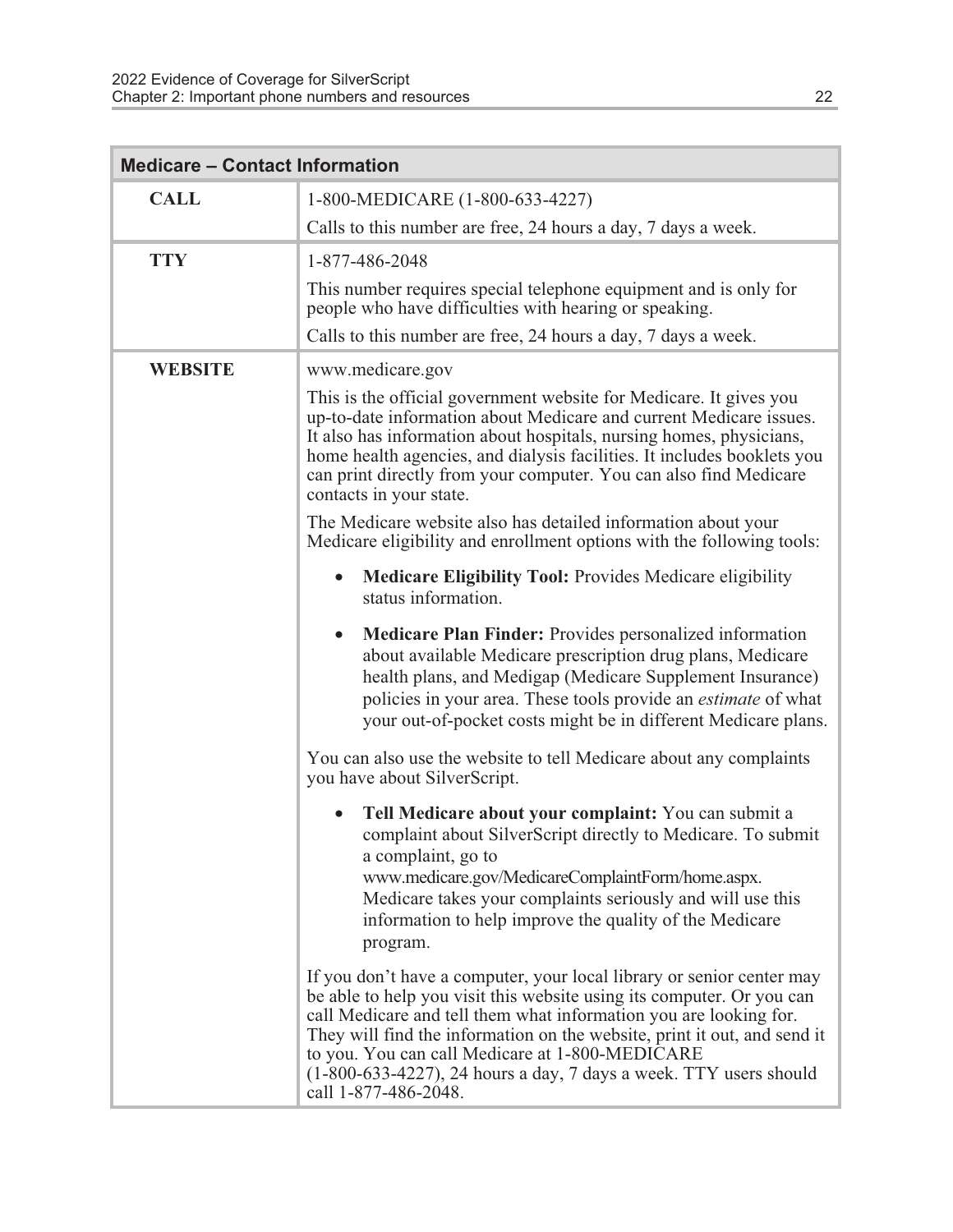#### SECTION 3 State Health Insurance Assistance Program (free help, information, and answers to your questions about Medicare)

A State Health Insurance Assistance Program (SHIP) is a government program with trained counselors in every state. Please see the Appendix at the end of this booklet to find the contact information for the SHIP in your state.

SHIPs are independent (not connected with any insurance company or health plan). It is a state program that gets money from the Federal government to give free local health insurance counseling to people with Medicare.

SHIP counselors can help you with your Medicare questions or problems. They can help you understand your Medicare rights, help you make complaints about your medical care or treatment, and help you straighten out problems with your Medicare bills. SHIP counselors can also help you understand your Medicare plan choices and answer questions about switching plans.

#### METHOD TO ACCESS SHIP and OTHER RESOURCES.

- Visit [www.medicare.gov](http://www.medicare.gov/)
- Click on "Forms, Help, and Resources" on far right of menu on top
- In the drop down click on "Phone Numbers & Websites"
- You now have several options
	- $\circ$  Option #1: You can have a live chat
	- o Option #2: You can click on any of the "TOPICS" in the menu on bottom
	- o Option #3: You can select your STATE from the dropdown menu and click GO. This will take you to a page with phone numbers and resources specific to your state.

#### SECTION 4 Quality Improvement Organization (paid by Medicare to check on the quality of care for people with Medicare)

There is a designated Quality Improvement Organization for serving Medicare beneficiaries in each state. Please see the Appendix at the end of this booklet to find the contact information for the Quality Improvement Organization in your state.

Quality Improvement Organizations have a group of doctors and other health care professionals who are paid by the Federal government. This organization is paid by Medicare to check on and help improve the quality of care for people with Medicare. The Quality Improvement Organization is an independent organization. It is not connected with our plan.

You should contact your Quality Improvement Organization if you have a complaint about the quality of care you have received. For example, you can contact your Quality Improvement Organization if you were given the wrong medication or if you were given medications that interact in a negative way.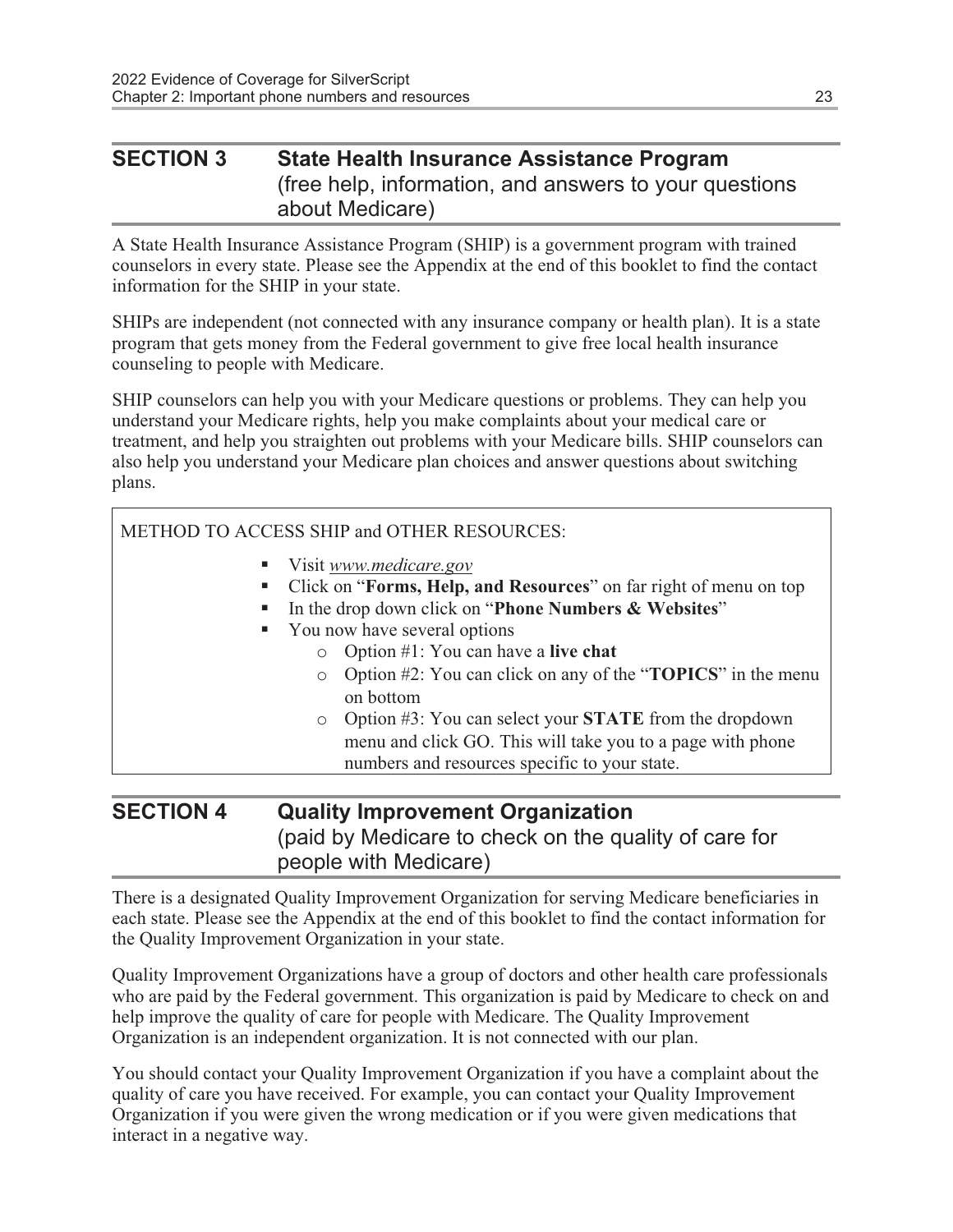#### SECTION 5 Social Security Administration (SSA)

Social Security is responsible for determining eligibility and handling enrollment for Medicare. U.S. citizens and lawful permanent residents who are 65 or older, or who have a disability or End-Stage Renal Disease and meet certain conditions, are eligible for Medicare. If you are already getting Social Security checks, enrollment into Medicare is automatic. If you are not getting Social Security checks, you have to enroll in Medicare. To apply for Medicare, you can call Social Security or visit your local Social Security office.

Social Security is also responsible for determining who has to pay an extra amount for their Part D drug coverage because they have a higher income. If you got a letter from Social Security telling you that you have to pay the extra amount and have questions about the amount or if your income went down because of a life-changing event, you can call Social Security to ask for reconsideration.

If you move or change your mailing address, it is important that you contact Social Security to let them know.

| <b>Social Security – Contact Information</b> |                                                                                                                                   |
|----------------------------------------------|-----------------------------------------------------------------------------------------------------------------------------------|
| <b>CALL</b>                                  | 1-800-772-1213                                                                                                                    |
|                                              | Calls to this number are free.                                                                                                    |
|                                              | Available 7 a.m. to 7 p.m., Monday through Friday (ET).                                                                           |
|                                              | You can use Social Security automated telephone services to get<br>recorded information and conduct some business 24 hours a day. |
| <b>TTY</b>                                   | 1-800-325-0778                                                                                                                    |
|                                              | This number requires special telephone equipment and is only for<br>people who have difficulties with hearing or speaking.        |
|                                              | Calls to this number are free.                                                                                                    |
|                                              | Available 7 a.m. to 7 p.m., Monday through Friday (ET).                                                                           |
| <b>WEBSITE</b>                               | www.ssa.gov                                                                                                                       |

#### SECTION 6 Medicaid (a joint Federal and state program that helps with medical costs for some people with limited income and resources)

Medicaid is a joint Federal and state government program that helps with medical costs for certain people with limited incomes and resources. Some people with Medicare are also eligible for Medicaid.

In addition, there are programs offered through Medicaid that help people with Medicare pay their Medicare costs, such as their Medicare premiums. These "Medicare Savings Programs" help people with limited income and resources save money each year:

• Qualified Medicare Beneficiary (QMB): Helps pay Medicare Part A and Part B premiums, and other cost sharing (like deductibles, coinsurance, and copayments). (Some people with QMB are also eligible for full Medicaid benefits (QMB+).)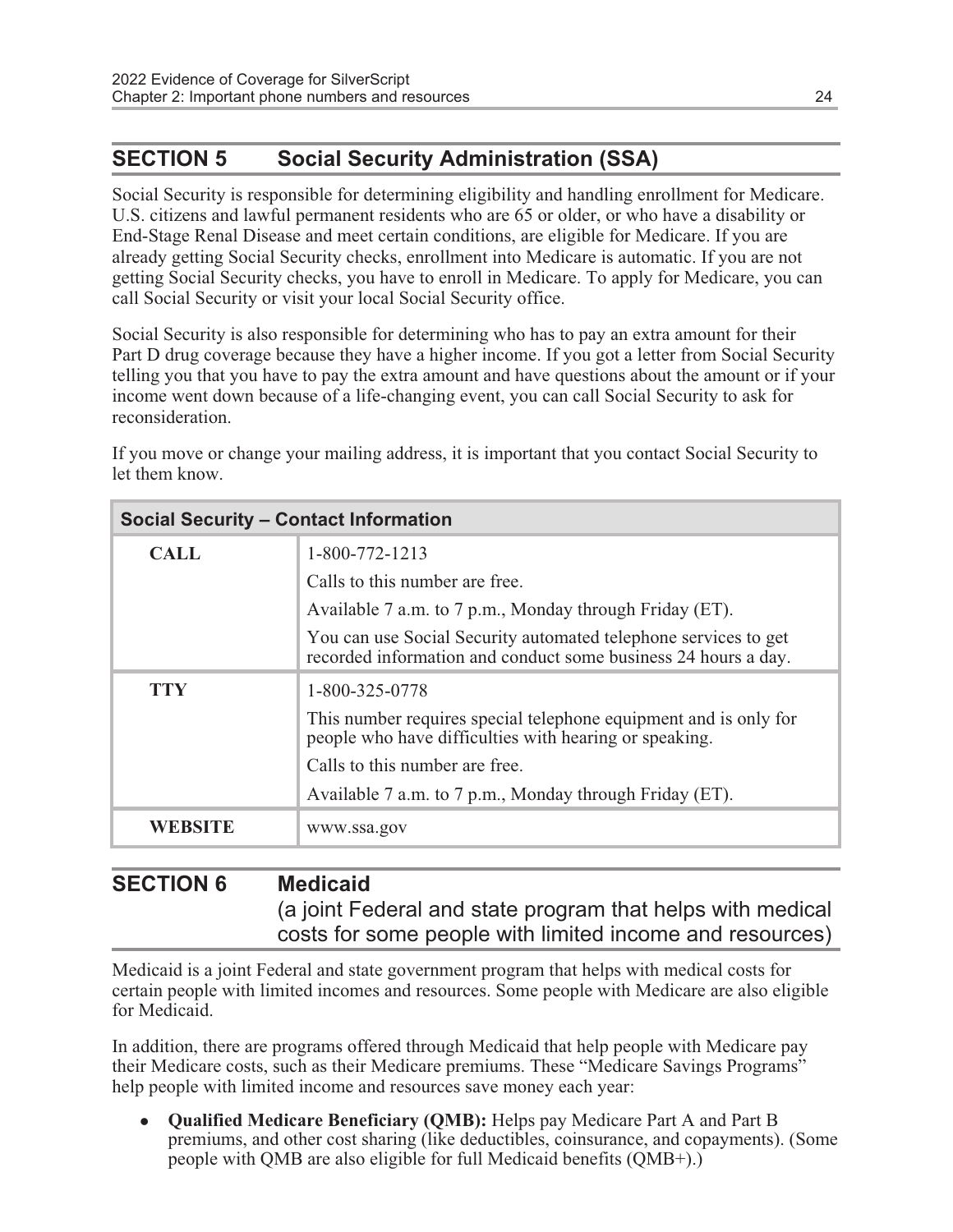- Specified Low-Income Medicare Beneficiary (SLMB): Helps pay Part B premiums. (Some people with SLMB are also eligible for full Medicaid benefits (SLMB+).)
- Oualifying Individual (OI): Helps pay Part B premiums.
- Qualified Disabled & Working Individuals (QDWI): Helps pay Part A premiums.

To find out more about Medicaid and its programs, contact the Medicaid Agency in your state using the contact information in the Appendix at the end of this booklet.

#### SECTION 7 Information about programs to help people pay for their prescription drugs

#### Medicare's "Extra Help" Program

Medicare provides "Extra Help" to pay prescription drug costs for people who have limited income and resources. Resources include your savings and stocks, but not your home or car. If you qualify, you get help paying for any Medicare prescription drug plan's monthly premium, deductible, and prescription copayments or coinsurance. This "Extra Help" also counts toward your out-of-pocket costs.

Some people automatically qualify for "Extra Help" and don't need to apply. Medicare mails a letter to people who automatically qualify for "Extra Help."

You may be able to get "Extra Help" to pay for your prescription drug costs. To see if you qualify for getting "Extra Help," call:

- 1-800-MEDICARE (1-800-633-4227), 24 hours a day, 7 days a week. TTY users should call 1-877-486-2048;
- The Social Security Office at  $1-800-772-1213$ , between 7 a.m. to 7 p.m., Monday through Friday. TTY users should call 1-800-325-0778 (applications); or
- Your State Medicaid Office (applications). (See Section 6 of this chapter for contact information.)

If you believe you have qualified for "Extra Help" and you believe that you are paying an incorrect cost sharing amount when you get your prescription at a pharmacy, our plan has established a process that allows you to either request assistance in obtaining evidence of your proper copayment level, or, if you already have the evidence, to provide this evidence to us.

Documentation from the state or Social Security showing your low income subsidy level is the preferred evidence of your proper cost sharing level. Please fax your documentation to us at 1-866-552-6205. Please include a phone number where we can contact you. If you cannot provide the documentation and need assistance or would like additional information, contact Customer Care, 24 hours a day, 7 days a week, at 1-844-757-0448. TTY users should call 711.

- SilverScript Insurance Company will accept any of the following documents as evidence:
	- o A copy of your Medicaid card, which includes your name and eligibility date during the period for which you believe you qualified for "Extra Help;"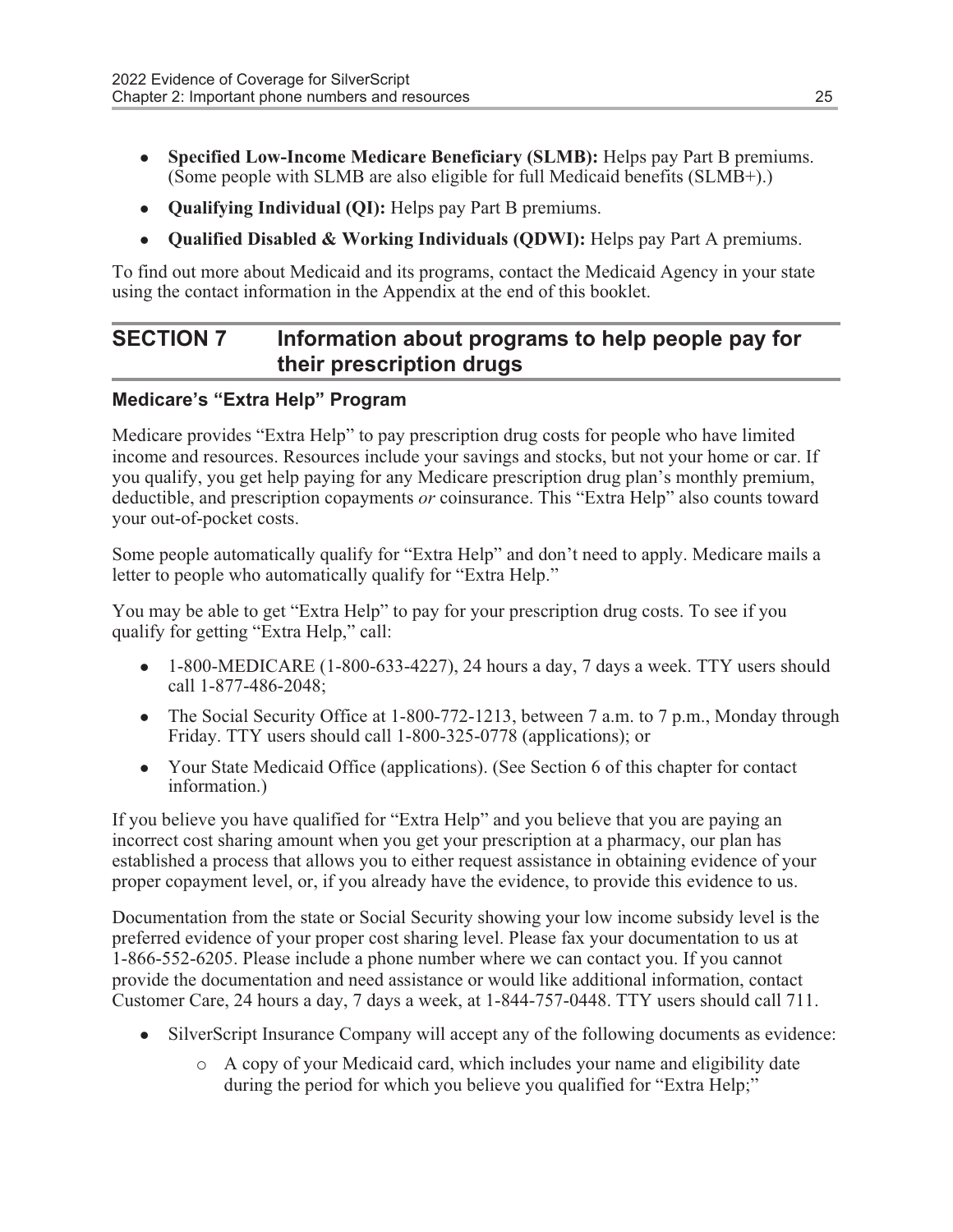- o Details of any call you made to verify your Medicaid status, including the date a verification call was made to the state Medicaid agency and the name, title, and telephone number of the state staff person who verified your Medicaid status during the discrepant period;
- o A copy of a state document that confirms your active Medicaid status during the discrepant period;
- o A print out from the state electronic enrollment file showing your Medicaid status during the discrepant period;
- o A screen-print from the state's Medicaid systems showing your Medicaid status during the discrepant period;
- $\circ$  Other documentation provided by the state showing your Medicaid status during the discrepant period;
- o A letter from Social Security showing that the individual receives Supplemental Security Income (SSI); or
- o An "Important Information" letter from Social Security confirming that the beneficiary is "automatically eligible for 'Extra Help.'"
- <sup>l</sup> For beneficiaries who are institutionalized and qualify for zero cost sharing, the following documents will be accepted as evidence of your proper cost sharing level:
	- o A remittance from the facility showing Medicaid payment for a full calendar month for that individual during a month after June of the previous calendar year;
	- $\circ$  A copy of a state document that confirms Medicaid payment on behalf of the individual to the facility for a full calendar month after June of the previous calendar year; or
	- o A screen-print from the state's Medicaid systems showing that individual's institutional status based on at least a full calendar month stay for Medicaid payment purposes during a month after June of the previous calendar year.
- When we receive the evidence showing your copayment level, we will update our system so that you can pay the correct copayment when you get your next prescription at the pharmacy. If you overpay your copayment, we will reimburse you. Either we will forward a check to you in the amount of your overpayment or we will offset future copayments. If the pharmacy hasn't collected a copayment from you and is carrying your copayment as a debt owed by you, we may make the payment directly to the pharmacy. If a state paid on your behalf, we may make payment directly to the state. Please contact Customer Care if you have questions (phone numbers are printed on the back cover of this booklet).

There are programs in Puerto Rico, the Virgin Islands, Guam, the Northern Mariana Islands, and American Samoa to help people with limited income and resources pay their Medicare costs. Programs vary in these areas. Call your local Medical Assistance (Medicaid) office to find out more about their rules (phone numbers are in Section 6 of this chapter). Or call 1-800-MEDICARE (1-800-633-4227), 24 hours a day, 7 days a week, and say "Medicaid" for more information. TTY users should call 1-877-486-2048. You can also visit www.medicare.gov for more information.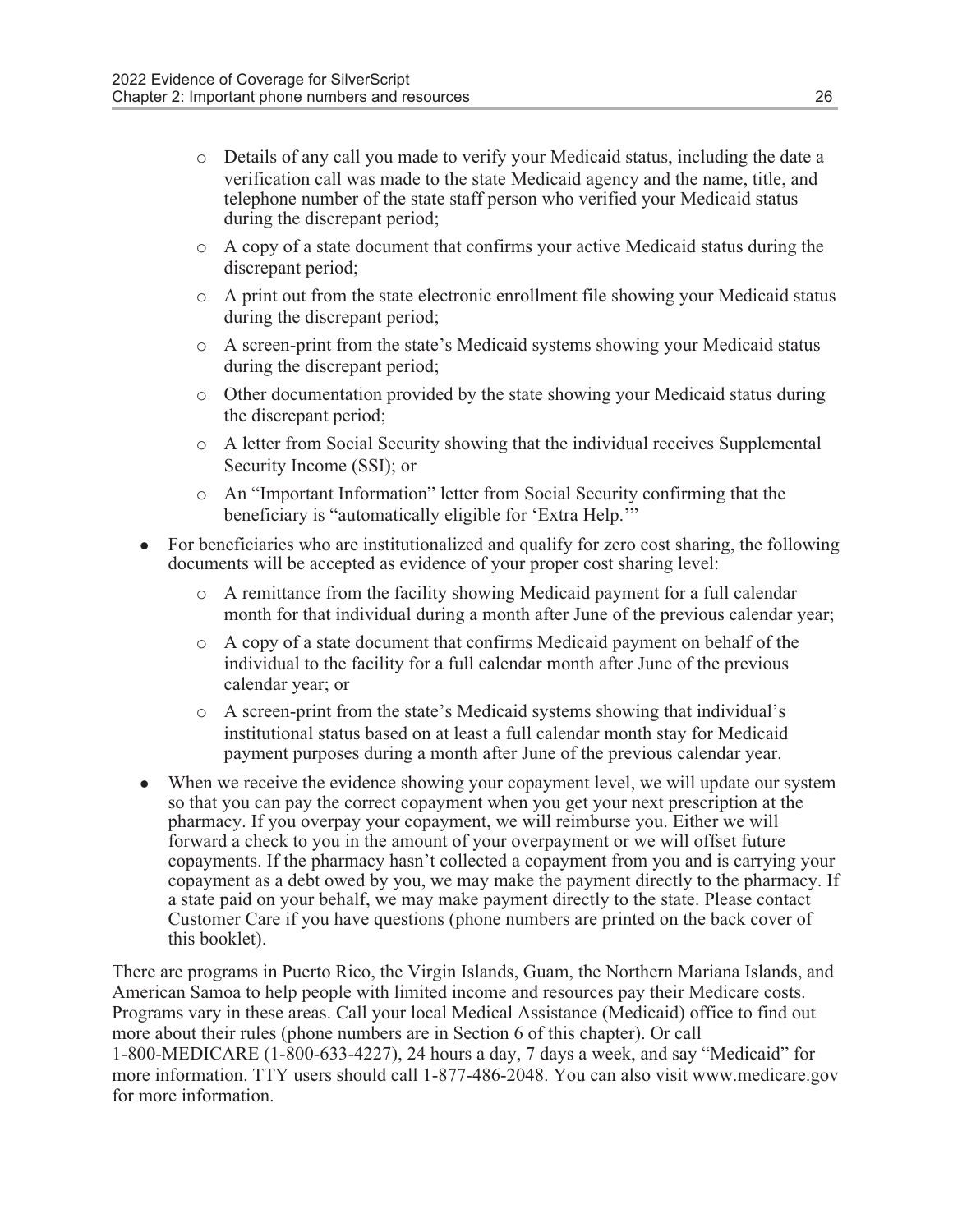#### Medicare Coverage Gap Discount Program

The Medicare Coverage Gap Discount Program provides manufacturer discounts on brand name drugs to Part D members who have reached the coverage gap and are not receiving "Extra Help." For brand name drugs, the 70% discount provided by manufacturers excludes any dispensing fee for costs in the gap. Members pay 25% of the negotiated price and a portion of the dispensing fee for brand name drugs.

If you reach the coverage gap, we will automatically apply the discount when your pharmacy bills you for your prescription and your Part D Explanation of Benefits (Part D EOB) will show any discount provided. Both the amount you pay and the amount discounted by the manufacturer count toward your out-of-pocket costs as if you had paid them and move you through the coverage gap. The amount paid by the plan (5%) does not count toward your out-of-pocket costs.

You also receive some coverage for generic drugs. If you reach the coverage gap, the plan pays 75% of the price for generic drugs and you pay the remaining 25% of the price. For generic drugs, the amount paid by the plan (75%) does not count toward your out-of-pocket costs. Only the amount you pay counts and moves you through the coverage gap. Also, the dispensing fee is included as part of the cost of the drug.

The Medicare Coverage Gap Discount Program is available nationwide. Your plan includes additional gap coverage during the Coverage Gap Stage, your out-of-pocket costs may be lower than the costs described here. Please go to Chapter 4, Section 6 for more information about your coverage during the Coverage Gap Stage.

If you have any questions about the availability of discounts for the drugs you are taking or about the Medicare Coverage Gap Discount Program in general, please contact Customer Care (phone numbers are printed on the back cover of this booklet).

#### State Pharmaceutical Assistance Programs

A State Pharmaceutical Assistance Program (SPAP) helps some people pay for prescription drugs based on financial need, age, medical condition, or disabilities. Each state has different rules to provide prescription drug coverage to its members. Please see the Appendix at the end of this booklet to find the contact information for the SPAP in your state.

#### AIDS Drug Assistance Programs

An AIDS Drug Assistance Program (ADAP) helps ensure that ADAP-eligible individuals living with HIV/AIDS have access to life-saving HIV medications. Medicare Part D prescription drugs that are also covered by ADAP qualify for prescription cost sharing assistance through your state's ADAP program. Note: To be eligible for the ADAP operating in your State, individuals must meet certain criteria, including proof of state residence and HIV status, low income as defined by the state, and uninsured/under-insured status.

If you are currently enrolled in an ADAP, it can continue to provide you with Medicare Part D prescription cost sharing assistance for drugs on the ADAP formulary. In order to be sure you continue receiving this assistance, please notify your local ADAP enrollment worker of any changes in your Medicare Part D plan name or policy number.

For information on eligibility criteria, covered prescription drugs, or how to enroll in the program, please call your state's ADAP program (the name and phone numbers for this organization are in the Appendix at the end of this booklet).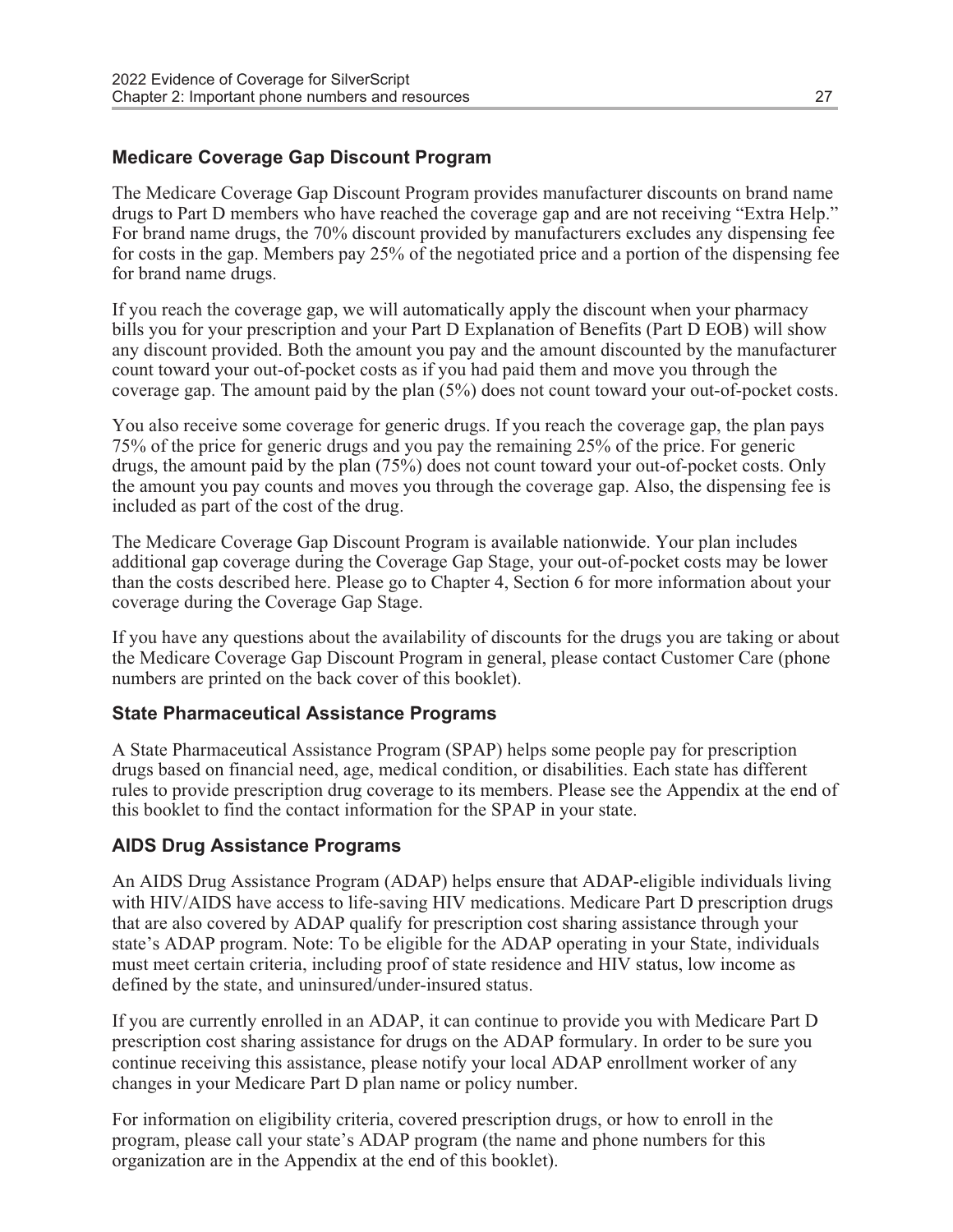#### SECTION 8 How to contact the Railroad Retirement Board

The Railroad Retirement Board is an independent Federal agency that administers comprehensive benefit programs for the nation's railroad workers and their families. If you have questions regarding your benefits from the Railroad Retirement Board, contact the agency.

If you receive your Medicare through the Railroad Retirement Board, it is important that you let them know if you move or change your mailing address.

| <b>Railroad Retirement Board – Contact Information</b> |                                                                                                                                                                                  |  |
|--------------------------------------------------------|----------------------------------------------------------------------------------------------------------------------------------------------------------------------------------|--|
| <b>CALL</b>                                            | 1-877-772-5772                                                                                                                                                                   |  |
|                                                        | Calls to this number are free.                                                                                                                                                   |  |
|                                                        | If you press "0," you may speak with an RRB representative<br>from 9 a.m. to 3:30 p.m., Monday, Tuesday, Thursday, and<br>Friday, and from 9:00 a.m. to 12:00 p.m. on Wednesday. |  |
|                                                        | If you press "1," you may access the automated RRB<br>HelpLine and recorded information 24 hours a day, including<br>weekends and holidays.                                      |  |
| <b>TTY</b>                                             | 1-312-751-4701                                                                                                                                                                   |  |
|                                                        | This number requires special telephone equipment and is only<br>for people who have difficulties with hearing or speaking.                                                       |  |
|                                                        | Calls to this number are <i>not</i> free.                                                                                                                                        |  |
| WEBSITE                                                | rrb.gov/                                                                                                                                                                         |  |

#### SECTION 9 Do you have "group insurance" or other health insurance from an employer?

If you (or your spouse) get benefits from your (or your spouse's) employer or retiree group as part of this plan sponsored by State of Delaware, you may call the employer/union benefits administrator or Customer Care if you have any questions. You can ask about your (or your spouse's) employer or retiree health benefits, premiums, or the enrollment period. (Phone numbers for Customer Care are printed on the back cover of this booklet.) You may also call 1-800-MEDICARE (1-800-633-4227) with questions related to your Medicare coverage under this plan. TTY users should call 1-877-486-2048.

If you have other prescription drug coverage through your (or your spouse's) employer or retiree group, other than SilverScript, please contact that group's benefits administrator. The benefits administrator can help you determine how your current prescription drug coverage will work with our plan.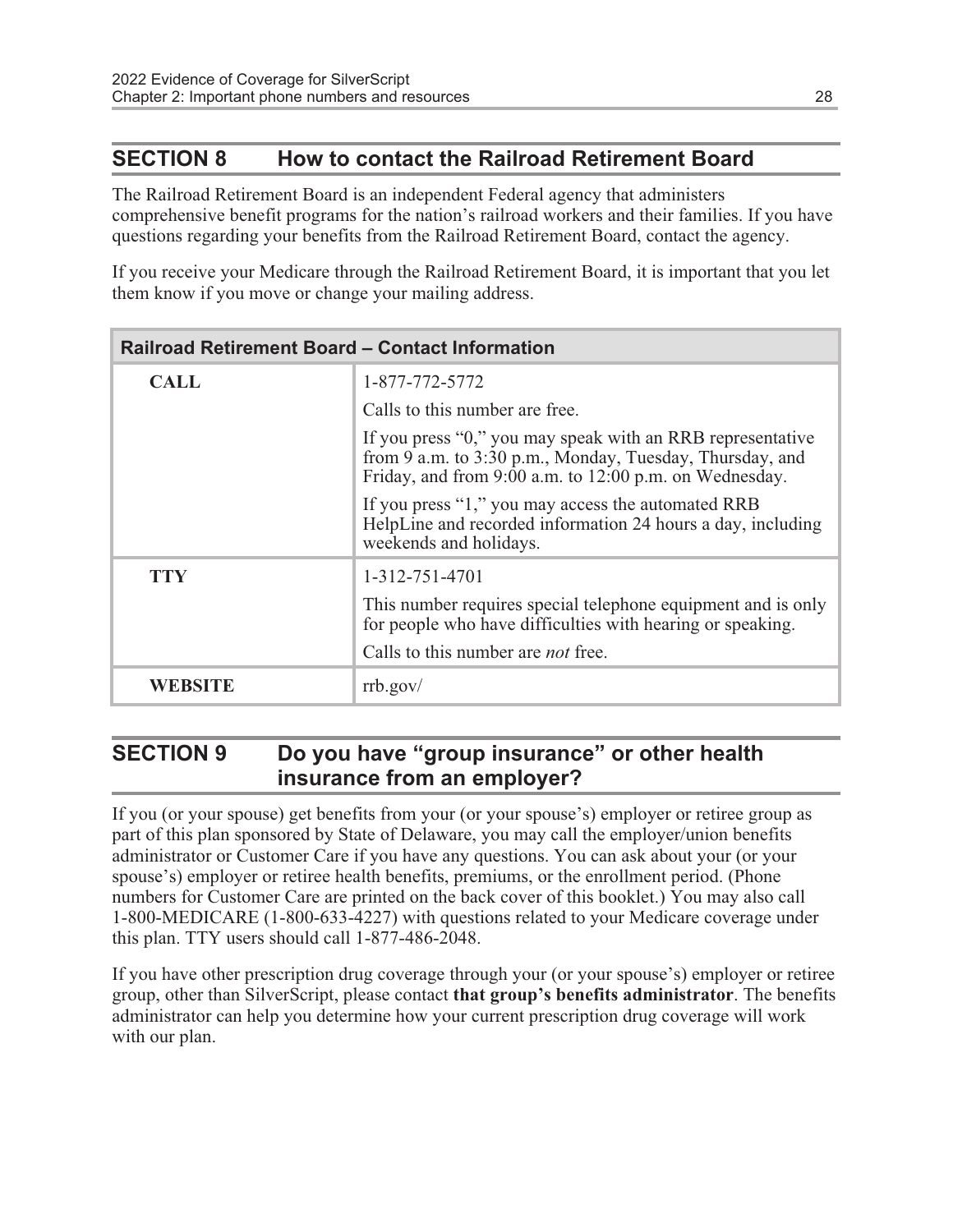## CHAPTER 3

Using the plan's coverage for your Part D prescription drugs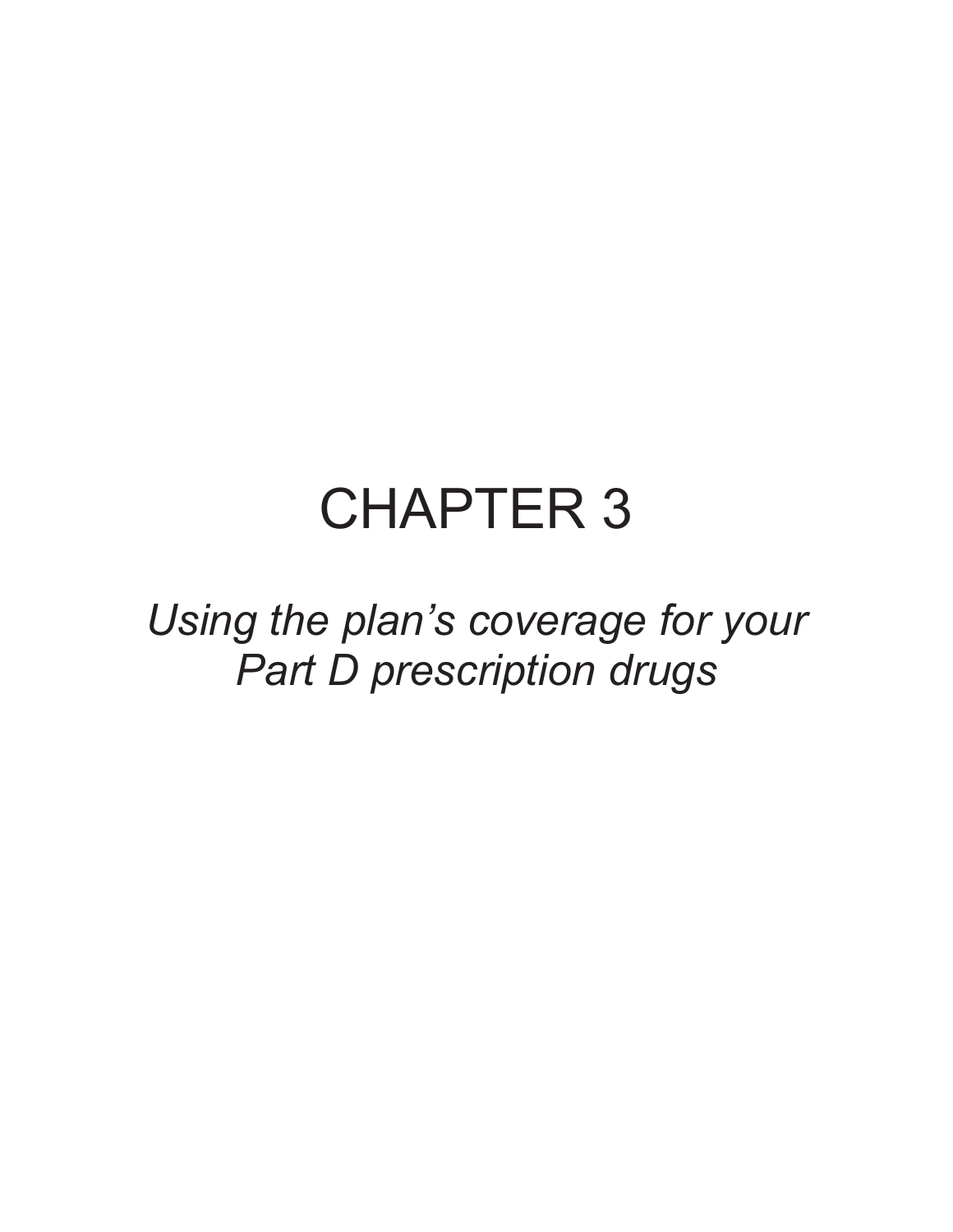#### Chapter 3. Using the plan's coverage for your Part D prescription drugs

| <b>SECTION 1</b> |                                                                                                                    |  |
|------------------|--------------------------------------------------------------------------------------------------------------------|--|
| Section 1.1      | This chapter describes your coverage for Part D prescription drugs32                                               |  |
| Section 1.2      |                                                                                                                    |  |
| <b>SECTION 2</b> | Fill your prescription at a network pharmacy or                                                                    |  |
| Section 2.1      |                                                                                                                    |  |
| Section 2.2      |                                                                                                                    |  |
| Section 2.3      |                                                                                                                    |  |
| Section 2.4      |                                                                                                                    |  |
| Section 2.5      | When can you use a pharmacy that is not in the plan's network?36                                                   |  |
| <b>SECTION 3</b> | Your prescription drugs on the plan's "Drug List" are<br>covered by the Medicare Part D portion of your benefit 37 |  |
| Section 3.1      | The "Drug List" tells which Part D prescription drugs are covered  37                                              |  |
| Section 3.2      | There are three "cost sharing tiers" for prescription drugs                                                        |  |
| Section 3.3      |                                                                                                                    |  |
| <b>SECTION 4</b> | There are restrictions on coverage for some prescription drugs 38                                                  |  |
| Section 4.1      |                                                                                                                    |  |
| Section 4.2      |                                                                                                                    |  |
| Section 4.3      |                                                                                                                    |  |
| <b>SECTION 5</b> | What if one of your prescription drugs is not covered in the way                                                   |  |
| Section 5.1      | There are things you can do if your drug is not covered in the                                                     |  |
| Section 5.2      | What can you do if your drug is not on the Drug List or if the drug is                                             |  |
| Section 5.3      | What can you do if your prescription drug is in a cost sharing                                                     |  |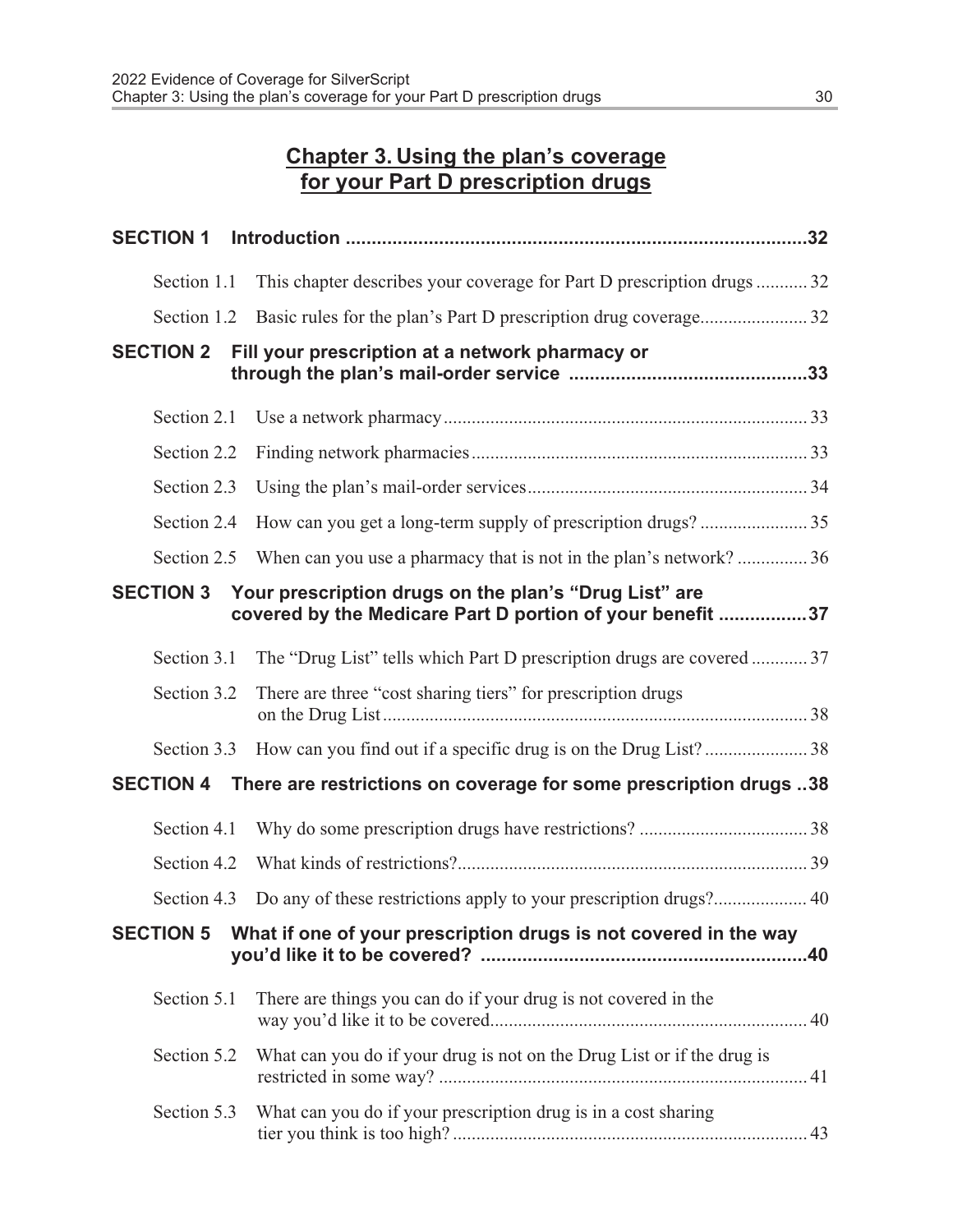| <b>SECTION 6</b> | What if your coverage changes for one of your                                 |
|------------------|-------------------------------------------------------------------------------|
| Section 6.1      |                                                                               |
| Section 6.2      | What happens if coverage changes for a prescription drug                      |
|                  | SECTION 7 What types of prescription drugs are not covered by the plan? 45    |
|                  |                                                                               |
| <b>SECTION 8</b> | Show your plan membership card when you fill a prescription 47                |
| Section 8.1      |                                                                               |
| Section 8.2      |                                                                               |
| <b>SECTION 9</b> | Part D prescription drug coverage in special situations47                     |
| Section 9.1      | What if you're in a hospital or a skilled nursing facility for a stay that is |
| Section 9.2      | What if you're a resident in a long-term care (LTC) facility? 48              |
| Section 9.3      | What if you are taking prescription drugs covered                             |
| Section 9.4      | What if you have a Medigap (Medicare Supplement Insurance)                    |
| Section 9.5      | What if you're also getting prescription drug coverage from an                |
| Section 9.6      |                                                                               |
|                  | SECTION 10 Programs on prescription drug safety and managing<br>.50           |
| Section 10.1     |                                                                               |
| Section 10.2     | Drug Management Program (DMP) to help members safely use                      |
| Section 10.3     | Medication Therapy Management (MTM) program to help                           |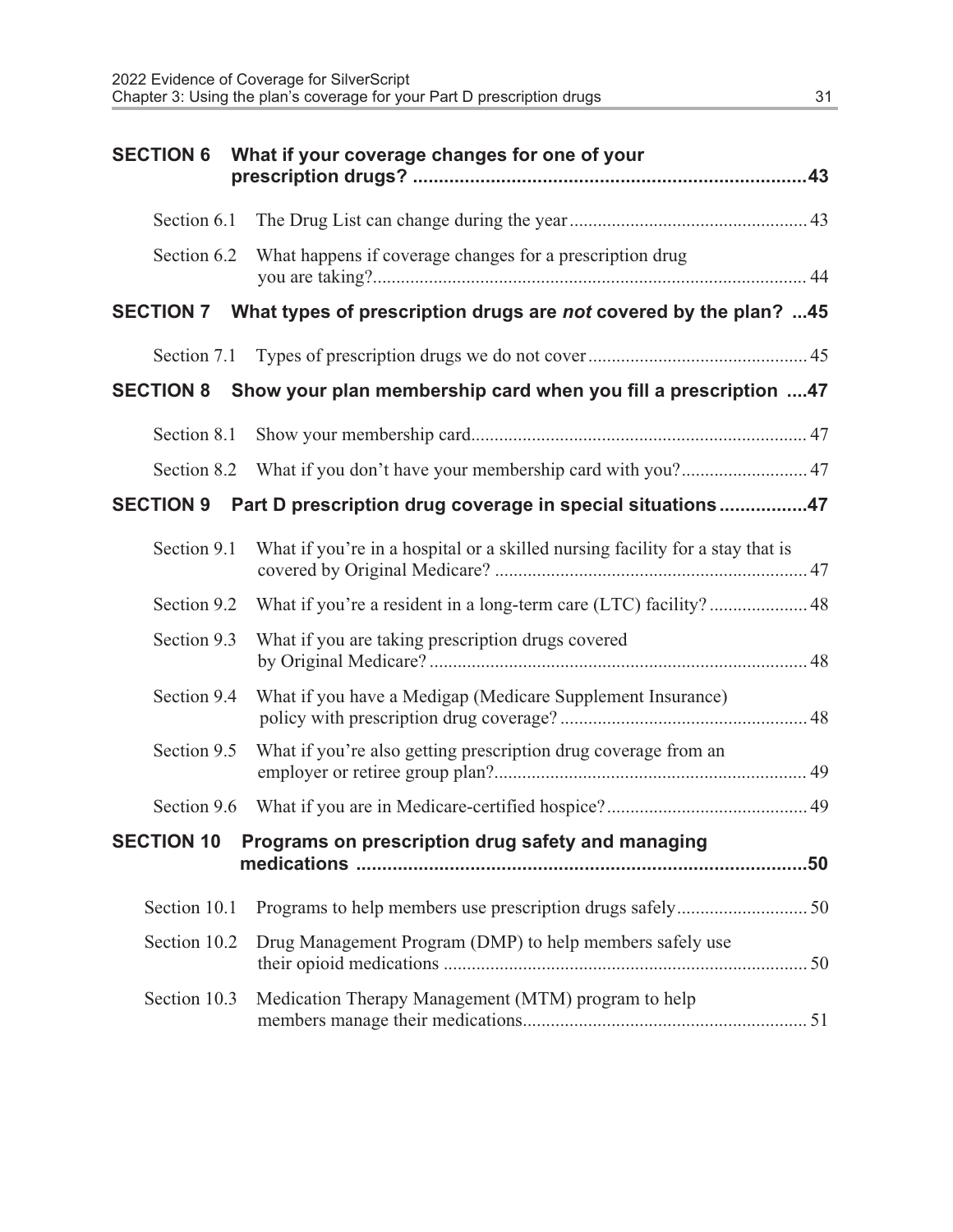#### . Did you know there are programs to help people pay for their prescription drugs?

There are programs to help people with limited resources pay for their drugs. These include "Extra Help" and State Pharmaceutical Assistance Programs. For more information, see Chapter 2, Section 7.

#### Are you currently getting help to pay for your prescription drugs?

If you are in a program that helps pay for your prescription drugs, some information in this *Evidence of Coverage* about the costs for Part D prescription drugs may not apply to you. We have included a separate insert, called the "Evidence of Coverage Rider for People Who Get Extra Help Paying for Prescription Drugs" (also known as the "Low Income Subsidy Rider" or the "LIS Rider"), which tells you about your prescription drug coverage. If you don't have this insert, please call Customer Care and ask for the "LIS Rider." (Phone numbers for Customer Care are printed on the back cover of this booklet.)

#### SECTION 1 Introduction

| <b>Section 1.1</b> | This chapter describes your coverage for Part D prescription |
|--------------------|--------------------------------------------------------------|
|                    | drugs                                                        |

This chapter explains rules for using your coverage for Part D prescription drugs. The next chapter tells what you pay for Part D prescription drugs (Chapter 4, What you pay for your Part D prescription drugs).

In addition to your coverage for Part D prescription drugs through our plan, Original Medicare (Medicare Part A and Part B) also covers some prescription drugs:

- Medicare Part A covers prescription drugs you are given during Medicare-covered stays in the hospital or in a skilled nursing facility.
- Medicare Part B also provides benefits for some prescription drugs. Part B prescription drugs include certain chemotherapy drugs, certain drug injections you are given during an office visit, and drugs you are given at a dialysis facility.

The two examples of prescription drugs described above are covered by Original Medicare. (To find out more about this coverage, see your Medicare & You 2022 handbook.) Your Part D prescription drugs are covered under our plan.

#### Section 1.2 Basic rules for the plan's Part D prescription drug coverage

The plan will generally cover your prescription drugs as long as you follow these basic rules:

- You must have a provider (a doctor, dentist, or other prescriber) write your prescription.
- Your prescriber must either accept Medicare or file documentation with CMS showing that he or she is qualified to write prescriptions, or your Part D claim will be denied. You should ask your prescribers the next time you call or visit if they meet this condition. If not, please be aware it takes time for your prescriber to submit the necessary paperwork to be processed.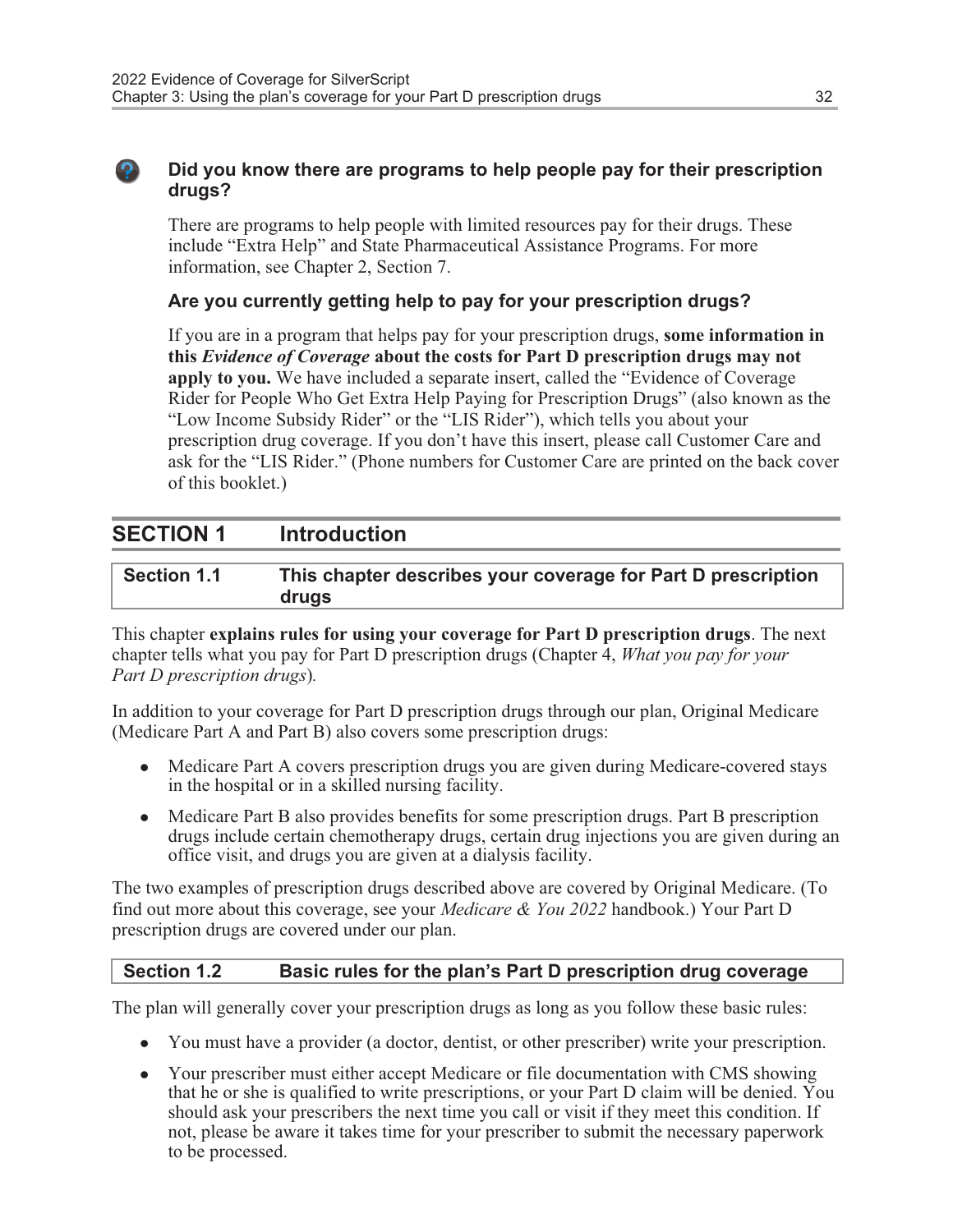- In most cases, your prescriptions are covered only if they are filled at one of our network pharmacies or through CVS Caremark Mail Service Pharmacy. See Section 2 of this chapter.
- Your prescription drugs on the plan's Formulary (List of Covered Drugs) (we call it the "Drug List" for short) are covered by the Medicare Part D portion of your benefit. See Section 3 of this chapter, *Your prescription drugs on the plan's "Drug List" are covered* by the Medicare Part D portion of your benefit.
	- o Please note: The "Drug List" does not include any drugs covered by the additional coverage provided by State of Delaware.
- Your prescription drug must be used for a medically accepted indication. A "medically accepted indication" is a use of the drug that is either approved by the Food and Drug Administration (FDA) or supported by certain reference books. See Section 3 of this chapter for more information about a medically accepted indication.

#### SECTION 2 Fill your prescription at a network pharmacy or through the plan's mail-order service

| <b>Section 2.1</b> | Use a network pharmacy |  |
|--------------------|------------------------|--|
|--------------------|------------------------|--|

You should fill your prescriptions at one of the plan's network pharmacies. See Section 2.5 of this chapter for information about when we would cover prescriptions filled at out-of-network pharmacies.

A network pharmacy is a pharmacy that has a contract with the plan to provide your covered prescription drugs. The term "covered drugs" means all of the Part D prescription drugs that are covered on the plan's Drug List.

#### Section 2.2 Finding network pharmacies

#### How do you find a network pharmacy in your area?

To find a network pharmacy, you can look in your Pharmacy Directory, visit our website (Caremark.com), or call Customer Care (phone numbers are printed on the back cover of this booklet).

You may go to any of our network pharmacies.

If you switch from one network pharmacy to another and you need a refill of a drug you have been taking, you can ask either to have a new prescription written by a provider or to have your prescription transferred to your new network pharmacy.

#### What if the pharmacy you have been using leaves the network?

If the pharmacy you have been using leaves the plan's network, you will have to find a new pharmacy that is in the network. To find another network pharmacy in your area, you can get help from Customer Care (phone numbers are printed on the back cover of this booklet) or use the Pharmacy Directory.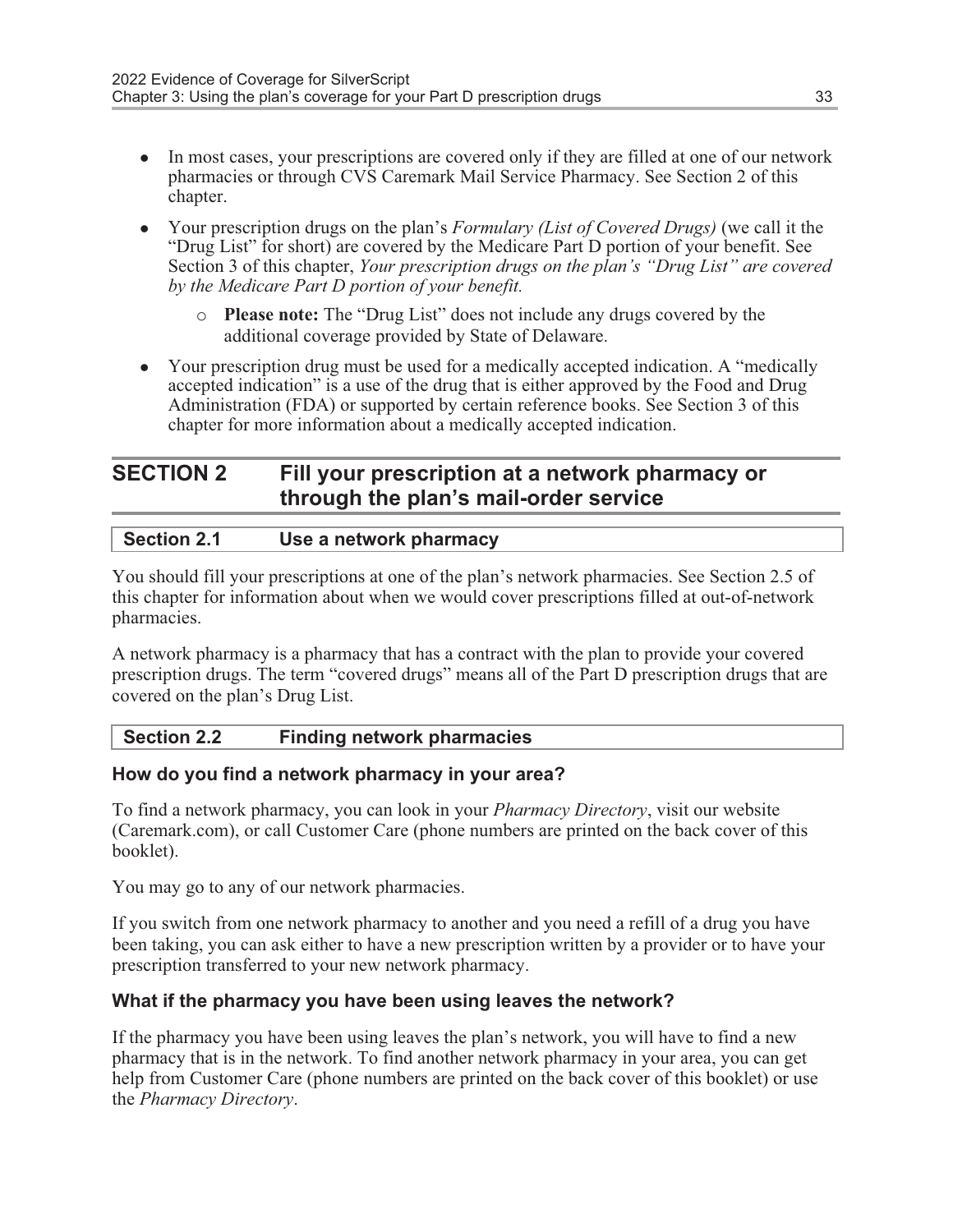#### What if you need a specialized pharmacy?

Sometimes prescriptions must be filled at a specialized pharmacy. Specialized pharmacies include:

- Pharmacies that supply prescription drugs for home infusion therapy.
- $\bullet$  Pharmacies that supply prescription drugs for residents of a long-term care (LTC) facility. Usually, a long-term care facility (such as a nursing home) has its own pharmacy. If you are in an LTC facility, we must ensure that you are able to routinely receive your Part D benefits through our network of LTC pharmacies, which is typically the pharmacy that the LTC facility uses. If you have any difficulty accessing your Part D benefits in an LTC facility, please contact Customer Care.
- Pharmacies that serve the Indian Health Service / Tribal / Urban Indian Health Program (not available in Puerto Rico). Except in emergencies, only Native Americans or Alaska Natives have access to these pharmacies in our network.
- Pharmacies that dispense prescription drugs that are restricted by the FDA to certain locations or that require special handling, provider coordination, or education on their use. (Note: This scenario should happen rarely.)

To locate a specialized pharmacy, look in your Pharmacy Directory or call Customer Care (phone numbers are printed on the back cover of this booklet).

#### Section 2.3 Using the plan's mail-order services

For certain kinds of prescription drugs, you can use the plan's network mail-order services. Generally, the prescription drugs provided through mail order are prescription drugs that you take on a regular basis for a chronic or long-term medical condition. The prescription drugs that are not available through the plan's mail-order service are marked as "NM" for not available at mail in our Drug List. There may be additional drugs that are not available at mail and not marked NM, including some hepatitis B medications, post-transplant medications, and oral medications used to treat HIV. For more information, you may contact Customer Care (phone numbers are printed on the back cover of this booklet).

Our plan's mail-order service allows you to order up to a 90-day supply. Filling one 90-day supply with the CVS Caremark Mail Service Pharmacy can sometimes cost you less than three 31-day supplies of the same prescription drug.

To get order forms and information about filling your prescriptions by mail, contact Customer Care (phone numbers for Customer Care are printed on the back cover of this booklet). If you need to request a rush order because of a mail-order delay, you may contact Customer Care (phone numbers are printed on the back cover of this booklet) to discuss options which may include filling at a local retail pharmacy or expediting the shipping method. Provide the representative with your ID number and prescription number(s). If you want second day or next day delivery of your medications, you may request this from the Customer Care representative for an additional charge.

#### New prescriptions the pharmacy receives directly from your doctor's office.

The pharmacy will automatically fill and deliver new prescriptions it receives from health care providers, without checking with you first, if you have used mail-order services with this plan in the past year.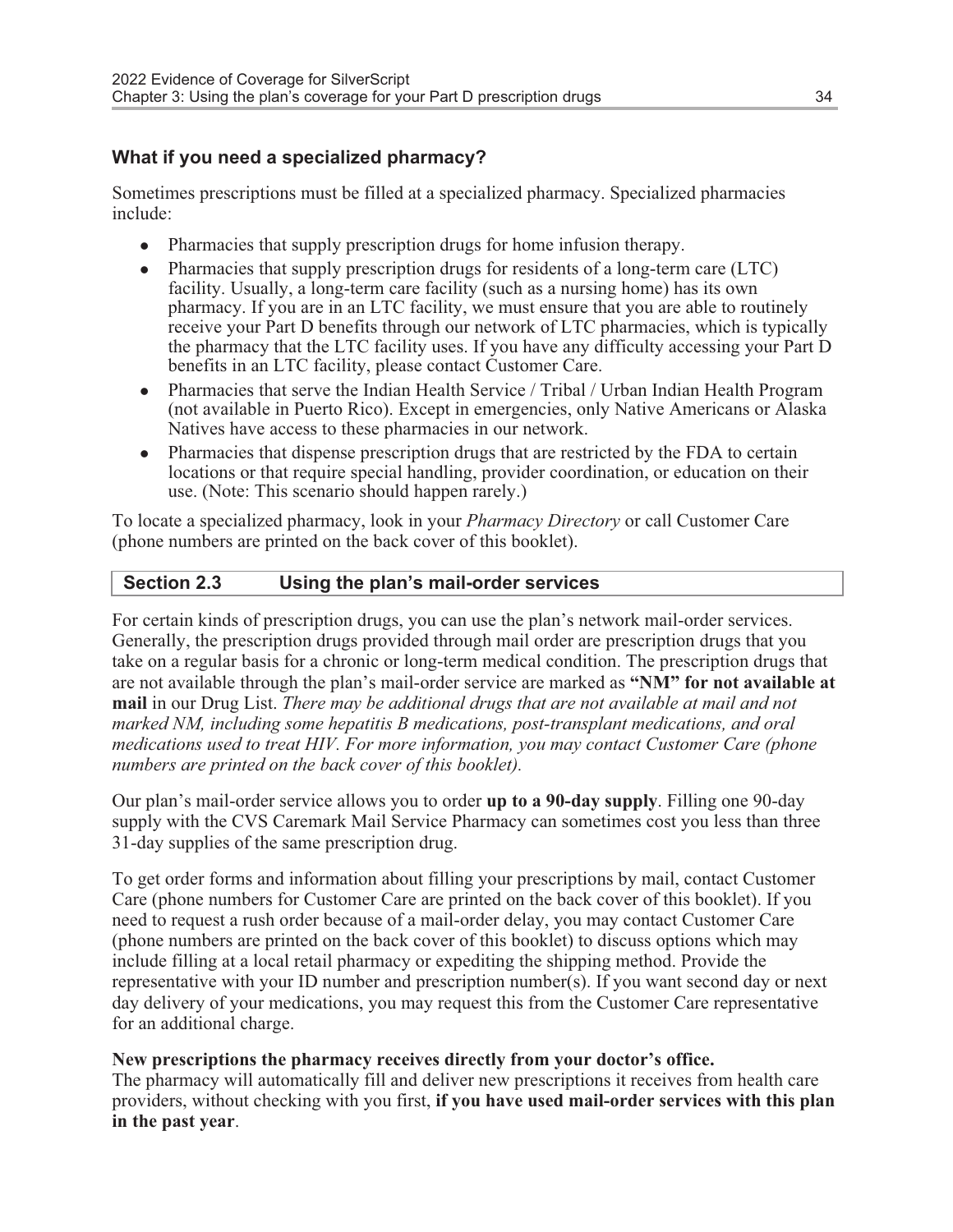If you receive a prescription automatically by mail that you do not want, and you were not contacted to see if you wanted it before it shipped, you may be eligible for a refund.

If you used mail order in the past and do not want the pharmacy to automatically fill and ship each new prescription, please log on to your Caremark.com account or contact Customer Care (phone numbers are printed on the back cover of this booklet).

If you have never used our mail-order delivery and/or decide to stop automatic fills of new prescriptions, the pharmacy will contact you each time it gets a new prescription from a health care provider to see if you want the medication filled and shipped immediately. This will give you an opportunity to make sure that the pharmacy is delivering the correct drug (including strength, amount, and form) and, if necessary, allow you to cancel or delay the order before you are billed and it is shipped. It is important that you respond each time you are contacted by the pharmacy to let them know what to do with the new prescription and to prevent any delays in shipping.

To opt out of automatic deliveries of new prescriptions received directly from your health care provider's office, please log on to your Caremark.com account or contact Customer Care (phone numbers are printed on the back cover of this booklet).

Refills on mail-order prescriptions. For refills of your drugs, you have the option to sign up for an automatic refill program. Under this program, we will start to process your next refill automatically when our records show you should be close to running out of your drug. If you choose not to use our auto refill program, please contact your pharmacy 15 days before you think the drugs you have on hand will run out to make sure your next order is shipped to you in time.

To opt out of our program that automatically prepares mail-order refills, please log on to your Caremark.com account or contact Customer Care (phone numbers are printed on the back cover of this booklet).

So the pharmacy can reach you to confirm your order before shipping, please make sure to let the pharmacy know the best way to contact you. Please call Customer Care to give us your preferred phone number.

### Section 2.4 How can you get a long-term supply of prescription drugs?

When you get a long-term supply of prescription drugs, your cost sharing may be lower. The plan offers two ways to get a long-term supply (also called an "extended supply") of "maintenance" prescription drugs on our plan's Drug List. Maintenance prescription drugs are prescription drugs that you take on a regular basis for a chronic or long-term medical condition.

1. Some retail pharmacies in our network allow you to get a long-term supply of maintenance prescription drugs. Some of these retail pharmacies may agree to accept a lower cost sharing amount for a long-term supply of maintenance prescription drugs. Other retail pharmacies may not agree to accept the lower cost sharing amounts for a long-term supply of maintenance prescription drugs. In this case, you will be responsible for the difference in price. Your *Pharmacy Directory* tells you which pharmacies in our network can give you a long-term supply of maintenance prescription drugs. You can also call Customer Care for more information (phone numbers are printed on the back cover of this booklet).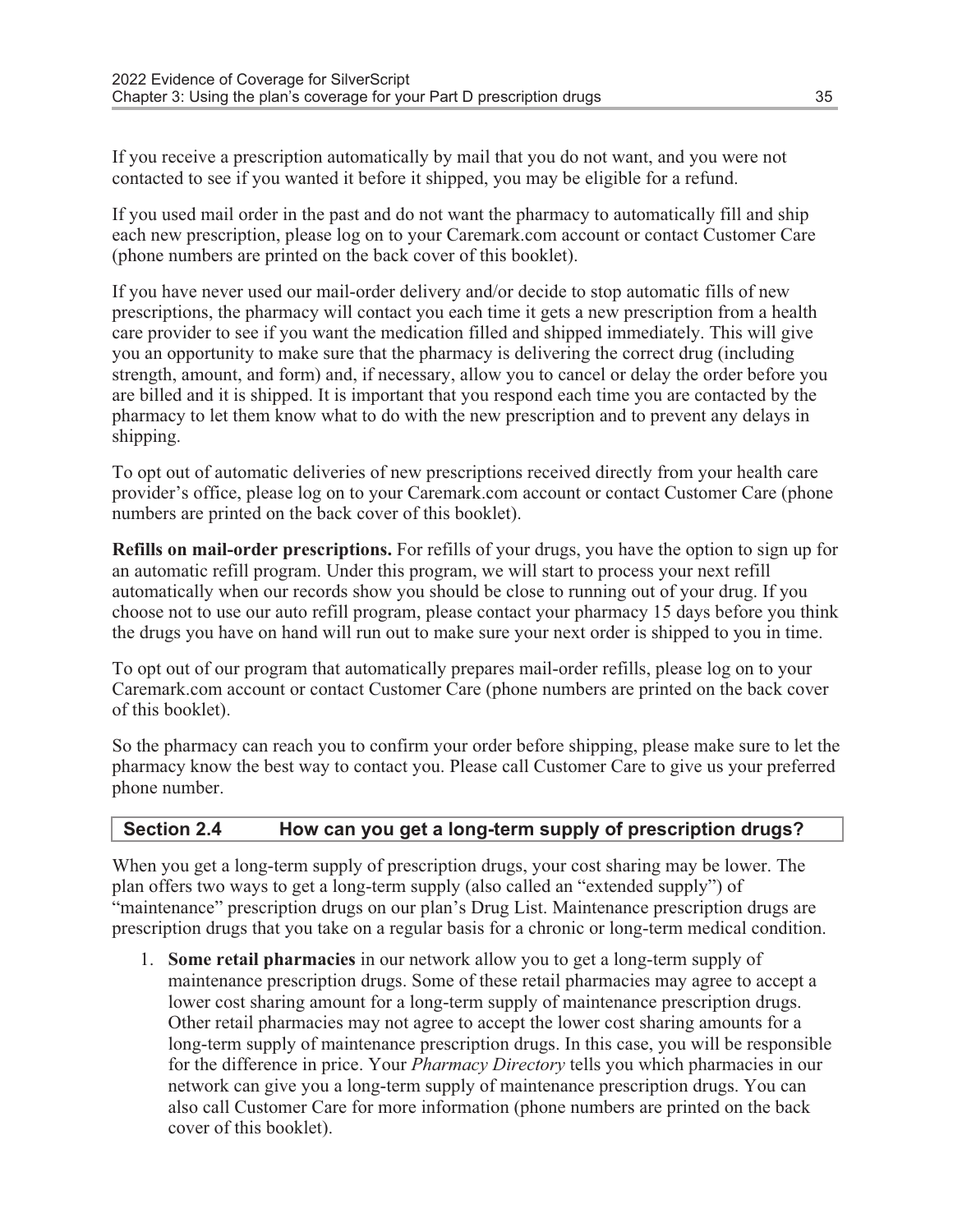2. For certain kinds of prescription drugs, you can use the plan's network **mail-order** service. The prescription drugs *not* available through the plan's mail-order service are marked as "NM" for not available at mail in our Drug List. Our plan's mail-order service allows you to order up to a 90-day supply. See Section 2.3 of this chapter for more information about using our mail-order services.

| <b>Section 2.5</b> | When can you use a pharmacy that is not in the plan's |
|--------------------|-------------------------------------------------------|
|                    | network?                                              |

#### Your prescription may be covered in certain situations

Generally, we cover drugs filled at an out-of-network pharmacy *only* when you are not able to use a network pharmacy. If you cannot use a network pharmacy, here are the circumstances when we would cover prescriptions filled at an out-of-network pharmacy:

- The prescription is for a medical emergency or urgent care.
- You are unable to get a covered prescription drug in a time of need because there are no 24-hour network pharmacies within a reasonable driving distance.
- The prescription is for a drug that is out of stock at an accessible network retail or mail-service pharmacy (including high-cost and unique prescription drugs).
- If you are evacuated or otherwise displaced from your home because of a Federal disaster or other public health emergency declaration.
- The vaccine is administered in your doctor's office.

In these situations, please check first with Customer Care to see if there is a network pharmacy nearby. (Phone numbers for Customer Care are printed on the back cover of this booklet.)

### How do you ask for reimbursement from the plan?

If you must use an out-of-network pharmacy, you will generally have to pay the full cost (rather than your normal share of the cost) at the time you fill your prescription. You can ask us to reimburse you for our share of the cost. (Chapter 5, Section 2.1 explains how to ask the plan to pay you back.)

If you must use an out-of-network pharmacy in these situations, we will reimburse you your total cost minus your cost share amount for the prescription drug. You must submit a paper claim in order to be reimbursed.

Please check first with Customer Care to see if there is a network pharmacy nearby. (Phone numbers for Customer Care are printed on the back cover of this booklet.)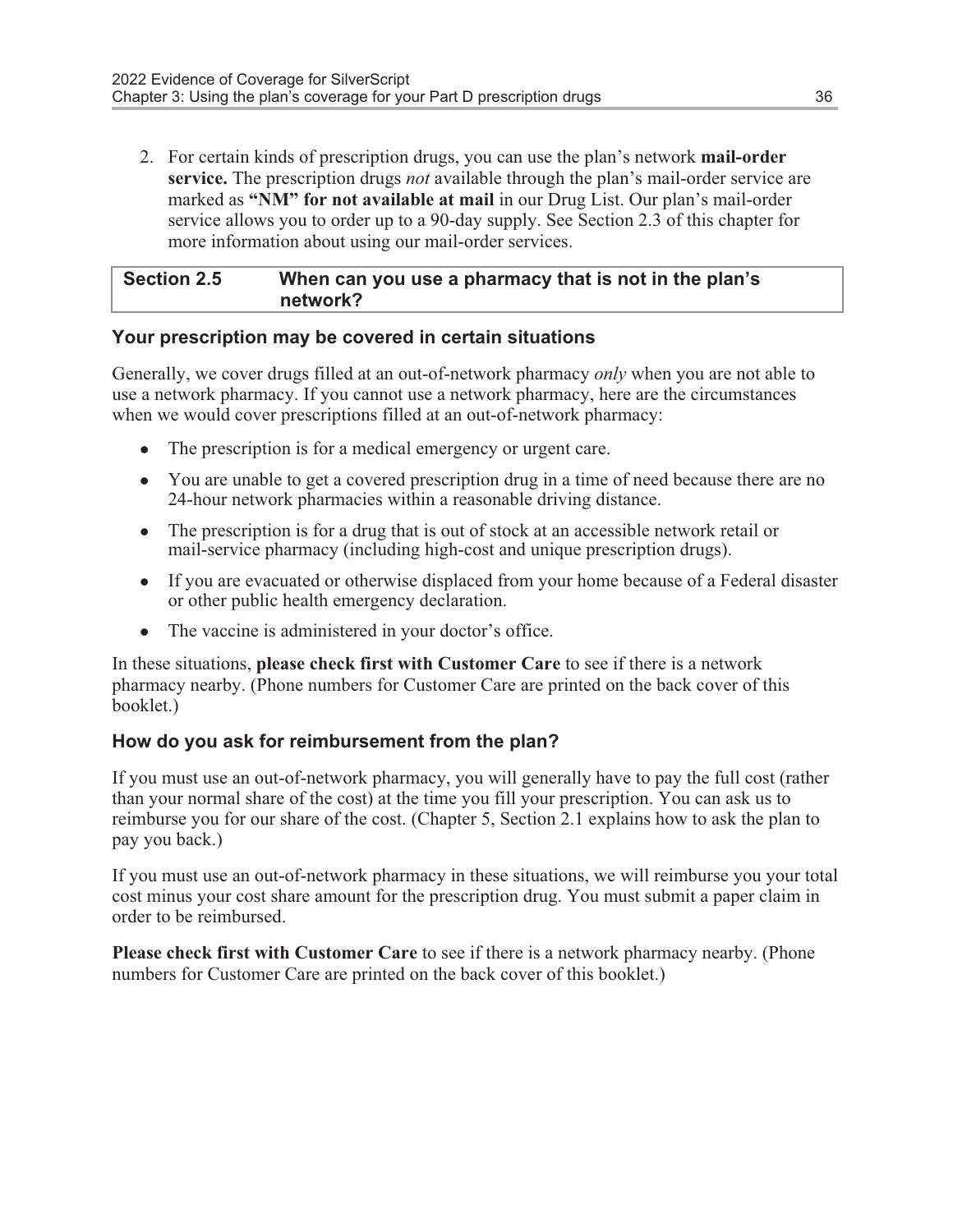### SECTION 3 Your prescription drugs on the plan's "Drug List" are covered by the Medicare Part D portion of your benefit

| <b>Section 3.1</b> | The "Drug List" tells which Part D prescription drugs are |
|--------------------|-----------------------------------------------------------|
|                    | covered                                                   |

The plan has a "Formulary (List of Covered Drugs)." In the Evidence of Coverage, we call it the "Drug List" for short.

The prescription drugs on this list are selected by the plan with the help of a team of doctors and pharmacists. The list must meet requirements set by Medicare. Medicare has approved the plan's Drug List.

The prescription drugs on the Drug List are only those covered under Medicare Part D (earlier in this chapter, Section 1.1 explains about Part D prescription drugs).

We will generally cover a prescription drug on the plan's Drug List as long as you follow the other coverage rules explained in this chapter and the use of the prescription drug is a medically accepted indication. "Medically accepted indication" is a use of a prescription drug that is either:

- Approved by the Food and Drug Administration. (That is, the Food and Drug Administration has approved the drug for the diagnosis or condition for which it is being prescribed.)
- $\bullet$  or Supported by certain references, such as the American Hospital Formulary Service Drug Information and the DRUGDEX Information System.

The additional coverage provided by State of Delaware covers certain prescription drugs not covered under Medicare Part D. Payments made for these prescription drugs will not count toward your initial coverage limit or total out-of-pocket costs. These prescription drugs are not subject to the appeals and exceptions process.

Please contact Customer Care for any questions regarding your additional benefit. (Phone numbers for Customer Care are printed on the back cover of this booklet.)

### The Drug List includes both brand name and generic prescription drugs

A generic drug is a prescription drug that has the same active ingredients as the brand name drug. Generally, it works just as well as the brand name drug and usually costs less. There are generic drug substitutes available for many brand name prescription drugs.

### What is not on the Drug List?

The plan does not cover all prescription drugs.

- In some cases, the law does not allow any Medicare plan to cover certain types of prescription drugs (for more about this, see Section 7.1 of this chapter).
- In other cases, we have decided not to include a particular drug on our Drug List.

These prescription drugs may be covered by the additional coverage provided by State of Delaware. Please contact Customer Care to find out if your drug is covered.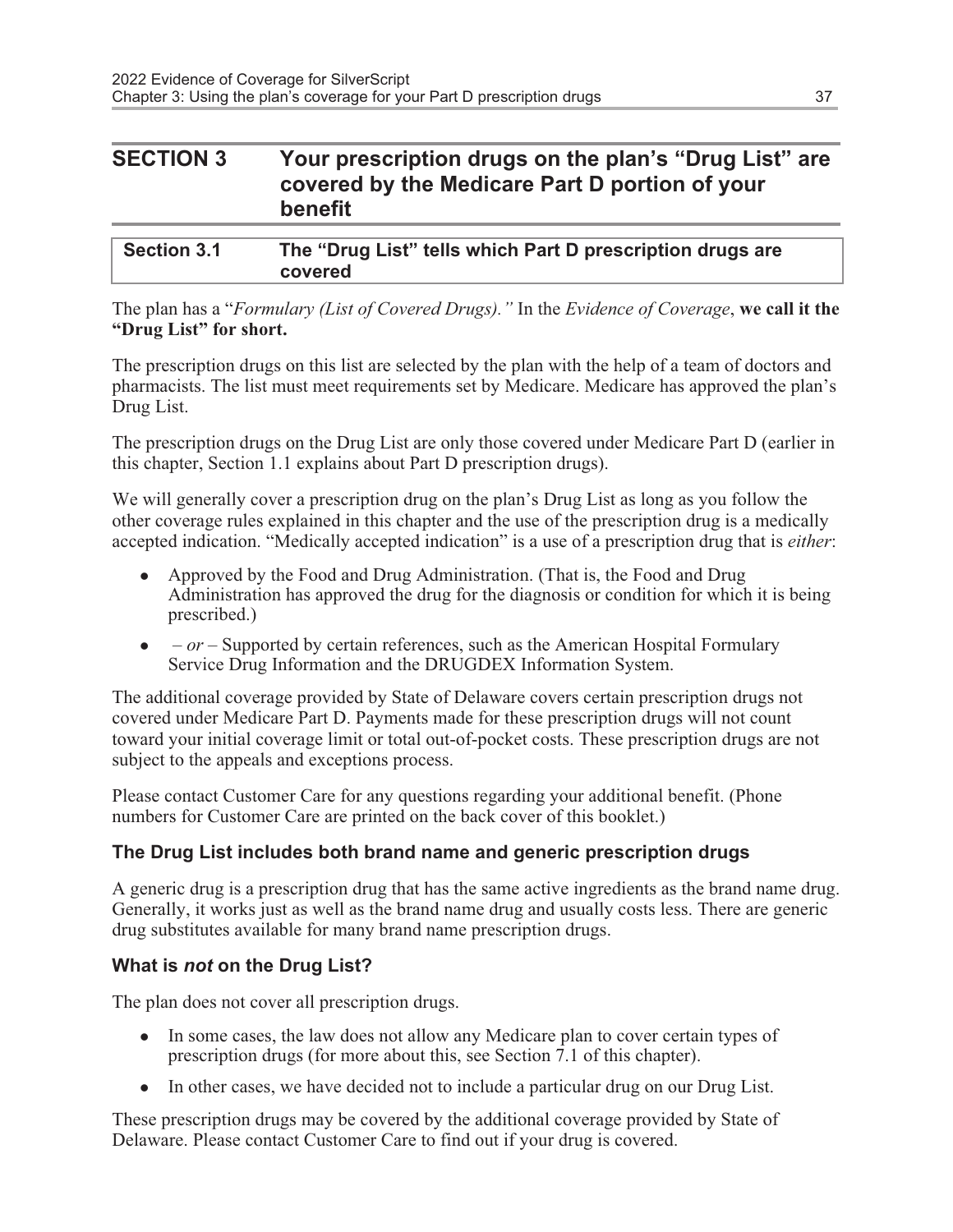### Section 3.2 There are three "cost sharing tiers" for prescription drugs on the Drug List

Every prescription drug on the plan's Drug List is in one of three cost sharing tiers. In general, the higher the cost sharing tier, the higher your cost for the drug:

- · Cost Sharing Tier 1: Generic
- · Cost Sharing Tier 2: Preferred Brand
- · Cost Sharing Tier 3: Non-Preferred Brand

To find out which cost sharing tier your prescription drug is in, look it up in the plan's Drug List.

The amount you pay for prescription drugs in each cost sharing tier is shown in Chapter 4 (What you pay for your Part D prescription drugs).

Please note: State of Delaware provides additional coverage that may cover prescription drugs not included in your Medicare Part D benefit. For more information about your share of the cost or which prescription drugs may or may not be covered, please call Customer Care. (Phone numbers for Customer Care are printed on the back cover of this booklet.)

### Section 3.3 How can you find out if a specific drug is on the Drug List?

You have two ways to find out:

- 1. Check the most recent Drug List we provided for information on your drug coverage. (Please note: The Drug List we provide includes information for the covered prescription drugs that are most commonly used by our members. However, we may cover additional prescription drugs that are not included in the provided Drug List. If one of your prescription drugs is not listed on the Drug List, you should contact Customer Care to find out if we cover it.)
- 2. Call Customer Care to find out if a particular drug is on the plan's Drug List or to ask for a copy of the list. (Phone numbers for Customer Care are printed on the back cover of this booklet.)

### SECTION 4 There are restrictions on coverage for some prescription drugs

### Section 4.1 Why do some prescription drugs have restrictions?

For certain prescription drugs, special rules restrict how and when the plan covers them. A team of doctors and pharmacists developed these rules to help our members use prescription drugs in the most effective ways. These special rules also help control overall drug costs, which keeps your prescription drug coverage more affordable.

In general, our rules encourage you to get a prescription drug that works for your medical condition and is safe and effective. Whenever a safe, lower-cost drug will work just as well medically as a higher-cost drug, the plan's rules are designed to encourage you and your provider to use that lower-cost option. We also need to comply with Medicare's rules and regulations for prescription drug coverage and cost sharing.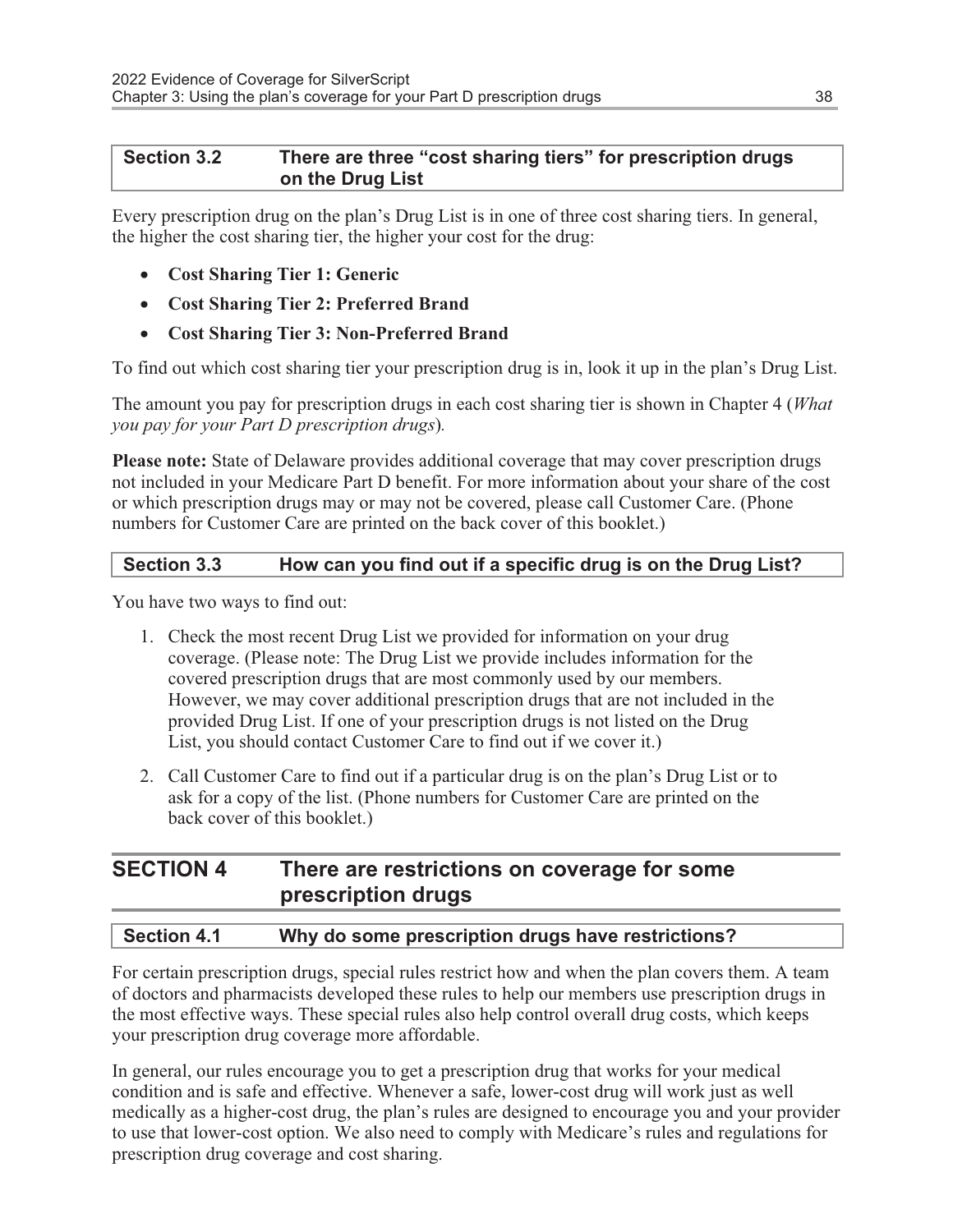If there is a restriction for your prescription drug, it usually means that you or your provider will have to take extra steps in order for us to cover the drug. If you want us to waive the restriction for you, you will need to use the coverage decision process and ask us to make an exception. We may or may not agree to waive the restriction for you. (See Chapter 7, Section 5.2 for information about asking for exceptions.)

Please note that sometimes a prescription drug may appear more than once in our Drug List. This is because different restrictions or cost sharing may apply based on factors such as the strength, amount, or form of the drug prescribed by your health care provider (for instance, 10 mg versus 100 mg; one per day versus two per day; tablet versus liquid).

Please note: State of Delaware provides additional coverage that may cover prescription drugs not included in your Medicare Part D benefit. For more information about your share of the cost or which prescription drugs may or may not be covered, please call Customer Care. (Phone numbers for Customer Care are printed on the back cover of this booklet.)

### Section 4.2 What kinds of restrictions?

Our plan uses different types of restrictions to help our members use prescription drugs in the most effective ways. The following sections tell you more about the types of restrictions we use for certain prescription drugs.

### Restricting brand name prescription drugs when a generic version is available

Generally, a "generic" drug works the same as a brand name drug and usually costs less. In most cases, when a generic version of a brand name drug is available, our network pharmacies will provide you the generic version. We usually will not cover the brand name prescription drug when a generic version is available. However, if your provider has told us the medical reason that neither the generic prescription drug nor other covered prescription drugs that treat the same condition will work for you, then we will cover the brand name prescription drug (your share of the cost may be greater for the brand name prescription drug than for the generic prescription drug).

### Getting plan approval in advance

For certain prescription drugs, you or your provider need to get approval from the plan before we will agree to cover the drug for you. This is called "prior authorization." Sometimes the requirement for getting approval in advance helps guide appropriate use of certain prescription drugs. If you do not get this approval, your prescription drug might not be covered by the plan.

### Trying a different drug first

This requirement encourages you to try less costly but usually just as effective prescription drugs before the plan covers another prescription drug. For example, if Drug A and Drug B treat the same medical condition, the plan may require you to try Drug A first. If Drug A does not work for you, the plan will then cover Drug B. This requirement to try a different drug first is called "step therapy."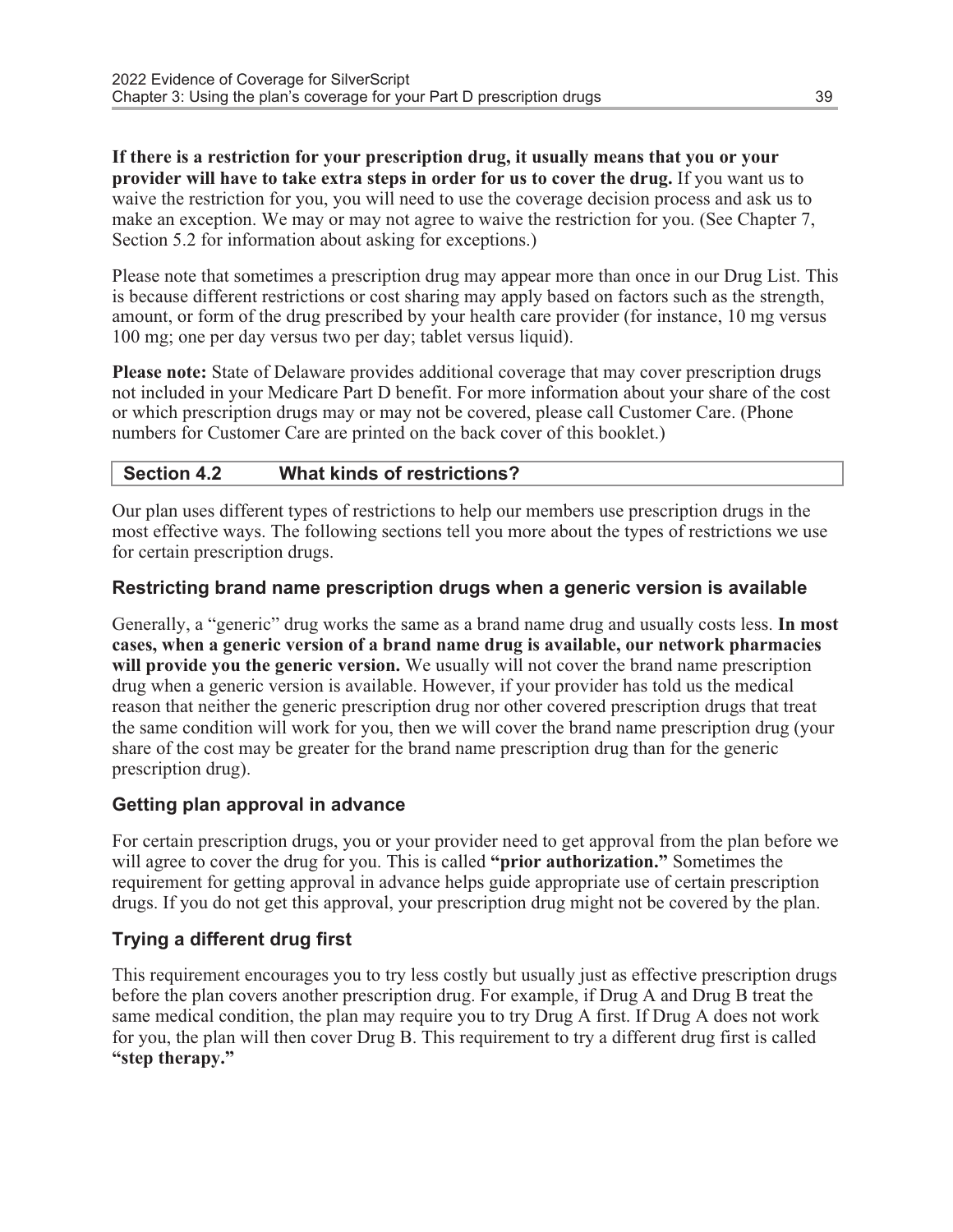### Quantity limits

For certain prescription drugs, we limit the amount of the prescription drug that you can have by limiting how much of a drug you can get each time you fill your prescription. For example, if it is normally considered safe to take only one pill per day for a certain drug, we may limit coverage for your prescription to no more than one pill per day.

### Section 4.3 Do any of these restrictions apply to your prescription drugs?

The plan's Drug List includes information about the restrictions described above. To find out if any of these restrictions apply to a drug you take or want to take, check the Drug List. For the most up-to-date information, call Customer Care (phone numbers are printed on the back cover of this booklet).

If there is a restriction for your drug, it usually means that you or your provider will have to take extra steps in order for us to cover the drug. If there is a restriction on the drug you want to take, you should contact Customer Care to learn what you or your provider would need to do to get coverage for the drug. If you want us to waive the restriction for you, you will need to use the coverage decision process and ask us to make an exception. We may or may not agree to waive the restriction for you. (See Chapter 7, Section 5.2 for information about asking for exceptions.)

### SECTION 5 What if one of your prescription drugs is not covered in the way you'd like it to be covered?

| <b>Section 5.1</b> | There are things you can do if your drug is not covered in the |
|--------------------|----------------------------------------------------------------|
|                    | way you'd like it to be covered                                |

We hope that your drug coverage will work well for you. But it's possible that there could be a prescription drug you are currently taking, or one that you and your provider think you should be taking, that is not on our formulary or is on our formulary with restrictions. For example:

- $\bullet$  The drug might not be covered at all. Or maybe a generic version of the drug is covered but the brand name version you want to take is not covered.
- The drug is covered, but there are extra rules or restrictions on coverage for that drug. As explained in Section 4 of this chapter, some of the prescription drugs covered by the plan have extra rules to restrict their use.
	- o For example, you might be required to try a different drug first, to see if it will work, before the drug you want to take will be covered for you. Or there might be limits on what amount of the drug (number of pills, etc.) is covered during a particular time period. In some cases, you may want us to waive the restriction for you.
- The drug is covered, but it is in a cost sharing tier that makes your share of the cost more expensive than you think it should be. The plan puts each covered drug into one of three different cost sharing tiers. How much you pay for your prescription depends in part on which cost sharing tier your drug is in.

There are things you can do if your drug is not covered in the way that you'd like it to be covered. Your options depend on what type of problem you have: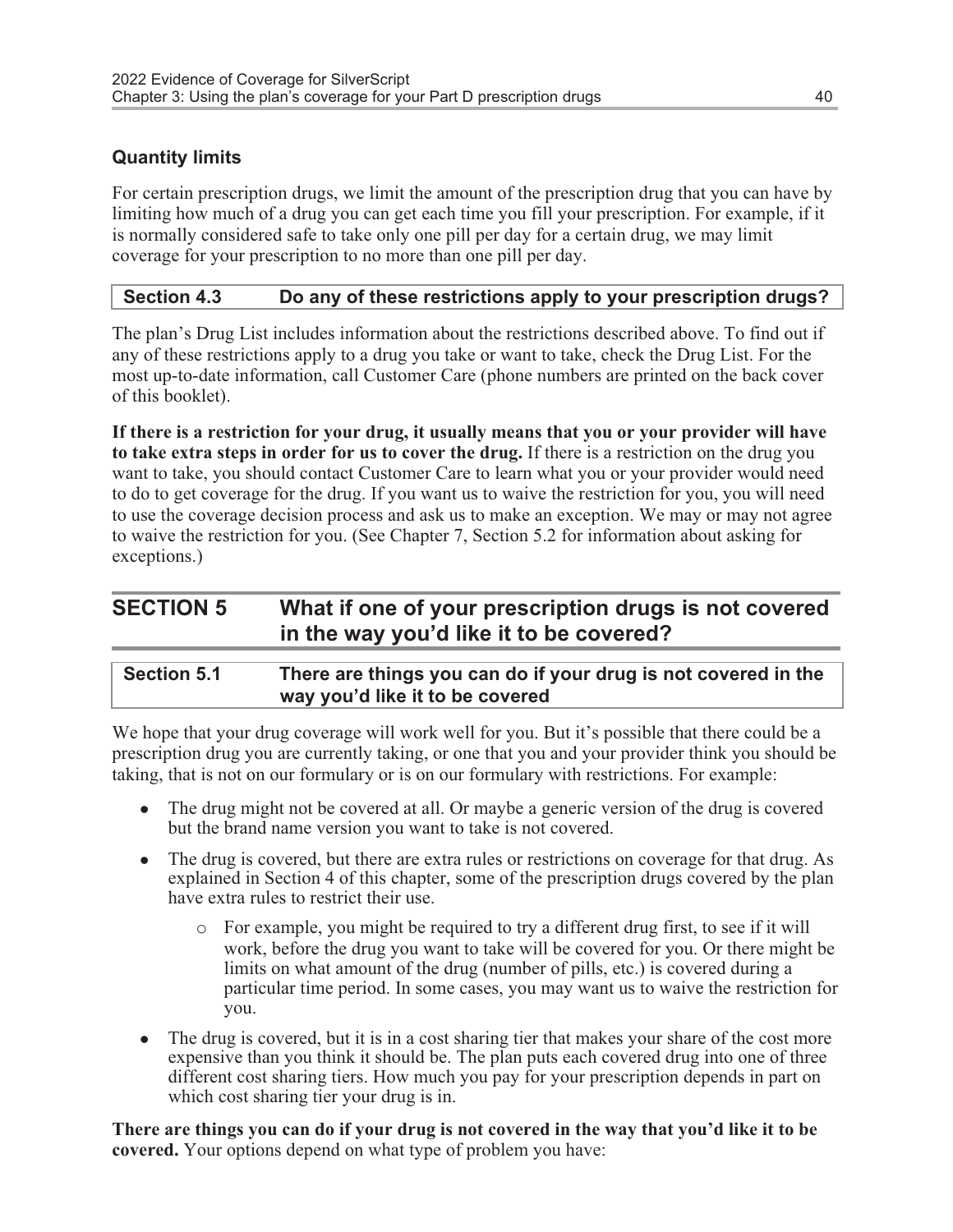- If your drug is not on the Drug List or if your drug is restricted, go to Section 5.2 to learn what you can do.
- If your drug is in a cost sharing tier that makes your cost more expensive than you think it should be, go to Section 5.3 to learn what you can do.

### Section 5.2 What can you do if your drug is not on the Drug List or if the drug is restricted in some way?

State of Delaware is providing additional coverage to your Medicare Part D prescription drug plan. This prescription drug may be covered. For more information on your prescription drug coverage, please contact Customer Care. (Phone numbers are printed on the back cover of this booklet.)

If your drug is not on the Drug List or is restricted, here are things you can do:

- You may be able to get a temporary supply of the drug (only members in certain situations can get a temporary supply). This will give you and your provider time to change to another drug or to file a request to have the drug covered.
- You can change to another drug.
- You can request an exception and ask the plan to cover the drug or remove restrictions from the drug.

#### You may be able to get a temporary supply

Under certain circumstances, the plan must offer a temporary supply of a drug to you when your drug is not on the Drug List or when it is restricted in some way. Doing this gives you time to talk with your provider about the change in coverage and figure out what to do.

To be eligible for a temporary supply, you must meet the two requirements below:

#### 1. The change to your drug coverage must be one of the following types of changes:

- The drug you have been taking is no longer on the plan's Drug List.
- $\bullet$  or The drug you have been taking is **now restricted in some way** (Section 4 of this chapter tells about restrictions).

#### 2. You must be in one of the situations described below:

• For those members who are new or were in the plan last year:

We will cover a temporary supply of your drug **during the first 90 days of your** membership in the plan if you are new and during the first 90 days of the calendar year if you were in the plan last year. This temporary supply will be for a maximum of a 31-day supply. If your prescription is written for fewer than 31 days, we will allow multiple fills to provide up to a maximum of a 31-day supply of medication. The prescription must be filled at a network pharmacy. (Please note that the long-term care pharmacy may provide the drug in smaller amounts at a time to prevent waste.)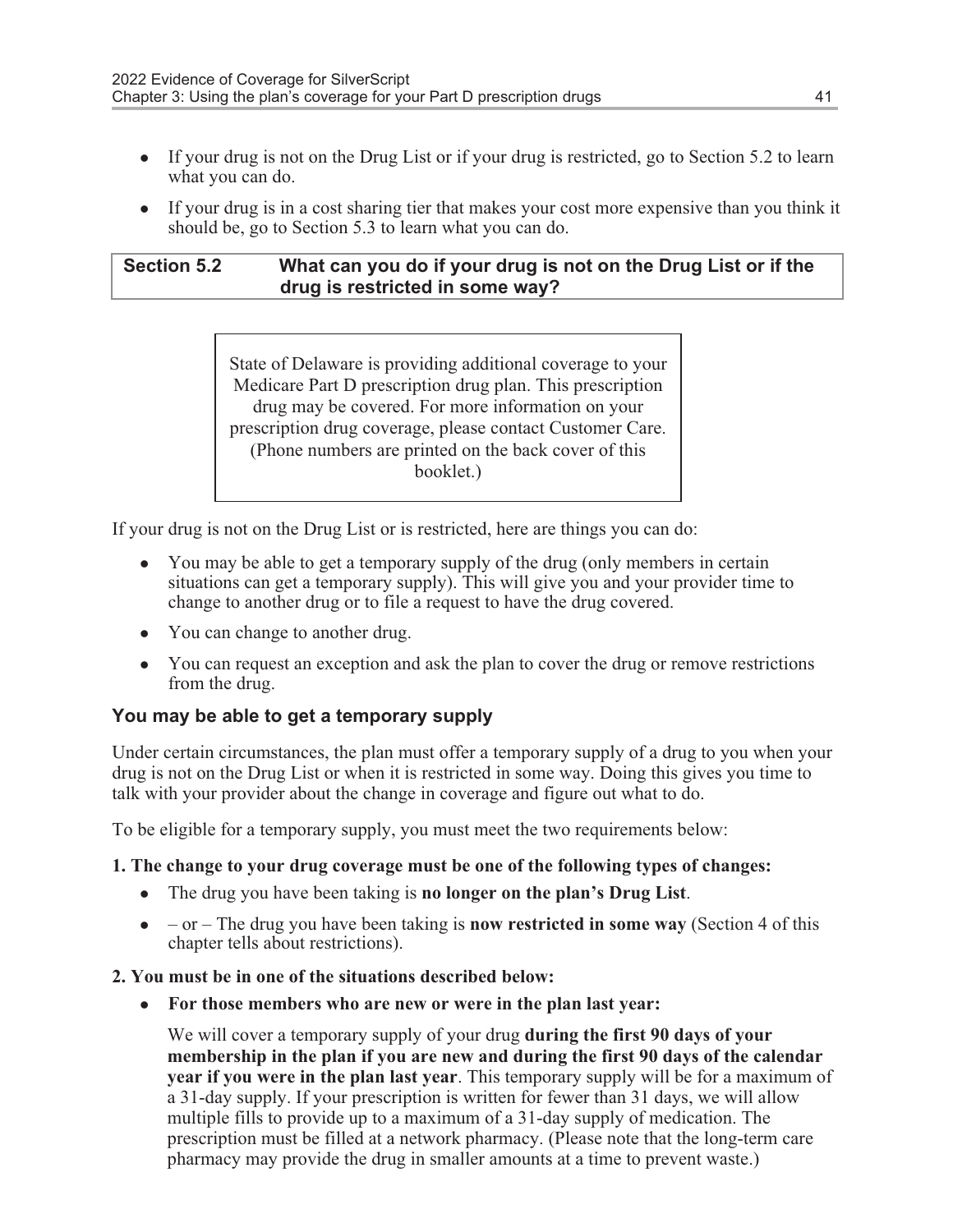• For those members who have been in the plan for more than 90 days and reside in a long-term care (LTC) facility and need a supply right away:

We will cover one 31-day supply of a particular prescription drug, or less if your prescription is written for fewer days. This is in addition to the above temporary supply situation.

<sup>l</sup> If you experience a change in your level of care, such as a move from a home to a long-term care setting, and need a drug that is not on our formulary (or if your ability to get your drugs is limited), we may cover a one-time temporary supply from a network pharmacy for up to 31 days, unless you have a prescription for fewer days. You should use the plan᾿s exception process if you wish to have continued coverage of the drug after the temporary supply is finished.

To ask for a temporary supply, call Customer Care (phone numbers are printed on the back cover of this booklet).

During the time when you are getting a temporary supply of a drug, you should talk with your provider to decide what to do when your temporary supply runs out. You can either switch to a different drug covered by the plan or ask the plan to make an exception for you and cover your current drug. The following sections tell you more about these options.

### You can change to another prescription drug

State of Delaware provides additional coverage for some prescription drugs not covered by SilverScript. If your drug is not covered, you may talk with your provider. Perhaps there is a different drug covered by the plan that might work just as well for you. You can call Customer Care to ask for a list of covered prescription drugs that treat the same medical condition. This list can help your provider find a covered prescription drug that might work for you. (Phone numbers for Customer Care are printed on the back cover of this booklet.)

### You can ask for an exception

You and your provider can ask the plan to make an exception for you and cover the prescription drug in the way you would like it to be covered. If your provider says that you have medical reasons that justify asking us for an exception, your provider can help you request an exception to the rule. For example, you can ask the plan to cover a prescription drug even though it is not on the plan's Drug List. Or you can ask the plan to make an exception and cover the prescription drug without restrictions.

If you are a current member and a prescription drug you are taking will be removed from the formulary or restricted in some way for next year, we will allow you to request a formulary exception in advance for next year. We will tell you about any change in the coverage for your prescription drug for next year. You can ask for an exception before next year and we will give you an answer within 72 hours after we receive your request (or your prescriber's supporting statement). If we approve your request, we will authorize the coverage before the change takes effect.

If you and your provider want to ask for an exception, Chapter 7, Section 5.4 tells what to do. It explains the procedures and deadlines that have been set by Medicare to make sure your request is handled promptly and fairly.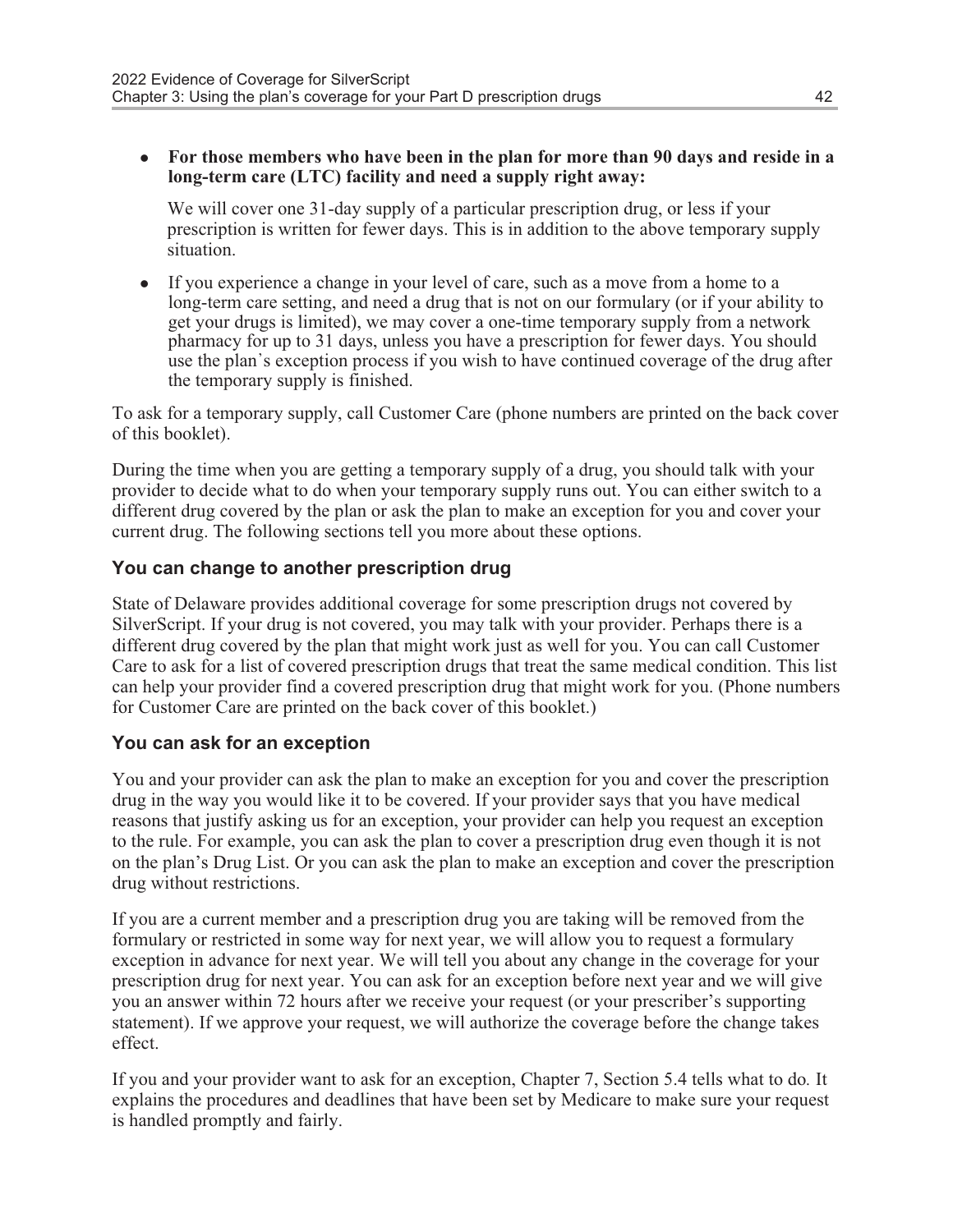### Section 5.3 What can you do if your prescription drug is in a cost sharing tier you think is too high?

If your prescription drug is in a cost sharing tier you think is too high, here are things you can do:

### You can change to another prescription drug

If your prescription drug is in a cost sharing tier you think is too high, start by talking with your provider. Perhaps there is a different prescription drug in a lower cost sharing tier that might work just as well for you. You can call Customer Care to ask for a list of covered prescription drugs that treat the same medical condition. This list can help your provider find a covered prescription drug that might work for you. (Phone numbers for Customer Care are printed on the back cover of this booklet.)

### You can ask for an exception

You and your provider can ask the plan to make an exception in a cost sharing tier for a prescription drug so that you pay less for it. If your provider says that you have medical reasons that justify asking us for an exception, your provider can help you request an exception to the rule.

If you and your provider want to ask for an exception, Chapter 7, Section 5.4 tells what to do. It explains the procedures and deadlines that have been set by Medicare to make sure your request is handled promptly and fairly.

### SECTION 6 What if your coverage changes for one of your prescription drugs?

State of Delaware is providing additional coverage to your Medicare Part D prescription drug plan. The additional coverage may cover this medication. For more information on your coverage, please contact Customer Care. (Phone numbers are printed on the back cover of this booklet.)

### Section 6.1 The Drug List can change during the year

Most of the changes in prescription drug coverage happen at the beginning of each year (January 1). However, during the year, the plan might make changes to the Drug List. For example, the plan might:

- Add or remove prescription drugs from the Drug List. New prescription drugs become available, including new generic prescription drugs. Perhaps the government has given approval to a new use for an existing prescription drug. Sometimes, a prescription drug gets recalled, and we decide not to cover it. Or we might remove a prescription drug from the list because it has been found to be ineffective.
- Move a prescription drug to a higher or lower cost sharing tier.
- Add or remove a restriction on coverage for a prescription drug (for more information about restrictions to coverage, see Section 4 of this chapter).
- Replace a brand name prescription drug with a generic prescription drug.

We must follow Medicare requirements before we change the plan's Drug List.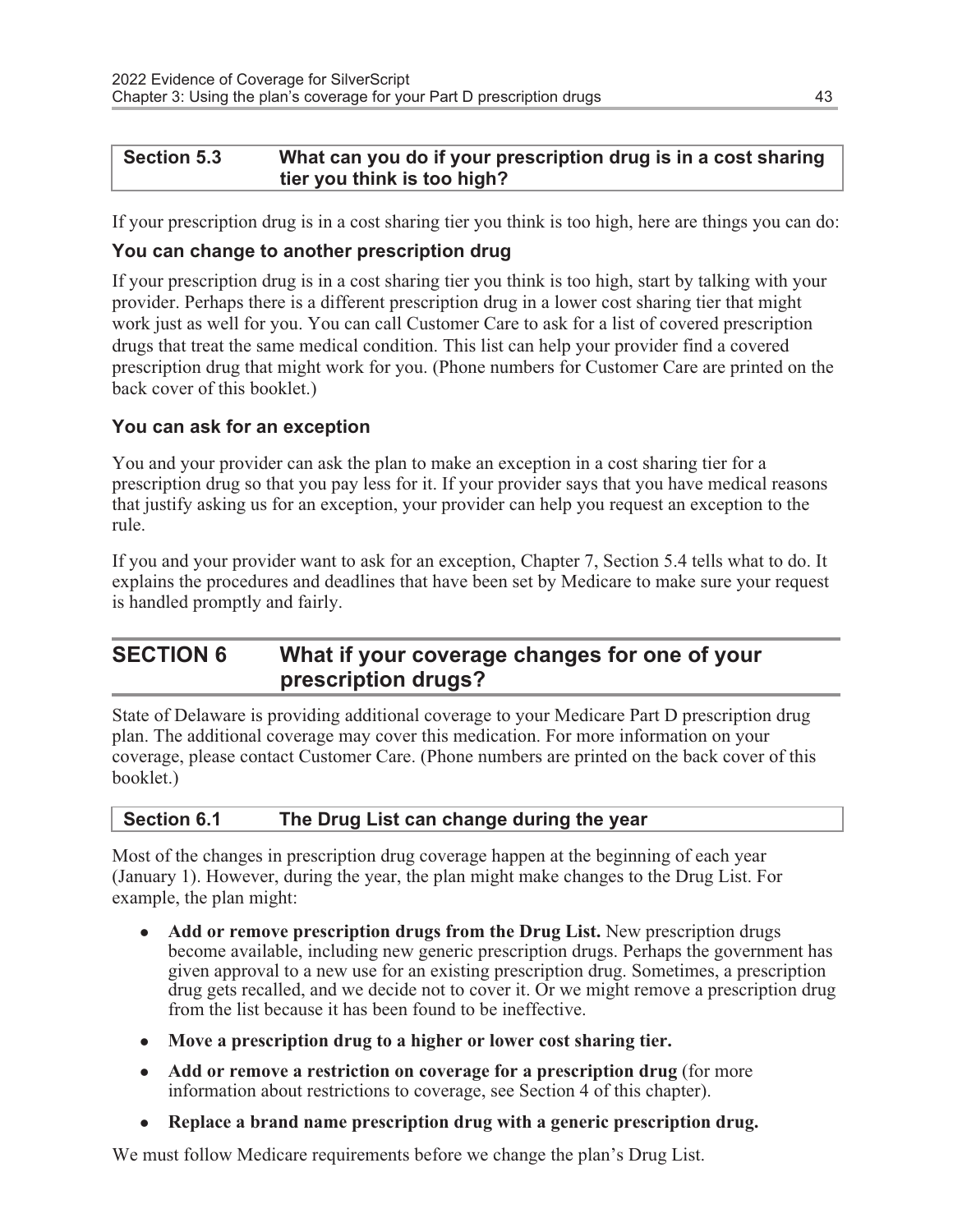### Section 6.2 What happens if coverage changes for a prescription drug you are taking?

### Information on changes to drug coverage

When changes to the Drug List occur during the year, we post information on our website about those changes. We will update our online drug pricing tool as scheduled to include any changes that have occurred after the last update. Below we point out the times that you would get direct notice if changes are made to a drug that you are then taking. You can also call Customer Care for more information (phone numbers are printed on the back cover of this booklet).

### Do changes to your prescription drug coverage affect you right away?

Changes that can affect you this year: In the below cases, you will be affected by the coverage changes during the current year:

- $\bullet$  A new generic drug replaces a brand name drug on the Drug List (or we change the cost sharing tier or add new restrictions to the brand name drug or both)
	- o We may immediately remove a brand name drug on our Drug List if we are replacing it with a newly approved generic version of the same drug that will appear on the same or lower cost sharing tier and with the same or fewer restrictions. Also, when adding the new generic drug, we may decide to keep the brand name drug on our Drug List, but immediately move it to a higher cost sharing tier or add new restrictions or both.
	- o We may not tell you in advance before we make that change—even if you are currently taking the brand name drug.
	- o You or your prescriber can ask us to make an exception and continue to cover the brand name drug for you. For information on how to ask for an exception, see Chapter 7 (What to do if you have a problem or complaint (coverage decisions, appeals, complaints)).
	- $\circ$  If you are taking the brand name drug at the time we make the change, we will provide you with information about the specific change(s) we made. This will also include information on the steps you may take to request an exception to cover the brand name drug. You may not get this notice before we make the change.
- <sup>l</sup> Unsafe drugs and other drugs on the Drug List that are withdrawn from the market
	- o Once in a while, a drug may be suddenly withdrawn because it has been found to be unsafe or removed from the market for another reason. If this happens, we will immediately remove the drug from the Drug List. If you are taking that drug, we will let you know of this change right away.
	- o Your prescriber will also know about this change, and can work with you to find another drug for your condition.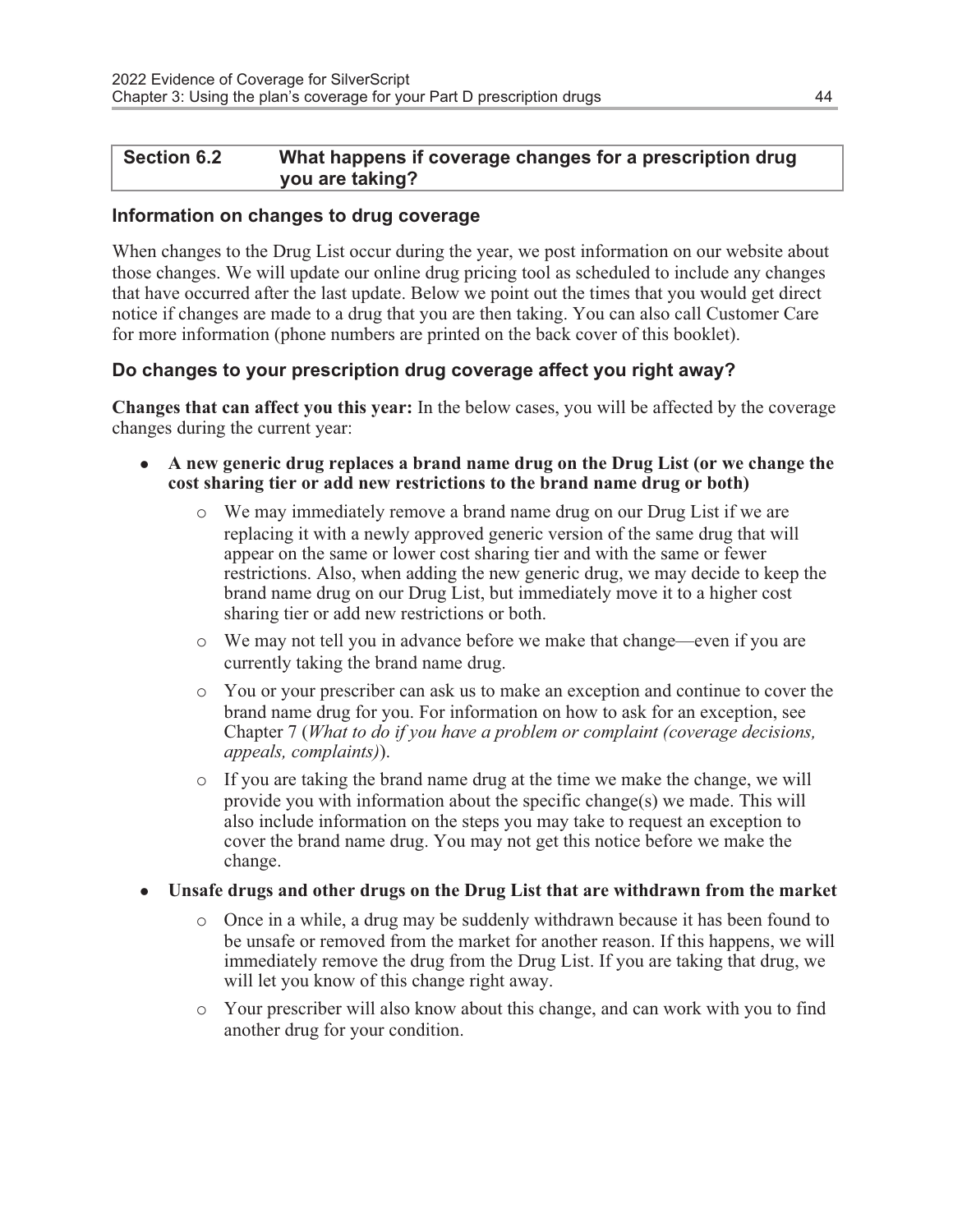### • Other changes to drugs on the Drug List

- o We may make other changes once the year has started that affect drugs you are taking. For instance, we might add a generic drug that is not new to the market to replace a brand name drug or change the cost sharing tier or add new restrictions to the brand name drug or both. We also might make changes based on FDA boxed warnings or new clinical guidelines recognized by Medicare. We must give you at least 30 days' advance notice of the change or give you notice of the change and a 31-day refill of the drug you are taking at a network pharmacy.
- o After you receive notice of the change, you should be working with your prescriber to switch to a different drug that we cover.
- o Or you or your prescriber can ask us to make an exception and continue to cover the drug for you. For information on how to ask for an exception, see Chapter 7 (What to do if you have a problem or complaint (coverage decisions, appeals, complaints)).

Changes to drugs on the Drug List that will not affect people currently taking the drug: For changes to the Drug List that are not described above, if you are currently taking the drug, the following types of changes will not affect you until January 1 of the next year if you stay in the plan:

- If we move your prescription drug into a higher cost sharing tier.
- If we put a new restriction on your use of the prescription drug.
- $\bullet$  If we remove your prescription drug from the Drug List.

If any of these changes happen for a prescription drug you are taking (but not because of a market withdrawal, a generic drug replacing a brand name drug, or other change noted above), then the change won't affect your use or what you pay as your share of the cost until January 1 of the next year. Until that date, you probably won't see any increase in your payments or any added restriction to your use of the prescription drug. You will not get direct notice this year about changes that do not affect you. However, on January 1 of the next year, the changes will affect you, and it is important to check the Drug List in the new benefit year for any changes to drugs.

### SECTION 7 What types of prescription drugs are not covered by the plan?

The additional coverage provided by State of Delaware covers certain prescription drugs not covered under Medicare Part D. Payments made for these prescription drugs will not count toward your initial coverage limit or total out-of-pocket costs. These prescription drugs are not subject to the appeals and exceptions process. Please contact Customer Care for any questions regarding your additional benefit.

### Section 7.1 Types of prescription drugs we do not cover

This section tells you what kinds of prescription drugs are "excluded." This means Medicare does not pay for these prescription drugs.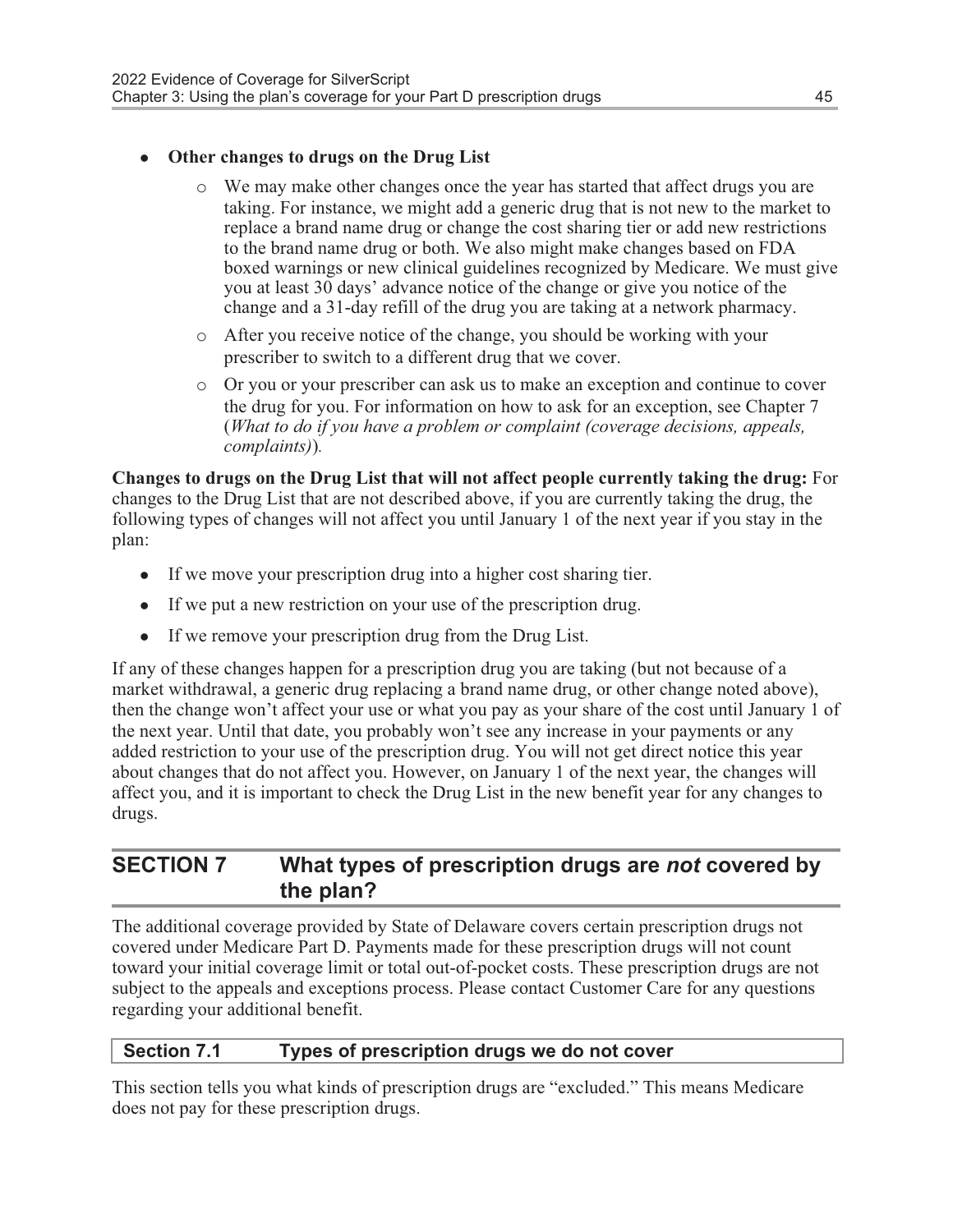If you get prescription drugs that are excluded by Medicare Part D, you must pay for them yourself, unless they are covered through the additional coverage provided by State of Delaware. We won't pay for the prescription drugs that are listed in this section under the Medicare Part D portion of your plan. The only exception: If the requested prescription drug is found upon appeal to be a prescription drug that is not excluded under Part D and we should have paid for or covered it because of your specific situation. For information about appealing a decision we have made to not cover a prescription drug, go to Chapter 7, Section 5.5 of this booklet.

Here are three general rules about prescription drugs that Medicare prescription drug plans will not cover under Part D:

- Our plan's Part D prescription drug coverage cannot cover a prescription drug that would be covered under Medicare Part A or Part B.
- Our plan cannot cover a prescription drug purchased outside the United States and its territories.
- Our plan usually cannot cover of f-label use. "Off-label use" is any use of the prescription drug other than those indicated on a prescription drug's label as approved by the Food and Drug Administration.
	- o Generally, coverage for "off-label use" is allowed only when the use is supported by certain references, such as the American Hospital Formulary Service Drug Information and the DRUGDEX Information System. If the use is not supported by any of these references, then our plan cannot cover its "off-label use."

Also, by law, these categories of prescription drugs are not covered by Medicare prescription drug plans:

- Non-prescription drugs (also called over-the-counter drugs)
- Drugs when used to promote fertility
- Drugs when used for the relief of cough or cold symptoms
- Drugs when used for cosmetic purposes or to promote hair growth
- Prescription vitamins and mineral products, except prenatal vitamins and fluoride preparations
- Drugs when used for the treatment of sexual or erectile dysfunction
- $\bullet$  Drugs when used for treatment of anorexia, weight loss, or weight gain
- Outpatient drugs for which the manufacturer seeks to require that associated tests or monitoring services be purchased exclusively from the manufacturer as a condition of sale

The additional coverage provided by State of Delaware covers certain prescription drugs not covered under Medicare Part D. If included, this will be identified in Chapter 3, Section 3.1 of this document. The amount you pay when you fill a prescription for these drugs does not count toward qualifying you for the Catastrophic Coverage Stage. (The Catastrophic Coverage Stage is described in Chapter 4, Section 7 of this booklet.) Please contact Customer Care for any questions regarding your additional benefit. (Phone numbers for Customer Care are printed on the back cover of this booklet.)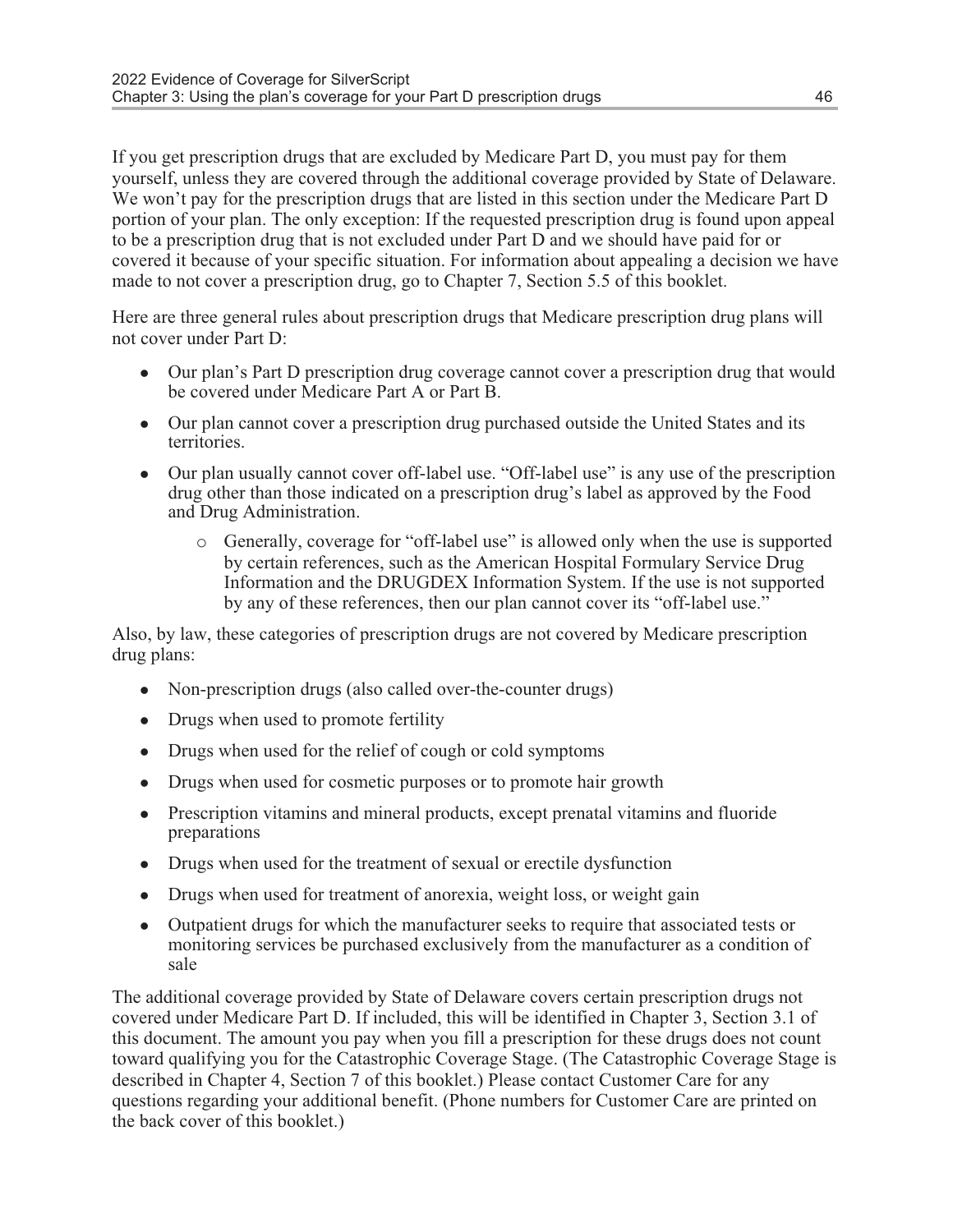In addition, if you receive "Extra Help" from Medicare to pay for your prescriptions, the "Extra Help" program will not pay for the prescription drugs not normally covered. Please call Customer Care for more information. (Phone numbers for Customer Care are printed on the back cover of this booklet.) However, if you have prescription drug coverage through Medicaid, your state Medicaid program may cover some prescription drugs not normally covered in a Medicare prescription drug plan. Please contact your state Medicaid program to determine what prescription drug coverage may be available to you. (You can find phone numbers and contact information for Medicaid in Chapter 2, Section 6 of this booklet.)

### SECTION 8 Show your plan membership card when you fill a prescription

| <b>Section 8.1</b> | Show your membership card |
|--------------------|---------------------------|
|                    |                           |

To fill your prescription, show your SilverScript plan membership card at the network pharmacy you choose. When you show your plan membership card, the network pharmacy will automatically bill the plan for our share of your covered prescription drug cost. This includes any additional coverage provided by State of Delaware. You will need to pay the pharmacy your share of the cost when you pick up your prescription.

### Section 8.2 What if you don't have your membership card with you?

If you don't have your plan membership card with you when you fill your prescription, ask the pharmacy to call the plan to get the necessary information.

If the pharmacy is not able to get the necessary information, you may have to pay the full cost of the prescription when you pick it up. (You can then ask us to reimburse you for our share. See Chapter 5, Section 2.1 in this booklet for information about how to ask the plan for reimbursement.)

| <b>SECTION 9</b> | Part D prescription drug coverage in special<br>situations |
|------------------|------------------------------------------------------------|
|                  |                                                            |

| <b>Section 9.1</b> | What if you're in a hospital or a skilled nursing facility for a |
|--------------------|------------------------------------------------------------------|
|                    | stay that is covered by Original Medicare?                       |

If you are admitted to a hospital for a stay covered by Original Medicare, Medicare Part A will generally cover the cost of your prescription drugs during your stay. Once you leave the hospital, our plan will cover your prescription drugs as long as the prescription drugs meet all of our rules for coverage. See the previous parts of this chapter that tell about the rules for getting prescription drug coverage.

If you are admitted to a skilled nursing facility for a stay covered by Original Medicare, Medicare Part A will generally cover your prescription drugs during all or part of your stay. If you are still in the skilled nursing facility and Part A is no longer covering your prescription drugs, our plan will cover your prescription drugs as long as the prescription drugs meet all of our rules for coverage. See the previous parts of this chapter that tell about the rules for getting prescription drug coverage.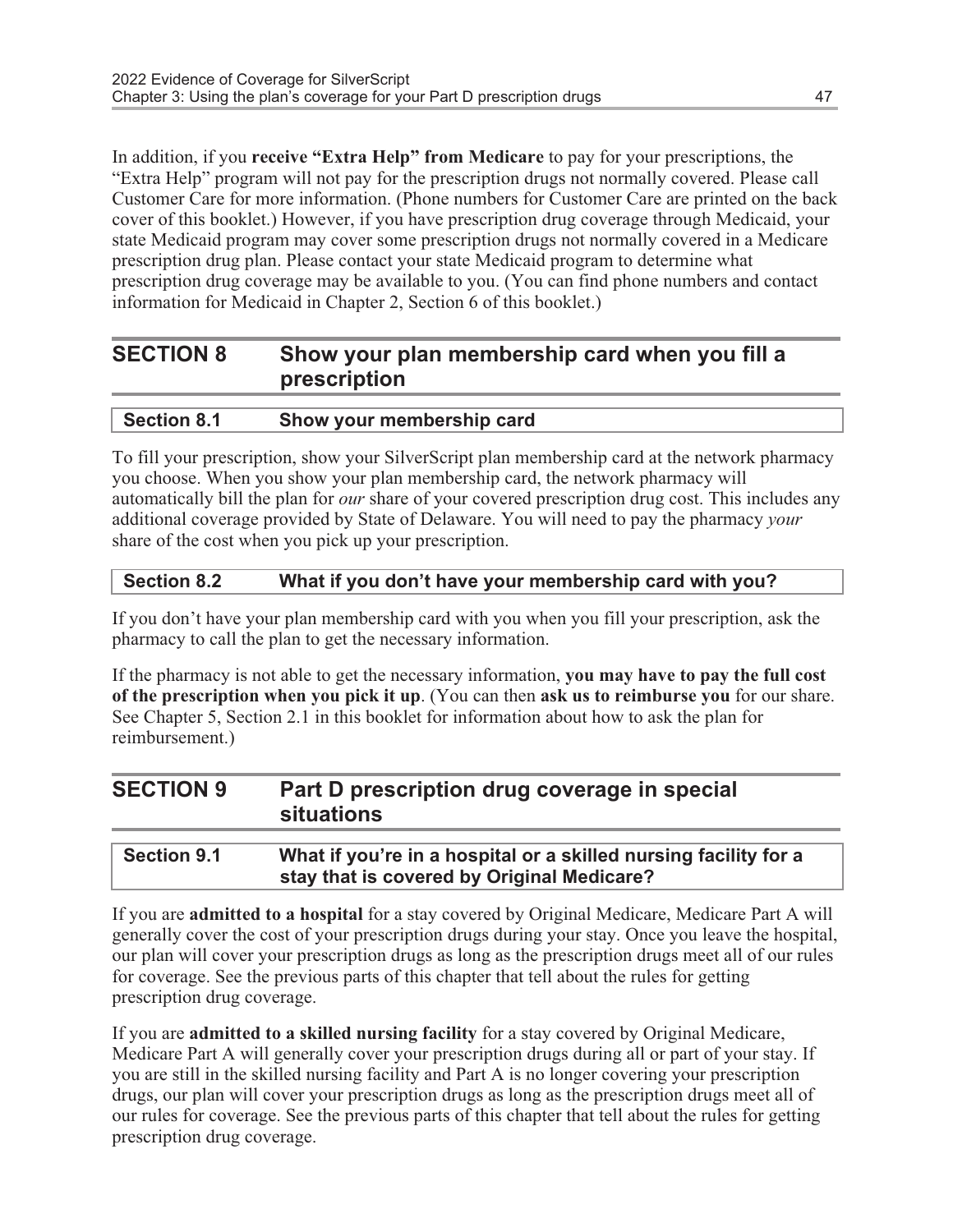Please Note: When you enter, live in, or leave a skilled nursing facility, you are entitled to a Special Enrollment Period. During this time period, you can switch plans or change your coverage. (Chapter 8, Ending your membership in the plan, tells when you can leave our plan and join a different Medicare prescription drug plan.)

### Section 9.2 What if you're a resident in a long-term care (LTC) facility?

Usually, a long-term care facility (LTC) (such as a nursing home) has its own pharmacy or a pharmacy that supplies prescription drugs for all of its residents. If you are a resident of a long-term care facility, you may get your prescription drugs through the facility's pharmacy as long as it is part of our network.

Check your Pharmacy Directory to find out if your long-term care facility's pharmacy is part of our network. If it isn't, or if you need more information, please contact Customer Care (phone numbers are printed on the back cover of this booklet).

### What if you're a resident in a long-term care (LTC) facility and become a new member of the plan?

If you need a prescription drug that is not on our Drug List or is restricted in some way, the plan will cover a **temporary supply** of your prescription drug during the first 90 days of your membership. The total supply will be for a maximum of a 31-day supply, or less if your prescription is written for fewer days. (Please note that the long-term care pharmacy may provide the prescription drug in smaller amounts at a time to prevent waste.)

If you have been a member of the plan for more than 90 days and need a prescription drug that is not on our Drug List or if the plan has any restriction on the prescription drug's coverage, we will cover one 31-day supply, or less if your prescription is written for fewer days.

During the time when you are getting a temporary supply of a prescription drug, you should talk with your provider to decide what to do when your temporary supply runs out. Perhaps there is a different prescription drug covered by the plan that might work just as well for you. Or you and your provider can ask the plan to make an exception for you and cover the prescription drug in the way you would like it to be covered. If you and your provider want to ask for an exception, Chapter 7, Section 5.4 tells what to do.

### Section 9.3 What if you are taking prescription drugs covered by Original Medicare?

State of Delaware may provide additional coverage for prescription drugs that would normally be covered under Medicare Part B. For more information, please contact Customer Care.

#### Section 9.4 What if you have a Medigap (Medicare Supplement Insurance) policy with prescription drug coverage?

If you currently have a Medigap policy that includes coverage for prescription drugs, you must contact your Medigap issuer and tell them you have enrolled in our plan. If you decide to keep your current Medigap policy, your Medigap issuer will remove the prescription drug coverage portion of your Medigap policy and lower your premium.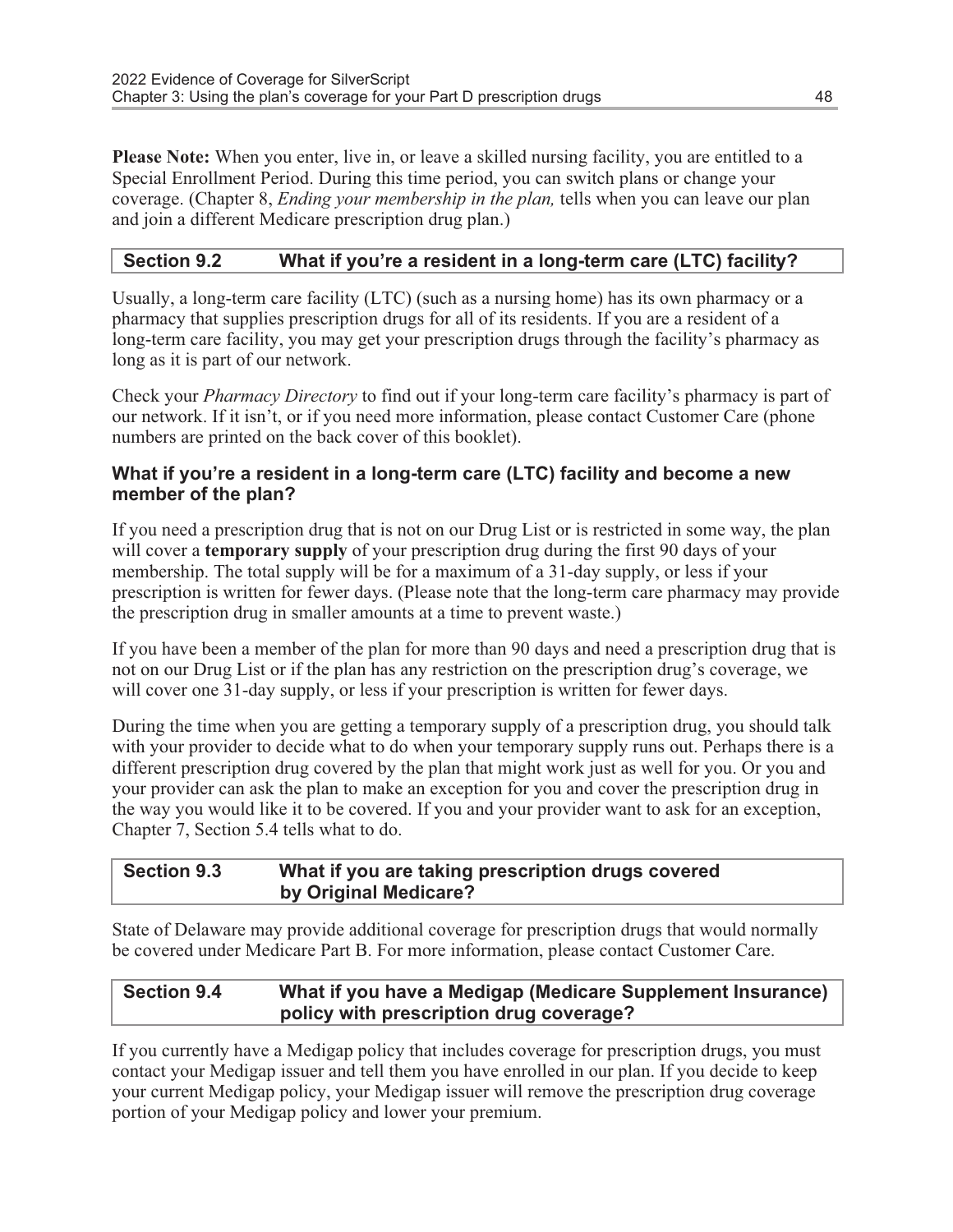Each year, your Medigap insurance company should send you a notice that tells if your prescription drug coverage is "creditable" and the choices you have for prescription drug coverage. (If the coverage from the Medigap policy is "creditable," it means that it is expected to pay, on average, at least as much as Medicare's standard prescription drug coverage.) The notice will also explain how much your premium would be lowered if you remove the prescription drug coverage portion of your Medigap policy. If you didn't get this notice, or if you can't find it, contact your Medigap insurance company and ask for another copy.

### Section 9.5 What if you're also getting prescription drug coverage from an employer or retiree group plan?

In addition to coverage in SilverScript sponsored by State of Delaware, do you currently have other prescription drug coverage through your (or your spouse's) employer or retiree group? If so, please contact that group's benefits administrator. He or she can help you determine how your current prescription drug coverage will work with our plan.

In general, if you are currently employed, the prescription drug coverage you get from us will be secondary to your employer or retiree group coverage. That means your group coverage would pay first.

### Special note about "creditable coverage":

If you currently have prescription drug coverage, other than your coverage in SilverScript sponsored by State of Delaware, that group's benefits administrator should send you a notice each year that tells if your prescription drug coverage for the next calendar year is "creditable" and the choices you have for prescription drug coverage.

If the coverage from the group plan is "creditable," it means that the plan has prescription drug coverage that is expected to pay, on average, at least as much as Medicare's standard prescription drug coverage.

Keep these notices about creditable coverage because you may need them later. If you enroll in a Medicare plan that includes Part D prescription drug coverage, you may need these notices to show that you have maintained creditable coverage. If you didn't get a notice about creditable coverage from your other employer or retiree group plan, you can get a copy from that employer or retiree group's benefits administrator or the employer or union.

### Section 9.6 What if you are in Medicare-certified hospice?

Prescription drugs are never covered by both hospice and our plan at the same time. If you are enrolled in Medicare hospice and require an anti-nausea, laxative, pain medication, or antianxiety prescription drug that is not covered by your hospice because it is unrelated to your terminal illness and related conditions, our plan must receive notification from either the prescriber or your hospice provider that the prescription drug is unrelated before our plan can cover the prescription drug. To prevent delays in receiving any unrelated prescription drugs that should be covered by our plan, you can ask your hospice provider or prescriber to make sure we have the notification that the prescription drug is unrelated before you ask a pharmacy to fill your prescription.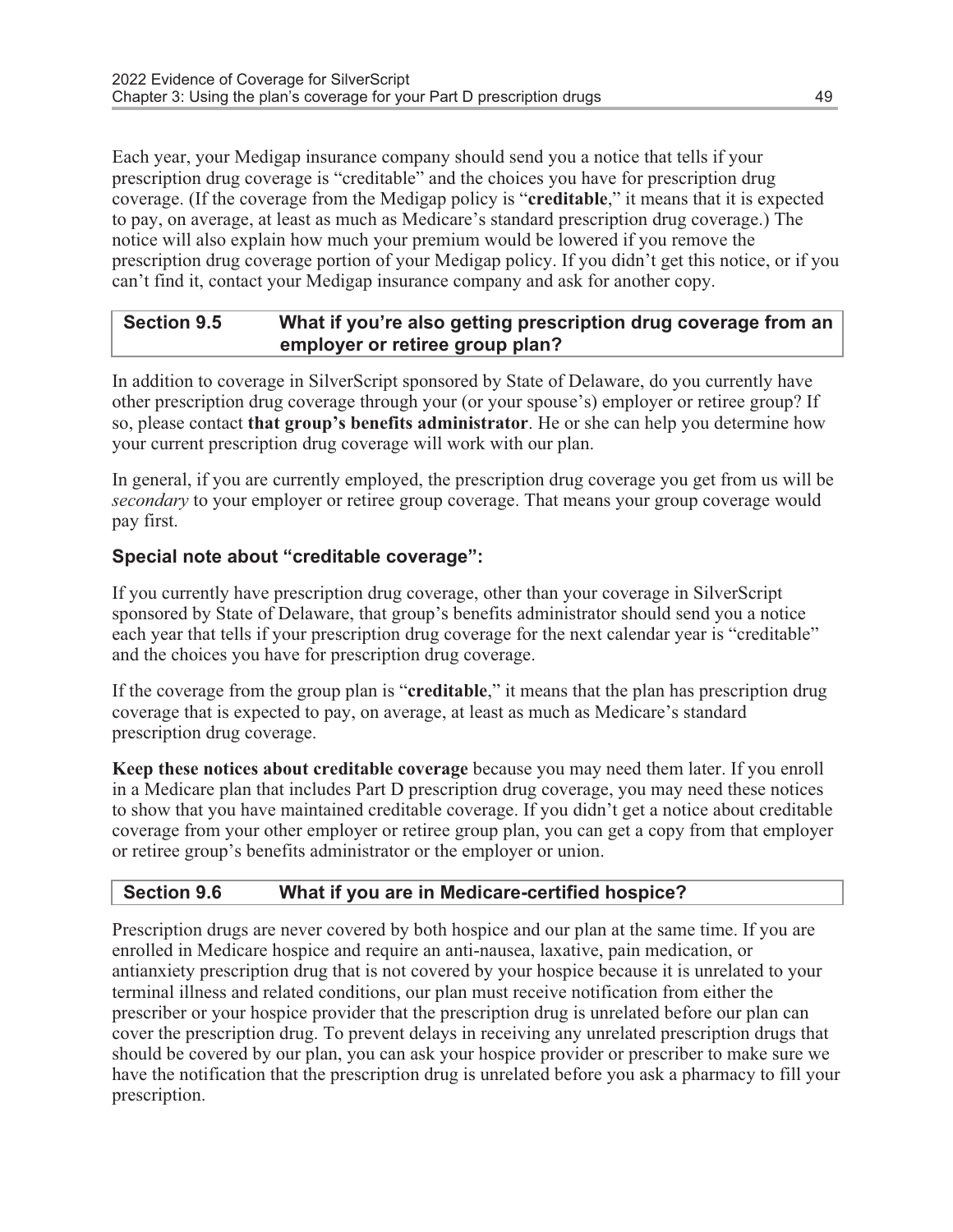In the event you either revoke your hospice election or are discharged from hospice, our plan should cover all your prescription drugs. To prevent any delays at a pharmacy when your Medicare hospice benefit ends, you should bring documentation to the pharmacy to verify your revocation or discharge. See the previous parts of this section that tell about the rules for getting prescription drug coverage under Part D. Chapter 4 (What you pay for your Part D prescription drugs) gives more information about drug coverage and what you pay.

### SECTION 10 Programs on prescription drug safety and managing medications

| Section 10.1 | Programs to help members use prescription drugs safely |  |  |
|--------------|--------------------------------------------------------|--|--|
|              |                                                        |  |  |

We conduct prescription drug use reviews for our members to help make sure that they are getting safe and appropriate care. These reviews are especially important for members who have more than one provider who prescribes their prescription drugs.

We do a review each time you fill a prescription. We also review our records on a regular basis. During these reviews, we look for potential problems such as:

- Possible medication errors
- <sup>l</sup> Prescription drugs that may not be necessary because you are taking another prescription drug to treat the same medical condition
- Prescription drugs that may not be safe or appropriate because of your age or gender
- $\bullet$  Certain combinations of prescription drugs that could harm you if taken at the same time
- Prescriptions written for prescription drugs that have ingredients you are allergic to
- Possible errors in the amount (dosage) of a prescription drug you are taking
- Unsafe amounts of opioid pain medications

If we see a possible problem in your use of medications, we will work with your provider to correct the problem.

#### Section 10.2 Drug Management Program (DMP) to help members safely use their opioid medications

We have a program that can help make sure our members safely use their prescription opioid medications, and other medications that are frequently abused. This program is called a Drug Management Program (DMP). If you use opioid or benzodiazepine medications that you get from several doctors or pharmacies, or if you had a recent opioid overdose, we may talk to your doctors to make sure your use of opioid medications is appropriate and medically necessary. Working with your doctors, if we decide your use of prescription opioid or benzodiazepine medications is not safe, we may limit how you can get those medications. The limitations may be:

- Requiring you to get all your prescriptions for opioid or benzodiazepine medications from a certain pharmacy(ies)
- Requiring you to get all your prescriptions for opioid or benzodiazepine medications from a certain doctor(s)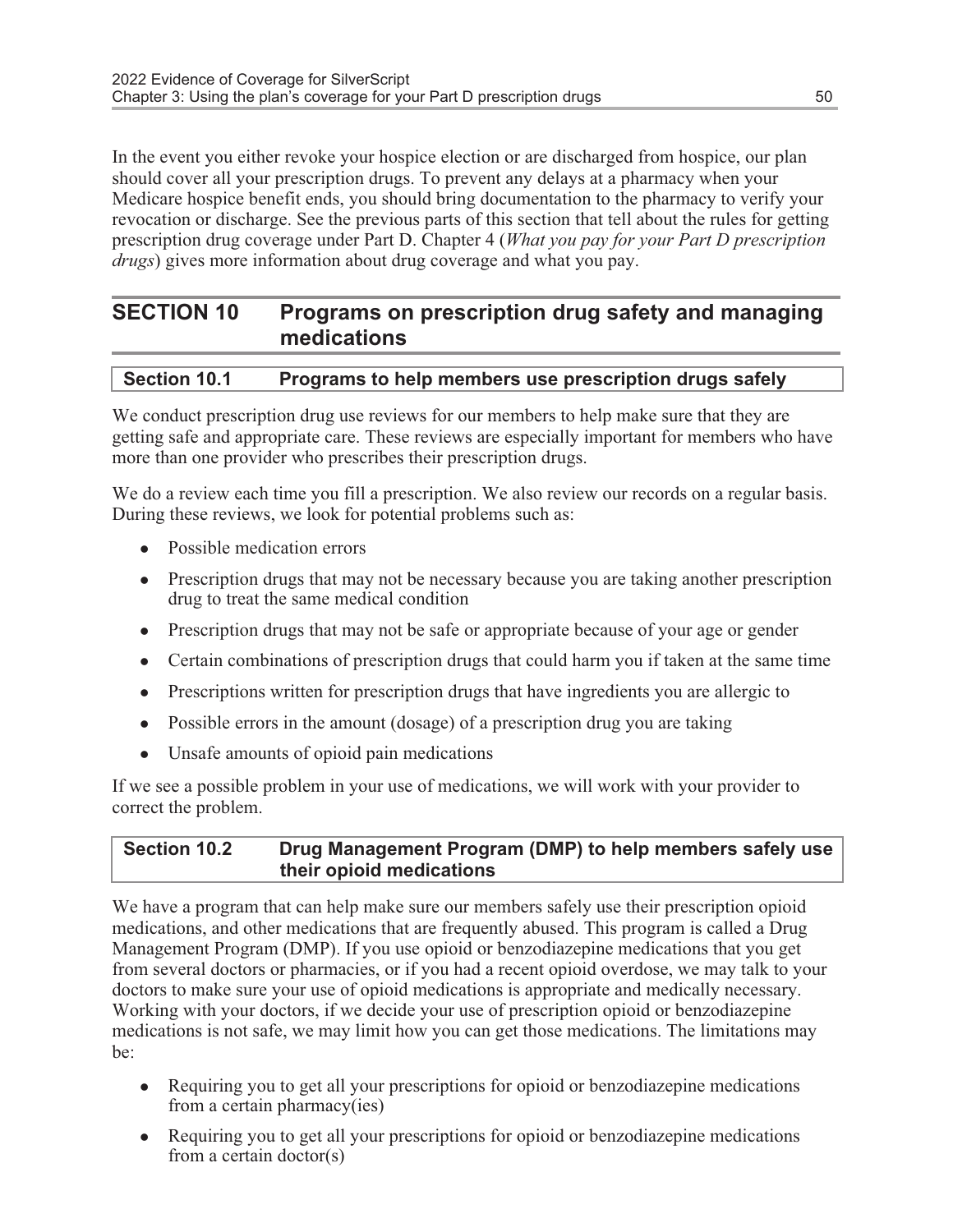• Limiting the amount of opioid or benzodiazepine medications we will cover for you

If we think that one or more of these limitations should apply to you, we will send you a letter in advance. The letter will have information explaining the limitations we think should apply to you. You will also have an opportunity to tell us which doctors or pharmacies you prefer to use, and about any other information you think is important for us to know. After you've had the opportunity to respond, if we decide to limit your coverage for these medications, we will send you another letter confirming the limitation. If you think we made a mistake or you disagree with our determination that you are at-risk for prescription drug misuse or with the limitation, you and your prescriber have the right to ask us for an appeal. If you choose to appeal, we will review your case and give you a decision. If we continue to deny any part of your request related to the limitations that apply to your access to medications, we will automatically send your case to an independent reviewer outside of our plan. See Chapter 7 for information about how to ask for an appeal.

The DMP may not apply to you if you have certain medical conditions, such as cancer or sickle cell disease, you are receiving hospice, palliative, or end-of-life care, or live in a long-term care facility.

### Section 10.3 Medication Therapy Management (MTM) program to help members manage their medications

We have a program that can help our members with complex health needs.

This program is voluntary and free to members. A team of pharmacists and doctors developed the programs for us. The program can help make sure that our members get the most benefit from the prescription drugs they take.

Some members who take medications for different medical conditions and have high drug costs, or are in a DMP to help members use their opioids safely, may be able to get services through an MTM program. A pharmacist or other health professional will give you a comprehensive review of all your medications. You can talk about how best to take your medications, your costs, and any problems or questions you have about your prescription and over-the-counter medications. You'll get a written summary of this discussion. The summary has a medication action plan that recommends what you can do to make the best use of your medications, with space for you to take notes or write down any follow-up questions. You'll also get a personal medication list that will include all the medications you're taking and why you take them. In addition, members in the MTM program will receive information on the safe disposal of prescription medications that are controlled substances.

It's a good idea to have your medication review before your yearly "Wellness" visit, so you can talk to your doctor about your action plan and medication list. Bring your action plan and medication list with you to your visit or any time you talk with your doctors, pharmacists, and other health care providers. Also, keep your medication list with you (for example, with your ID) in case you go to the hospital or emergency room.

If we have a program that fits your needs, we will automatically enroll you in the program and send you information. If you decide not to participate, please notify us, and we will withdraw you from the program. If you have any questions about this program, please contact Customer Care (phone numbers are printed on the back cover of this booklet).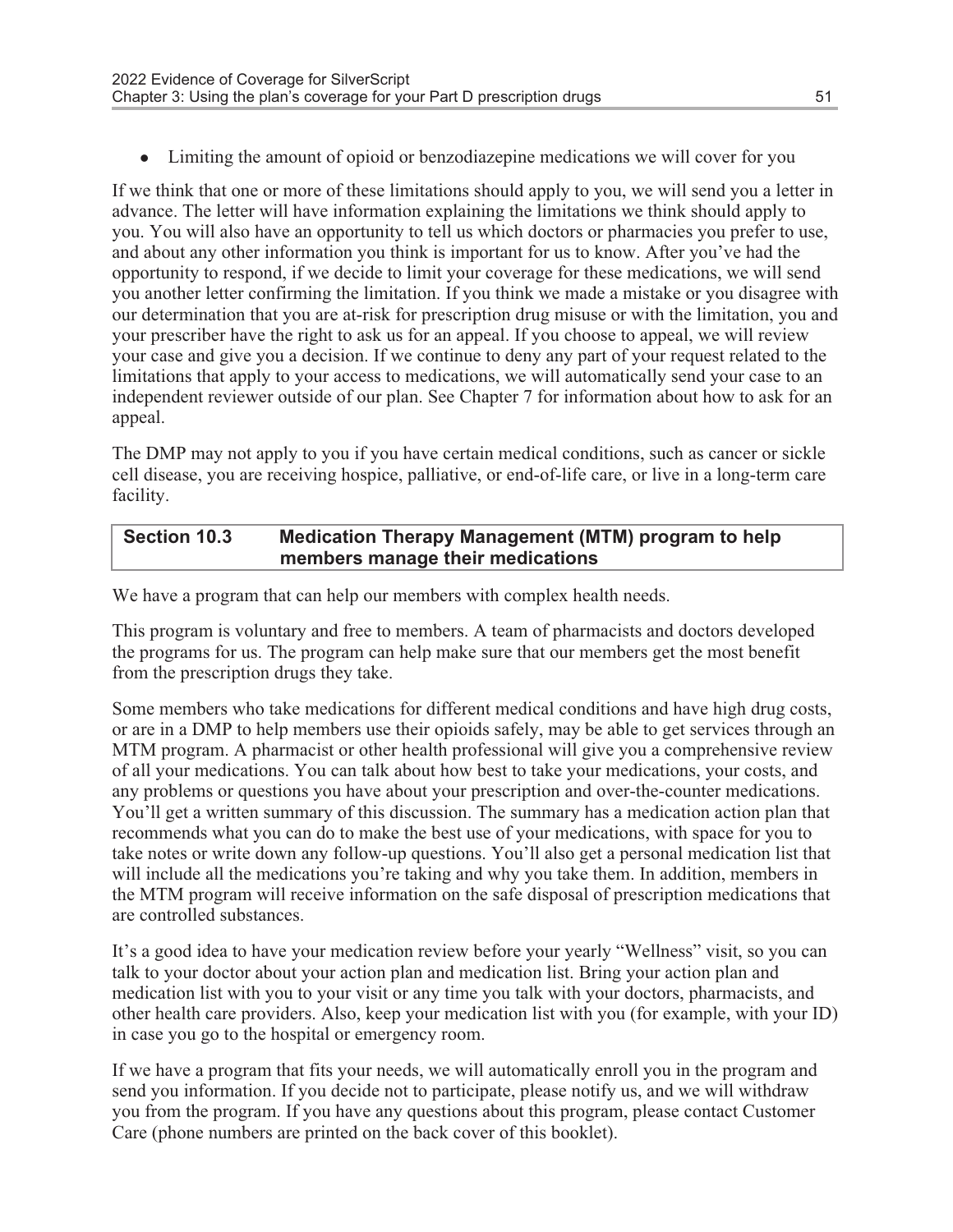# CHAPTER 4

What you pay for your Part D prescription drugs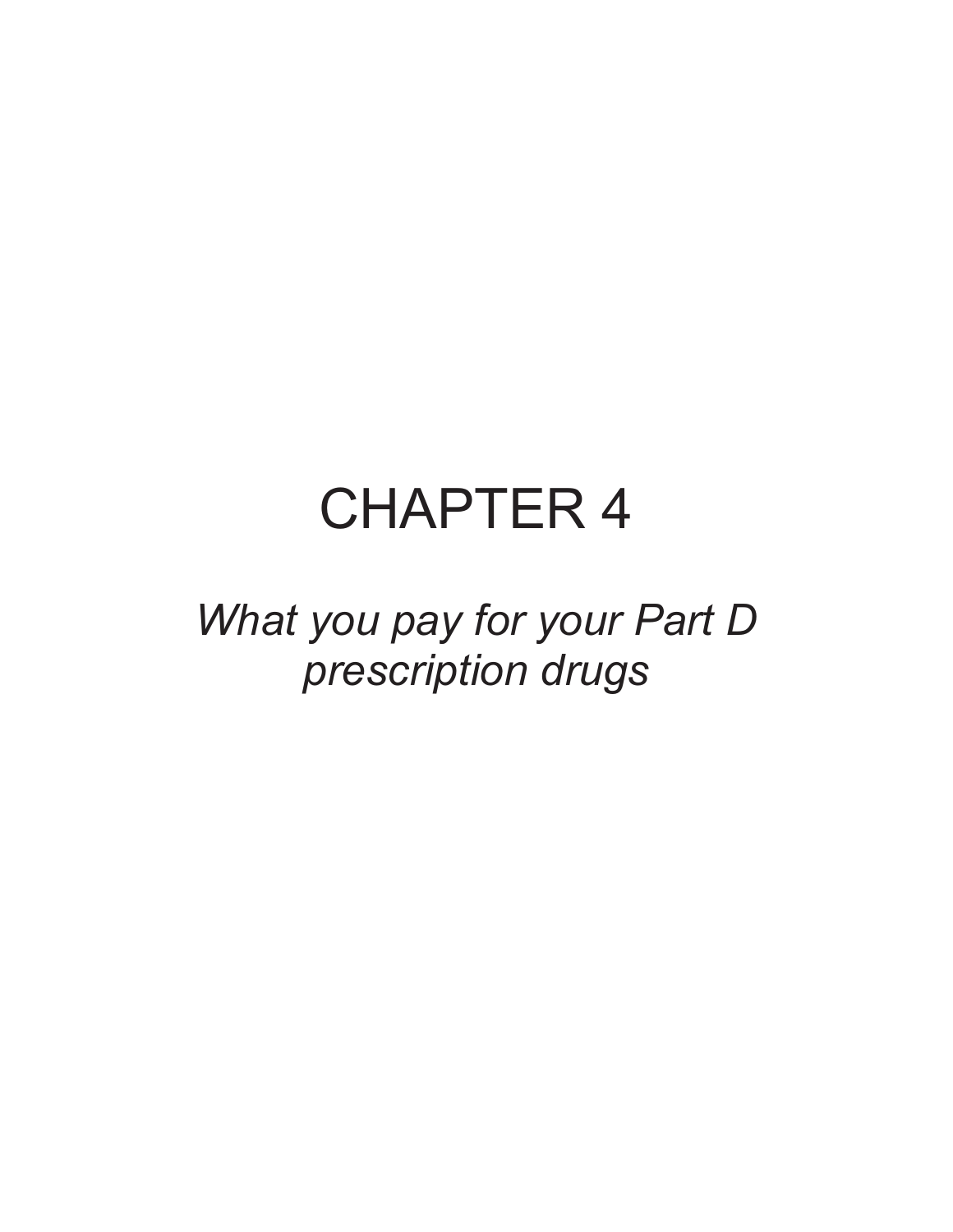## Chapter 4. What you pay for your Part D prescription drugs

| <b>SECTION 1</b> |                                                                                                                |
|------------------|----------------------------------------------------------------------------------------------------------------|
|                  | Section 1.1 Use this chapter together with other materials that explain your drug                              |
|                  |                                                                                                                |
|                  | SECTION 2 What you pay for a drug depends on which "drug<br>payment stage" you are in when you get the drug 56 |
|                  |                                                                                                                |
|                  | SECTION 3 We send you reports that explain payments for your drugs and                                         |
| Section 3.1      | We send you a monthly summary called the "Part D Explanation of                                                |
|                  | Section 3.2 Help us keep our information about your drug payments up to date  58                               |
|                  |                                                                                                                |
|                  |                                                                                                                |
| <b>SECTION 5</b> | During the Initial Coverage Stage, the plan pays its share of your                                             |
| Section 5.1      | What you pay for a drug depends on the drug and where you fill your                                            |
| Section 5.2      |                                                                                                                |
| Section 5.3      | If your doctor prescribes less than a full month's supply, you may not have to                                 |
| Section 5.4      | A table that shows your costs for a <i>long-term</i> (up to a 90-day)                                          |
| Section 5.5      | You stay in the Initial Coverage Stage until your total drug costs for the year                                |
| <b>SECTION 6</b> | During the Coverage Gap Stage, the plan provides some drug                                                     |
| Section 6.1      | You stay in the Coverage Gap Stage until your out-of-pocket costs reach                                        |
| Section 6.2      | How Medicare calculates your out-of-pocket costs for                                                           |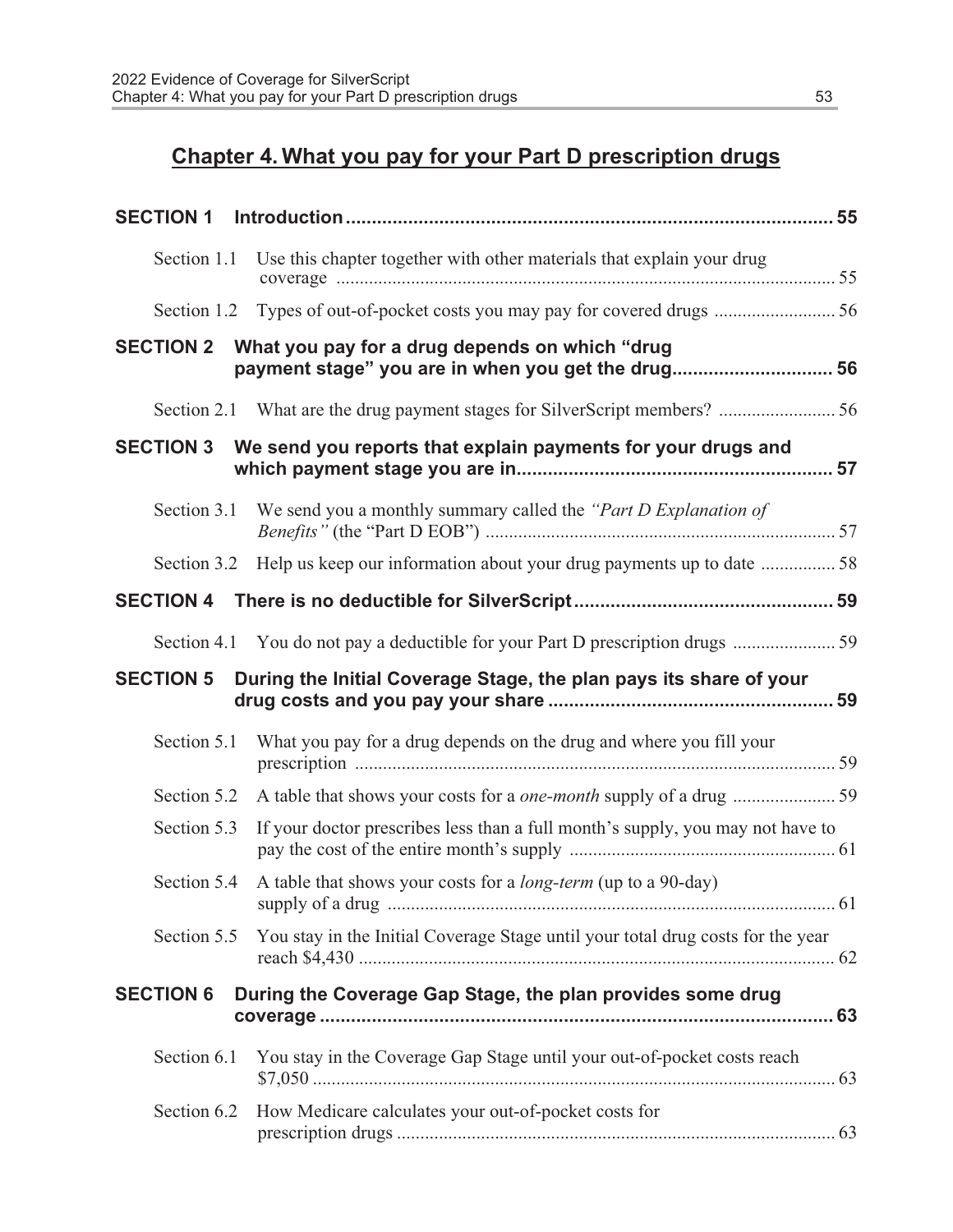| <b>SECTION 7</b> | During the Catastrophic Coverage Stage, the plan pays most of the                        |  |
|------------------|------------------------------------------------------------------------------------------|--|
|                  | Section 7.1 Once you are in the Catastrophic Coverage Stage, you will stay in this stage |  |
| <b>SECTION 8</b> | State of Delaware Annual Maximum Out-of-Pocket (MOOP) 65                                 |  |
|                  |                                                                                          |  |
| <b>SECTION 9</b> | What you pay for vaccinations covered by Part D depends on how                           |  |
| Section 9.1      | Our plan may have separate coverage for the Part D vaccine                               |  |
|                  | Section 9.2 You may want to call Customer Care before you get a vaccination  67          |  |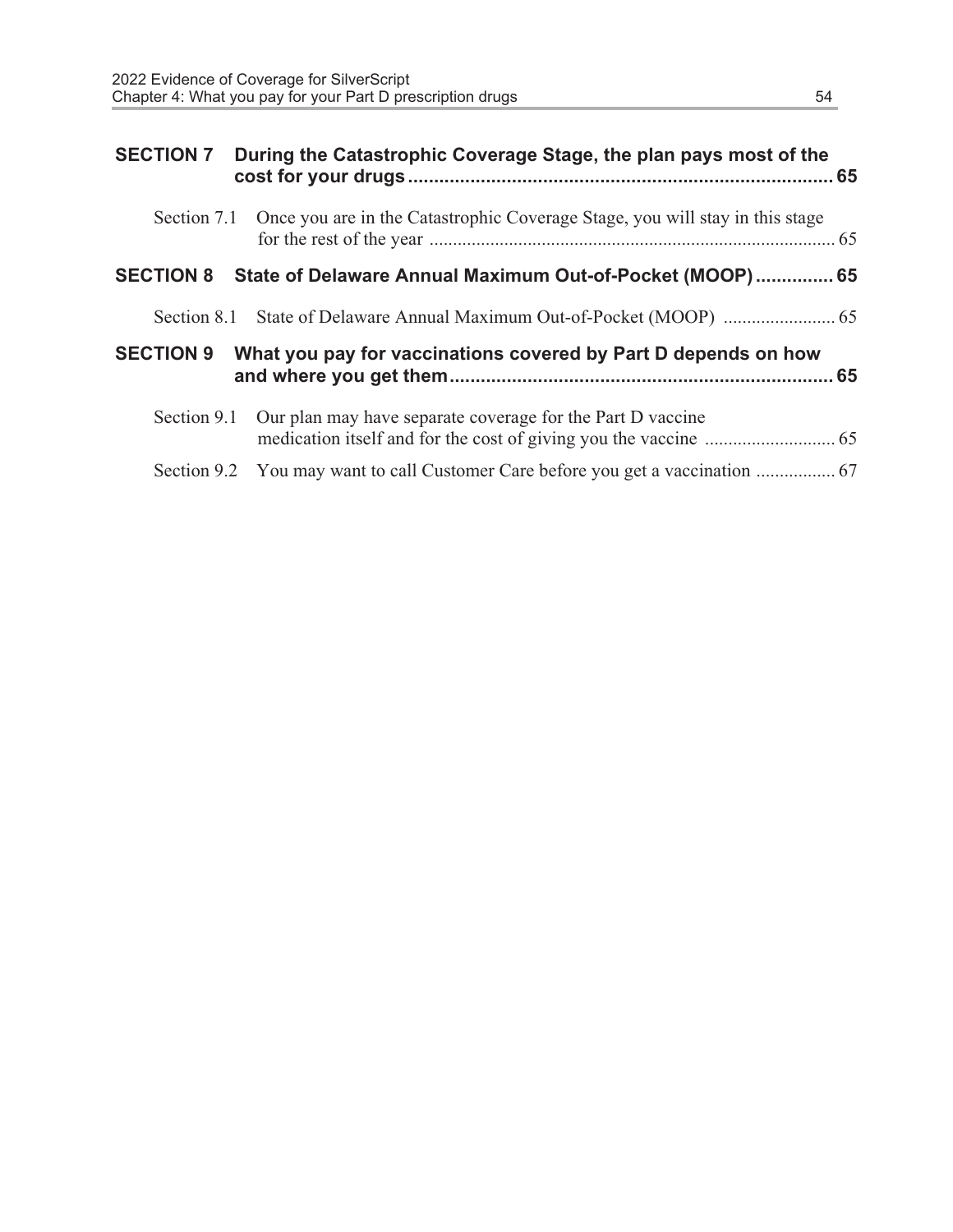### Did you know there are programs to help people pay for their drugs?

There are programs to help people with limited resources pay for their drugs. These include "Extra Help" and State Pharmaceutical Assistance Programs. For more information, see Chapter 2, Section 7.

### Are you currently getting help to pay for your drugs?

If you are in a program that helps pay for your drugs, some information in this *Evidence* of Coverage about the costs for Part D prescription drugs may not apply to you. We have included a separate insert, called the "Evidence of Coverage Rider for People Who Get Extra Help Paying for Prescription Drugs" (also known as the "Low Income Subsidy Rider" or the "LIS Rider"), which tells you about your drug coverage. If you don't have this insert, please call Customer Care and ask for the "LIS Rider." (Phone numbers for Customer Care are printed on the back cover of this booklet.)

### SECTION 1 Introduction

### Section 1.1 Use this chapter together with other materials that explain your drug coverage

This chapter focuses on what you pay for your Part D prescription drugs. To keep things simple, we use "drug" in this chapter to mean a Part D prescription drug. As explained in Chapter 3, not all drugs are Part D drugs – some drugs are covered under Original Medicare Part A or Part B, and other drugs are excluded from Medicare coverage by law. As a member of SilverScript, some Medicare Part D excluded drugs may be covered since your plan has additional drug coverage. Please refer back to Chapter 3 to find more information about the type of coverage you have with State of Delaware.

To understand the payment information we give you in this chapter, you need to know the basics of what drugs are covered, where to fill your prescriptions, and what rules to follow when you get your covered drugs. Here are materials that explain these basics:

- **The plan's Formulary (List of Covered Drugs).** To keep things simple, we call this the "Drug List."
	- o This Drug List tells which drugs are covered for you under the Medicare Part D portion of this plan.
	- $\circ$  It also tells which of the three "cost sharing tiers" the drug is in and whether there are any restrictions on your coverage for the drug.
	- o If you need a copy of the Drug List, call Customer Care (phone numbers are printed on the back cover of this booklet).
- <sup>l</sup> Chapter 3 of this booklet. Chapter 3 gives the details about your prescription drug coverage, including rules you need to follow when you get your covered drugs. Chapter 3 also tells which types of prescription drugs are not covered by our plan.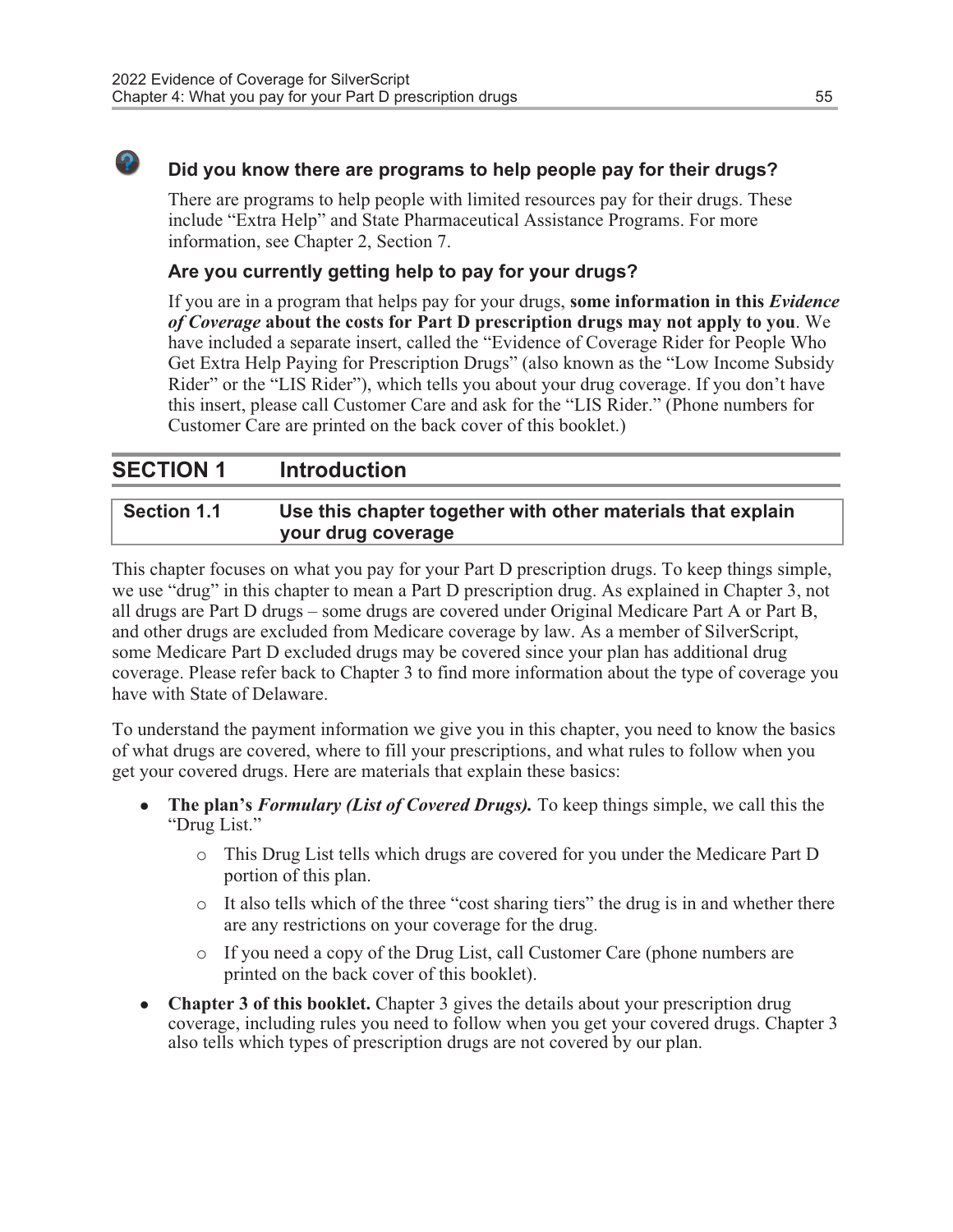• The plan's *Pharmacy Directory*. In most situations, you should use a network pharmacy to get your covered drugs (see Chapter 3 for the details). The Pharmacy Directory has a list of pharmacies in the plan's network. It also tells you how you can use the plan's mail-order service to get certain types of drugs. It also tells you which pharmacies in our network can give you a long-term supply of a drug (such as filling a prescription for a three-month supply).

### Section 1.2 Types of out-of-pocket costs you may pay for covered drugs

To understand the payment information we give you in this chapter, you need to know about the types of out-of-pocket costs you may pay for your covered services. The amount that you pay for a drug is called "cost sharing," and there are three ways you may be asked to pay.

- The "deductible" is the amount you must pay for drugs before our plan begins to pay its share. You have no deductible for SilverScript and begin coverage in the Initial Coverage Stage when you fill your first prescription of the year.
- "Copayment" means that you pay a fixed amount each time you fill a prescription.
- "Coinsurance" means that you pay a percent of the total cost of the drug each time you fill a prescription.

### SECTION 2 What you pay for a drug depends on which "drug payment stage" you are in when you get the drug

### Section 2.1 What are the drug payment stages for SilverScript members?

As shown in the following table, there are "drug payment stages" for your prescription drug coverage under SilverScript. How much you pay for a drug depends on which of these stages you are in at the time you get a prescription filled or refilled.

#### Maximum Out-of-Pocket

After you reach your individual or family maximum out-of-pocket costs of \$2,100 (individual) / \$4,200 (family), State of Delaware will pay the rest of your annual drug costs.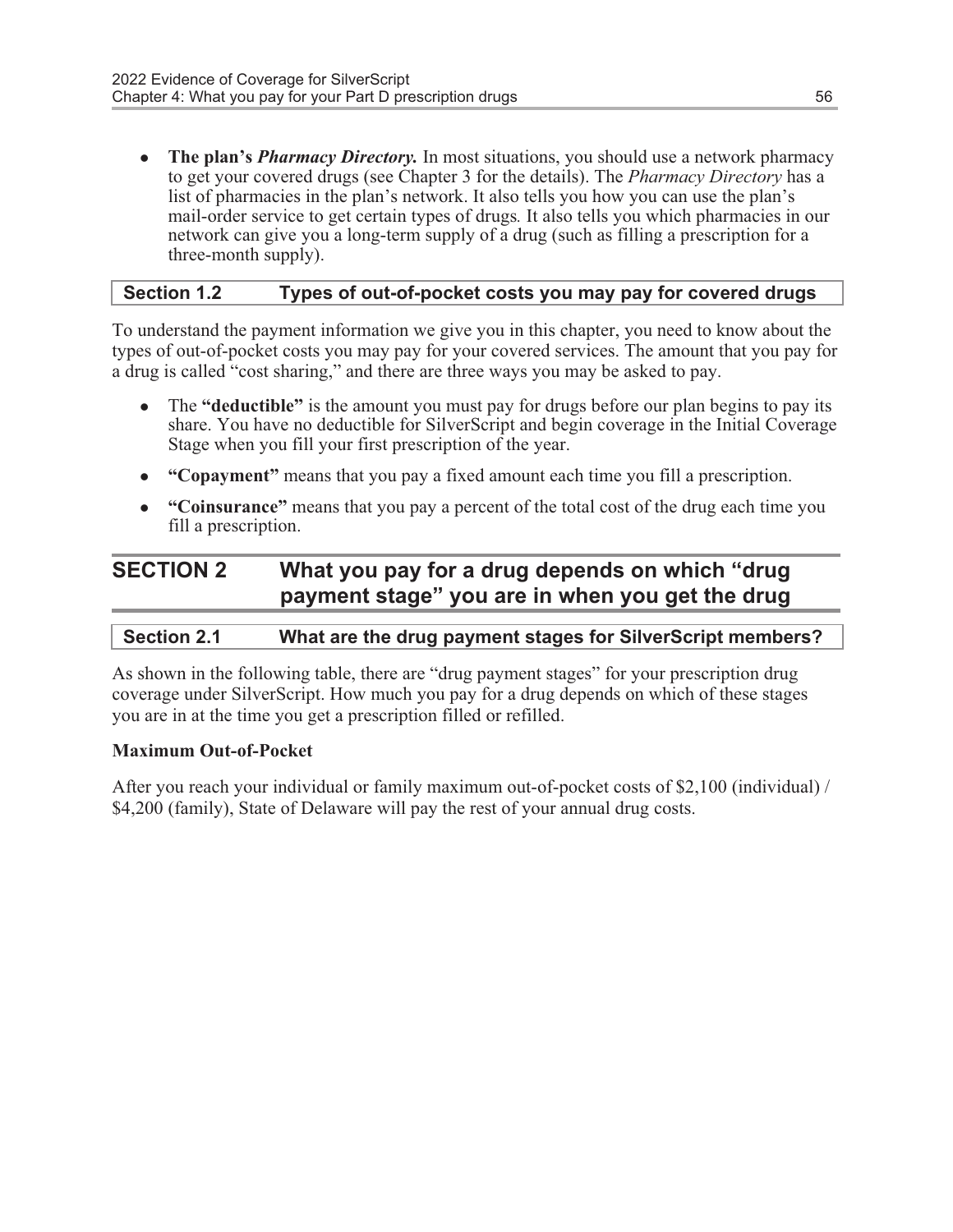| <b>Stage 1</b>                                                                                                                        | <b>Stage 2</b>                                                                                                                                                                                                                                                                                                                                                                                                                    | <b>Stage 3</b>                                                                                                                                                                                                                                                                                                                                                                                                                                                                                                                                                                                                     | <b>Stage 4</b>                                                                                                                                                                                    |
|---------------------------------------------------------------------------------------------------------------------------------------|-----------------------------------------------------------------------------------------------------------------------------------------------------------------------------------------------------------------------------------------------------------------------------------------------------------------------------------------------------------------------------------------------------------------------------------|--------------------------------------------------------------------------------------------------------------------------------------------------------------------------------------------------------------------------------------------------------------------------------------------------------------------------------------------------------------------------------------------------------------------------------------------------------------------------------------------------------------------------------------------------------------------------------------------------------------------|---------------------------------------------------------------------------------------------------------------------------------------------------------------------------------------------------|
| Deductible Stage                                                                                                                      | Initial Coverage Stage                                                                                                                                                                                                                                                                                                                                                                                                            | Coverage Gap Stage                                                                                                                                                                                                                                                                                                                                                                                                                                                                                                                                                                                                 | Catastrophic<br>Coverage Stage                                                                                                                                                                    |
| Because you have no<br>deductible, this<br>payment stage does<br>not apply to you.<br>(Details are in Section)<br>4 of this chapter.) | You begin in this<br>payment stage when<br>you fill your first<br>prescription of the<br>year.<br>During this stage, the<br>plan pays its share of<br>the cost for your drugs<br>and you pay your<br>share of the cost.<br>You stay in this stage<br>until your year-to-date<br>"total drug costs"<br>(your payments plus)<br>any Part D plan's<br>payments) total<br>\$4,430.<br>(Details are in Section)<br>5 of this chapter.) | Due to the additional<br>coverage provided by<br>State of Delaware, you<br>have the same<br>copayment or<br>coinsurance that you<br>had during the Initial<br>Coverage Stage.<br>Therefore, you may<br>see no change in your<br>copayment and/or<br>coinsurance until you<br>qualify for catastrophic<br>coverage.<br>You stay in this stage<br>until your year-to-date<br>"Medicare<br>out-of-pocket costs"<br>(your payments) reach<br>a total of \$7,050. This<br>amount and rules for<br>counting costs toward<br>this amount have been<br>set by Medicare.<br>(Details are in Section)<br>6 of this chapter.) | During this stage, the<br>plan will pay most of<br>the cost of your drugs<br>for the rest of the plan<br>year (through)<br>December 31, 2022).<br>(Details are in Section)<br>7 of this chapter.) |

### SECTION 3 We send you reports that explain payments for your drugs and which payment stage you are in

#### Section 3.1 We send you a monthly summary called the "Part D Explanation of Benefits" (the "Part D EOB")

Our plan keeps track of the costs of your prescription drugs and the payments you have made when you get your prescriptions filled or refilled at the pharmacy. This way, we can tell you when you have moved from one drug payment stage to the next. In particular, there are two types of costs we keep track of:

- We keep track of how much you have paid. This is called your "out-of-pocket" cost.
- $\bullet$  We keep track of your "total drug costs." This is the amount you pay out-of-pocket or others pay on your behalf plus the amount paid by the plan.

Our plan will prepare a written summary called the Part D Explanation of Benefits (it is sometimes called the "EOB") when you have had one or more prescriptions filled through the previous month. The Part D EOB provides more information about the drugs you take, such as increases in price and other drugs with lower cost sharing that may be available. You should consult with your prescriber about these lower cost options. The Part D EOB includes: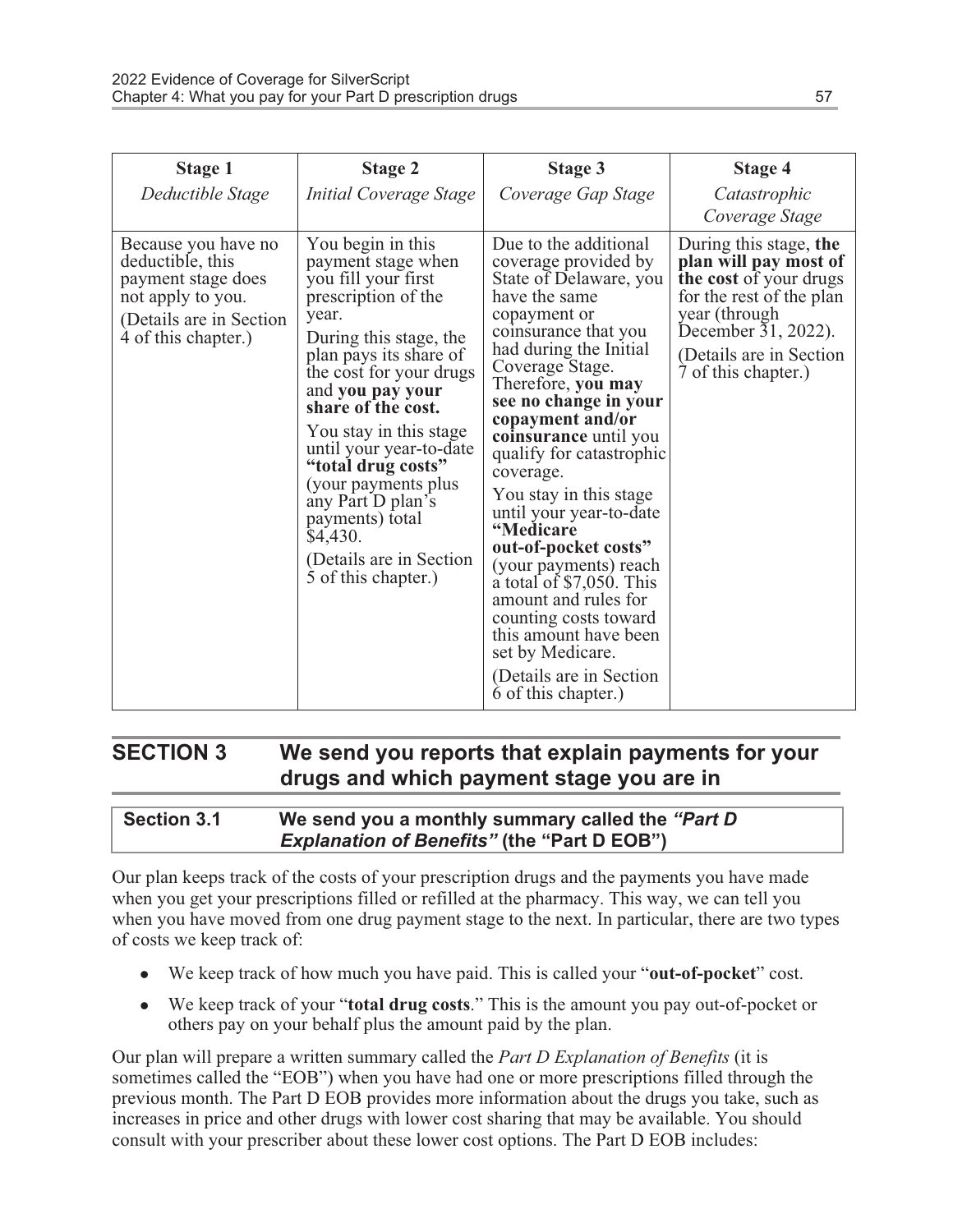- Information for that month. This report gives the payment details about the prescriptions you have filled during the previous month. It shows the total drug costs, what the plan paid, and what you and others on your behalf paid.
- Totals for the year since January 1, 2022. This is called "year-to-date" information. It shows you the total drug costs and total payments for your drugs since the year began.
- Drug price information. This information will display the total drug price, and any percentage change from first fill for each prescription claim of the same quantity.
- Available lower cost alternative prescriptions. This will include information about other drugs with lower cost sharing for each prescription claim that may be available.
- Any additional prescription drug coverage you receive from State of Delaware will show up in a separate table on your *Explanation of Benefits*.

| <b>Section 3.2</b> | Help us keep our information about your drug payments up to |
|--------------------|-------------------------------------------------------------|
|                    | date                                                        |

To keep track of your drug costs and the payments you make for drugs, we use records we get from pharmacies. Here is how you can help us keep your information correct and up to date:

- **.** Show your membership card when you get a prescription filled. To make sure we know about the prescriptions you are filling and what you are paying, show your plan membership card every time you get a prescription filled.
- Make sure we have the information we need. There are times you may pay for prescription drugs when we will not automatically get the information we need to keep track of your out-of-pocket costs. To help us keep track of your out-of-pocket costs, you may give us copies of receipts for drugs that you have purchased. (If you are billed for a covered drug, you can ask our plan to pay our share of the cost. For instructions on how to do this, go to Chapter 5, Section 2 of this booklet.) Here are some types of situations when you may want to give us copies of your drug receipts to be sure we have a complete record of what you have spent for your drugs:
	- o When you purchase a covered drug at a network pharmacy at a special price or using a discount card that is not part of our plan's benefit.
	- o When you made a copayment for drugs that are provided under a drug manufacturer patient assistance program.
	- o Any time you have purchased covered drugs at a pharmacy and have paid the full price for a covered drug under special circumstances.
- Send us information about the payments others have made for you. Payments made by certain other individuals and organizations also count toward your out-of-pocket costs and help qualify you for catastrophic coverage. For example, payments made by a State Pharmaceutical Assistance Program (SPAP), an AIDS drug assistance program (ADAP), the Indian Health Service, and most charities count toward your out-of-pocket costs. You should keep a record of these payments and send them to us so we can track your costs.
- **Check the written report we send you.** When you receive the *Part D Explanation of* Benefits (an EOB) in the mail, please look it over to be sure the information is complete and correct. If you think something is missing from the report, or you have any questions, please call Customer Care (phone numbers are printed on the back cover of this booklet). Be sure to keep these reports; they are an important record of your drug expenses.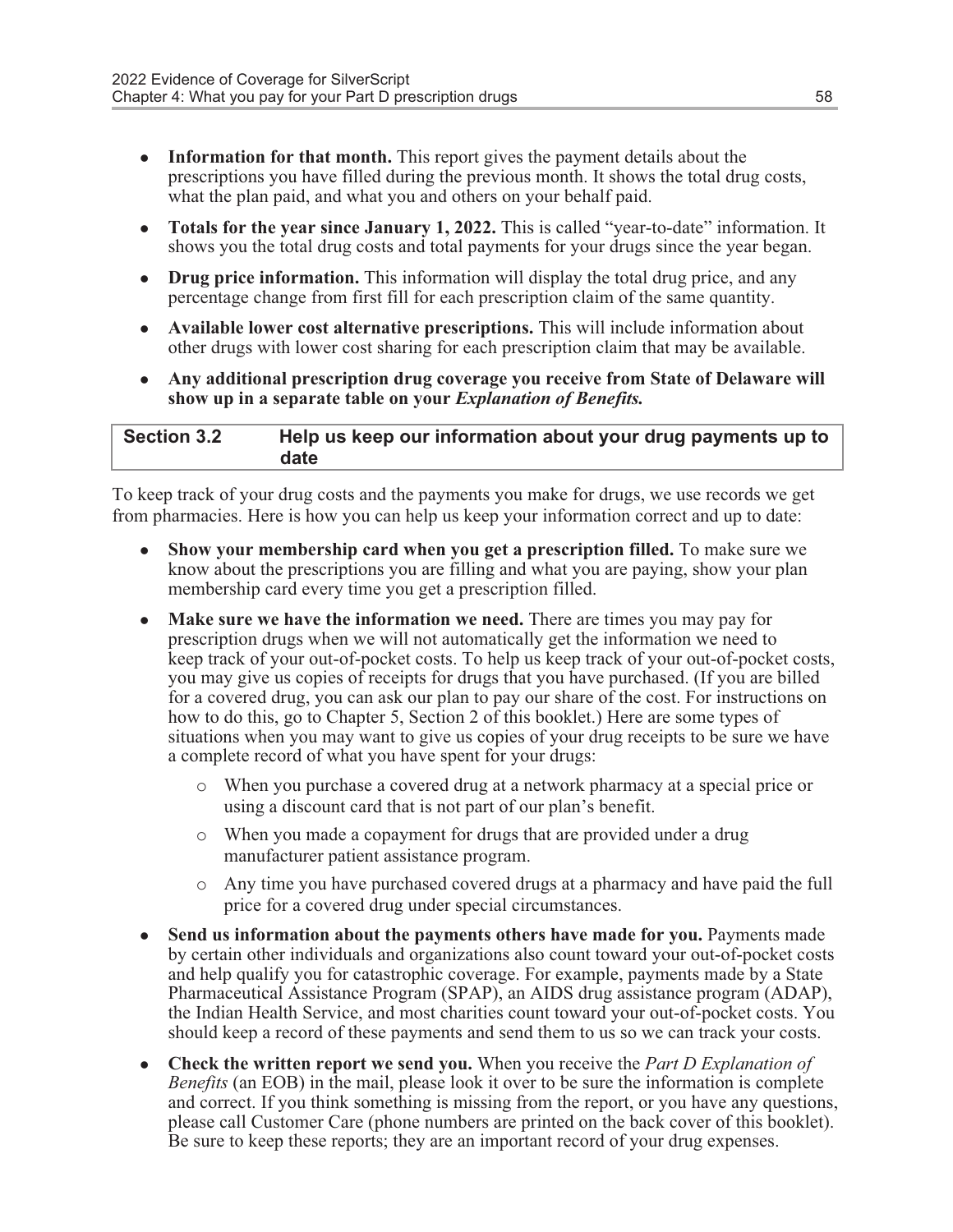### SECTION 4 There is no deductible for SilverScript

### Section 4.1 You do not pay a deductible for your Part D prescription drugs

You have no deductible for SilverScript. You begin in the Initial Coverage Stage when you fill your first prescription of the year. See Section 5 of this chapter for information about your coverage in the Initial Coverage Stage.

### SECTION 5 During the Initial Coverage Stage, the plan pays its share of your drug costs and you pay your share

| <b>Section 5.1</b> | What you pay for a drug depends on the drug and where you |
|--------------------|-----------------------------------------------------------|
|                    | fill your prescription                                    |

During the Initial Coverage Stage, the plan pays its share of the cost of your covered prescription drugs and you pay your share of the cost (your copayment or coinsurance amount). Your share of the cost will vary depending on the drug and where you fill your prescription.

### The plan has three Cost Sharing Tiers

Every drug on the plan's Drug List is in one of three cost sharing tiers. In general, the higher the cost sharing tier number, the higher your cost for the drug.

- · Cost Sharing Tier 1: Generic
- · Cost Sharing Tier 2: Preferred Brand
- · Cost Sharing Tier 3: Non-Preferred Brand

To find out which cost sharing tier your drug is in, look it up in the plan's Drug List.

### Your pharmacy choices

How much you pay for a drug depends on whether you get the drug from:

- $\bullet$  A retail pharmacy that is in our plan's network
- The plan's mail-order pharmacy
- A pharmacy that is not in the plan's network

For more information about these pharmacy choices and filling your prescriptions, see Chapter 3 in this booklet and the plan's Pharmacy Directory.

Section 5.2 A table that shows your costs for a one-month supply of a drug

During the Initial Coverage Stage, your share of the cost of a covered drug will be either a copayment or coinsurance.

- "Copayment" means that you pay a fixed amount each time you fill a prescription.
- "Coinsurance" means that you pay a percent of the total cost of the drug each time you fill a prescription.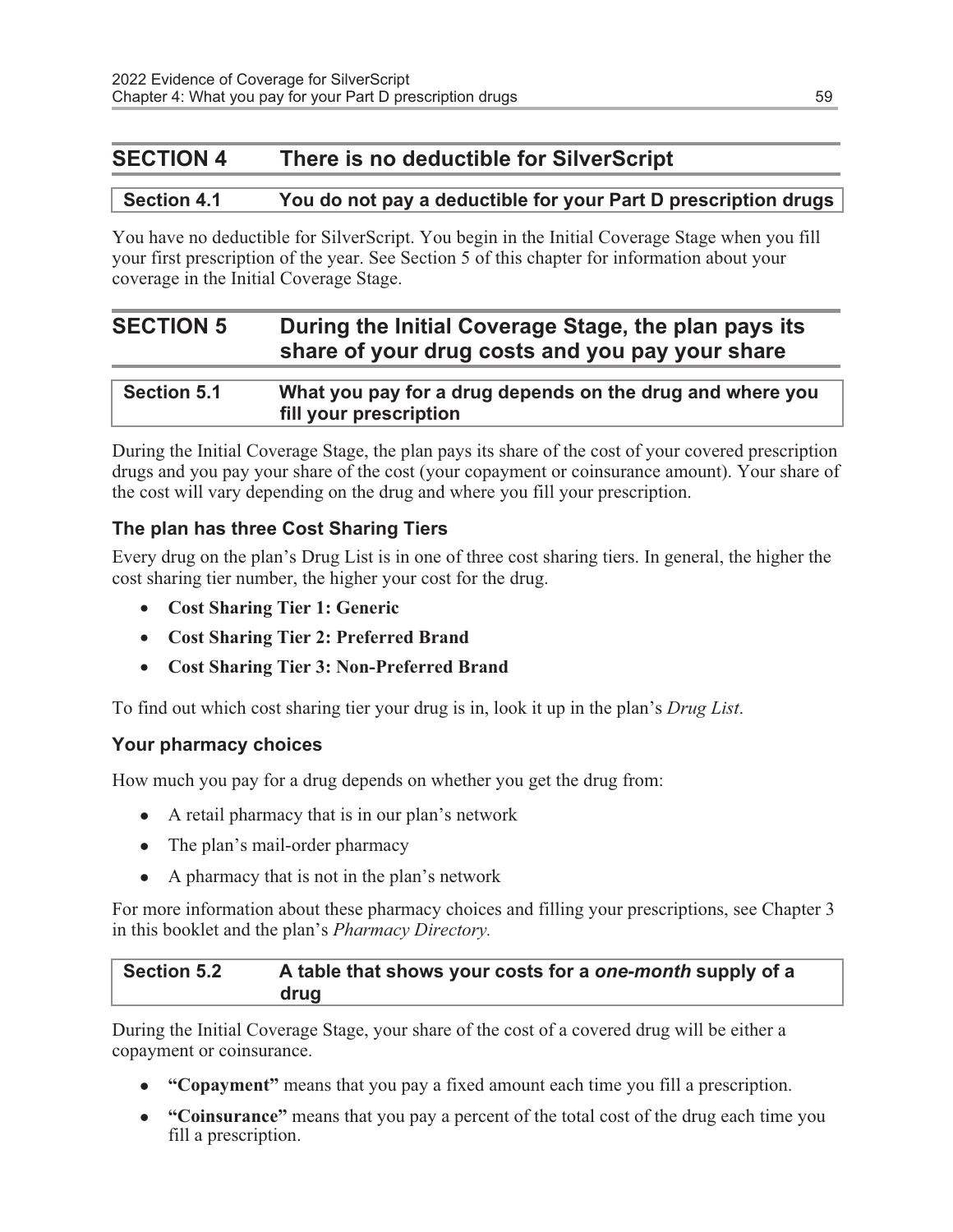As shown in the following table, the amount of the copayment or coinsurance depends on which tier your drug is in. Please note: If your covered drug costs less than the copayment amount listed in the chart, you will pay that lower price for the drug. You pay either the full price of the drug or the copayment amount, whichever is lower.

We cover prescriptions filled at out-of-network pharmacies in only limited situations. Please see Chapter 3, Section 2.5 for information about when we will cover a prescription filled at an out-of-network pharmacy. If you go to an out-of-network pharmacy, you must submit a paper claim form to us.

|                                       | <b>Network Retail</b><br><b>Pharmacy</b><br>(Up to a $31$ -day<br>supply) | Mail-Order<br><b>Pharmacy</b><br>(Up to a $31$ -day<br>supply) | <b>Long-Term Care</b><br>(LTC) Pharmacy<br>(Up to a 31-day<br>supply) |
|---------------------------------------|---------------------------------------------------------------------------|----------------------------------------------------------------|-----------------------------------------------------------------------|
| Tier 1:<br><b>Generic</b>             | \$8.00                                                                    | \$16.00                                                        | \$8.00                                                                |
| Tier 2:<br><b>Preferred Brand</b>     | \$28.00                                                                   | \$56.00                                                        | \$28.00                                                               |
| Tier 3:<br><b>Non-Preferred Brand</b> | \$50.00                                                                   | \$100.00                                                       | \$50.00                                                               |

### Your share of the cost when you get a one-month supply of a covered Part D prescription drug before your individual or family maximum out-of-pocket is met:

Please note, if you go to an out-of-network pharmacy, and are in one of the limited situations described in Chapter 3, Section 2.5, you will be reimbursed the cost of the drug less your cost share.

Costs shown in the table above reflect the additional coverage that may be provided by State of Delaware. Drugs that are part of your standard Medicare plan, but do not have additional coverage from State of Delaware would be covered under the 2022 Medicare Part D Defined Standard Benefit. Please visit

https://q1medicare.com/PartD-The-2022-Medicare-Part-D-Outlook.php for more information about the 2022 Medicare Part D Defined Standard Benefit drug costs.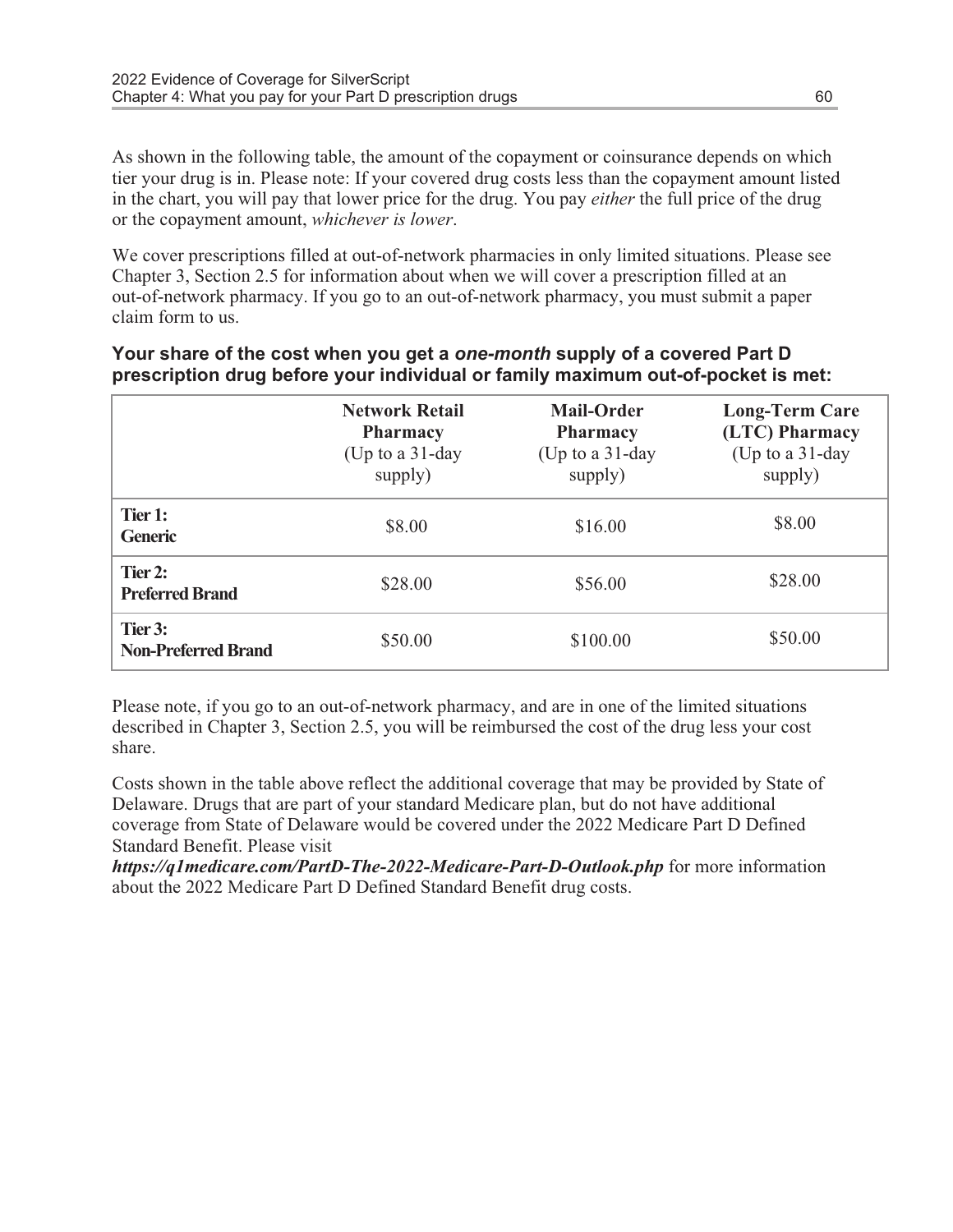### Section 5.3 If your doctor prescribes less than a full month's supply, you may not have to pay the cost of the entire month's supply

Typically, the amount you pay for a prescription drug covers a full month's supply of a covered drug. However, your doctor can prescribe less than a month's supply of drugs. There may be times when you want to ask your doctor about prescribing less than a month's supply of a drug (for example, when you are trying a medication for the first time that is known to have serious side effects). If your doctor prescribes less than a full month's supply, you will not have to pay for the full month's supply for certain drugs.

The amount you pay when you get less than a full month's supply will depend on whether you are responsible for paying coinsurance (a percentage of the total cost) or a copayment (a flat dollar amount).

- If you are responsible for coinsurance, you pay a *percentage* of the total cost of the drug. You pay the same percentage regardless of whether the prescription is for a full month's supply or for fewer days. However, because the entire drug cost will be lower if you get less than a full month's supply, the amount you pay will be less.
- If you are responsible for a copayment for the drug, your copayment will be based on the number of days of the drug that you receive. We will calculate the amount you pay per day for your drug (the "daily cost sharing rate") and multiply it by the number of days of the drug you receive.
	- o Here's an example: Let's say the copayment for your drug for a full month's supply (a 30-day supply) is \$30. This means that the amount you pay per day for your drug is \$1. If you receive a 7 days' supply of the drug, your payment will be \$1 per day multiplied by 7 days, for a total payment of \$7.

Daily cost sharing allows you to make sure a drug works for you before you have to pay for an entire month's supply. You can also ask your doctor to prescribe, and your pharmacist to dispense, less than a full month's supply of a drug or drugs, if this will help you better plan refill dates for different prescriptions so that you can take fewer trips to the pharmacy. The amount you pay will depend upon the days' supply you receive.

### Section 5.4 A table that shows your costs for a *long-term* (up to a 90-day) supply of a drug

For some drugs, you can get a long-term supply (also called an "extended supply") when you fill your prescription. A long-term supply is up to a 90-day supply. (For details on where and how to get a long-term supply of a drug, see Chapter 3, Section 2.4.)

The following table shows what you pay when you get a long-term (up to a 90-day) supply of a drug.

Please note: If your covered drug costs less than the copayment amount listed in the chart, you will pay that lower price for the drug. You pay *either* the full price of the drug *or* the copayment amount, whichever is lower.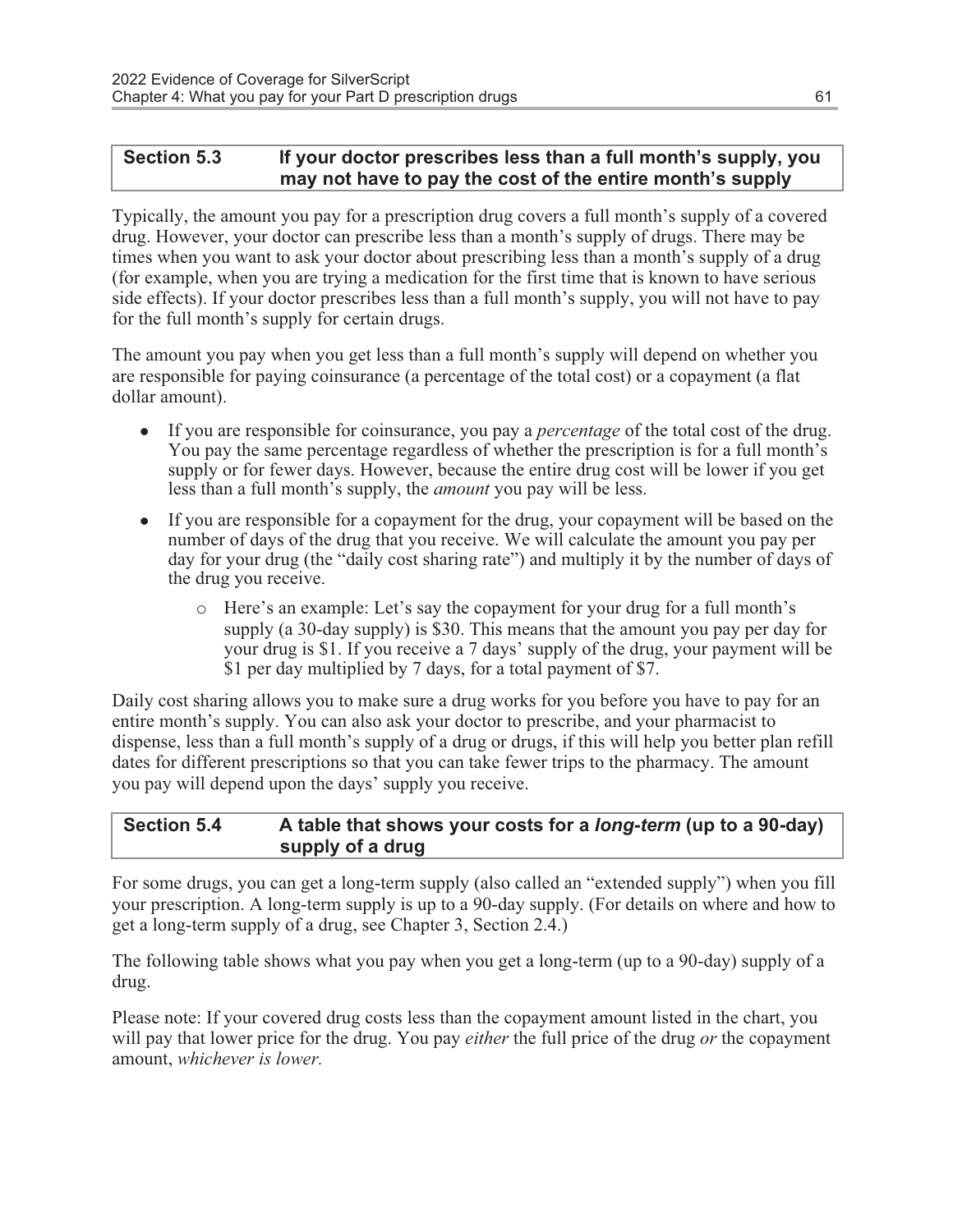Your share of the cost when you get a long-term supply of a covered Part D prescription drug before your individual or family maximum out-of-pocket is met:

|                                       | <b>Network Retail Pharmacy</b><br>(Up to a 90-day supply) | <b>Mail-Order</b><br><b>Pharmacy</b><br>(Up to a 90-day supply) |
|---------------------------------------|-----------------------------------------------------------|-----------------------------------------------------------------|
| Tier 1:<br><b>Generic</b>             | \$16.00                                                   | \$16.00                                                         |
| Tier 2:<br><b>Preferred Brand</b>     | \$56.00                                                   | \$56.00                                                         |
| Tier 3:<br><b>Non-Preferred Brand</b> | \$100.00                                                  | \$100.00                                                        |

Please note, if you go to an out-of-network pharmacy, and are in one of the limited situations described in Chapter 3, Section 2.5, you will be reimbursed the cost of the drug less your cost share.

Note: You pay the same share of the cost for your drug filled through the Mail-Order Pharmacy, whether you get a one-month supply or a long-term supply. This means that the copayment or coinsurance listed above is applicable for any order, regardless of the day supply.

### Section 5.5 You stay in the Initial Coverage Stage until your total drug costs for the year reach \$4,430

You stay in the Initial Coverage Stage until the total amount for the prescription drugs you have filled and refilled reaches the \$4,430 limit for the Initial Coverage Stage.

Your total drug cost is based on adding together what you have paid and what any Part D plan has paid:

- What you have paid for all the covered drugs you have gotten since you started with your first drug purchase of the year. (See Section 6.2 for more information about how Medicare calculates your out-of-pocket costs.) This includes:
	- o The total you paid as your share of the cost for your drugs during the Initial Coverage Stage.
- What the plan has paid as its share of the cost for your drugs during the Initial Coverage Stage. (If you were enrolled in a different Part D plan at any time during 2022, the amount that plan paid during the Initial Coverage Stage also counts toward your total drug costs.)

State of Delaware provides additional coverage on some prescription drugs that are not normally covered in a Medicare prescription drug plan. Payments made for these drugs will not count toward your initial coverage limit or Medicare Part D total out-of-pocket costs. To find out which drugs our plan covers, please call Customer Care.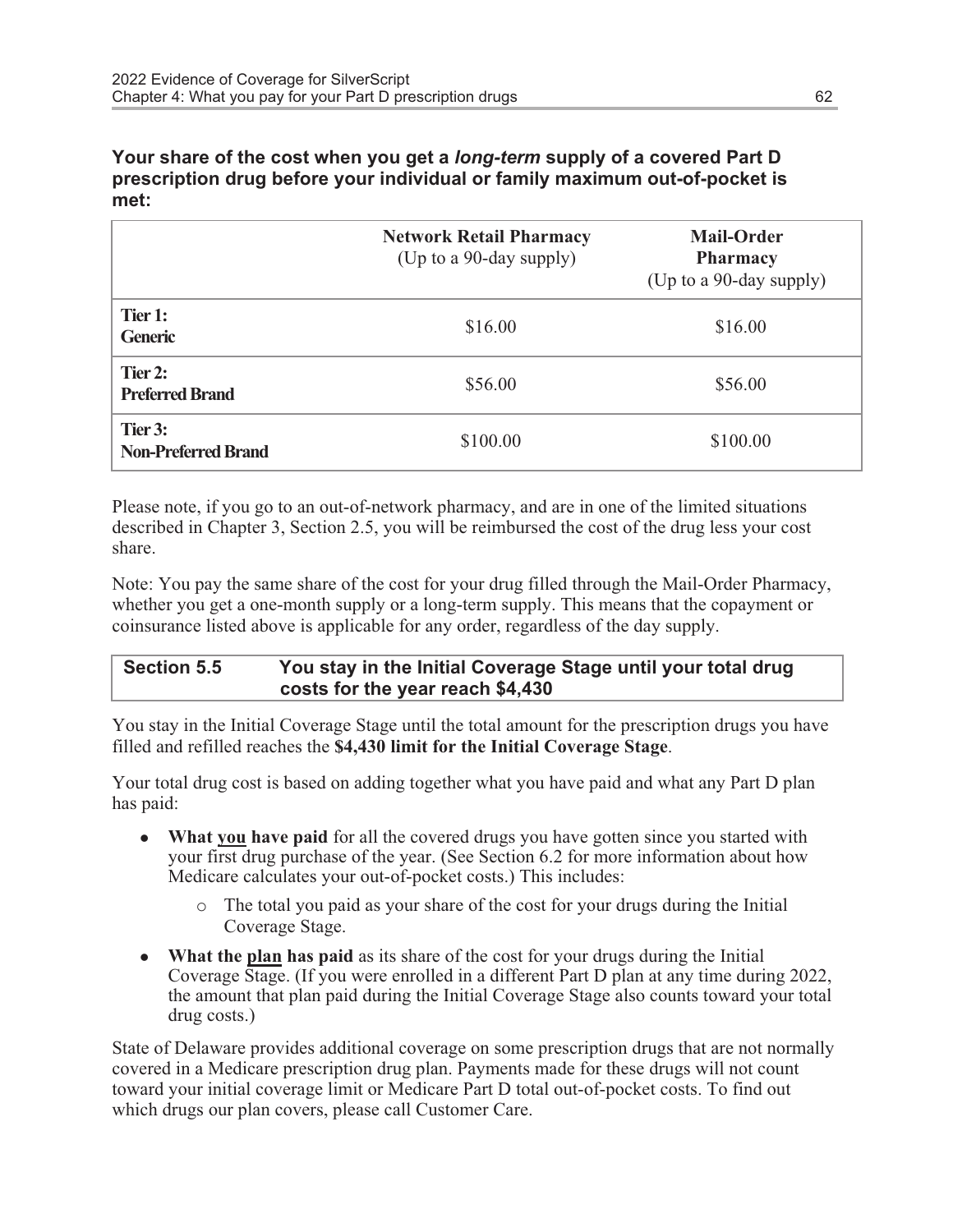The *Explanation of Benefits* (EOB) that we send to you will help you keep track of how much you and the plan, as well as any third parties, have spent on your behalf for your drugs during the year.

Many people do not reach the \$4,430 limit in a year. We will let you know if you reach this \$4,430 amount. If you do reach this amount, you will leave the Initial Coverage Stage and move on to the Coverage Gap Stage.

| <b>SECTION 6</b> | During the Coverage Gap Stage, the plan provides |
|------------------|--------------------------------------------------|
|                  | some drug coverage                               |

| <b>Section 6.1</b> | You stay in the Coverage Gap Stage until your out-of-pocket |
|--------------------|-------------------------------------------------------------|
|                    | costs reach \$7,050                                         |

Due to the additional coverage provided by State of Delaware, you have the same copayments or coinsurance that you had during the Initial Coverage Stage. Therefore, you may see no change in your copayment and/or coinsurance until you qualify for catastrophic coverage.

Medicare has rules about what counts and what does not count as your Medicare Part D out-of-pocket costs. When you reach the Medicare out-of-pocket limit of \$7,050, you leave the Coverage Gap Stage and move on to the Catastrophic Coverage Stage.

### Section 6.2 How Medicare calculates your out-of-pocket costs for prescription drugs

Here are Medicare's rules that we must follow when we keep track of your out-of-pocket costs for your drugs.

### These payments are included in your out-of-pocket costs

When you add up your out-of-pocket costs, you **can include** the payments listed below (as long as they are for Part D covered drugs and you followed the rules for drug coverage that are explained in Chapter 3 of this booklet):

- The amount you pay for drugs when you are in any of the following drug payment stages:
	- o The Deductible Stage.
	- o The Initial Coverage Stage.
	- o The Coverage Gap Stage.
- · Any payments you made during this plan year under another Medicare prescription drug plan before you joined our plan.

### It matters who pays:

- If you make these payments **yourself**, they are included in your out-of-pocket costs.
- These payments are *also included* if they are made on your behalf by **certain other** individuals or organizations. This includes payments for your drugs made by a friend or relative, by most charities, by AIDS drug assistance programs, by a State Pharmaceutical Assistance Program that is qualified by Medicare, or by the Indian Health Service. Payments made by Medicare's "Extra Help" Program are also included.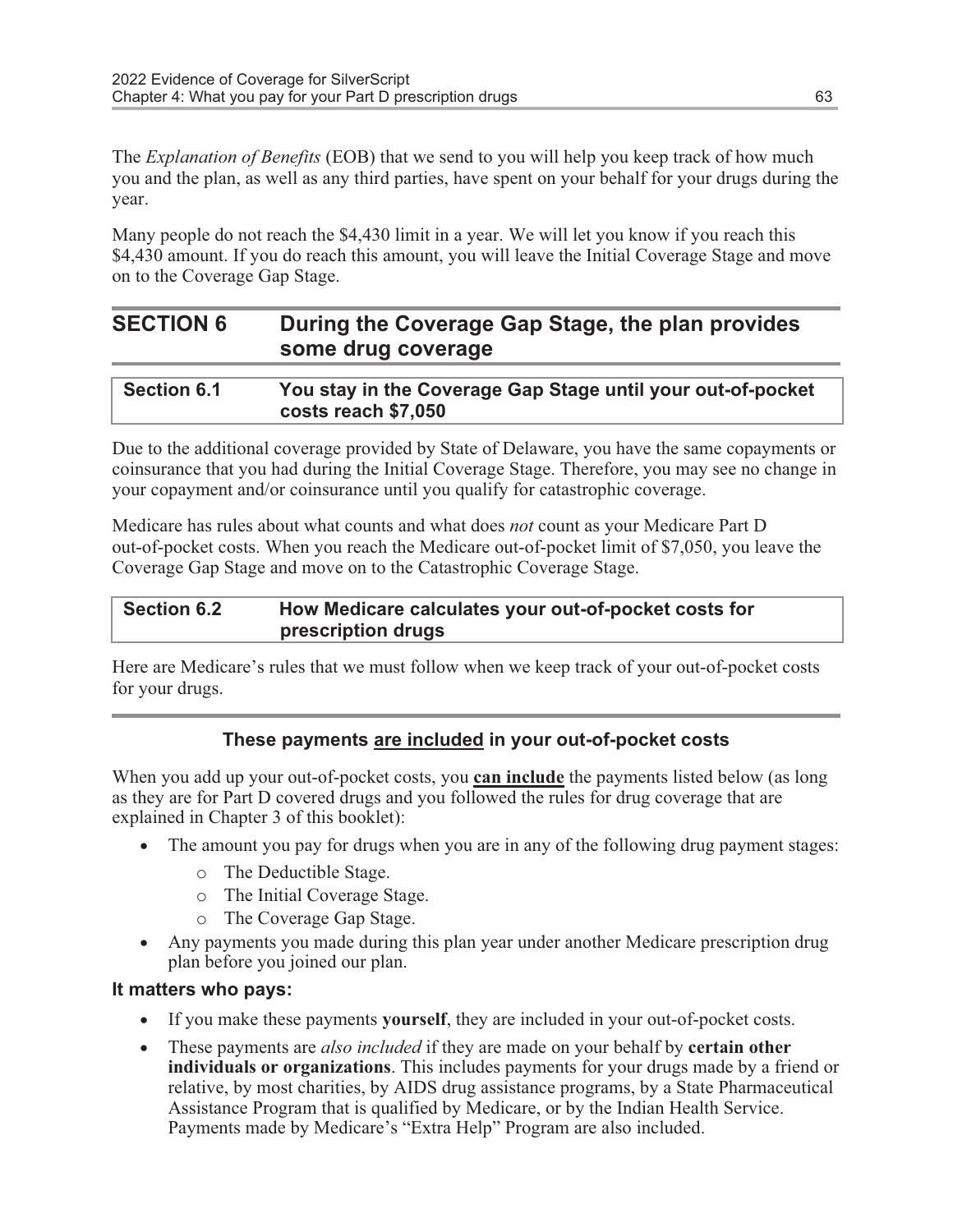• Some of the payments made by the Medicare Coverage Gap Discount Program are included. The amount the manufacturer pays for your brand name drugs is included, but the amount the plan pays for your drugs is not included.

### Moving on to the Catastrophic Coverage Stage:

When you (or those paying on your behalf) have spent a total of \$7,050 in out-of-pocket costs within the calendar year, you will move from the Coverage Gap Stage to the Catastrophic Coverage Stage.

### These payments are not included in your Medicare out-of-pocket costs

When you add up your Medicare out-of-pocket costs, you are **not allowed to include** any of these types of payments for prescription drugs:

- · Drugs you buy outside the United States and its territories.
- Drugs that are not covered by our plan.
- Drugs you get at an out-of-network pharmacy that do not meet the plan's requirements for out-of-network coverage.
- · Prescription drugs covered by Part A or Part B.
- · Payments you make toward drugs covered under the additional coverage provided by State of Delaware but not normally covered in a Medicare prescription drug plan.
- · Payments you make toward prescription drugs not normally covered in a Medicare prescription drug plan.
- · Payments made by the plan for your brand or generic drugs while in the coverage gap.
- · Payments for your drugs that are made by group health plans including employer health plans.
- · Payments for your drugs that are made by certain insurance plans and government-funded health programs such as TRICARE and Veterans Affairs.
- · Payments for your drugs made by a third party with a legal obligation to pay for prescription costs (for example, Workers' Compensation).

Reminder: If any other organization such as the ones listed above pays part or all of your out-of-pocket costs for drugs, you are required to tell our plan. Call Customer Care to let us know (phone numbers are printed on the back cover of this booklet).

### How can you keep track of your Medicare out-of-pocket total?

- We will help you. The *Part D Explanation of Benefits* (Part D EOB) report we send to you includes the current amount of your Medicare out-of-pocket costs (Section 3 in this chapter tells about this report). When you reach a total of \$7,050 in Medicare out-of-pocket costs for the year, this report will tell you that you have left the Coverage Gap Stage and have moved on to the Catastrophic Coverage Stage.
- Make sure we have the information we need. Section 3.2 tells what you can do to help make sure that our records of what you have spent are complete and up-to-date.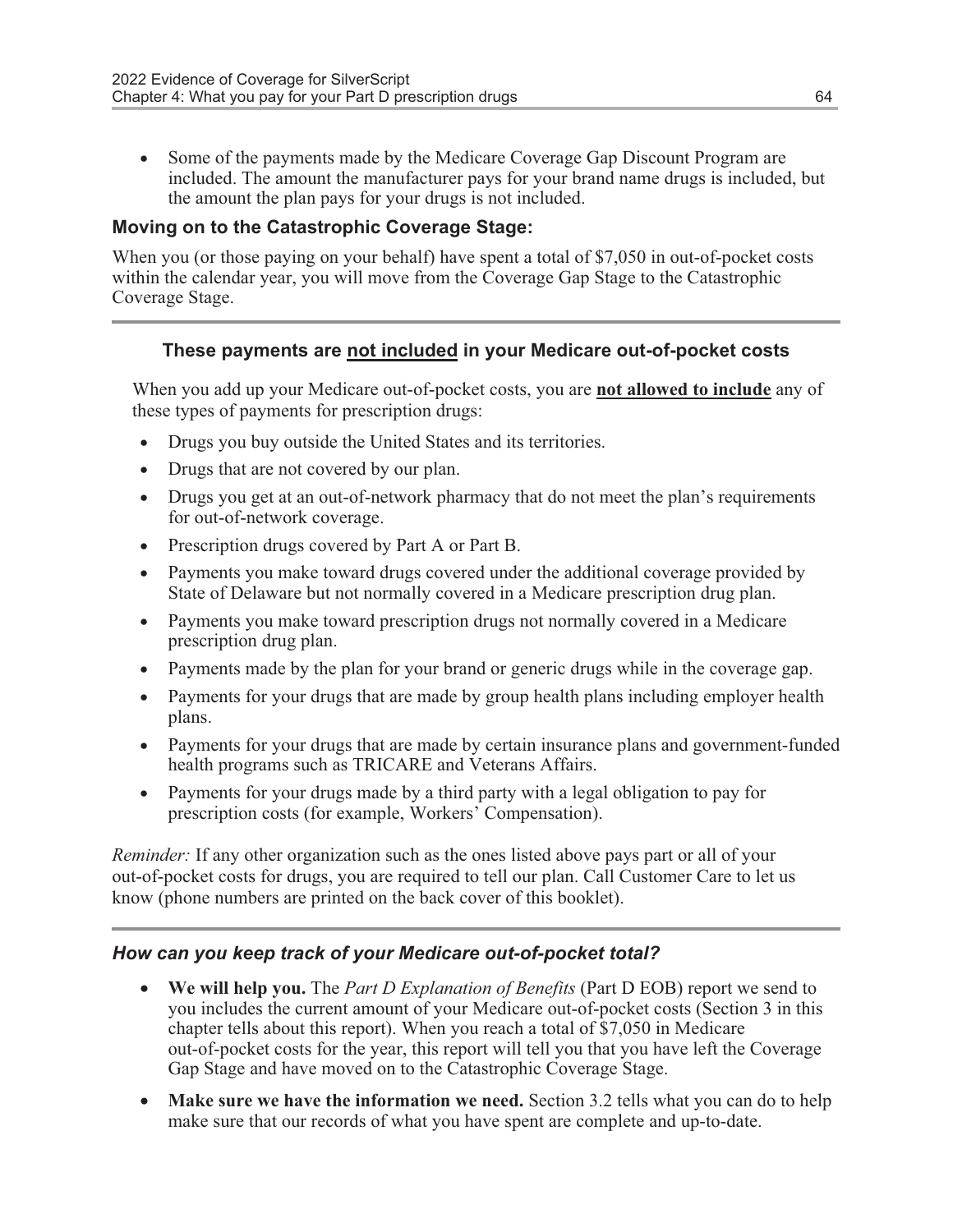### SECTION 7 During the Catastrophic Coverage Stage, the plan pays most of the cost for your drugs

| <b>Section 7.1</b> | Once you are in the Catastrophic Coverage Stage, you will stay |
|--------------------|----------------------------------------------------------------|
|                    | in this stage for the rest of the year                         |

You qualify for the Catastrophic Coverage Stage when your Medicare out-of-pocket (also known as TrOOP) costs have reached the \$7,050 limit for the plan year. Once you are in the Catastrophic Coverage Stage, you will stay in this payment stage until the end of the plan year and the plan will pay for most of the cost of your drugs.

After your yearly out-of-pocket drug costs (including drugs purchased through your retail pharmacy and through mail order) reach \$7,050, you pay 5% of the cost for a covered drug but not greater than the cost share amounts listed in the Initial Coverage Stage section above.

| <b>SECTION 8</b> | <b>State of Delaware Annual Maximum Out-of-Pocket</b> |
|------------------|-------------------------------------------------------|
|                  | (MOOP)                                                |

| <b>Section 8.1</b> | State of Delaware Annual Maximum Out-of-Pocket (MOOP) |
|--------------------|-------------------------------------------------------|
|--------------------|-------------------------------------------------------|

Maximum Out-of-Pocket (MOOP) – The most a person will pay in a year for deductibles and copayments/coinsurance for covered benefits. This amount can vary by plan.

After you reach your individual or family maximum out-of-pocket costs of \$2,100 (individual) / \$4,200 (family), State of Delaware will pay the rest of your annual drug costs.

### SECTION 9 What you pay for vaccinations covered by Part D depends on how and where you get them

| <b>Section 9.1</b> | Our plan may have separate coverage for the Part D vaccine   |
|--------------------|--------------------------------------------------------------|
|                    | medication itself and for the cost of giving you the vaccine |

Our plan provides coverage for a number of Part D vaccines. There are two parts to our coverage of vaccinations:

- $\bullet$  The first part of coverage is the cost of the vaccine medication itself. The vaccine is a prescription medication.
- $\bullet$  The second part of coverage is for the cost of giving you the vaccine. (This is sometimes called the "administration" of the vaccine.)

### What do you pay for a Part D vaccination?

What you pay for a Part D vaccination depends on three things:

- 1. The type of vaccine (what you are being vaccinated for).
	- o Some vaccines are considered Part D drugs. You can find these vaccines listed in the plan's Formulary (List of Covered Drugs).
	- o Other vaccines are considered medical benefits. They are covered under Original Medicare.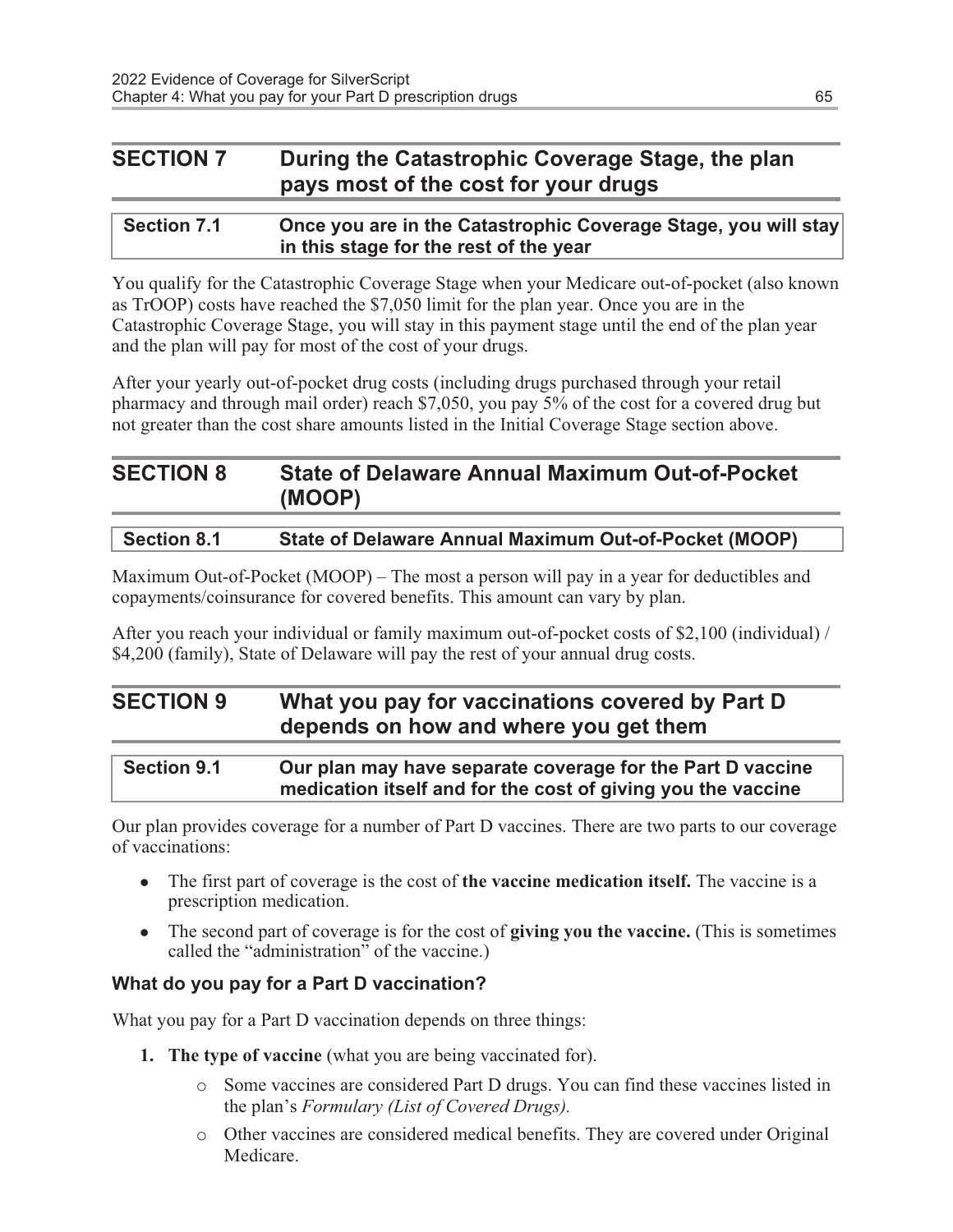### 2. Where you get the vaccine medication.

#### 3. Who gives you the vaccine.

What you pay at the time you get the Part D vaccination can vary depending on the circumstances. For example:

- Sometimes when you get your vaccine, you will have to pay the entire cost for both the vaccine medication and for getting the vaccine. You can ask our plan to pay you back for our share of the cost.
- Other times, when you get the vaccine medication or the vaccine, you will pay only your share of the cost.

To show how this works, here are three common ways you might get a Part D vaccine. Remember, you are responsible for all of the costs associated with vaccines (including their administration) during the Deductible and Coverage Gap Stage of your benefit.

- Situation 1: You buy the vaccine at the pharmacy and you get your Part D vaccine at the network pharmacy. (Whether you have this choice depends on where you live. Some states do not allow pharmacies to administer a vaccination.)
	- · You will have to pay the pharmacy the amount of your copayment or coinsurance for the vaccine and the cost of giving you the vaccine.
	- · Our plan will pay the remainder of the costs.
- Situation 2: You get the Part D vaccination at your doctor's office.
	- When you get the vaccination, you will pay for the entire cost of the vaccine and its administration.
	- You can then ask our plan to pay our share of the cost by using the procedures that are described in Chapter 5 of this booklet (Asking the plan to pay its share of the costs for covered prescription drugs).
	- You will be reimbursed the amount you paid less your normal coinsurance or copayment for the vaccine (including administration) less any difference between the amount the doctor charges and what we normally pay. (If you get "Extra Help," we will reimburse you for this difference.)
- Situation 3: You buy the Part D vaccine at your pharmacy and then take it to your doctor's office, where they give you the vaccine.
	- · You will have to pay the pharmacy the amount of your coinsurance or copayment for the vaccine itself.
	- When your doctor gives you the vaccine, you will pay the entire cost for this service. You can then ask our plan to pay our share of the cost by using the procedures described in Chapter 5 of this booklet.
	- You will be reimbursed the amount charged by the doctor for administering the vaccine less any difference between the amount the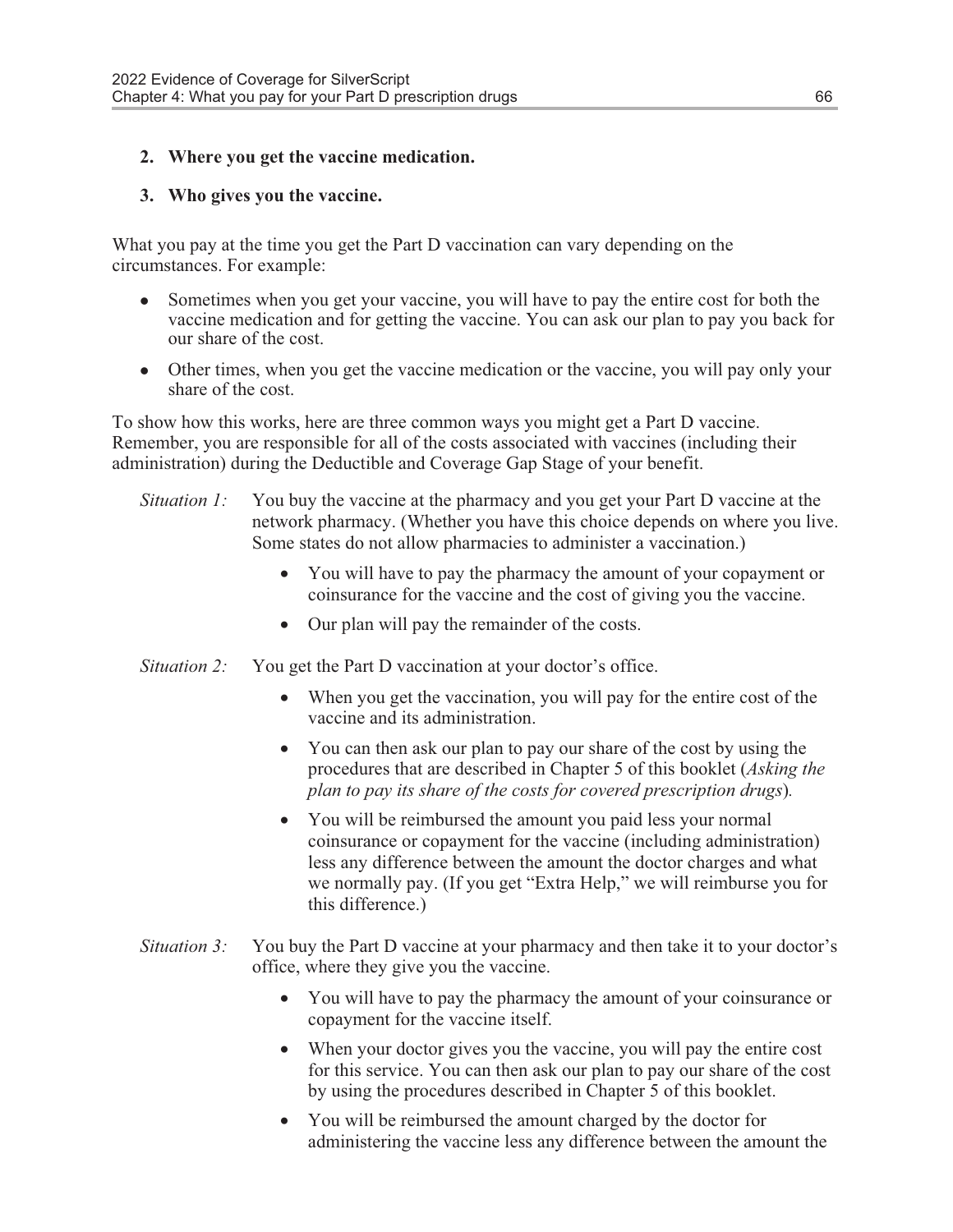doctor charges and what we normally pay. (If you get "Extra Help," we will reimburse you for this difference.)

#### Section 9.2 You may want to call Customer Care before you get a vaccination

The rules for coverage of vaccinations are complicated. We are here to help. We recommend that you call us first at Customer Care whenever you are planning to get a vaccination. (Phone numbers for Customer Care are printed on the back cover of this booklet.)

- We can tell you about how your vaccination is covered by our plan and explain your share of the cost.
- We can tell you how to keep your own cost down by using providers and pharmacies in our network.
- If you are not able to use a network provider and pharmacy, we can tell you what you need to do to get payment from us for our share of the cost.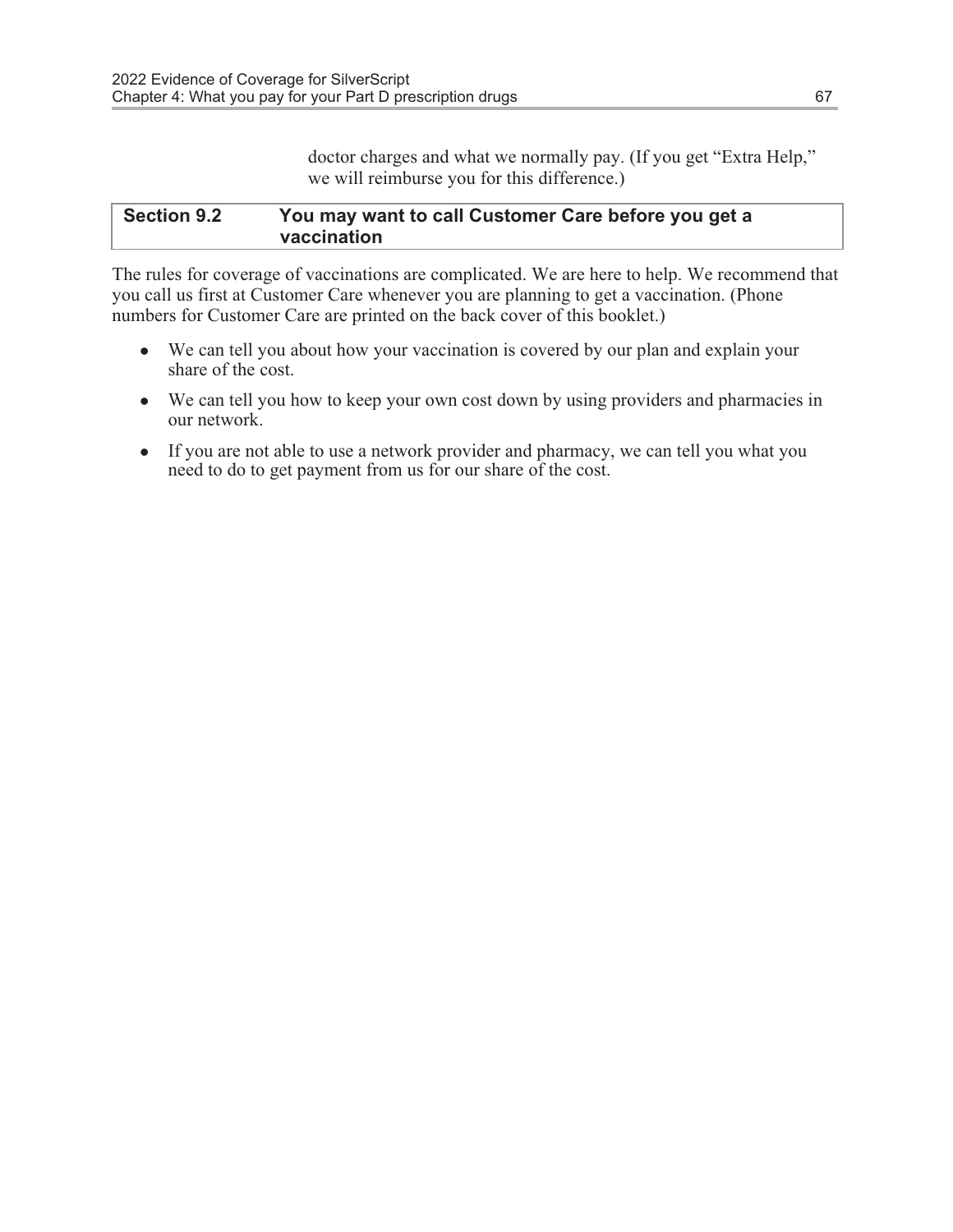# CHAPTER 5

Asking the plan to pay its share of the costs for covered prescription drugs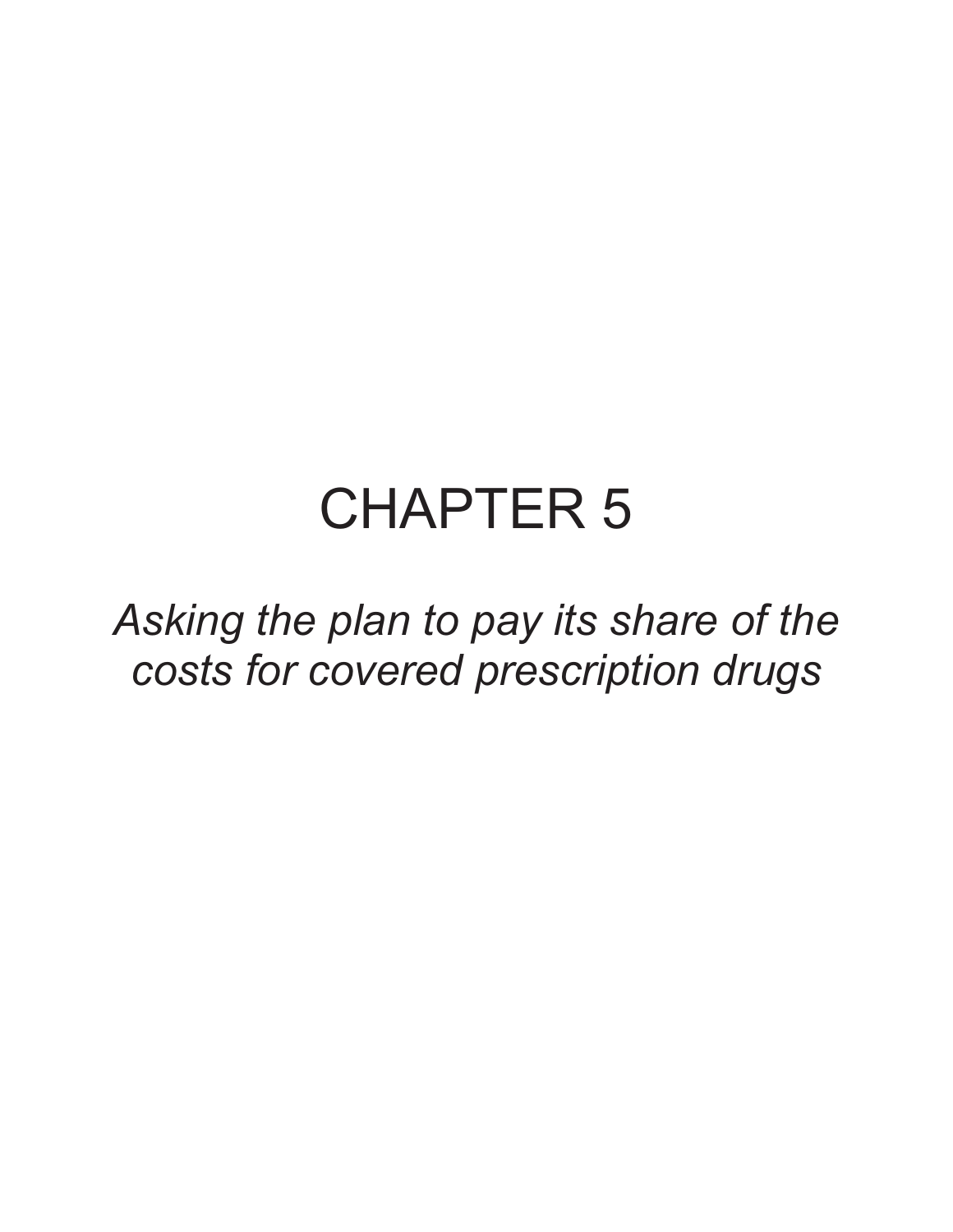### Chapter 5. Asking the plan to pay its share of the costs for covered prescription drugs

|                  | SECTION 1 Situations in which you should ask the plan to pay its                       |  |
|------------------|----------------------------------------------------------------------------------------|--|
|                  | Section 1.1 If you pay our plan's share of the cost of your covered                    |  |
|                  |                                                                                        |  |
|                  |                                                                                        |  |
|                  | SECTION 3 We will consider your request for payment and say yes or no  72              |  |
|                  | Section 3.1 We will check to see whether we should cover the prescription              |  |
|                  | Section 3.2 If we tell you that we will not pay for all or part of the                 |  |
| <b>SECTION 4</b> | Other situations in which you should save your receipts and send                       |  |
|                  | Section 4.1 In some cases, you should send copies of your receipts to us to help track |  |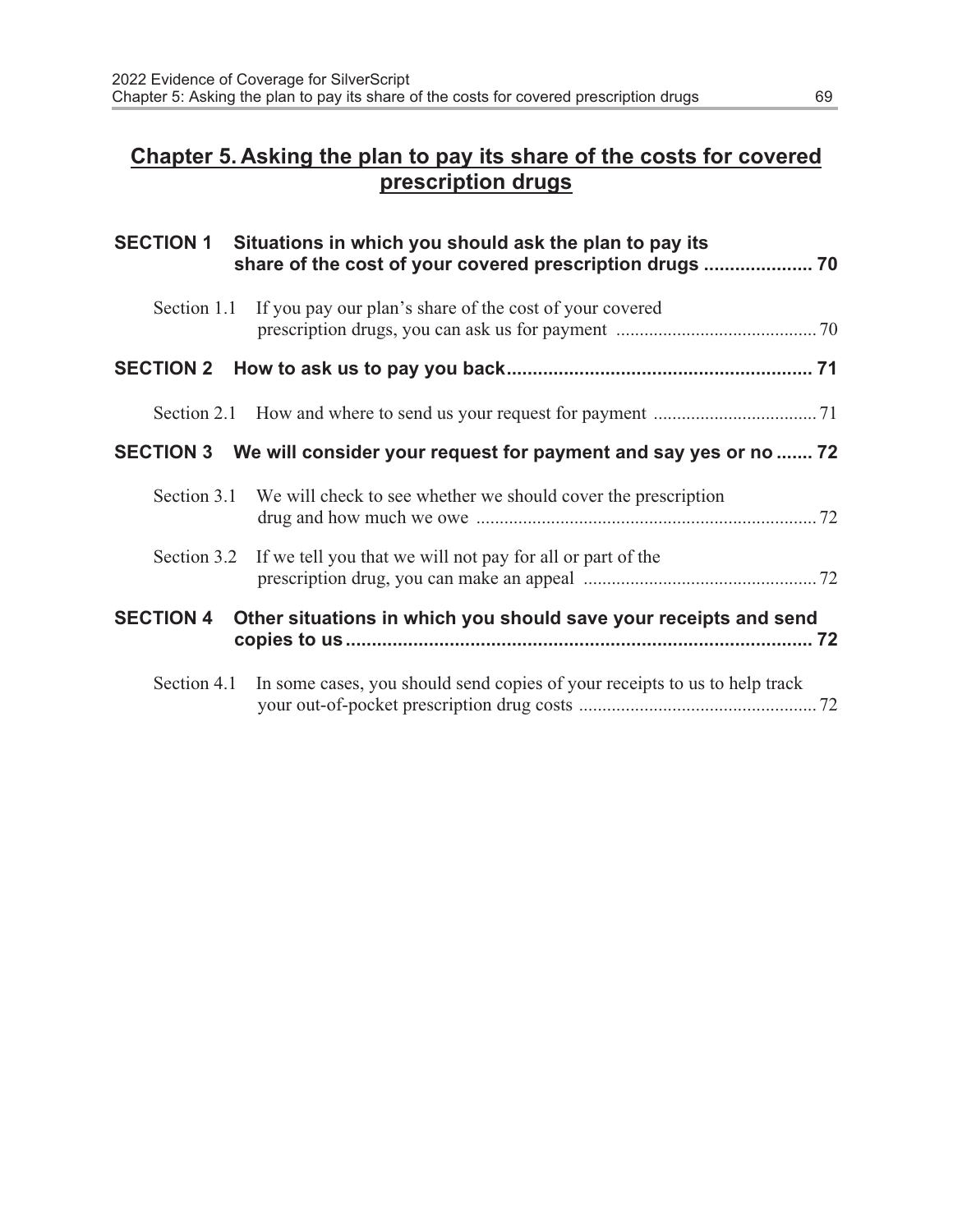### SECTION 1 Situations in which you should ask the plan to pay its share of the cost of your covered prescription drugs

| <b>Section 1.1</b> | If you pay our plan's share of the cost of your covered |
|--------------------|---------------------------------------------------------|
|                    | prescription drugs, you can ask us for payment          |

Sometimes when you get a prescription drug, you may need to pay the full cost right away. Other times, you may find that you have paid more than you expected under the coverage rules of the plan. In either case, you can ask our plan to pay you back (paying you back is often called "reimbursing" you).

Below are examples of situations in which you may need to ask our plan to pay you back. All of these examples are types of coverage decisions (for more information about coverage decisions, go to Chapter 7 of this booklet).

### 1. When you use an out-of-network pharmacy to get a prescription filled

If you go to an out-of-network pharmacy and try to use your membership card to fill a prescription, the pharmacy may not be able to submit the claim directly to us. When that happens, you will have to pay the full cost of your prescription. (We cover prescriptions filled at out-of-network pharmacies only in a few special situations. See Chapter 3, Section 2.5 to learn more.)

- Save your receipt and send a copy to us when you ask us to pay you back for our share of the cost.
- If you use an out-of-network pharmacy, we will reimburse you your total cost minus your cost share amount for the drug. You must submit a paper claim in order to be reimbursed.

#### 2. When you pay the full cost for a prescription because you don't have your plan membership card with you

If you do not have your plan membership card with you, you can ask the pharmacy to call the plan or look up your enrollment information. However, if the pharmacy cannot get the enrollment information they need right away, you may need to pay the full cost of the prescription yourself.

Save your receipt and send a copy to us when you ask us to pay you back for our share of the cost.

### 3. When you pay the full cost for a prescription in other situations

You may pay the full cost of the prescription because you find that the prescription drug is not covered for some reason.

- For example, the prescription drug may not be on the plan's Formulary (List of Covered Drugs), or it could have a requirement or restriction that you didn't know about or don't think should apply to you. If you decide to get the prescription drug immediately, you may need to pay the full cost for it.
- Save your receipt and send a copy to us when you ask us to pay you back. In some situations, we may need to get more information from your doctor in order to pay you back for our share of the cost.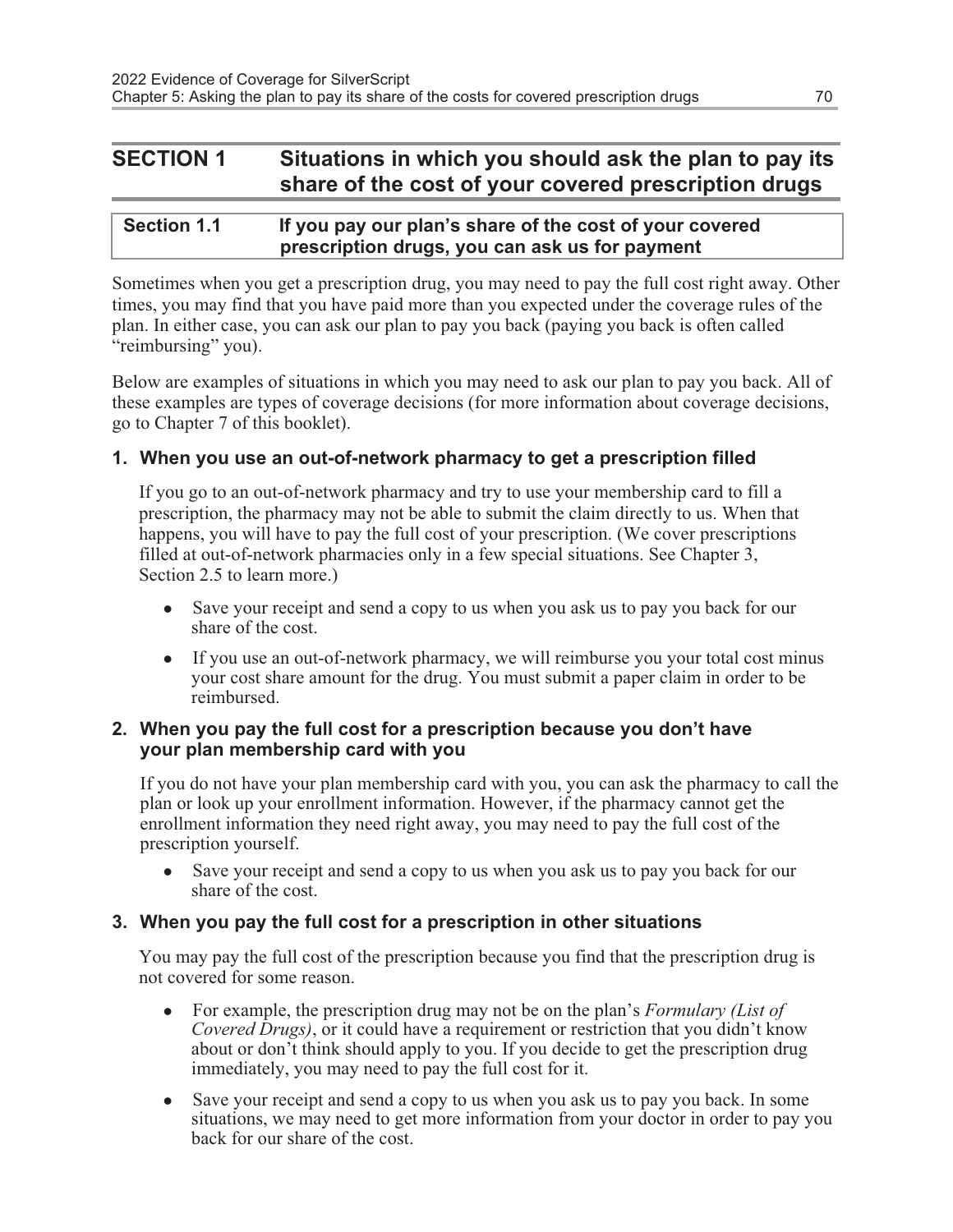#### 4. If you are retroactively enrolled in our plan

Sometimes a person's enrollment in the plan is retroactive. (Retroactive means that the first day of his/her enrollment has already passed. The enrollment date may even have occurred last year.)

If you were retroactively enrolled in our plan and you paid out-of-pocket for any of your prescription drugs after your enrollment date, you can ask us to pay you back for our share of the costs. You will need to submit paperwork for us to handle the reimbursement.

- <sup>l</sup> Please call Customer Care for additional information about how to ask us to pay you back and deadlines for making your request. (Phone numbers for Customer Care are printed on the back cover of this booklet.)
- $\bullet$  Ensure you provide this information no later than three (3) years from the date of service. Claims submitted after that date may not be processed.

All of the examples above are types of coverage decisions. This means that if we deny your request for payment, you can appeal our decision. Chapter 7 of this booklet (What to do if you have a problem or complaint (coverage decisions, appeals, complaints)) has information about how to make an appeal.

## SECTION 2 How to ask us to pay you back

#### Section 2.1 How and where to send us your request for payment

Send us your request for payment along with your receipt documenting the payment you have made. It's a good idea to make a copy of your receipts for your records.

To make sure you are giving us all the information we need to make a decision, you can fill out our claim form to make your request for payment.

- You don't have to use the form, but it's helpful for our plan to process the information faster.
- Call Customer Care and ask for the form. (Phone numbers are printed on the back cover of this booklet.)

Mail your request for payment together with any bills or paid receipts to us at this address:

SilverScript Insurance Company Prescription Drug Plans Medicare Part D Paper Claim P.O. Box 52066 Phoenix, AZ 85072-2066

You must submit your claim to us within three (3) years of the date you received the service, item, or prescription drug.

Contact Customer Care if you have any questions (phone numbers are printed on the back cover of this booklet). If you don't know what you should have paid, we can help. You can also call if you want to give us more information about a request for payment you have already sent to us.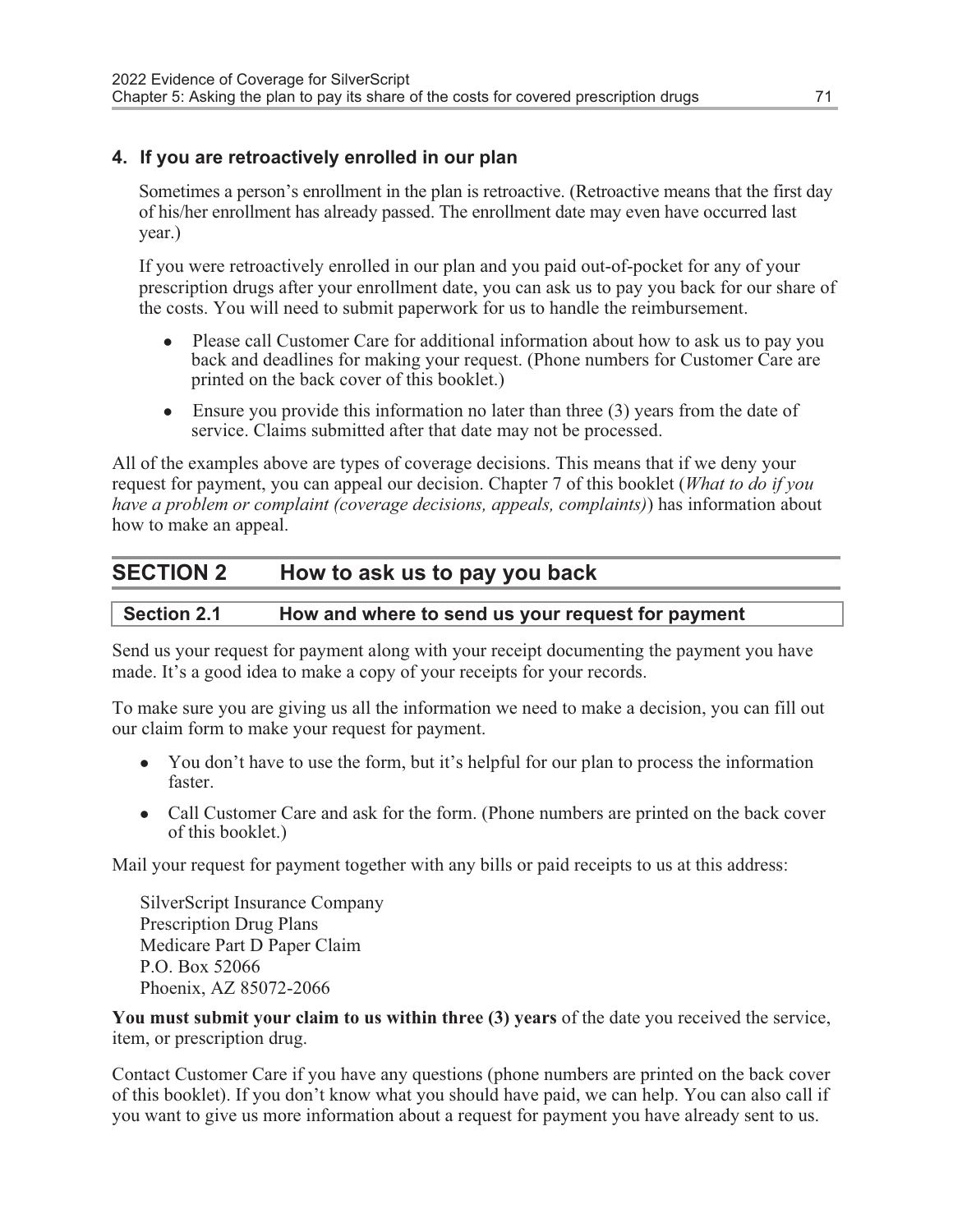## SECTION 3 We will consider your request for payment and say yes or no

| <b>Section 3.1</b> | We will check to see whether we should cover the prescription |
|--------------------|---------------------------------------------------------------|
|                    | drug and how much we owe                                      |

When we receive your request for payment, we will let you know if we need any additional information from you. Otherwise, we will consider your request and make a coverage decision.

- If we decide that the prescription drug is covered and you followed all the rules for getting the prescription drug, we will pay for our share of the cost. (Chapter 3, Section 2.5 explains the rules you need to follow for getting your Part D prescription drugs covered.) We will mail payment within 30 days after your request was received.
- If we decide that the prescription drug is *not* covered, or you did *not* follow all the rules, we will not pay for our share of the cost. Instead, we will send you a letter that explains the reasons why we are not sending the payment you have requested and your rights to appeal that decision.

#### Section 3.2 If we tell you that we will not pay for all or part of the prescription drug, you can make an appeal

If you think we have made a mistake in turning down your request for payment or you don't agree with the amount we are paying, you can make an appeal. If you make an appeal, it means you are asking us to change the decision we made when we turned down your request for payment.

For the details on how to make this appeal, go to Chapter 7 of this booklet (*What to do if you* have a problem or complaint (coverage decisions, appeals, complaints)). The appeals process is a formal process with detailed procedures and important deadlines. If making an appeal is new to you, you will find it helpful to start by reading Section 4 of Chapter 7. Section 4 is an introductory section that explains the process for coverage decisions and appeals and gives definitions of terms such as "appeal." Then after you have read Section 4, you can go to Section 5.5 in Chapter 7 for a step-by-step explanation of how to file an appeal.

## SECTION 4 Other situations in which you should save your receipts and send copies to us

#### Section 4.1 In some cases, you should send copies of your receipts to us to help track your out-of-pocket prescription drug costs

There are some situations when you should let us know about payments you have made for your prescription drugs. In these cases, you are not asking us for payment. Instead, you are telling us about your payments so that we can calculate your out-of-pocket costs correctly. This may help you to qualify for the Catastrophic Coverage Stage more quickly.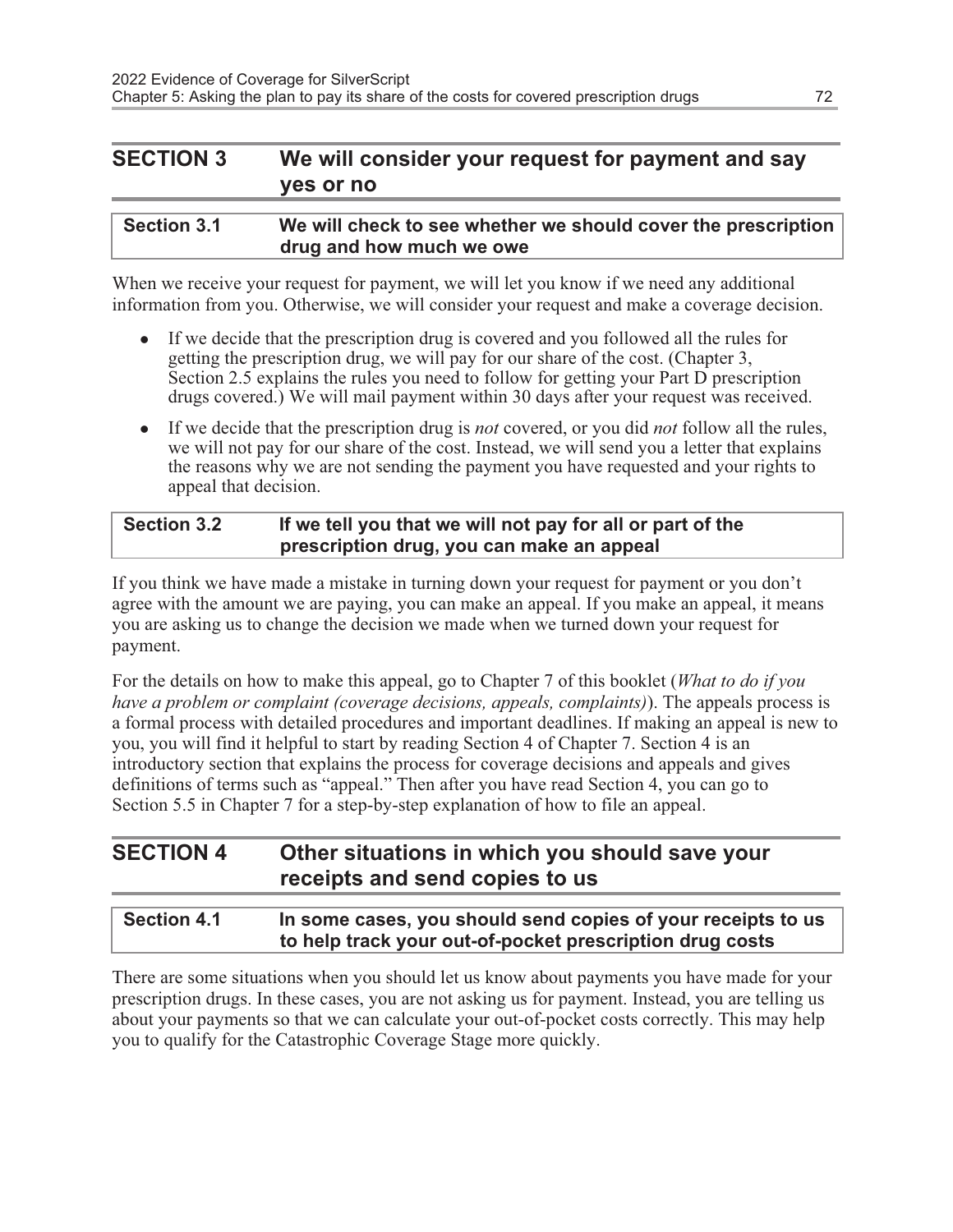Here are two situations when you should send us copies of receipts to let us know about payments you have made for your prescription drugs:

#### 1. When you buy the prescription drug for a price that is lower than our price

Sometimes when you are in the Deductible Stage or Coverage Gap Stage you can buy your prescription drug at a network pharmacy for a price that is lower than our price.

- For example, a pharmacy might offer a special price on the prescription drug. Or you may have a discount card that is outside our benefit that offers a lower price.
- $\bullet$  Unless special conditions apply, you must use a network pharmacy in these situations and your prescription drug must be on our Drug List.
- Save your receipt and send a copy to us so that we can have your out-of-pocket expenses count toward qualifying you for the Catastrophic Coverage Stage.
- Please note: If you are in the Deductible Stage or Coverage Gap Stage, we may not pay for any share of these prescription drug costs. But sending a copy of the receipt allows us to calculate your out-of-pocket costs correctly and may help you qualify for the Catastrophic Coverage Stage more quickly.

#### 2. When you get a prescription drug through a patient assistance program offered by a prescription drug manufacturer

Some members are enrolled in a patient assistance program offered by a prescription drug manufacturer that is outside the plan benefits. If you get any prescription drugs through a program offered by a prescription drug manufacturer, you may pay a copayment to the patient assistance program.

- Save your receipt and send a copy to us so that we can have your out-of-pocket expenses count toward qualifying you for the Catastrophic Coverage Stage.
- Please note: Because you are getting your prescription drug through the patient assistance program and not through the plan's benefits, we will not pay for any share of these prescription drug costs. But sending a copy of the receipt allows us to calculate your out-of-pocket costs correctly and may help you qualify for the Catastrophic Coverage Stage more quickly.

Since you are not asking for payment in the two cases described above, these situations are not considered coverage decisions. Therefore, you cannot make an appeal if you disagree with our decision.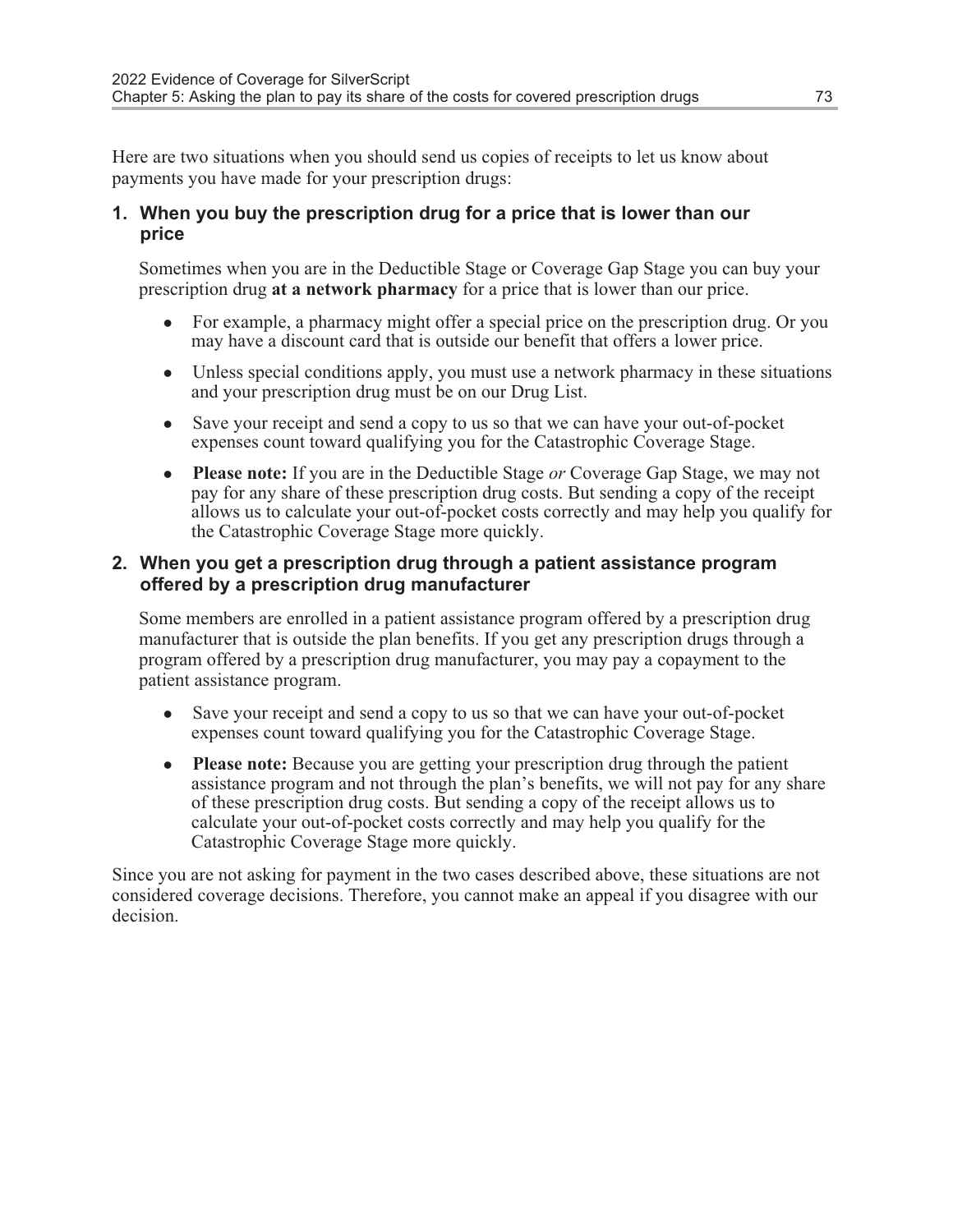# CHAPTER 6

Your rights and responsibilities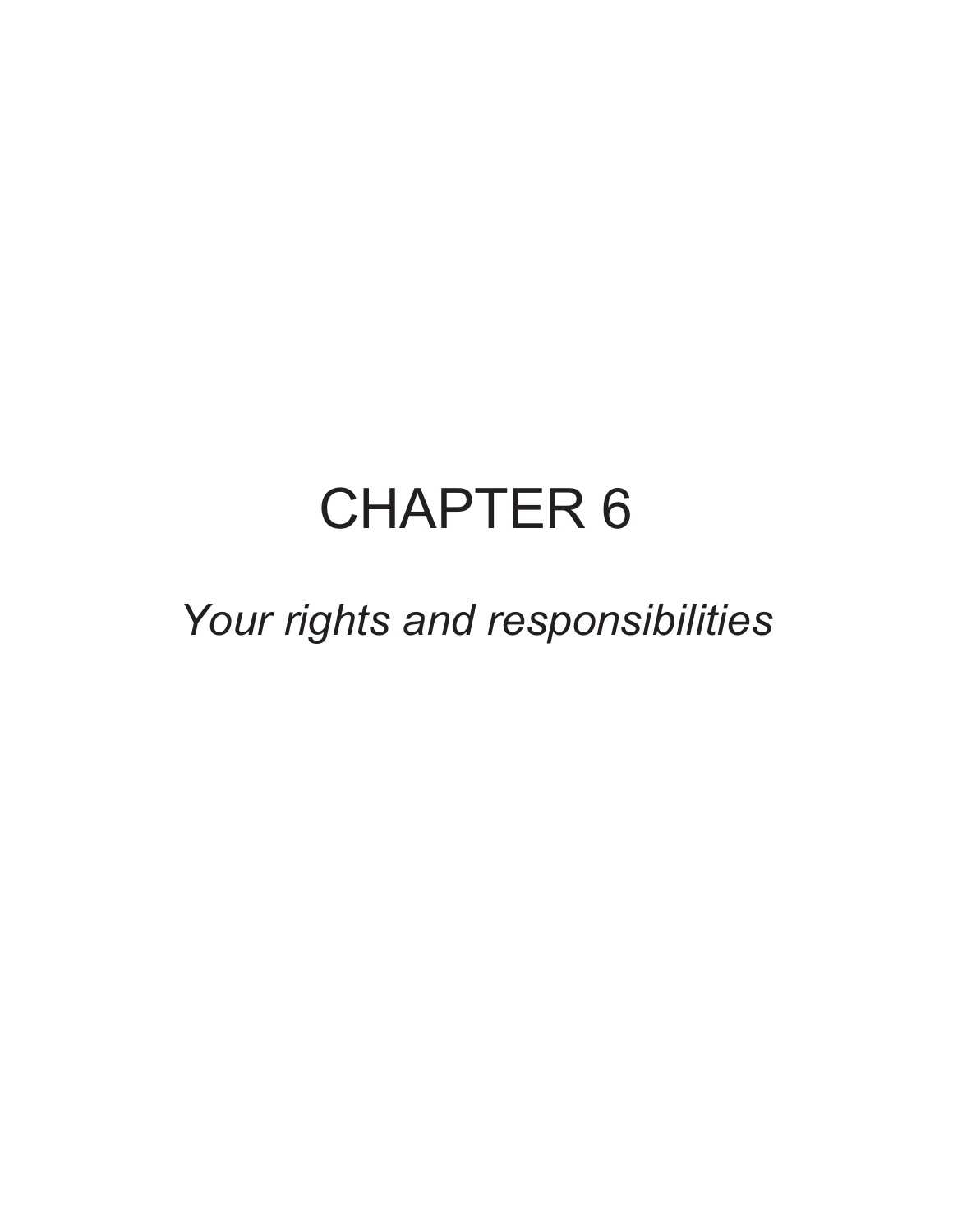## Chapter 6. Your rights and responsibilities

|             | SECTION 1 Our plan must honor your rights as a member of the plan 76                                                              |  |
|-------------|-----------------------------------------------------------------------------------------------------------------------------------|--|
| Section 1.1 | We must provide information in a way that works for you (in<br>languages other than English, in braille, in large print, or other |  |
|             | Section 1.2 We must ensure that you get timely access to your covered                                                             |  |
|             | Section 1.3 We must protect the privacy of your personal health information                                                       |  |
|             | Section 1.4 We must give you information about the plan, its network of                                                           |  |
|             |                                                                                                                                   |  |
|             | Section 1.6 You have the right to make complaints and to ask us to                                                                |  |
|             | Section 1.7 What can you do if you believe you are being treated unfairly                                                         |  |
|             |                                                                                                                                   |  |
|             | SECTION 2 You have some responsibilities as a member of the plan 81                                                               |  |
|             |                                                                                                                                   |  |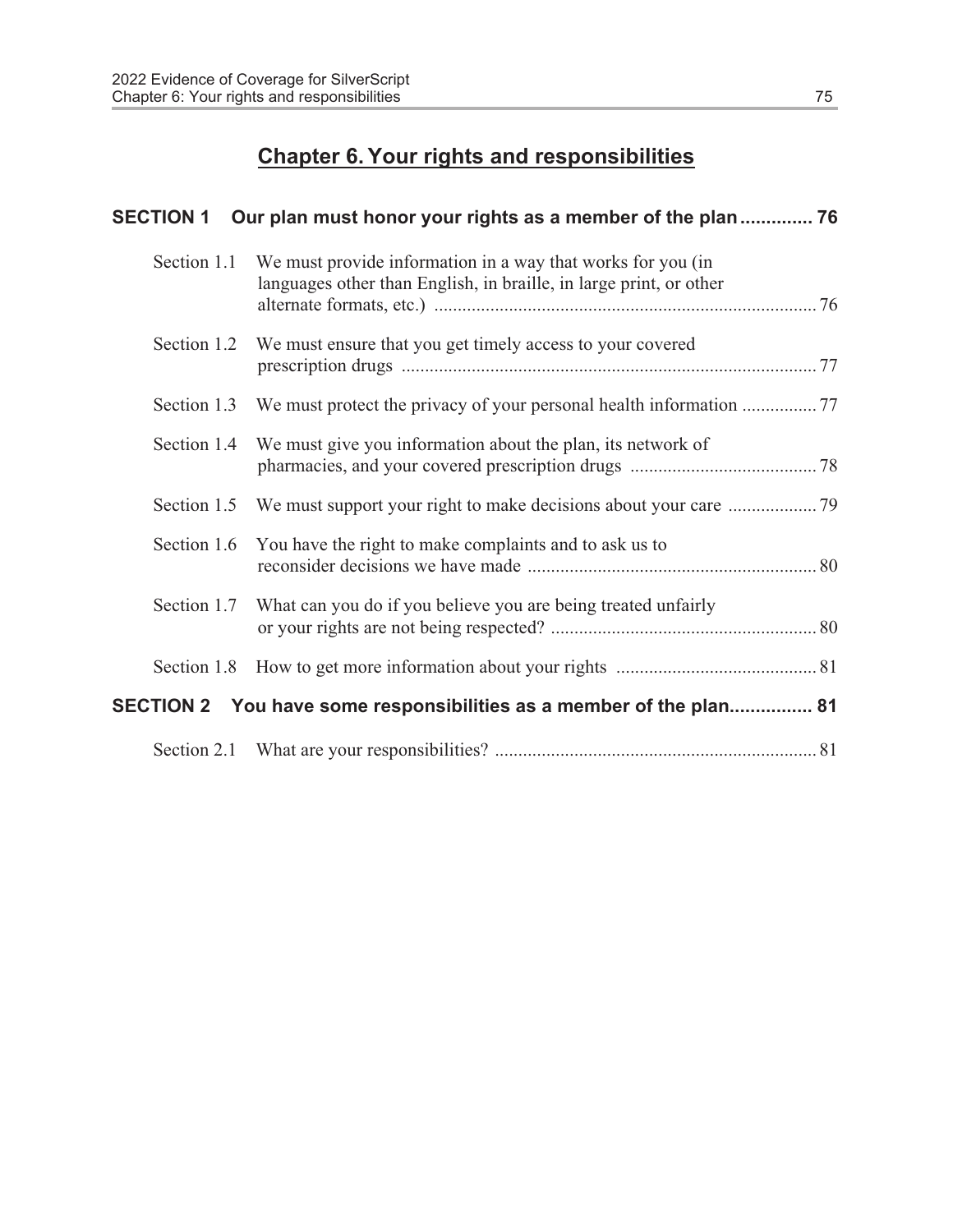## SECTION 1 Our plan must honor your rights as a member of the plan

#### Section 1.1 We must provide information in a way that works for you (in languages other than English, in braille, in large print, or other alternate formats, etc.)

To get information from us in a way that works for you, please call Customer Care (phone numbers are printed on the back cover of this booklet).

Our plan has people and free interpreter services available to answer questions from disabled and non-English speaking members. We can also give you information in braille, in large print, or other alternate formats at no cost if you need it. We are required to give you information about the plan's benefits in a format that is accessible and appropriate for you. To get information from us in a way that works for you, please call Customer Care (phone numbers are printed on the back cover of this booklet).

If you have any trouble getting information from our plan in a format that is accessible and appropriate for you, please call to file a grievance with SilverScript Insurance Company, Grievance Department, P.O. Box 14834, Lexington, KY 40512. Fax 1-724-741-4956. You may also file a complaint with Medicare by calling 1-800-MEDICARE (1-800-633-4227) or directly with the Office for Civil Rights. Contact information is included in this *Evidence of Coverage* or you may contact Customer Care for additional information.

#### Sección 1.1 Debemos proporcionar información de una manera que le sea útil a usted (en otros idiomas además de inglés, en braille, en texto con letras grandes, o en otros formatos alternativos, etc.)

Si desea que le enviemos información de manera que le resulte útil, por favor, llame a Cuidado al Cliente (los números de teléfono están impresos en la parte de atrás de este manual).

Nuestro plan tiene personal y servicio de intérpretes gratis disponibles para responder las preguntas de los miembros discapacitados y que no hablan inglés. También podemos darle información en braille, en letras grandes o en formatos alternos sin costo alguno, si lo necesita. Estamos obligados a darle información sobre los beneficios del plan en un formato que sea accesible y apropiado para usted. Para obtener información de nosotros de una forma que le resulte útil, llame al Cuidado al Cliente (los teléfonos están al dorso de este manual).

Si tiene algún problema en obtener información de nuestro plan en un formato que sea accesible y apropiado para usted, llame para presentar una queja ante SilverScript Insurance Company, Grievance Department, P.O. Box 14834, Lexington, KY 40512. Fax 1-724-741-4956. Usted también puede presentar una queja ante Medicare, llamando al 1-800-MEDICARE (1-800-633-4227) o directamente ante la Oficina de Derechos Civiles. La información de contacto está incluida en esta Evidencia de Cobertura o puede comunicarse con el Cuidado al Cliente para obtener información adicional.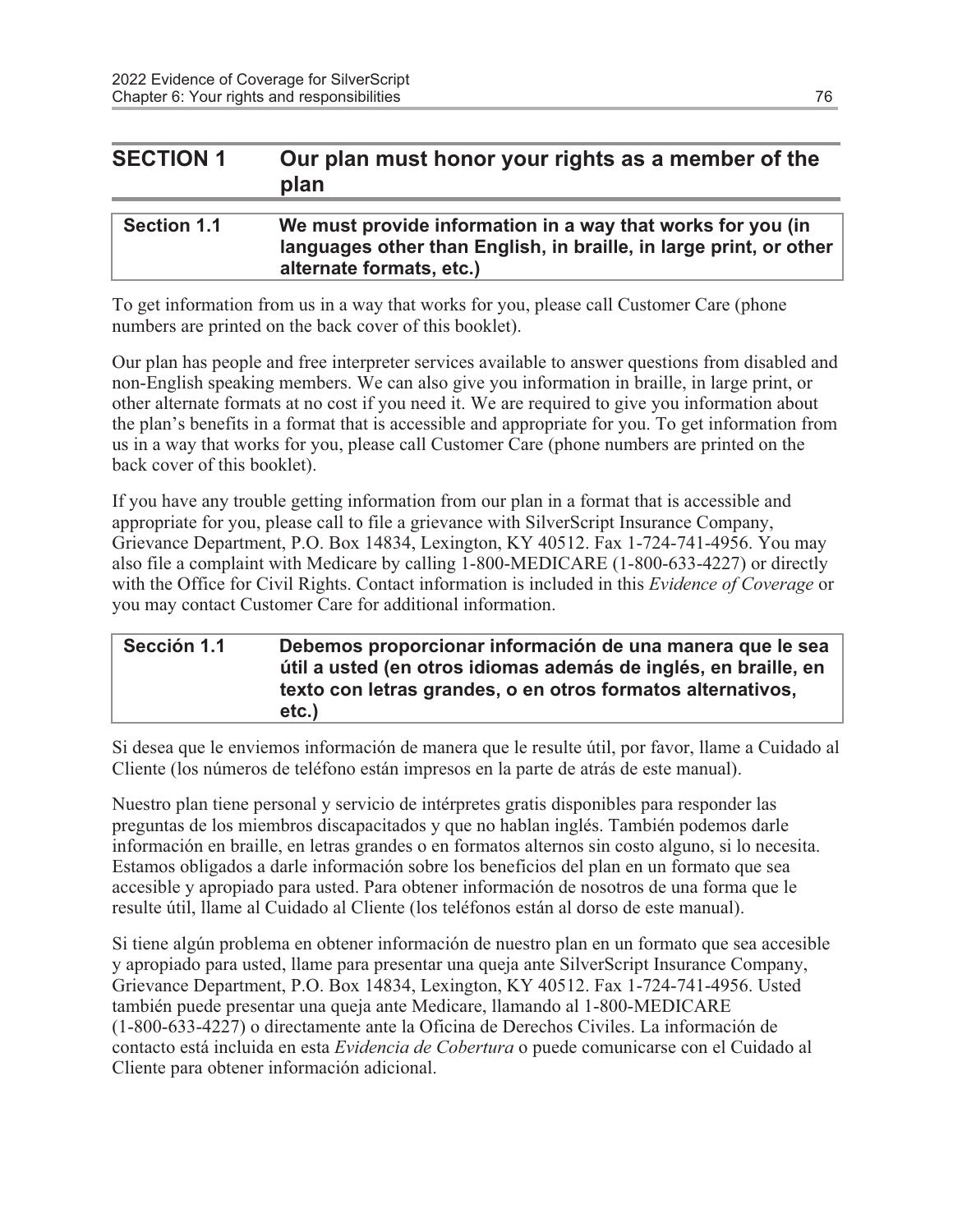#### Section 1.2 We must ensure that you get timely access to your covered prescription drugs

As a member of our plan, you have the right to get your prescriptions filled or refilled at any of our network pharmacies without long delays. If you think that you are not getting your Part D prescription drugs within a reasonable amount of time, Chapter 7, Section 7 of this booklet tells what you can do. (If we have denied coverage for your prescription drugs and you don't agree with our decision, Chapter 7, Section 4 tells what you can do.)

#### Section 1.3 We must protect the privacy of your personal health information

Federal and state laws protect the privacy of your medical records and personal health information. We protect your personal health information as required by these laws.

- Your "personal health information" includes the personal information you gave us when you enrolled in this plan, as well as your medical records and other medical and health information.
- The laws that protect your privacy give you rights related to getting information and controlling how your health information is used. We give you a written notice, called a "Notice of Privacy Practice," that tells about these rights and explains how we protect the privacy of your health information.

#### How do we protect the privacy of your health information?

- We make sure that unauthorized people don't see or change your records.
- $\bullet$  In most situations, if we give your health information to anyone who isn't providing your care or paying for your care, we are required to get written permission from you first. Written permission can be given by you or by someone you have given legal power to make decisions for you.
- There are certain exceptions that do not require us to get your written permission first. These exceptions are allowed or required by law.
	- o For example, we are required to release health information to government agencies that are checking on quality of care.
	- o Because you are a member of our plan through Medicare, we are required to give Medicare your health information, including information about your Part D prescription drugs. If Medicare releases your information for research or other uses, this will be done according to Federal statutes and regulations.

#### You can see the information in your records and know how it has been shared with others

You have the right to look at your medical records held at the plan and to get a copy of your records. We are allowed to charge you a fee for making copies. You also have the right to ask us to make additions or corrections to your medical records. If you ask us to do this, we will work with your health care provider to decide whether the changes should be made.

You have the right to know how your health information has been shared with others for any purposes that are not routine.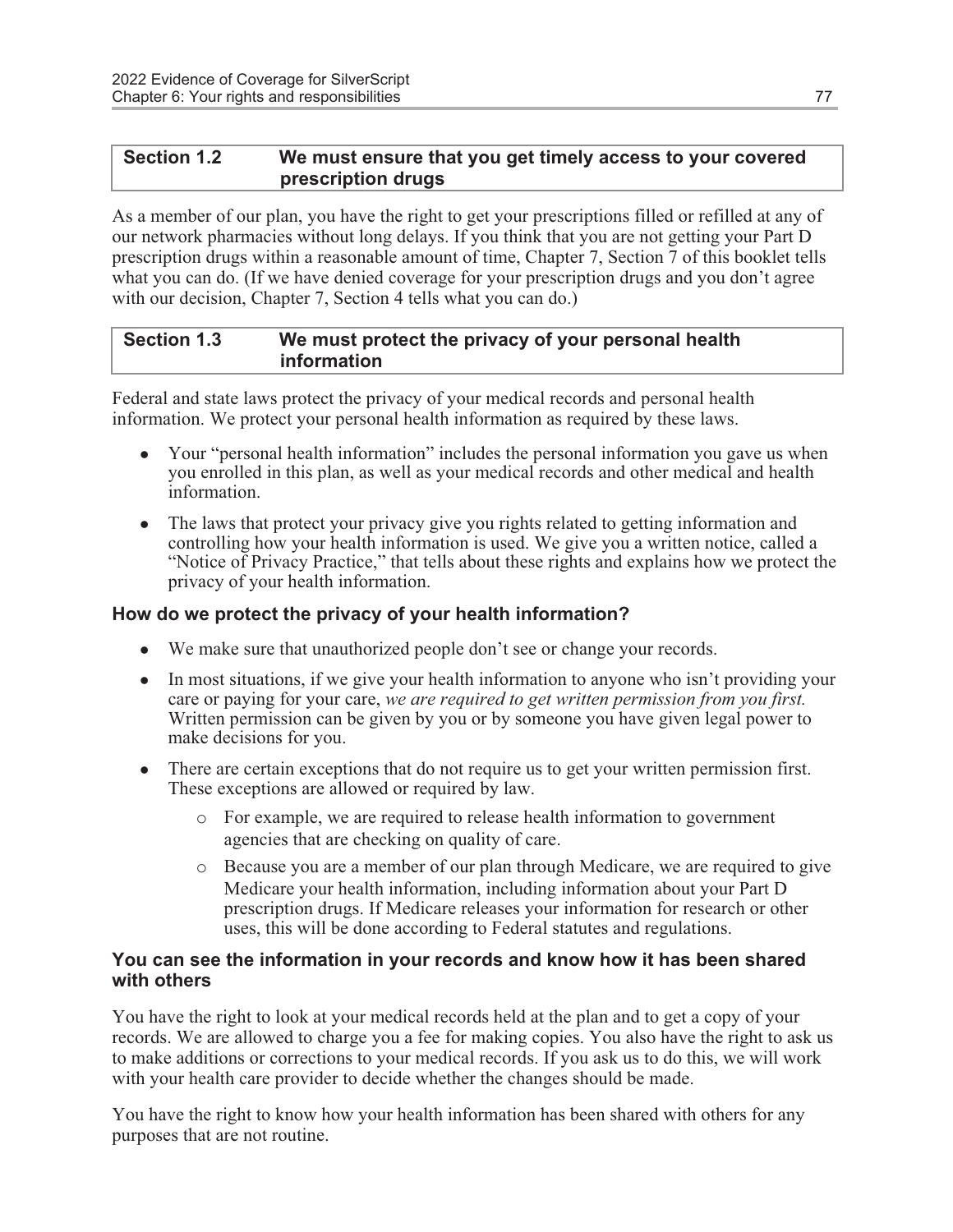If you have questions or concerns about the privacy of your personal health information, please call Customer Care (phone numbers are printed on the back cover of this booklet).

#### Section 1.4 We must give you information about the plan, its network of pharmacies, and your covered prescription drugs

As a member of SilverScript, you have the right to get several kinds of information from us. (As explained above in Section 1.1, you have the right to get information from us in a way that works for you. This includes getting the information in languages other than English and in large print or other alternative formats.) If you want any of the following kinds of information, please call Customer Care (phone numbers are printed on the back cover of this booklet):

**Information about our plan.** This includes, for example, information about the plan's financial condition. It also includes information about the number of appeals made by members and the plan's Star Ratings, including how it has been rated by plan members and how it compares to other Medicare prescription drug plans.

#### • Information about our network pharmacies.

- $\circ$  For example, you have the right to get information from us about the pharmacies in our network.
- o For a list of the pharmacies in the plan's network, see the Pharmacy Directory.
- o For more detailed information about our pharmacies, you can call Customer Care (phone numbers are printed on the back cover of this booklet) or visit our website at Caremark.com.

#### • Information about your coverage and the rules you must follow when using your coverage.

- o To get the details on your Part D prescription drug coverage, see Chapters 3 and 4 of this booklet. These chapters, together with the Formulary (List of Covered Drugs), tell you what prescription drugs are covered and explain the rules you must follow and the restrictions to your coverage for certain prescription drugs.
- o State of Delaware is providing additional coverage, and most prescription drugs will be covered. Please contact Customer Care for more information.
- o If you have questions about the rules or restrictions, please call Customer Care (phone numbers are printed on the back cover of this booklet).
- Information about why something is not covered and what you can do about it.
	- o If a Part D prescription drug is not covered for you, or if your coverage is restricted in some way, you can ask us for a written explanation. You have the right to this explanation even if you received the prescription drug from an out-of-network pharmacy.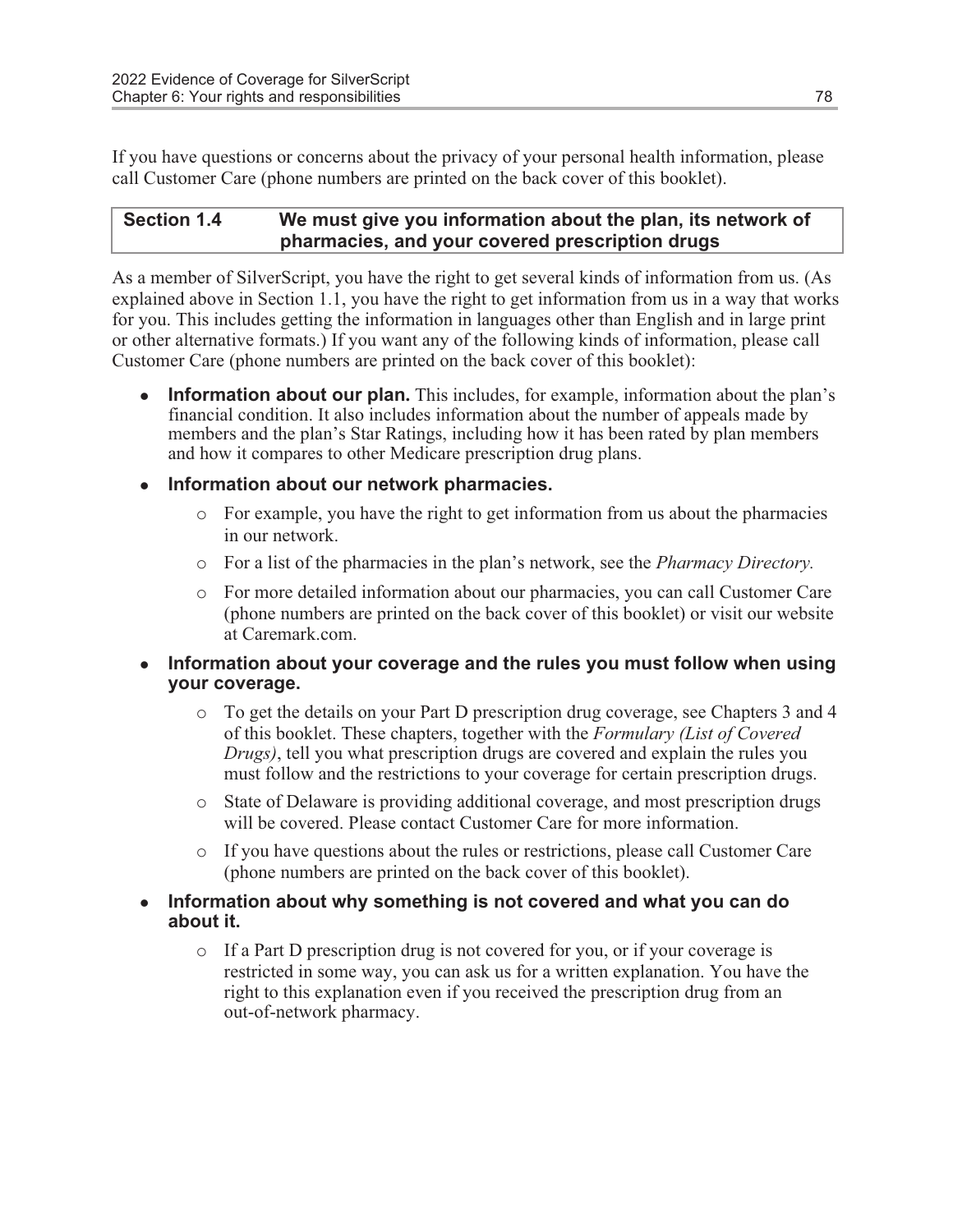- o If you are not happy or if you disagree with a decision we make about what Part D prescription drug is covered for you, you have the right to ask us to change the decision. You can ask us to change the decision by making an appeal. For details on what to do if something is not covered for you in the way you think it should be covered, see Chapter 7 of this booklet. It gives you the details about how to ask the plan for a decision about your coverage and how to make an appeal if you want us to change our decision. (Chapter 7 also tells about how to make a complaint about quality of care, waiting times, and other concerns.)
- $\circ$  If you want to ask our plan to pay our share of the cost for a Part D prescription drug, see Chapter 5 of this booklet.

#### Section 1.5 We must support your right to make decisions about your care

#### You have the right to give instructions about what is to be done if you are not able to make medical decisions for yourself

Sometimes people become unable to make health care decisions for themselves due to accidents or serious illness. You have the right to say what you want to happen if you are in this situation. This means that, *if you want to*, you can:

- Fill out a written form to give **someone the legal authority to make medical decisions** for you if you ever become unable to make decisions for yourself.
- Give your doctors written instructions about how you want them to handle your medical care if you become unable to make decisions for yourself.

The legal documents that you can use to give your directions in advance in these situations are called "advance directives." There are different types of advance directives and different names for them. Documents called "living will" and "power of attorney for health care" are examples of advance directives.

If you want to use an "advance directive" to give your instructions, here is what to do:

- Get the form. If you want to have an advance directive, you can get a form from your lawyer, from a social worker, or from some office supply stores. You can sometimes get advance directive forms from organizations that give people information about Medicare.
- $\bullet$  Fill it out and sign it. Regardless of where you get this form, keep in mind that it is a legal document. You should consider having a lawyer help you prepare it.
- Give copies to appropriate people. You should give a copy of the form to your doctor and to the person you name on the form as the one to make decisions for you if you can't. You may want to give copies to close friends or family members as well. Be sure to keep a copy at home.

If you know ahead of time that you are going to be hospitalized and you have signed an advance directive, take a copy with you to the hospital.

- If you are admitted to the hospital, they will ask you whether you have signed an advance directive form and whether you have it with you.
- If you have not signed an advance directive form, the hospital has forms available and will ask if you want to sign one.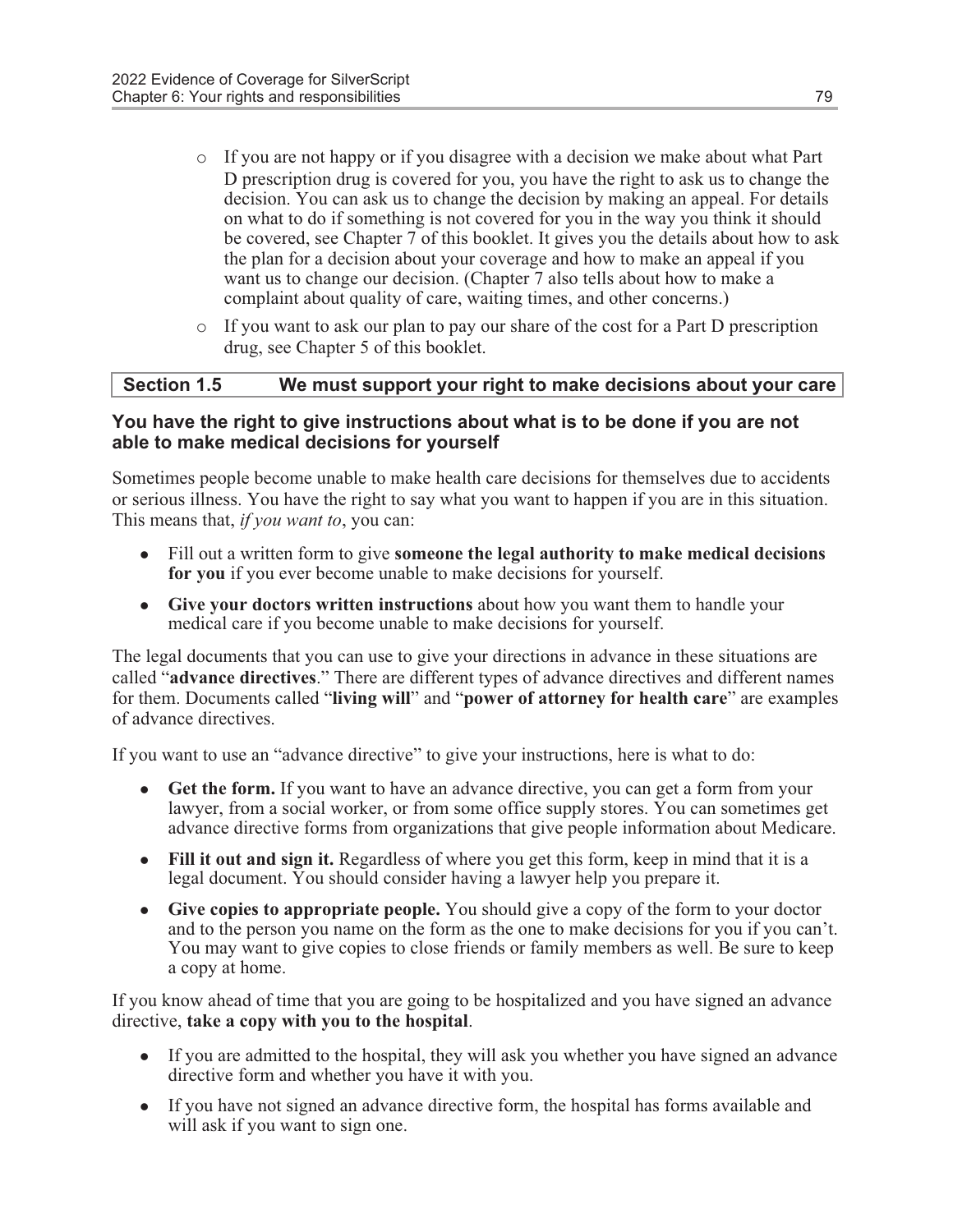Remember, it is your choice whether you want to fill out an advance directive (including whether you want to sign one if you are in the hospital). According to law, no one can deny you care or discriminate against you based on whether or not you have signed an advance directive.

#### What if your instructions are not followed?

If you have signed an advance directive and you believe that a doctor or hospital did not follow the instructions in it, you may file a complaint with the appropriate state licensing board. Your State Department of Health may be able to help you find the appropriate agency. Please see the Appendix at the end of this booklet to find the contact information for your State Department of Health.

#### Section 1.6 You have the right to make complaints and to ask us to reconsider decisions we have made

If you have any problems or concerns about your covered services or care, Chapter 7 of this booklet tells what you can do. It gives the details about how to deal with all types of problems and complaints.

What you need to do to follow up on a problem or concern depends on the situation. You might need to ask our plan to make a coverage decision for you, make an appeal to us to change a coverage decision, or make a complaint. Whatever you do – ask for a coverage decision, make an appeal, or make a complaint – we are required to treat you fairly.

You have the right to get a summary of information about the appeals and complaints that other members have filed against our plan in the past. To get this information, please call Customer Care (phone numbers are printed on the back cover of this booklet).

#### Section 1.7 What can you do if you believe you are being treated unfairly or your rights are not being respected?

#### If it is about discrimination, call the Office for Civil Rights

If you believe you have been treated unfairly or your rights have not been respected due to your race, disability, religion, sex, health, ethnicity, creed (beliefs), age, or national origin, you should call the Department of Health and Human Services' Office for Civil Rights at 1-800-368-1019 (TTY: 1-800-537-7697), or call your local Office for Civil Rights.

#### Is it about something else?

If you believe you have been treated unfairly or your rights have not been respected, and it's not about discrimination, you can get help dealing with the problem you are having:

- You can call Customer Care (phone numbers are printed on the back cover of this booklet).
- You can call the State Health Insurance Assistance Program. For details about this organization and how to contact it, see Chapter 2, Section 3.
- Or you can call Medicare at  $1-800-MEDICARE$  (1-800-633-4227), 24 hours a day, 7 days a week. TTY users should call 1-877-486-2048.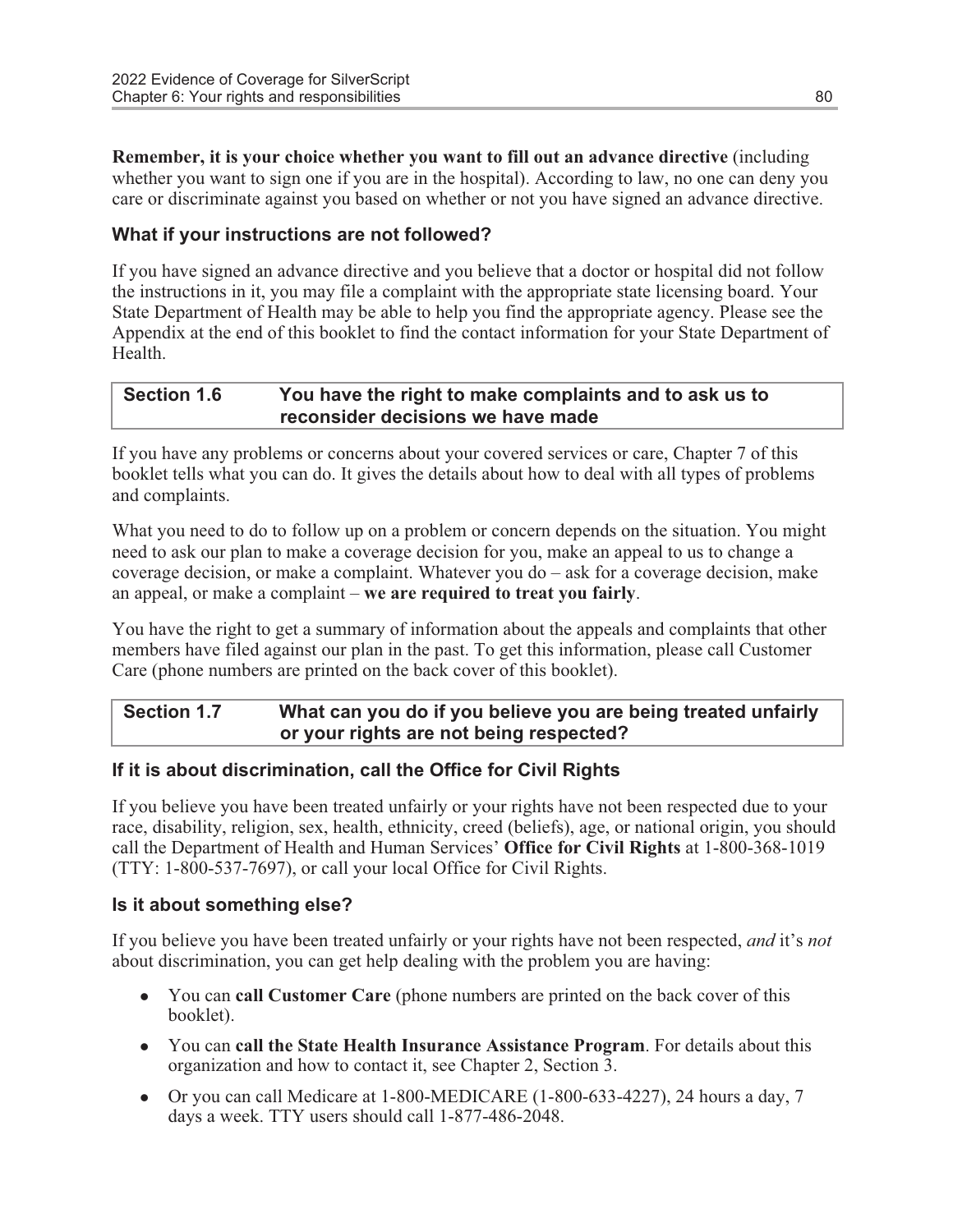#### Section 1.8 How to get more information about your rights

There are several places where you can get more information about your rights:

- You can call Customer Care (phone numbers are printed on the back cover of this booklet).
- You can call the State Health Insurance Assistance Program. For details about this organization and how to contact it, see Chapter 2, Section 3.
- You can contact **Medicare**.
	- o You can visit the Medicare website to read or download the publication "Medicare Rights & Protections." (The publication is available at: www.medicare.gov/Pubs/pdf/11534-Medicare-Rights-and-Protections.pdf.)
	- o Or you can call 1-800-MEDICARE (1-800-633-4227), 24 hours a day, 7 days a week. TTY users should call 1-877-486-2048.

## SECTION 2 You have some responsibilities as a member of the plan

| <b>Section 2.1</b> | What are your responsibilities? |
|--------------------|---------------------------------|
|                    |                                 |

Things you need to do as a member of the plan are listed below. If you have any questions, please call Customer Care (phone numbers are printed on the back cover of this booklet). We're here to help.

- Get familiar with your covered prescription drugs and the rules you must follow to get these covered prescription drugs. Use this Evidence of Coverage booklet to learn what is covered for you and the rules you need to follow to get your covered prescription drugs.
	- o Chapters 3 and 4 give the details about your coverage for Part D prescription drugs.
- If you have any other prescription drug coverage in addition to our plan, you are required to tell us. Please call Customer Care to let us know (phone numbers are printed on the back cover of this booklet).
	- o We are required to follow rules set by Medicare to make sure that you are using all of your coverage in combination when you get your covered prescription drugs from our plan. This is called "coordination of benefits" because it involves coordinating the prescription drug benefits you get from our plan with any other prescription drug benefits available to you. We'll help you coordinate your benefits. (For more information about coordination of benefits, see Chapter 1, Section 10.)
- **Tell your doctor and pharmacist that you are enrolled in our plan.** Show your plan membership card whenever you get your Part D prescription drugs.
- Help your doctors and other providers help you by giving them information, asking questions, and following through on your care.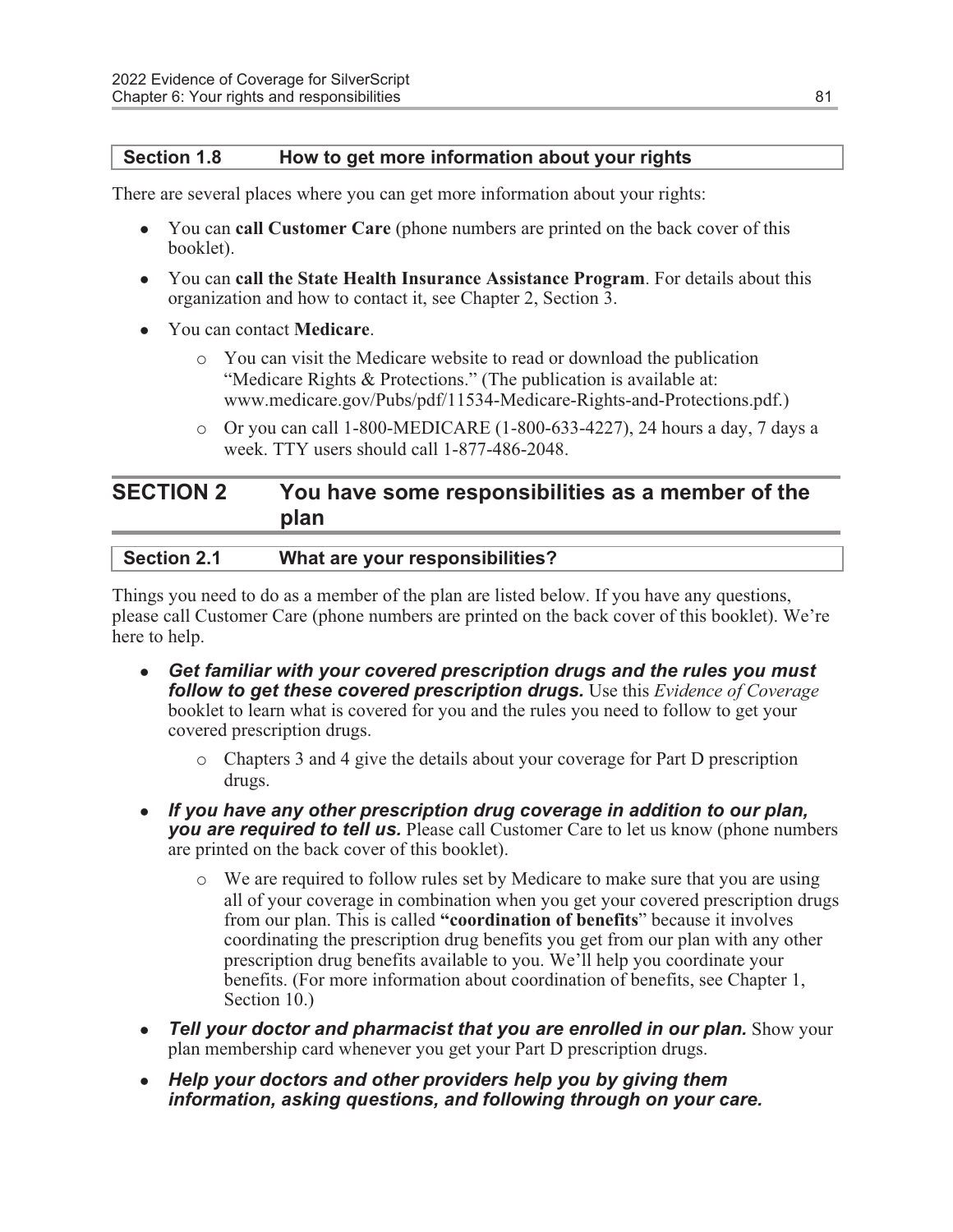- o To help your doctors and other health providers give you the best care, learn as much as you are able to about your health problems and give them the information they need about you and your health. Follow the treatment plans and instructions that you and your doctors agree upon.
- o Make sure your doctors know all of the prescription drugs you are taking, including over-the-counter drugs, vitamins, and supplements.
- o If you have any questions, be sure to ask. Your doctors and other health care providers are supposed to explain things in a way you can understand. If you ask a question and you don't understand the answer you are given, ask again.
- **Pay what you owe.** As a plan member, you are responsible for these payments:
	- o You, or State of Delaware, must pay your plan premiums to continue being a member of our plan.
	- $\circ$  For most of your prescription drugs covered by the plan, you must pay your share of the cost when you get the prescription drug. This will be a copayment (a fixed amount) or coinsurance (a percentage of the total cost). Chapter 4 tells what you must pay for your Part D prescription drugs.
	- o If you get any prescription drugs that are not covered by our plan or by other insurance you may have, you must pay the full cost.
		- § If you disagree with our decision to deny coverage for a prescription drug, you can make an appeal. Please see Chapter 7 of this booklet for more information about how to make an appeal.
	- o If you are required to pay the extra amount for Part D because of your yearly income, you must pay the extra amount directly to the government to remain a member of the plan.
- **Tell us if you move.** If you are going to move, it's important to tell us right away. Call Customer Care (phone numbers are printed on the back cover of this booklet).
	- $\circ$  If you move *outside* of our plan service area, you cannot remain a member of our plan. (Chapter 1 tells about our service area.) We can help you figure out whether you are moving outside our service area. If you are leaving our service area, you will have a Special Enrollment Period when you can join any Medicare plan available in your new area. We can let you know if we have a plan in your new area.
	- $\circ$  If you move *within* our service area, we still need to know so we can keep your membership record up to date and know how to contact you.
	- $\circ$  When moving, you should always contact the benefits administrator for State of Delaware and update your address.
	- o If you move, it is also important to tell Social Security (or the Railroad Retirement Board). You can find phone numbers and contact information for these organizations in Chapter 2.
- **Call Customer Care for help if you have questions or concerns.** We also welcome any suggestions you may have for improving our plan.
	- o Phone numbers and calling hours for Customer Care are printed on the back cover of this booklet.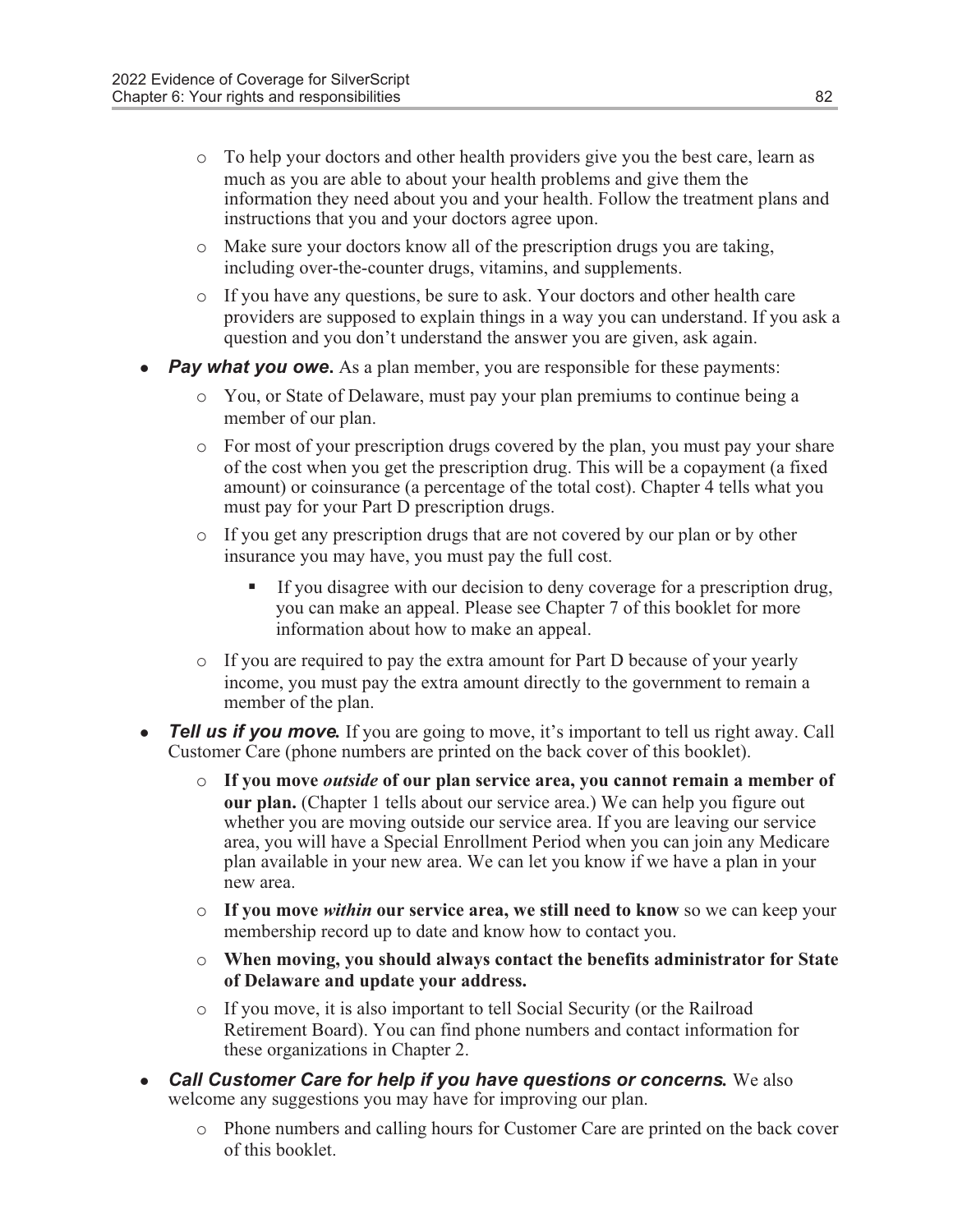o For more information on how to reach us, including our mailing address, please see Chapter 2.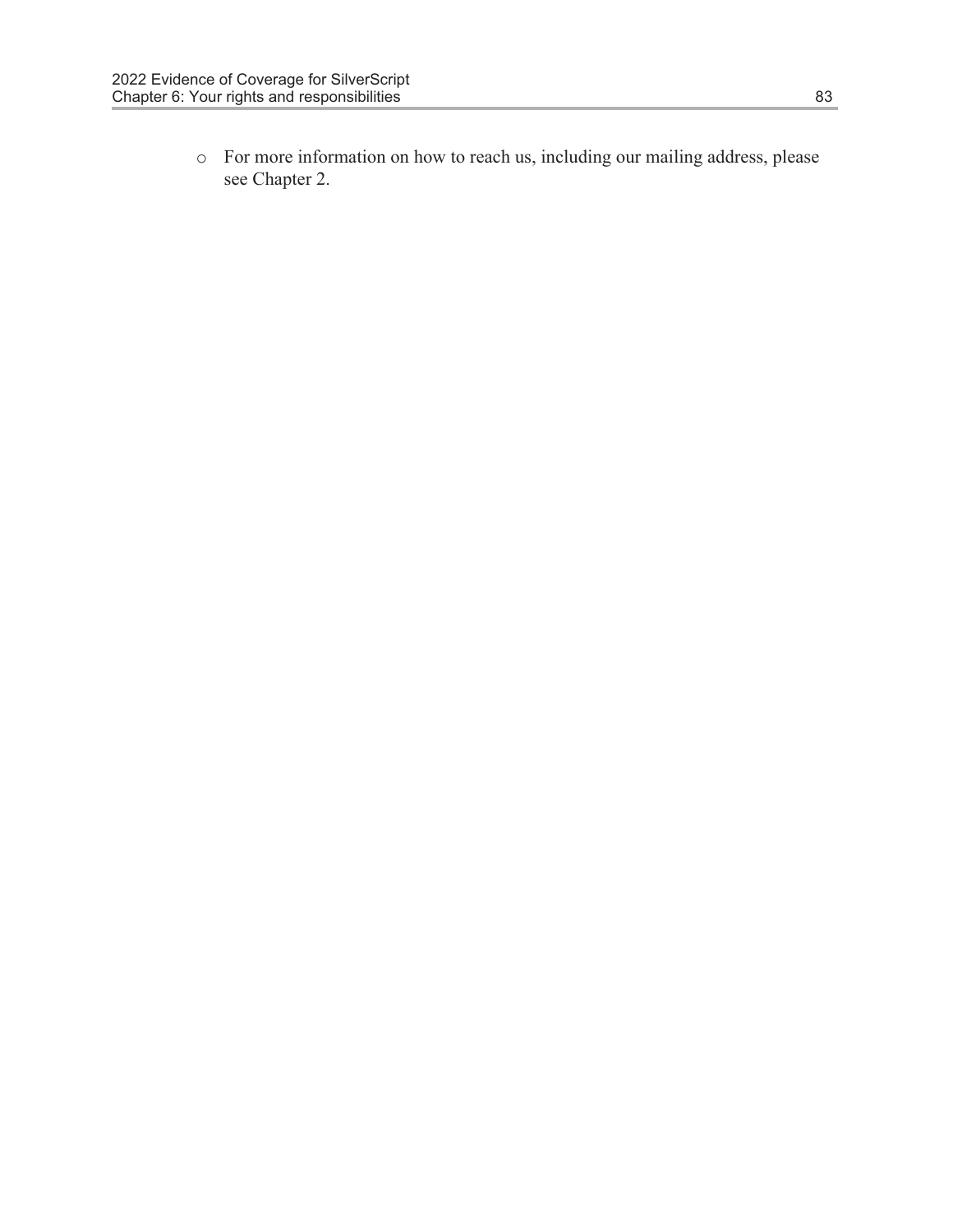## CHAPTER 7

What to do if you have a problem or complaint (coverage decisions, appeals, complaints)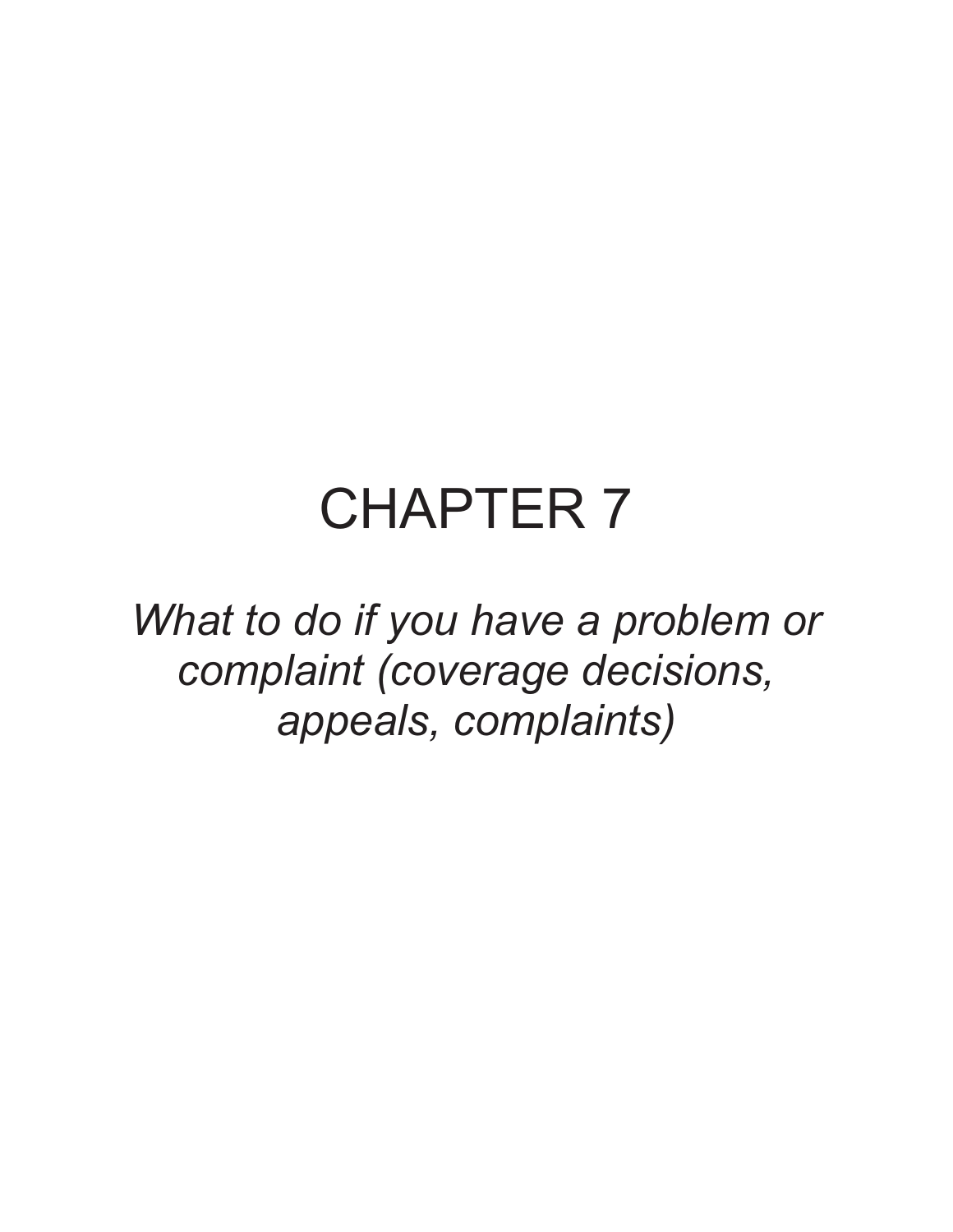## Chapter 7. What to do if you have a problem or complaint (coverage decisions, appeals, complaints)

| <b>SECTION 1</b> |                                                                                                                                                       |  |
|------------------|-------------------------------------------------------------------------------------------------------------------------------------------------------|--|
|                  |                                                                                                                                                       |  |
|                  |                                                                                                                                                       |  |
| <b>SECTION 2</b> | You can get help from government organizations that are not                                                                                           |  |
|                  | Section 2.1 Where to get more information and personalized assistance  87                                                                             |  |
|                  | SECTION 3 To deal with your problem, which process should you use?  88                                                                                |  |
| Section 3.1      | Should you use the process for coverage decisions and appeals? Or should                                                                              |  |
|                  |                                                                                                                                                       |  |
| <b>SECTION 4</b> | A guide to "the basics" of coverage decisions and appeals  89                                                                                         |  |
| Section 4.1      | Asking for coverage decisions and making appeals: The big picture 89                                                                                  |  |
| Section 4.2      | How to get help when you are asking for a coverage decision or making an                                                                              |  |
|                  | SECTION 5 Your Part D prescription drugs: How to ask for a                                                                                            |  |
| Section 5.1      | This section tells you what to do if you have problems getting a Part D<br>prescription drug or you want us to pay you back for a Part D prescription |  |
|                  |                                                                                                                                                       |  |
| Section 5.3      |                                                                                                                                                       |  |
| Section 5.4      | Step-by-step: How to ask for a coverage decision, including                                                                                           |  |
| Section 5.5      | Step-by-step: How to make a Level 1 Appeal                                                                                                            |  |
| Section 5.6      |                                                                                                                                                       |  |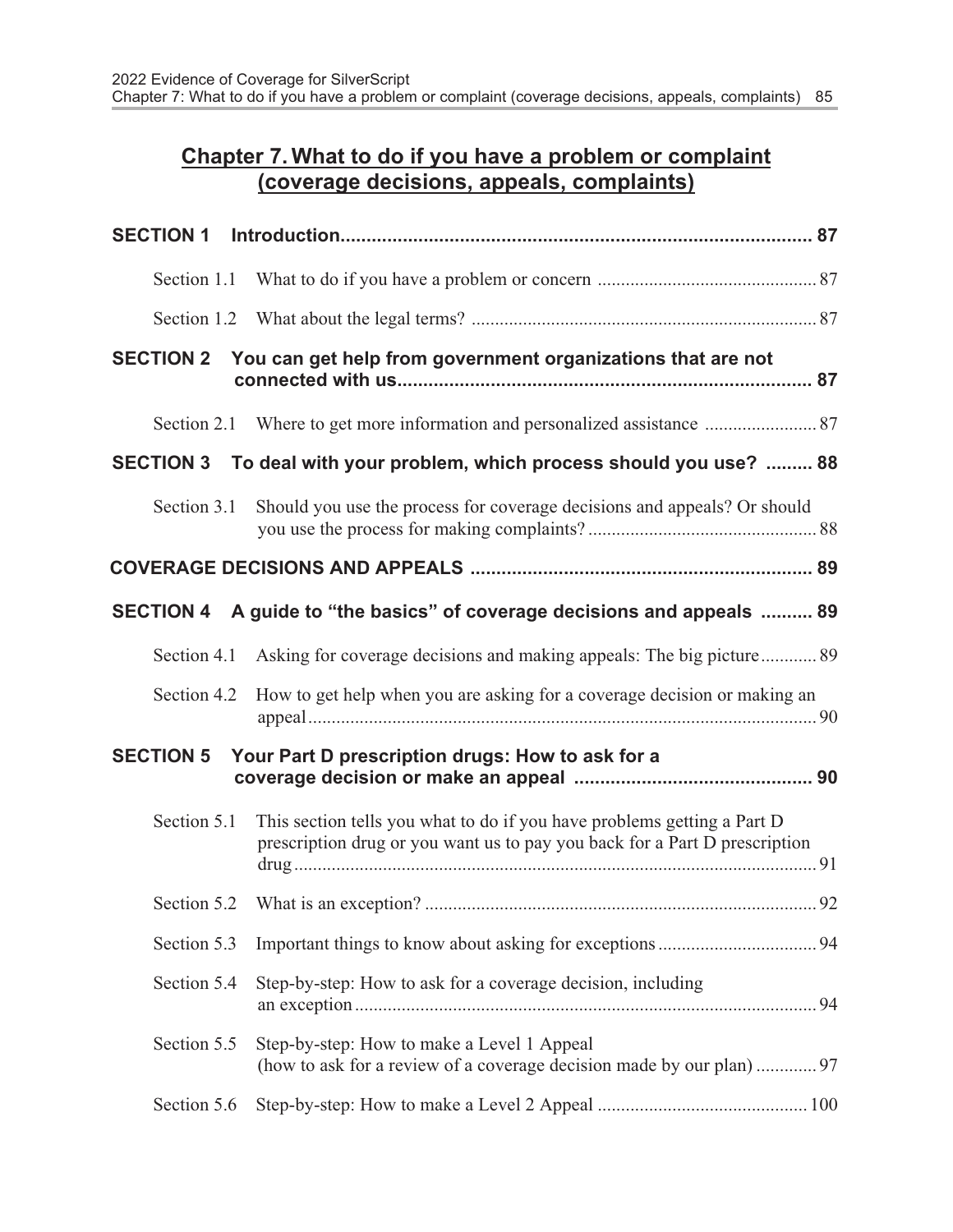| <b>SECTION 7</b> | How to make a complaint about quality of care, waiting times,                    |  |
|------------------|----------------------------------------------------------------------------------|--|
|                  | Section 7.1 What kinds of problems are handled by the complaint process? 103     |  |
|                  | Section 7.2 The formal name for "making a complaint" is "filing a grievance" 105 |  |
|                  |                                                                                  |  |
|                  | Section 7.4 You can also make complaints about quality of care to the            |  |
|                  |                                                                                  |  |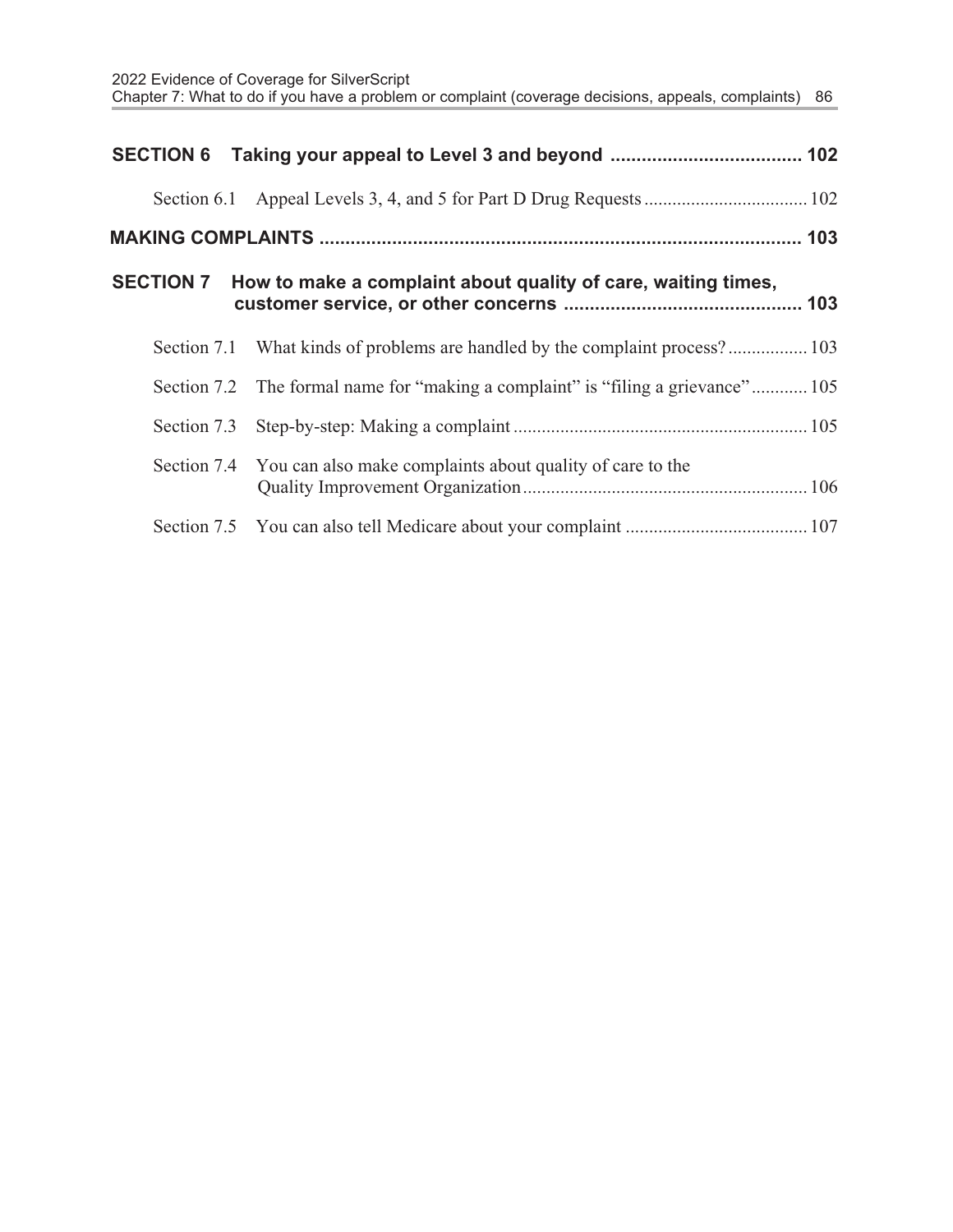## SECTION 1 Introduction

#### Section 1.1 What to do if you have a problem or concern

This chapter explains two types of processes for handling problems and concerns:

- For some types of problems, you need to use the **process for coverage decisions and** appeals.
- For other types of problems, you need to use the **process for making complaints.**

Both of these processes have been approved by Medicare. To ensure fairness and prompt handling of your problems, each process has a set of rules, procedures, and deadlines that must be followed by us and by you.

Which one do you use? The guide in Section 3 of this chapter will help you identify the right process to use.

#### Section 1.2 What about the legal terms?

There are technical legal terms for some of the rules, procedures, and types of deadlines explained in this chapter. Many of these terms are unfamiliar to most people and can be hard to understand.

To keep things simple, this chapter explains the legal rules and procedures using simpler words in place of certain legal terms. For example, this chapter generally says "making a complaint" rather than "filing a grievance," "coverage decision" rather than "coverage determination" or "at-risk determination," and "Independent Review Organization" instead of "Independent Review Entity." It also uses abbreviations as little as possible.

However, it can be helpful – and sometimes quite important – for you to know the correct legal terms for the situation you are in. Knowing which terms to use will help you communicate more clearly and accurately when you are dealing with your problem and get the right help or information for your situation. To help you know which terms to use, we include legal terms when we give the details for handling specific types of situations.

## SECTION 2 You can get help from government organizations that are not connected with us

#### Section 2.1 Where to get more information and personalized assistance

Sometimes it can be confusing to start or follow through the process for dealing with a problem. This can be especially true if you do not feel well or have limited energy. Other times, you may not have the knowledge you need to take the next step.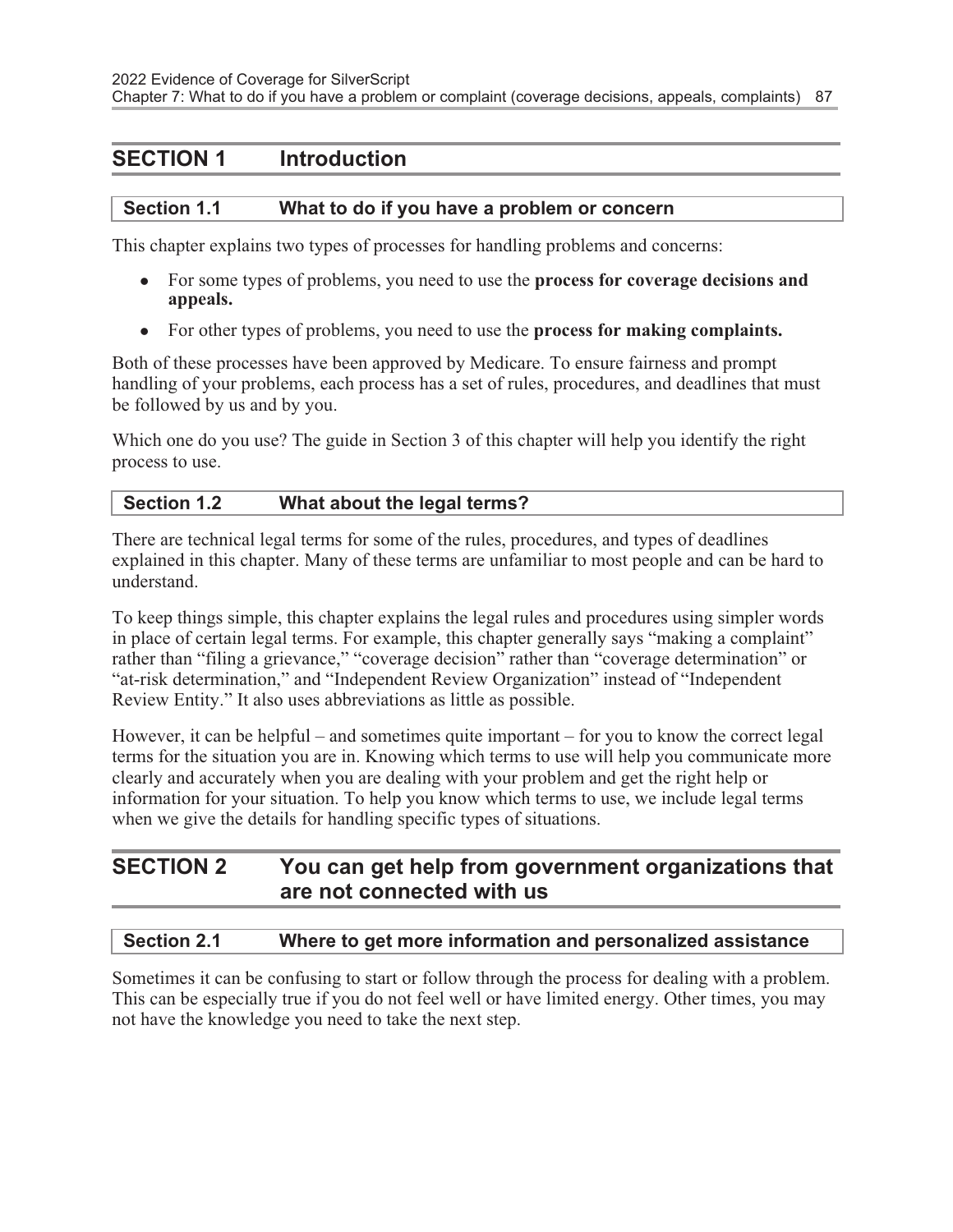#### Get help from an independent government organization

We are always available to help you. But in some situations you may also want help or guidance from someone who is not connected with us. You can always contact your State Health Insurance Assistance Program (SHIP). This government program has trained counselors in every state. The program is not connected with us or with any insurance company or health plan. The counselors at this program can help you understand which process you should use to handle a problem you are having. They can also answer your questions, give you more information, and offer guidance on what to do.

The services of SHIP counselors are free. You will find phone numbers in the Appendix of this booklet.

#### You can also get help and information from Medicare

For more information and help in handling a problem, you can also contact Medicare. Here are two ways to get information directly from Medicare:

- You can call 1-800-MEDICARE  $(1-800-633-4227)$ , 24 hours a day, 7 days a week. TTY users should call 1-877-486-2048.
- You can visit the Medicare website (www.medicare.gov).

## SECTION 3 To deal with your problem, which process should you use?

#### Section 3.1 Should you use the process for coverage decisions and appeals? Or should you use the process for making complaints?

If you have a problem or concern, you only need to read the parts of this chapter that apply to your situation. The guide that follows will help.

To figure out which part of this chapter will help with your specific problem or concern, START HERE

#### Is your problem or concern about your benefits or coverage?

(This includes problems about whether particular medical care or prescription drugs are covered or not, the way in which they are covered, and problems related to payment for medical care or prescription drugs.)

Yes. My problem is about benefits or coverage.

Go on to the next section of this chapter, Section 4, "A guide to the basics of coverage decisions and appeals."

No. My problem is not about benefits or coverage.

Skip ahead to Section 7 at the end of this chapter, "How to make a complaint about quality of care, waiting times, customer service, or other concerns."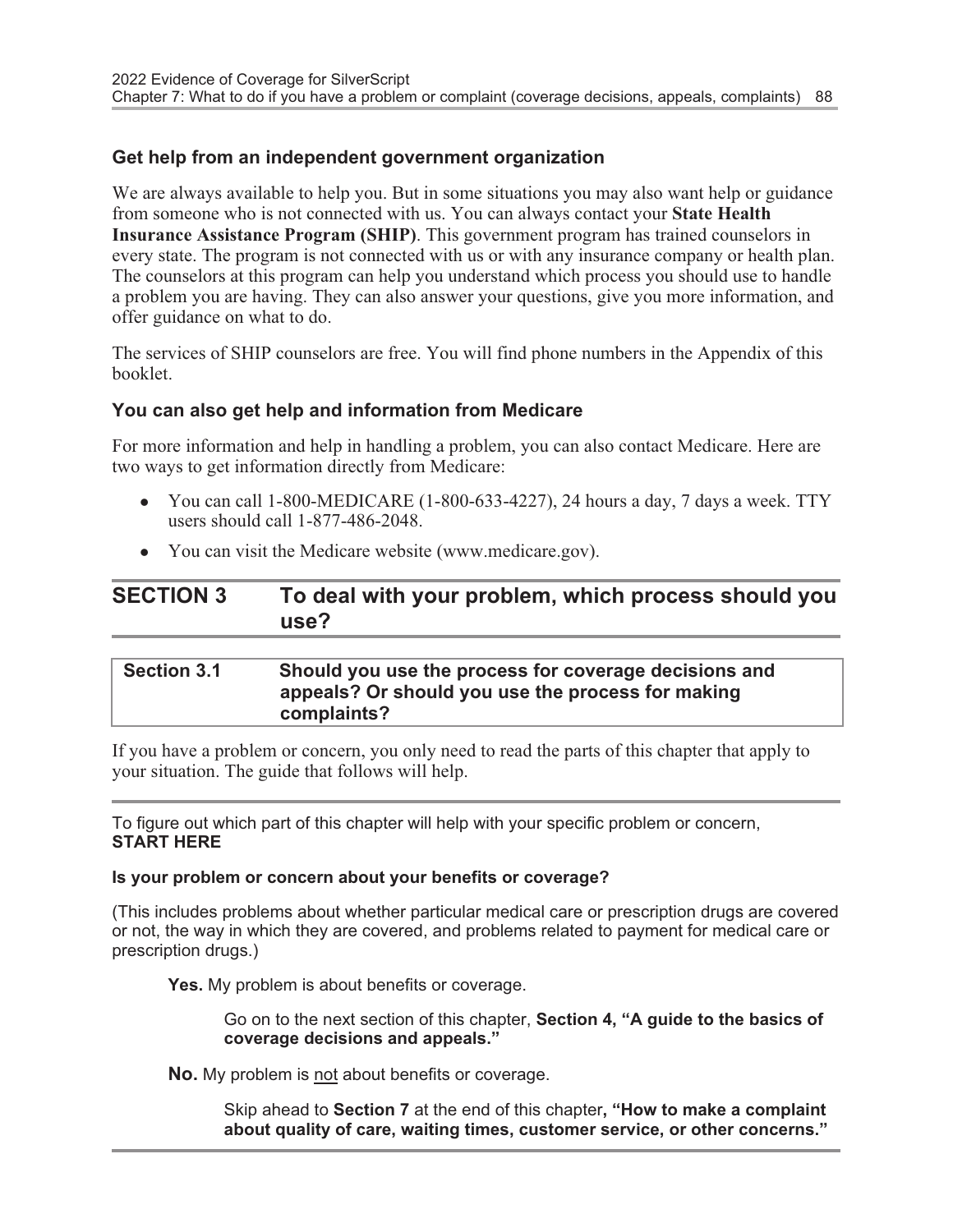## COVERAGE DECISIONS AND APPEALS

| <b>SECTION 4</b> |         | A guide to "the basics" of coverage decisions and |
|------------------|---------|---------------------------------------------------|
|                  | appeals |                                                   |

| Section 4.1 | Asking for coverage decisions and making appeals: The big |
|-------------|-----------------------------------------------------------|
|             | picture                                                   |

The process for coverage decisions and appeals deals with problems related to your benefits and coverage for prescription drugs, including problems related to payment. This is the process you use for issues such as whether a prescription drug is covered or not and the way in which the prescription drug is covered.

#### Asking for coverage decisions

A coverage decision is a decision we make about your benefits and coverage or about the amount we will pay for your prescription drugs.

We are making a coverage decision for you whenever we decide what is covered for you and how much we pay. In some cases, we might decide a prescription drug is not covered or is no longer covered by Medicare for you. If you disagree with this coverage decision, you can make an appeal.

#### Making an appeal

If we make a coverage decision and you are not satisfied with this decision, you can "appeal" the decision. An appeal is a formal way of asking us to review and change a coverage decision we have made.

When you appeal a decision for the first time, this is called a Level 1 Appeal. In this appeal, we review the coverage decision we made to check to see if we were following all of the rules properly. Your appeal is handled by different reviewers than those who made the original unfavorable decision. When we have completed the review, we give you our decision. Under certain circumstances, which we discuss later, you can request an expedited or "fast coverage decision" or fast appeal of a coverage decision. In limited circumstances a request for a coverage decision will be dismissed, which means we won't review the request. Examples of when a request will be dismissed include if the request is incomplete, if someone makes the request on your behalf but isn't legally authorized to do so or if you ask for your request to be withdrawn. If we dismiss a request for a coverage decision, we will send a notice explaining why the request was dismissed and how to ask for a review of the dismissal.

If we say no to all or part of your Level 1 Appeal, you can ask for a Level 2 Appeal. The Level 2 Appeal is conducted by an Independent Review Organization that is not connected to us. If you are not satisfied with the decision at the Level 2 Appeal, you may be able to continue through additional levels of appeal.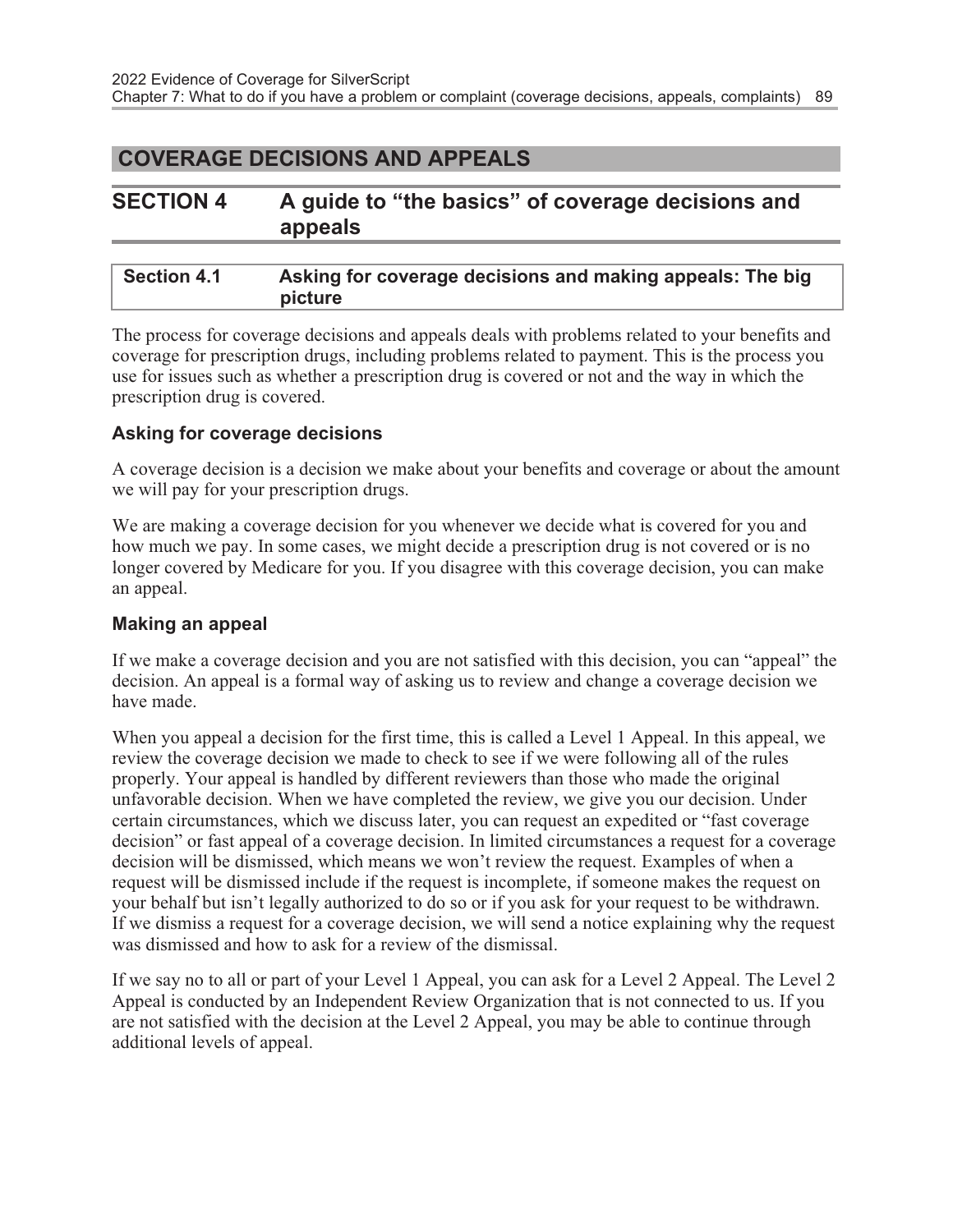#### Section 4.2 How to get help when you are asking for a coverage decision or making an appeal

Would you like some help? Here are resources you may wish to use if you decide to ask for any kind of coverage decision or appeal a decision:

- You can call us at Customer Care (phone numbers are printed on the back cover of this booklet).
- You can get free help from your State Health Insurance Assistance Program (see Section 2 of this chapter).
- Your doctor or other prescriber can make a request for you. For Part D prescription drugs, your doctor or other prescriber can request a coverage decision or a Level 1 or Level 2 Appeal on your behalf. To request any appeal after Level 2, your doctor or other prescriber must be appointed as your representative.
- You can ask someone to act on your behalf. If you want to, you can name another person to act for you as your "representative" to ask for a coverage decision or make an appeal.
	- o There may be someone who is already legally authorized to act as your representative under state law.
	- o If you want a friend, relative, your doctor or other prescriber, or other person to be your representative, call Customer Care (phone numbers are printed on the back cover of this booklet) and ask for the "Appointment of Representative" form. (The form is also available on Medicare's website at www.cms.gov/Medicare/CMS-Forms/CMS-Forms/downloads/cms1696.pdf.) The form gives that person permission to act on your behalf. It must be signed by you and by the person whom you would like to act on your behalf. You must give us a copy of the signed form.
- You also have the right to hire a lawyer to act for you. You may contact your own lawyer or get the name of a lawyer from your local bar association or other referral service. There are also groups that will give you free legal services if you qualify. However, you are not required to hire a lawyer to ask for any kind of coverage decision or appeal a decision.

## SECTION 5 Your Part D prescription drugs: How to ask for a coverage decision or make an appeal

Have you read Section 4 of this chapter (A guide to "the basics" of coverage decisions and appeals)? If not, you may want to read it before you start this section.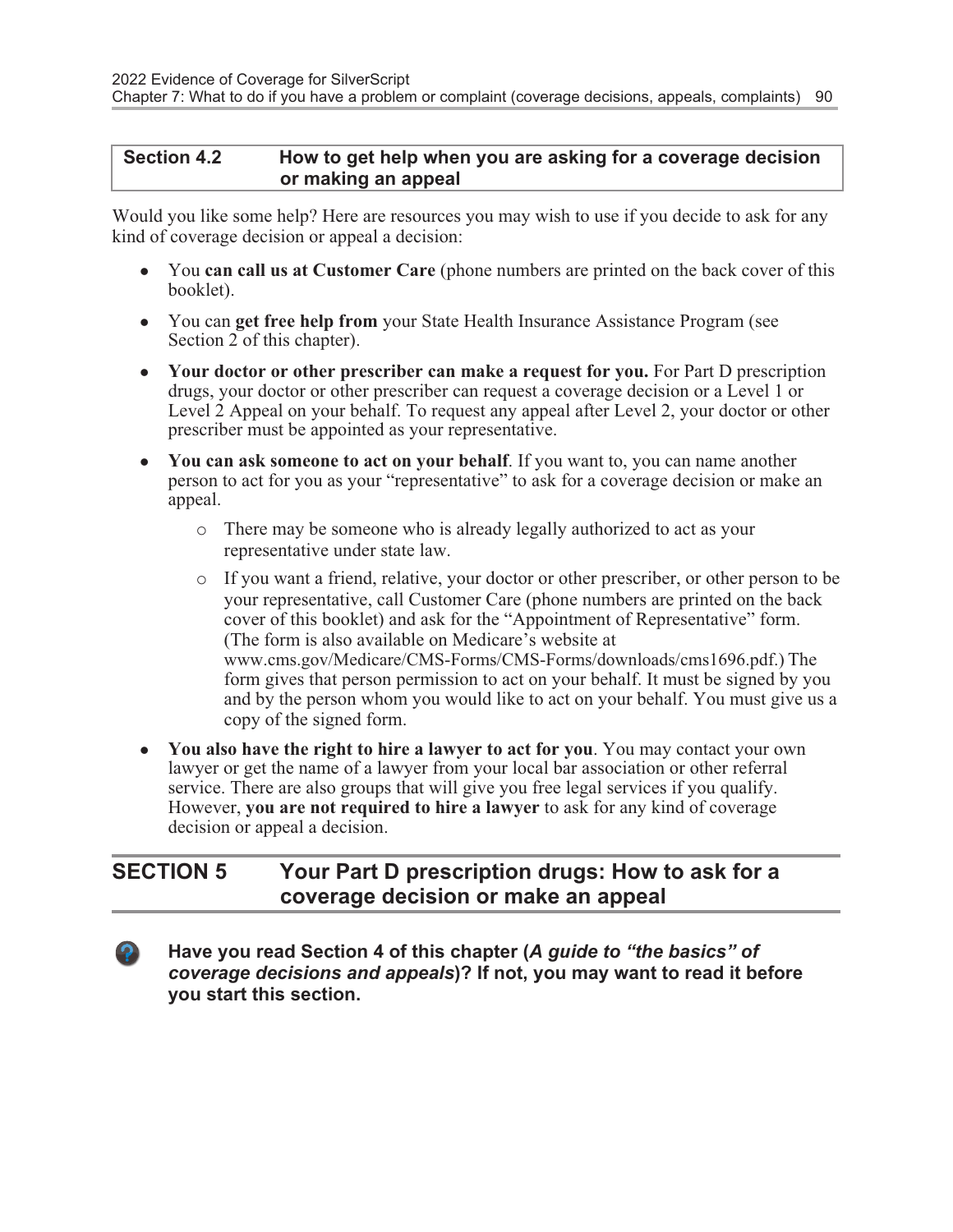#### Section 5.1 This section tells you what to do if you have problems getting a Part D prescription drug or you want us to pay you back for a Part D prescription drug

Your benefits as a member of our plan include coverage for many prescription drugs. Please refer to our plan's *Formulary (List of Covered Drugs)*. To be covered, the prescription drug must be used for a medically accepted indication. (A "medically accepted indication" is a use of the prescription drug that is either approved by the Food and Drug Administration or supported by certain reference books. See Chapter 3, Section 3 for more information about a medically accepted indication.)

- **This section is about your Part D prescription drugs only.** To keep things simple, we generally say "drug" in the rest of this section, instead of repeating "covered outpatient prescription drug" or "Part D drug" every time.
- For details about what we mean by Part D drugs, the Formulary (List of Covered Drugs), rules and restrictions on coverage, and cost information, see Chapter 3 (Using the plan's coverage for your Part D prescription drugs) and Chapter 4 (What you pay for your Part D prescription drugs).

## Part D coverage decisions and appeals

As discussed in Section 4 of this chapter, a coverage decision is a decision we make about your benefits and coverage or about the amount we will pay for your drugs.

Legal Terms

An initial coverage decision about your Part D drugs is called a "coverage determination."

Here are examples of coverage decisions you ask us to make about your Part D drugs:

- You ask us to make an exception, including:
	- o Asking us to cover a Part D drug that is not on the plan's Formulary (List of Covered Drugs)
	- o Asking us to waive a restriction on the plan's coverage for a drug (such as limits on the amount of the drug you can get)
	- o Asking to pay a lower cost sharing amount for a covered drug on a higher cost sharing tier, if applicable to your plan
- You ask us whether a drug is covered for you and whether you satisfy any applicable coverage rules. (For example, when your drug is on the plan's Formulary (List of Covered Drugs) but we require you to get approval from us before we will cover it for you.)
	- o Please note: If your pharmacy tells you that your prescription cannot be filled as written, the pharmacy will give you a written notice explaining how to contact us to ask for a coverage decision.
- <sup>l</sup> You ask us to pay for a prescription drug you already bought. This is a request for a coverage decision about payment.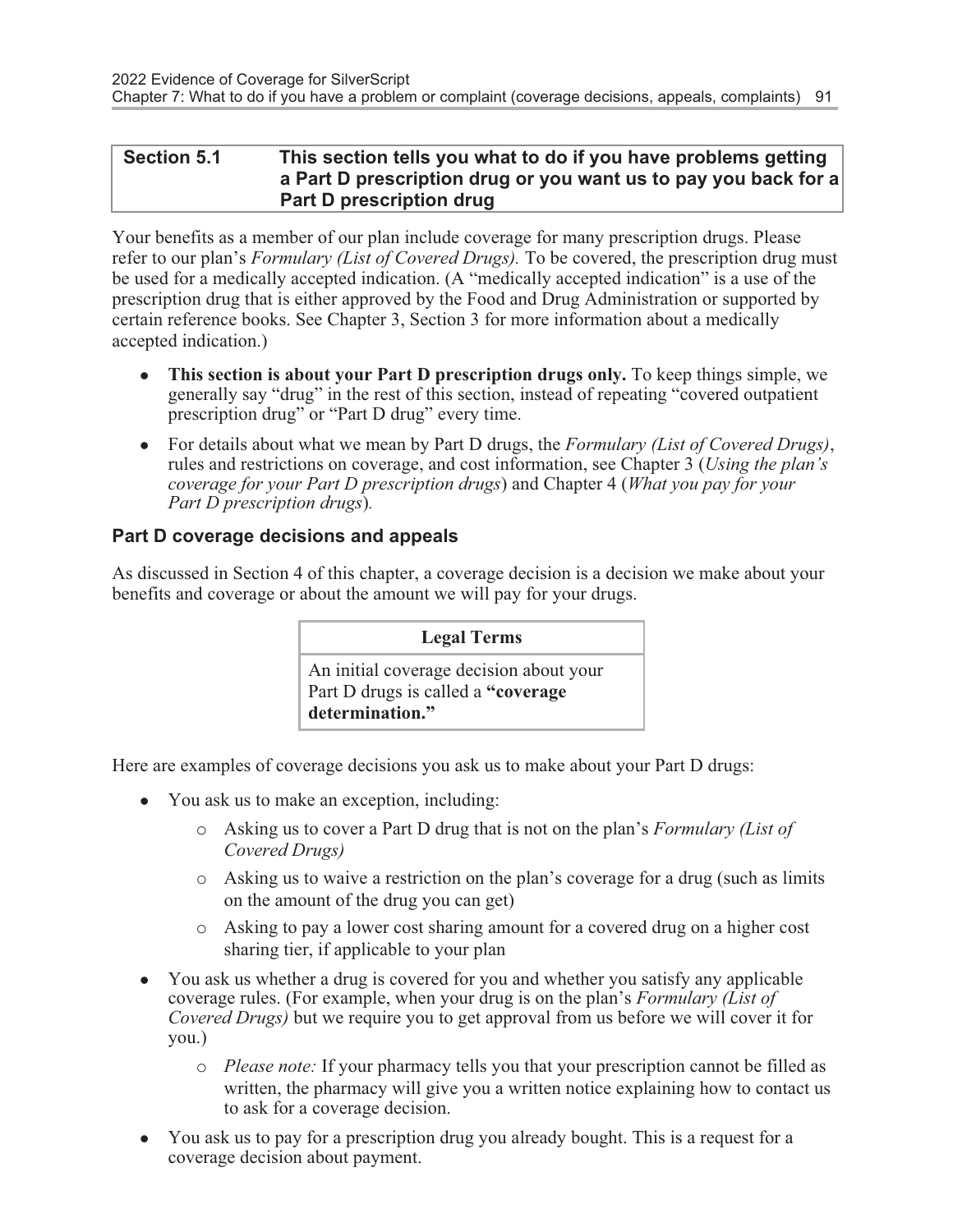If you disagree with a coverage decision we have made, you can appeal our decision. This section tells you both how to ask for coverage decisions and how to request an appeal. Use the following chart to help you determine which part has information for your situation:

| If you are in this situation:                                                                                                                                                  | This is what you can do:                                                                                                  |
|--------------------------------------------------------------------------------------------------------------------------------------------------------------------------------|---------------------------------------------------------------------------------------------------------------------------|
| If you need a drug that isn't on our Drug List<br>or need us to waive a rule or restriction on a<br>drug we cover.                                                             | You can ask us to make an exception. (This is<br>a type of coverage decision.)<br>Start with Section 5.2 of this chapter. |
| If you want us to cover a drug on our Drug<br>List, and you believe you meet any plan<br>rules or restrictions (such as getting approval<br>in advance) for the drug you need. | You can ask us for a coverage decision.<br>Skip ahead to Section 5.4 of this chapter.                                     |
| If you want to ask us to pay you back for a<br>drug you have already received and paid for.                                                                                    | You can ask us to pay you back. (This is a type<br>of coverage decision.)<br>Skip ahead to Section 5.4 of this chapter.   |
| If we already told you that we will not cover<br>or pay for a drug in the way that you want it<br>to be covered or paid for.                                                   | You can make an appeal. (This means you are<br>asking us to reconsider.)<br>Skip ahead to Section 5.5 of this chapter.    |

#### Which of these situations are you in?

#### Section 5.2 What is an exception?

If a drug is not covered in the way you would like it to be covered, you can ask us to make an "exception." An exception is a type of coverage decision. Similar to other types of coverage decisions, if we turn down your request for an exception, you can appeal our decision.

When you ask for an exception, your doctor or other prescriber will need to explain the medical reasons why you need the exception approved. We will then consider your request. Here are multiple examples of exceptions that you or your doctor or other prescriber can ask us to make:

1. Covering a Part D drug for you that is not on our Formulary (List of Covered Drugs). (We call it the "Drug List" for short.)

#### Legal Terms

Asking for coverage of a drug that is not on the Drug List is sometimes called asking for a "formulary exception."

• If we agree to make an exception and cover a drug that is not on the Drug List, you will need to pay the cost sharing amount that applies to drugs in the highest tier (excluding High Cost Tier, if applicable). You cannot ask for an exception to the copayment or coinsurance amount we require you to pay for the drug.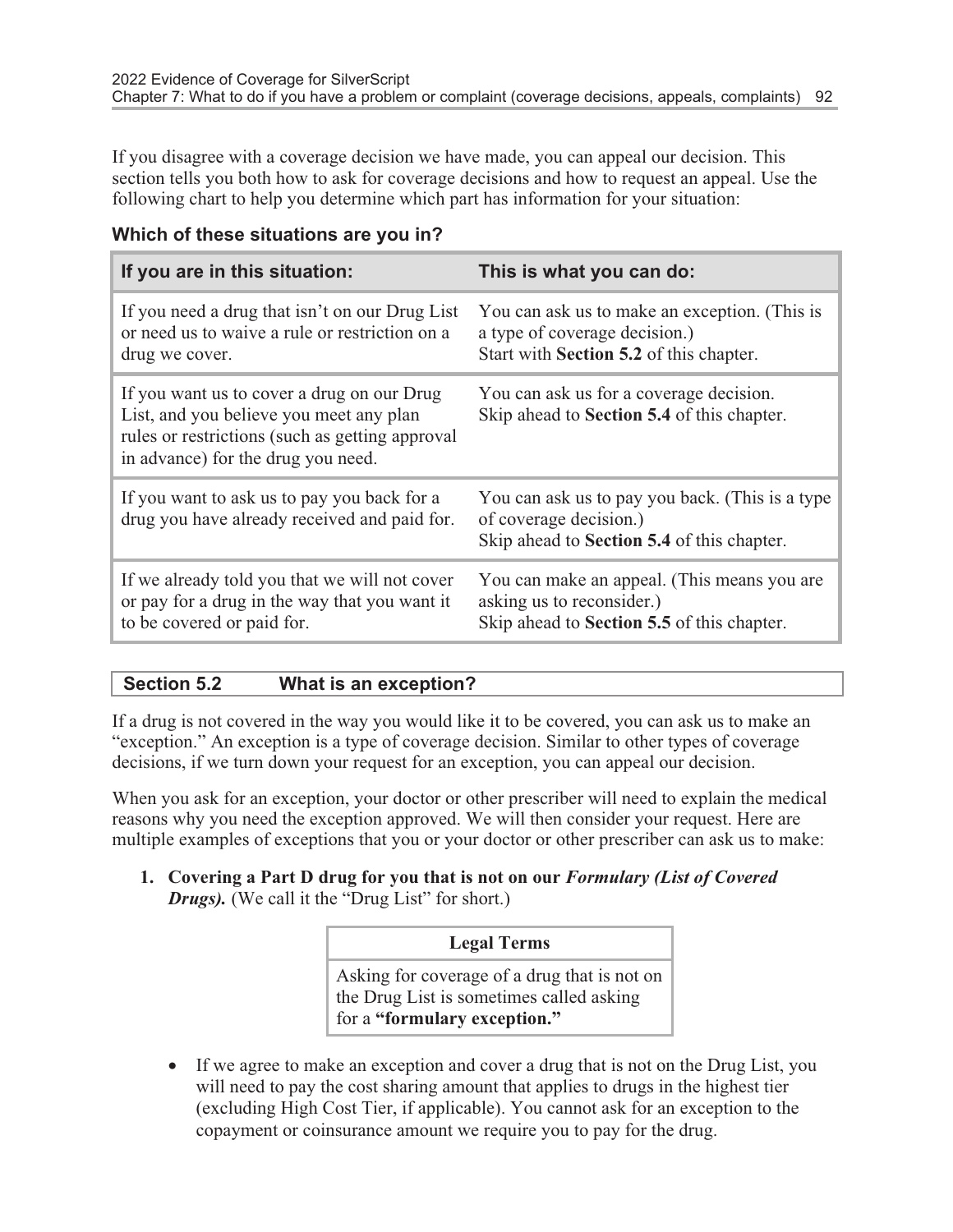2. Removing a restriction on our coverage for a covered drug. There are extra rules or restrictions that apply to certain drugs on our Formulary (List of Covered Drugs) (for more information, go to Chapter 3).

#### Legal Terms

Asking for removal of a restriction on coverage for a drug is sometimes called asking for a "formulary exception."

- · The extra rules and restrictions on coverage for certain drugs include:
	- o Being required to use the generic version of a drug instead of the brand name drug.
	- o Getting plan approval in advance before we will agree to cover the drug for you. (This is sometimes called "prior authorization.")
	- $\circ$  Being required to try a different drug first before we will agree to cover the drug you are asking for. (This is sometimes called "step therapy.")
	- o Quantity limits. For some drugs, there are restrictions on the amount of the drug you can have.
- If we agree to make an exception and waive a restriction for you, you can ask for an exception to the copayment or coinsurance amount we require you to pay for the drug.
- 3. Changing coverage of a drug to a lower cost sharing tier, if applicable to your plan. Every drug on our Drug List is in one of three cost sharing tiers. In general, the lower the cost sharing tier number, the less you will pay as your share of the cost of the drug.

#### Legal Terms

Asking to pay a lower price for a covered non-preferred drug is sometimes called asking for a "tiering exception."

- If our drug list contains alternative drug(s) for treating your medical condition that are in a lower cost sharing tier than your drug, you can ask us to cover your drug at the cost sharing amount that applies to the alternative drug(s). This would lower your share of the cost for the drug.
	- o If the drug you're taking is a biological product, you can ask us to cover your drug at the cost sharing amount that applies to the lowest tier that contains biological product alternatives for treating your condition.
	- o If the drug you're taking is a brand name drug, you can ask us to cover your drug at the cost sharing amount that applies to the lowest tier that contains brand name alternatives for treating your condition.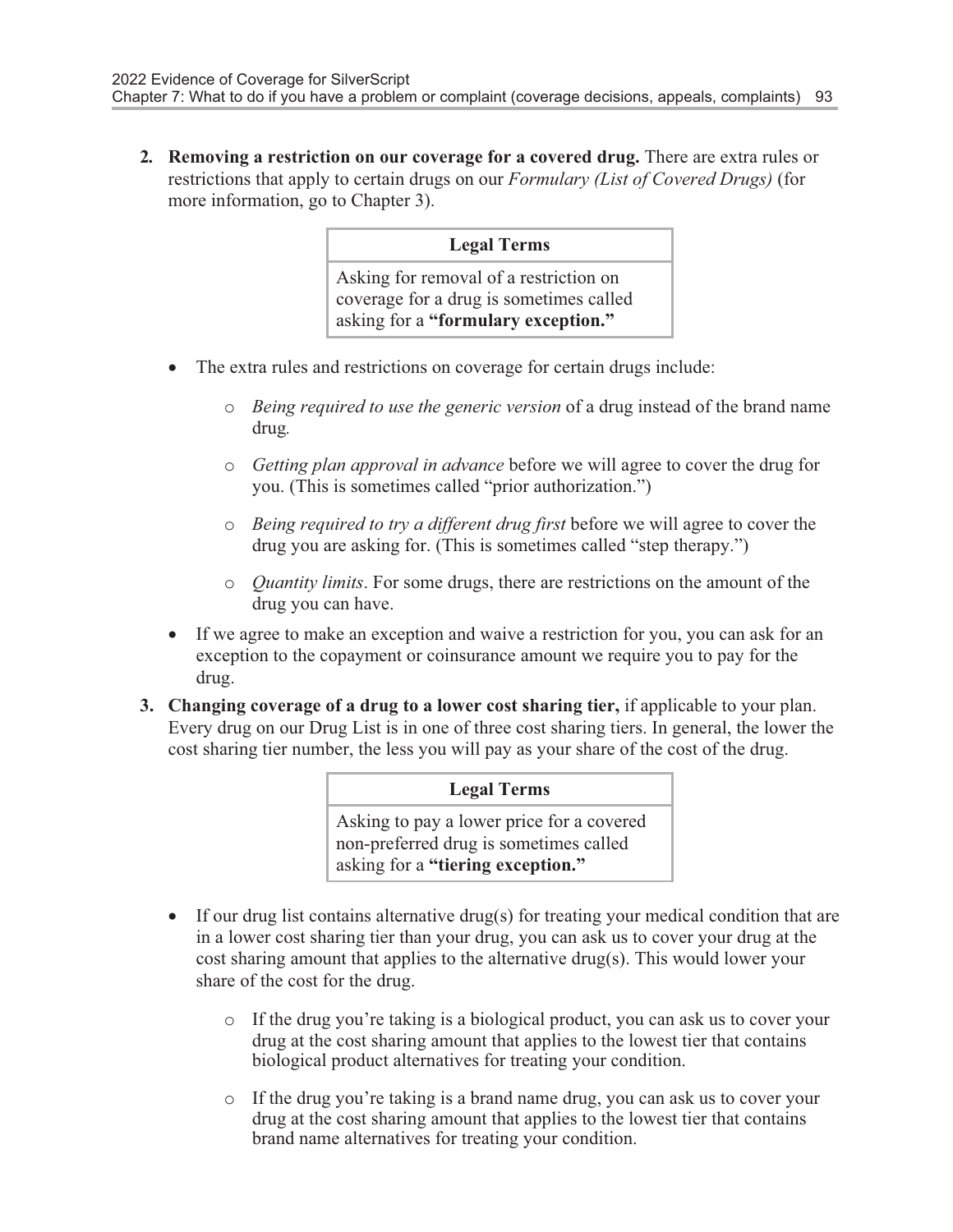- o If the drug you're taking is a generic drug, you can ask us to cover your drug at the cost sharing amount that applies to the lowest tier that contains either brand or generic alternatives for treating your condition.
- If we approve your request for a tiering exception and there is more than one lower cost sharing tier with alternative drugs you can't take, you will usually pay the lowest amount.

#### Section 5.3 Important things to know about asking for exceptions

#### Your doctor must tell us the medical reasons

Your doctor or other prescriber must give us a statement that explains the medical reasons for requesting an exception. For a faster decision, include this medical information from your doctor or other prescriber when you ask for the exception.

Typically, our Drug List includes more than one drug for treating a particular condition. These different possibilities are called "alternative" drugs. If an alternative drug would be just as effective as the drug you are requesting and would not cause more side effects or other health problems, we will generally *not* approve your request for an exception. If you ask us for a tiering exception, we will generally *not* approve your request for an exception unless all the alternative drugs in the lower cost sharing tier(s) won't work as well for you or are likely to cause an adverse reaction or other harm.

#### We can say yes or no to your request

- If we approve your request for an exception, our approval usually is valid until the end of the plan year. This is true as long as your doctor continues to prescribe the drug for you and that drug continues to be safe and effective for treating your condition.
- If we say no to your request for an exception, you can ask for a review of our decision by making an appeal. Section 5.5 tells you how to make an appeal if we say no.

The next section tells you how to ask for a coverage decision, including an exception.

#### Section 5.4 Step-by-step: How to ask for a coverage decision, including an exception

Step 1: You ask us to make a coverage decision about the drug(s) or payment you need. If your health requires a quick response, you must ask us to make a "fast coverage decision." You cannot ask for a fast coverage decision if you are asking us to pay you back for a drug you already bought.

#### What to do

• Request the type of coverage decision you want. Start by calling, writing, or faxing us to make your request. You, your representative, or your doctor (or other prescriber) can do this. For the details, see Chapter 2, Section 1 and look for the section called, How to contact us when you are asking for a coverage decision or making an appeal about your Part D prescription drugs. Or if you are asking us to pay you back for a drug, go to the section called, Where to send a request asking us to pay for our share of the cost of a prescription drug you have received.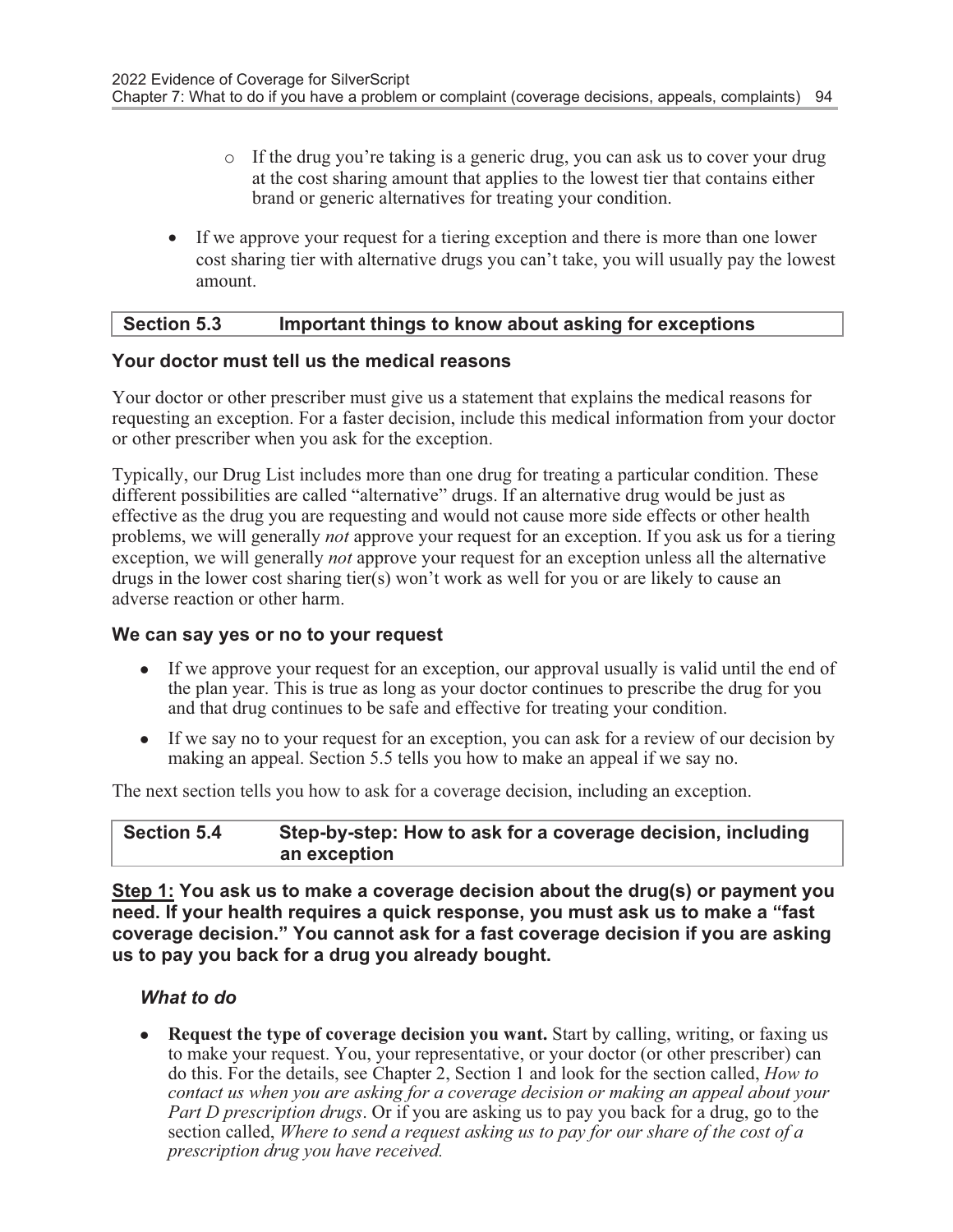- You or your doctor or someone else who is acting on your behalf can ask for a coverage decision. Section 4 of this chapter tells how you can give written permission to someone else to act as your representative. You can also have a lawyer act on your behalf.
- If you want to ask us to pay you back for a drug, start by reading Chapter 5 of this booklet: Asking the plan to pay its share of the costs for covered prescription drugs. Chapter 5 describes the situations in which you may need to ask for reimbursement. It also tells how to send us the paperwork that asks us to pay you back for our share of the cost of a drug you have paid for.
- If you are requesting an exception, provide the "supporting statement." Your doctor or other prescriber must give us the medical reasons for the drug exception you are requesting. (We call this the "supporting statement.") Your doctor or other prescriber can fax or mail the statement to us. Or your doctor or other prescriber can tell us on the phone and follow up by faxing or mailing a written statement if necessary. See Sections 5.2 and 5.3 of this chapter for more information about exception requests.
- We must accept any written request, including a request submitted on the "CMS" Model Coverage Determination Request Form."

#### If your health requires it, ask us to give you a "fast coverage decision"

Legal Terms

A "fast coverage decision" is called an "expedited coverage determination."

- When we give you our decision, we will use the "standard" deadlines unless we have agreed to use the "fast" deadlines. A standard coverage decision means we will give you an answer within 72 hours after we receive your doctor's statement. A fast coverage decision means we will answer within 24 hours after we receive your doctor's statement.
- <sup>l</sup> To get a fast coverage decision, you must meet two requirements:
	- $\circ$  You can get a fast coverage decision only if you are asking for a *drug you have* not yet received. (You cannot ask for a fast coverage decision if you are asking us to pay you back for a drug you have already bought.)
	- $\circ$  You can get a fast coverage decision *only* if using the standard deadlines could cause serious harm to your health or hurt your ability to function.
- If your doctor or other prescriber tells us that your health requires a "fast coverage decision," we will automatically agree to give you a fast coverage decision.
- If you ask for a fast coverage decision on your own (without your doctor's or other prescriber's support), we will decide whether your health requires that we give you a fast coverage decision.
	- o If we decide that your medical condition does not meet the requirements for a fast coverage decision, we will send you a letter that says so (and we will use the standard deadlines instead).
	- o This letter will tell you that if your doctor or other prescriber asks for the fast coverage decision, we will automatically give a fast coverage decision.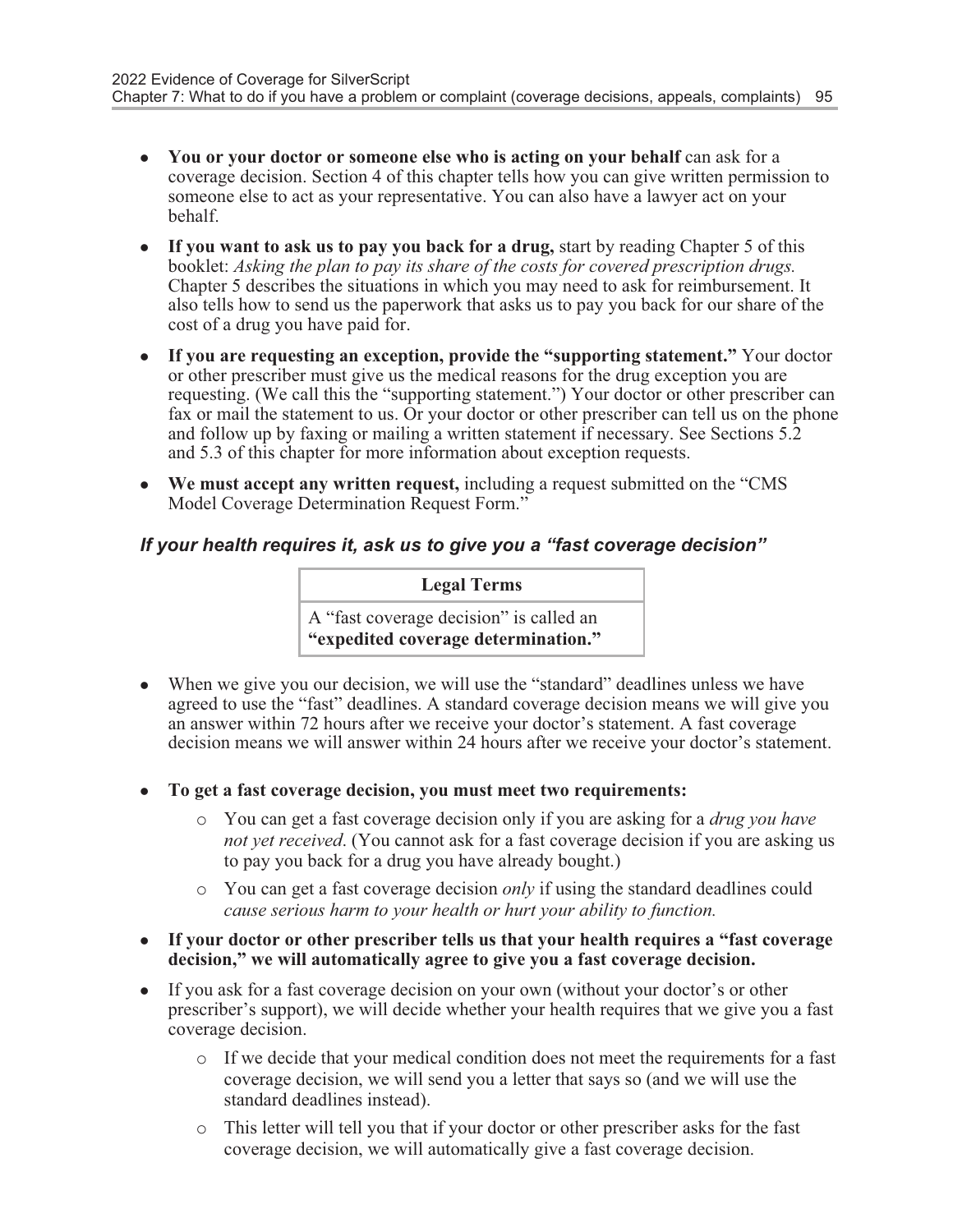o The letter will also tell how you can file a complaint about our decision to give you a standard coverage decision instead of the fast coverage decision you requested. It tells how to file a "fast" complaint, which means you would get our answer to your complaint within 24 hours of receiving the complaint. (The process for making a complaint is different from the process for coverage decisions and appeals. For more information about the process for making complaints, see Section 7 of this chapter.)

#### Step 2: We consider your request and we give you our answer.

#### Deadlines for a "fast" coverage decision

- If we are using the fast deadlines, we must give you our answer within  $24$  hours.
	- o Generally, this means within 24 hours after we receive your request. If you are requesting an exception, we will give you our answer within 24 hours after we receive your doctor's statement supporting your request. We will give you our answer sooner if your health requires us to.
	- o If we do not meet this deadline, we are required to send your request on to Level 2 of the appeals process, where it will be reviewed by an Independent Review Organization. Later in this section, we talk about this review organization and explain what happens at Appeal Level 2.
- If our answer is yes to part or all of what you requested, we must provide the coverage we have agreed to provide within 24 hours after we receive your request or doctor's statement supporting your request.
- If our answer is no to part or all of what you requested, we will send you a written statement that explains why we said no. We will also tell you how you can appeal.

#### Deadlines for a "standard" coverage decision about a drug you have not yet received

- If we are using the standard deadlines, we must give you our answer within 72 hours.
	- o Generally, this means within 72 hours after we receive your request. If you are requesting an exception, we will give you our answer within 72 hours after we receive your doctor's statement supporting your request. We will give you our answer sooner if your health requires us to.
	- o If we do not meet this deadline, we are required to send your request on to Level 2 of the appeals process, where it will be reviewed by an Independent Review Organization. Later in this section, we talk about this review organization and explain what happens at Appeal Level 2.
- If our answer is yes to part or all of what you requested  $$ 
	- o If we approve your request for coverage, we must provide the coverage we have agreed to provide within 72 hours after we receive your request or doctor's statement supporting your request.
- If our answer is no to part or all of what you requested, we will send you a written statement that explains why we said no. We will also tell you how you can appeal.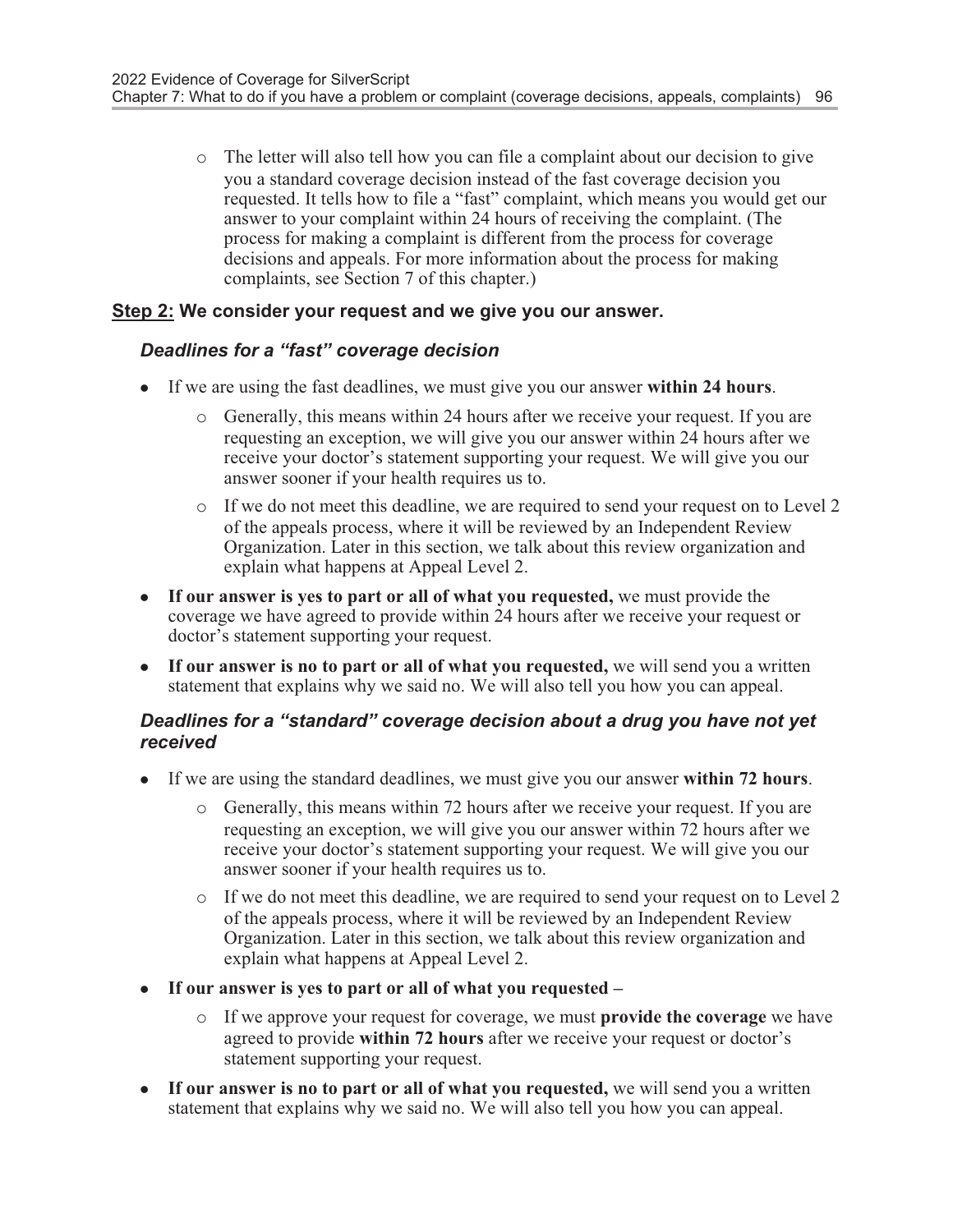#### Deadlines for a "standard" coverage decision about payment for a drug you have already bought

- $\bullet$  We must give you our answer within 14 calendar days after we receive your request.
	- o If we do not meet this deadline, we are required to send your request on to Level 2 of the appeals process, where it will be reviewed by an Independent Review Organization. Later in this section, we talk about this review organization and explain what happens at Appeal Level 2.
- If our answer is yes to part or all of what you requested, we are also required to make payment to you within 14 calendar days after we receive your request.
- $\bullet$  If our answer is no to part or all of what you requested, we will send you a written statement that explains why we said no. We will also tell you how you can appeal.

#### Step 3: If we say no to your coverage request, you decide if you want to make an appeal.

If we say no, you have the right to request an appeal. Requesting an appeal means asking us to reconsider – and possibly change – the decision we made.

#### Section 5.5 Step-by-step: How to make a Level 1 Appeal (how to ask for a review of a coverage decision made by our plan)

#### Legal Terms

An appeal to the plan about a Part D drug coverage decision is called a plan "redetermination."

Step 1: You contact us and make your Level 1 Appeal. If your health requires a quick response, you must ask for a "fast appeal."

#### What to do

- To start your appeal, you (or your representative or your doctor or other prescriber) must contact us.
	- $\circ$  For details on how to reach us by phone, fax, mail, or on our website, for any purpose related to your appeal, go to Chapter 2, Section 1 and look for the section called, How to contact us when you are asking for a coverage decision or making an appeal about your Part D prescription drugs.
- If you are asking for a standard appeal, make your appeal by submitting a written request. You may also ask for an appeal by calling us at the phone number shown in Chapter 2, Section 1 (How to contact us when you are asking for a coverage decision or making an appeal about your Part D prescription drugs).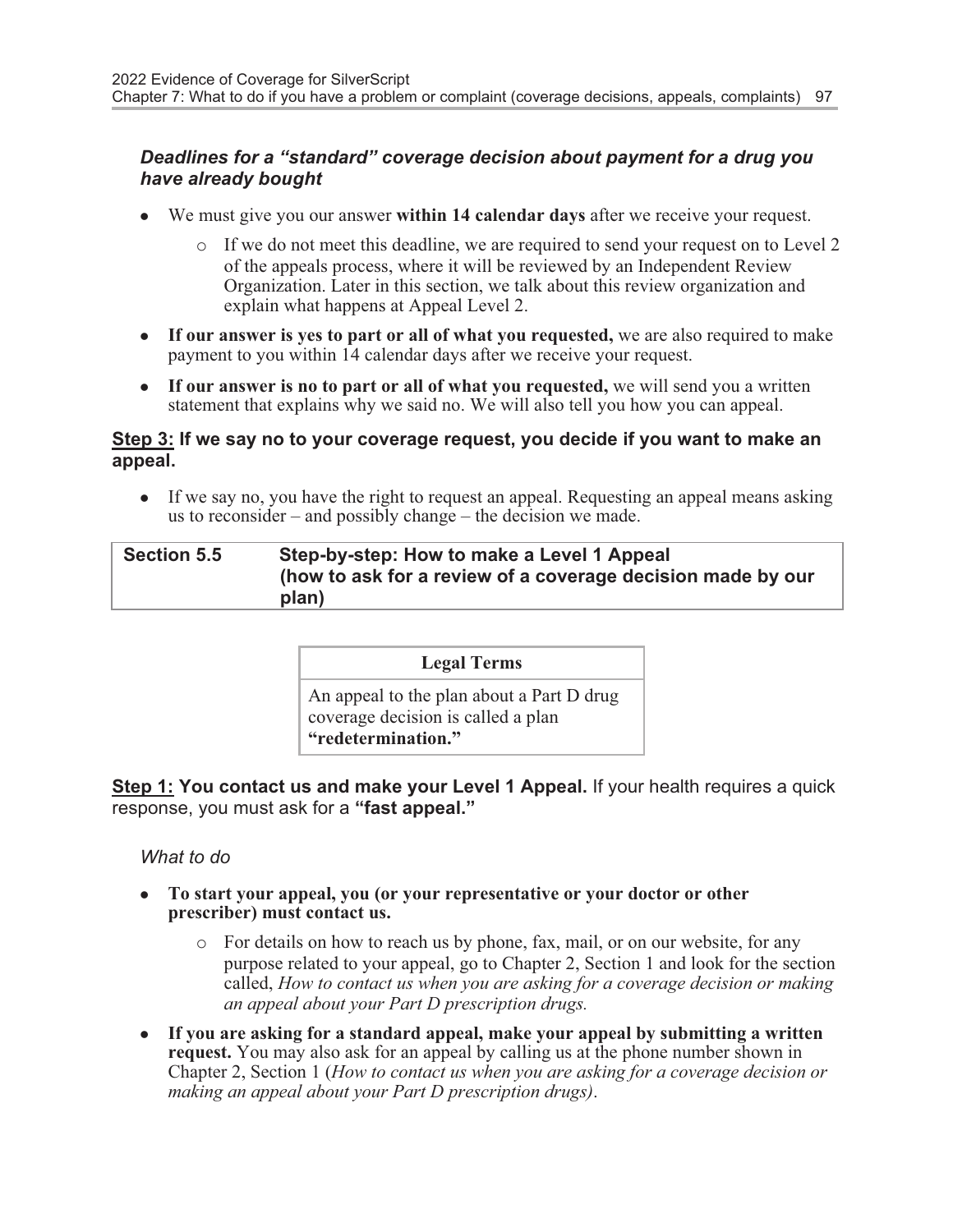- If you are asking for a fast appeal, you may make your appeal in writing or you may call us at the phone number shown in Chapter 2, Section 1 (How to contact us when you are asking for a coverage decision or making an appeal about your Part D prescription drugs).
- We must accept any written request, including a request submitted on the CMS Model Coverage Determination Request Form.
- You must make your appeal request within 60 calendar days from the date on the written notice we sent to tell you our answer to your request for a coverage decision. If you miss this deadline and have a good reason for missing it, we may give you more time to make your appeal. Examples of good cause for missing the deadline may include if you had a serious illness that prevented you from contacting us or if we provided you with incorrect or incomplete information about the deadline for requesting an appeal.
- You can ask for a copy of the information in your appeal and add more information.
	- o You have the right to ask us for a copy of the information regarding your appeal. We are allowed to charge a fee for copying and sending this information to you.
	- o If you wish, you and your doctor or other prescriber may give us additional information to support your appeal.

#### If your health requires it, ask for a "fast appeal"

#### Legal Terms

A "fast appeal" is also called an "expedited redetermination."

- If you are appealing a decision we made about a drug you have not yet received, you and your doctor or other prescriber will need to decide if you need a "fast appeal."
- The requirements for getting a "fast appeal" are the same as those for getting a "fast coverage decision" in Section 5.4 of this chapter.

#### Step 2: We consider your appeal and we give you our answer.

• When we are reviewing your appeal, we take another careful look at all of the information about your coverage request. We check to see if we were following all the rules when we said no to your request. We may contact you or your doctor or other prescriber to get more information.

#### Deadlines for a "fast appeal"

- If we are using the fast deadlines, we must give you our answer within  $72$  hours after we receive your appeal. We will give you our answer sooner if your health requires it.
	- o If we do not give you an answer within 72 hours, we are required to send your request on to Level 2 of the appeals process, where it will be reviewed by an Independent Review Organization. (Later in this section, we talk about this review organization and explain what happens at Level 2 of the appeals process.)
- If our answer is yes to part or all of what you requested, we must provide the coverage we have agreed to provide within 72 hours after we receive your appeal.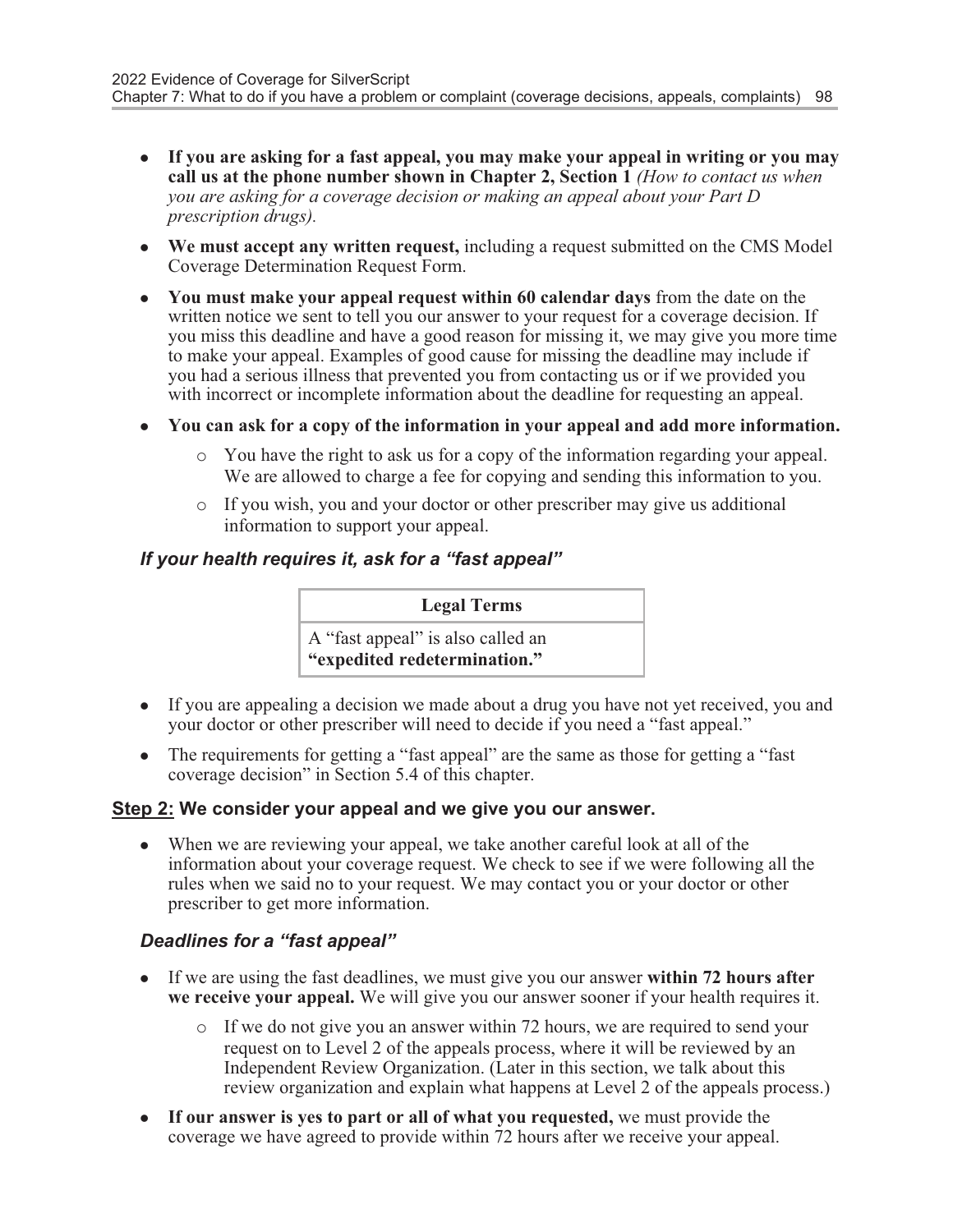• If our answer is no to part or all of what you requested, we will send you a written statement that explains why we said no and how you can appeal our decision.

#### Deadlines for a "standard appeal"

- If we are using the standard deadlines, we must give you our answer within 7 calendar days after we receive your appeal for a drug you have not received yet. We will give you our decision sooner if you have not received the drug yet and your health condition requires us to do so. If you believe your health requires it, you should ask for "fast appeal."
	- o If we do not give you a decision within 7 calendar days, we are required to send your request on to Level 2 of the appeals process, where it will be reviewed by an Independent Review Organization. Later in this section, we talk about this review organization and explain what happens at Level 2 of the appeals process.
- $\bullet$  If our answer is yes to part or all of what you requested
	- o If we approve a request for coverage, we must provide the coverage we have agreed to provide as quickly as your health requires, but no later than 7 calendar days after we receive your appeal.
	- o If we approve a request to pay you back for a drug you already bought, we are required to send payment to you within 30 calendar days after we receive your appeal request.
- $\bullet$  If our answer is no to part or all of what you requested, we will send you a written statement that explains why we said no and how you can appeal our decision.
- If you are requesting that we pay you back for a drug you have already bought, we must give you our answer within 14 calendar days after we receive your request.
	- o If we do not give you a decision within 14 calendar days, we are required to send your request on to Level 2 of the appeals process, where it will be reviewed by an Independent Review Organization. Later in this section, we talk about this review organization and explain what happens at Appeal Level 2.
- If our answer is yes to part or all of what you requested, we are also required to make payment to you within 30 calendar days after we receive your request.
- If our answer is no to part or all of what you requested, we will send you a written statement that explains why we said no. We will also tell you how you can appeal our decision.

#### Step 3: If we say no to your appeal, you decide if you want to continue with the appeals process and make another appeal.

- If we say no to your appeal, you then choose whether to accept this decision or continue by making another appeal.
- If you decide to make another appeal, it means your appeal is going on to Level 2 of the appeals process (see below).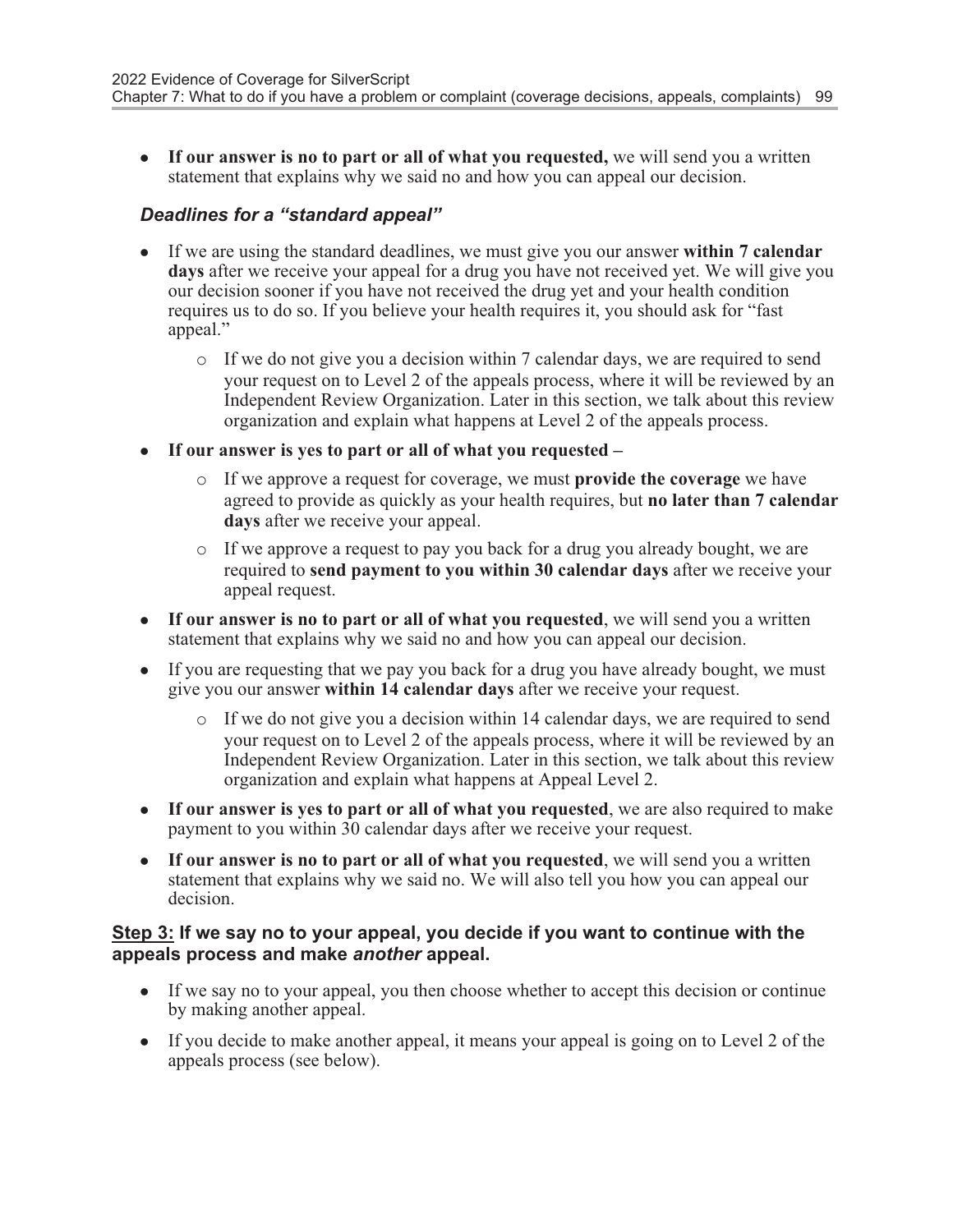#### Section 5.6 Step-by-step: How to make a Level 2 Appeal

If we say no to your appeal, you then choose whether to accept this decision or continue by making another appeal. If you decide to go on to a Level 2 Appeal, the Independent Review Organization reviews the decision we made when we said no to your first appeal. This organization decides whether the decision we made should be changed.

#### Legal Terms

The formal name for the "Independent Review Organization" is the "Independent Review Entity." It is sometimes called the "IRE."

#### Step 1: To make a Level 2 Appeal, you (or your representative or your doctor or other prescriber) must contact the Independent Review Organization and ask for a review of your case.

- If we say no to your Level 1 Appeal, the written notice we send you will include instructions on how to make a Level 2 Appeal with the Independent Review Organization. These instructions will tell who can make this Level 2 Appeal, what deadlines you must follow, and how to reach the review organization.
- When you make an appeal to the Independent Review Organization, we will send the information we have about your appeal to this organization. This information is called your "case file." You have the right to ask us for a copy of your case file. We are allowed to charge you a fee for copying and sending this information to you.
- You have a right to give the Independent Review Organization additional information to support your appeal.

#### Step 2: The Independent Review Organization does a review of your appeal and gives you an answer.

- The Independent Review Organization is an independent organization that is hired by Medicare. This organization is not connected with us and it is not a government agency. This organization is a company chosen by Medicare to review our decisions about your Part D benefits with us.
- Reviewers at the Independent Review Organization will take a careful look at all of the information related to your appeal. The organization will tell you its decision in writing and explain the reasons for it.

#### Deadlines for "fast appeal" at Level 2

- If your health requires it, ask the Independent Review Organization for a "fast appeal."
- If the Independent Review Organization agrees to give you a "fast appeal," the review organization must give you an answer to your Level 2 Appeal within 72 hours after it receives your appeal request.
- If the Independent Review Organization says yes to part or all of what you requested, we must provide the drug coverage that was approved by the review organization within 24 hours after we receive the decision from the review organization.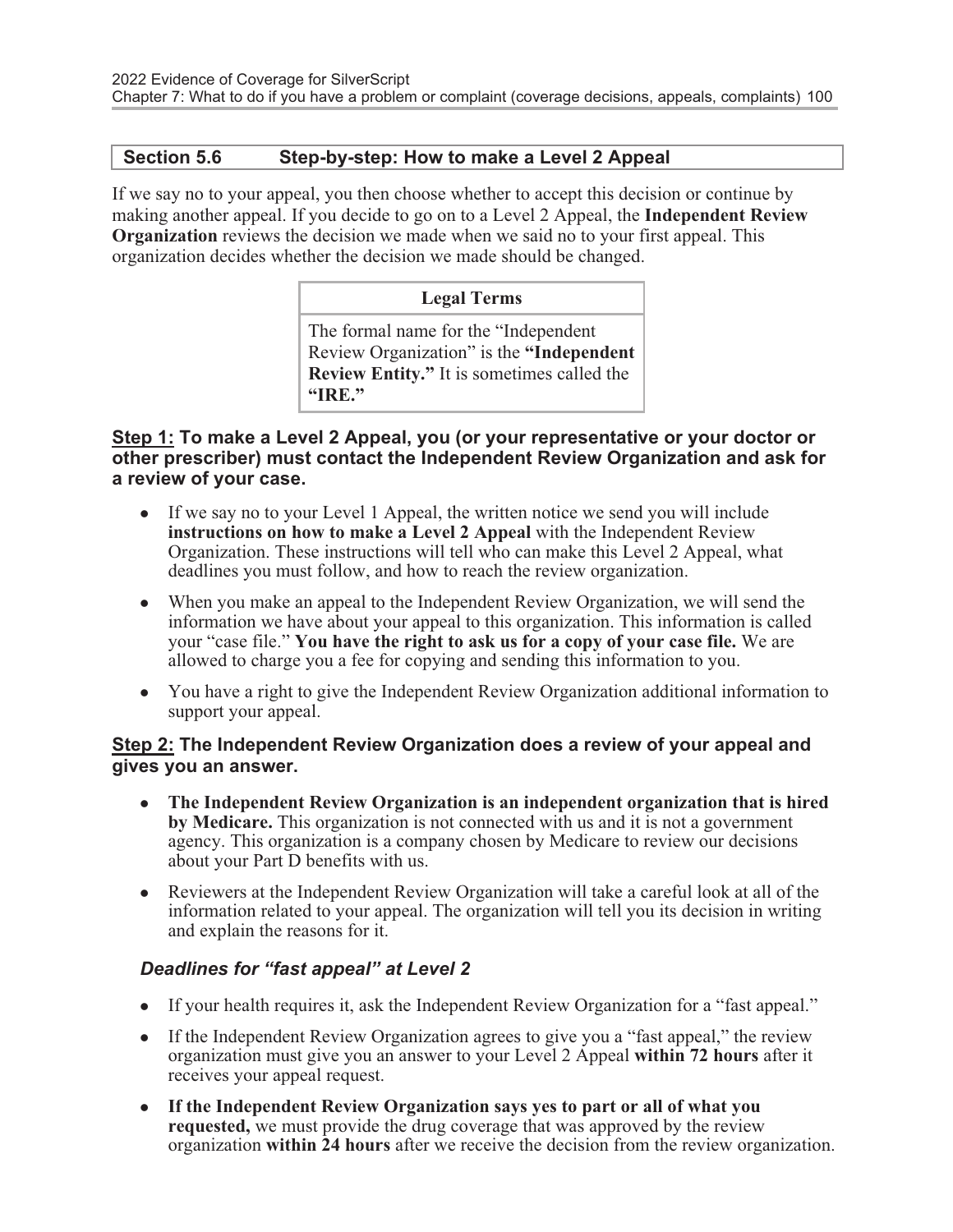## Deadlines for "standard appeal" at Level 2

- If you have a standard appeal at Level 2, the Independent Review Organization must give you an answer to your Level 2 Appeal within 7 calendar days after it receives your appeal if it is for a drug you have not received yet. If you are requesting that we pay you back for a drug you have already bought, the review organization must give you an answer to your level 2 appeal within 14 calendar days after it receives your request.
- If the Independent Review Organization says yes to part or all of what you requested.
- If the Independent Review Organization approves a request for coverage, we must provide the drug coverage that was approved by the review organization within 72 hours after we receive the decision from the review organization.
- If the Independent Review Organization approves a request to pay you back for a drug you already bought, we are required to send payment to you within 30 calendar days after we receive the decision from the review organization.

#### What if the review organization says no to your appeal?

If this organization says no to your appeal, it means the organization agrees with our decision not to approve your request. (This is called "upholding the decision." It is also called "turning down your appeal.")

If the Independent Review Organization "upholds the decision," you have the right to a Level 3 Appeal. However, to make another appeal at Level 3, the dollar value of the prescription drug coverage you are requesting must meet a minimum amount. If the dollar value of the prescription drug coverage you are requesting is too low, you cannot make another appeal and the decision at Level 2 is final. The notice you get from the Independent Review Organization will tell you the dollar value that must be in dispute to continue with the appeals process.

#### Step 3: If the dollar value of the coverage you are requesting meets the requirement, you choose whether you want to take your appeal further.

- $\bullet$  There are three additional levels in the appeals process after Level 2 (for a total of five levels of appeal).
- If your Level 2 Appeal is turned down and you meet the requirements to continue with the appeals process, you must decide whether you want to go on to Level 3 and make a third appeal. If you decide to make a third appeal, the details on how to do this are in the written notice you got after your second appeal.
- The Level 3 Appeal is handled by an Administrative Law Judge or attorney adjudicator. Section 6 of this chapter tells more about Levels 3, 4, and 5 of the appeals process.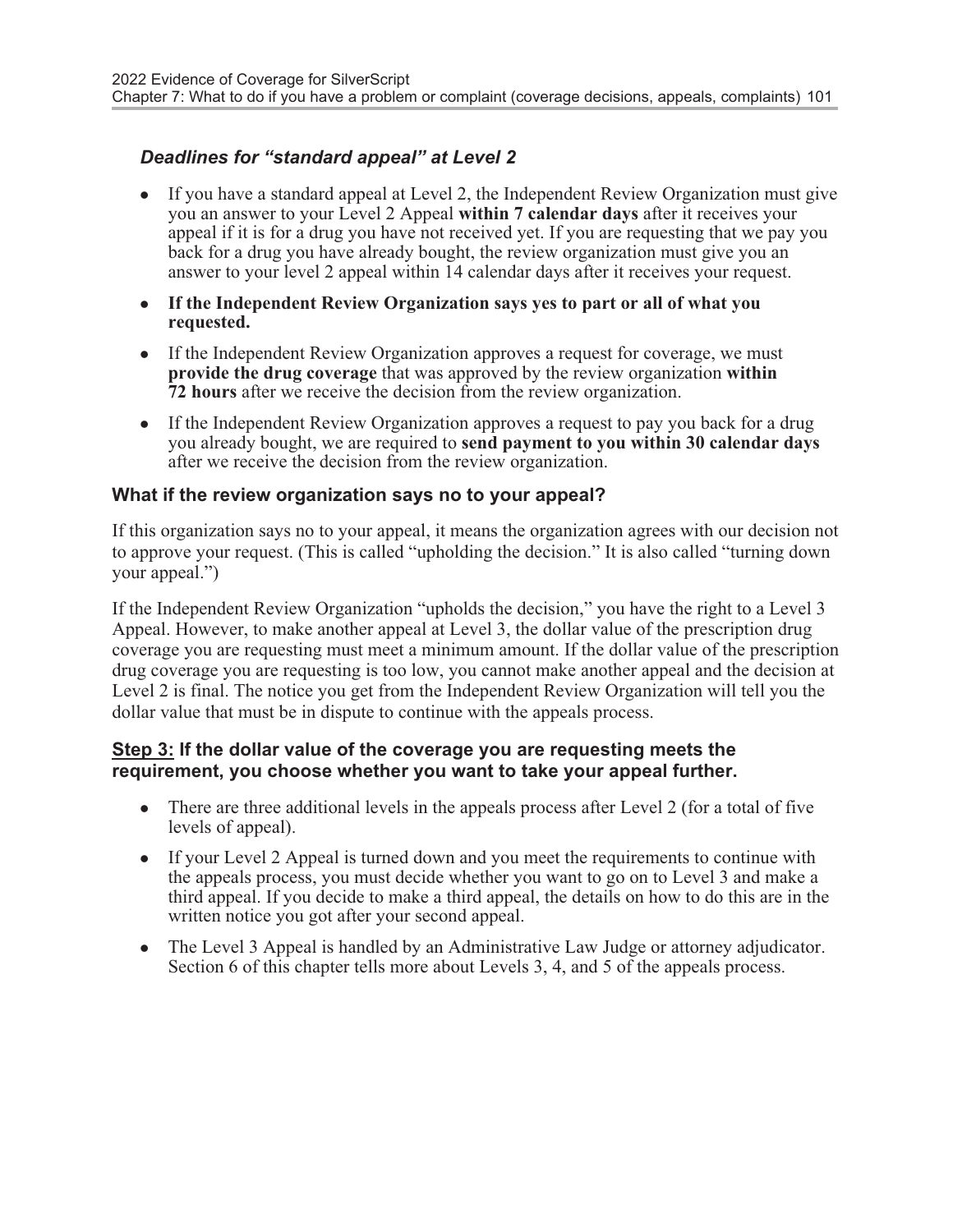## SECTION 6 Taking your appeal to Level 3 and beyond

#### Section 6.1 Appeal Levels 3, 4, and 5 for Part D Drug Requests

This section may be appropriate for you if you have made a Level 1 Appeal and a Level 2 Appeal, and both of your appeals have been turned down.

If the value of the drug you have appealed meets a certain dollar amount, you may be able to go on to additional levels of appeal. If the dollar amount is less, you cannot appeal any further. The written response you receive to your Level 2 Appeal will explain who to contact and what to do to ask for a Level 3 Appeal.

For most situations that involve appeals, the last three levels of appeal work in much the same way. Here is who handles the review of your appeal at each of these levels.

#### Level 3 Appeal A judge (called an Administrative Law Judge) or an attorney adjudicator who works for the Federal government will review your appeal and give you an answer.

- If the answer is yes, the appeals process is over. What you asked for in the appeal has been approved. We must authorize or provide the drug coverage that was approved by the Administrative Law Judge or attorney adjudicator within 72 hours (24 hours for expedited appeals) or make payment no later than 30 calendar days after we receive the decision.
- If the Administrative Law Judge or attorney adjudicator says no to your appeal, the appeals process may or may not be over.
	- $\circ$  If you decide to accept this decision that turns down your appeal, the appeals process is over.
	- o If you do not want to accept the decision, you can continue to the next level of the review process. If the Administrative Law Judge or attorney adjudicator says no to your appeal, the notice you get will tell you what to do next if you choose to continue with your appeal.

Level 4 Appeal The Medicare Appeals Council (Council) will review your appeal and give you an answer. The Council is part of the Federal government.

- If the answer is yes, the appeals process is over. What you asked for in the appeal has been approved. We must authorize or provide the drug coverage that was approved by the Council within 72 hours (24 hours for expedited appeals) or make payment no later than 30 calendar days after we receive the decision.
- If the answer is no, the appeals process may or may not be over.
	- o If you decide to accept this decision that turns down your appeal, the appeals process is over.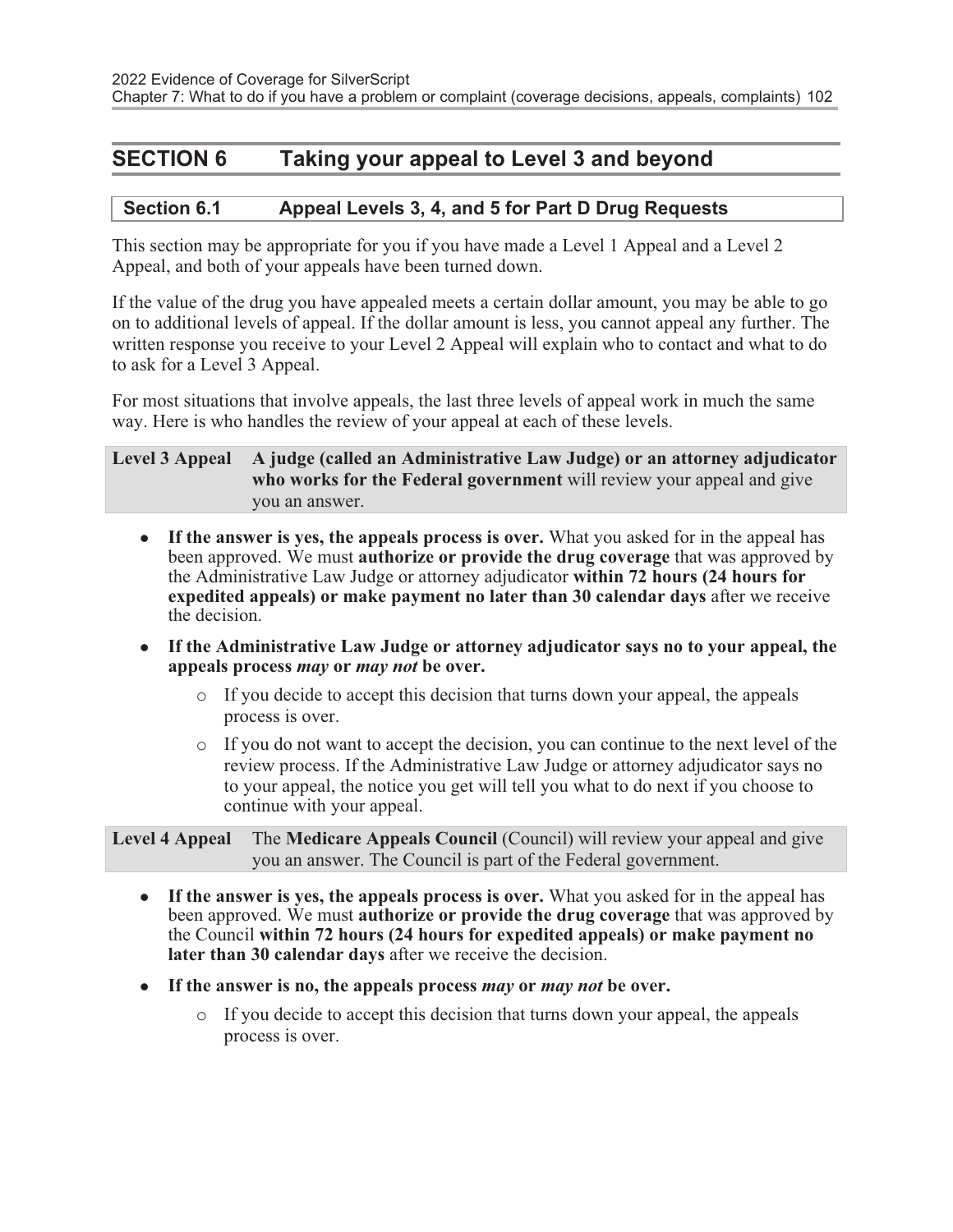o If you do not want to accept the decision, you might be able to continue to the next level of the review process. If the Council says no to your appeal or denies your request to review the appeal, the notice you get will tell you whether the rules allow you to go on to a Level 5 Appeal. If the rules allow you to go on, the written notice will also tell you who to contact and what to do next if you choose to continue with your appeal.

Level 5 Appeal A judge at the Federal District Court will review your appeal.

• This is the last step of the appeals process.

## MAKING COMPLAINTS

## SECTION 7 How to make a complaint about quality of care, waiting times, customer service, or other concerns

If your problem is about decisions related to benefits, coverage, or payment, then this section is not for you. Instead, you need to use the process for coverage decisions and appeals. Go to Section 4 of this chapter.

| <b>Section 7.1</b> | What kinds of problems are handled by the complaint |
|--------------------|-----------------------------------------------------|
|                    | process?                                            |

This section explains how to use the process for making complaints. The complaint process is used for certain types of problems *only*. This includes problems related to quality of care, waiting times, and the customer service you receive. Here are examples of the kinds of problems handled by the complaint process.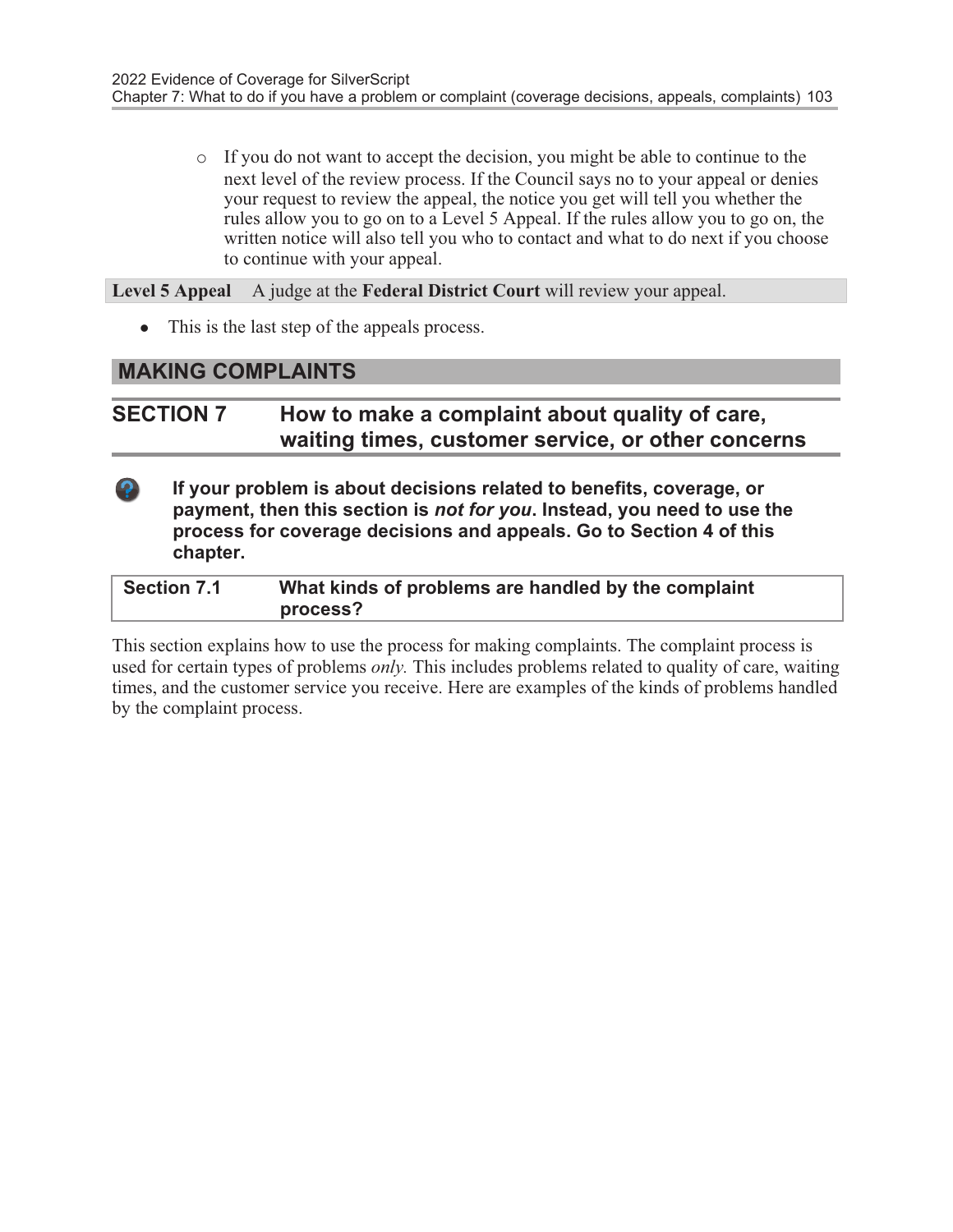## If you have any of the following kinds of problems, you can "make a complaint":

| <b>Complaint</b>                                                                                | <b>Example</b>                                                                                                                                                                                                                                                                                                                                                                                                                |
|-------------------------------------------------------------------------------------------------|-------------------------------------------------------------------------------------------------------------------------------------------------------------------------------------------------------------------------------------------------------------------------------------------------------------------------------------------------------------------------------------------------------------------------------|
| <b>Quality of your</b><br>medical care                                                          | Are you unhappy with the quality of the care you have received?                                                                                                                                                                                                                                                                                                                                                               |
| <b>Respecting your</b><br>privacy                                                               | Do you believe that someone did not respect your right to privacy or<br>$\bullet$<br>shared information about you that you feel should be confidential?                                                                                                                                                                                                                                                                       |
| Disrespect, poor<br>customer service,<br>or other negative<br>behaviors<br><b>Waiting times</b> | Has someone been rude or disrespectful to you?<br>$\bullet$<br>Are you unhappy with how our Customer Care has treated you?<br>$\bullet$<br>Do you feel you are being encouraged to leave the plan?<br>Have you been kept waiting too long by pharmacists? Or by our<br>$\bullet$<br>Customer Care or other staff at the plan?<br>Examples include waiting too long on the phone or when getting<br>$\circ$<br>a prescription. |
| <b>Cleanliness</b>                                                                              | Are you unhappy with the cleanliness or condition of a pharmacy?<br>$\bullet$                                                                                                                                                                                                                                                                                                                                                 |
| <b>Information you</b><br>get from us                                                           | Do you believe we have not given you a notice that we are required<br>$\bullet$<br>to give?<br>Do you think written information we have given you is hard to<br>$\bullet$<br>understand?                                                                                                                                                                                                                                      |
| <b>Timeliness</b><br>(These types of<br>complaints are all<br>related to the                    | The process of asking for a coverage decision and making appeals is<br>explained in Sections 4-6 of this chapter. If you are asking for a<br>coverage decision or making an appeal, you use that process, not the<br>complaint process.                                                                                                                                                                                       |
| timeliness of our<br>actions related to<br>coverage decisions<br>and appeals.)                  | However, if you have already asked us for a coverage decision or made<br>an appeal, and you think that we are not responding quickly enough, you<br>can also make a complaint about our slowness. Here are examples:<br>If you have asked us to give you a "fast coverage decision" or a "fast<br>$\bullet$                                                                                                                   |
|                                                                                                 | appeal," and we have said we will not, you can make a complaint.                                                                                                                                                                                                                                                                                                                                                              |
|                                                                                                 | If you believe we are not meeting the deadlines for giving you a<br>$\bullet$<br>coverage decision or an answer to an appeal you have made, you<br>can make a complaint.                                                                                                                                                                                                                                                      |
|                                                                                                 | When a coverage decision we made is reviewed and we are told that<br>we must cover or reimburse you for certain drugs, there are<br>deadlines that apply. If you think we are not meeting these<br>deadlines, you can make a complaint.                                                                                                                                                                                       |
|                                                                                                 | When we do not give you a decision on time, we are required to<br>forward your case to the Independent Review Organization. If we do<br>not do that within the required deadline, you can make a complaint.                                                                                                                                                                                                                   |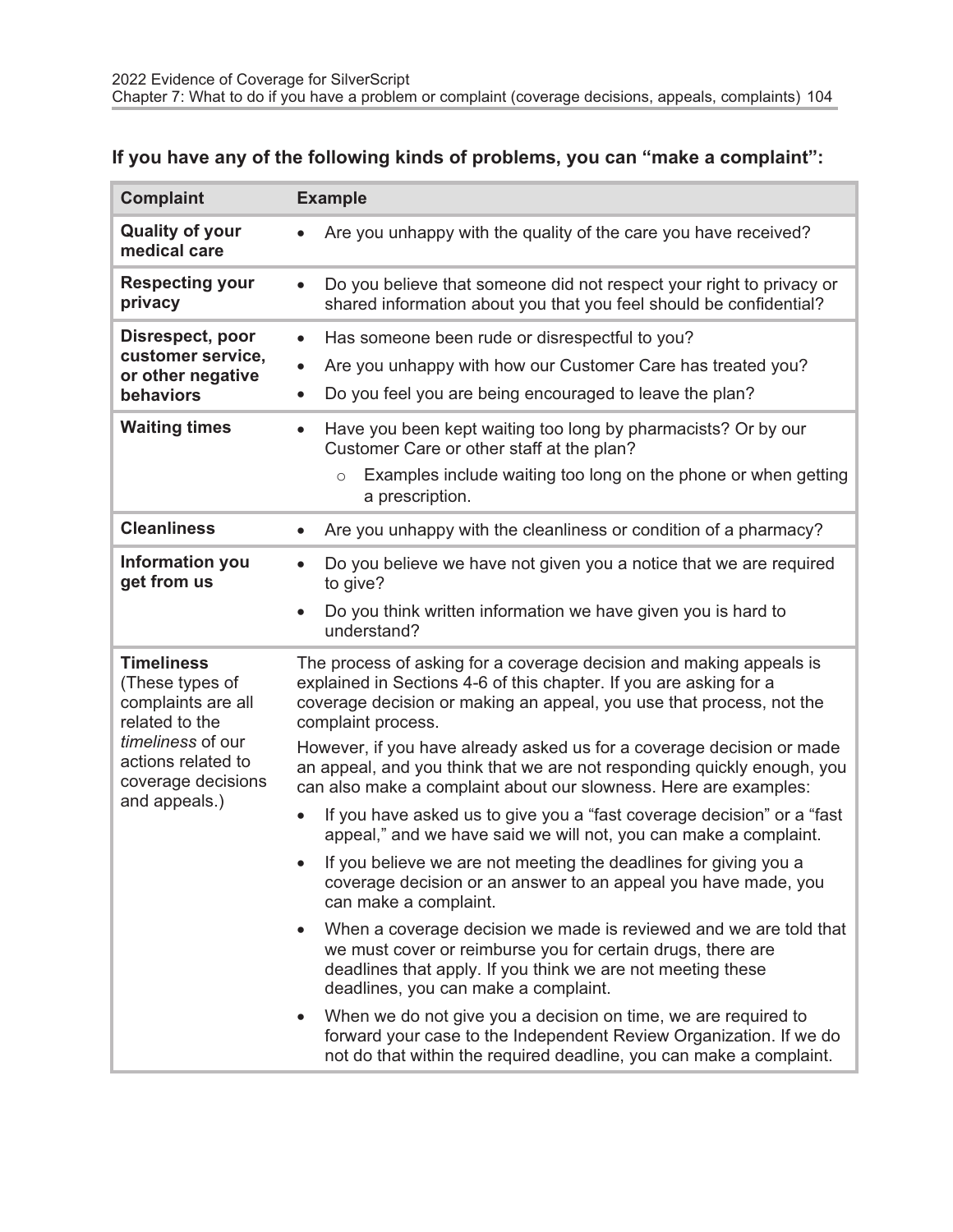#### Section 7.2 The formal name for "making a complaint" is "filing a grievance"

#### Legal Terms

- What this section calls a "complaint" is also called a "grievance."
- Another term for "making a complaint" is "filing a grievance."

Another way to say "using the process for complaints" is "using the process" for filing a grievance."

| <b>Section 7.3</b> | Step-by-step: Making a complaint |
|--------------------|----------------------------------|
|                    |                                  |

Step 1: Contact us promptly – either by phone or in writing.

- Usually, calling Customer Care is the first step. If there is anything else you need to do, Customer Care will let you know. Call 1-866-884-9478, 24 hours a day, 7 days a week. TTY users should call 711.
- If you do not wish to call (or you called and were not satisfied), you can put your complaint in writing and send it to us. If you put your complaint in writing, we will respond to your complaint in writing.
- You may submit a grievance via fax at 1-724-741-4956. Or you may send it to us in writing to:

SilverScript Insurance Company Prescription Drug Plans Grievance Department P.O. Box 14834 Lexington, KY 40512

Upon receipt of your complaint, we will initiate the grievance process.

- o We will respond to you in writing if you ask for a written response or file a written complaint (grievance). Or if your complaint is related to quality of care, we will respond to you in writing.
- o We must notify you of our decision about your complaint (grievance) as quickly as your situation requires based on your health status, but no later than 30 calendar days after receiving your complaint. We may extend the time frame by up to 14 calendar days if you ask for the extension, or if we justify a need for additional information and the delay is in your best interest.
- In certain cases, you have the right to ask for a fast review of your complaint. This is called the Expedited Grievance Process. You are entitled to a fast review of your complaint in the following situations:
	- o We deny your request for a fast review of a request for drug benefits.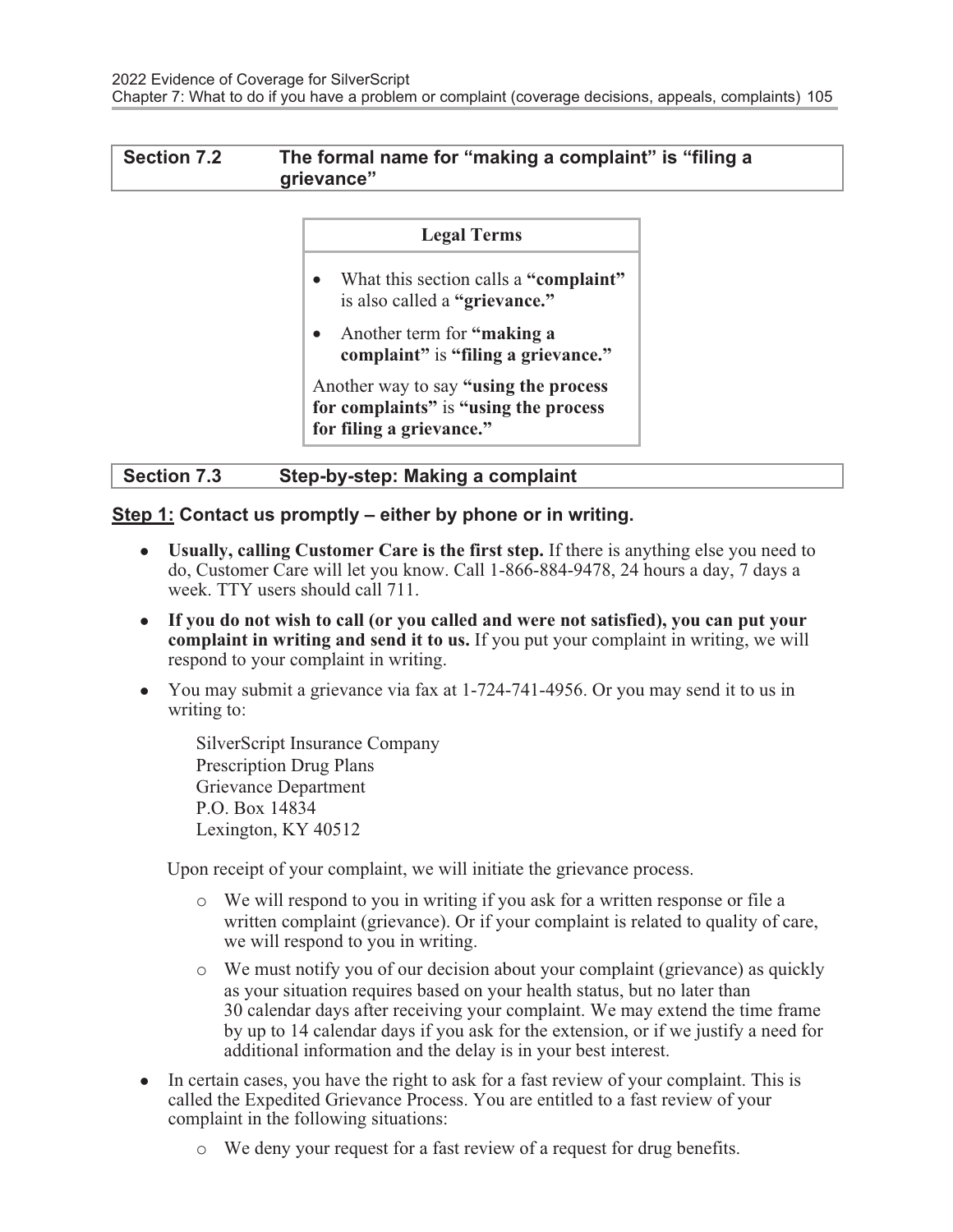- o We deny your request for a fast review of an appeal of denied drug benefits.
- You may request an Expedited Grievance by calling Customer Care at the number above. We will contact you within 24 hours by phone to notify you of our response. This will also be followed up by a written response.
- Whether you call or write, you should contact Customer Care right away. The complaint must be made within 60 calendar days after you had the problem you want to complain about.
- If you are making a complaint because we denied your request for a "fast coverage" decision" or a "fast appeal," we will automatically give you a "fast complaint." If you have a "fast" complaint, it means we will give you an answer within 24 hours.

#### Legal Terms

What this section calls a "fast complaint" is also called an "expedited grievance."

#### Step 2: We look into your complaint and give you our answer.

- **If possible, we will answer you right away.** If you call us with a complaint, we may be able to give you an answer on the same phone call. If your health condition requires us to answer quickly, we will do that.
- Most complaints are answered within 30 calendar days. If we need more information and the delay is in your best interest or if you ask for more time, we can take up to 14 more calendar days (44 calendar days total) to answer your complaint. If we decide to take extra days, we will tell you in writing.
- If we do not agree with some or all of your complaint or don't take responsibility for the problem you are complaining about, we will let you know. Our response will include our reasons for this answer. We must respond whether we agree with the complaint or not.

#### Section 7.4 You can also make complaints about quality of care to the Quality Improvement Organization

You can make your complaint about the quality of care you received by using the step-by-step process outlined above.

When your complaint is about *quality of care*, you also have two extra options:

- You can make your complaint to the Quality Improvement Organization. If you prefer, you can make your complaint about the quality of care you received directly to this organization (*without* making the complaint to us).
	- o The Quality Improvement Organization is a group of practicing doctors and other health care experts paid by the Federal government to check and improve the care given to Medicare patients.
	- o To find the name, address, and phone number of the Quality Improvement Organization for your state, look in the Appendix of this booklet. If you make a complaint to this organization, we will work with them to resolve your complaint.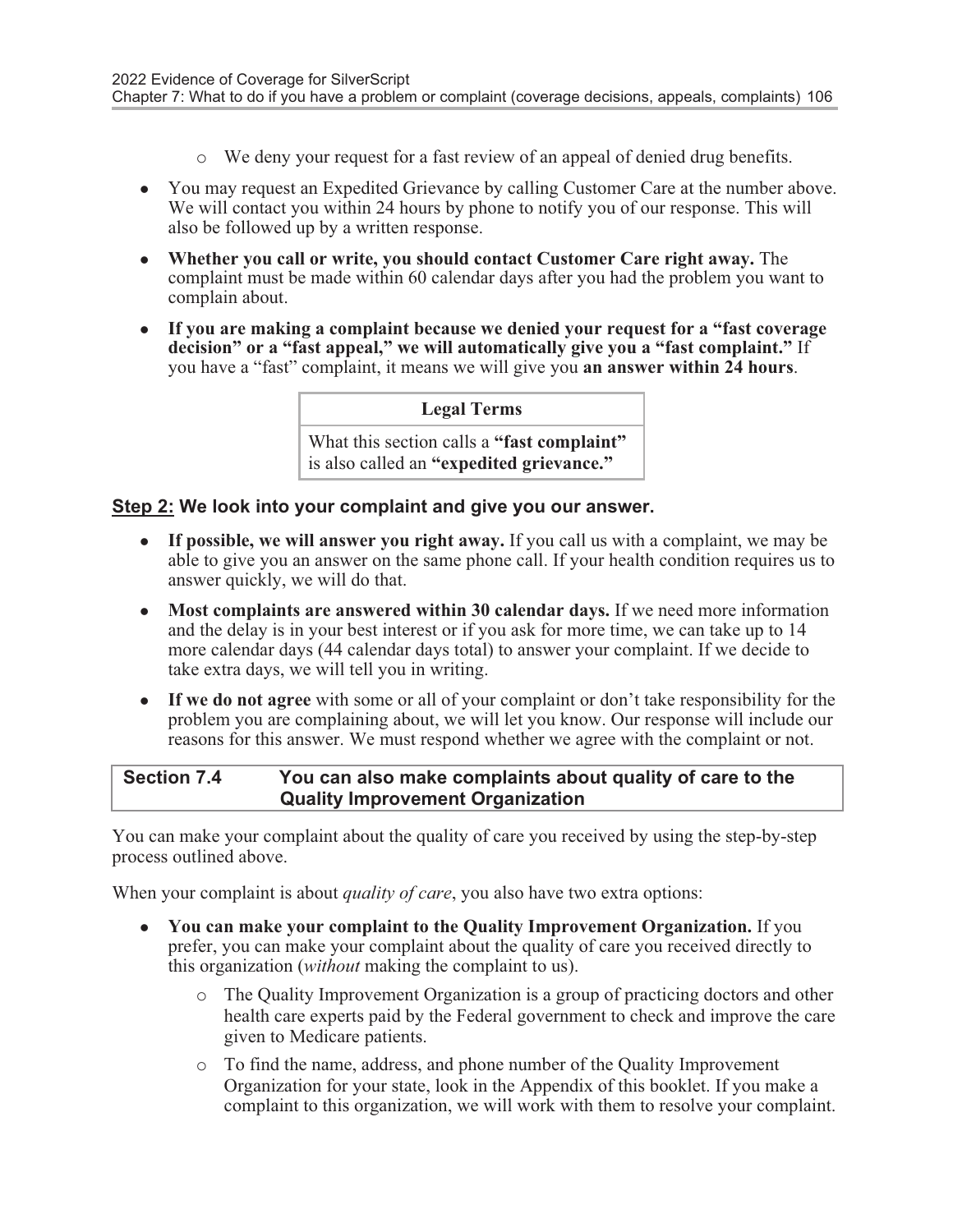• Or you can make your complaint to both at the same time. If you wish, you can make your complaint about quality of care to us and also to the Quality Improvement Organization.

#### Section 7.5 You can also tell Medicare about your complaint

You can submit a complaint about SilverScript directly to Medicare. To submit a complaint to Medicare, go to www.medicare.gov/MedicareComplaintForm/home.aspx. Medicare takes your complaints seriously and will use this information to help improve the quality of the Medicare program.

If you have any other feedback or concerns, or if you feel the plan is not addressing your issue, please call 1-800-MEDICARE (1-800-633-4227), 24 hours a day, 7 days a week. TTY users should call 1-877-486-2048.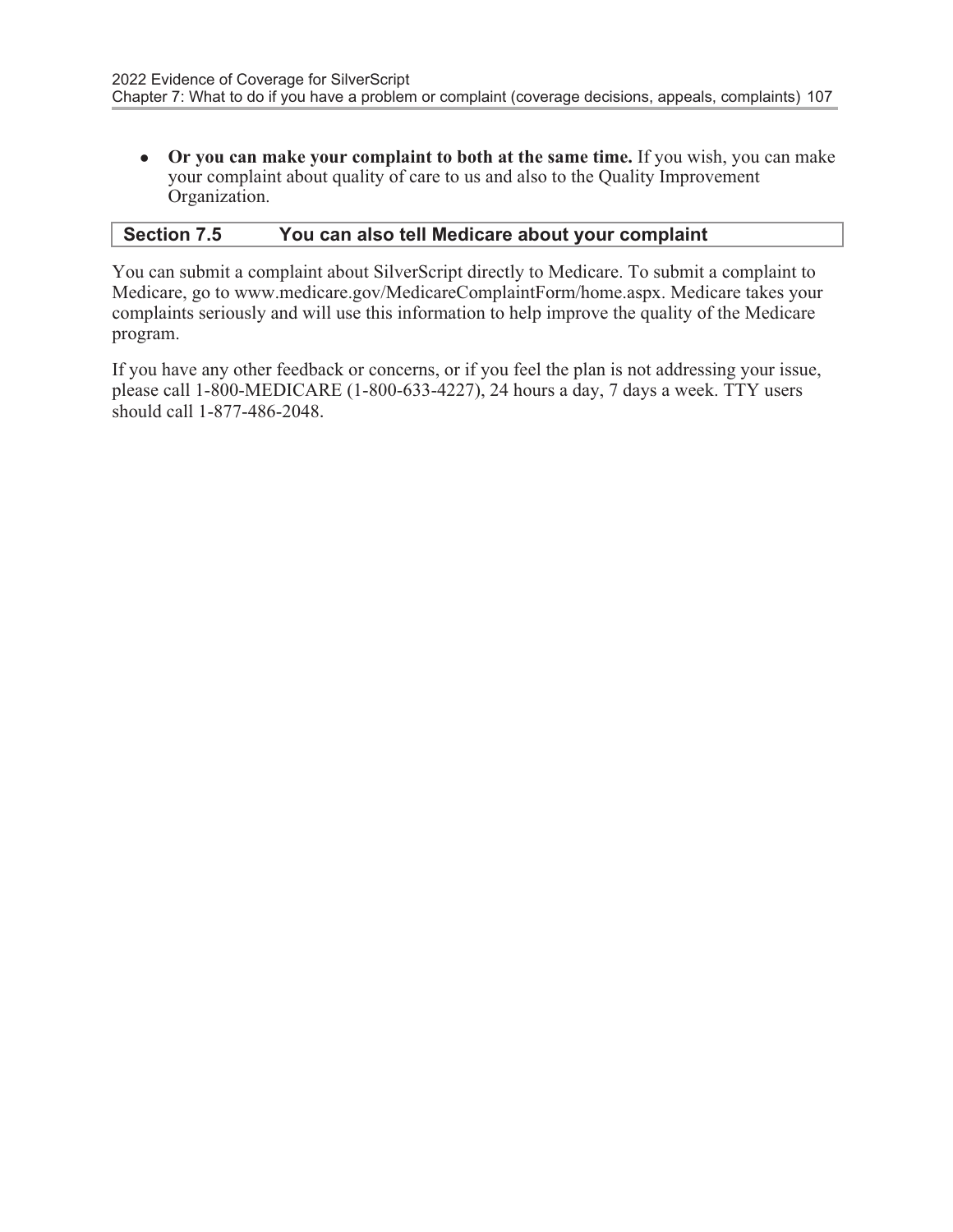## CHAPTER 8

Ending your membership in the plan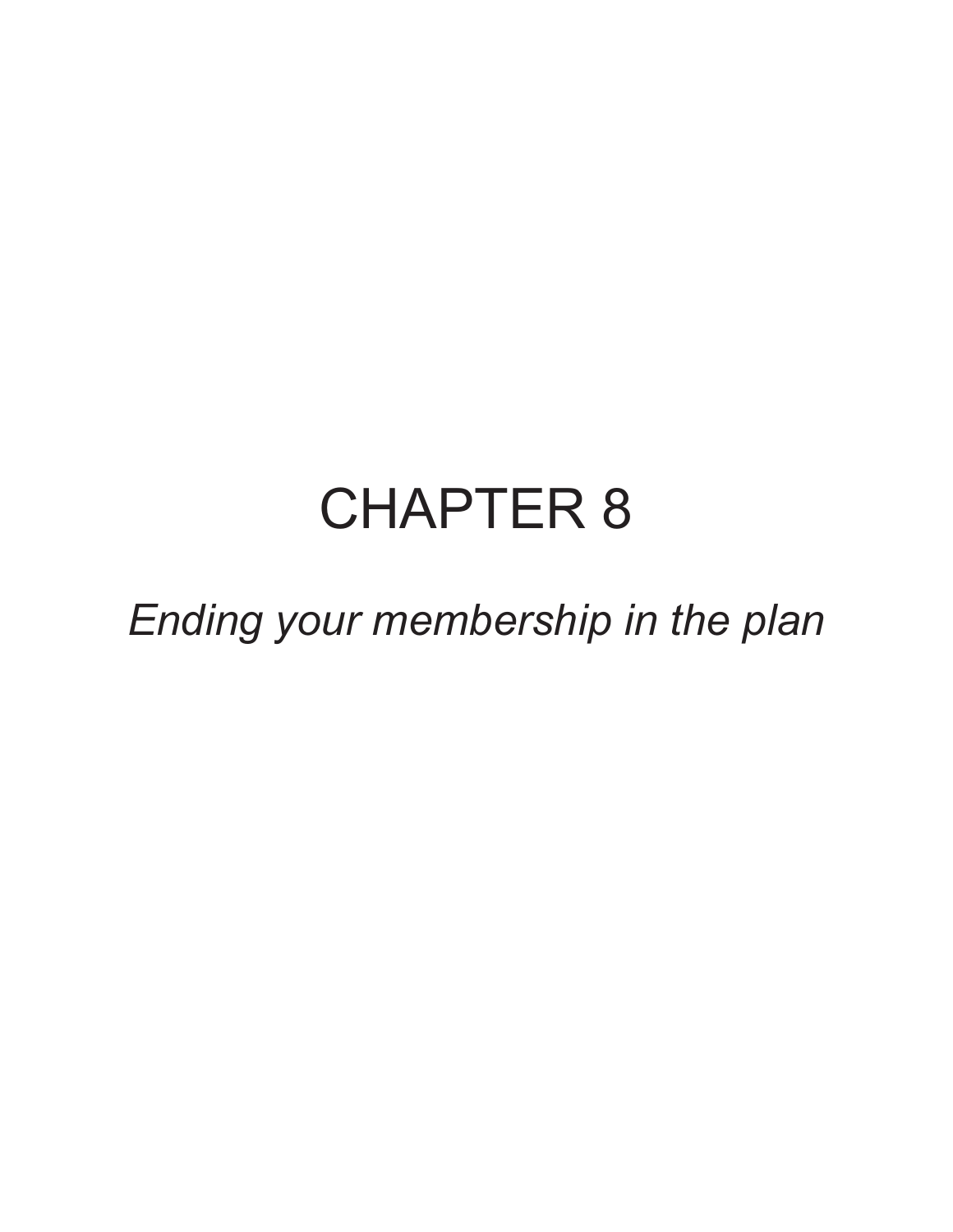### Chapter 8. Ending your membership in the plan

| Section 1.1      |                                                                                 |  |
|------------------|---------------------------------------------------------------------------------|--|
| <b>SECTION 2</b> | When can you end your membership in our plan?  110                              |  |
| Section 2.1      | You can end your membership during the Annual                                   |  |
| Section 2.2      | In certain situations, you can end your membership during a Special             |  |
| Section 2.3      | Where can you get more information about when you can end your                  |  |
| <b>SECTION 3</b> | How do you end your membership in our plan?  113                                |  |
|                  | Section 3.1 Usually, you end your membership by enrolling in another plan 113   |  |
| <b>SECTION 4</b> | Until your membership ends, you must keep getting                               |  |
|                  | Section 4.1 Until your membership ends, you are still a member of our plan  114 |  |
| <b>SECTION 5</b> | SilverScript must end your membership in the plan in certain                    |  |
| Section 5.1      |                                                                                 |  |
| Section 5.2      | We cannot ask you to leave our plan for any reason related to                   |  |
| Section 5.3      | You have the right to make a complaint if we end your membership in our         |  |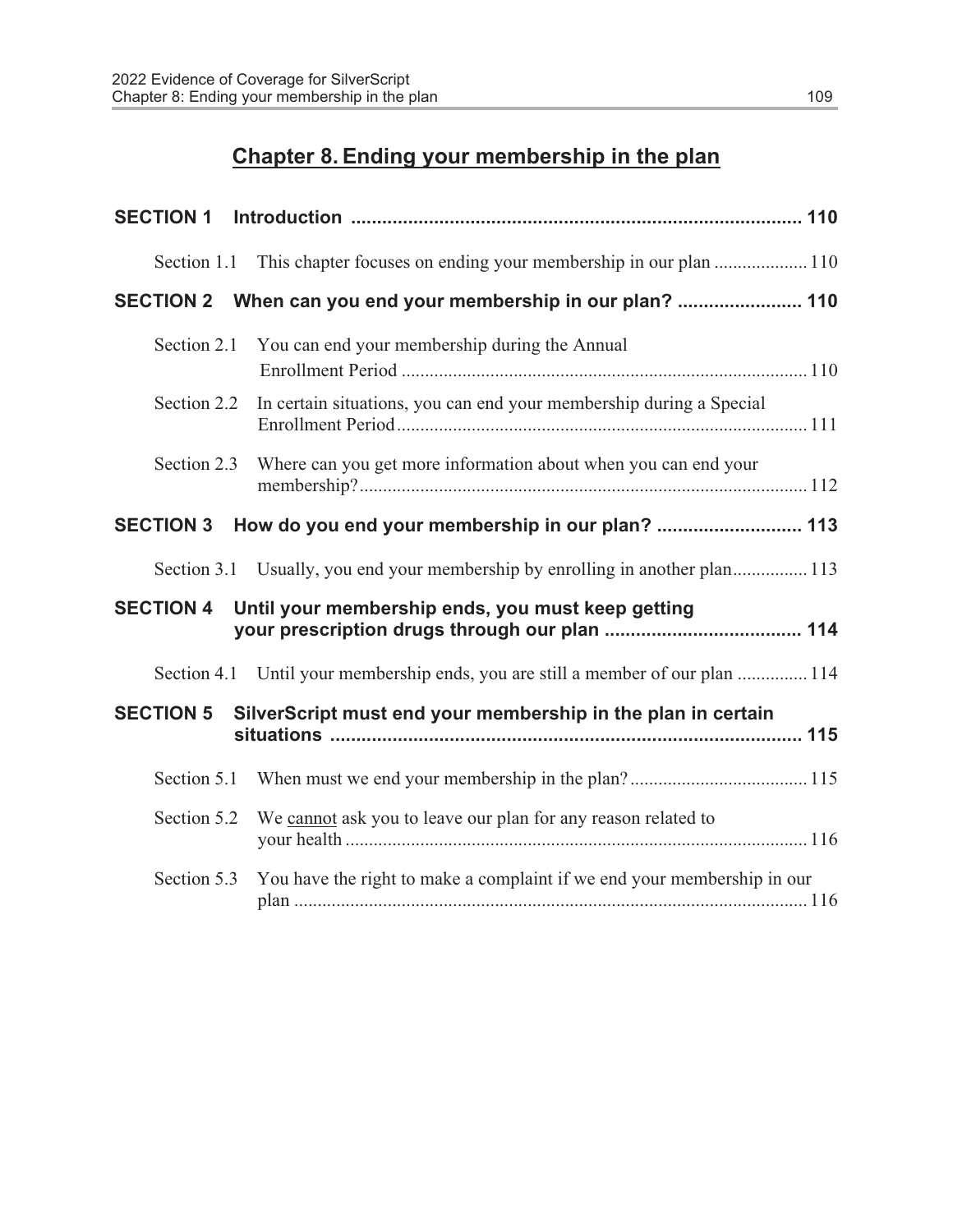#### SECTION 1 Introduction

#### Section 1.1 This chapter focuses on ending your membership in our plan

Ending your membership in SilverScript may be voluntary (your own choice) or involuntary (not your own choice):

- You might leave our plan because you have decided that you *want* to leave.
	- o There are only certain times during the year, or certain situations, when you may voluntarily end your membership in the plan. Section 2 of this chapter tells you when you can end your membership in the plan.
	- o The process for voluntarily ending your membership varies depending on what type of new coverage you are choosing. Section 3 of this chapter tells you how to end your membership in each situation.
- There are also limited situations where you do not choose to leave, but we are required to end your membership. Section 5 of this chapter tells you about situations when we must end your membership.

If you are leaving our plan, you must continue to get your Part D prescription drugs through our plan until your membership ends.

#### SECTION 2 When can you end your membership in our plan?

You may end your membership in our plan only during certain times of the year, known as enrollment periods. All members have the opportunity to leave the plan during the Annual Enrollment Period. In certain situations, you may also be eligible to leave the plan at other times of the year. This is known as a Special Enrollment Period (see Section 2.2 of this chapter for more information on the Special Enrollment Period).

Section 2.1 You can end your membership during the Annual Enrollment Period

You can end your membership during the Annual Enrollment Period (also known as the "Annual Open Enrollment Period"). This is the time when you should review your health and drug coverage and make a decision about your coverage for the upcoming year.

- When is the Annual Enrollment Period? From October 15 to December 7, 2021.
- What type of plan can you switch to during the Annual Enrollment Period? You can choose to keep your current coverage or make changes to your coverage for the upcoming year. If you decide to change to a new plan, you can choose any of the following types of plans:
	- o Another Medicare prescription drug plan.
	- o Original Medicare without a separate Medicare prescription drug plan.
		- If you receive "Extra Help" from Medicare to pay for your prescription drugs: If you do not enroll in a separate Medicare prescription drug plan, Medicare may enroll you in a prescription drug plan, unless you have opted out of automatic enrollment.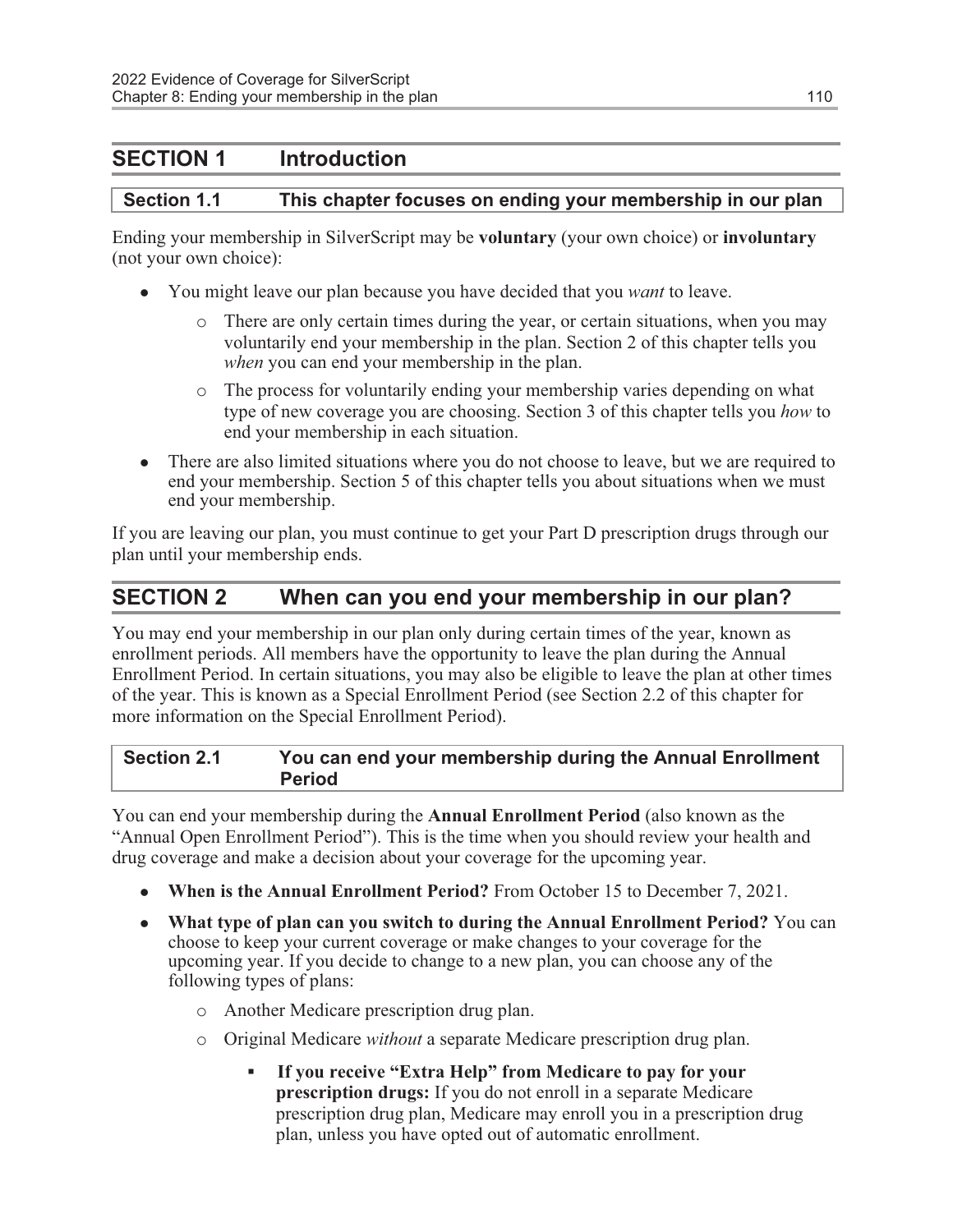- $\circ$  OR A Medicare health plan. A Medicare health plan is a plan offered by a private company that contracts with Medicare to provide all of the Medicare Part A (Hospital) and Part B (Medical) benefits. Some Medicare health plans also include Part D prescription drug coverage.
	- If you enroll in most individual Medicare health plans, you will be disenrolled from SilverScript when your new plan's coverage begins. However, if you choose a Private Fee-for-Service plan without Part D prescription drug coverage, a Medicare Medical Savings Account plan, or a Medicare Cost Plan, you can enroll in that plan and keep SilverScript for your prescription drug coverage. If you do not want to keep our plan, you can choose to enroll in another Medicare prescription drug plan or drop Medicare prescription drug coverage.
- o Note: If you disenroll from Medicare prescription drug coverage and go without creditable prescription drug coverage for 63 or more days in a row, you may have to pay a Part D late enrollment penalty if you join a Medicare prescription drug plan later. "Creditable" coverage means the coverage is expected to pay, on average, at least as much as Medicare's standard prescription drug coverage. See Chapter 1, Section 5 for more information about the Part D late enrollment penalty.
- When will your membership end? Your membership will end when your new plan's coverage begins.

#### Section 2.2 In certain situations, you can end your membership during a Special Enrollment Period

- In certain situations, members of SilverScript may be eligible to end their membership at other times of the year. This is known as a Special Enrollment Period.
- Who is eligible for a Special Enrollment Period? If any of the following situations apply to you, you may be eligible to end your membership during a Special Enrollment Period. These are just examples. For the full list you can contact the plan, call Medicare, or visit the Medicare website (www.medicare.gov):
	- o If you have moved out of your plan's service area.
	- o If you have Medicaid.
	- o If you are eligible for "Extra Help" with paying for your Medicare prescriptions.
	- o If we violate our contract with you.
	- $\circ$  If you are getting care in an institution, such as a nursing home or long-term care (LTC) hospital.
	- o If you enroll in the Program of All-inclusive Care for the Elderly (PACE). PACE is not available in all states. If you would like to know if PACE is available in your state, please contact Customer Care (phone numbers are printed on the back cover of this booklet).
	- o Note: If you're in a drug management program, you may not be able to change plans. Chapter 3, Section 10 tells you more about drug management programs.
- **When are Special Enrollment Periods?** The enrollment periods vary depending on your situation.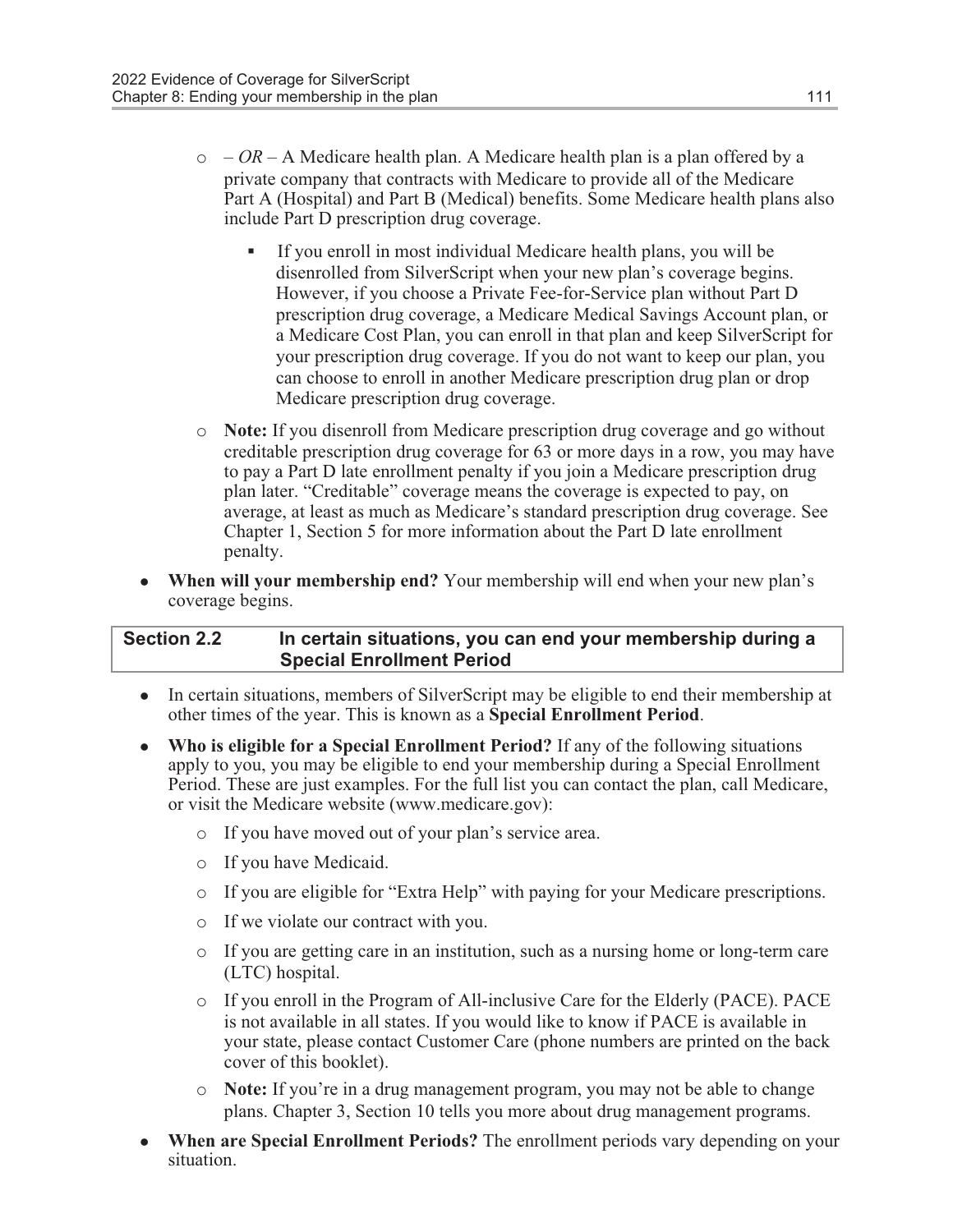- What can you do? To find out if you are eligible for a Special Enrollment Period, please call Medicare at 1-800-MEDICARE (1-800-633-4227), 24 hours a day, 7 days a week. TTY users should call 1-877-486-2048. If you are eligible to end your membership because of a special situation, you can choose to change both your Medicare health coverage and prescription drug coverage. This means you can choose any of the following types of plans:
	- o Another Medicare prescription drug plan.
	- o Original Medicare without a separate Medicare prescription drug plan.
		- If you receive "Extra Help" from Medicare to pay for your prescription drugs: If you switch to Original Medicare and do not enroll in a separate Medicare prescription drug plan, Medicare may enroll you in a prescription drug plan, unless you have opted out of automatic enrollment.
	- $\circ$  OR A Medicare health plan. A Medicare health plan is a plan offered by a private company that contracts with Medicare to provide all of the Medicare Part A (Hospital) and Part B (Medical) benefits. Some Medicare health plans also include Part D prescription drug coverage.
		- If you enroll in most individual Medicare health plans, you will be disenrolled from SilverScript when your new plan's coverage begins. However, if you choose a Private Fee-for-Service plan without Part D prescription drug coverage, a Medicare Medical Savings Account plan, or a Medicare Cost Plan, you can enroll in that plan and keep SilverScript for your prescription drug coverage. If you do not want to keep our plan, you can choose to enroll in another Medicare prescription drug plan or drop Medicare prescription drug coverage.
	- o Note: If you disenroll from Medicare prescription drug coverage and go without creditable prescription drug coverage for a continuous period of 63 days or more, you may have to pay a Part D late enrollment penalty if you join a Medicare prescription drug plan later. "Creditable" coverage means the coverage is expected to pay, on average, at least as much as Medicare's standard prescription drug coverage. See Chapter 1, Section 5 for more information about the Part D late enrollment penalty.
- When will your membership end? Your membership will usually end on the first day of the month after we receive your request to change your plan.

#### Section 2.3 Where can you get more information about when you can end your membership?

If you have any questions or would like more information on when you can end your membership:

- You can call Customer Care (phone numbers are printed on the back cover of this booklet).
- You can find the information in the *Medicare & You 2022* handbook.
	- $\circ$  Everyone with Medicare receives a copy of the *Medicare & You* handbook each fall. Those new to Medicare receive it within a month after first signing up.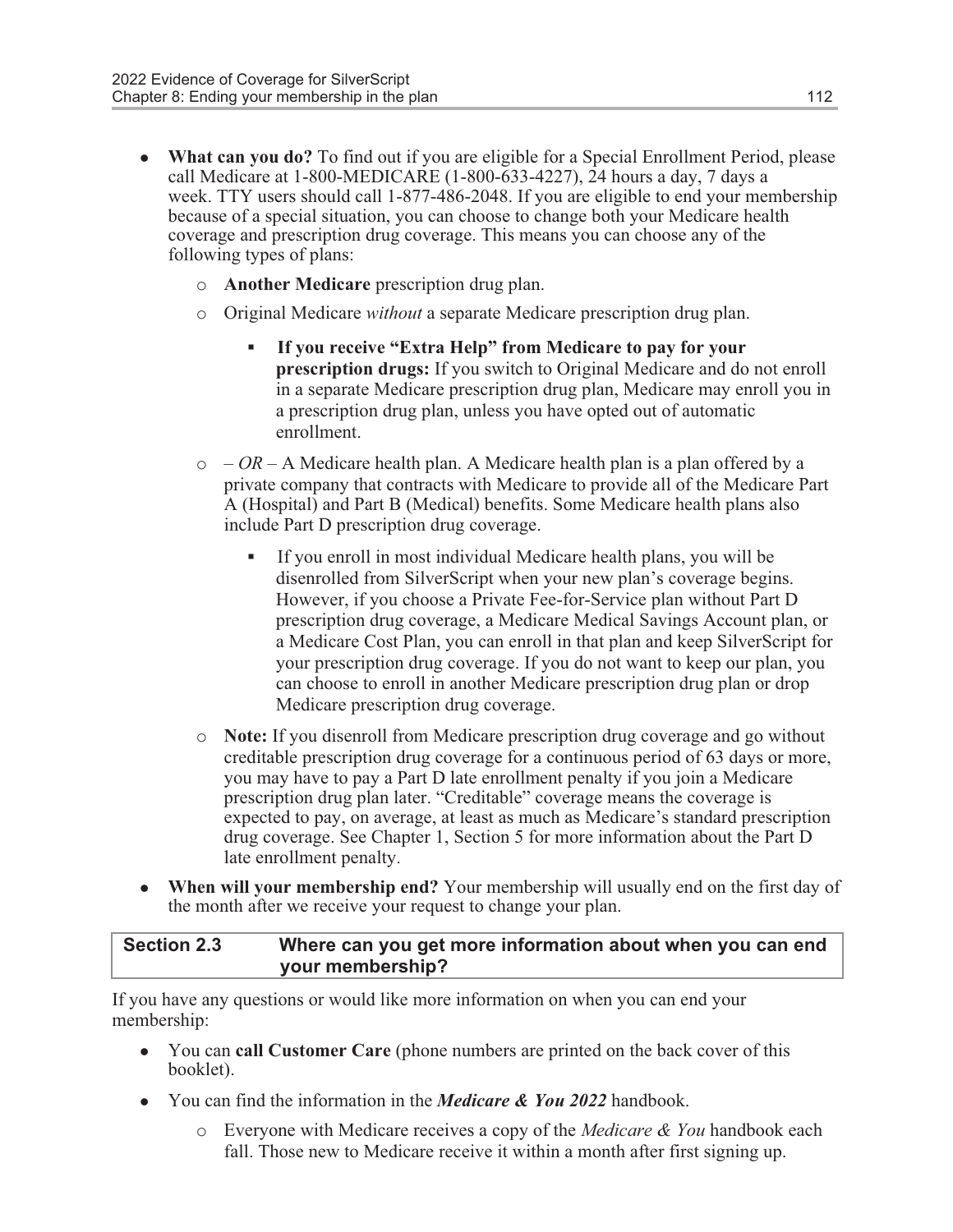- o You can also download a copy from the Medicare website (www.medicare.gov). Or you can order a printed copy by calling Medicare at the number below.
- You can contact Medicare at 1-800-MEDICARE  $(1-800-633-4227)$ , 24 hours a day, 7 days a week. TTY users should call 1-877-486-2048.

#### SECTION 3 How do you end your membership in our plan?

Usually, to end your membership in our plan, you simply enroll in another Medicare prescription drug plan during one of the enrollment periods (see Section 2 of this chapter for information about the enrollment periods). However, there may be circumstances in which you will need to end your membership in a different way:

- $\bullet$  If you want to switch from our plan to Original Medicare *without* a Medicare prescription drug plan, you must ask to be disenrolled from our plan.
- If you join a Private Fee-for-Service plan without prescription drug coverage, a Medicare Medical Savings Account plan, or a Medicare Cost Plan, enrollment in the new plan will not end your membership in our plan. In this case, you can enroll in that plan and keep SilverScript for your prescription drug coverage. If you do not want to keep our plan, you can choose to enroll in another Medicare prescription drug plan or ask to be disenrolled from our plan.

If you want to leave our plan, there are two ways you can ask to be disenrolled:

- You can make a request in writing to us. Contact Customer Care if you need more information on how to do this. (Phone numbers are printed on the back cover of this booklet.)
- $\bullet$  OR You can contact Medicare at 1-800-MEDICARE (1-800-633-4227), 24 hours a day, 7 days a week. TTY users should call 1-877-486-2048.

Note: If you disenroll from Medicare prescription drug coverage and go without creditable prescription drug coverage for 63 days or more in a row, you may have to pay a Part D late enrollment penalty if you join a Medicare prescription drug plan later. ("Creditable" coverage means the coverage is expected to pay, on average, at least as much as Medicare's standard prescription drug coverage.) See Chapter 1, Section 5 for more information about the Part D late enrollment penalty.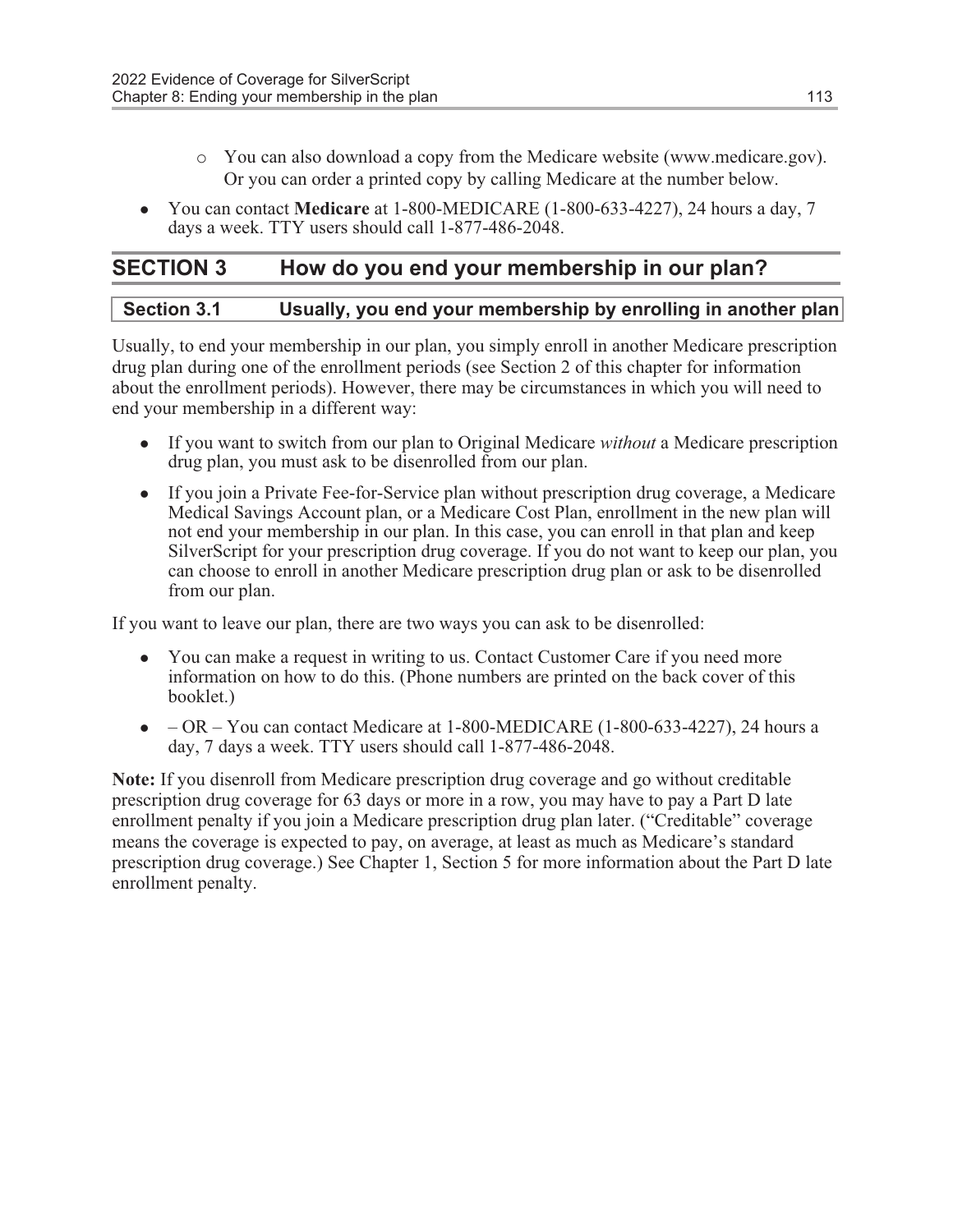| If you would like to switch<br>from our plan to:                                                                                                                                                                                                                                                                                                                                                                                                                              | This is what you should do:                                                                                                                                                                                                                                                                                                                                                                                                                                                                                                                                                                                                                                                                                                                                                                                                                                                                                                                    |  |  |
|-------------------------------------------------------------------------------------------------------------------------------------------------------------------------------------------------------------------------------------------------------------------------------------------------------------------------------------------------------------------------------------------------------------------------------------------------------------------------------|------------------------------------------------------------------------------------------------------------------------------------------------------------------------------------------------------------------------------------------------------------------------------------------------------------------------------------------------------------------------------------------------------------------------------------------------------------------------------------------------------------------------------------------------------------------------------------------------------------------------------------------------------------------------------------------------------------------------------------------------------------------------------------------------------------------------------------------------------------------------------------------------------------------------------------------------|--|--|
| <b>Another Medicare</b><br>$\bullet$<br>prescription drug plan.                                                                                                                                                                                                                                                                                                                                                                                                               | Enroll in the new Medicare prescription drug plan.<br>$\bullet$<br>You will automatically be disenrolled from<br>SilverScript when your new plan's coverage begins.                                                                                                                                                                                                                                                                                                                                                                                                                                                                                                                                                                                                                                                                                                                                                                            |  |  |
| A Medicare health plan.<br>$\bullet$                                                                                                                                                                                                                                                                                                                                                                                                                                          | Enroll in the Medicare health plan. With most<br>$\bullet$<br>Medicare health plans, you will automatically be<br>disenrolled from SilverScript when your new plan's<br>coverage begins.<br>However, if you choose a Private Fee-For-Service<br>plan without Part D drug coverage, a Medicare<br>Medical Savings Account plan, or a Medicare Cost<br>Plan, you can enroll in that new plan and keep<br>SilverScript for your drug coverage. If you want to<br>leave our plan, you must <i>either</i> enroll in another<br>Medicare prescription drug plan or ask to be<br>disenrolled. To ask to be disenrolled, you must send<br>us a written request (contact Customer Care (phone<br>numbers are printed on the back cover of this<br>booklet) if you need more information on how to do<br>this) or contact Medicare at 1-800-MEDICARE<br>$(1-800-633-4227)$ , 24 hours a day, 7 days a week.<br>$(TTY$ users should call 1-877-486-2048.) |  |  |
| Original Medicare <i>without</i> a<br>$\bullet$<br>separate Medicare<br>prescription drug plan.<br><b>Note:</b> If you disenroll from a<br>Medicare prescription drug plan<br>and go without creditable<br>prescription drug coverage for 63<br>days or more in a row, you may<br>have to pay a Part D late<br>enrollment penalty if you join a<br>Medicare drug plan later. See<br>Chapter 1, Section 5 for more<br>information about the Part D late<br>enrollment penalty. | Send us a written request to disenroll. Contact<br>Customer Care if you need more information on how<br>to do this (phone numbers are printed on the back<br>cover of this booklet).<br>You can also contact <b>Medicare</b> at 1-800-MEDICARE<br>$(1-800-633-4227)$ , 24 hours a day, 7 days a week, and<br>ask to be disenrolled. TTY users should call<br>1-877-486-2048.                                                                                                                                                                                                                                                                                                                                                                                                                                                                                                                                                                   |  |  |

The table below explains how you should end your membership in our plan.

#### SECTION 4 Until your membership ends, you must keep getting your prescription drugs through our plan

| <b>Section 4.1</b> | Until your membership ends, you are still a member of our |
|--------------------|-----------------------------------------------------------|
|                    | plan                                                      |

If you leave SilverScript, it may take time before your membership ends and your new Medicare coverage goes into effect. (See Section 2 of this chapter for information on when your new coverage begins.) During this time, you must continue to get your prescription drugs through our plan.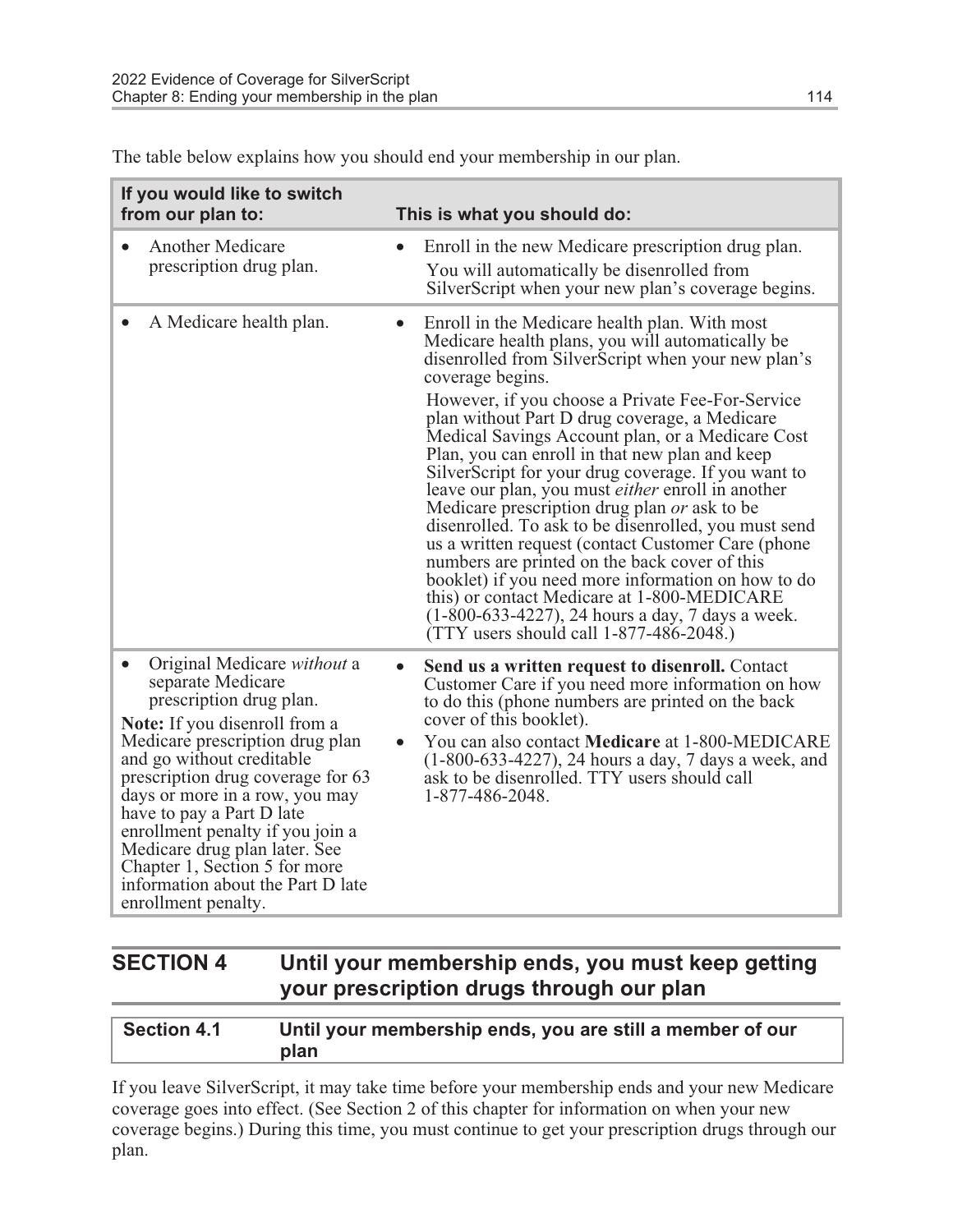#### You should continue to use our network pharmacies to get your prescriptions filled until your membership in our plan ends.

If you use an out-of-network pharmacy, we will reimburse you your total cost minus your share of the cost for the prescription drug. You must submit a paper claim in order to be reimbursed. Please see Chapter 3, Section 2.5 for information about when we would cover prescriptions filled at out-of-network pharmacies.

#### SECTION 5 SilverScript must end your membership in the plan in certain situations

#### Section 5.1 When must we end your membership in the plan?

#### SilverScript must end your membership in the plan if any of the following happen:

- If you no longer have Medicare Part A or Part B (or both).
- If you move out of our service area.
- If you are away from our service area for more than 12 months.
	- o If you move or take a long trip, you need to call Customer Care to find out if the place you are moving or traveling to is in our plan's area. (Phone numbers for Customer Care are printed on the back cover of this booklet.)
- If you become incarcerated (go to prison).
- If you are not a United States citizen or lawfully present in the United States.
- If you lie about or withhold information about other insurance you have that provides prescription drug coverage.
- If you intentionally give us incorrect information when you are enrolling in our plan and that information affects your eligibility for our plan. (We cannot make you leave our plan for this reason unless we get permission from Medicare first.)
- If you continuously behave in a way that is disruptive and makes it difficult for us to provide care for you and other members of our plan. (We cannot make you leave our plan for this reason unless we get permission from Medicare first.)
- If you let someone else use your membership card to get prescription drugs. (We cannot make you leave our plan for this reason unless we get permission from Medicare first.)
	- o If we end your membership because of this reason, Medicare may have your case investigated by the Inspector General.
- If you are required to pay the extra Part D amount (Part D–Income Related Monthly Adjustment Amount or Part D–IRMAA) because of your income and you do not pay it, Medicare will disenroll you from our plan. If you are disenrolled from the plan, you will lose prescription drug coverage.

#### Where can you get more information?

If you have questions or would like more information on when we can end your membership:

• You can **call Customer Care** (phone numbers are printed on the back cover of this booklet).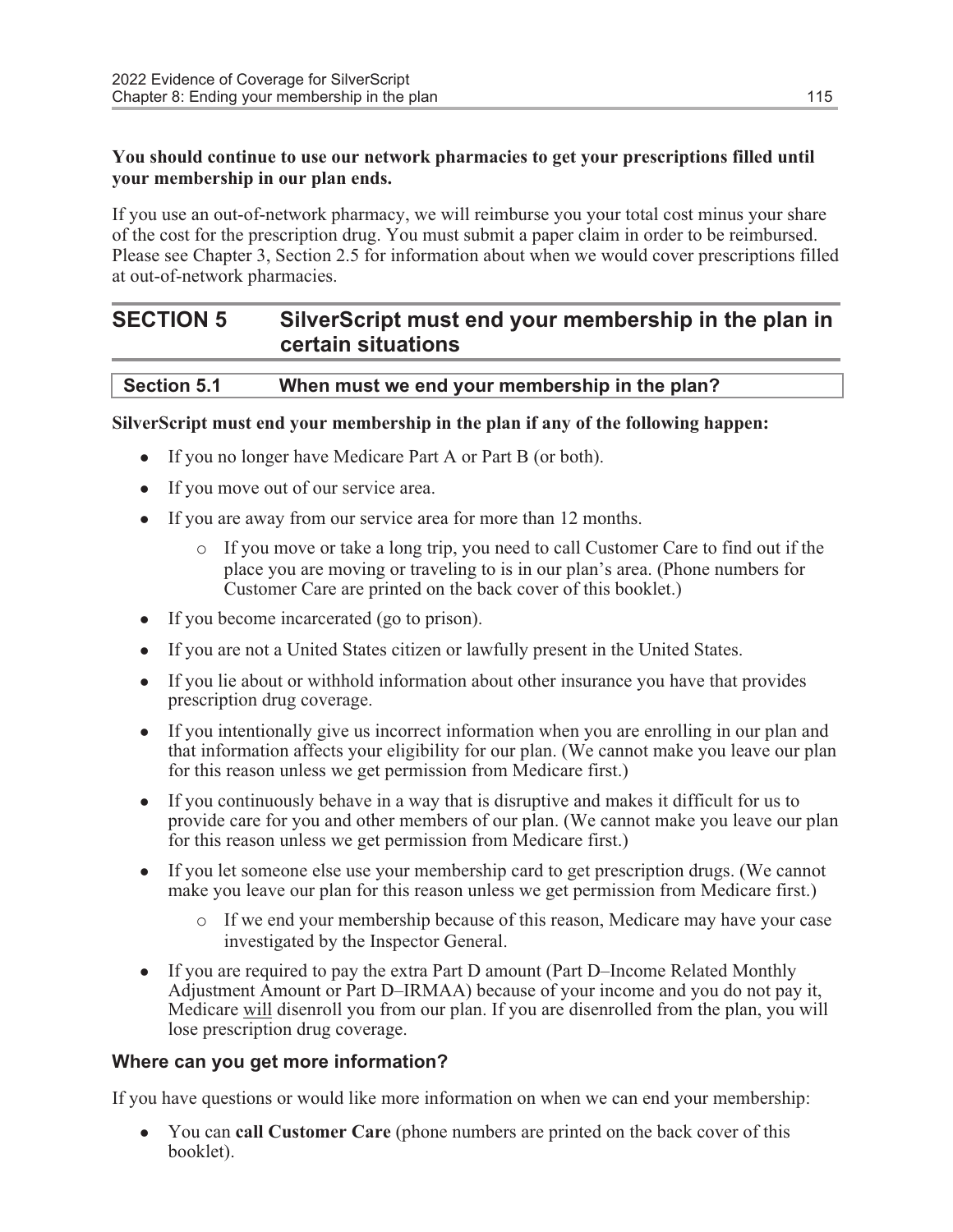#### Section 5.2 We cannot ask you to leave our plan for any reason related to your health

SilverScript is not allowed to ask you to leave our plan for any reason related to your health.

#### What should you do if this happens?

If you feel that you are being asked to leave our plan because of a health-related reason, you should call Medicare at 1-800-MEDICARE (1-800-633-4227), 24 hours a day, 7 days a week. TTY users should call 1-877-486-2048.

#### Section 5.3 You have the right to make a complaint if we end your membership in our plan

If we end your membership in our plan, we must tell you our reasons in writing for ending your membership. We must also explain how you can file a grievance or make a complaint about our decision to end your membership. You can also look in Chapter 7, Section 7 for information about how to make a complaint.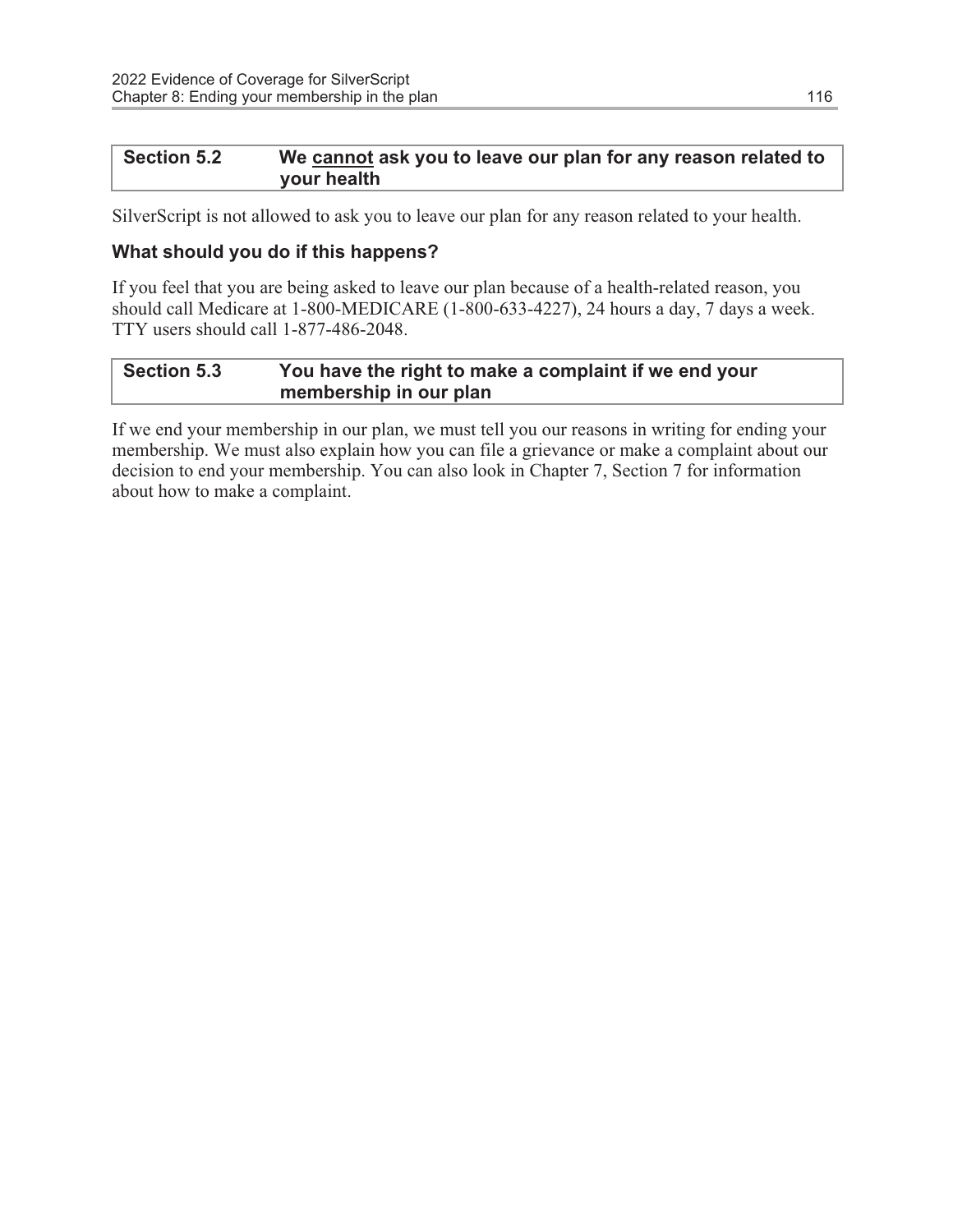## CHAPTER 9

Legal notices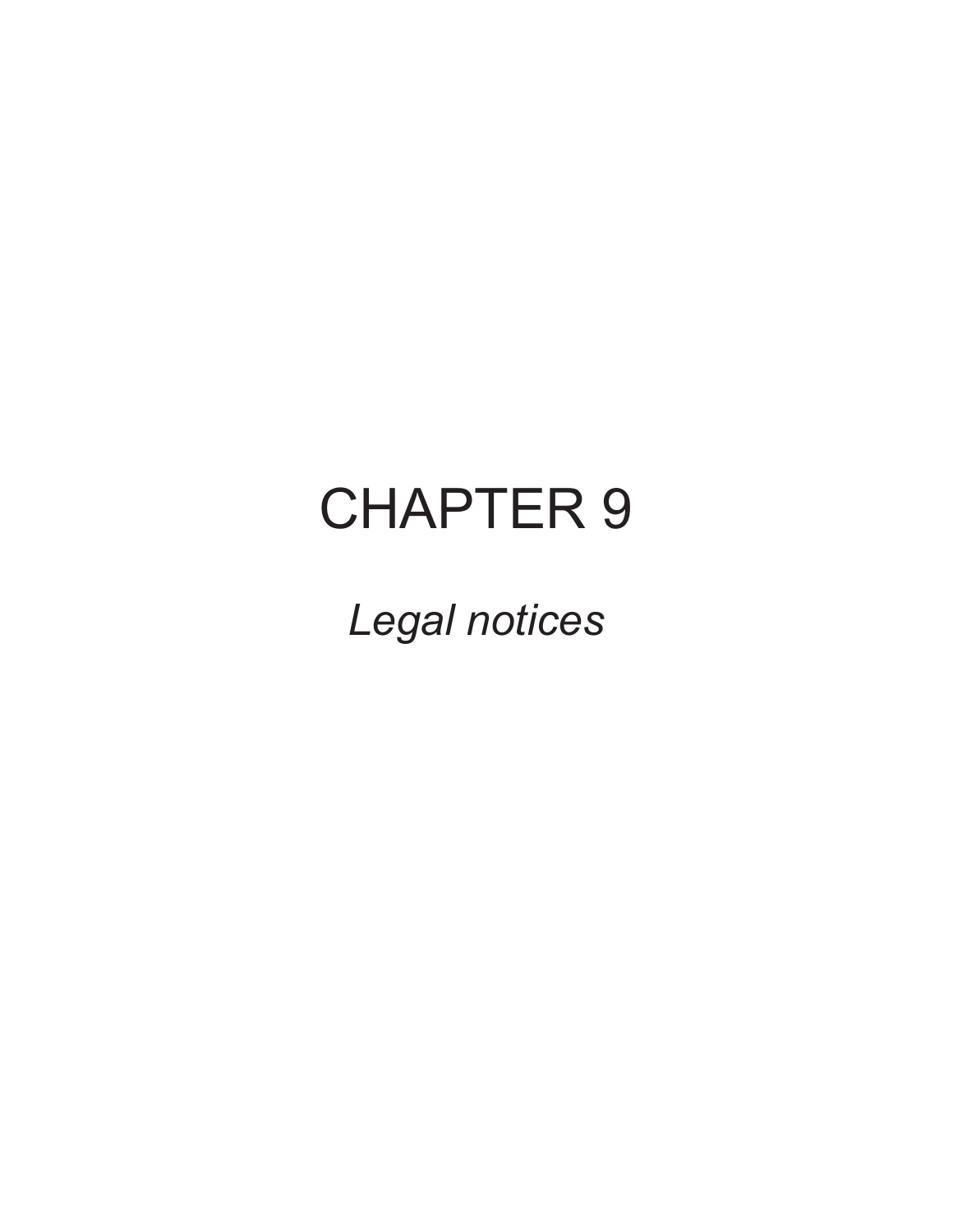### Chapter 9. Legal notices

| SECTION 3 Notice about Medicare Secondary Payer subrogation rights  119 |  |
|-------------------------------------------------------------------------|--|
|                                                                         |  |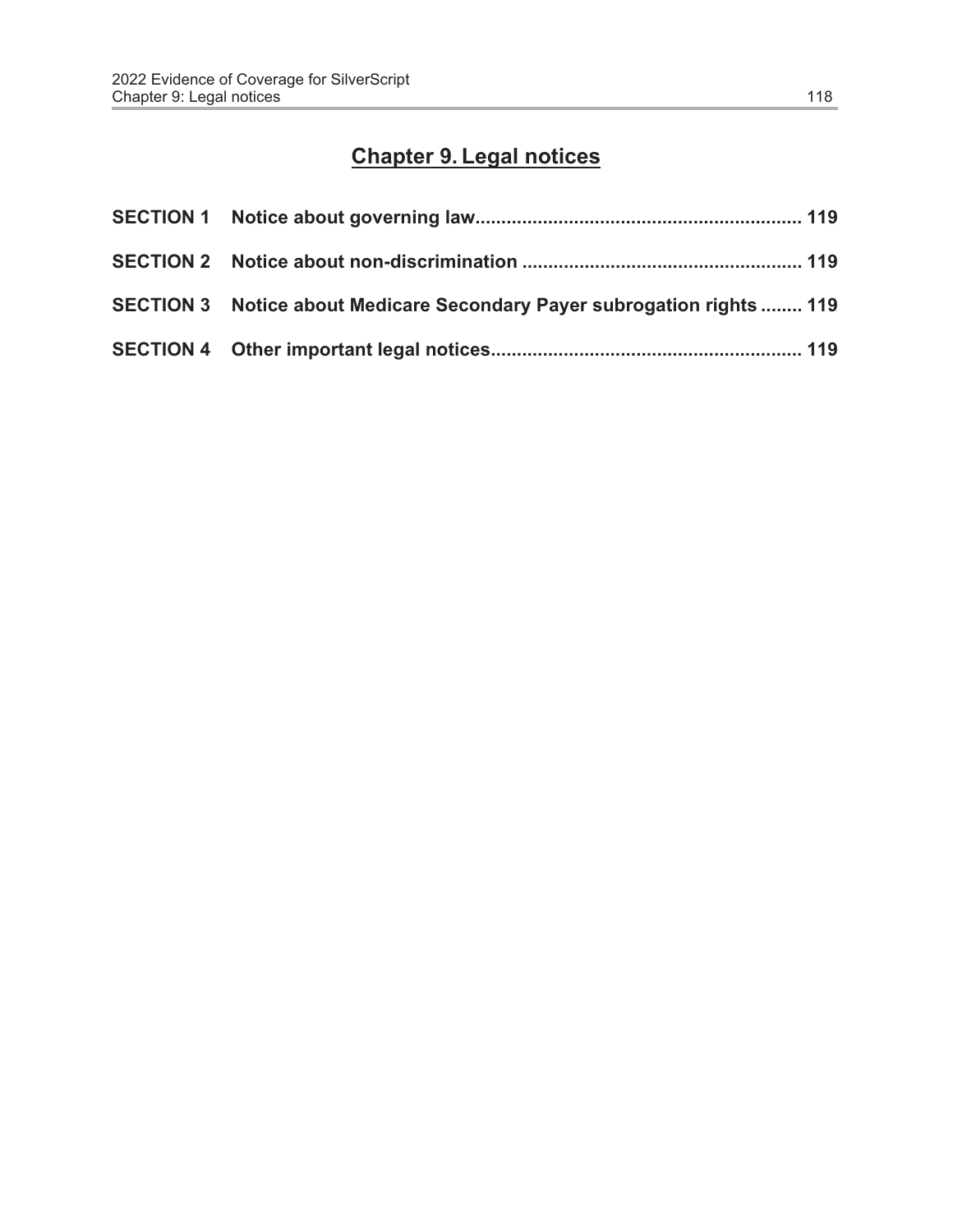#### SECTION 1 Notice about governing law

Many laws apply to this *Evidence of Coverage* and some additional provisions may apply because they are required by law. This may affect your rights and responsibilities even if the laws are not included or explained in this document. The principal law that applies to this document is Title XVIII of the Social Security Act and the regulations created under the Social Security Act by the Centers for Medicare & Medicaid Services, or CMS. In addition, other Federal laws may apply and, under certain circumstances, the laws of the state you live in.

#### SECTION 2 Notice about non-discrimination

Our plan must obey laws that protect you from discrimination or unfair treatment. We don't discriminate based on race, ethnicity, national origin, color, religion, sex, gender, age, mental or physical disability, health status, claims experience, medical history, genetic information, evidence of insurability, or geographic location within the service area. All organizations that provide Medicare prescription drug plans, like our plan, must obey Federal laws against discrimination, including Title VI of the Civil Rights Act of 1964, the Rehabilitation Act of 1973, the Age Discrimination Act of 1975, the Americans with Disabilities Act, Section 1557 of the Affordable Care Act, and all other laws that apply to organizations that get Federal funding, and any other laws and rules that apply for any other reason.

If you want more information or have concerns about discrimination or unfair treatment, please call the Department of Health and Human Services' Office for Civil Rights at 1-800-368-1019 (TTY 1-800-537-7697) or your local Office for Civil Rights.

If you have a disability and need help with access to care, please call us at Customer Care (phone numbers are printed on the back cover of this booklet). If you have a complaint, such as a problem with wheelchair access, Customer Care can help.

#### SECTION 3 Notice about Medicare Secondary Payer subrogation rights

We have the right and responsibility to collect for covered Medicare prescription drugs for which Medicare is not the primary payer. According to CMS regulations at 42 CFR sections 422.108 and 423.462, SilverScript, as a Medicare prescription drug plan sponsor, will exercise the same rights of recovery that the Secretary exercises under CMS regulations in subparts B through D of part 411 of 42 CFR and the rules established in this section supersede any state laws.

#### SECTION 4 Other important legal notices

Prescription drug names listed in this and any other plan documents are the registered and/or unregistered trademarks of third-party pharmaceutical companies unrelated to and unaffiliated with SilverScript Insurance Company or its affiliates. We include these trademarks here for informational purposes only and do not imply or suggest affiliation between the plan sponsor and such third-party pharmaceutical companies.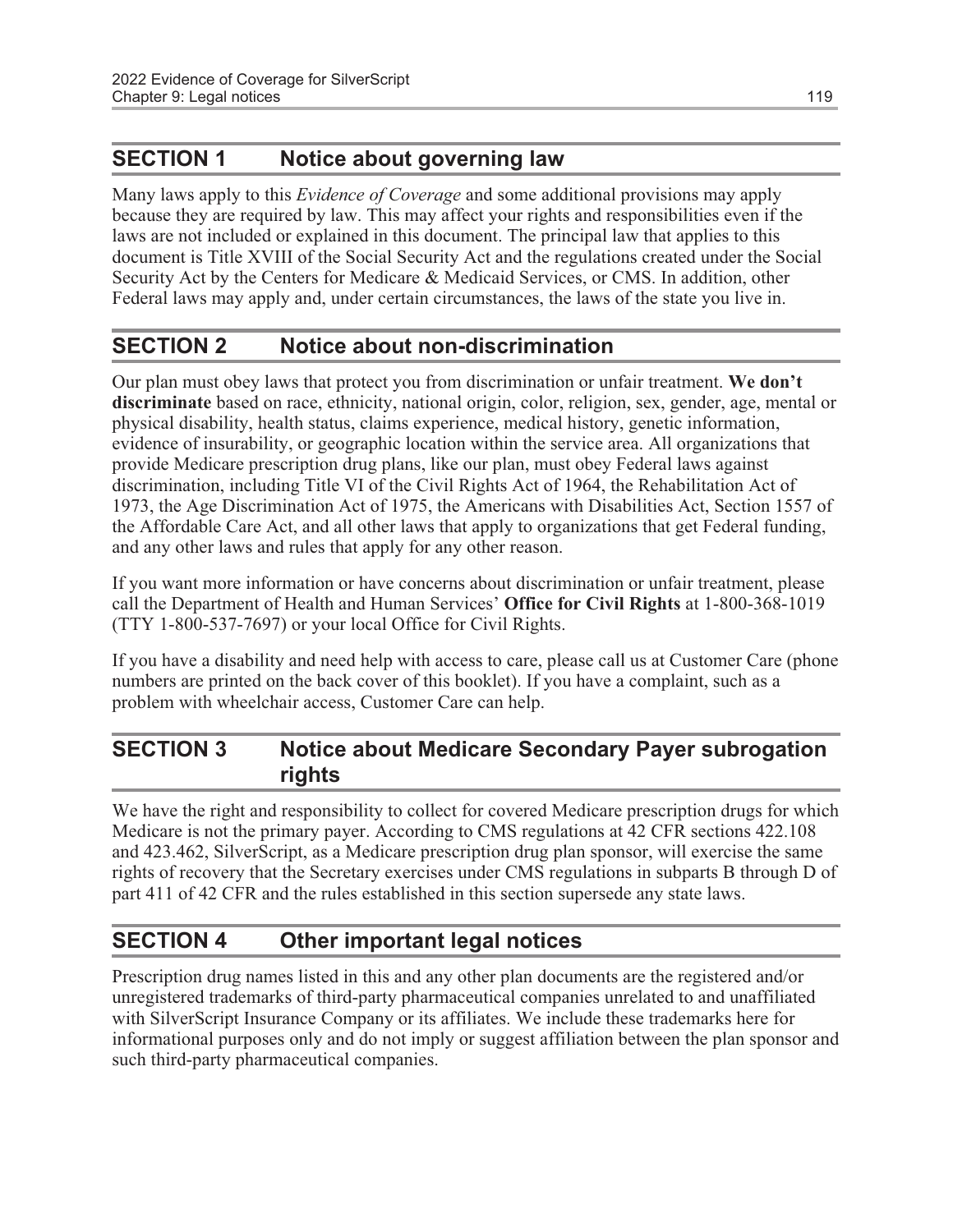# CHAPTER 10

### Definitions of important words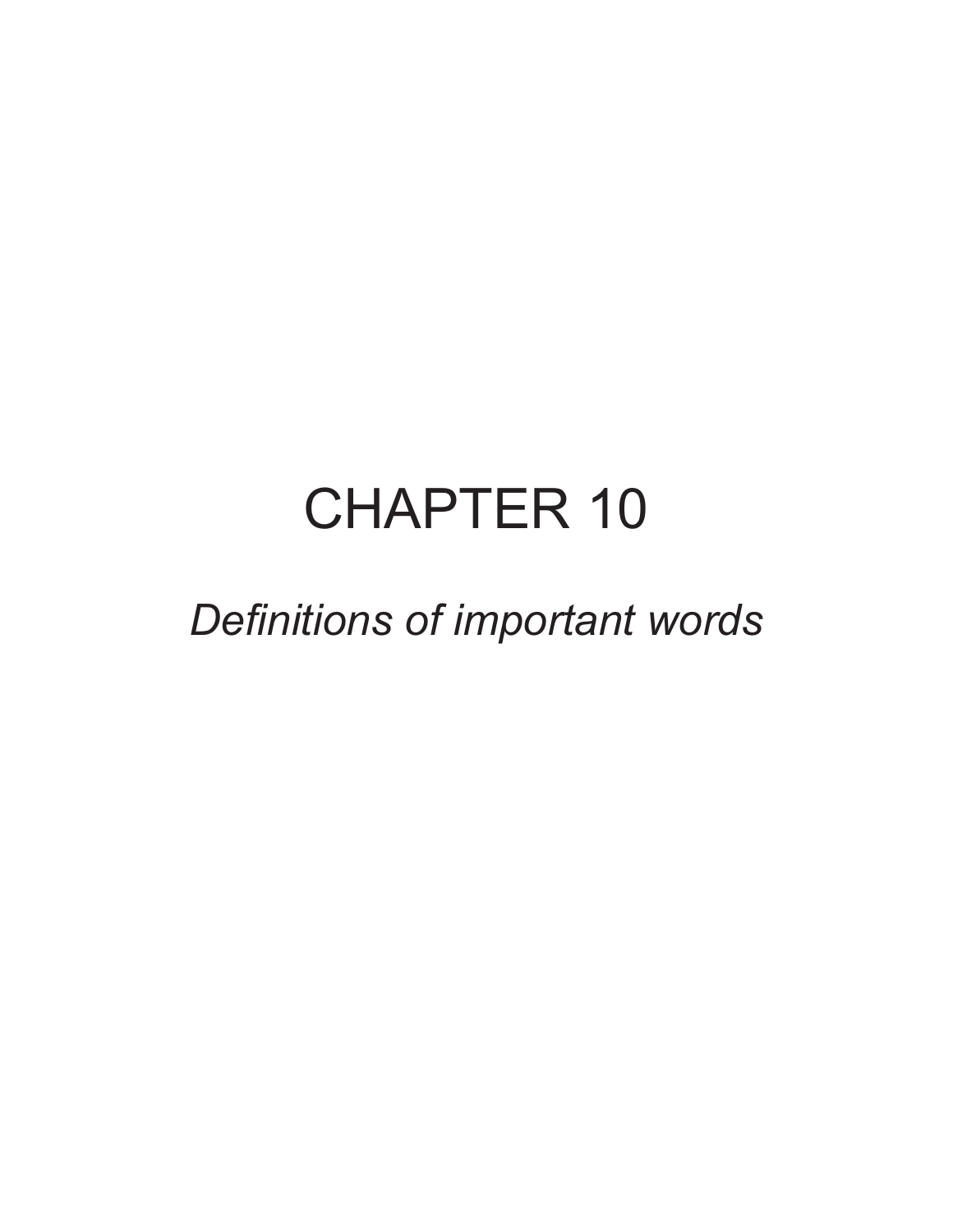#### Chapter 10. Definitions of important words

Annual Enrollment Period – A set time each fall when members can change their health or prescription drug plans or switch to Original Medicare.

Appeal – An appeal is something you do if you disagree with our decision to deny a request for coverage of prescription drugs or payment for prescription drugs you already received. For example, you may ask for an appeal if we don't pay for a prescription drug you think you should be able to receive. Chapter 7 explains appeals, including the process involved in making an appeal.

**Brand Name Prescription Drug** – A prescription drug that is manufactured and sold by the pharmaceutical company that originally researched and developed the prescription drug. Brand name prescription drugs have the same active-ingredient formula as the generic version of the drug. However, generic drugs are manufactured and sold by other drug manufacturers and are generally not available until after the patent on the brand name prescription drug has expired.

Catastrophic Coverage Stage – The stage in the Part D Drug Benefit where you pay a low copayment or coinsurance for your prescription drugs after you or other qualified parties on your behalf have spent \$7,050 in covered prescription drugs during the covered year.

Centers for Medicare & Medicaid Services (CMS) – The Federal agency that administers Medicare. Chapter 2 explains how to contact CMS.

Coinsurance – An amount you may be required to pay as your share of the cost for prescription drugs after you pay any deductibles. Coinsurance is usually a percentage (for example, 20%).

Complaint – The formal name for "making a complaint" is "filing a grievance." The complaint process is used for certain types of problems only. This includes problems related to quality of care, waiting times, and the customer service you receive. Also see "Grievance" in this list of definitions.

Copayment (or "copay") – An amount you may be required to pay as your share of the cost for a prescription drug. A copayment is a set amount, rather than a percentage. For example, you might pay \$10 or \$20 for a prescription drug.

Cost Sharing – Cost Sharing refers to amounts that a member has to pay when prescription drugs are received. This is in addition to the plan's monthly premium. Cost sharing includes any combination of the following three types of payments: (1) any "deductible" amount a plan may impose before prescription drugs are covered; (2) any fixed "copayment" amount that a plan requires when a specific prescription drug is received; or (3) any "coinsurance" amount, a percentage of the total amount paid for a prescription drug, that a plan requires when a specific prescription drug is received. A "daily cost sharing rate" may apply when your doctor prescribes less than a full month's supply of certain prescription drugs for you and you are required to pay a copayment.

Cost Sharing Tier – If applicable for your plan, every prescription drug on the list of covered prescription drugs is in one of three cost sharing tiers. In general, the higher the cost sharing tier, the higher your cost for the prescription drug.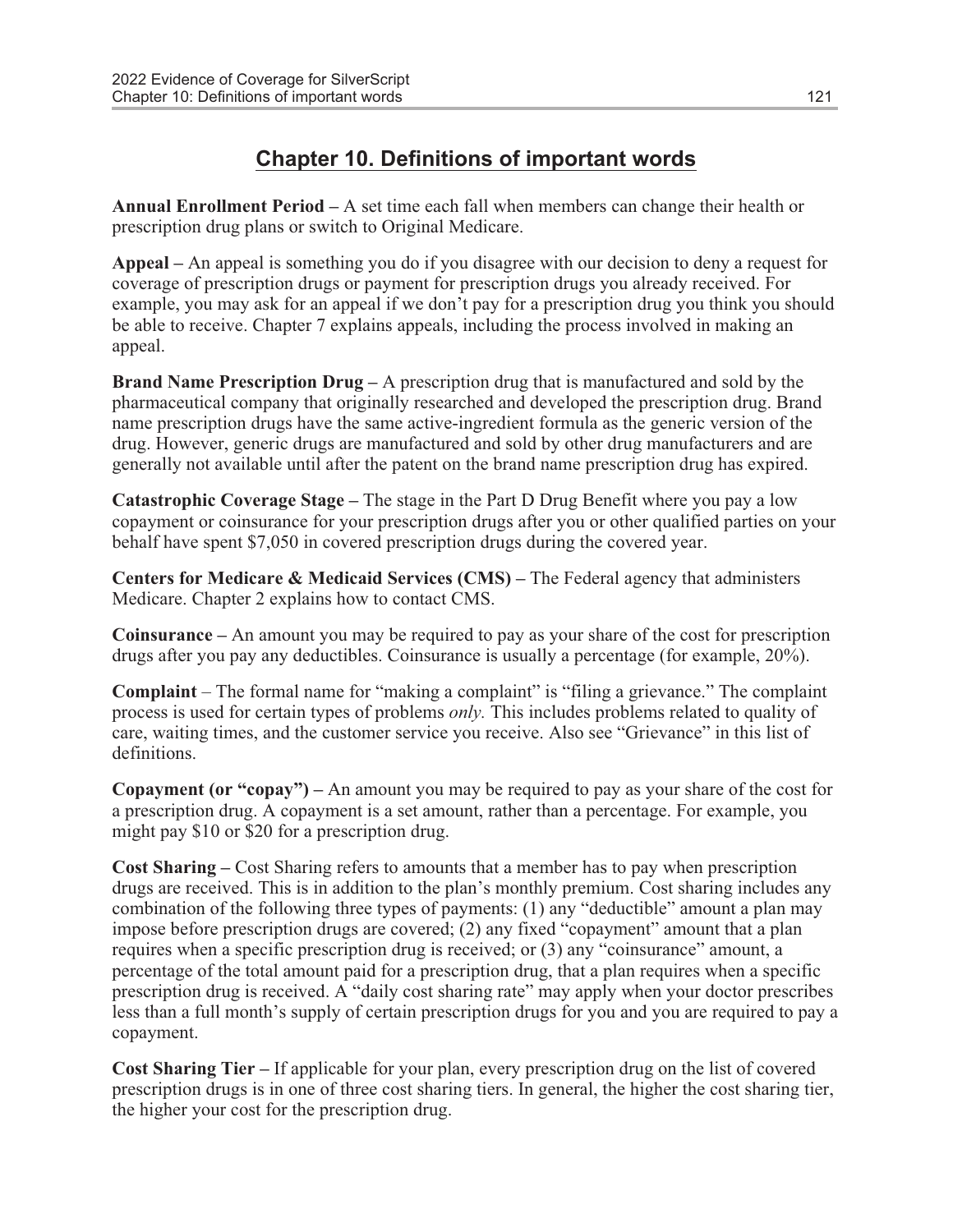Coverage Determination – A decision about whether a prescription drug prescribed for you is covered by the plan and the amount, if any, you are required to pay for the prescription. In general, if you bring your prescription to a pharmacy and the pharmacy tells you the prescription isn't covered under your plan, that isn't a coverage determination. You need to call or write to your plan to ask for a formal decision about the coverage. Coverage determinations are called "coverage decisions" in this booklet. Chapter 7 explains how to ask us for a coverage decision.

Covered Drugs – The term we use to mean all of the prescription drugs covered by our plan.

Creditable Prescription Drug Coverage – Prescription drug coverage (for example, from an employer or union) that is expected to pay, on average, at least as much as Medicare's standard prescription drug coverage. People who have this kind of coverage when they become eligible for Medicare can generally keep that coverage without paying a penalty if they decide to enroll in Medicare prescription drug coverage later.

Customer Care – A department within our plan responsible for answering your questions about your membership, benefits, grievances, and appeals. See Chapter 2 for information about how to contact Customer Care.

**Daily Cost Sharing Rate**  $- A$  "daily cost sharing rate" may apply when your doctor prescribes less than a full month's supply of certain prescription drugs for you and you are required to pay a copayment. A daily cost sharing rate is the copayment divided by the number of days in a month's supply. Here is an example: If your copayment for a one-month supply of a prescription drug is \$30, and a one-month's supply in your plan is 30 days, then your "daily cost sharing rate" is \$1 per day. This means you pay \$1 for each day's supply when you fill your prescription.

Deductible – The amount you must pay for prescriptions before a plan begins to pay.

Disenroll or Disenrollment – The process of ending your membership in our plan. Disenrollment may be voluntary (your own choice) or involuntary (not your own choice).

Dispensing Fee – A fee charged each time a covered prescription drug is dispensed to pay for the cost of filling a prescription. The dispensing fee covers costs such as the pharmacist's time to prepare and package the prescription.

Emergency – A medical emergency is when you, or any other prudent layperson with an average knowledge of health and medicine, believe that you have medical symptoms that require immediate medical attention to prevent loss of life, loss of a limb, or loss of function of a limb. The medical symptoms may be an illness, injury, severe pain, or a medical condition that is quickly getting worse.

Evidence of Coverage (EOC) and Disclosure Information – This document, along with your enrollment form and any other attachments, riders, or other optional coverage selected, which explains your coverage, what we must do, your rights, and what you have to do as a member of our plan.

Exception – A type of coverage decision that, if approved, allows you to get a prescription drug that is not on SilverScript's formulary (a formulary exception), or get a non-preferred prescription drug at a lower cost sharing level (a tiering exception). You may also request an exception if SilverScript requires you to try another prescription drug before receiving the prescription drug you are requesting, or the plan limits the quantity or dosage of the prescription drug you are requesting (a formulary exception).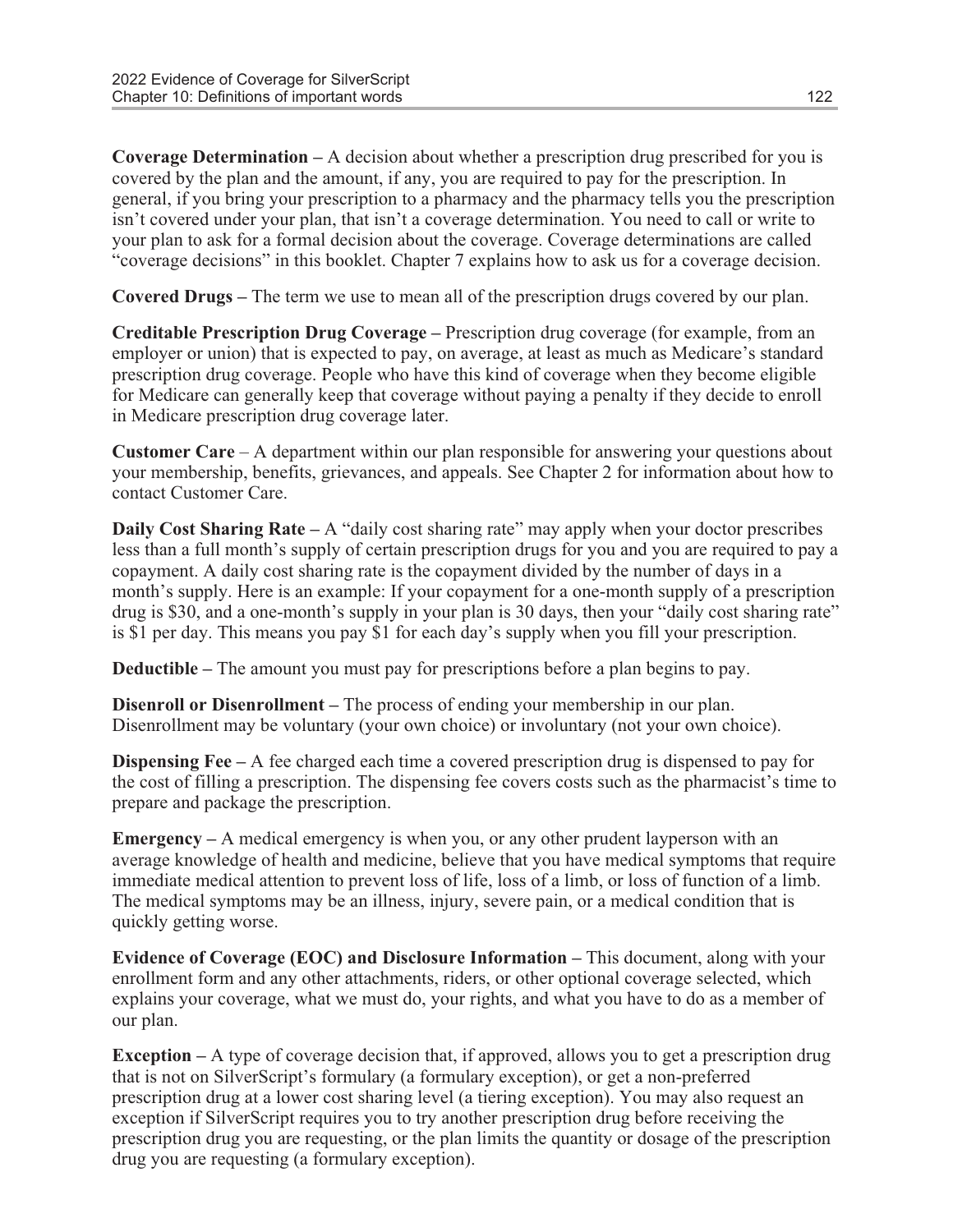Extra Help – A Medicare program to help people with limited income and resources pay Medicare prescription drug program costs, such as premiums, deductibles, and coinsurance.

Generic Drug – A prescription drug that is approved by the Food and Drug Administration (FDA) as having the same active ingredient(s) as the brand name prescription drug. Generally, a "generic" prescription drug works the same as a brand name prescription drug and usually costs less.

Grievance – A type of complaint you make about us or one of our network pharmacies, including a complaint concerning the quality of your care. This type of complaint does not involve coverage or payment disputes.

Income Related Monthly Adjustment Amount (IRMAA) – If your modified adjusted gross income as reported on your IRS tax return from 2 years ago is above a certain amount, you'll pay the standard premium amount and an Income Related Monthly Adjustment Amount, also known as Part D-IRMAA. Part D-IRMAA is an extra charge added to your premium. Less than 5% of people with Medicare are affected, so most people will not pay a higher premium.

Initial Coverage Limit – The maximum limit of coverage under the Initial Coverage Stage.

Initial Coverage Stage – This is the stage after you have met your deductible, if applicable to your plan, and before your total prescription drug costs, including amounts you have paid and what our plan has paid on your behalf for the year, have reached \$4,430.

Initial Enrollment Period – When you are first eligible for Medicare, the period of time when you can sign up for Medicare Part A and Part B. For example, if you're eligible for Medicare when you turn 65, your Initial Enrollment Period is the 7-month period that begins 3 months before the month you turn 65, includes the month you turn 65, and ends 3 months after the month you turn 65.

There is an exception: if your birthday falls on the first of any month, your 7-month IEP begins and ends one month sooner. For example, if your birthday is July 1, your 7-month IEP is the same as if you were born in June — beginning in March and ending in September.

List of Covered Drugs (Formulary or "Drug List") – A list of prescription drugs covered by the plan. The prescription drugs on this list are selected by the plan with the help of doctors and pharmacists. The list includes both brand name and generic prescription drugs.

Low Income Subsidy (LIS) – See "Extra Help."

**Medicaid (or Medical Assistance)** – A joint Federal and state program that helps with medical costs for some people with low incomes and limited resources. Medicaid programs vary from state to state, but most health care costs are covered if you qualify for both Medicare and Medicaid. See Chapter 2, Section 6 for information about how to contact Medicaid in your state.

**Medically Accepted Indication** – A use of a prescription drug that is either approved by the Food and Drug Administration or supported by certain reference books. See Chapter 3, Section 3 for more information about a medically accepted indication.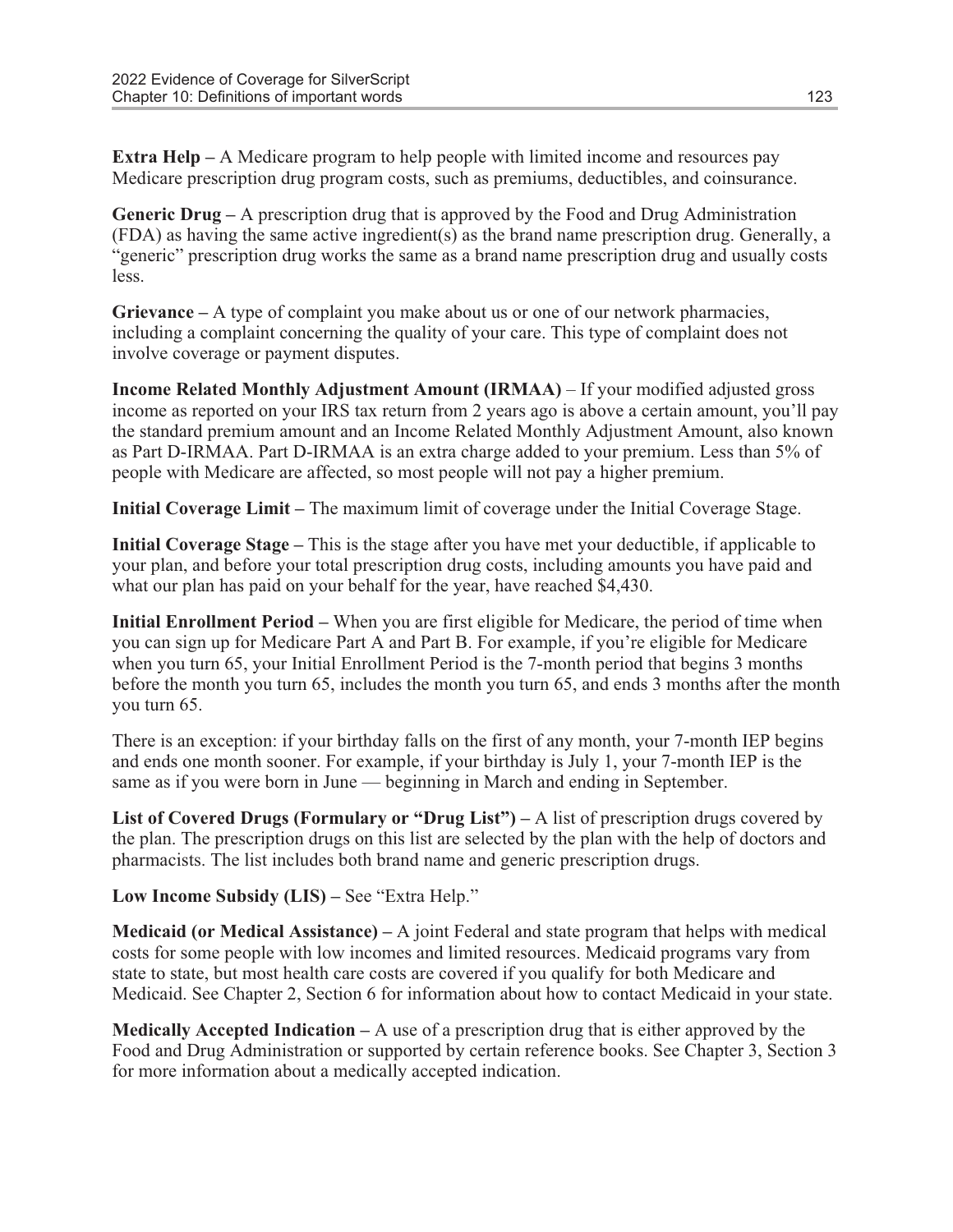Medicare – The Federal health insurance program for people 65 years of age or older, some people under age 65 with certain disabilities, and people with End-Stage Renal Disease (generally those with permanent kidney failure who need dialysis or a kidney transplant). People with Medicare can get their Medicare health coverage through Original Medicare, a Medicare Cost Plan, or a Medicare Advantage plan.

Medicare Advantage (MA) Plan – Sometimes called Medicare Part C. A plan offered by a private company that contracts with Medicare to provide you with all your Medicare Part A and Part B benefits. A Medicare Advantage plan can be an HMO, PPO, a Private Fee-for-Service (PFFS) plan, or a Medicare Medical Savings Account (MSA) plan. If you are enrolled in a Medicare Advantage plan, Medicare services are covered through the plan, and are not paid for under Original Medicare. In most cases, Medicare Advantage plans also offer Medicare Part D (prescription drug coverage). These plans are called Medicare Advantage plans with prescription drug coverage. Everyone who has Medicare Part A and Part B is eligible to join any Medicare Advantage health plan that is offered in their area.

Medicare Cost Plan – A Medicare Cost Plan is a plan operated by a Health Maintenance Organization (HMO) or Competitive Medical Plan (CMP) in accordance with a cost-reimbursed contract under section 1876(h) of the Act.

Medicare Coverage Gap Discount Program – A program that provides discounts on most covered Part D brand name prescription drugs to Part D members who have reached the Coverage Gap Stage and who are not already receiving "Extra Help." Discounts are based on agreements between the Federal government and certain prescription drug manufacturers. For this reason, most, but not all, brand name prescription drugs are discounted.

Medicare-Covered Services – Services covered by Medicare Part A and Part B.

Medicare Health Plan – A Medicare health plan is offered by a private company that contracts with Medicare to provide Part A and Part B benefits to people with Medicare who enroll in the plan. This term includes all Medicare Advantage plans, Medicare Cost Plans, Demonstration/Pilot Programs, and Programs of All-inclusive Care for the Elderly (PACE).

Medicare Prescription Drug Coverage (Medicare Part D) – Insurance to help pay for outpatient prescription drugs, vaccines, biologicals, and some supplies not covered by Medicare Part A or Part B.

Medigap (Medicare Supplement Insurance) Policy – Medicare supplement insurance sold by private insurance companies to fill "gaps" in Original Medicare. Medigap policies only work with Original Medicare. (A Medicare Advantage plan is not a Medigap policy.)

Member (Member of our Plan, or "Plan Member") – A person with Medicare who is eligible to get covered services, who has enrolled in our plan and whose enrollment has been confirmed by the Centers for Medicare & Medicaid Services (CMS).

Network Pharmacy – A network pharmacy is a pharmacy where members of our plan can get their prescription drug benefits. We call them "network pharmacies" because they contract with our plan. In most cases, your prescriptions are covered only if they are filled at one of our network pharmacies.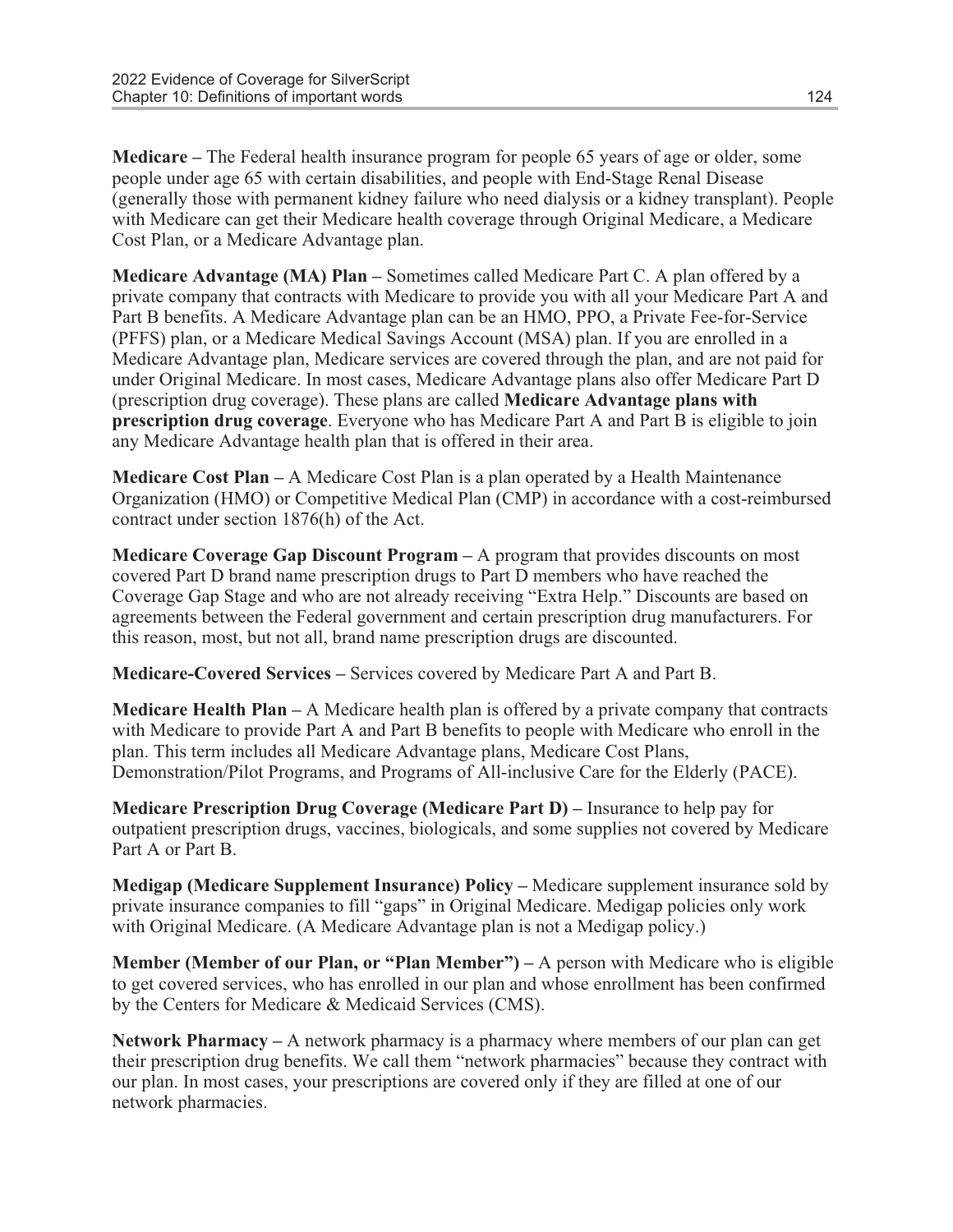Original Medicare ("Traditional Medicare" or "Fee-for-Service" Medicare) – Original Medicare is offered by the government, and not a private health plan like Medicare Advantage plans and prescription drug plans. Under Original Medicare, Medicare services are covered by paying doctors, hospitals, and other health care providers payment amounts established by Congress. You can see any doctor, hospital, or other health care provider that accepts Medicare. You must pay the deductible. Medicare pays its share of the Medicare-approved amount, and you pay your share. Original Medicare has two parts: Part A (Hospital Insurance) and Part B (Medical Insurance) and is available everywhere in the United States.

Out-of-Network Pharmacy – A pharmacy that doesn't have a contract with our plan to coordinate or provide covered prescription drugs to members of our plan.

Out-of-Pocket Costs – See the definition for "cost sharing" above. A member's cost sharing requirement to pay for a portion of prescription drugs received is also referred to as the member's "out-of-pocket" cost requirement.

- · State of Delaware Annual Maximum Out-of-Pocket (MOOP) The most you will pay in a year for your share of the cost for covered prescription drugs.
- Medicare True Out-of-Pocket (TrOOP) The expenses that count toward a person's Medicare prescription drug plan out-of-pocket threshold (for example, \$7,050 in 2022). This includes amounts paid by you or qualified payers on your behalf toward the cost of your covered Medicare Part D prescription drugs. Generally, payments by family and friends and charities count toward TrOOP but not payments by other health plans. TrOOP costs determine when a person's catastrophic coverage portion of their Medicare Part D prescription drug plan will begin. In other words, TrOOP defines when you exit the coverage gap (sometimes referred to as the "donut hole") and enter the Catastrophic Coverage Stage of your Medicare Part D prescription drug plan.

PACE Plan – A PACE (Program of All-Inclusive Care for the Elderly) plan combines medical, social, and long-term care (LTC) services for frail people to help people stay independent and living in their community (instead of moving to a nursing home) as long as possible, while getting the high-quality care they need. People enrolled in PACE plans receive both their Medicare and Medicaid benefits through the plan. PACE is not available in all states. If you would like to know if PACE is available in your state, please contact Customer Care or see the Appendix of this booklet (phone numbers are printed on the back cover of this booklet).

Part C – See "Medicare Advantage (MA) Plan."

Part D – The voluntary Medicare prescription drug benefit program. (For ease of reference, we will refer to the prescription drug benefit program as Part D.)

Part D Late Enrollment Penalty – An amount added to your monthly premium for Medicare prescription drug coverage if you go without creditable coverage (coverage that is expected to pay, on average, at least as much as standard Medicare prescription drug coverage) for a continuous period of 63 days or more. You pay this higher amount as long as you have a Medicare prescription drug plan. There are some exceptions. For example, if you receive "Extra Help" from Medicare to pay your prescription drug plan costs, the Part D late enrollment penalty rules do not apply to you. If you receive "Extra Help," you do not pay a Part D late enrollment penalty.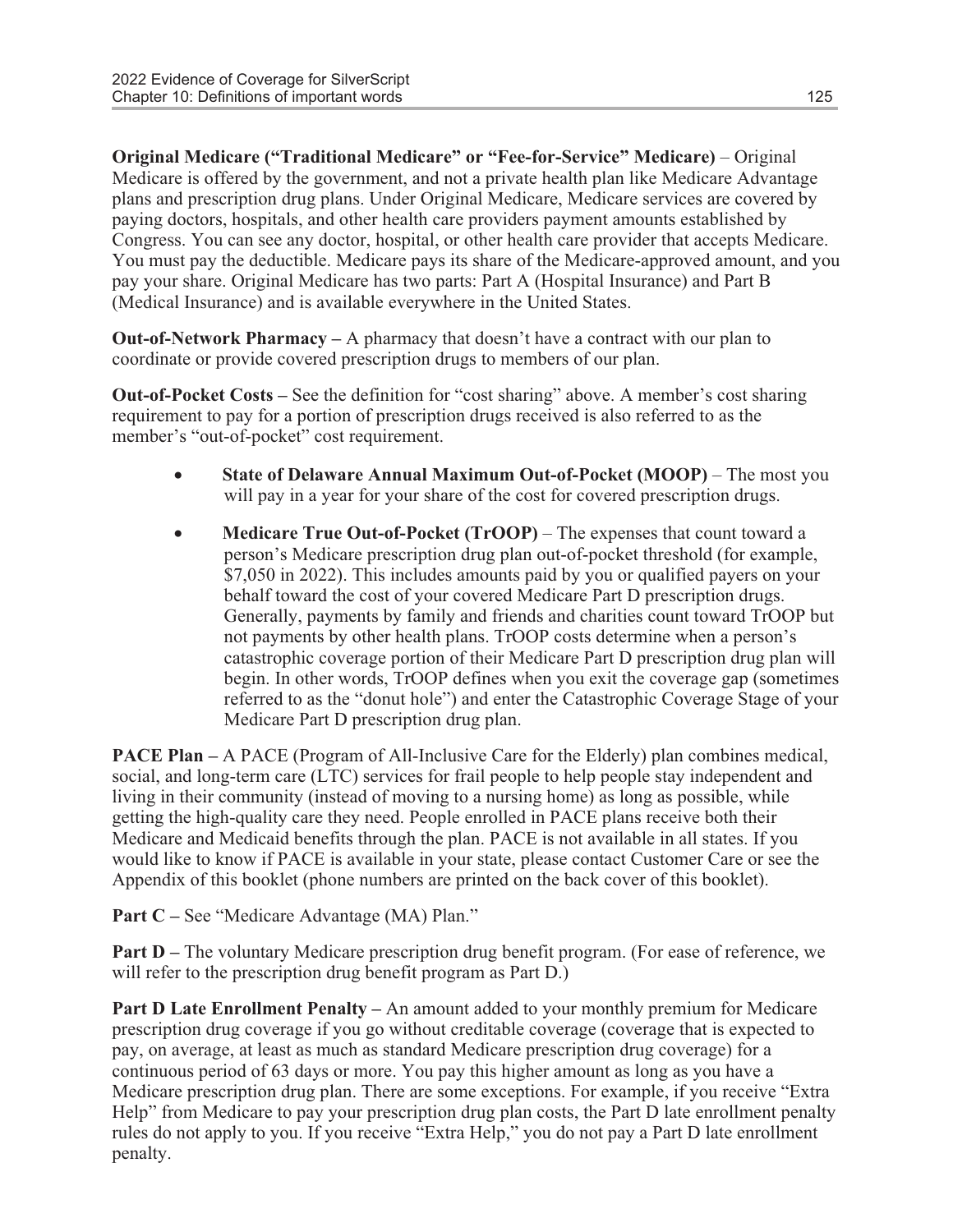Part D Prescription Drugs – Prescription drugs that can be covered under Part D. We may or may not offer all Part D prescription drugs. (See your formulary for a specific list of covered prescription drugs.) Certain categories of prescription drugs were specifically excluded by Congress from being covered as Part D prescription drugs.

Preferred Cost Sharing – Preferred cost sharing means lower costs for certain covered Part D prescription drugs at preferred network pharmacies.

**Preferred Network Pharmacy** – A network retail pharmacy that accepts the plan's preferred cost sharing.

Premium – The periodic payment to Medicare, an insurance company, or a health care plan for health or prescription drug coverage.

Prior Authorization – Approval in advance to get certain prescription drugs that may or may not be on our formulary. Some prescription drugs are covered only if your doctor or other network provider gets "prior authorization" from us. Covered prescription drugs that need prior authorization are marked in the formulary.

**Quality Improvement Organization (OIO)** – A group of practicing doctors and other health care experts paid by the Federal government to check and improve the care given to Medicare patients. See the Appendix at the end of this booklet for information about how to contact the QIO for your state.

Quantity Limits – A management tool that is designed to limit the use of selected prescription drugs for quality, safety, or utilization reasons. Limits may be on the amount of the prescription drug that we cover per prescription or for a defined period of time.

Service Area  $- A$  geographic area where a prescription drug plan accepts members if it limits membership based on where people live. The plan may disenroll you if you permanently move out of the plan's service area.

Special Enrollment Period – A set time when members can change their health or prescription drug plans or return to Original Medicare. Situations in which you may be eligible for a Special Enrollment Period include: if you move outside the service area, if you are getting "Extra Help" with your prescription drug costs, if you move into a nursing home, or if we violate our contract with you.

Standard Cost Sharing – Standard cost sharing is cost sharing other than preferred cost sharing offered at a standard network pharmacy.

Standard Network Pharmacy – A network retail pharmacy that accepts the plan's standard cost sharing.

Step Therapy – A utilization tool that requires you to first try another prescription drug to treat your medical condition before we will cover the prescription drug your physician may have initially prescribed.

Supplemental Security Income (SSI) – A monthly benefit paid by Social Security to people with limited income and resources who are disabled, blind, or age 65 and older. SSI benefits are not the same as Social Security benefits.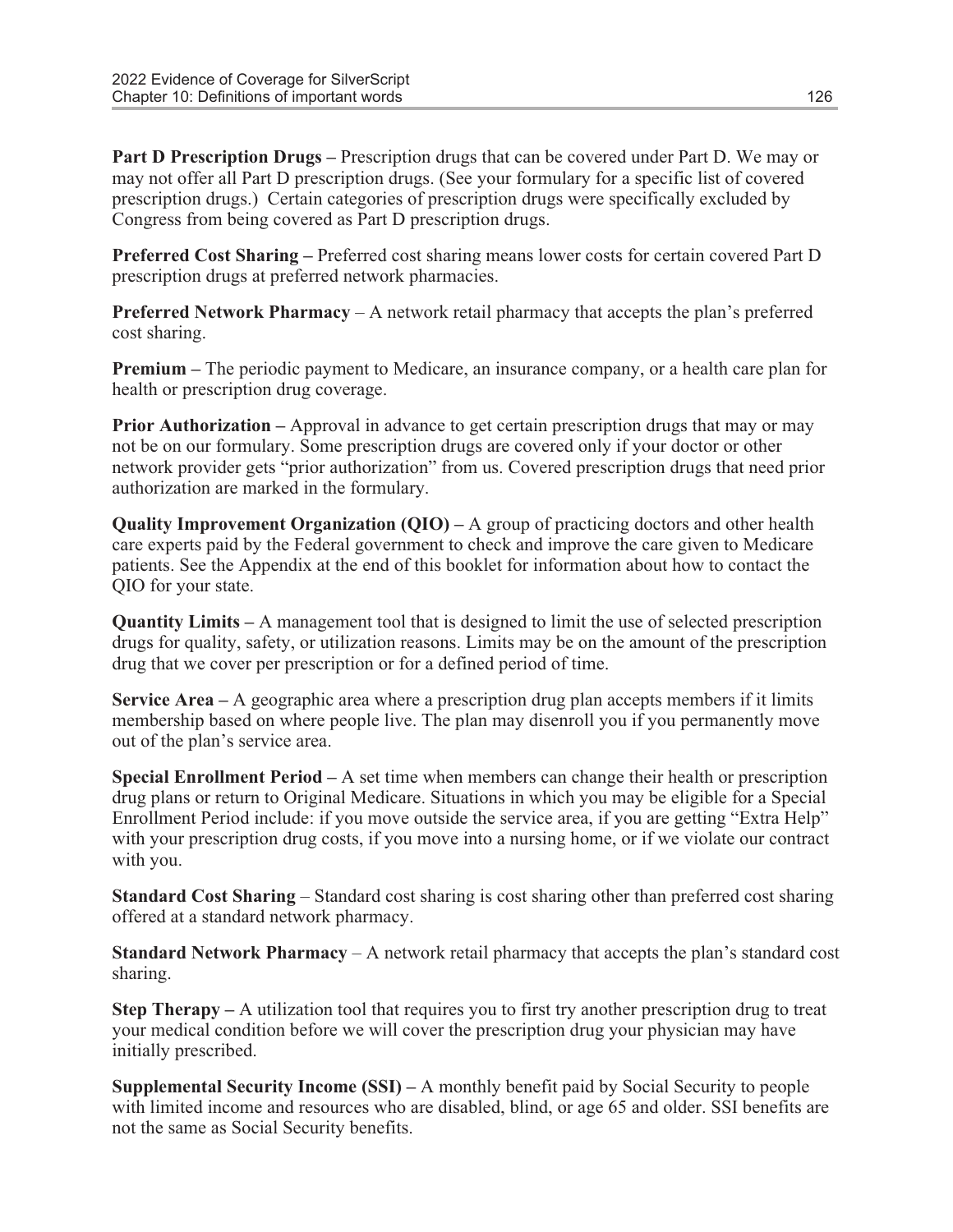| <b>Plan Service Areas</b> |                                                         |               |                                                                               |
|---------------------------|---------------------------------------------------------|---------------|-------------------------------------------------------------------------------|
| <b>Region</b>             | <b>States in Service Area</b>                           | <b>Region</b> | <b>States in Service Area</b>                                                 |
| 01                        | Maine and New Hampshire                                 | 18            | Missouri                                                                      |
| 02                        | Connecticut, Massachusetts,<br>Rhode Island and Vermont | 19            | Arkansas                                                                      |
| 03                        | New York                                                | 20            | Mississippi                                                                   |
| 04                        | New Jersey                                              | 21            | Louisiana                                                                     |
| 05                        | Delaware, District of Columbia<br>and Maryland          | 22            | Texas                                                                         |
| 06                        | Pennsylvania and West Virginia                          | 23            | Oklahoma                                                                      |
| 07                        | Virginia                                                | 24            | Kansas                                                                        |
| 08                        | North Carolina                                          | 25            | Iowa, Minnesota, Montana, Nebraska,<br>North Dakota, South Dakota and Wyoming |
| 09                        | South Carolina                                          | 26            | <b>New Mexico</b>                                                             |
| 10                        | Georgia                                                 | 27            | Colorado                                                                      |
| 11                        | Florida                                                 | 28            | Arizona                                                                       |
| 12                        | Alabama and Tennessee                                   | 29            | Nevada                                                                        |
| 13                        | Michigan                                                | 30            | Oregon and Washington                                                         |
| 14                        | Ohio                                                    | 31            | Idaho and Utah                                                                |
| 15                        | Indiana and Kentucky                                    | 32            | California                                                                    |
| 16                        | Wisconsin                                               | 33            | Hawaii                                                                        |
| 17                        | <b>Illinois</b>                                         | 34            | Alaska                                                                        |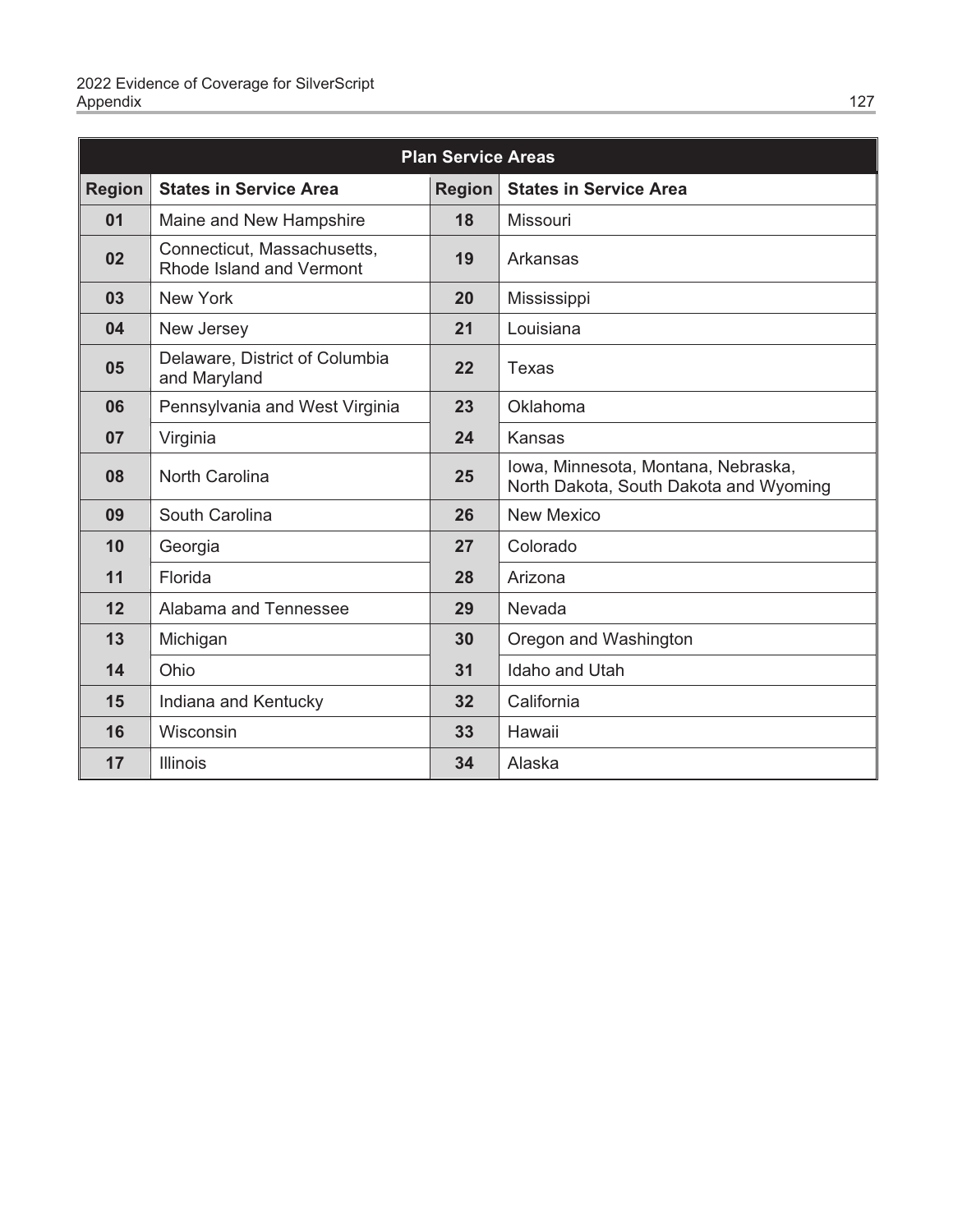|                                                                                                                                    | <b>Quality Improvement Organizations (QIO)</b>                                                                                                                                                                                          |
|------------------------------------------------------------------------------------------------------------------------------------|-----------------------------------------------------------------------------------------------------------------------------------------------------------------------------------------------------------------------------------------|
| <b>Region 1:</b><br>Connecticut, Maine,<br>Massachusetts,<br>New Hampshire,<br>Rhode Island, Vermont                               | KEPRO,<br>5700 Lombardo Center Drive, Suite 100, Seven Hills, OH 44131,<br>Phone: 1-888-319-8452, TTY: 711, Hours: Monday-Friday<br>9:00 AM to 5:00 PM, Weekends and holidays 11:00 AM to 3:00 PM,<br>Website: https://www.keproqio.com |
| <b>Region 2:</b><br>New Jersey, New York,<br>Puerto Rico,<br>Virgin Islands                                                        | Livanta, Livanta LLC - BFCC-QIO, 10820 Guilford Road, Suite 202,<br>Annapolis Junction, MD 20701, Phone: 1-866-815-5440,<br>TTY: 1-866-868-2289, Hours: Monday-Friday 9:00 AM to 5:00 PM,<br>Website: https://www.livantaqio.com/en     |
| <b>Region 3:</b><br>Delaware, Maryland,<br>Pennsylvania, Virginia,<br>Washington, DC,<br>West Virginia                             | Livanta, Livanta LLC - BFCC-QIO, 10820 Guilford Road, Suite 202,<br>Annapolis Junction, MD 20701, Phone: 1-888-396-4646,<br>TTY: 1-888-985-2660, Hours: Monday-Friday 9:00 AM to 5:00 PM,<br>Website: https://www.livantaqio.com/en     |
| <b>Region 4:</b><br>Alabama, Florida,<br>Georgia, Kentucky,<br>Mississippi, North<br>Carolina, South Carolina,<br><b>Tennessee</b> | KEPRO,<br>5201 West Kennedy Blvd., Suite 900, Tampa, FL 33609,<br>Phone: 1-888-317-0751, TTY: 711, Hours: Monday-Friday<br>9:00 AM to 5:00 PM, Weekends and holidays 11:00 AM to 3:00 PM,<br>Website: https://www.keproqio.com          |
| Region 5:<br>Illinois, Indiana,<br>Michigan, Minnesota,<br>Ohio, Wisconsin                                                         | Livanta, Livanta LLC - BFCC-QIO, 10820 Guilford Road, Suite 202,<br>Annapolis Junction, MD 20701, Phone: 1-888-524-9900,<br>TTY: 1-888-985-8775, Hours: Monday-Friday 9:00 AM to 5:00 PM,<br>Website: https://www.livantaqio.com/en     |
| Region 6:<br>Arkansas, Louisiana,<br>New Mexico, Oklahoma,<br><b>Texas</b>                                                         | KEPRO,<br>5201 West Kennedy Blvd., Suite 900, Tampa, FL 33609,<br>Phone: 1-888-315-0636, TTY: 711, Hours: Monday-Friday<br>9:00 AM to 5:00 PM, Weekends and holidays 11:00 AM to 3:00 PM,<br>Website: https://www.keproqio.com          |
| <b>Region 7:</b><br>Iowa, Kansas, Missouri,<br>Nebraska                                                                            | Livanta, Livanta LLC - BFCC-QIO, 10820 Guilford Road, Suite 202,<br>Annapolis Junction, MD 20701, Phone: 1-888-755-5580,<br>TTY: 1-888-985-9295, Hours: Monday-Friday 9:00 AM to 5:00 PM,<br>Website: https://www.livantagio.com/en     |
| Region 8:<br>Colorado, Montana,<br>North Dakota, South<br>Dakota, Utah, Wyoming                                                    | KEPRO,<br>5700 Lombardo Center Drive, Suite 100, Seven Hills, OH 44131,<br>Phone: 1-888-317-0891, TTY: 711, Hours: Monday-Friday<br>9:00 AM to 5:00 PM, Weekends and holidays 11:00 AM to 3:00 PM,<br>Website: https://www.keproqio.com |
| Region 9:<br>Arizona, California,<br>Hawaii, Nevada,<br>Pacific Islands                                                            | Livanta, Livanta LLC - BFCC-QIO, 10820 Guilford Road, Suite 202,<br>Annapolis Junction, MD 20701, Phone: 1-877-588-1123,<br>TTY: 1-855-887-6668, Hours: Monday-Friday 9:00 AM to 5:00 PM,<br>Website: https://www.livantagio.com/en     |
| Region 10:<br>Alaska, Idaho, Oregon,<br>Washington                                                                                 | KEPRO,<br>5700 Lombardo Center Drive, Suite 100, Seven Hills, OH 44131,<br>Phone: 1-888-305-6759, TTY: 711, Hours: Monday-Friday<br>9:00 AM to 5:00 PM, Weekends and holidays 11:00 AM to 3:00 PM,<br>Website: https://www.keproqio.com |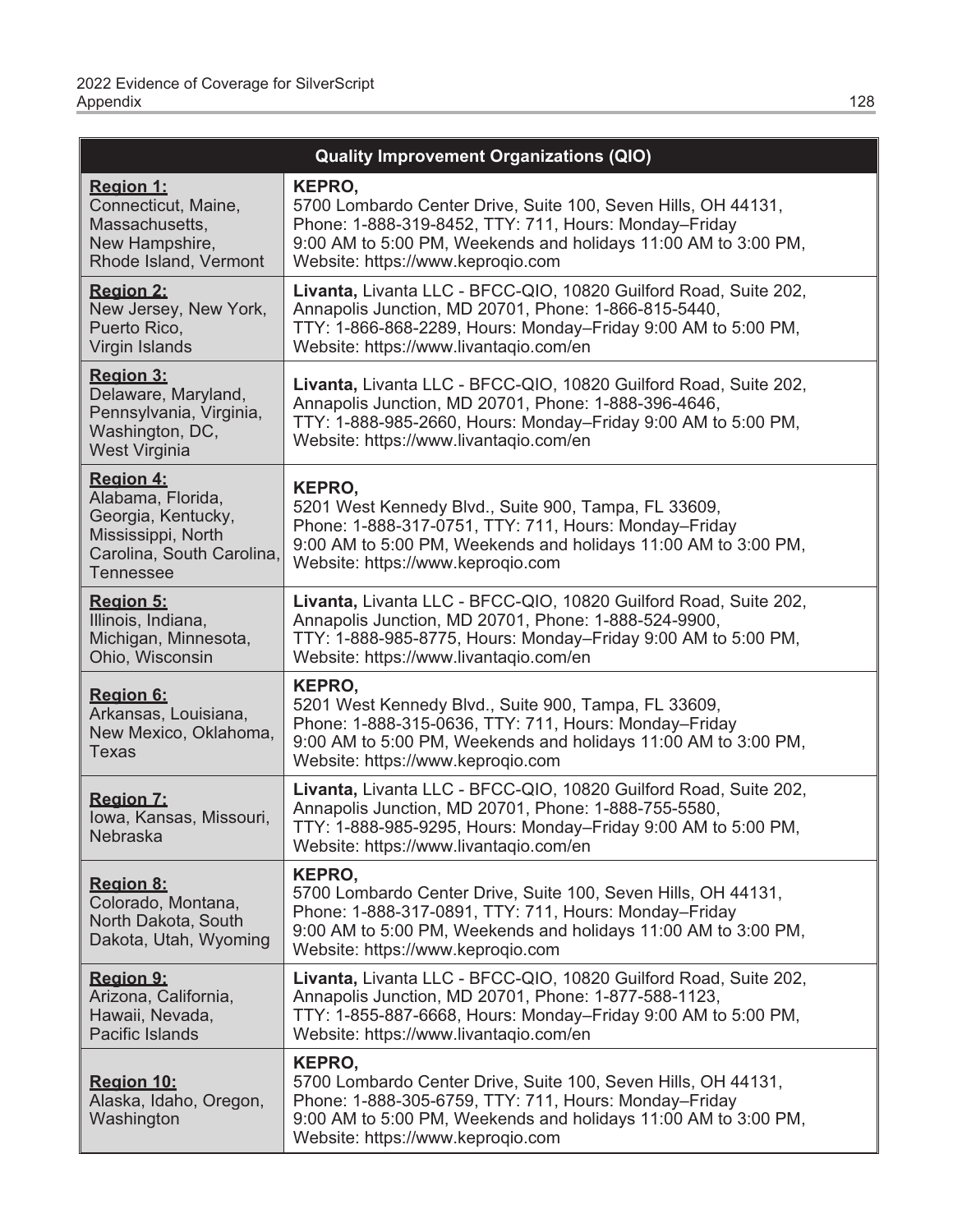|           | <b>State Medicaid Offices</b>                                                                                                                                                                                                                                                                                                                           |
|-----------|---------------------------------------------------------------------------------------------------------------------------------------------------------------------------------------------------------------------------------------------------------------------------------------------------------------------------------------------------------|
| <b>AK</b> | Alaska Department of Health and Social Services,<br>4501 Business Park Blvd., Building L, Anchorage, AK 99503-7167,<br>Phone: 1-800-780-9972, TTY: 711, Hours: Monday-Friday 8:00 AM to 5:00 PM, Website:<br>http://www.dhss.alaska.gov/default.htm?aspxerrorpath=/dpa/Pages/medicaid/default.aspx                                                      |
| <b>AL</b> | Alabama Medicaid Agency, Medicaid, P.O. Box 5624, Montgomery, AL 36103,<br>Phone: 1-800-362-1504, 334-242-5000, TTY: 1-800-253-0799,<br>Hours: Monday-Friday 8:00 AM to 4:30 PM, Website: https://medicaid.alabama.gov/                                                                                                                                 |
| <b>AR</b> | Arkansas Medicaid, P.O. Box 1437, Slot S401, Little Rock, AR 72203-1437,<br>Phone: 1-800-482-8988 - Eligibility, 1-800-482-5431 - Other services, TTY: 501-682-8933,<br>Hours: Monday-Friday 8:00 AM to 4:30 PM, Website: https://medicaid.mmis.arkansas.gov/                                                                                           |
| <b>AZ</b> | Arizona Health Care Cost Containment System, 801 E. Jefferson Street, Phoenix, AZ 85034,<br>Phone: 1-800-654-8713, TTY: 1-800-842-6520, Hours: Monday-Friday 8:00 AM to 5:00 PM,<br>Website: https://www.azahcccs.gov/                                                                                                                                  |
| <b>CA</b> | California Department of Health Services Medi-Cal, P.O. Box 989725, West Sacramento, CA<br>95798-9725, Phone: 1-800-541-5555, 1-800-300-1506,<br>TTY: 1-888-889-4500, Hours: Monday-Friday 8:00 AM to 5:00 PM,<br>Website: https://www.dhcs.ca.gov/individuals/Pages/Steps-to-Medi-Cal.aspx                                                             |
| CO        | HealthFirst Colorado, 1570 Grant Street, Denver, CO 80203-1818,<br>Phone: 1-800-221-3943, TTY: 711, Hours: Monday-Friday 8:00 AM to 4:30 PM,<br>Website: https://www.healthfirstcolorado.com/                                                                                                                                                           |
| <b>CT</b> | HUSKY, Connecticut's Health Care for Children & Adults,<br>55 Farmington Ave., Hartford, CT 06105-3724,<br>Phone: 1-855-626-6632, TTY: 1-800-842-4524, Hours: Monday-Friday 7:30 AM to 4:00 PM,<br>Website: https://portal.ct.gov/HUSKY/Welcome                                                                                                         |
| <b>DC</b> | The Department of Health Care Finance - DHCF, 441 4th Street, NW, 900S,<br>Washington, DC 20001, Phone: 202-442-5988, TTY: 711,<br>Hours: Monday-Friday 8:15 AM to 4:45 PM, Website: https://dhcf.dc.gov/service/medicaid                                                                                                                               |
| <b>DE</b> | Delaware Health and Social Services/Division of Medicaid and Medical Assistance<br><b>(DMMA)</b> , DHSS Herman Holloway Campus, Lewis Building, 1901 N. DuPont Highway,<br>New Castle, DE 19720, Phone: 1-800-372-2022, 302-255-9500, TTY: 711, Hours: Monday-<br>Friday 8:00 AM to 5:00 PM, Website: https://dhss.delaware.gov/dhss/dmma/medicaid.html |
| <b>FL</b> | Florida Agency for Health Care Administration - Division of Medicaid,<br>2727 Mahan Drive, Mail Stop #8, Tallahassee, FL 32308,<br>Phone: 1-850-412-4000, TTY: 1-800-955-8771, Hours: Monday-Friday 8:00 AM to 5:00 PM,<br>Website: https://ahca.myflorida.com/Medicaid/index.shtml                                                                     |
| <b>GA</b> | Georgia Medicaid, Division of Family and Children Services, Customer Contact Center,<br>P.O. Box 4190, Albany, GA 31706, Phone: 1-877-423-4746, TTY: 1-800-255-0135,<br>Hours: Monday-Friday 8:00 AM to 5:00 PM, Website: https://medicaid.georgia.gov/                                                                                                 |
| HI        | State of Hawaii Department of Human Services Med-QUEST Division,<br>P.O. Box 3490, Honolulu, HI 96811-3490, Phone: 808-524-3370 - Oahu,<br>1-800-316-8005 - Neighbor Islands, TTY: 808-692-7182 - Oahu, 1-800-603-1201 - Neighbor<br>Islands, Hours: Monday-Friday 7:30 AM to 4:30 PM, Website: https://medquest.hawaii.gov/                            |
| IA        | IA Health Link, P.O. Box 36510, Des Moines, IA 50315, Phone: 1-800-338-8366,<br>515-256-4606, TTY: 1-800-735-2942, Hours: Monday-Friday 8:00 AM to 5:00 PM,<br>Website: https://dhs.jowa.gov/jahealthlink                                                                                                                                               |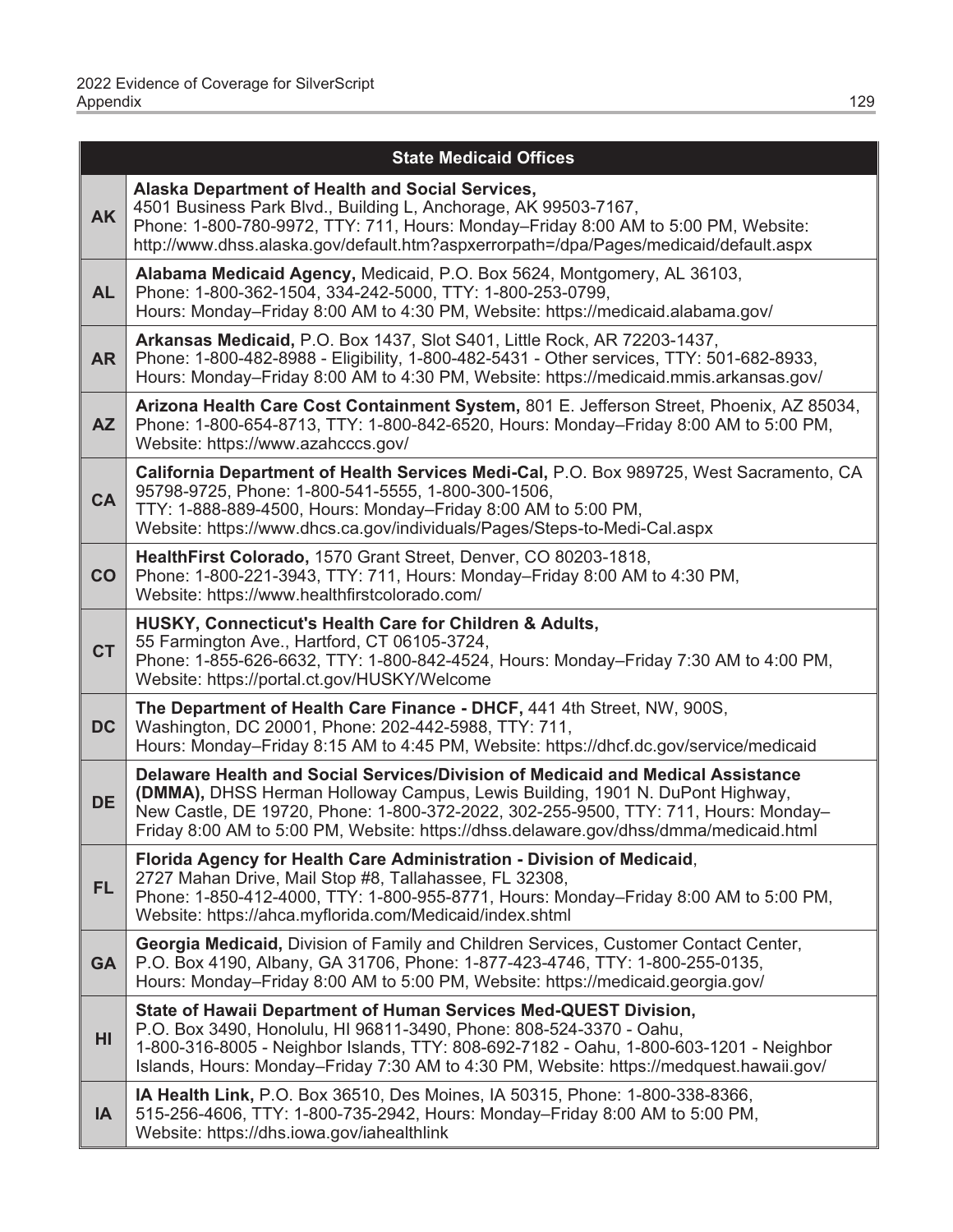|           | <b>State Medicaid Offices</b>                                                                                                                                                                                                                                                                                                                           |
|-----------|---------------------------------------------------------------------------------------------------------------------------------------------------------------------------------------------------------------------------------------------------------------------------------------------------------------------------------------------------------|
| ID        | Idaho Department of Health and Welfare, P.O. Box 83720, Boise, ID 83720-0036,<br>Phone: 1-877-456-1233, TTY: 1-888-791-3004, Hours: Monday-Friday 8:00 AM to 5:00 PM,<br>Website: https://healthandwelfare.idaho.gov/services-programs/medicaid-health                                                                                                  |
| IL.       | Illinois Department of Healthcare and Family Services, Central Scan Unit (CSU),<br>P.O. Box 19138, Springfield, IL 62763, Phone: 1-800-843-6154, TTY: 1-866-324-5553, 711,<br>Hours: Monday-Friday 8:00 AM to 5:00 PM,<br>Website: https://www.illinois.gov/hfs/Pages/default.aspx                                                                      |
| IN        | Indiana Medicaid, 402 W. Washington Street, Room W392, P.O. Box 7083,<br>Indianapolis, IN 46204, Phone: 1-800-403-0864, TTY: 711,<br>Hours: Monday-Friday 8:00 AM to 4:30 PM, Website: https://www.in.gov/medicaid/                                                                                                                                     |
| <b>KS</b> | KanCare Medicaid for Kansas, P.O. Box 3599, Topeka, KS 66601, Phone: 1-800-792-4884,<br>TTY: 1-800-792-4992, 711, Hours: Monday-Friday 8:00 AM to 5:00 PM,<br>Website: https://www.kancare.ks.gov/                                                                                                                                                      |
| <b>KY</b> | Kentucky Cabinet for Health and Family Services, Department for Medicaid Services,<br>275 E. Main Street, Frankfort, KY 40621, Phone: 1-800-635-2570, 1-855-306-8959,<br>502-564-3852, TTY: 711, Hours: Monday-Friday 8:00 AM to 5:00 PM,<br>Website: https://chfs.ky.gov/agencies/dms/Pages/default.aspx                                               |
| <b>LA</b> | Louisiana Department of Health, P.O. Box 629, Baton Rouge, LA 70821-0629,<br>Phone: 1-888-342-6207, TTY: 1-800-220-5404, Hours: Monday-Friday 8:00 AM to 4:30 PM,<br>Website: https://ldh.la.gov/index.cfm/subhome/1/n/10                                                                                                                               |
| <b>MA</b> | MassHealth, 100 Hancock Street, 6th Floor, Quincy, MA 02171,<br>Phone: 1-800-841-2900, TTY: 1-800-497-4648, Hours: Monday-Friday 8:00 AM to 5:00 PM,<br>Website: https://www.mass.gov/orgs/masshealth                                                                                                                                                   |
| <b>MD</b> | Maryland Medicaid, Herbert R. O'Conor State Office Building, 201 W. Preston Street,<br>Baltimore, MD 21201-2399, Phone: 1-877-463-3464, 1-855-642-8572, TTY: 1-855-642-8573,<br>Hours: Monday-Friday 8:30 AM to 5:00 PM,<br>Website: https://mmcp.health.maryland.gov/Pages/home.aspx                                                                   |
| <b>ME</b> | Office of MaineCare Services, Office for Family Independence, 114 Corn Shop Lane,<br>Farmington, ME 04938, Phone: 1-855-797-4357, TTY: 711, Hours: Monday-Friday 8:00 AM to<br>5:00 PM, Website: https://www.maine.gov/dhhs/ofi/programs-services/health-care-assistance                                                                                |
| MI        | Michigan Medicaid Program, Capital View Building, 333 S. Grand Ave., P.O. Box 30195,<br>Lansing, Michigan 48909, Phone: 1-800-642-3195, 855-276-4627, TTY: 1-866-501-5656,<br>Hours: Monday-Friday 8:00 AM to 5:00 PM,<br>Website: https://www.michigan.gov/mdhhs/0,5885,7-339-71547_4860_78446---,00.html                                              |
| <b>MN</b> | Minnesota Department of Human Services, Medical Assistance (MA), P.O. Box 64993,<br>St. Paul, MN 55164-0993, Phone: 1-800-657-3739, 651-431-2670, TTY: 1-800-627-3529,<br>Hours: Monday-Friday 8:00 AM to 5:00 PM, Website: https://mn.gov/dhs/people-we-<br>serve/adults/health-care/health-care-programs/programs-and-services/medical-assistance.jsp |
| <b>MO</b> | MO HealthNet, 615 Howerton Court, P.O. Box 6500, Jefferson City, MO 65102-3425,<br>Phone: 1-800-392-2161, TTY: 1-800-735-2466, Hours: Monday-Friday 8:00 AM to 5:00 PM,<br>Website: https://mydss.mo.gov/healthcare                                                                                                                                     |
| <b>MS</b> | Mississippi Division of Medicaid, MS Division of Medicaid,<br>550 High Street, Suite 1000, Jackson, MS 39201, Phone: 1-800-421-2408, 601-659-6050,<br>TTY: 711, Hours: Monday-Friday 8:00 AM to 5:00 PM, Website: https://medicaid.ms.gov/                                                                                                              |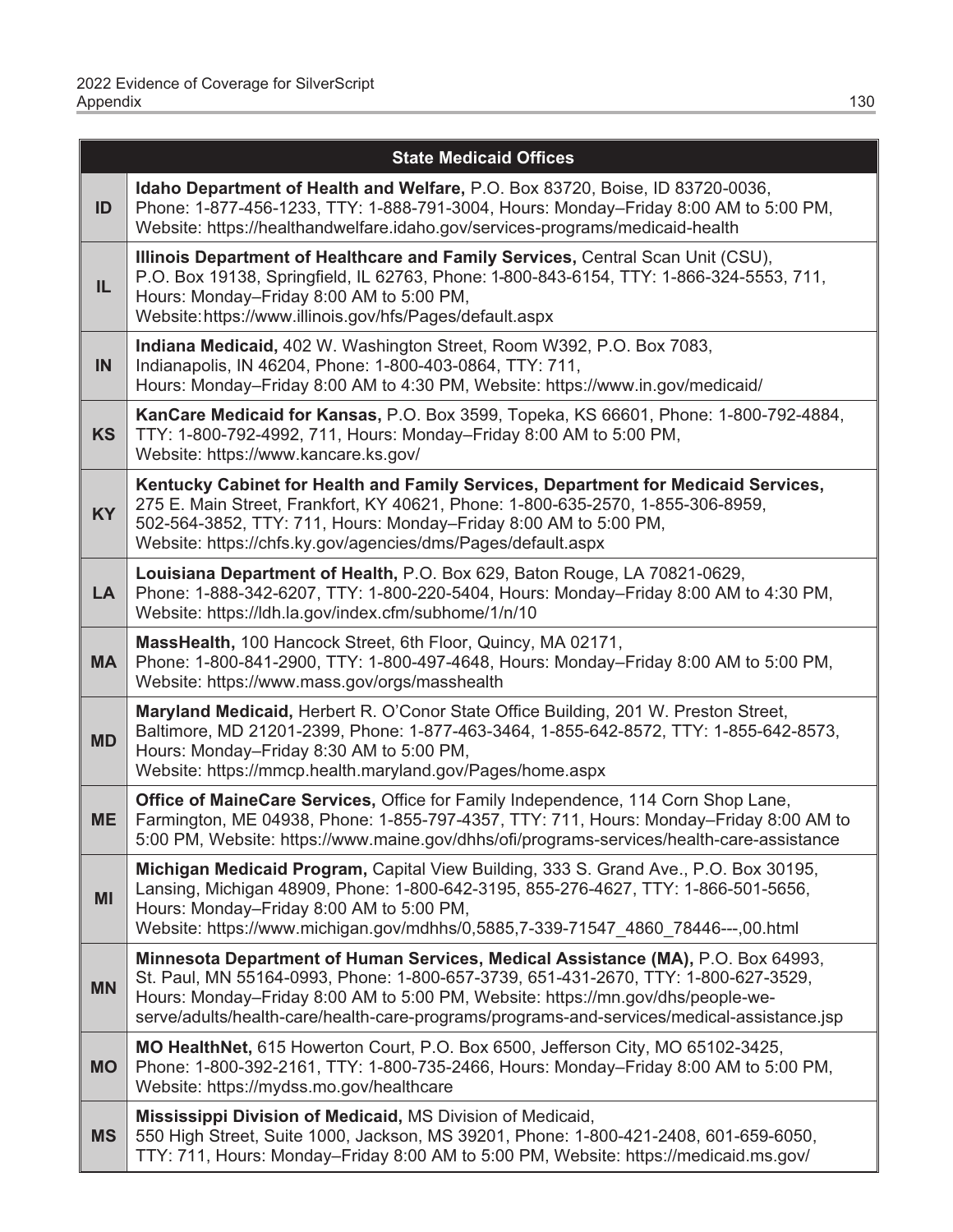|           | <b>State Medicaid Offices</b>                                                                                                                                                                                                                                                                                                                         |
|-----------|-------------------------------------------------------------------------------------------------------------------------------------------------------------------------------------------------------------------------------------------------------------------------------------------------------------------------------------------------------|
| <b>MT</b> | Montana Medicaid and HMK Plus, 111 North Sanders Street, Helena, MT 59601-4520,<br>P.O. Box 4210, Helena, MT 59604-4210, Phone: 1-800-362-8312, 1-888-706-1535,<br>TTY: 711, Hours: Monday-Friday 8:00 AM to 5:00 PM,<br>Website: https://dphhs.mt.gov/MontanaHealthcarePrograms/MemberServices                                                       |
| <b>NC</b> | NC Medicaid - Division of Health Benefits, 2501 Mail Service Center, Raleigh, NC 27699-2501,<br>Phone: 1-888-245-0179, TTY: 711, Hours: Monday-Friday 8:00 AM to 5:00 PM,<br>Website: https://medicaid.ncdhhs.gov/                                                                                                                                    |
| <b>ND</b> | North Dakota Department of Human Services - Medical Services Division,<br>600 E. Boulevard Ave., Dept 325, Bismarck, ND 58505-0250, Phone: 1-800-755-2604,<br>701-328-7068, TTY: 1-800-366-6888, 711, Hours: Monday-Friday 8:00 AM to 5:00 PM,<br>Website: http://www.nd.gov/dhs/services/medicalserv/medicaid/                                       |
| <b>NE</b> | Nebraska Department of Health and Human Services System,<br>301 Centennial Mall South, Lincoln, NE 68508, Phone: 1-855-632-7633, TTY: 711,<br>Hours: Monday-Friday 8:00 AM to 5:00 PM,<br>Website: https://dhhs.ne.gov/Pages/General-Medicaid-Information.aspx                                                                                        |
| <b>NH</b> | New Hampshire Department of Health and Human Services, Office of Medicaid Business &<br>Policy, NH Department of Health & Human Services, 129 Pleasant Street, Concord, NH 03301,<br>Phone: 1-800-852-3345, x4344, 603-271-4344, TTY: 1-800-735-2964,<br>Hours: Monday-Friday 8:00 AM to 4:30 PM, Website: https://www.dhhs.nh.gov/ombp/medicaid/     |
| <b>NJ</b> | State of New Jersey Department of Human Services, Division of Medical Assistance<br>& Health Services, 222 South Warren Street, P.O. Box 700, Trenton, NJ 08625-0700,<br>Phone: 1-800-356-1561, 1-800-701-0710, TTY: 1-800-701-0720,<br>Hours: Monday-Friday 9:00 AM to 5:00 PM,<br>Website: https://www.nj.gov/humanservices/dmahs/clients/medicaid/ |
| <b>NM</b> | Centennial Care, NM Human Services Department, P.O. Box 2348, Santa Fe, NM 87504,<br>Phone: 1-800-283-4465, TTY: 1-855-227-5485, Hours: Monday-Friday 7:00 AM to 5:00 PM,<br>Website: https://www.hsd.state.nm.us/lookingforassistance/centennial-care-overview/                                                                                      |
| <b>NV</b> | <b>Nevada Department of Health and Human Services,</b><br>Division of Welfare and Supportive Services, P.O. Box 30042, Reno, NV 89520-3042,<br>Phone: 1-877-638-3472, TTY: 711, Hours: Monday-Friday 8:00 AM to 5:00 PM,<br>Website: https://dwss.nv.gov/                                                                                             |
| <b>NY</b> | New York State Department of Health Office of Medicaid Management,<br>New York State Department of Health, Corning Tower, Empire State Plaza, Albany, NY 12237,<br>Phone: 1-800-541-2831, 518-486-9057, TTY: 711, Hours: Monday-Friday 8:00 AM to 5:00 PM,<br>Website: https://www.health.ny.gov/health care/medicaid/                                |
| <b>OH</b> | Ohio Department of Medicaid, 50 W. Town Street, Suite 400, Columbus, OH 43215,<br>Phone: 1-800-324-8680, TTY: 711, Hours: Monday-Saturday 9:00 AM to 5:00 PM,<br>Website: https://www.medicaid.ohio.gov/                                                                                                                                              |
| <b>OK</b> | SoonerCare, 4345 N. Lincoln Blvd., Oklahoma City, OK 73105,<br>Phone: 1-800-987-7767, TTY: 711, Hours: Monday-Friday 8:00 AM to 5:00 PM,<br>Website: https://oklahoma.gov/ohca.html                                                                                                                                                                   |
| <b>OR</b> | Oregon Health Plan, 500 Summer Street NE, E-20, Salem, OR 97301-1063,<br>Phone: 1-800-273-0557, TTY: 711, Hours: Monday-Friday 8:00 AM to 5:00 PM,<br>Website: https://www.oregon.gov/oha/hsd/ohp/Pages/index.aspx                                                                                                                                    |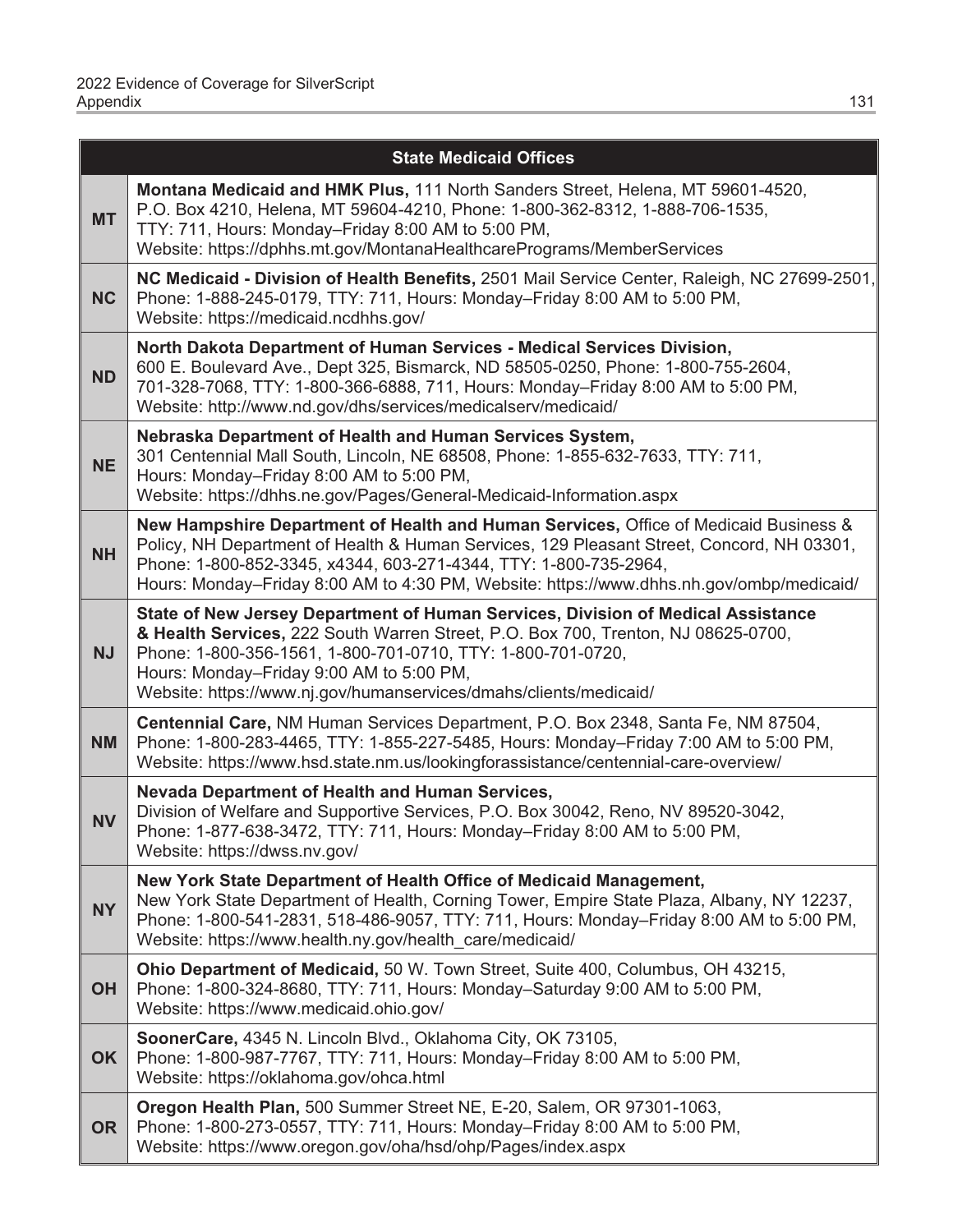|                | <b>State Medicaid Offices</b>                                                                                                                                                                                                                                                                                                |
|----------------|------------------------------------------------------------------------------------------------------------------------------------------------------------------------------------------------------------------------------------------------------------------------------------------------------------------------------|
| <b>PA</b>      | Pennsylvania Department of Human Services, 625 Forster Street, Harrisburg, PA 17120,<br>Phone: 1-800-692-7462, TTY: 1-800-451-5896, 711, Hours: Monday-Thursday 8:00 AM to<br>5:00 PM and Friday 8:30 AM to 5:00 PM,<br>Website: https://www.dhs.pa.gov/Services/Assistance/Pages/Medical-Assistance.aspx                    |
| R <sub>l</sub> | Rhode Island Department of Human Services, P.O. Box 8709, Cranston, RI 02920-8787,<br>Phone: 1-855-697-4347, TTY: 711, Hours: Monday-Friday 8:30 AM to 3:00 PM,<br>Website: http://dhs.ri.gov/applynow/                                                                                                                      |
| <b>SC</b>      | South Carolina Healthy Connections Medicaid, SCDHHS,<br>P.O. Box 100101, Columbia, SC 29202, Phone: 1-888-549-0820, TTY: 1-888-842-3620,<br>Hours: Monday-Friday 8:00 AM to 6:00 PM, Website: https://www.scdhhs.gov/                                                                                                        |
| <b>SD</b>      | Department of Social Services of South Dakota, 700 Governors Drive, Pierre, SD 57501,<br>Phone: 1-800-597-1603, 1-800-305-3064, 605-773-3165, TTY: 711,<br>Hours: Monday-Friday 8:00 AM to 5:00 PM, Website: https://dss.sd.gov/medicaid/                                                                                    |
| <b>TN</b>      | Division of TennCare, 310 Great Circle Road, Nashville, TN 37243,<br>Phone: 1-855-259-0701 - Applications, 1-800-342-3145 - General, TTY: 1-877-779-3103,<br>Hours: Monday-Friday 7:00 AM to 7:00 PM, Website: https://www.tn.gov/tenncare                                                                                   |
| <b>TX</b>      | Texas Health and Human Services Commission, 4900 N. Lamar Boulevard,<br>Austin, TX 78751-2316, Phone: 1-800-252-8263, TTY: 1-800-735-2989, 711,<br>Hours: Monday-Friday 8:00 AM to 5:00 PM,<br>Website: https://hhs.texas.gov/services/health/medicaid-chip                                                                  |
| <b>UT</b>      | Utah Department of Health Medicaid, P.O. Box 143106, Salt Lake City, UT 84114-3106,<br>Phone: 1-800-662-9651, TTY: 711, Hours: Monday, Tuesday, Wednesday, Friday<br>8:00 AM to 5:00 PM and Thursday 11:00 AM to 5:00 PM, Website: https://medicaid.utah.gov/                                                                |
| <b>VA</b>      | Virginia Medicaid, 600 E. Broad Street, Suite 1300, Richmond, VA 23219,<br>Phone: 1-855-242-8282, TTY: 1-888-221-1590, Hours: Monday-Friday 8:00 AM to 7:00 PM<br>and Saturday 9:00 AM to 12:00 PM, Website: https://www.dmas.virginia.gov/                                                                                  |
| <b>VT</b>      | State of Vermont Green Mountain Care, Green Mountain Care, Health Access Member<br>Services, Department of Vermont Health Access, 280 State Drive, Waterbury, VT 05671-1500,<br>Phone: 1-800-250-8427, 1-855-899-9600, TTY: 711,<br>Hours: Monday-Friday 8:00 AM to 5:00 PM, Website: https://www.greenmountaincare.org/mabd |
| <b>WA</b>      | Washington Apple Health, Health Care Authority, Cherry Street Plaza,<br>626 8th Avenue SE, Olympia, WA 98501, Phone: 1-800-562-3022, TTY: 711,<br>Hours: Monday-Friday 7:00 AM to 5:00 PM,<br>Website: https://www.hca.wa.gov/health-care-services-supports/apple-health-medicaid-coverage                                   |
| WI             | Wisconsin Department of Health Services, Division of Medicaid Services, P.O. Box 309,<br>Madison, WI 53707-0309, Phone: 1-800-362-3002, 608-266-1865, TTY: 1-800-947-3529,<br>Hours: Monday-Friday 8:00 AM to 5:00 PM,<br>Website: https://www.dhs.wisconsin.gov/medicaid/index.htm                                          |
| <b>WV</b>      | West Virginia Department of Health & Human Resources, Bureau for Medical Services,<br>One Davis Square, Suite 100 East, Charleston, WV 25301, Phone: 1-877-716-1212, TTY: 711,<br>Hours: Monday-Friday 9:00 AM to 5:00 PM, Website: https://dhhr.wv.gov/Pages/default.aspx                                                   |
| <b>WY</b>      | Wyoming Department of Health, Healthcare Financing Division,<br>Customer Service Center, 3001 E. Pershing Blvd., Suite 125, Cheyenne, WY 82001,<br>Phone: 1-855-294-2127, 301-777-7531, TTY: 1-855-329-5204,<br>Hours: Monday-Friday 8:00 AM to 5:00 PM, Website: https://health.wyo.gov/                                    |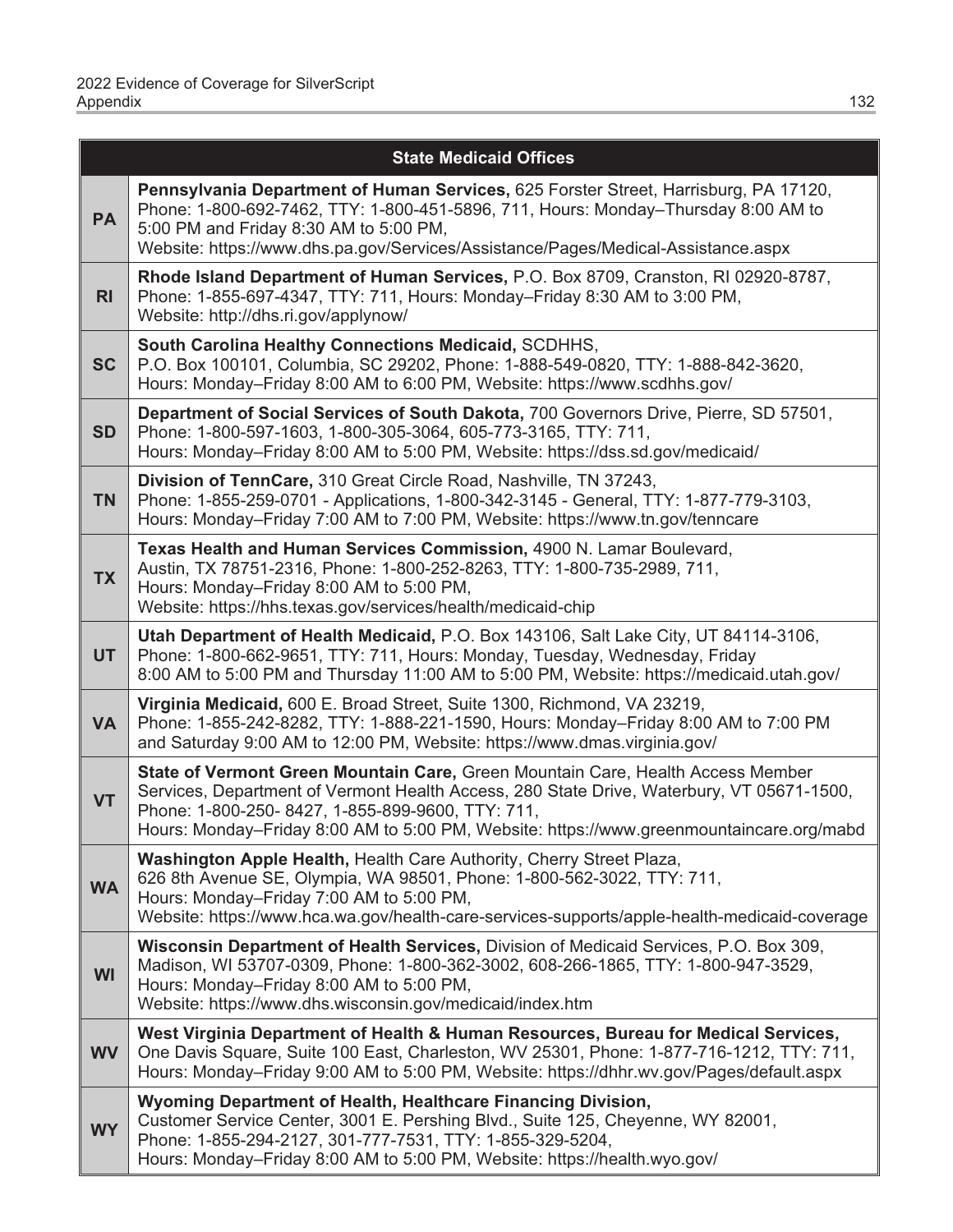|           | <b>State Health Insurance Assistance Program (SHIP)</b>                                                                                                                                                                                                                                                                                   |
|-----------|-------------------------------------------------------------------------------------------------------------------------------------------------------------------------------------------------------------------------------------------------------------------------------------------------------------------------------------------|
| <b>AK</b> | Alaska State Health Insurance Assistance Programs, 550 W. 7th Ave., Suite 1230,<br>Anchorage, AK 99501, Phone: 1-800-478-6065, 907-269-3680, TTY: 1-800-770-8973,<br>Hours: Monday-Friday 8:00 AM to 5:00 PM,<br>Website: http://dhss.alaska.gov/default.htm?aspxerrorpath=/dsds/Pages/medicare/ship.aspx                                 |
| <b>AL</b> | Alabama State Health Insurance Assistance Program, RSA Tower, 201 Monroe Street,<br>Suite 350, Montgomery, AL 36104, Phone: 1-800-243-5463, 1-877-425-2243, TTY: 711,<br>Hours: Monday-Friday 8:00 AM to 5:00 PM, Website: https://alabamaageline.gov/ship/                                                                               |
| <b>AR</b> | Senior Health Insurance Information Program (SHIIP) of Arkansas,<br>1 Commerce Way, Little Rock, AR 72202, Phone: 1-800-224-6330, TTY: 501-683-4468,<br>Hours: Monday-Friday 8:00 AM to 4:30 PM,<br>Website: https://insurance.arkansas.gov/pages/consumer-services/senior-health/                                                        |
| <b>AZ</b> | Arizona State Health Insurance Assistance Program, 1789 W. Jefferson Street,<br>Mail Drop 6288, Phoenix, AZ 85007, Phone: 1-800-432-4040, TTY: 711, Hours: Monday-Friday<br>8:00 AM to 5:00 PM, Website: https://des.az.gov/services/older-adults/medicare-assistance                                                                     |
| <b>CA</b> | California Health Insurance Counseling and Advocacy Program (HICAP),<br>1300 National Drive, Suite 200, Sacramento, CA 95834-1992, Phone: 1-800-434-0222,<br>TTY: 711, Hours: Monday-Friday 8:00 AM to 5:00 PM,<br>Website: https://www.aging.ca.gov/Programs and Services/Medicare Counseling/                                           |
| CO        | Colorado Senior Health Insurance Assistance Program (SHIP),<br>1560 Broadway, Suite 850, Denver, CO 80202,<br>Phone: 1-888-696-7213, TTY: 711, Hours: Monday–Friday 8:00 AM to 5:00 PM, Website:<br>https://doi.colorado.gov/insurance-products/health-insurance/senior-health-care-medicare                                              |
| <b>CT</b> | CHOICES, 55 Farmington Ave., 12th Floor, Hartford, CT 06105, Phone: 1-800-994-9422,<br>TTY: 1-860-247-0775, Hours: Monday-Friday 8:00 AM to 5:00 PM,<br>Website: https://portal.ct.gov/AgingandDisability/Content-Pages/Programs/CHOICES-<br>Connecticuts-program-for-Health-insurance-assistance-Outreach-Information-and-referral-Couns |
| <b>DC</b> | DC State Health Insurance Assistance Program (SHIP), 500 K Street NE,<br>Washington, DC 20002, Phone: 202-724-5626, TTY: 711,<br>Hours: Monday-Friday 8:30 AM to 4:30 PM, Website: https://dacl.dc.gov/                                                                                                                                   |
| <b>DE</b> | Delaware Medicare Assistance Bureau (DMAB),<br>1351 W. North Street, Suite 101, Dover, DE 19904, Phone: 1-800-336-9500, 302-604-7364,<br>TTY: 711, Hours: Monday-Friday 8:30 AM to 3:30 PM,<br>Website: https://insurance.delaware.gov/divisions/dmab/                                                                                    |
| <b>FL</b> | Serving Health Insurance Needs of Elders (SHINE), 4040 Esplanade Way, Suite 270,<br>Tallahassee, FL 32399-7000, Phone: 1-800-963-5337, TTY: 1-800-955-8770,<br>Hours: Monday-Friday 8:00 AM to 5:00 PM, Website: https://www.floridashine.org/                                                                                            |
| <b>GA</b> | GeorgiaCares, 2 Peachtree Street NW, 33rd Floor, Atlanta, Georgia, 30303,<br>Phone: 1-866-552-4464 Option 4, TTY: 711, Hours: Monday-Friday 8:00 AM to 5:00 PM,<br>Website: https://mygeorgiacares.org/                                                                                                                                   |
| HI        | Hawaii SHIP, Executive Office on Aging, 250 South Hotel Street, Suite 406,<br>Honolulu, HI 96813-2831, Phone: 808-586-7299 - Oahu, 1-888-875-9229 - Neighbor Islands,<br>TTY: 1-866-810-4379, Hours: Monday-Friday 7:45 AM to 4:30 PM, Website: https://hawaiiship.org/                                                                   |
| IA        | lowa Senior Health Insurance Information Program (SHIIP), 1963 Bell Ave., Suite 100,<br>Des Moines, IA 50315, Phone: 1-800-351-4664, TTY: 1-800-735-2942,<br>Hours: Monday–Friday 8:00 AM to 5:00 PM, Website: https://shiip.iowa.gov/                                                                                                    |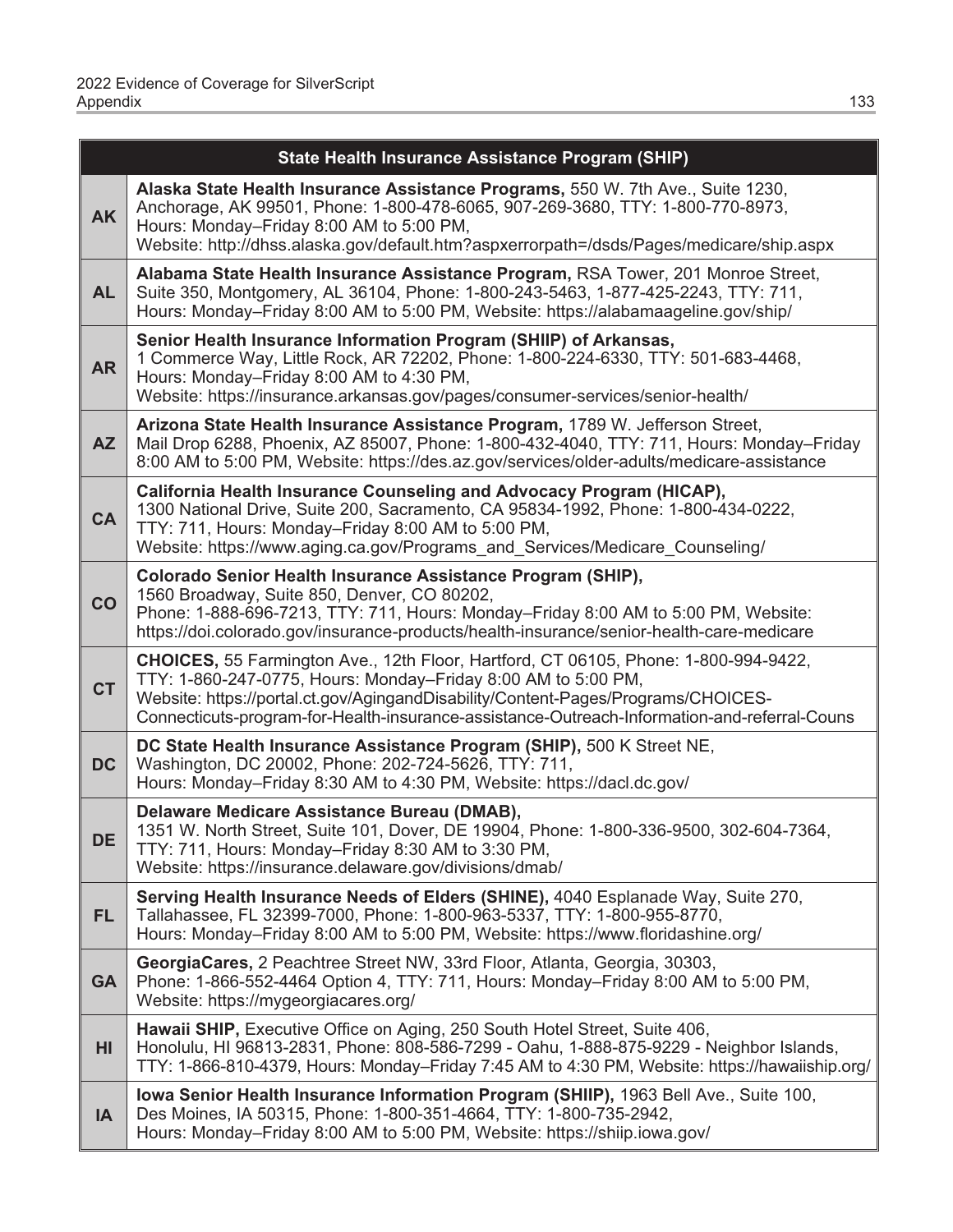|           | <b>State Health Insurance Assistance Program (SHIP)</b>                                                                                                                                                                                                                                                                          |
|-----------|----------------------------------------------------------------------------------------------------------------------------------------------------------------------------------------------------------------------------------------------------------------------------------------------------------------------------------|
| ID        | Idaho Senior Health Insurance Benefits Advisors (SHIBA), 700 W. State Street, 3rd Floor,<br>P.O. Box 83720, Boise, ID 83720-0043, Phone: 1-800-247-4422, TTY: 711, Hours: Monday-<br>Friday 8:00 AM to 5:00 PM, except state holidays, Website: https://doi.idaho.gov/SHIBA/                                                     |
| IL.       | Senior Health Insurance Program (SHIP), One Natural Resources Way, Suite 100,<br>Springfield, IL 62702-1271, Phone: 1-800-252-8966, TTY: 1-888-206-1327, Hours: Monday-<br>Friday 8:30 AM to 5:00 PM, Website: https://www2.illinois.gov/aging/ship/Pages/default.aspx                                                           |
| IN        | Indiana State Health Insurance Assistance Program, 311 W. Washington Street, Suite 300,<br>Indianapolis, IN 46204-2787, Phone: 1-800-452-4800, TTY: 1-866-846-0139,<br>Hours: Monday-Friday 8:00 AM to 4:30 PM, Website: https://www.in.gov/ship/index.htm                                                                       |
| <b>KS</b> | Senior Health Insurance Counseling for Kansas (SHICK), New England Building,<br>503 S. Kansas Ave., Topeka, KS 66603-3404, Phone: 1-800-860-5260, TTY: 711,<br>Hours: Monday-Friday 8:00 AM to 5:00 PM,<br>Website: https://kdads.ks.gov/commissions/commission-on-aging/medicare-programs/shick                                 |
| <b>KY</b> | Kentucky State Health Insurance Assistance Program, 275 E. Main Street, Suite 3E-E,<br>Frankfort, KY 40621, Phone: 1-877-293-7447, Option 2, 502-564-6930, TTY: 711, Hours:<br>Monday-Friday 8:00 AM to 5:00 PM, Website: https://chfs.ky.gov/agencies/dail/Pages/ship.aspx                                                      |
| <b>LA</b> | Louisiana Senior Health Insurance Information Program, 1702 N. Third Street,<br>P.O. Box 94214, Baton Rouge, LA 70802, Phone: 1-800-259-5300, Option 2,<br>225-342-5900, TTY: 711, Hours: Monday-Friday 8:00 AM to 4:30 PM,<br>Website: http://www.ldi.la.gov/consumers/senior-health-shiip                                      |
| <b>MA</b> | SHINE (Serving the Health Insurance Needs of Everyone), 1 Ashburton Place, 5th Floor,<br>Boston, MA 02108, Phone: 1-800-243-4636, TTY: 1-800-439-0183, 1-877-752-2388 (Voice),<br>1-800-439-2370, 711, Hours: Monday-Friday 9:00 AM to 5:00 PM,<br>Website: https://www.mass.gov/health-insurance-counseling                     |
| <b>MD</b> | Maryland State Health Insurance Assistance Program, 301 West Preston Street, Suite 1007,<br>Baltimore, MD 21201, Phone: 1-800-243-3425, 410-767-1100, TTY: 711,<br>Hours: Monday-Friday 8:30 AM to 5:00 PM,<br>Website: https://aging.maryland.gov/Pages/state-health-insurance-program.aspx                                     |
| <b>ME</b> | Maine State Health Insurance Assistance Program, 109 Capitol Street, 11 State House<br>Station, Augusta, ME 04333, Phone: 1-877-353-3771, TTY: 711, Hours: Monday-Friday<br>8:00 AM to 4:30 PM, Website: https://www.maine.gov/dhhs/oads/get-support/older-adults-<br>disabilities/older-adult-services/ship-medicare-assistance |
| MI        | Michigan Medicare/Medicaid Assistance Program (MMAP), 6105 W. St. Joseph, Suite 204,<br>Lansing, MI 48917, Phone: 1-800-803-7174, TTY: 711,<br>Hours: Monday-Friday 8:00 AM to 7:00 PM, Website: https://mmapinc.org/                                                                                                            |
| <b>MN</b> | Minnesota State Health Insurance Assistance, 540 Cedar Street, St. Paul, MN 55164,<br>Phone: 1-800-333-2433, TTY: 1-800-627-3529, Hours: Monday-Friday 8:00 AM to 4:30 PM,<br>Website: https://mn.gov/senior-linkage-line/                                                                                                       |
| <b>MO</b> | CLAIM, 1105 Lakeview Ave., Columbia, MO 65201, Phone: 1-800-390-3330, TTY: 711,<br>Hours: Monday-Friday 9:00 AM to 4:00 PM, Website: https://www.missouriclaim.org/                                                                                                                                                              |
| <b>MS</b> | Mississippi State Health Insurance Assistance Program, 200 South Lamar St.,<br>Jackson, MS 39201, Phone: 1-800-948-3090, TTY: 711, Hours: Monday-Friday 8:00 AM<br>to 5:00 PM, Website: https://www.mdhs.ms.gov/adults-seniors/services-for-seniors/state-<br>health-insurance-assistance-program/                               |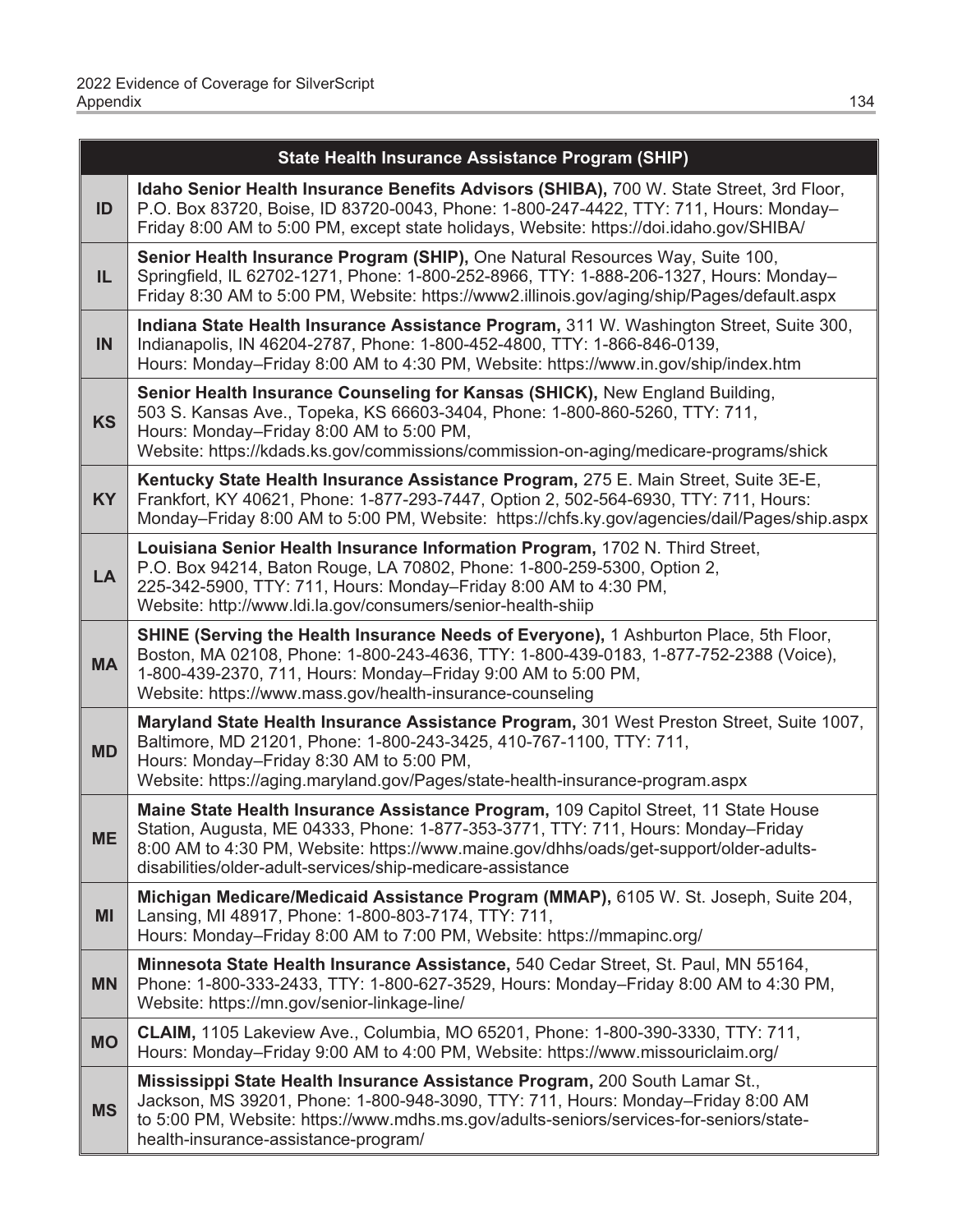|           | State Health Insurance Assistance Program (SHIP)                                                                                                                                                                                                                                                                       |
|-----------|------------------------------------------------------------------------------------------------------------------------------------------------------------------------------------------------------------------------------------------------------------------------------------------------------------------------|
| <b>MT</b> | Montana State Health Insurance Assistance Program (SHIP), P.O. Box 4210,<br>Helena, MT 59604, Phone: 1-800-551-3191, TTY: 1-800-833-8503, Hours: Monday-Friday<br>8:00 AM to 5:00 PM, Website: https://dphhs.mt.gov/SLTC/aging/SHIP.aspx                                                                               |
| <b>NC</b> | Seniors' Health Insurance Information Program (SHIIP), Albemarle Building,<br>325 N. Salisbury Street, Raleigh, NC 27603, Phone: 1-855-408-1212, TTY: 711,<br>Hours: Monday-Friday 8:00 AM to 5:00 PM,<br>Website: https://www.ncdoi.gov/consumers/medicare-and-seniors-health-insurance-<br>information-program-shiip |
| <b>ND</b> | State Health Insurance Counseling Program (SHIC), 600 E. Boulevard Ave.,<br>Bismarck, ND 58505-0320, Phone: 1-888-575-6611, TTY: 1-800-366-6888,<br>Hours: Monday-Friday 8:00 AM to 5:00 PM, Website: https://www.insurance.nd.gov/shic-medicare                                                                       |
| NE        | Nebraska SHIP, 1033 O Street, Suite 307 (Golds Building), Lincoln, NE 68508,<br>Phone: 1-800-234-7119, 402-271-2841, TTY: 711, Hours: Monday-Friday 8:00 AM to 5:00 PM,<br>Website: https://doi.nebraska.gov/consumer/senior-health                                                                                    |
| <b>NH</b> | New Hampshire State Health Insurance Assistance Program (SHIP), 129 Pleasant Street,<br>Concord, NH 03301, Phone: 1-866-634-9412, TTY: 711, Hours: Monday-Friday<br>8:00 AM to 5:00 PM, Website: https://www.servicelink.nh.gov/medicare/index.htm                                                                     |
| <b>NJ</b> | New Jersey State Health Insurance Assistance Program, Division of Aging Services,<br>P.O. Box 715, Trenton NJ 08625-0715, Phone: 1-800-792-8820, TTY: 711,<br>Hours: Monday-Friday 8:30 AM to 4:30 PM,<br>Website: https://www.state.nj.us/humanservices/doas/services/ship/index.html                                 |
| <b>NM</b> | New Mexico State Health Insurance Assistance Program (SHIP), 2550 Cerrillos Road,<br>Santa Fe, NM 87505, Phone: 1-800-432-2080, 505-476-4846, TTY: 505-476-4937, Hours:<br>Monday-Friday 8:00 AM to 4:00 PM, Website: http://www.nmaging.state.nm.us/adrc.aspx                                                         |
| <b>NV</b> | Nevada State Health Insurance Assistance Program (SHIP), 3320 W. Sahara Ave., Suite 100,<br>Las Vegas, NV 89102, Phone: 1-800-307-4444, TTY: 711, Hours: Monday-Friday<br>8:00 AM to 4:30 PM, Website: https://adsd.nv.gov/Programs/Seniors/SHIP/SHIP_Prog/                                                            |
| <b>NY</b> | Health Insurance Information, Counseling and Assistance (HIICAP), 2 Empire State Plaza,<br>5th Floor, Albany, NY 12223, Phone: 1-800-701-0501,<br>TTY: 711, Hours: Monday-Friday 8:30 AM to 5:00 PM,<br>Website: https://aging.ny.gov/health-insurance-information-counseling-and-assistance                           |
| <b>OH</b> | Ohio Senior Health Insurance Information Program (OSHIIP), 50 W. Town Street,<br>Third Floor, Suite 300, Columbus, OH 43215, Phone: 1-800-686-1578, 614-644-2658,<br>TTY: 711, Hours: Monday-Friday 8:00 AM to 5:00 PM,<br>Website: https://insurance.ohio.gov/wps/portal/gov/odi/consumers                            |
| <b>OK</b> | Oklahoma Senior Health Insurance Counseling Program (SHIP),<br>400 NE 50th Street, Oklahoma City, OK 73105, Phone: 1-800-522-0071, TTY: 711,<br>Hours: Monday-Friday 8:00 AM to 5:00 PM,<br>Website: https://www.oid.ok.gov/consumers/information-for-seniors/senior-health-insurance-<br>counseling-program-ship/     |
| <b>OR</b> | Oregon Senior Health Insurance Benefits Assistance (SHIBA), 350 Winter Street NE,<br>Salem, OR 97309-0405, Phone: 1-800-722-4134, TTY: 711,<br>Hours: Monday-Friday 8:00 AM to 5:00 PM,<br>Website: https://healthcare.oregon.gov/shiba/pages/index.aspx                                                               |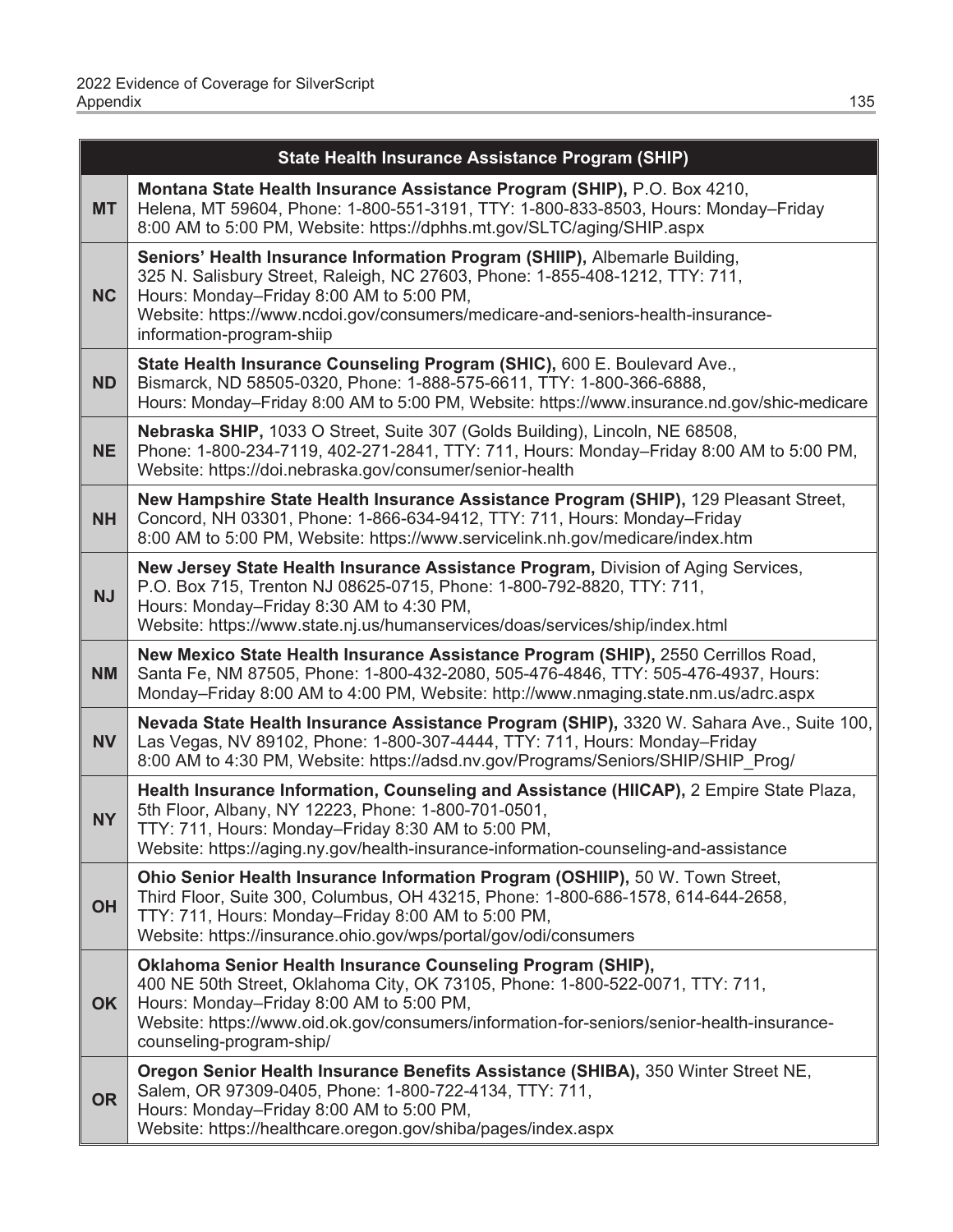|                | State Health Insurance Assistance Program (SHIP)                                                                                                                                                                                                                                                                                    |
|----------------|-------------------------------------------------------------------------------------------------------------------------------------------------------------------------------------------------------------------------------------------------------------------------------------------------------------------------------------|
| <b>PA</b>      | Pennsylvania Medicare Education and Decision Insight,<br>555 Walnut Street, 5th Floor, Harrisburg, PA 17101-1919, Phone: 1-800-783-7067, TTY: 711,<br>Hours: Monday-Friday 8:00 AM to 5:00 PM,<br>Website: https://www.aging.pa.gov/aging-services/medicare-counseling/Pages/default.aspx                                           |
| R <sub>l</sub> | Senior Health Insurance Program (SHIP), 25 Howard Ave., Building 57, Cranston, RI 02920,<br>Phone: 1-888-884-8721, TTY: 401-462-0740, Hours: Monday-Friday 8:00 AM to 5:00 PM,<br>Website: https://oha.ri.gov/what-we-do/access/health-insurance-coaching/medicare-counseling                                                       |
| <b>SC</b>      | State Health Insurance Assistance Program (SHIP), 1301 Gervais Street, Suite 350,<br>Columbia, SC 29201, Phone: 1-800-868-9095, TTY: 1-888-842-3620,<br>Hours: Monday-Friday 8:30 AM to 5:00 PM,<br>Website: https://www.getcaresc.com/guide/insurance-counseling-medicaremedicaid                                                  |
| <b>SD</b>      | Senior Health Information and Insurance Education (SHIINE),<br>700 Governors Drive, Pierre, SD 57501, Phone: 1-800-536-8197 Eastern SD,<br>1-877-331-4834 Central SD, 1-877-286-9072 Western SD, TTY: 711,<br>Hours: Monday-Friday 8:00 AM to 5:00 PM, Website: https://shiine.net/                                                 |
| <b>TN</b>      | Tennessee SHIP (State Health Insurance Assistance Program),<br>1104 England Drive, Cookeville, TN 38501, Phone: 1-877-801-0044, TTY: 711,<br>Hours: Monday-Friday 8:00 AM to 5:00 PM, Website: http://tnmedicarehelp.com/                                                                                                           |
| <b>TX</b>      | Texas Health Information Counseling and Advocacy Program, 4900 N. Lamar Blvd.,<br>Austin, TX 78751-2316, Phone: 1-800-252-9240, TTY: 711, Hours: Monday-Friday<br>8:00 AM to 5:00 PM, Website: https://hhs.texas.gov/services/health/medicare                                                                                       |
| <b>UT</b>      | Utah Senior Health Insurance Information Program,<br>195 N. 1950 W., Salt Lake City, UT 84116, Phone: 1-800-541-7735, TTY: 711,<br>Hours: Monday-Friday 8:00 AM to 5:00 PM, Website: https://daas.utah.gov/seniors/                                                                                                                 |
| <b>VA</b>      | Virginia Insurance Counseling and Assistance Program (VICAP), 1610 Forest Avenue,<br>Suite 100, Henrico, VA 23229, Phone: 1-800-552-3402, TTY: 711, Hours: Monday-Friday<br>8:00 AM to 5:00 PM, Website: https://www.vda.virginia.gov/vicap.htm                                                                                     |
| <b>VT</b>      | Vermont State Health Insurance Assistance Program (SHIP), P.O. Box 321,<br>Jericho, Vermont 05465, Phone: 1-800-642-5119, TTY: 711, Hours: Monday-Friday<br>8:30 AM to 4:30 PM, Website: https://vermont4a.org/medicare-information                                                                                                 |
| <b>WA</b>      | Washington Statewide Health Insurance Benefits Advisors (SHIBA), Office of the<br>Insurance Commissioner, P.O. Box 40255, Olympia, WA 98504-0255, Phone: 1-800-562-6900,<br>TTY: 360-586-0241, Hours: Monday-Friday 8:00 AM to 5:00 PM,<br>Website: https://www.insurance.wa.gov/statewide-health-insurance-benefits-advisors-shiba |
| <b>WI</b>      | Wisconsin State Health Insurance Assistance Program (SHIP), 1 W. Wilson Street,<br>Madison, WI 53703, Phone: 1-800-242-1060, TTY: 1-800-947-3529, 711,<br>Hours: Monday-Friday 8:00 AM to 4:30 PM,<br>Website: https://www.dhs.wisconsin.gov/benefit-specialists/medicare-counseling.htm                                            |
| <b>WV</b>      | WV SHIP, Town Center Mall, 1900 Kanawha Blvd., East, Charleston, WV 25305,<br>Phone: 1-877-987-3646, TTY: 711, Hours: Monday-Friday 8:00 AM to 5:00 PM,<br>Website: http://www.wvship.org/                                                                                                                                          |
| <b>WY</b>      | Wyoming State Health Insurance Information Program (WSHIIP),<br>106 W. Adams Ave., Riverton, WY 82501, Phone: 1-800-856-4398, TTY: 711,<br>Hours: Monday-Friday 7:00 AM to 4:00 PM, Website: http://www.wyomingseniors.com/                                                                                                         |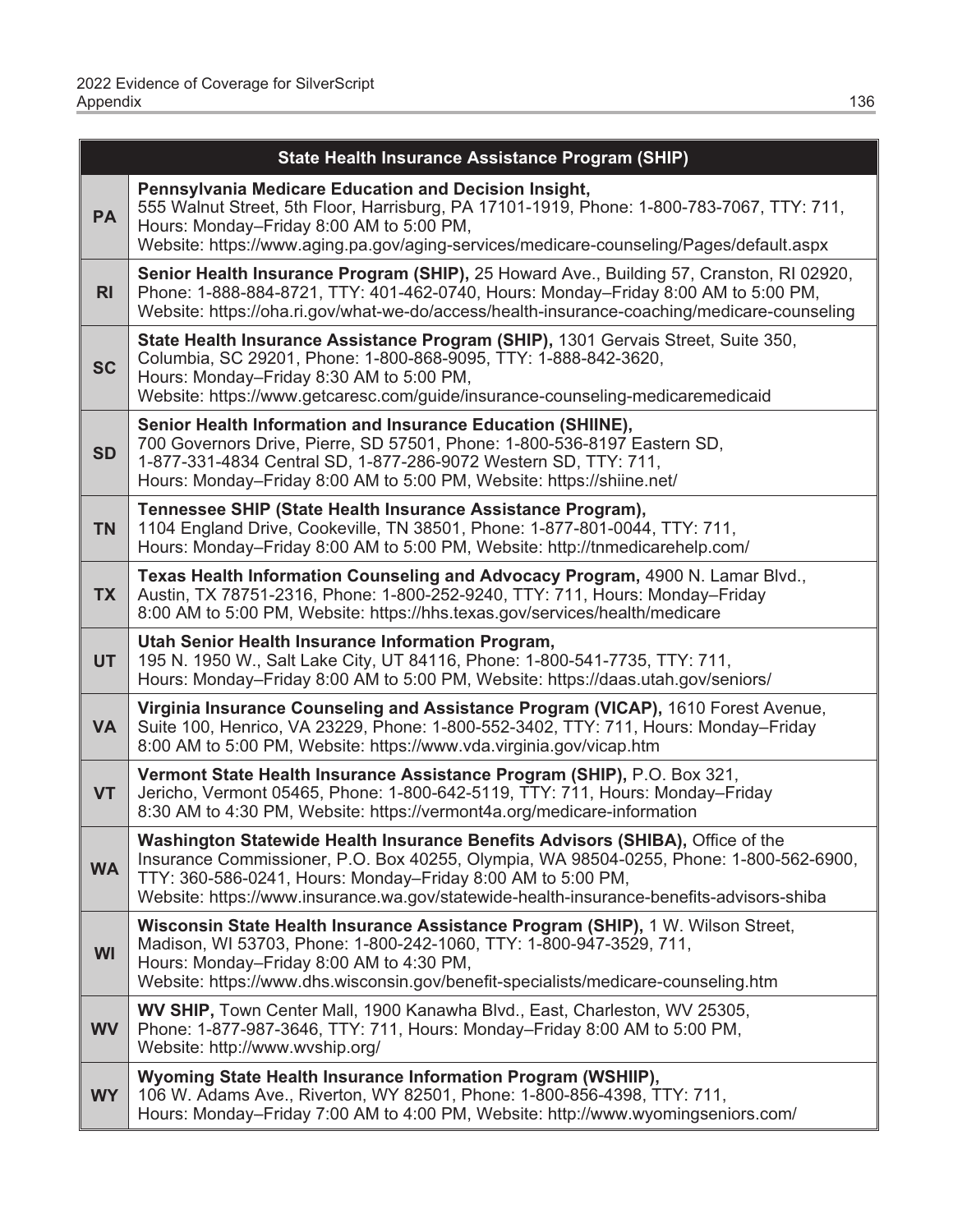|           | <b>State Department of Health</b>                                                                                                                                                                                                                      |
|-----------|--------------------------------------------------------------------------------------------------------------------------------------------------------------------------------------------------------------------------------------------------------|
| <b>AK</b> | Alaska Department of Health and Social Services, 3601 C Street, Suite 902,<br>Anchorage, AK 99503, Phone: 1-800-478-2221, 907-269-7800, TTY: 711,<br>Hours: Monday–Friday 8:00 AM to 5:00 PM, Website: http://dhss.alaska.gov/                         |
| <b>AL</b> | Alabama Department of Public Health, The RSA Tower, 201 Monroe Street,<br>Montgomery, AL 36104, Phone: 1-800-252-1818, 334-206-5300, TTY: 711, Hours:<br>Monday-Friday 8:00 AM to 5:00 PM, Website: https://www.alabamapublichealth.gov/index.html     |
| <b>AR</b> | Arkansas Department of Health, 4815 W. Markham Street, Little Rock, AR 72205-3867,<br>Phone: 1-800-462-0599, TTY: 711, Hours: Monday-Friday 8:00 AM to 5:00 PM,<br>Website: https://healthy.arkansas.gov/                                              |
| <b>AZ</b> | Arizona Department of Health Services, 150 North 18th Avenue,<br>Phoenix, Arizona 85007, Phone: 602-542-1025, TTY: 711,<br>Hours: Monday-Friday 8:00 AM to 5:00 PM, Website: https://azdhs.gov/                                                        |
| <b>CA</b> | California Department of Health Care Services, P.O. Box 997413, MS 0000,<br>Sacramento, CA 95899-7413, Phone: 1-800-541-5555, 916-636-1980, TTY: 711,<br>Hours: Monday–Friday 8:00 AM to 5:00 PM, Website: https://www.dhcs.ca.gov/                    |
| CO        | Colorado Department of Public Health and Environment, 4300 Cherry Creek Drive South,<br>Denver, CO 80246, Phone: 1-800-886-7689, 303-692-2000, TTY: 711,<br>Hours: Monday-Friday 8:00 AM to 5:00 PM, Website: https://cdphe.colorado.gov/              |
| <b>CT</b> | Connecticut State Department of Public Health, 410 Capitol Ave., Hartford, CT 06134,<br>Phone: 860-509-8000, TTY: 711, Hours: Monday-Friday 8:30 AM to 4:30 PM,<br>Website: https://portal.ct.gov/dph                                                  |
| <b>DC</b> | DC Health, 899 North Capitol Street NE, Washington, DC 20002, Phone: 202-442-5955,<br>TTY: 711, Hours: Monday-Friday 8:15 AM to 4:45 PM, Website: https://dchealth.dc.gov/                                                                             |
| <b>DE</b> | Delaware Health and Social Services, 1901 N. DuPont Highway, Lewis Building,<br>New Castle, DE 19720, Phone: 302-255-9675, TTY: 711,<br>Hours: Monday-Friday 8:00 AM to 4:30 PM, Website: https://dhss.delaware.gov/dhss/                              |
| FL.       | Florida Health, 4052 Bald Cypress Way, Tallahassee, FL 32399, Phone: 850-245-4444,<br>850-245-4210, TTY: 711, Hours: Monday-Friday 8:00 AM to 5:00 PM,<br>Website: http://www.floridahealth.gov/                                                       |
| <b>GA</b> | Georgia Department of Community Health, 2 Peachtree Street NW, Atlanta, GA 30303,<br>Phone: 404-656-4507, TTY: 711, Hours: Monday-Friday 8:00 AM to 5:00 PM,<br>Website: https://dch.georgia.gov/                                                      |
| HI        | Hawaii State Department of Health, 1250 Punchbowl Street, Honolulu, HI 96813,<br>Phone: 808-586-4400, TTY: 711, Hours: Monday-Friday 7:45 AM to 2:30 PM,<br>Website: https://health.hawaii.gov/                                                        |
| IA        | lowa Department of Public Health, Lucas State Office Building, 321 E. 12th Street,<br>Des Moines, IA 50319-0075, Phone: 1-866-227-9878, 515-281-7689, TTY: 1-800-735-2942,<br>Hours: Monday-Friday 8:00 AM to 4:30 PM, Website: https://idph.iowa.gov/ |
| ID        | Idaho Department of Health and Welfare, PO Box 83720, Boise, ID 83720-0036,<br>Phone: 1-800-926-2588, 208-334-5500, TTY: 711, Hours: Monday-Friday 8:00 AM to 5:00 PM,<br>Website: https://healthandwelfare.idaho.gov/                                 |
| IL.       | Illinois Department of Public Health, 525-535 West Jefferson Street, Springfield, IL 62671,<br>Phone: 217-782-4977, TTY: 1-800-547-0466, Hours: Monday-Friday 8:00 AM to 5:00 PM,<br>Website: https://dph.illinois.gov/                                |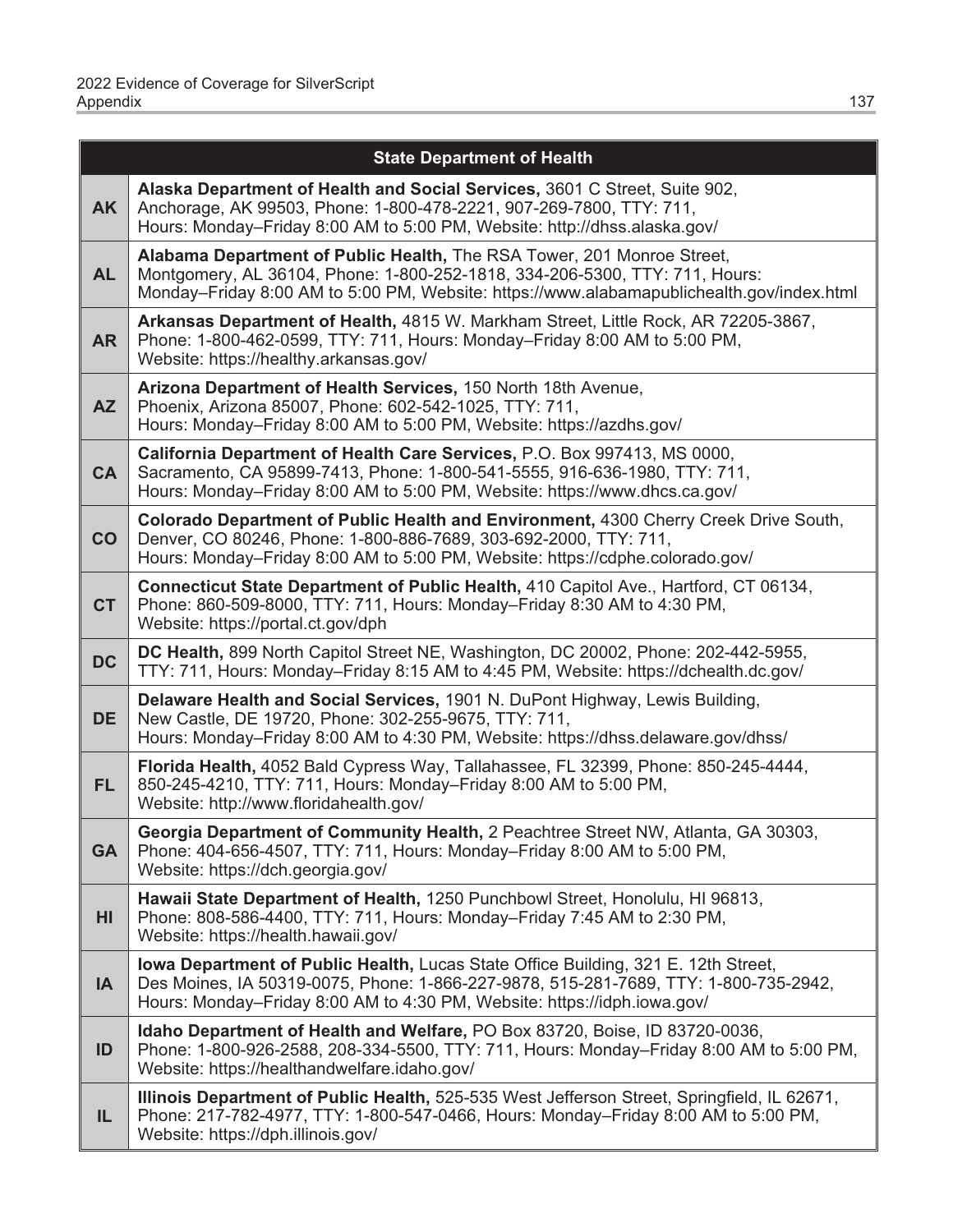|           | <b>State Department of Health</b>                                                                                                                                                                                                         |
|-----------|-------------------------------------------------------------------------------------------------------------------------------------------------------------------------------------------------------------------------------------------|
| IN        | Indiana Department of Health, 2 North Meridian Street, Indianapolis, IN 46204,<br>Phone: 1-800-382-9480, 317-233-1325, TTY: 711,<br>Hours: Monday-Friday 8:15 AM to 4:45 PM, Website: https://www.in.gov/isdh/                            |
| <b>KS</b> | Kansas Department of Health and Environment, 1000 SW Jackson Street, Suite 540,<br>Topeka, KS 66612-0461, Phone: 785-296-1500, TTY: 711,<br>Hours: Monday-Friday 8:00 AM to 5:00 PM, Website: https://www.kdheks.gov/health/              |
| <b>KY</b> | Kentucky Cabinet for Health and Family Services, 275 E. Main Street, Frankfort, KY 40621,<br>Phone: 1-800-372-2973, 502-564-5497, TTY: 711,<br>Hours: Monday-Friday 8:00 AM to 4:30 PM, Website: https://chfs.ky.gov/Pages/index.aspx     |
| <b>LA</b> | Louisiana Department of Health, 628 N. 4th Street, Baton Rouge, LA 70802,<br>Phone: 225-342-9500, TTY: 711, Hours: Monday-Friday 8:00 AM to 4:30 PM,<br>Website: https://ldh.la.gov/                                                      |
| <b>MA</b> | Massachusetts Department of Public Health, 250 Washington Street, Boston, MA 02108,<br>Phone: 617-624-6000, TTY: 617-624-6001, Hours: Monday-Friday 9:00 AM to 5:00 PM,<br>Website: https://www.mass.gov/orgs/department-of-public-health |
| <b>MD</b> | Maryland Department of Health, 201 W. Preston Street, Baltimore, MD 21201-2399,<br>Phone: 1-877-463-3464, 410-767-6500, TTY: 711, Hours: Monday-Friday 8:30 AM to 5:00 PM,<br>Website: https://health.maryland.gov/pages/home.aspx        |
| <b>ME</b> | Maine Department of Health and Human Services, 109 Capitol Street, 11 State House Station,<br>Augusta, ME 04333, Phone: 207-287-3707, TTY: 711,<br>Hours: Monday-Friday 8:00 AM to 7:00 PM, Website: https://www.maine.gov/dhhs/          |
| <b>MI</b> | Michigan Department of Health & Human Services, 333 S. Grand Ave., PO Box 30195,<br>Lansing, MI 48909, Phone: 517-241-3740, TTY: 711,<br>Hours: Monday-Friday 8:00 AM to 5:00 PM, Website: https://www.michigan.gov/mdhhs                 |
| <b>MN</b> | Minnesota Department of Health, PO Box 64975, St. Paul, MN 55164-0975,<br>Phone: 1-888-345-0823, 651-201-5000, TTY: 711, Hours: Monday-Friday 8:00 AM to 4:30 PM,<br>Website: https://www.health.state.mn.us/                             |
| <b>MO</b> | Missouri Department of Health & Senior Services, 912 Wildwood, PO Box 570,<br>Jefferson City, MO 65102, Phone: 573-751-6400, TTY: 711,<br>Hours: Monday-Friday 8:00 AM to 5:00 PM, Website: https://health.mo.gov/                        |
| <b>MS</b> | Mississippi State Department of Health, 570 East Woodrow Wilson Drive, Jackson, MS 39216,<br>Phone: 1-866-458-4948, 601-576-7400, TTY: 711, Hours: Monday-Friday 8:00 AM to 5:00 PM,<br>Website: https://msdh.ms.gov/                     |
| <b>MT</b> | Montana Department of Public Health & Human Services, 11 N Sanders Street,<br>Helena, MT 59601, Phone: 1-800-362-8312, TTY: 1-800-833-8503, 406-444-1335,<br>Hours: Monday-Friday 8:00 AM to 5:00 PM, Website: https://dphhs.mt.gov/      |
| <b>NC</b> | North Carolina Department of Health and Human Services, 2001 Mail Service Center,<br>Raleigh, NC 27699-2000, Phone: 1-800-662-7030, 919-855-4800, TTY: 711,<br>Hours: Monday–Friday 9:00 AM to 5:00 PM, Website: https://www.ncdhhs.gov/  |
| <b>ND</b> | North Dakota Department of Health, 600 E Boulevard Avenue, Bismarck, ND 58505-0200,<br>Phone: 701-328-2372, TTY: 711, Hours: Monday-Friday 8:00 AM to 5:00 PM,<br>Website: https://www.health.nd.gov/                                     |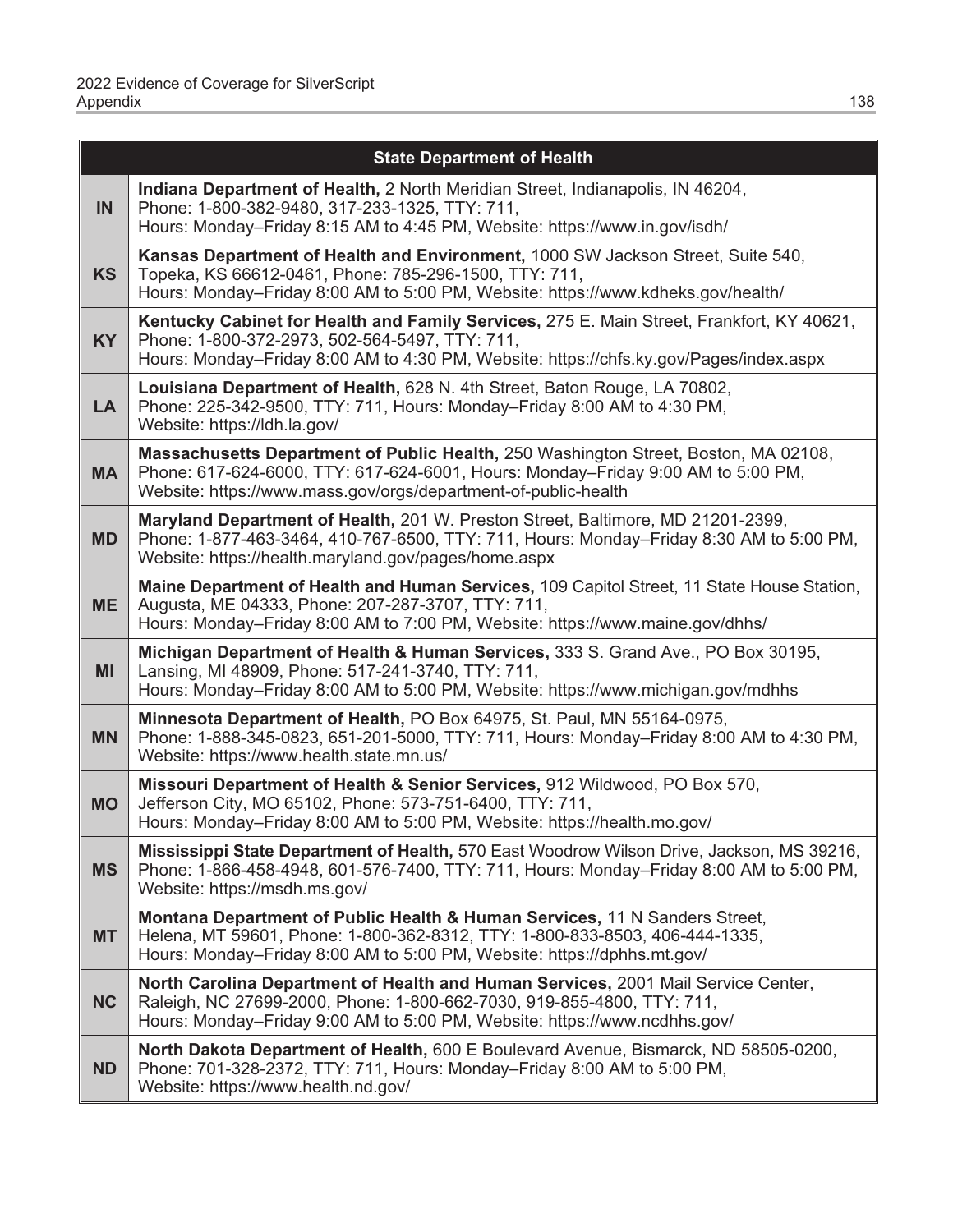|                | <b>State Department of Health</b>                                                                                                                                                                                                                                      |
|----------------|------------------------------------------------------------------------------------------------------------------------------------------------------------------------------------------------------------------------------------------------------------------------|
| <b>NE</b>      | Nebraska Department of Health and Human Services, 301 Centennial Mall South,<br>Lincoln, NE 68509, Phone: 402-471-3121, TTY: 711,<br>Hours: Monday-Friday 8:00 AM to 5:00 PM, Website: https://dhhs.ne.gov/Pages/default.aspx                                          |
| <b>NH</b>      | New Hampshire Department of Health and Human Services, 129 Pleasant Street,<br>Concord, NH 03301-3852, Phone: 1-844-275-3447, TTY: 711,<br>Hours: Monday-Friday 8:00 AM to 4:00 PM, Website: https://www.dhhs.nh.gov/                                                  |
| <b>NJ</b>      | State of New Jersey Department of Health, PO Box 360, Trenton, NJ 08625-0360,<br>Phone: 609-292-7838, 609-292-7839, TTY: 1-877-294-4356, 711,<br>Hours: Monday-Friday 8:00 AM to 5:00 PM, Website: https://nj.gov/health/                                              |
| <b>NM</b>      | New Mexico Department of Health, Harold Runnels Building, 1190 S. St. Francis Drive,<br>Santa Fe, NM 87505, Phone: 505-827-2613, TTY: 711,<br>Hours: Monday-Friday 8:00 AM to 5:00 PM, Website: https://www.nmhealth.org/                                              |
| <b>NV</b>      | Nevada Department of Health and Human Services (DHHS), 4126 Technology Way,<br>Suite 100, Carson City, NV 89706, Phone: 775-684-4000, TTY: 711,<br>Hours: Monday-Friday 8:00 AM to 5:00 PM, Website: https://dhhs.nv.gov/                                              |
| <b>NY</b>      | New York State Department of Health, Corning Tower, Empire State Plaza, Albany, NY 12237,<br>Phone: 1-866-881-2809, TTY: 711, Hours: Monday-Friday 8:00 AM to 5:00 PM,<br>Website: https://health.ny.gov                                                               |
| <b>OH</b>      | Ohio Department of Health, Columbus Offices (Main), 246 N. High Street,<br>Columbus, OH 43215, 35 Chestnut St, Columbus, OH 43215, Phone: 614-466-3543,<br>TTY: 711, Hours: Monday-Friday 8:00 AM to 5:00 PM,<br>Website: https://odh.ohio.gov/wps/portal/gov/odh/home |
| <b>OK</b>      | Oklahoma State Department of Health, 123 Robert S Kerr Avenue, Suite 1702,<br>Oklahoma City, OK 73102-6406, Phone: 1-800-522-0203, 405-426-8000, TTY: 711,<br>Hours: Monday-Friday 8:00 AM to 5:00 PM, Website: https://oklahoma.gov/health.html                       |
| <b>OR</b>      | Oregon Health Authority Public Health Division, 500 Summer Street NE, E-20,<br>Salem, OR 97301-1097, Phone: 1-800-422-6012, TTY: 711, Hours: Monday-Friday<br>8:00 AM to 5:00 PM, Website: https://www.oregon.gov/OHA/PH/Pages/index.aspx                              |
| <b>PA</b>      | Pennsylvania Department of Health, 625 Forster Street, Harrisburg, PA 17120,<br>Phone: 877-724-3258, TTY: 711, Hours: Monday-Friday 8:00 AM to 4:30 PM,<br>Website: https://www.health.pa.gov/Pages/default.aspx                                                       |
| R <sub>l</sub> | Rhode Island Department of Health, 3 Capitol Hill, Providence, RI 02908,<br>Phone: 401-222-5960, TTY: 711, Hours: Monday-Friday 8:30 AM to 4:30 PM,<br>Website: https://health.ri.gov/                                                                                 |
| <b>SC</b>      | South Carolina Department of Health and Environmental Control (DHEC),<br>DHEC Constituent Services, 2600 Bull Street, Columbia, SC 29201, Phone: 803-898-3432,<br>TTY: 711, Hours: Monday-Friday 8:00 AM to 5:00 PM, Website: https://scdhec.gov/                      |
| <b>SD</b>      | South Dakota Department of Health, 600 E Capitol Avenue, Pierre, SD 57501-2536,<br>Phone: Toll-Free: 1-800-738-2301, 605-773-3361, TTY: 711,<br>Hours: Monday-Friday 8:00 AM to 5:00 PM, Website: https://doh.sd.gov/                                                  |
| <b>TN</b>      | Tennessee Department of Health, 710 James Robertson Parkway, Nashville, TN 37243,<br>Phone: 615-741-3111, TTY: 1-800-848-0298, 711, Hours: Monday-Friday 8:00 AM to 4:30 PM,<br>Website: https://www.tn.gov/health                                                     |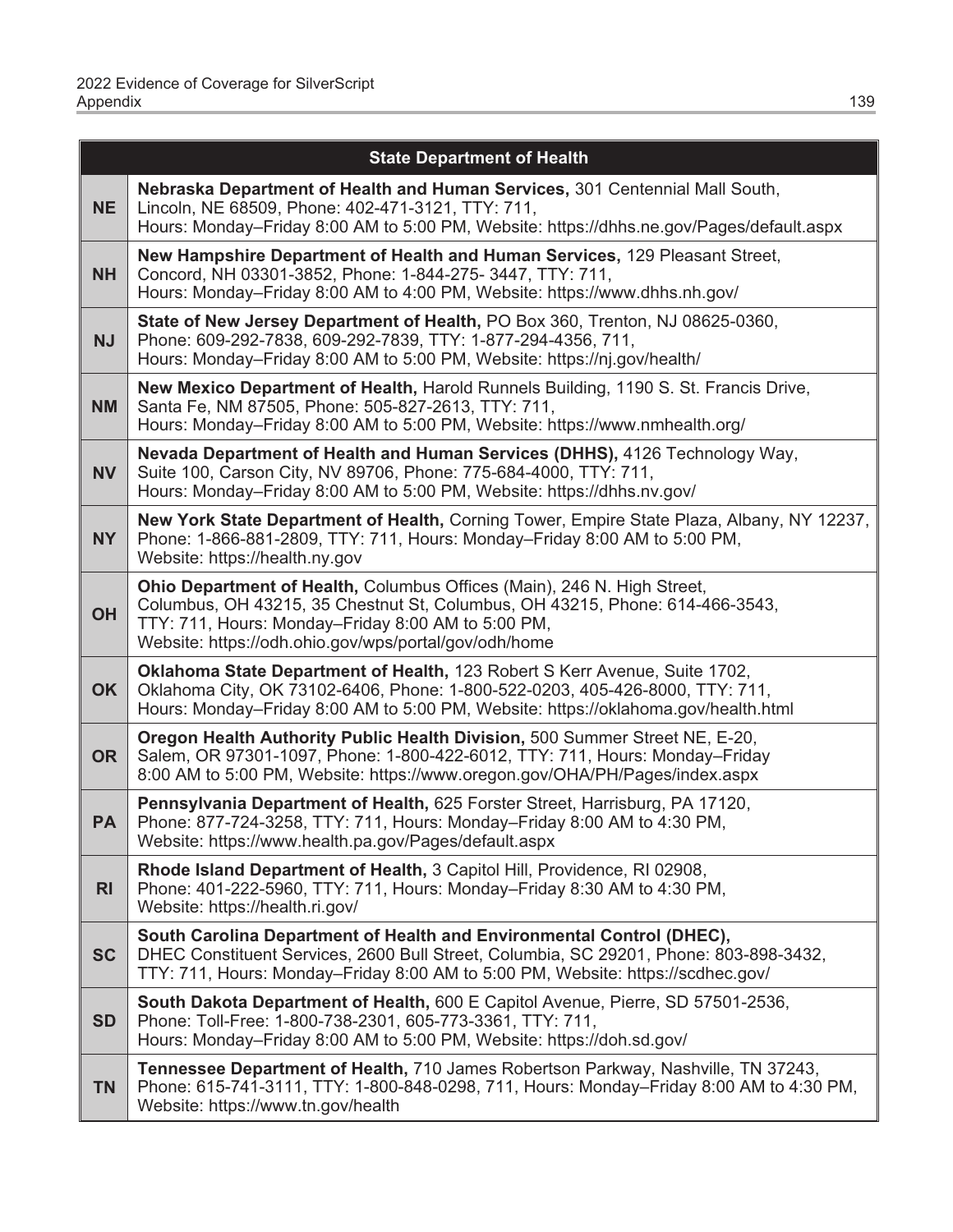|           | <b>State Department of Health</b>                                                                                                                                                                                                           |
|-----------|---------------------------------------------------------------------------------------------------------------------------------------------------------------------------------------------------------------------------------------------|
| <b>TX</b> | Texas Department of State Health Services, 1100 W 49th Street, Austin, TX 78756-3199,<br>Phone: 1-888-963-7111, 512-776-7111, TTY: 711, Hours: Monday-Friday 8:00 AM to 5:00 PM,<br>Website: https://dshs.state.tx.us/Mobile/Mobile.aspx    |
| <b>UT</b> | Utah Department of Health, Cannon Health Building, 288 N 1460 W, Salt Lake City, UT 84116,<br>Phone: 1-888-222-2542, 801-538-6003, TTY: 711,<br>Hours: Monday-Friday 8:00 AM to 5:00 PM, Website: https://health.utah.gov/                  |
| <b>VA</b> | Virginia Department of Health, 109 Governor Street, Richmond, VA 23219,<br>Phone: 804-864-7001, TTY: 711, Hours: Monday-Friday 8:15 AM to 5:00 PM,<br>Website: https://www.vdh.virginia.gov/                                                |
| <b>VT</b> | Vermont Department of Health, 108 Cherry Street, Burlington, VT 05402,<br>Phone: 1-800-464-4343, TTY: 711,<br>Hours: Monday-Friday 7:45 AM to 4:30 PM, Website: https://www.healthvermont.gov/                                              |
| <b>WA</b> | Washington State Department of Health, 101 Israel Road SE, Tumwater, WA 98501,<br>Phone: Toll-Free: 1-800-525-0127, 360-236-4501, TTY: 711,<br>Hours: Monday–Friday 8:00 AM to 5:00 PM, Website: https://www.doh.wa.gov/                    |
| <b>WI</b> | Wisconsin Department of Health Services, 1 West Wilson Street, Madison, WI 53703,<br>Phone: 608-266-1865, TTY: 1-800-947-3529, 711, Hours: Monday-Friday 8:00 AM to 5:00 PM,<br>Website: https://www.dhs.wisconsin.gov/                     |
| <b>WV</b> | West Virginia Department of Health & Human Resources, One Davis Square,<br>Suite 100 East, Charleston, WV 25301, Phone: 304-558-0684, TTY: 711,<br>Hours: Monday-Friday 8:30 AM to 5:00 PM, Website: https://dhhr.wv.gov/Pages/default.aspx |
| <b>WY</b> | Wyoming Department of Health, 401 Hathaway Building, Cheyenne, WY 82002,<br>Phone: 1-866-571-0944, 307-777-7656, TTY: 711,<br>Hours: Monday-Friday 8:00 AM to 5:00 PM, Website: https://health.wyo.gov/                                     |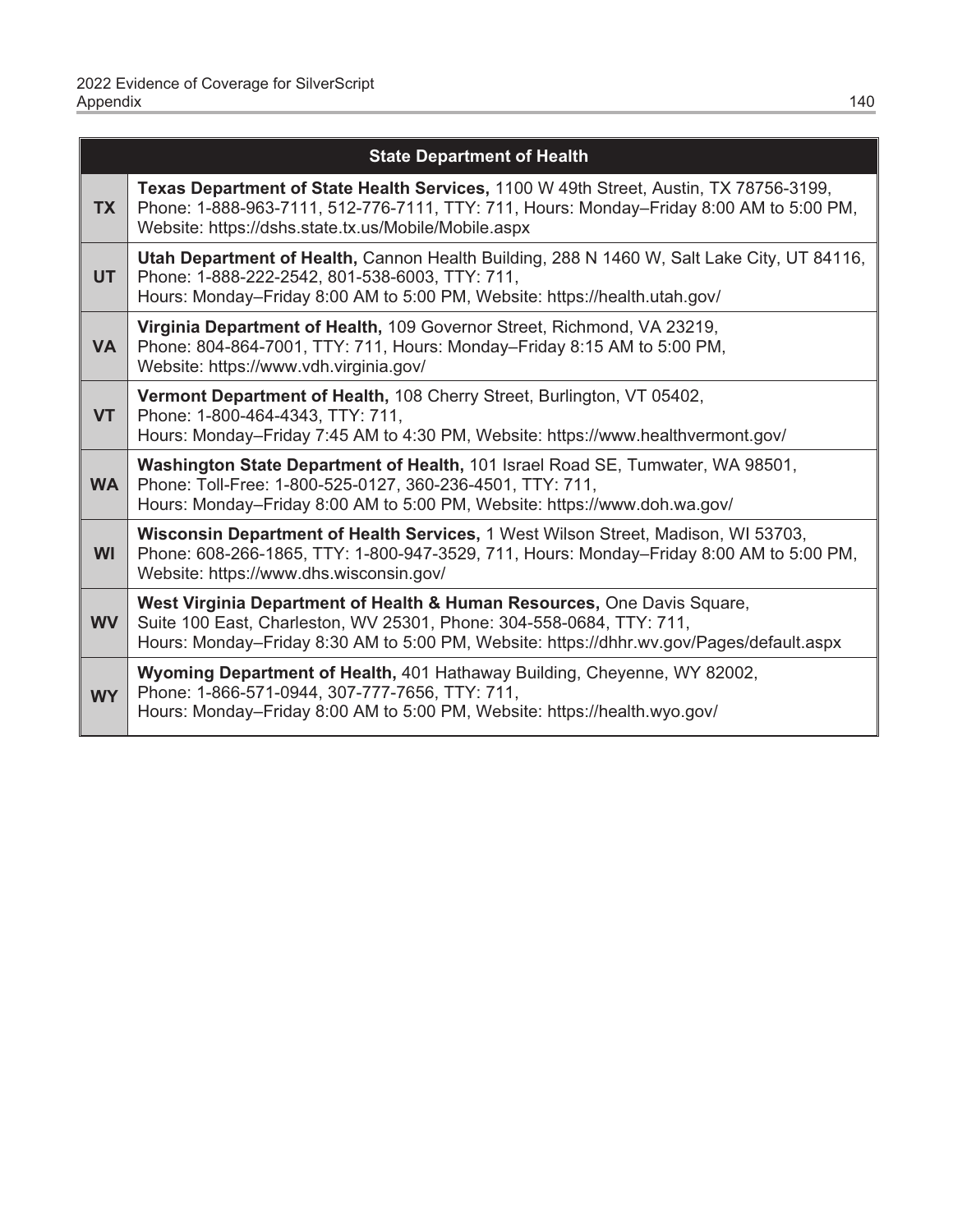|           | <b>State Pharmaceutical Assistance Program (SPAP)</b>                                                                                                                                                                                                                                                       |
|-----------|-------------------------------------------------------------------------------------------------------------------------------------------------------------------------------------------------------------------------------------------------------------------------------------------------------------|
| <b>AL</b> | Alabama SenioRx Prescription Assistance Program, RSA Tower, 201 Monroe Street,<br>Suite 350, Montgomery, AL 36104, Phone: 1-877-425-2243, 334-242-5743, TTY: 711,<br>Hours: Monday-Friday 8:00 AM to 5:00 PM, Website: https://alabamaageline.gov/seniorx/                                                  |
| <b>DE</b> | Delaware Prescription Assistance Program, DXC DPAP, P.O. Box 950, New Castle, DE<br>19720-0950, Phone: 1-844-245-9580, TTY: 711, Hours: Monday-Friday 8:00 AM to 4:30 PM,<br>Website: https://dhss.delaware.gov/dhss/dmma/dpap.html                                                                         |
| IN        | HoosierRx, P.O. Box 6224, Indianapolis, IN 46206, Phone: 1-866-267-4679,<br>TTY: 711, Hours: Monday-Friday 8:00 AM to 5:00 PM,<br>Website: https://www.in.gov/medicaid/members/194.htm                                                                                                                      |
| <b>MA</b> | Massachusetts Prescription Advantage, P.O. Box 15153, Worcester, MA 01615-0153,<br>Phone: 1-800-243-4636, Option 3, TTY: 1-877-610-0241, Hours: Monday-Friday<br>8:00 AM to 5:00 PM, Website: https://www.mass.gov/prescription-drug-assistance                                                             |
| <b>MD</b> | Maryland Senior Prescription Drug Assistance Program (SPDAP), Maryland - SPDAP<br>c/o International Software Systems Inc., P.O. Box 749, Greenbelt, Maryland 20768-0749,<br>Phone: 1-800-551-5995, TTY: 1-800-877-5156, Hours: Monday-Friday 8:00 AM to 5:00 PM,<br>Website: https://marylandspdap.com/     |
| <b>ME</b> | Maine Rx Plus, Department of Human Services, 242 State Street, Augusta, ME 04333,<br>Phone: 1-866-796-2463, TTY: 1-800-423-4331, 207-287-1828,<br>Hours: Monday-Friday 8:00 AM to 5:00 PM,<br>Website: https://q1medicare.com/PartD-SPAPMaineLowCstRxElderlyDisabled.php                                    |
| <b>MO</b> | Missouri Rx Plan (MORx), P. O. Box 6500, Jefferson City, MO 65102,<br>Phone: 1-800-375-1406, TTY: 1-800-735-2966, Hours: Monday-Friday 8:00 AM to 5:00 PM,<br>Website: https://www.payingforseniorcare.com/missouri/missouri-rx-plan                                                                        |
| <b>MT</b> | Montana Big Sky Rx Program, P.O. Box 202915, Helena, MT 59620-2915,<br>Phone: 1-866-369-1233, 406-444-1233, TTY: 711, Hours: Monday-Friday 8:00 AM to 5:00 PM,<br>Website: https://dphhs.mt.gov/MontanaHealthcarePrograms/BigSky                                                                            |
| <b>NJ</b> | New Jersey Pharmaceutical Assistance to the Aged and Disabled (PAAD),<br>PAAD-HAAAD, Department of Human Services, P.O. Box 715, Trenton, NJ 08625-0715,<br>Phone: 1-800-792-9745, TTY: 711, Hours: Monday-Friday 8:00 AM to 5:00 PM,<br>Website: https://www.state.nj.us/humanservices/doas/services/paad/ |
| <b>NJ</b> | New Jersey Senior Gold Prescription Discount Program, Division of Aging Services,<br>P.O. Box 715, Trenton, NJ 08625-0715, Phone: 1-800-792-9745, TTY: 711,<br>Hours: Monday-Friday 8:00 AM to 5:00 PM, Website:<br>https://www.state.nj.us/humanservices/doas/services/seniorgold/                         |
| <b>NV</b> | Nevada Disability Rx Program, ADSD, Attn: SRx/DRx, 3320 W. Sahara Ave., Suite 100,<br>Las Vegas, NV 89102, Phone: 1-866-303-6323, Option 2, TTY: 711,<br>Hours: Monday-Friday 9:00 AM to 5:00 PM,<br>Website: https://adsd.nv.gov/Programs/Physical/DisabilityRx/DisabilityRx/                              |
| <b>NV</b> | Nevada Senior Rx Program, Department of Health and Human Services, 3320 W. Sahara Ave.,<br>Suite 100, Las Vegas, NV 89102, Phone: 1-866-303-6323, Option 2, TTY: 711,<br>Hours: Monday-Friday 9:00 AM to 5:00 PM,<br>Website: https://adsd.nv.gov/Programs/Seniors/SeniorRx/SrRxProg/                       |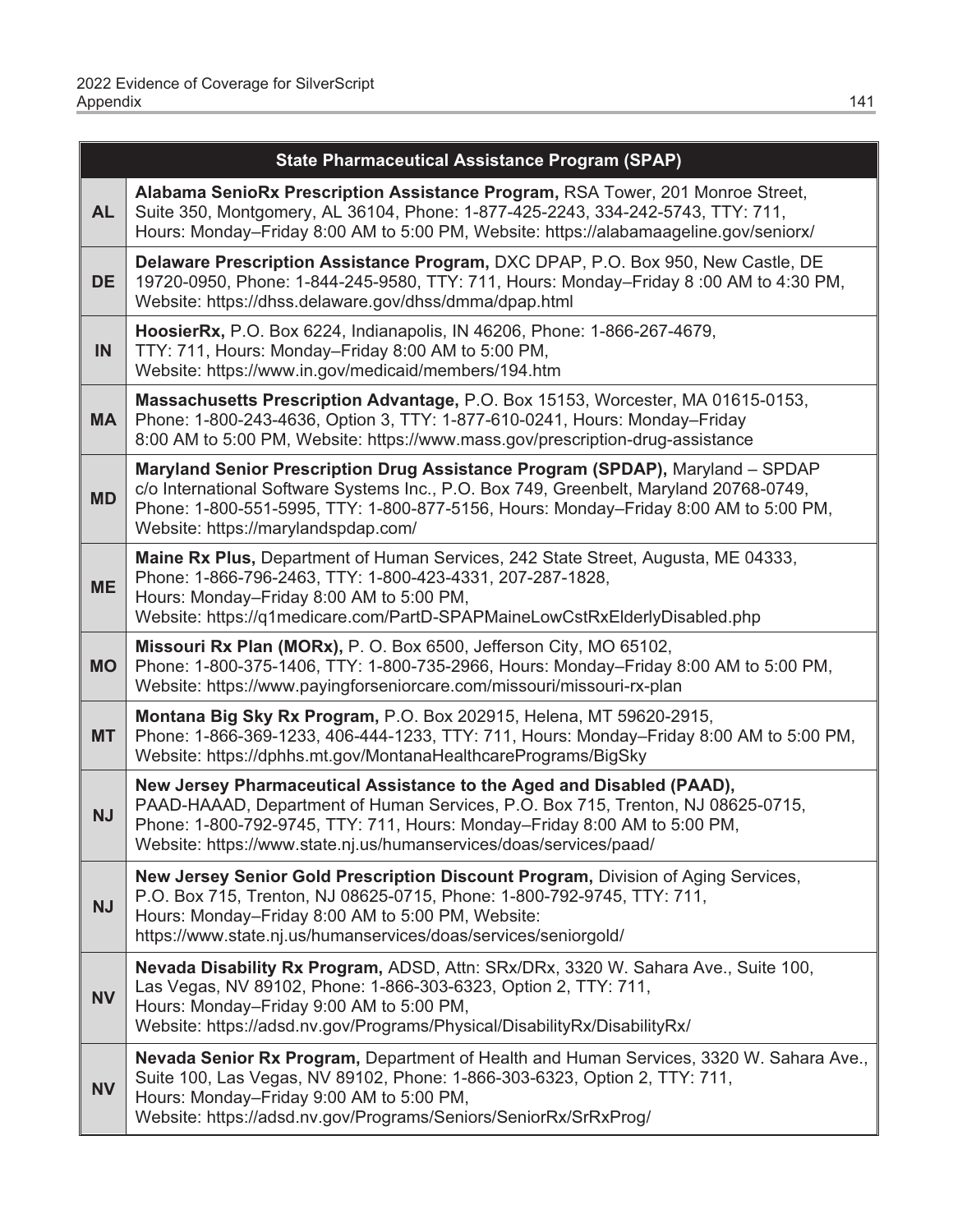|                | <b>State Pharmaceutical Assistance Program (SPAP)</b>                                                                                                                                                                                                                                                                                                                                                                                              |
|----------------|----------------------------------------------------------------------------------------------------------------------------------------------------------------------------------------------------------------------------------------------------------------------------------------------------------------------------------------------------------------------------------------------------------------------------------------------------|
| <b>NY</b>      | New York State Elderly Pharmaceutical Insurance Coverage, EPIC, P.O. Box 15018,<br>Albany, NY 12212-5108, Phone: 1-800-332-3742, TTY: 1-800-290-9138,<br>Hours: Monday-Friday 8:00 AM to 5:00 PM, Website: https://www.health.ny.gov/health care/epic/                                                                                                                                                                                             |
| <b>PA</b>      | Pharmaceutical Assistance Contract for the Elderly (PACE/PACENET),<br>Pennsylvania Department of Aging, P.O. Box 8806, Harrisburg, PA 17105-8806,<br>Phone: 1-800-225-7223, TTY: 1-800-222-9004, Hours: Monday-Friday 8:00 AM to 5:00 PM,<br>Website: https://www.aging.pa.gov/aging-services/prescriptions/Pages/default.aspx                                                                                                                     |
| <b>PA</b>      | Special Pharmaceutical Benefits Program - Mental Health,<br>Department of Human Services - OMHSAS, Business Partner Support Unit - SPBP-MH Program,<br>Commonwealth Tower, 12th Floor, P.O. Box 2675, Harrisburg, PA 17105-2675,<br>Phone: 1-800-433-4459, TTY: 711, Hours: Monday-Friday 8:30 AM to 5:00 PM, Website:<br>https://www.dhs.pa.gov/providers/Providers/Pages/Health%20Care%20for%20Providers/Special-<br>Pharm-Benefits-Program.aspx |
| <b>PA</b>      | Chronic Renal Disease Program (CRDP), Pennsylvania Department of Health, Eligibility Unit,<br>P.O. Box 8811, Harrisburg, PA 17105-8811, Phone: 1-800-225-7223, TTY: 711,<br>Hours: Monday-Friday 8:30 AM to 5:00 PM,<br>Website: https://www.health.pa.gov/topics/programs/Chronic-Renal-<br>Disease/Pages/Chronic%20Renal%20Disease.aspx                                                                                                          |
| R <sub>l</sub> | RI Pharmaceutical Assistance to the Elderly (RIPAE), 74 West Road, Hazard Building,<br>2nd Floor, Cranston, RI 02920, Phone: 401-462-3000, TTY: 401-462-0740,<br>Hours: Monday-Friday 8:00 AM to 5:00 PM,<br>Website: http://www.reformwatch.com/development/DEA2/programs/prescription assist.php                                                                                                                                                 |
| <b>TX</b>      | Kidney Health Care Program (KHC), Kidney Health Care, MC 1938, P.O. Box 149347,<br>Austin, TX 78714-9347, Phone: 1-800-222-3986, Option 2, TTY: 711, Hours: Monday-Friday<br>8:00 AM to 5:00 PM, Website: https://hhs.texas.gov/services/health/kidney-health-care                                                                                                                                                                                 |
| <b>VT</b>      | Green Mountain Care, Green Mountain Care Application and Document Processing Center,<br>280 State Drive, Waterbury, VT 05671-1500, Phone: 1-800-250-8427, TTY: 711,<br>Hours: Monday-Friday 8:30 AM to 4:00 PM,<br>Website: https://www.greenmountaincare.org/prescription                                                                                                                                                                         |
| <b>WI</b>      | SeniorCare, P.O. Box 6710, Madison, WI 53716-0710,<br>Phone: 1-800-657-2038, TTY: 711, Hours: Monday-Friday 8:00 AM to 6:00 PM,<br>Website: https://www.dhs.wisconsin.gov/seniorcare/index.htm                                                                                                                                                                                                                                                     |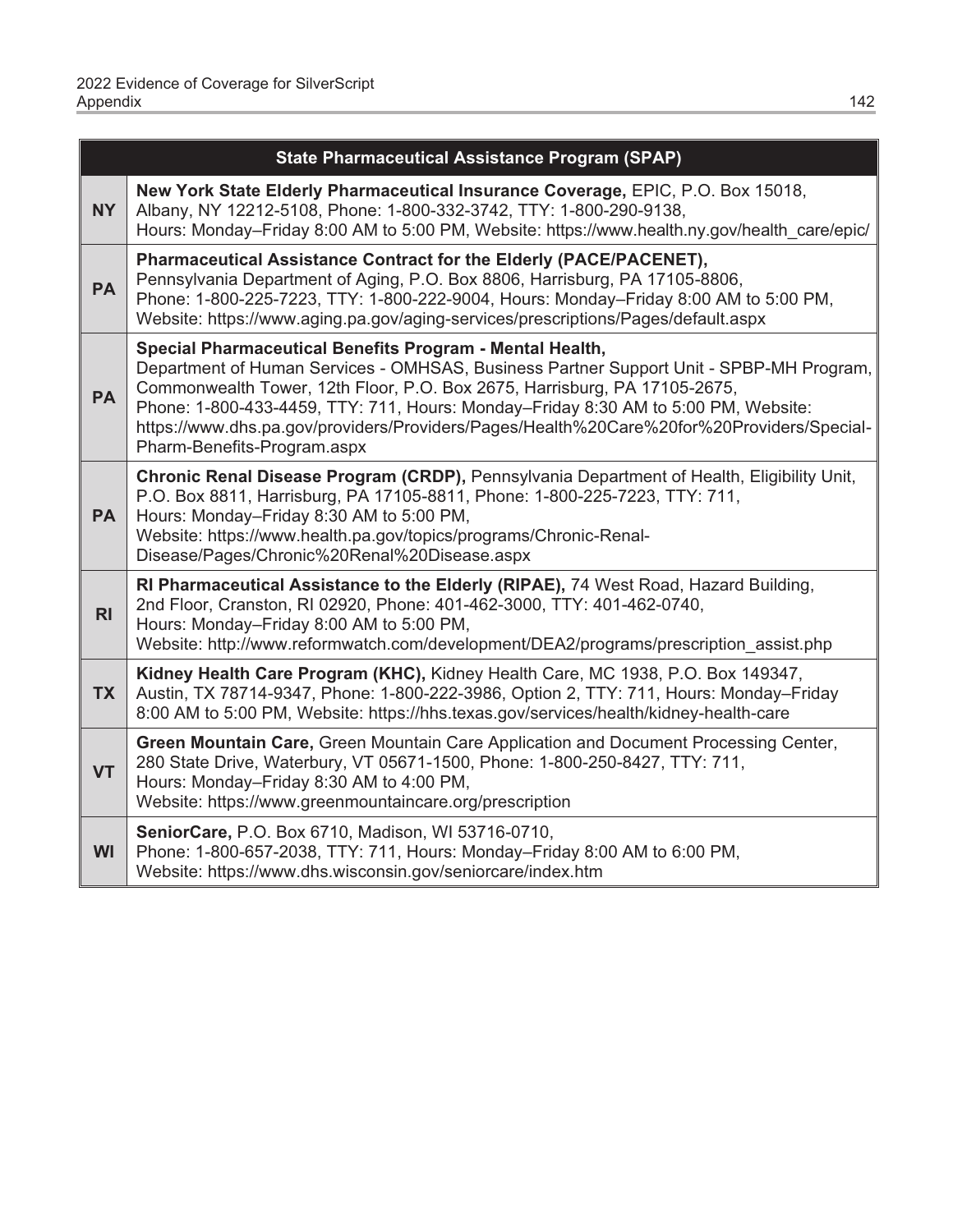|           | <b>State AIDS Drug Assistance Programs (ADAP)</b>                                                                                                                                                                                                                                                                                                                                                            |  |  |
|-----------|--------------------------------------------------------------------------------------------------------------------------------------------------------------------------------------------------------------------------------------------------------------------------------------------------------------------------------------------------------------------------------------------------------------|--|--|
| <b>AK</b> | Alaska AIDS Drug Assistance Program (ADAP),<br>Anchorage: 1057 W. Fireweed Lane, Suite 102, Anchorage, AK 99503,<br>Juneau: 225 Front Street, Suite 103-A, Juneau, AK 99801, Phone: 1-800-478-AIDS (2437),<br>Anchorage: 907-263-2050, Juneau: 907-586-6089, TTY: 711,<br>Hours: Monday-Friday 8:00 AM to 4:30 PM,<br>Website: https://www.alaskanaids.org/client-services/aids-drug-assistance-program-adap |  |  |
| <b>AL</b> | Alabama AIDS Drug Assistance Program (ADAP), Office of HIV Prevention and Care,<br>Alabama Department of Public Health, The RSA Tower, 201 Monroe Street, Suite 1400,<br>Montgomery, AL 36104, Phone: 1-866-574-9964, TTY: 711, Hours: Monday-Friday<br>8:00 AM to 6:00 PM, Website: https://www.alabamapublichealth.gov/hiv/adap.html                                                                       |  |  |
| <b>AR</b> | Ryan White Program, Arkansas AIDS Drug Assistance Program (ADAP),<br>4815 W. Markham, Little Rock, AR 72205, Phone: 1-800-462-0599, Option 3, TTY: 711,<br>Hours: Monday-Friday 8:00 AM to 4:30 PM,<br>Website: https://healthy.arkansas.gov/programs-services/topics/ryan-white-program                                                                                                                     |  |  |
| <b>AZ</b> | Arizona AIDS Drug Assistance Program (ADAP), 150 N.18th Ave., Suite 110,<br>Phoenix, AZ 85007, Phone: 1-800-334-1540, TTY: 711, Hours: Monday-Friday<br>8:00 AM to 5:00 PM, Website: https://www.azdhs.gov/preparedness/epidemiology-disease-<br>control/disease-integration-services/index.php#aids-drug-assistance-program-home                                                                            |  |  |
| <b>CA</b> | California AIDS Drug Assistance Program (ADAP),<br>P.O. Box 997377, MS 0500, Sacramento, CA 95899-7377,<br>Phone: 1-844-421-7050, TTY: 711, Hours: Monday-Friday 8:00 AM to 5:00 PM,<br>Website: https://www.cdph.ca.gov/Programs/CID/DOA/pages/oaadap.aspx                                                                                                                                                  |  |  |
| CO        | Ryan White State Drug Assistance Program (SDAP), 4300 Cherry Creek Drive South,<br>Denver, CO 80246, Phone: 303-692-2716, TTY: 711, Hours: Monday-Friday 7:30 AM to 5:15 PM,<br>Website: https://cdphe.colorado.gov/state-drug-assistance-program                                                                                                                                                            |  |  |
| <b>CT</b> | Connecticut AIDS Drug Assistance Program (CADAP), AIDS Project Hartford Main Office,<br>110 Bartholomew Ave., Third Floor, Hartford, CT 06106, Phone: 1-800-233-2503, 860-951-4833,<br>TTY: 711, Hours: Monday–Friday 8:00 AM to 5:00 PM, Website: https://portal.ct.gov/DPH/AIDS--<br>Chronic-Diseases/Care/HIVAIDS-Services-in-Connecticut                                                                 |  |  |
| <b>DC</b> | DC AIDS Drug Assistance Program (ADAP), 899 North Capitol Street NE,<br>Washington, DC 20002, Phone: 202-671-4815, TTY: 711, Hours: Monday-Friday<br>8:15 AM to 4:45 PM, except district holidays, Website: https://dchealth.dc.gov/node/137072                                                                                                                                                              |  |  |
| <b>DE</b> | Delaware AIDS Drug Assistance Program (ADAP), Thomas Collins Building,<br>540 S. DuPont Highway, Dover, DE 19901, Phone: 302-744-1050, Option 1, TTY: 711,<br>Hours: Monday-Friday 8:00 AM to 4:30 PM,<br>Website: https://www.dhss.delaware.gov/dph/dpc/hivtreatment.html                                                                                                                                   |  |  |
| <b>FL</b> | Florida AIDS Drug Assistance Program (ADAP), HIV/AIDS Section, 4052 Bald Cypress Way,<br>Tallahassee, FL 32399, Phone: 1-800-352-2437, 850-245-4422, TTY: 1-888-503-7118,<br>Hours: Monday-Friday 8:00 AM to 5:00 PM,<br>Website: http://www.floridahealth.gov/diseases-and-conditions/aids/adap/                                                                                                            |  |  |
| <b>GA</b> | Georgia AIDS Drug Assistance Program (ADAP), 2 Peachtree Street NW, 15th Floor,<br>Atlanta, GA 30303, Phone: 404-656-9805, TTY: 711, Hours: Monday-Friday 8:00 AM to 5:00 PM,<br>Website: https://dph.georgia.gov/health-topics/office-hivaids/hiv-care/aids-drug-assistance-<br>program-adap                                                                                                                |  |  |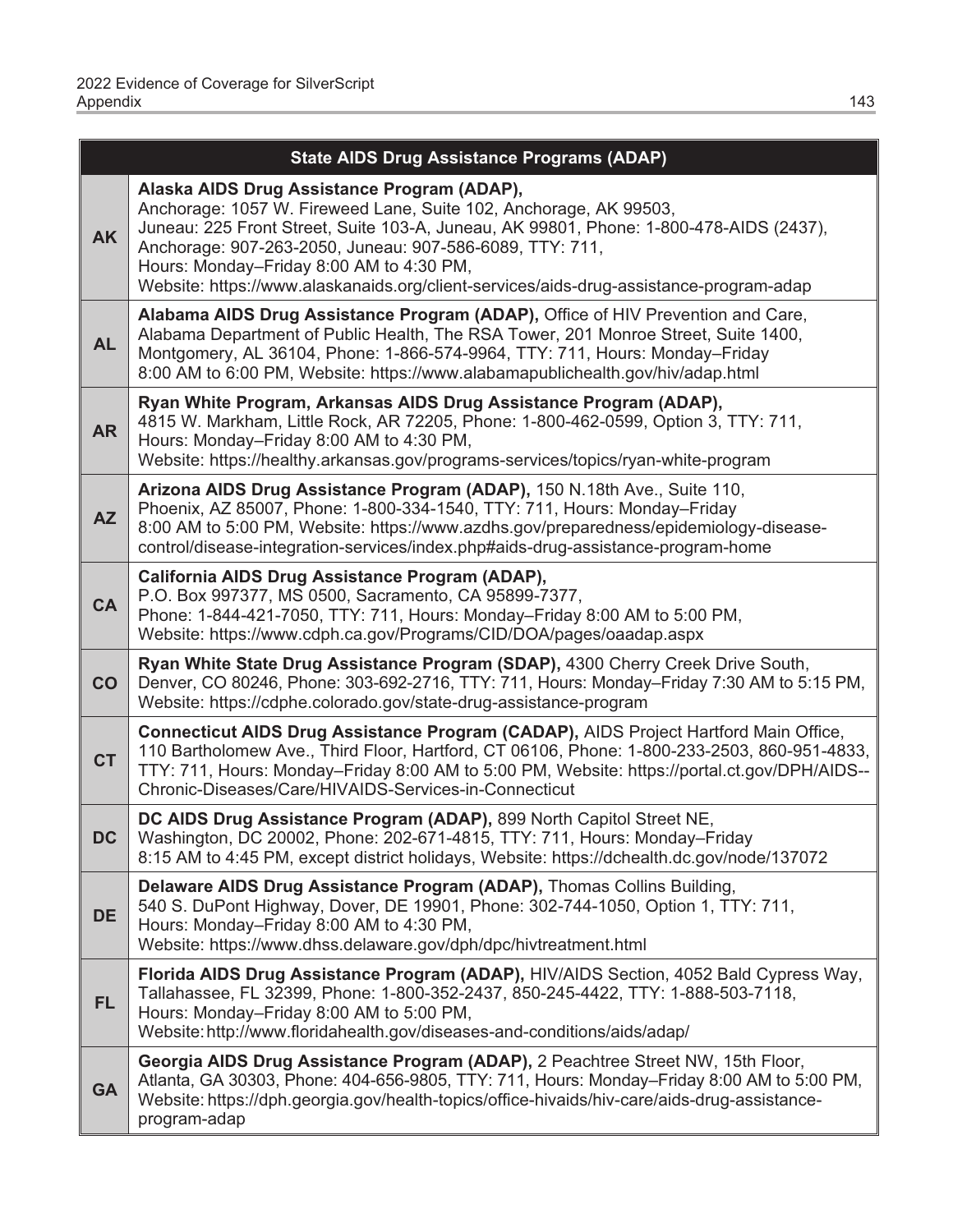|           | <b>State AIDS Drug Assistance Programs (ADAP)</b>                                                                                                                                                                                                                                                                                                                                                  |  |  |
|-----------|----------------------------------------------------------------------------------------------------------------------------------------------------------------------------------------------------------------------------------------------------------------------------------------------------------------------------------------------------------------------------------------------------|--|--|
| HI        | Hawaii HIV Drug Assistance Program (HDAP), 3627 Kilauea Ave., Suite 306,<br>Honolulu, HI 96816, Phone: 1-808-733-9360, TTY: 711, Hours: Monday-Friday<br>7:45 AM to 2:30 PM, Website: https://health.hawaii.gov/harmreduction/about-us/hiv-<br>programs/hiv-medical-management-services/                                                                                                           |  |  |
| <b>IA</b> | Iowa AIDS Drug Assistance Program (ADAP), Lucas State Office Building, 321 E. 12th Street,<br>Des Moines, IA 50319-0075, Phone: 515-725-2011, TTY: 711, Hours: Monday-Friday<br>8:00 AM to 4:30 PM, Website: https://idph.iowa.gov/hivstdhep/hiv/support                                                                                                                                           |  |  |
| ID        | Idaho AIDS Drug Assistance Program (ADAP), 450 W. State Street, P.O. Box 83720,<br>Boise, ID 83720-0036, Phone: 208-334-5612, TTY: 711,<br>Hours: Monday-Friday 8:00 AM to 5:00 PM,<br>Website: https://healthandwelfare.idaho.gov/health-wellness/diseases-conditions/hiv                                                                                                                         |  |  |
| IL.       | Illinois AIDS Drug Assistance Program (ADAP), 525 W. Jefferson Street, 1st Floor,<br>Springfield, IL 62761, Phone: 1-800-825-3518, TTY: 711,<br>Hours: Monday-Friday 9:00 AM to 4:00 PM, Website:<br>https://www.dph.illinois.gov/topics-services/diseases-and-conditions/hiv-aids/ryan-<br>white-care-and-hopwa-services                                                                          |  |  |
| IN        | Indiana AIDS Drug Assistance Program (ADAP), 2 N. Meridian Street, Indianapolis, IN 46204,<br>Phone: 1-866-588-4948, TTY: 711, Hours: Monday-Friday 8:00 AM to 4:00 PM,<br>Website: https://www.in.gov/isdh/17740.htm                                                                                                                                                                              |  |  |
| <b>KS</b> | The Kansas Ryan White Part B Program, Curtis State Office Building,<br>1000 SW Jackson Street, Suite 210, Topeka, KS 66612, Phone: 785-296-6174, Option 5,<br>TTY: 711, Hours: Monday-Friday 8:00 AM to 5:00 PM,<br>Website: https://www.kdheks.gov/sti hiv/ryan white care.htm                                                                                                                    |  |  |
| <b>KY</b> | Kentucky AIDS Drug Assistance Program (KADAP), 275 E. Main Street, HS2E-C,<br>Frankfort, KY 40621, Phone: 1-800-420-7431, Option 1, TTY: 711,<br>Hours: Monday-Friday 8:00 AM to 5:00 PM,<br>Website: https://chfs.ky.gov/agencies/dph/dehp/hab/pages/services.aspx                                                                                                                                |  |  |
| <b>LA</b> | Louisiana Health Access Program (LA HAP), 1450 Poydras Street, Suite 2136,<br>New Orleans, LA 70112, Phone: 504-568-7474, TTY: 711,<br>Hours: Monday-Friday 8:00 AM to 5:00 PM, Website: https://www.lahap.org/                                                                                                                                                                                    |  |  |
| <b>MA</b> | Massachusetts HIV/AIDS Drug Assistance Program (HDAP), Schrafft's Center, 529 Main<br>Street, Suite 301, Charlestown, MA 02129, Phone: 1-800-228-2714, 1-888-253-2712,<br>TTY: 711, Hours: Monday-Friday 8:00 AM to 5:00 PM, Website: https://crine.org/hdap/                                                                                                                                      |  |  |
| <b>MD</b> | Maryland AIDS Drug Assistance Program (MADAP), 500 N. Calvert Street, 5th Floor,<br>Baltimore, MD 21202, Phone: 1-800-205-6308, TTY: 711,<br>Hours: Monday-Friday 8:30 AM to 4:30 PM,<br>Website: https://health.maryland.gov/phpa/OIDPCS/Pages/MADAP.aspx                                                                                                                                         |  |  |
| <b>ME</b> | Maine AIDS Drug Assistance Program (ADAP), 286 Water Street,<br>11 State House Station, Augusta, ME 04330, Phone: 207-287-3747, TTY: 711,<br>Hours: Monday-Friday 8:00 AM to 5:00 PM,<br>Website: https://www.maine.gov/dhhs/mecdc/infectious-disease/hiv-std/contacts/adap.shtml                                                                                                                  |  |  |
| <b>MI</b> | Michigan HIV/AIDS Drug Assistance Program (MIDAP), HIV Care Section, Division of<br>Health, Wellness and Disease Control, Michigan Department of Health and Human Services,<br>109 Michigan Ave., 9th Floor, Lansing, MI 48913,<br>Phone: 517-243-6734, TTY: 711, Hours: Monday-Friday 8:00 AM to 5:00 PM,<br>Website: https://www.michigan.gov/mdhhs/0,5885,7-339-71550 2955 2982-44913--,00.html |  |  |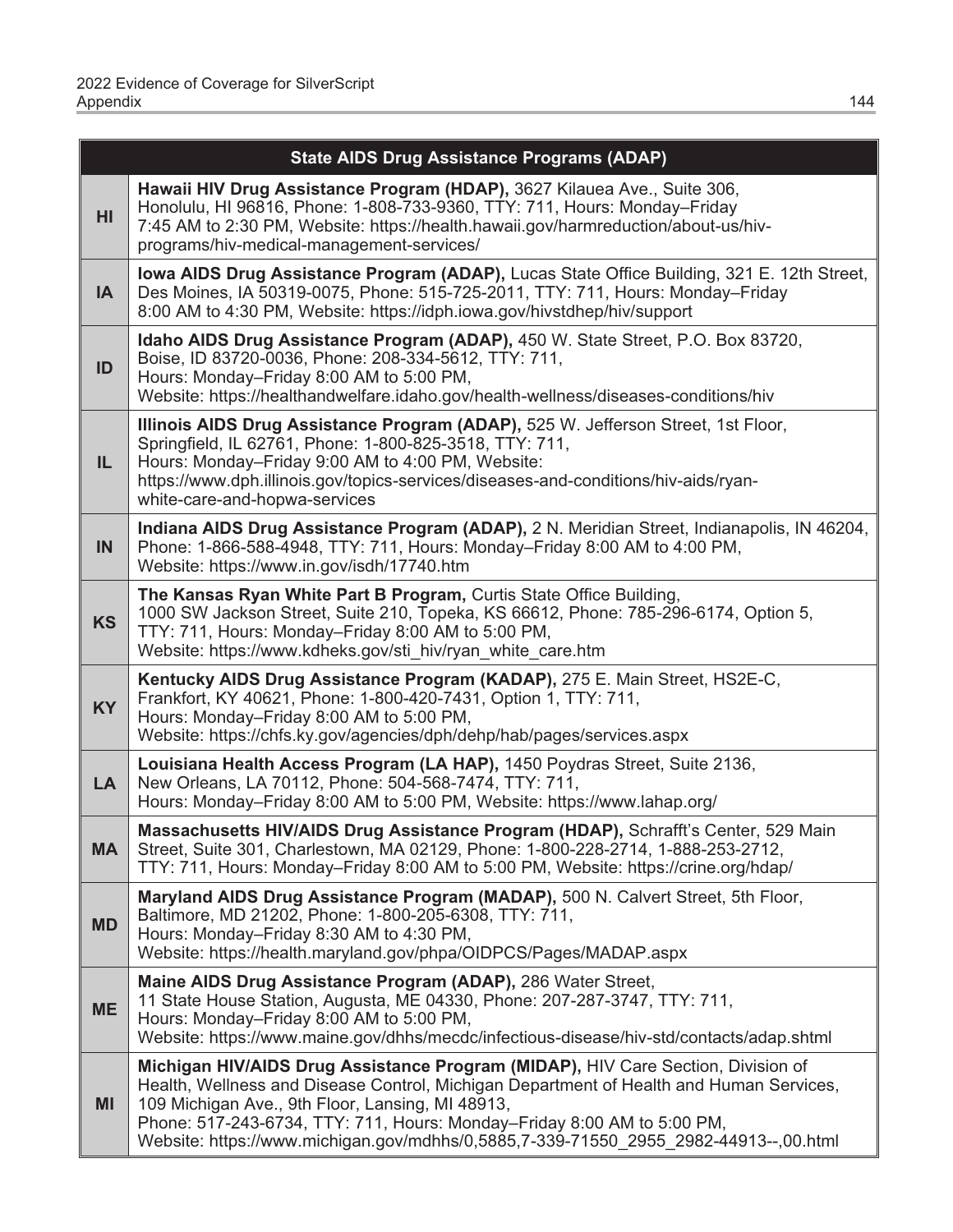|           | <b>State AIDS Drug Assistance Programs (ADAP)</b>                                                                                                                                                                                                                                                                                                                                              |  |  |
|-----------|------------------------------------------------------------------------------------------------------------------------------------------------------------------------------------------------------------------------------------------------------------------------------------------------------------------------------------------------------------------------------------------------|--|--|
| <b>MN</b> | Minnesota Aids Drug Assistance Program (ADAP), Minnesota Department of Human<br>Services, Program HH, P.O. Box 64972, St. Paul, MN 55164-0972, Phone: 1-800-657-3761,<br>TTY: 711, Hours: Monday-Friday 8:00 AM to 5:00 PM,<br>Website: https://www.justushealth.org/get-support/assistance/health-insurance/program-hh                                                                        |  |  |
| <b>MO</b> | Missouri HIV/AIDS Case Management Program, Bureau of HIV, STD, and Hepatitis, Missouri<br>Department of Health and Senior Services, P.O. Box 570, Jefferson City, MO 65102,<br>Phone: 573-751-6439, TTY: 711, Hours: Monday-Friday 8:00 AM to 5:00 PM,<br>Website: https://health.mo.gov/living/healthcondiseases/communicable/hivaids/casemgmt.php                                            |  |  |
| <b>MS</b> | Mississippi AIDS Drug Assistance Program (ADAP), 570 E. Woodrow Wilson Drive,<br>Jackson, MS 39216, Phone: 1-800-826-2961, TTY: 711, Hours: Monday-Friday<br>8:00 AM to 5:00 PM, Website: https://msdh.ms.gov/msdhsite/ static/14,13047,150.html                                                                                                                                               |  |  |
| <b>MT</b> | Montana AIDS Drug Assistance Program (ADAP), Robert Elkins, DPHHS, P.O. Box 202951,<br>Cogswell Building C-211, Helena, MT 59620-2951, Phone: 406-444-4744, TTY: 711,<br>Hours: Monday-Friday 8:00 AM to 5:00 PM, Website:<br>https://dphhs.mt.gov/publichealth/hivstd/treatment/mtryanwhiteprog#893959712-aids-drug-<br>assistance-program-adap-services                                      |  |  |
| <b>NC</b> | North Carolina HIV Medication Assistance Program (NC HMAP), NC Department of Health<br>and Human Services Division of Public Health, Epidemiology Section Communicable Disease<br>Branch, 1907 Mail Service Center, Raleigh, NC 27699-1907,<br>Phone: 1-877-466-2232, 919-733-9161, TTY: 711, Hours: Monday-Friday 8:00 AM to 5:00 PM,<br>Website: https://epi.dph.ncdhhs.gov/cd/hiv/hmap.html |  |  |
| <b>ND</b> | North Dakota AIDS Drug Assistance Program (ADAP), North Dakota Department of Health,<br>Division of Disease Control, 2635 East Main Ave., P.O. Box 5520, Bismarck, ND 58506-5520,<br>Phone: 1-800-706-3448, 701-328-2378, TTY: 711, Hours: Monday-Friday 8:00 AM to 5:00 PM,<br>Website: http://ndhealth.gov/hiv/RyanWhite/                                                                    |  |  |
| <b>NE</b> | Nebraska Ryan White AIDS Drug Assistance Program (ADAP), Nebraska Department of<br>Health & Human Services, P.O. Box 95026, Lincoln, NE 68509-5026,<br>Phone: 1-800-782-2437, 402-471-2101, TTY: 711, Hours: Monday-Friday 8:00 AM to 5:00 PM,<br>Website: https://dhhs.ne.gov/Pages/Ryan-White.aspx                                                                                           |  |  |
| <b>NH</b> | New Hampshire Ryan White CARE Program, 29 Hazen Drive, Concord, NH 03301,<br>Phone: 1-800-852-3345 x4502, 603-271-4502, TTY: 711, Hours: Monday-Friday<br>8:00 AM to 4:00 PM, Website: https://www.dhhs.nh.gov/dphs/bchs/std/care.htm                                                                                                                                                          |  |  |
| <b>NJ</b> | New Jersey AIDS Drug Distribution Program (ADDP), P.O. Box 360, Trenton, NJ 08625-0360,<br>Phone: 1-877-613-4533, TTY: 711, Hours: Monday-Friday 8:00 AM to 5:00 PM,<br>Website: https://www.state.nj.us/humanservices/doas/home/freemeds.html#addp                                                                                                                                            |  |  |
| <b>NM</b> | New Mexico AIDS Drug Assistance Program (ADAP), Harold Runnels Building,<br>1190 S. St. Francis Drive, Santa Fe, NM 87505, Phone: 505-476-3628, TTY: 711, Hours:<br>Monday-Friday 8:00 AM to 5:00 PM, Website: https://www.nmhealth.org/about/phd/idb/hats/                                                                                                                                    |  |  |
| <b>NV</b> | Nevada AIDS Drug Assistance Program (ADAP), Office of HIV/AIDS, 4126 Technology Way,<br>Suite 200, Carson City, NV 89706, Phone: 702-274-2453, TTY: 711, Hours: Monday-Friday<br>8:00 AM to 5:00 PM, Website: https://endhivnevada.org/end-hiv-nevada-program/nevadas-aids-<br>drug-assistance-program-adap/                                                                                   |  |  |
| <b>NY</b> | New York AIDS Drug Assistance Program (ADAP), HIV Uninsured Care Programs,<br>Empire Station, P.O. Box 2052, Albany, NY 12220-0052,<br>Phone: 1-800-542-2437, 1-844-682-4058, 518-459-1641, TTY: 518-459-0121,<br>Hours: Monday-Friday 8:00 AM to 5:00 PM, Website: https://adap.directory/new-york                                                                                            |  |  |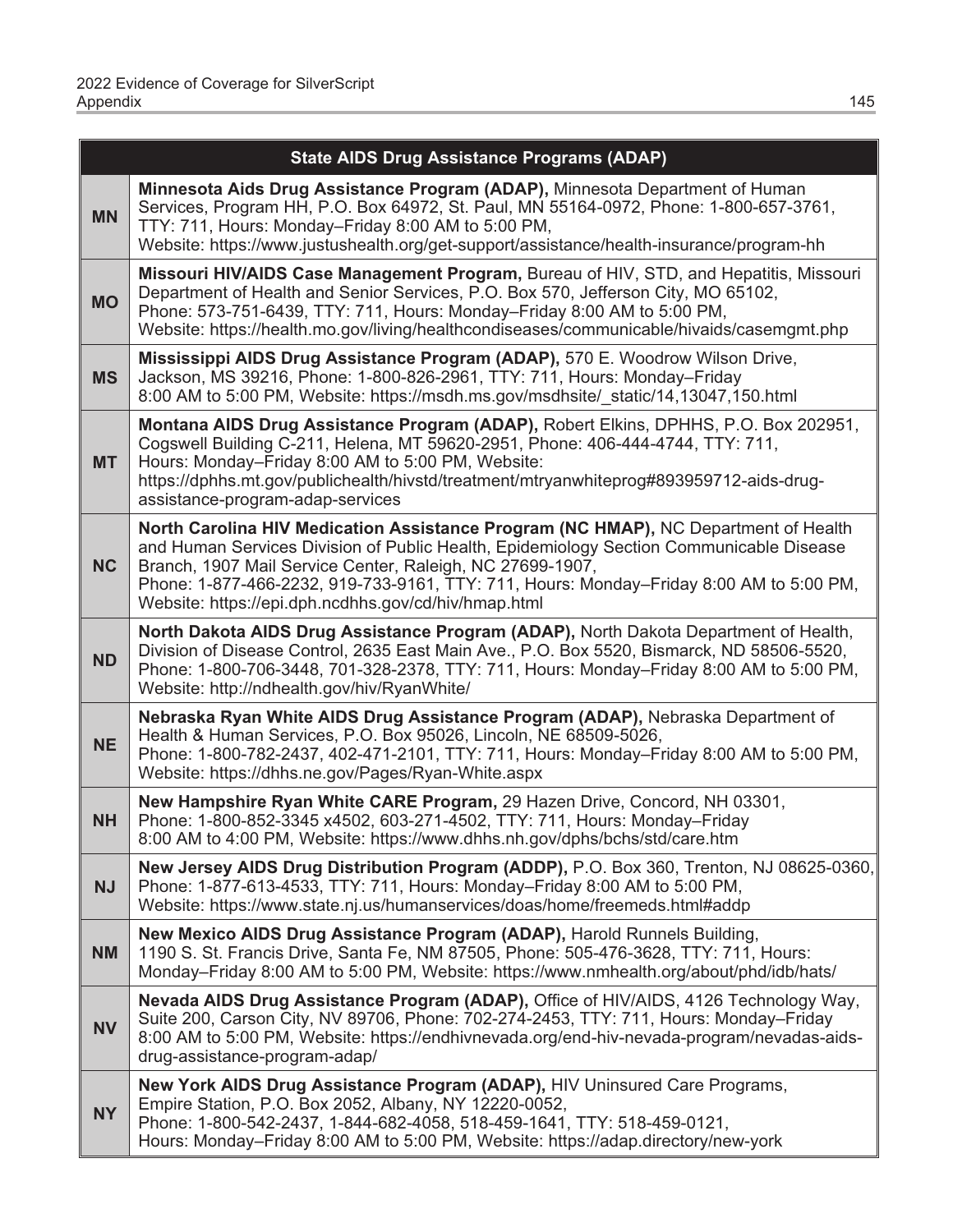|                | <b>State AIDS Drug Assistance Programs (ADAP)</b>                                                                                                                                                                                                                                                                                                                                                           |
|----------------|-------------------------------------------------------------------------------------------------------------------------------------------------------------------------------------------------------------------------------------------------------------------------------------------------------------------------------------------------------------------------------------------------------------|
| <b>OH</b>      | Ohio HIV Drug Assistance Program (OHDAP), 246 N. High Street, Columbus, OH 43215,<br>Phone: 1-800-777-4775, TTY: 711, Hours: Monday-Friday 8:00 AM to 5:00 PM,<br>Website: https://odh.ohio.gov/wps/portal/gov/odh/know-our-programs/Ryan-White-Part-B-HIV-<br>Client-Services/AIDS-Drug-Assistance-Program/                                                                                                |
| <b>OK</b>      | Oklahoma AIDS Drug Assistance Program (ADAP), HIV/STD Services Division,<br>Oklahoma Department of Human Services, 1000 NE 10th Street, Mail Drop 0308,<br>Oklahoma City, OK 73117, Phone: 405-271-4636, TTY: 711,<br>Hours: Monday-Friday 8:00 AM to 5:00 PM, Website: https://adap.directory/oklahoma                                                                                                     |
| <b>OR</b>      | Oregon CAREAssist, 800 NE Oregon Street, Suite 1105, Portland, OR 97232,<br>Phone: 971-673-0144, TTY: 711, Hours: Monday-Friday 8:00 AM to 5:00 PM, Website:<br>https://www.oregon.gov/oha/PH/DiseasesConditions/HIVSTDViralHepatitis/HIVCareTreatment/<br>CAREAssist/Pages/index.aspx                                                                                                                      |
| <b>PA</b>      | Pennsylvania Special Pharmaceutical Benefits Program - HIV/AIDS, Department of Health<br>Special Pharmaceutical Benefits Program, P.O. Box 8808, Harrisburg, PA 17105-8808,<br>Phone: 1-800-922-9384, TTY: 711, Hours: Monday-Friday 8:30 AM to 4:30 PM,<br>Website: https://www.health.pa.gov/topics/programs/HIV/Pages/Special-Pharmaceutical-<br>Benefits.aspx                                           |
| R <sub>l</sub> | Rhode Island AIDS Drug Assistance Program (ADAP), Executive Office of Health & Human<br>Services, Virks Building, Suite 227, 3 West Rd., Cranston, RI 02920,<br>Phone: 401-462-3294, 401-462-3295, TTY: 711, Hours: Monday-Friday 8:30 AM to 4:30 PM,<br>Website: https://eohhs.ri.gov/Consumer/Adults/RyanWhiteHIVAIDS.aspx                                                                                |
| <b>SC</b>      | South Carolina AIDS Drug Assistance Program (ADAP), SC Drug Assistance Program/<br>Insurance Assistance Program, 3rd Floor, Mills/Jarrett Box 101106, Columbia, SC 29211,<br>Phone: 1-800-856-9954, 1-800-322-2437, TTY: 711, Hours: Monday-Friday<br>8:30 AM to 5:00 PM, Website: https://scdhec.gov/aids-drug-assistance-program                                                                          |
| <b>SD</b>      | South Dakota AIDS Drug Assistance Program (ADAP), Ryan White Part B CARE Program,<br>South Dakota Department of Health, 615 E. 4th Street, Pierre, SD 57501-1700,<br>Phone: 1-800-592-1861, 605-773-3737, TTY: 711, Hours: Monday-Friday 8:00 AM to 4:30 PM,<br>Website: https://doh.sd.gov/diseases/infectious/ryanwhite/                                                                                  |
| <b>TN</b>      | Tennessee AIDS Drug Assistance Program (ADAP), TN Department of Health, HIV/STD<br>Program, Ryan White Part B Services, 710 James Robertson Parkway, 4th Floor, Andrew<br>Johnson Tower, Nashville, TN 37243, Phone: 1-800-525-2437, 615-741-7500, TTY: 711,<br>Hours: Monday-Friday 8:00 AM to 4:30 PM, Website: https://www.tn.gov/health/health-program-<br>areas/std/std/ryan-white-part-b-program.html |
| <b>TX</b>      | Texas HIV Medication Program (THMP), ATTN: MSJA, MC 1873, P.O. Box 149347,<br>Austin, TX 78714-9347, Phone: 1-800-255-1090, TTY: 711, Hours: Monday-Friday<br>8:00 AM to 5:00 PM, Website: https://dshs.state.tx.us/hivstd/meds/default.shtm                                                                                                                                                                |
| <b>UT</b>      | Utah Ryan White Part B ADAP AIDS Drug Assistance Program, Utah Department of Health,<br>Bureau of Epidemiology, 288 N 1460 West, P.O. Box 142104, Salt Lake City, UT 84114-2104,<br>Phone: 801-538-6197, 801-538-6191, TTY: 711, Hours: Monday-Friday 8:00 AM to 5:00 PM,<br>Website: http://health.utah.gov/epi/treatment/                                                                                 |
| <b>VA</b>      | Virginia Medication Assistance Program (VA MAP), 109 Governor Street,<br>Richmond, VA 23219, Phone: 1-855-362-0658, TTY: 711, Hours: Monday-Friday<br>8:00 AM to 5:00 PM, Website: https://www.vdh.virginia.gov/disease-prevention/vamap/                                                                                                                                                                   |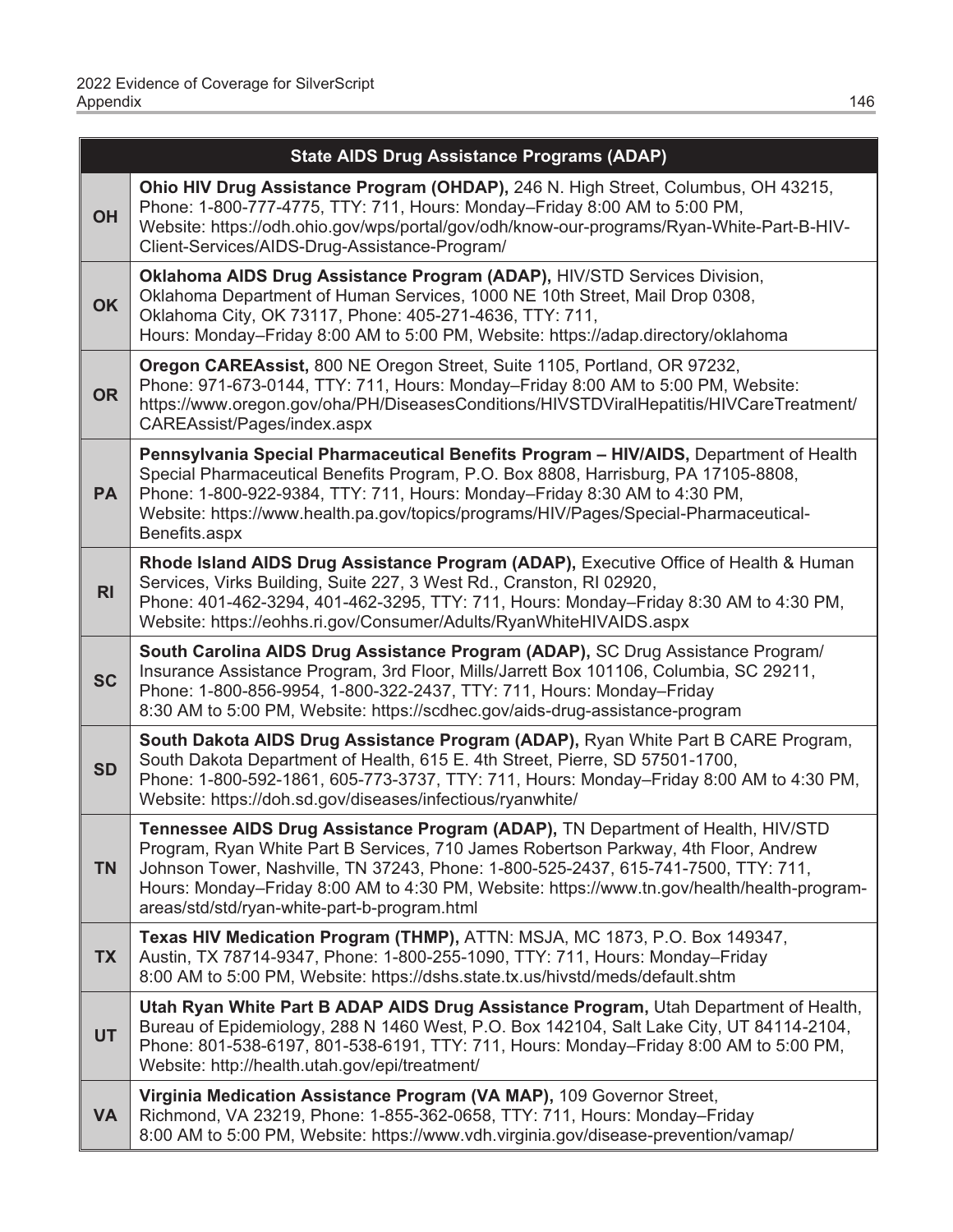|                             | <b>State AIDS Drug Assistance Programs (ADAP)</b>                                                                                                                                                                                                                                                                         |  |  |
|-----------------------------|---------------------------------------------------------------------------------------------------------------------------------------------------------------------------------------------------------------------------------------------------------------------------------------------------------------------------|--|--|
| <b>VT</b>                   | Vermont Medication Assistance Program (VMAP), 108 Cherry Street, P.O. Box 70,<br>Burlington, VT 05402-0070, Phone: 802-951-4005, TTY: 711,<br>Hours: Monday-Friday 7:45 AM to 3:30 PM,<br>Website: https://www.healthvermont.gov/immunizations-infectious-disease/hiv/care                                                |  |  |
| <b>WA</b>                   | Washington Early Intervention Program (EIP), Client Services, P.O. Box 47841,<br>Olympia, WA 98504, Phone: 1-877-376-9316, 360-236-3426, TTY: 711,<br>Hours: Monday-Friday 8:00 AM to 5:00 PM, except state holidays, Website:<br>https://www.doh.wa.gov/YouandYourFamily/IllnessandDisease/HIV/ClientServices/ADAPandEIP |  |  |
| <b>WI</b>                   | Wisconsin AIDS/HIV Drug Assistance Program (ADAP), Division of Public Health,<br>Attn: ADAP, P.O. Box 2659, Madison, WI 53701, Phone: 1-800-991-5532, TTY: 711,<br>Hours: Monday-Friday 8:00 AM to 4:00 PM,<br>Website: https://www.dhs.wisconsin.gov/hiv/adap.htm                                                        |  |  |
| <b>WV</b>                   | West Virginia AIDS Drug Assistance Program (ADAP), Jay Adams, HIV Care Coordinator,<br>P.O. Box 6360, Wheeling, WV 26003, Phone: 304-232-6822, TTY: 711,<br>Hours: Monday–Friday 8:00 AM to 4:00 PM, Website: https://oeps.wv.gov/rwp/pages/default.aspx                                                                  |  |  |
| <b>WY</b>                   | Wyoming AIDS Drug Assistance Program (ADAP), Wyoming Department of Health,<br>Public Health Sciences Section Communicable Disease Unit, 6101 Yellowstone Rd., Suite 510,<br>Cheyenne, WY 82009, Phone: 307-777-7529, TTY: 711,<br>Hours: Monday-Friday 8:30 AM to 4:30 PM, Website: https://adap.directory/wyoming        |  |  |
| <u>II. I.I. J 714 FIO 4</u> |                                                                                                                                                                                                                                                                                                                           |  |  |

Updated 7/15/21